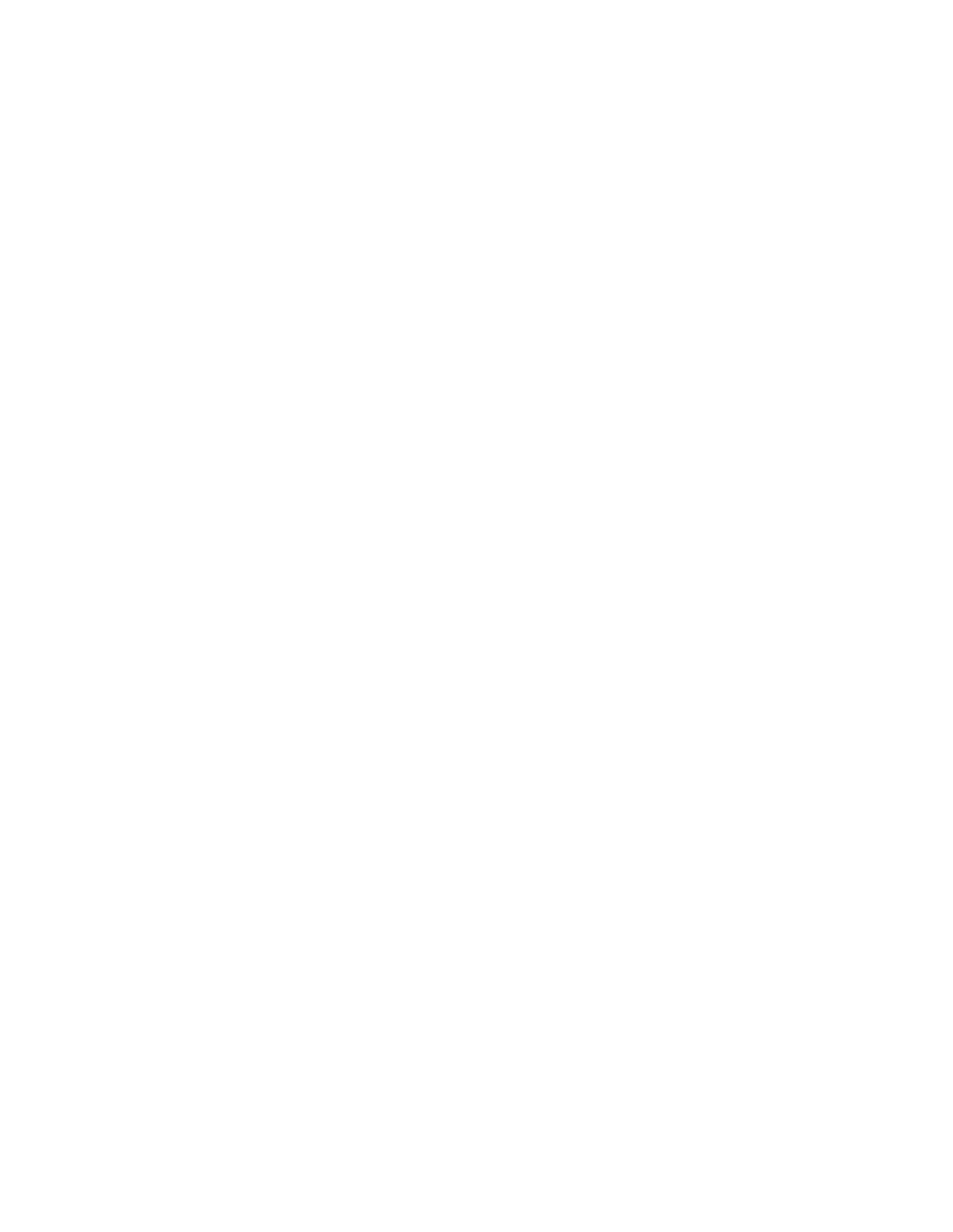## Terms of Employment, Accreditation, and Master Schedule Montana K-12 Course Codes and Descriptions

### Directory for Business Education-Related Courses

| Course Updates and Endorsement Additions for FY 2019 Course Listings                        |
|---------------------------------------------------------------------------------------------|
|                                                                                             |
| Prior to Secondary (Elementary and Junior High/Middle School; Grades PK-8)1                 |
| 022 Miscellaneous                                                                           |
| 02 Mathematics                                                                              |
| 010 Computer and Information Sciences                                                       |
| 011 Communications and Audio/Visual Technology                                              |
| 012 Business and Marketing                                                                  |
| 019 Human Services<br>Family and Consumer Sciences (Consumer Economics/Personal Finance) 20 |
| 021 Engineering and Technology                                                              |
|                                                                                             |
| 02 Mathematics<br>Applied Mathematics (Technical Math, Business Math, Consumer Math)  27    |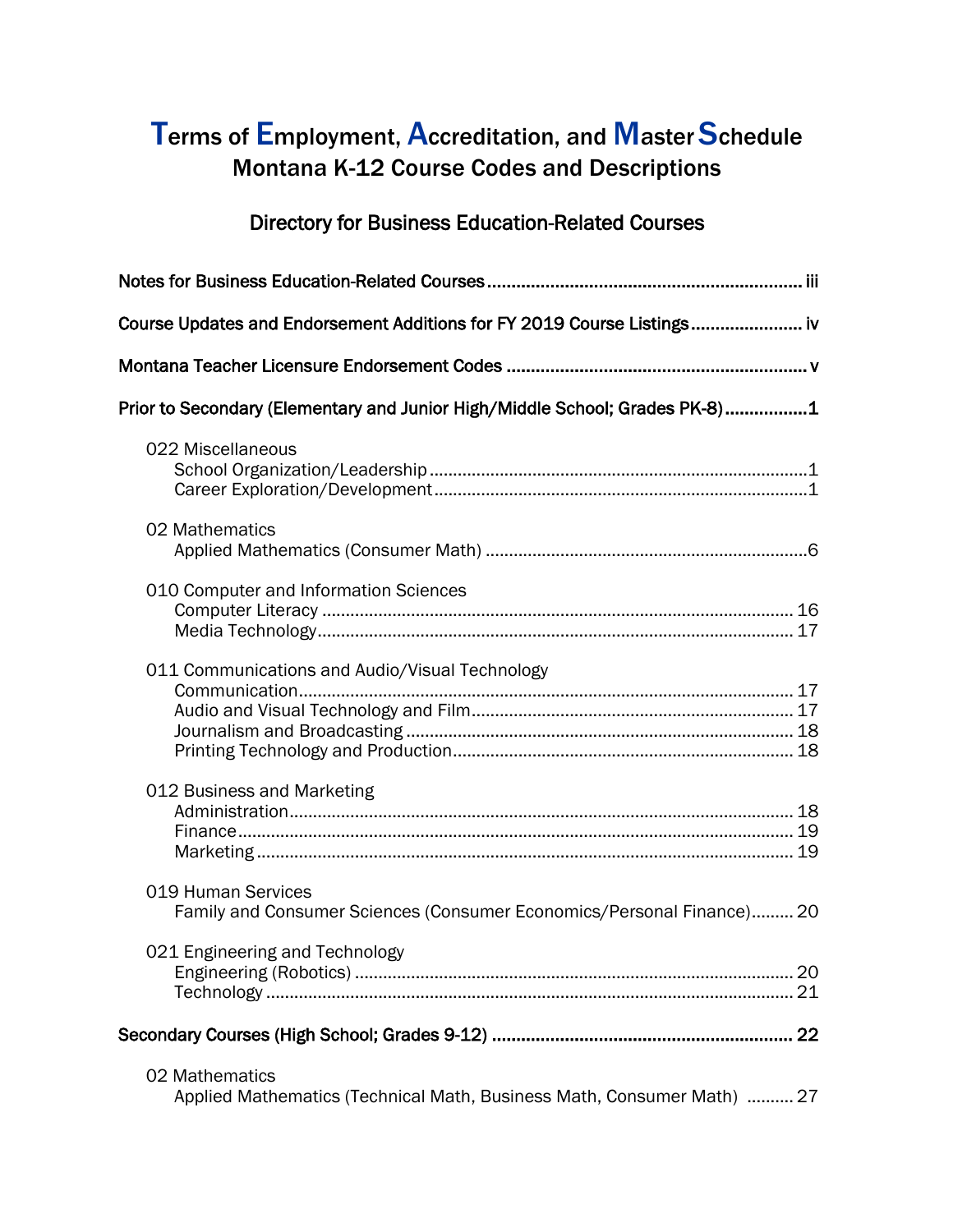| 04 Social Sciences and History                                        |  |
|-----------------------------------------------------------------------|--|
|                                                                       |  |
|                                                                       |  |
|                                                                       |  |
| 05 Fine and Performing Arts                                           |  |
|                                                                       |  |
|                                                                       |  |
| 010 Computer and Information Sciences                                 |  |
|                                                                       |  |
|                                                                       |  |
|                                                                       |  |
|                                                                       |  |
|                                                                       |  |
|                                                                       |  |
|                                                                       |  |
|                                                                       |  |
|                                                                       |  |
| 011 Communication and Audio/Visual                                    |  |
|                                                                       |  |
|                                                                       |  |
|                                                                       |  |
|                                                                       |  |
|                                                                       |  |
|                                                                       |  |
| 012 Business and Marketing                                            |  |
|                                                                       |  |
|                                                                       |  |
|                                                                       |  |
|                                                                       |  |
|                                                                       |  |
|                                                                       |  |
|                                                                       |  |
| 014 Health Care Services                                              |  |
| Health Information (Medical Office Procedures, Medical Terminology)54 |  |
|                                                                       |  |
| 015 Public, Protective, and Government Services                       |  |
|                                                                       |  |
|                                                                       |  |
| 019 Human Services                                                    |  |
| Family and Consumer Science (Consumer Economics/Personal Finance)67   |  |
|                                                                       |  |
| 021 Engineering and Technology                                        |  |
|                                                                       |  |
|                                                                       |  |
|                                                                       |  |
|                                                                       |  |
| 022 Miscellaneous                                                     |  |
|                                                                       |  |
|                                                                       |  |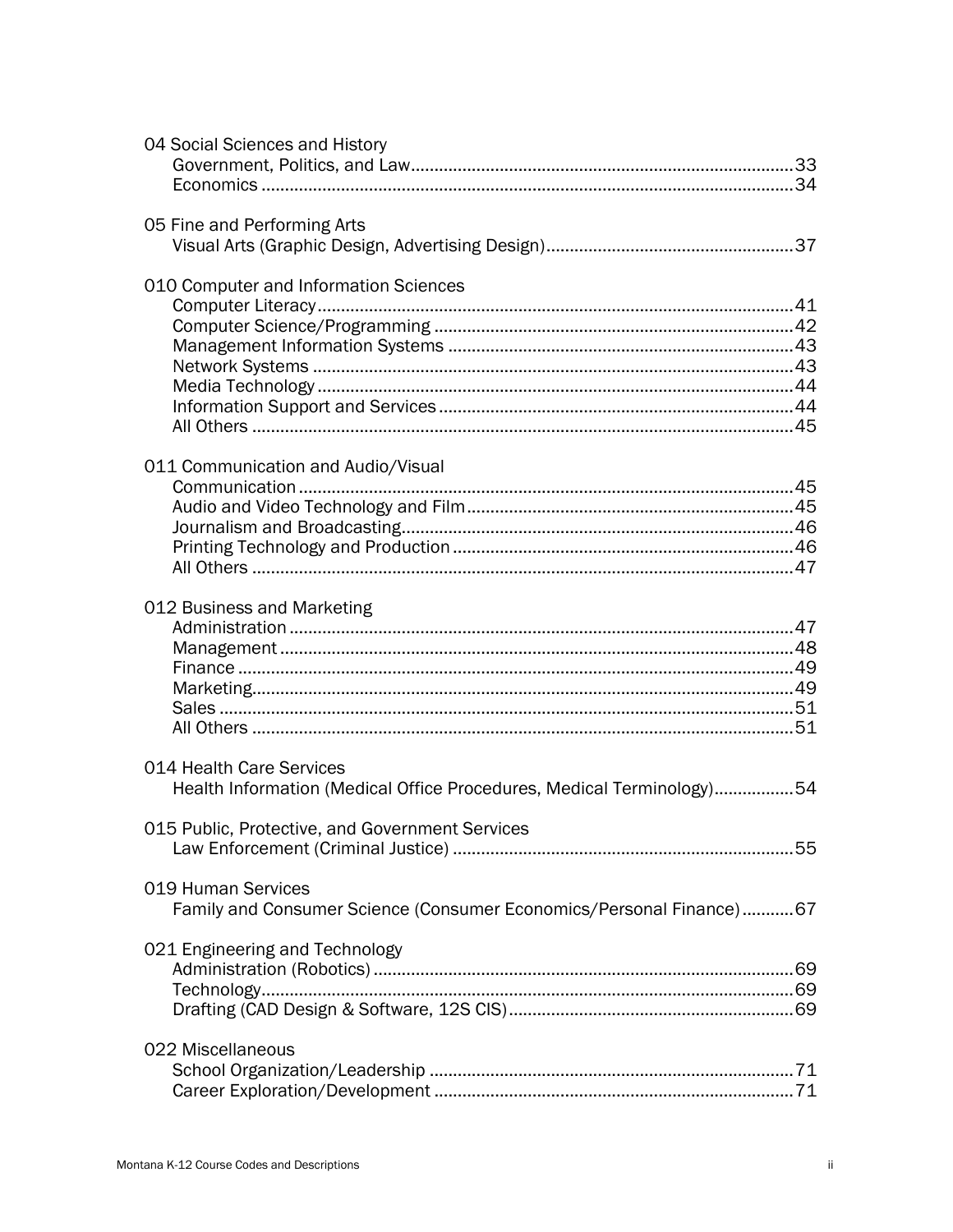# Terms of Employment, Accreditation, and Master Schedule Montana K-12 Course Codes and Descriptions

### Notes for Business Education-Related Courses

All Middle School/Junior High courses must be coded using the Prior to Secondary Course section (pp 1-22); do not use codes for Secondary Courses

Course without Endorsement identified can be taught by any area of endorsement

- If courses within one of the Business Education-related subject areas and taught by a Business Education Endorsed Teacher (12S BUS, 12S MAR, 12S CIS) course will count for CTE credit
- For Example–12005 Keyboarding (p 47) and 12006 Word Processing (p 48)
- Technology for Classroom & Personal Use (K-8 Code 22990, 9-12 Code 22991) should only be used for computer applications-related courses taught by teachers without a Business Education endorsement (12S BUS)

Career Development/Career Exploration/College & Career Readiness Course Coding

- To ensure these courses are properly reported for Montana State CTE/VoEd
- Funding, courses should be coded using one of the following options • 12001 Business/Office Career Exploration (Grades 9-12 only)
- 12151 Marketing Career Exploration (Grades 9-12 only)
- 62001 Business/Office Career Exploration (Grades K-8 only)
- 62151 Marketing Career Exploration (Grades K-8 only)

Annual/Yearbook/School Publications Course Coding—including School Paper

- Courses coded using one of the Printing Technology & Production codes (p 46)
- 11152 Desktop Publishing
- 11153 Digital Media Design and Production
- 11154 Commercial Graphic Design
- 11155 Graphic Technology
- 11156 Photography and Printing Technology (Preferred Code)

Photography courses use Code 11156 Photography and Printing Technology ..........47

Graphic Design courses use 11155 Graphic Technology .............................................46

Refer to Marketing Course Codes, Names & Descriptions for the following ........49-50

- Hospitality & Tourism
- Restaurant, Food & Beverage Services
- Lodging
- Travel and Tourism
- Recreation, Amusement and Attractions

Hospitality and Tourism Cluster Courses on pages 55-57 are reserved exclusively for Family & Consumer Sciences courses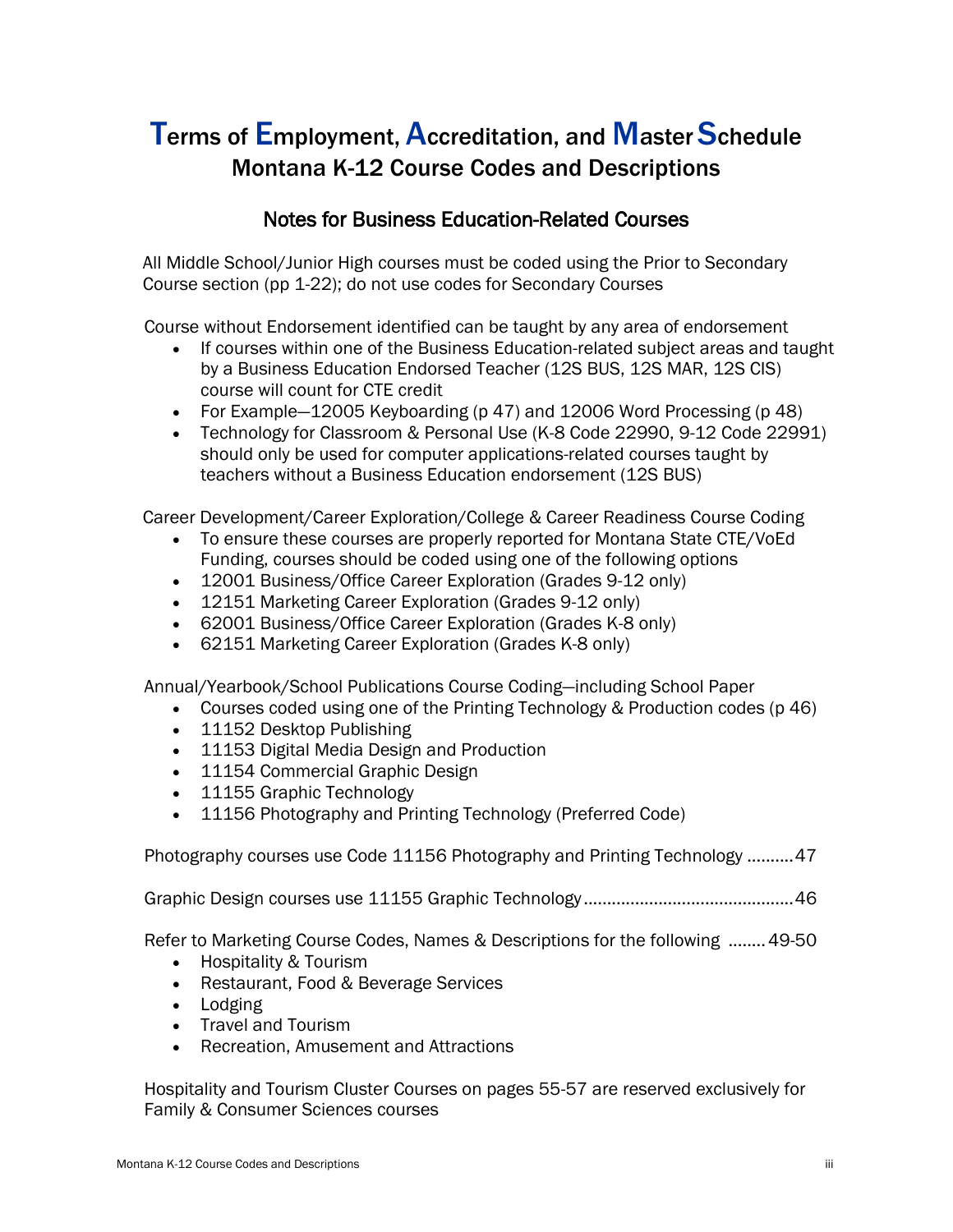### Course Updates and Endorsement Additions for FY 2019 Course Listings

Updates/Additions/Deletions to Course Codes and Course Names

- 05162 Graphic Design: Course Name changed from Graphic Design to Visual Communications Design (p 38)
- 10019 AP Computer Science Principles: Course added to 010 Computer and Information Sciences section (p 42)
- 10157 AP Computer Science AB removed
- 12107 Investing: Course Name changed from Investing to Securities and Investments (p 49)

Updates/Additions to Endorsements for Course Codes

- 13S IA and 13S ITTE added to 60002 Computing Systems (p 16) and 10002 Computing Systems (p 42)
- 23S FCS added to 12053 Entrepreneurship (p 48)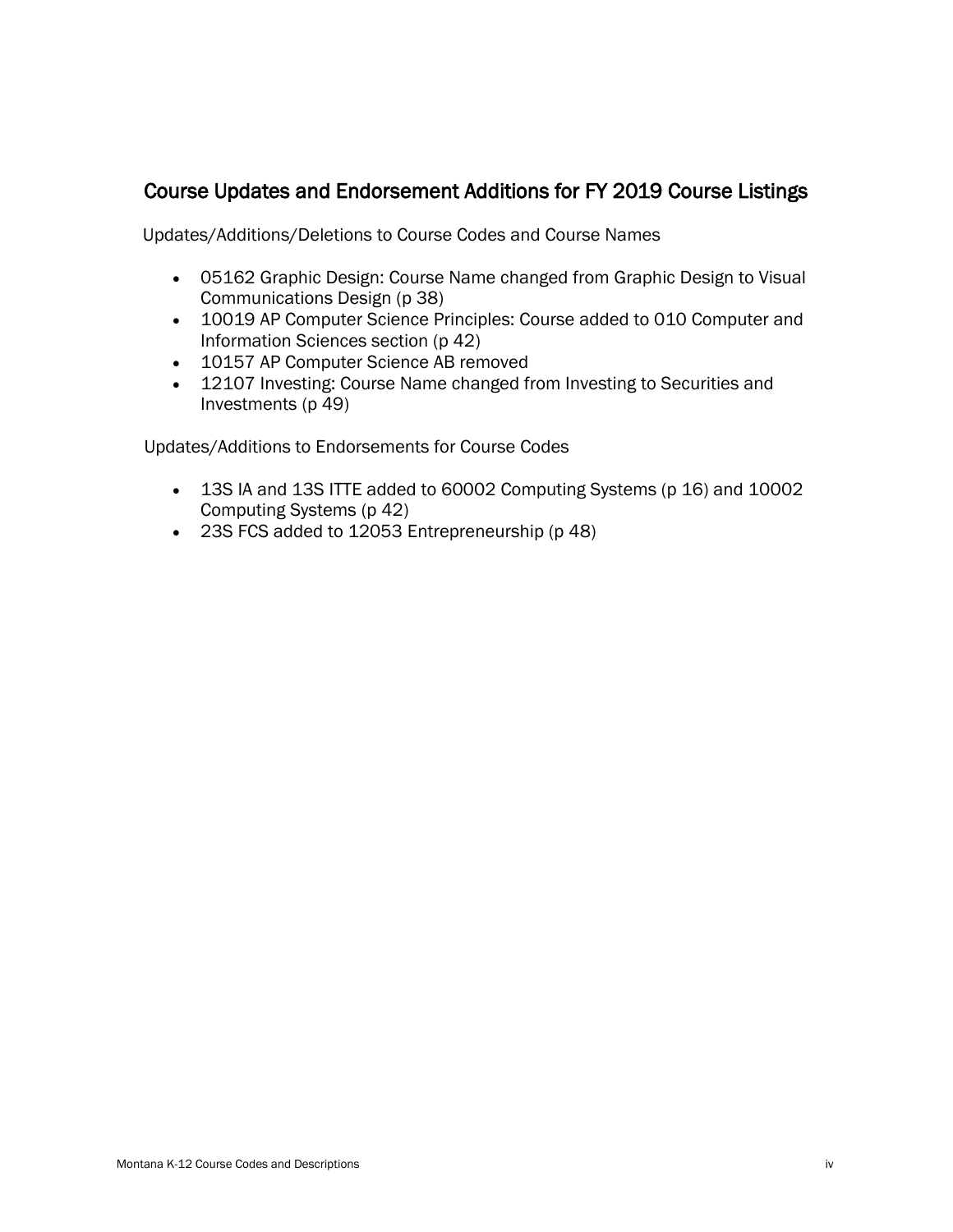## Terms of Employment, Accreditation, and Master Schedule Montana K-12 Course Codes and Descriptions

### New Montana Teacher Licensure Endorsement Codes

As of April 15, 2013. The Office of Public Instruction's Educator Licensure Division began working in a new system. One element of the new system is a redesign of the licensure endorsement codes, and eventually mapping those endorsement codes to a common course numbering system aligned with these endorsement codes. We hope this provides more transparency to both the Licensure and Accreditation Division work as we continue on the path of data.

License history will still show the endorsement codes in effect prior to April 15, 2013.

The columns in this report are "sortable". To view the endorsements by order of the new code, click on "Code". To view an alphabetical listing of the endorsement descriptions, click on "Description".

|                                              |  | 06A CHI  Mandarin Chinese K-12  K-12             |  |
|----------------------------------------------|--|--------------------------------------------------|--|
| 01S ENG English, Language and Literature5-12 |  | 06A ESL  English as a second language K-12  K-12 |  |
|                                              |  |                                                  |  |
| 01S SPE Speech Communications5-12            |  |                                                  |  |
|                                              |  |                                                  |  |
|                                              |  |                                                  |  |
|                                              |  |                                                  |  |
|                                              |  |                                                  |  |
|                                              |  |                                                  |  |
| 03S ENV  Environmental Education5-12         |  | 06E ESL  English as a second language K-8  K-8   |  |
|                                              |  |                                                  |  |
|                                              |  |                                                  |  |
|                                              |  |                                                  |  |
|                                              |  |                                                  |  |
|                                              |  |                                                  |  |
| 04S BF Social Studies (Broadfield)5-12       |  |                                                  |  |
|                                              |  |                                                  |  |
|                                              |  | 06S ESL  English as a second language 5-12 5-12  |  |
|                                              |  |                                                  |  |
|                                              |  |                                                  |  |
| 04S NAS  Native American Studies5-12         |  |                                                  |  |
|                                              |  |                                                  |  |
|                                              |  |                                                  |  |
|                                              |  |                                                  |  |
|                                              |  |                                                  |  |
|                                              |  |                                                  |  |
|                                              |  |                                                  |  |
|                                              |  |                                                  |  |
|                                              |  |                                                  |  |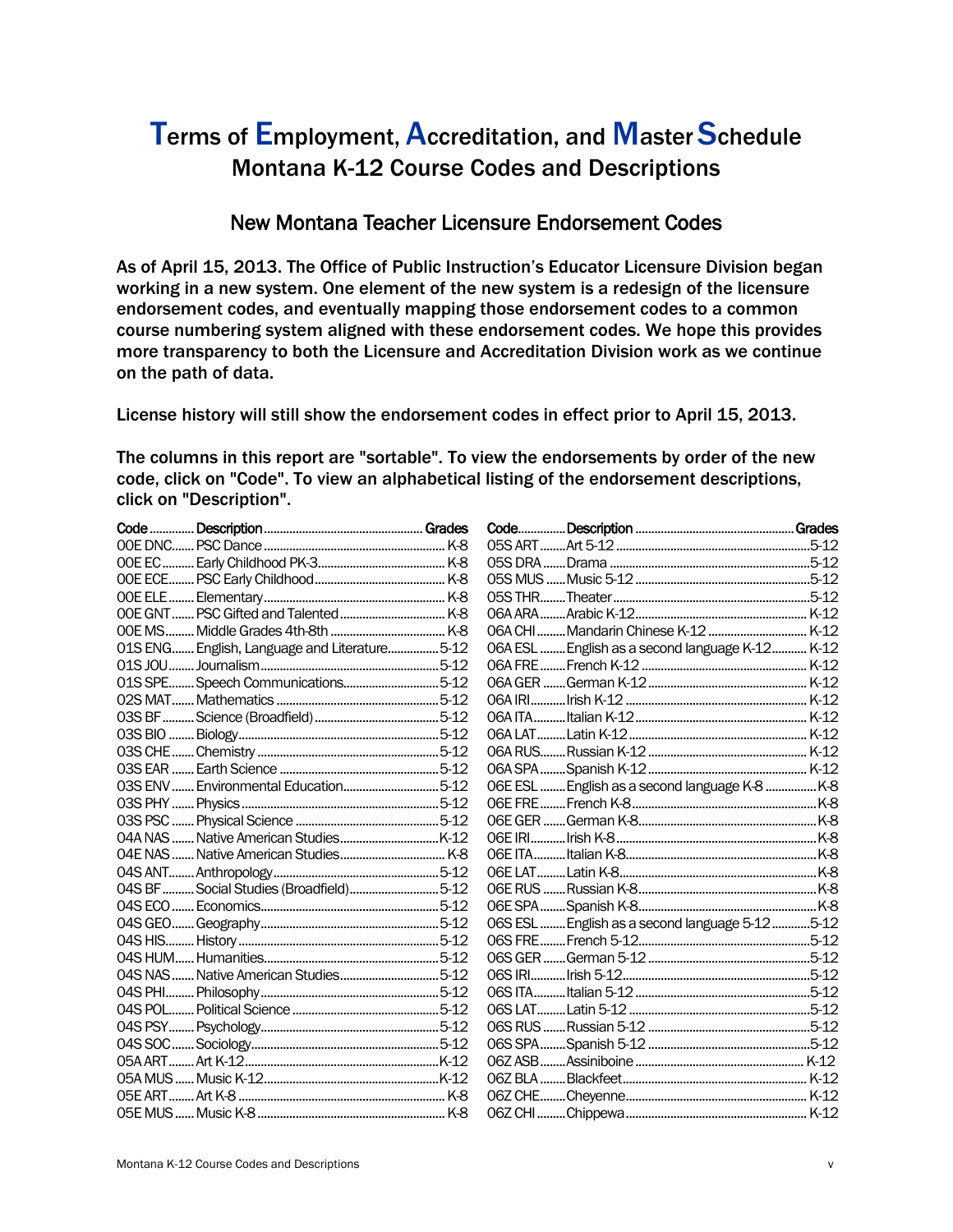| 08E HE Health Enhancement K-8  K-8                   |  |
|------------------------------------------------------|--|
|                                                      |  |
| 08E PEd Physical Education-Elementary K-8            |  |
|                                                      |  |
| O8H PEd  Physical Education P-12 P-12                |  |
| 08S HE Health Enhancement 5-12 5-12                  |  |
|                                                      |  |
| 08S HSI Health Sciences Informatics5-12              |  |
| 08S HSS  Health Professions - Support Services  5-12 |  |
| 08S PEd Physical Education-Secondary5-12             |  |
| 10S CIS Computer and Information Sciences 5-12       |  |
|                                                      |  |
|                                                      |  |
|                                                      |  |
|                                                      |  |
|                                                      |  |
|                                                      |  |
|                                                      |  |
|                                                      |  |
| 12S BUS  Business Education (Broadfield) 5-12  5-12  |  |
| 12S CIS Computer Information Systems5-12             |  |
| 12S CS Computer & Information Sciences 5-12 5-12     |  |
| 12S MAR  Marketing Education 5-12 5-12               |  |
|                                                      |  |
|                                                      |  |
|                                                      |  |
| 13S ITE  Industrial Technology Education5-12         |  |
|                                                      |  |
|                                                      |  |
|                                                      |  |
|                                                      |  |
| 14S HPB Health Professions - Biotechnology5-12       |  |
| 14S HPI Health Professions - Informatics5-12         |  |
| 14S HPS  Health Professions - Support Services  5-12 |  |
| 14S HPT Health Professions - Therapeutics 5-12       |  |
|                                                      |  |
|                                                      |  |
|                                                      |  |
|                                                      |  |
|                                                      |  |
|                                                      |  |
|                                                      |  |
| 17S PAI  Residential and Commercial Painting  5-12   |  |
|                                                      |  |
|                                                      |  |
|                                                      |  |
| 18S AG Agriculture (Class 1 or 2)5-12                |  |
|                                                      |  |
|                                                      |  |
|                                                      |  |
|                                                      |  |
|                                                      |  |
|                                                      |  |

| 20S HEMHeavy Equipment Mechanic 5-12                           |  |
|----------------------------------------------------------------|--|
| 20S HEOHeavy Equipment Operator 5-12                           |  |
|                                                                |  |
|                                                                |  |
|                                                                |  |
|                                                                |  |
|                                                                |  |
| 23S FCS Family and Consumer Sciences  5-12                     |  |
|                                                                |  |
| 30A CURSupervisor K-12 Curriculum K-12                         |  |
| 30A HPE Supervisor K-12 Health & Physical Education  K-12      |  |
|                                                                |  |
|                                                                |  |
|                                                                |  |
| 30A REA Supervisor K-12 Reading K-12                           |  |
| 30A SCOSupervisor K-12 School Counseling K-12                  |  |
|                                                                |  |
| 30A SPE Spec Education Supervisor PK-12 PK-12                  |  |
|                                                                |  |
|                                                                |  |
|                                                                |  |
|                                                                |  |
| 30S BSSSupervisor 5-12 Social Studies 5-12                     |  |
|                                                                |  |
|                                                                |  |
|                                                                |  |
|                                                                |  |
|                                                                |  |
|                                                                |  |
| 31A CO1School Counselor 1 K-12K-12                             |  |
|                                                                |  |
|                                                                |  |
|                                                                |  |
|                                                                |  |
|                                                                |  |
| 31A TNE PSC Technology in Education  K-12                      |  |
|                                                                |  |
|                                                                |  |
|                                                                |  |
|                                                                |  |
|                                                                |  |
|                                                                |  |
|                                                                |  |
| 32A SPE Special Education PK-12 PK-12                          |  |
|                                                                |  |
|                                                                |  |
|                                                                |  |
| 33S DCABLE  Dual Credit Only-Applied Business Leadership  5-12 |  |
|                                                                |  |
| 33S DCANT Dual Credit Anthropology  5-12                       |  |
| 33S DCBUS  Dual Credit Business Communications 5-12            |  |
| 33S DCCJ  Dual Credit Only-Criminal Justice  5-12              |  |
|                                                                |  |
| 33S DCHUM Dual Credit Human Services 5-12                      |  |
| 33S DCINT  Dual Credit Interpersonal Communications 5-12       |  |
| 33S DCMED Dual Credit Medical Ethics 5-12                      |  |
| 33S DCSCU  Dual Credit College Success 5-12                    |  |
|                                                                |  |
| OTHER Other - No Endorsement in Conversion                     |  |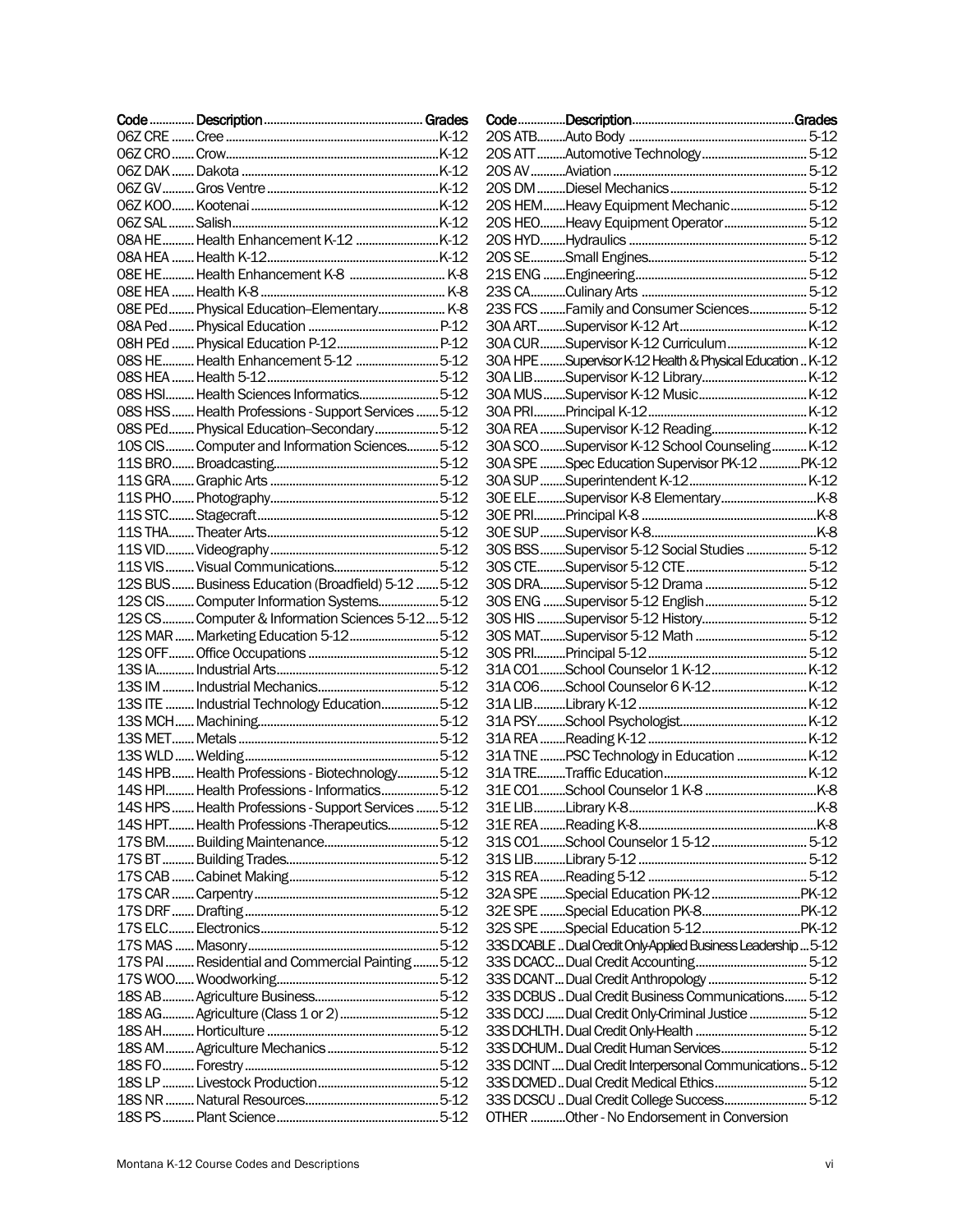

|                   | FY 2019 Listing of All Montana K-12 Course Codes and Descriptions |                                                                          |                             |                                                                                                                                                                                                                                                                                                                                                                                                                                                                                                                                                                                                                                                                                                                             |  |  |  |
|-------------------|-------------------------------------------------------------------|--------------------------------------------------------------------------|-----------------------------|-----------------------------------------------------------------------------------------------------------------------------------------------------------------------------------------------------------------------------------------------------------------------------------------------------------------------------------------------------------------------------------------------------------------------------------------------------------------------------------------------------------------------------------------------------------------------------------------------------------------------------------------------------------------------------------------------------------------------------|--|--|--|
|                   | <b>Prior to Secondary Courses</b>                                 |                                                                          |                             |                                                                                                                                                                                                                                                                                                                                                                                                                                                                                                                                                                                                                                                                                                                             |  |  |  |
| Grade             | Code                                                              | <b>Course Name</b>                                                       | <b>Endorsements</b>         | <b>Description</b>                                                                                                                                                                                                                                                                                                                                                                                                                                                                                                                                                                                                                                                                                                          |  |  |  |
|                   | 022 - Miscellaneous                                               |                                                                          |                             |                                                                                                                                                                                                                                                                                                                                                                                                                                                                                                                                                                                                                                                                                                                             |  |  |  |
| <b>All Others</b> |                                                                   |                                                                          |                             |                                                                                                                                                                                                                                                                                                                                                                                                                                                                                                                                                                                                                                                                                                                             |  |  |  |
|                   | 22990                                                             | Technology for<br>Classroom and Personal<br>Use (Prior-to-<br>Secondary) |                             | In Technology for Classroom and Personal Use courses students acquire knowledge of and experience in<br>the proper, efficient and safe use of a variety of digital tools, i.e., computer, iPad, Smart Board and other<br>emerging technologies to gather, organize and present data. Students learn the basic use of word<br>processing, spreadsheet and digital presentation tools for classroom and personal use. Technology for<br>Classroom and Personal Use courses address the K-12 Content Standards for Technology. Such courses<br>may be taught by teachers with any endorsement at the proper level. Technology for Classroom and<br>Personal Use are NOT approved Career and Technical Education (CTE) courses. |  |  |  |
|                   | 72995                                                             | Miscellaneous-Aide                                                       |                             | Miscellaneous—Aide courses offer students the opportunity to assist instructors in preparing, organizing,<br>or delivering course curricula or to assist other staff members in fulfilling their duties. Students may<br>provide tutorial or instructional assistance to other students. Note: if the particular subject area is<br>known, use the code associated with the Aide course within that subject area.                                                                                                                                                                                                                                                                                                           |  |  |  |
|                   | <b>Academic Enrichment</b>                                        |                                                                          |                             |                                                                                                                                                                                                                                                                                                                                                                                                                                                                                                                                                                                                                                                                                                                             |  |  |  |
|                   | 72003                                                             | <b>Study Skills</b>                                                      |                             | Study Skills courses prepare students for success in high school and/or for postsecondary education.<br>Course topics may vary according to the students involved, but typically include reading improvement<br>skills, such as scanning, note-taking, and outlining; library and research skills; listening and note-taking;<br>vocabulary skills; and test-taking skills. The courses may also include exercises designed to generate<br>organized, logical thinking and writing.                                                                                                                                                                                                                                         |  |  |  |
|                   |                                                                   | <b>School Organization/Leadership</b>                                    |                             |                                                                                                                                                                                                                                                                                                                                                                                                                                                                                                                                                                                                                                                                                                                             |  |  |  |
|                   | 72104                                                             | <b>Community Service</b>                                                 |                             | Community Service courses provide students with the opportunity to volunteer their time, energy, and<br>talents to serve a community project or organization. These courses are usually (but not always)<br>conducted with a seminar component, so that students can use their volunteer experiences to learn how<br>to solve problems, make decisions, and communicate effectively.                                                                                                                                                                                                                                                                                                                                        |  |  |  |
|                   |                                                                   | <b>Career Exploration/Development</b>                                    |                             |                                                                                                                                                                                                                                                                                                                                                                                                                                                                                                                                                                                                                                                                                                                             |  |  |  |
|                   | 72151                                                             | Career Exploration                                                       |                             | Career Exploration courses help students identify and evaluate personal goals, priorities, aptitudes, and<br>interests with the goal of helping them make informed decisions about their careers. These courses<br>expose students to various sources of information on career and training options and may also assist<br>them in developing job search and employability skills.                                                                                                                                                                                                                                                                                                                                          |  |  |  |
| <b>Grade</b>      | <b>Code</b>                                                       | <b>Course Name</b>                                                       | <b>Endorsements</b>         | <b>Description</b>                                                                                                                                                                                                                                                                                                                                                                                                                                                                                                                                                                                                                                                                                                          |  |  |  |
|                   |                                                                   | 023 - Grade Level (Prior to Secondary)                                   |                             |                                                                                                                                                                                                                                                                                                                                                                                                                                                                                                                                                                                                                                                                                                                             |  |  |  |
| <b>All Others</b> |                                                                   |                                                                          |                             |                                                                                                                                                                                                                                                                                                                                                                                                                                                                                                                                                                                                                                                                                                                             |  |  |  |
| PК                | 23001                                                             | Early Childhood<br>Education                                             | 00E EC                      | Early Childhood Education courses involve content that is not differentiated by subject area. These<br>courses focus on content that is grade-specific and cover various subjects throughout the day, rather<br>than a single subject-specific content area. Specific course content depends upon state standards for<br>early childhood education.                                                                                                                                                                                                                                                                                                                                                                         |  |  |  |
| PК                | 23002                                                             | Pre-kindergarten                                                         | 00E EC, 32A SPE,<br>32E SPE | Pre-kindergarten courses involve content that is not differentiated by subject area. These courses focus<br>on content that is grade-specific and cover various subjects throughout the day, rather than a single<br>subject-specific content area. Specific course content depends upon state standards for pre-<br>kindergarten.                                                                                                                                                                                                                                                                                                                                                                                          |  |  |  |
| Κ                 | 23003 **                                                          | Kindergarten                                                             | 00E ELE, 00E EC             | Kindergarten courses involve content that is not differentiated by subject area. These courses focus on<br>content that is grade-specific and cover various subjects throughout the day, rather than a single<br>subject-specific content area. Specific course content depends upon state standards for kindergarten.                                                                                                                                                                                                                                                                                                                                                                                                      |  |  |  |
| 01                | 23004 ** Grade 1                                                  |                                                                          | 00E ELE, 00E EC             | Grade 1 courses involve content that is not differentiated by subject area. These courses focus on<br>content that is grade-specific and cover various subjects throughout the day, rather than a single<br>subject-specific content area. Specific course content depends upon state standards for Grade 1.                                                                                                                                                                                                                                                                                                                                                                                                                |  |  |  |
| 02                | 23005 ** Grade 2                                                  |                                                                          | 00E ELE, 00E EC             | Grade 2 courses involve content that is not differentiated by subject area. These courses focus on<br>content that is grade-specific and cover various subjects throughout the day, rather than a single<br>subject-specific content area. Specific course content depends upon state standards for Grade 2.                                                                                                                                                                                                                                                                                                                                                                                                                |  |  |  |
| 03                | 23006 ** Grade 3                                                  |                                                                          | 00E ELE, 00E EC             | Grade 3 courses involve content that is not differentiated by subject area. These courses focus on<br>content that is grade-specific and cover various subjects throughout the day, rather than a single<br>subject-specific content area. Specific course content depends upon state standards for Grade 3.                                                                                                                                                                                                                                                                                                                                                                                                                |  |  |  |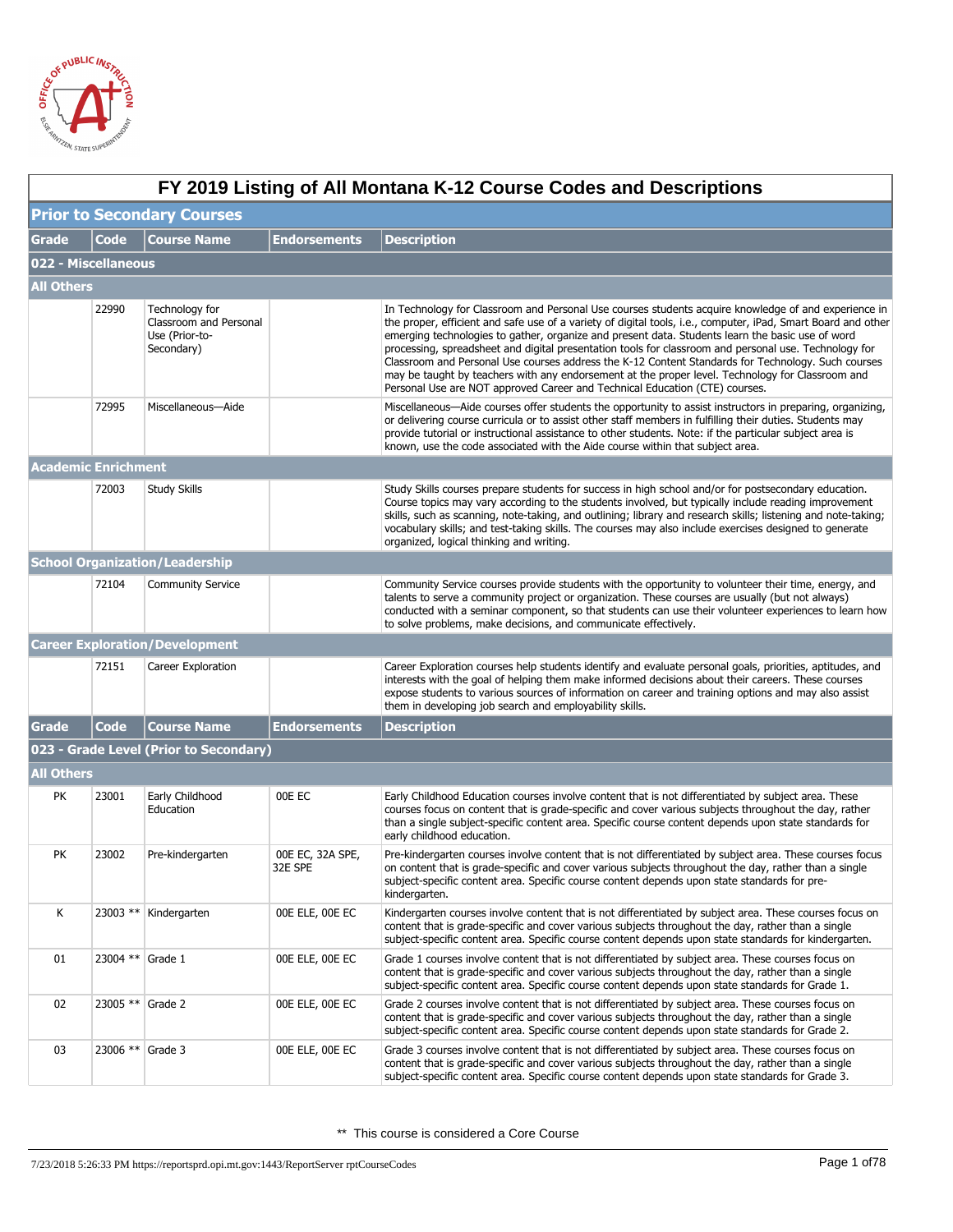

|                   | FY 2019 Listing of All Montana K-12 Course Codes and Descriptions |                                                        |                                                                        |                                                                                                                                                                                                                                                                                                                                                                                                                                                                                                                                                                            |  |  |  |  |
|-------------------|-------------------------------------------------------------------|--------------------------------------------------------|------------------------------------------------------------------------|----------------------------------------------------------------------------------------------------------------------------------------------------------------------------------------------------------------------------------------------------------------------------------------------------------------------------------------------------------------------------------------------------------------------------------------------------------------------------------------------------------------------------------------------------------------------------|--|--|--|--|
|                   | <b>Prior to Secondary Courses</b>                                 |                                                        |                                                                        |                                                                                                                                                                                                                                                                                                                                                                                                                                                                                                                                                                            |  |  |  |  |
| <b>Grade</b>      | <b>Code</b>                                                       | <b>Course Name</b>                                     | <b>Endorsements</b>                                                    | <b>Description</b>                                                                                                                                                                                                                                                                                                                                                                                                                                                                                                                                                         |  |  |  |  |
|                   | 023 - Grade Level (Prior to Secondary)                            |                                                        |                                                                        |                                                                                                                                                                                                                                                                                                                                                                                                                                                                                                                                                                            |  |  |  |  |
| <b>All Others</b> |                                                                   |                                                        |                                                                        |                                                                                                                                                                                                                                                                                                                                                                                                                                                                                                                                                                            |  |  |  |  |
| 04                | 23007 ** Grade 4                                                  |                                                        | 00E ELE, 00E MS                                                        | Grade 4 courses involve content that is not differentiated by subject area. These courses focus on<br>content that is grade-specific and cover various subjects throughout the day, rather than a single<br>subject-specific content area. Specific course content depends upon state standards for Grade 4.                                                                                                                                                                                                                                                               |  |  |  |  |
| 05                | 23008 ** Grade 5                                                  |                                                        | 00E ELE, 00E MS                                                        | Grade 5 courses involve content that is not differentiated by subject area. These courses focus on<br>content that is grade-specific and cover various subjects throughout the day, rather than a single<br>subject-specific content area. Specific course content depends upon state standards for Grade 5.                                                                                                                                                                                                                                                               |  |  |  |  |
| 06                | 23009 ** Grade 6                                                  |                                                        | 00E ELE, 00E MS                                                        | Grade 6 courses involve content that is not differentiated by subject area. These courses focus on<br>content that is grade-specific and cover various subjects throughout the day, rather than a single<br>subject-specific content area. Specific course content depends upon state standards for Grade 6.                                                                                                                                                                                                                                                               |  |  |  |  |
| 07                | 23010 ** Grade 7                                                  |                                                        | 00E ELE, 00E MS                                                        | Grade 7 courses involve content that is not differentiated by subject area. These courses focus on<br>content that is grade-specific and cover various subjects throughout the day, rather than a single<br>subject-specific content area. Specific course content depends upon state standards for Grade 7.                                                                                                                                                                                                                                                               |  |  |  |  |
| 08                | 23011 ** Grade 8                                                  |                                                        | 00E ELE, 00E MS                                                        | Grade 8 courses involve content that is not differentiated by subject area. These courses focus on<br>content that is grade-specific and cover various subjects throughout the day, rather than a single<br>subject-specific content area. Specific course content depends upon state standards for Grade 8.                                                                                                                                                                                                                                                               |  |  |  |  |
|                   | 23012 **                                                          | Prior-to-Secondary<br>Education                        | OOE ELE, OOE EC,<br>00E MS                                             | Prior-to-secondary Education--General courses involve content that is not grade differentiated and may<br>apply to a range of consecutive grades (e.g., "by third grade, students should know and be able to<br>do"). These courses include content that may be applicable to states or localities that do not employ<br>grade-level content standards.                                                                                                                                                                                                                    |  |  |  |  |
|                   | 23040                                                             | Self-Contained<br>Classroom (special<br>education)     | 32A HI, 32E HIEC,<br>32A VI, 32E VIEC,<br>32E SPE, 32S SPE,<br>32A SPE | Self-Contained Classroom (special education)                                                                                                                                                                                                                                                                                                                                                                                                                                                                                                                               |  |  |  |  |
| <b>Grade</b>      | <b>Code</b>                                                       | <b>Course Name</b>                                     | <b>Endorsements</b>                                                    | <b>Description</b>                                                                                                                                                                                                                                                                                                                                                                                                                                                                                                                                                         |  |  |  |  |
|                   |                                                                   | 24 - World Language and Literature                     |                                                                        |                                                                                                                                                                                                                                                                                                                                                                                                                                                                                                                                                                            |  |  |  |  |
|                   | <b>Romance Languages</b>                                          |                                                        |                                                                        |                                                                                                                                                                                                                                                                                                                                                                                                                                                                                                                                                                            |  |  |  |  |
|                   | 24050 **                                                          | Spanish for Young<br>Learners (prior-to-<br>secondary) | OOE ELE, O6A SPA,<br>06E SPA, 06S SPA,<br>00E MS, 00E EC               | Spanish for Young Learners (prior-to-secondary) courses provide instruction at multiple grade levels in<br>Spanish and may apply to a range of consecutive grades. These courses prepare students to<br>communicate authentically in Spanish by interpreting (reading, listening, viewing), exchanging (speaking<br>and listening; reading and writing), and presenting (speaking, writing) information on concrete topics.<br>These courses introduce the relationships among the products, practices, and perspectives of Spanish-<br>speaking cultures.                 |  |  |  |  |
|                   | 24066 **                                                          | IB Language B<br>(Spanish), Middle Years<br>Program    | 00E ELE, 06A SPA,<br>06E SPA, 06S SPA,<br>00E MS                       | IB Language B (Spanish), Middle Years Program courses enable students to gain competence in modern<br>Spanish; these courses also encourage respect for and understanding of other languages and cultures.                                                                                                                                                                                                                                                                                                                                                                 |  |  |  |  |
|                   | 24100 **                                                          | French for Young<br>Learners (prior-to-<br>secondary)  | 06E FRE, 06S FRE,<br>ELE, 06A FRE                                      | French for Young Learners (prior-to-secondary) courses provide instruction at multiple grade levels in<br>00E MS, 00E EC, 00E French and may apply to a range of consecutive grades. These courses prepare students to<br>communicate authentically in French by interpreting (reading, listening, viewing), exchanging (speaking<br>and listening; reading and writing), and presenting (speaking, writing) information on concrete topics.<br>These courses introduce the relationships among the products, practices, and perspectives of French-<br>speaking cultures. |  |  |  |  |
|                   | 24116 **                                                          | IB Language B (French),<br>Middle Years Program        | 00E ELE, 06A FRE,<br>06E FRE, 06S FRE,<br>00E MS                       | International Baccalaureate (IB) Language B (French), Middle Years Program courses enable students to<br>gain competence in modern French and encourage respect for and understanding of other languages<br>and cultures.                                                                                                                                                                                                                                                                                                                                                  |  |  |  |  |
|                   | <b>Germanic Languages</b>                                         |                                                        |                                                                        |                                                                                                                                                                                                                                                                                                                                                                                                                                                                                                                                                                            |  |  |  |  |
|                   | 24250 **                                                          | German for Young<br>Learners (prior-to-<br>secondary)  | 00E ELE, 06A GER,<br>06E GER, 06S GER,<br>00E MS, 00E EC               | German for Young Learners (prior-to-secondary) courses provide instruction at multiple grade levels in<br>German and may apply to a range of consecutive grades. These courses prepare students to<br>communicate authentically in German by interpreting (reading, listening, viewing), exchanging (speaking<br>and listening; reading and writing), and presenting (speaking, writing) information on concrete topics.<br>These courses introduce the relationships among the products, practices, and perspectives of German-<br>speaking cultures.                     |  |  |  |  |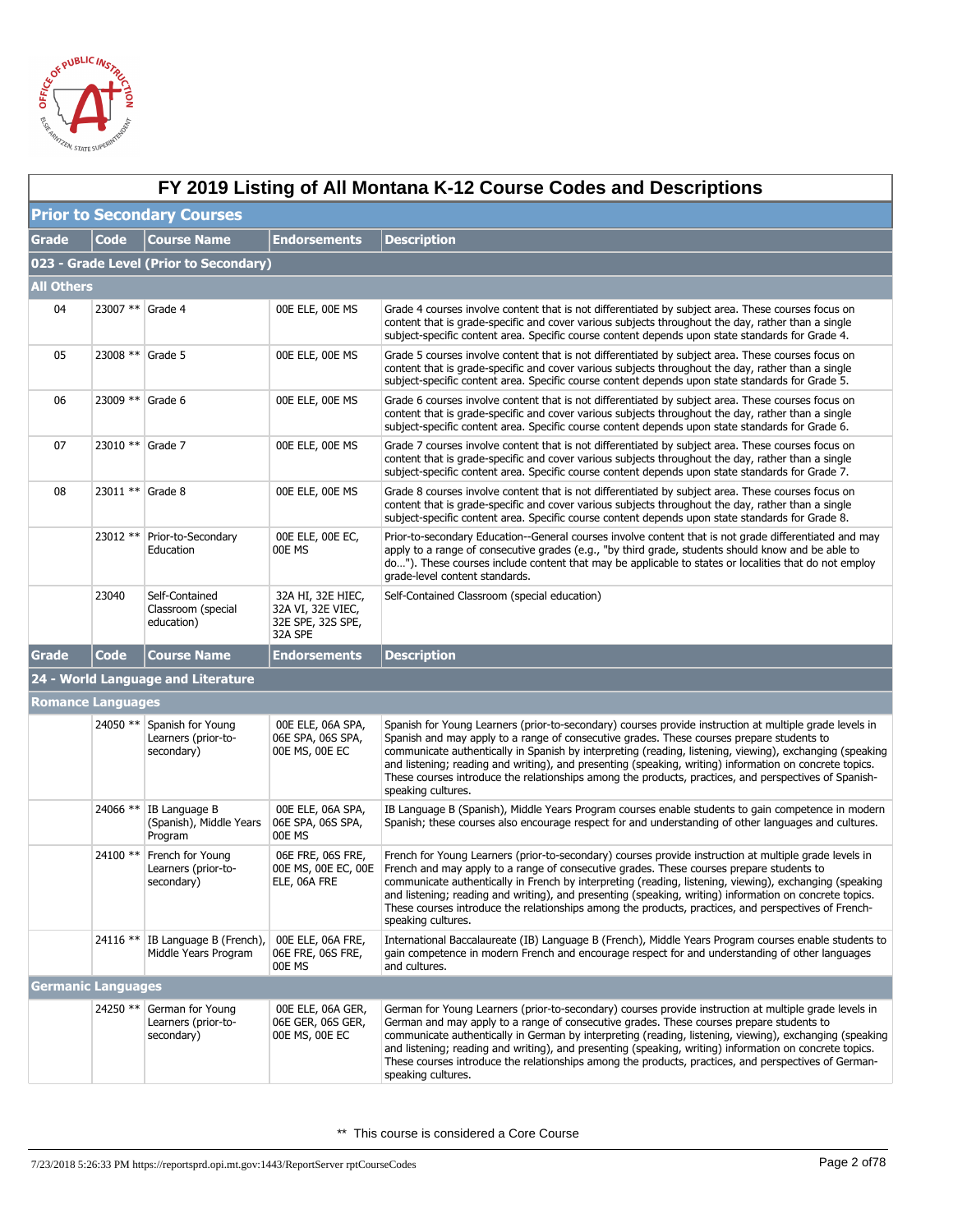

|                               | FY 2019 Listing of All Montana K-12 Course Codes and Descriptions |                                                                                   |                                                                                                         |                                                                                                                                                                                                                                                                                                                                                                                                                                                                                                                                                                                                                                                                                                                                                                                   |  |  |
|-------------------------------|-------------------------------------------------------------------|-----------------------------------------------------------------------------------|---------------------------------------------------------------------------------------------------------|-----------------------------------------------------------------------------------------------------------------------------------------------------------------------------------------------------------------------------------------------------------------------------------------------------------------------------------------------------------------------------------------------------------------------------------------------------------------------------------------------------------------------------------------------------------------------------------------------------------------------------------------------------------------------------------------------------------------------------------------------------------------------------------|--|--|
|                               |                                                                   | <b>Prior to Secondary Courses</b>                                                 |                                                                                                         |                                                                                                                                                                                                                                                                                                                                                                                                                                                                                                                                                                                                                                                                                                                                                                                   |  |  |
| <b>Grade</b>                  | Code                                                              | <b>Course Name</b>                                                                | <b>Endorsements</b>                                                                                     | <b>Description</b>                                                                                                                                                                                                                                                                                                                                                                                                                                                                                                                                                                                                                                                                                                                                                                |  |  |
|                               |                                                                   | 24 - World Language and Literature                                                |                                                                                                         |                                                                                                                                                                                                                                                                                                                                                                                                                                                                                                                                                                                                                                                                                                                                                                                   |  |  |
| <b>Classical Languages</b>    |                                                                   |                                                                                   |                                                                                                         |                                                                                                                                                                                                                                                                                                                                                                                                                                                                                                                                                                                                                                                                                                                                                                                   |  |  |
|                               | 24340 **                                                          | Latin for Young Learners<br>(prior-to-secondary)                                  | OOE ELE, O6A LAT,<br>06E LAT, 06S LAT,<br>00E MS, 00E EC                                                | Latin for Young Learners (prior-to-secondary) courses provide instruction at multiple grade levels in Latin<br>and may apply to a range of consecutive grades. These courses prepare students to communicate<br>authentically in Latin by interpreting (reading, listening, viewing), exchanging (speaking and listening;<br>reading and writing), and presenting (speaking, writing) information on concrete topics. These courses<br>introduce the relationships among the products, practices, and perspectives of Latin-speaking cultures.                                                                                                                                                                                                                                    |  |  |
| <b>East Asian Languages</b>   |                                                                   |                                                                                   |                                                                                                         |                                                                                                                                                                                                                                                                                                                                                                                                                                                                                                                                                                                                                                                                                                                                                                                   |  |  |
|                               | 24400 **                                                          | Chinese for Young<br>Learners (prior-to-<br>secondary)                            | 00E ELE, 06A CHI,<br>00E MS, 00E EC                                                                     | Chinese for Young Learners (prior-to-secondary) courses provide instruction at multiple grade levels in<br>Chinese and may apply to a range of consecutive grades. These courses prepare students to<br>communicate authentically in Chinese by interpreting (reading, listening, viewing), exchanging (speaking<br>and listening; reading and writing), and presenting (speaking, writing) information on concrete topics.<br>These courses introduce the relationships among the products, practices, and perspectives of Chinese-<br>speaking cultures.                                                                                                                                                                                                                        |  |  |
| <b>American Sign Language</b> |                                                                   |                                                                                   |                                                                                                         |                                                                                                                                                                                                                                                                                                                                                                                                                                                                                                                                                                                                                                                                                                                                                                                   |  |  |
|                               | 24850                                                             | American Sign Language<br>(prior-to-secondary)                                    | 06E ASL, 00E ELE,<br>00E EC, 00E MS, 06A<br>ASL, 06S ASL                                                | American Sign Language for Young Learners (prior-to-secondary) courses provide instruction at multiple<br>grade levels in American Sign Language and may apply to a range of consecutive grades. These courses<br>prepare students to communicate authentically in American Sign Language by interpreting<br>(reading/viewing), exchanging (signing and reading), and presenting (signing) information on concrete<br>topics. These courses introduce the relationship among the practices, perspectives, and cultures of deaf<br>people and communities.                                                                                                                                                                                                                         |  |  |
|                               |                                                                   | American Indian Languages                                                         |                                                                                                         |                                                                                                                                                                                                                                                                                                                                                                                                                                                                                                                                                                                                                                                                                                                                                                                   |  |  |
|                               | 24900 **                                                          | American Indian<br>Language (prior-to-<br>secondary)                              | 06Z ASB, 06Z BLA,<br>06Z CHE, 06Z CHI,<br>06Z CRE, 06Z CRO,<br>06Z DAK, 06Z GV,<br>06Z KOO, 06Z SAL     | American Indian Language for Young Learners (prior-to-secondary) courses provide instruction at<br>multiple grade levels in an American Indian Language (e.g., Navajo, Cherokee, or Cree) and may apply<br>to a range of consecutive grades. These courses prepare students to communicate authentically in an<br>American Indian Language by interpreting (reading, listening, viewing), exchanging (speaking and<br>listening; reading and writing), and presenting (speaking, writing) information on concrete topics. These<br>courses introduce the relationships among the products, practices, and perspectives of the cultures<br>associated with the language of study.                                                                                                  |  |  |
| <b>All Others</b>             |                                                                   |                                                                                   |                                                                                                         |                                                                                                                                                                                                                                                                                                                                                                                                                                                                                                                                                                                                                                                                                                                                                                                   |  |  |
|                               | 24950 **                                                          | World Language (Other<br>Language) for Young<br>Learners (prior-to-<br>secondary) | 06A ARA, OOE ELE,<br>06A ITA, 06A RUS,<br>RUS, 06S IRI, 06S<br>ITA, 06S RUS, 00E<br>MS, OOE EC, O6A IRI | World Language (Other Language) for Young Learners (prior-to-secondary) courses provide instruction<br>at multiple grade levels in a language not specified elsewhere in this classification system and may apply<br>06E IRI, 06E ITA, 06E to a range of consecutive grades. These courses prepare students to communicate authentically in the<br>language of study by interpreting (reading, listening, viewing), exchanging (speaking and listening;<br>reading and writing), and presenting (speaking, writing) information on concrete topics. These courses<br>introduce the relationships among the products, practices, and perspectives of culture(s) associated with<br>the language of study.                                                                          |  |  |
| Grade                         | <b>Code</b>                                                       | <b>Course Name</b>                                                                | <b>Endorsements</b>                                                                                     | <b>Description</b>                                                                                                                                                                                                                                                                                                                                                                                                                                                                                                                                                                                                                                                                                                                                                                |  |  |
|                               |                                                                   | 01 - English Language and Literature                                              |                                                                                                         |                                                                                                                                                                                                                                                                                                                                                                                                                                                                                                                                                                                                                                                                                                                                                                                   |  |  |
|                               |                                                                   | <b>Comprehensive Language Arts</b>                                                |                                                                                                         |                                                                                                                                                                                                                                                                                                                                                                                                                                                                                                                                                                                                                                                                                                                                                                                   |  |  |
|                               | 51008 **                                                          | English as a Second<br>Language                                                   | 06A ESL, 06E ESL,<br>06S ESL                                                                            | English as a Second Language (ESL) courses are designed for the rapid mastery of the English language,<br>focusing on reading, writing, speaking, and listening skills. ESL courses usually begin with extensive<br>listening and speaking practice, building on auditory and oral skills, and then move on to reading and<br>writing. These courses provide an explanation of basic structures of the English language, enabling<br>students to progress from an elementary understanding of English words and verb tenses to a more<br>comprehensive grasp of various formal and informal styles and then to advance to "regular" English<br>courses. ESL classes may also include an orientation to the customs and culture of the diverse<br>population in the United States. |  |  |
| 05                            | 51033 **                                                          | Language Arts (grade 5)                                                           | 00E ELE, 01S ENG,<br>00E MS                                                                             | Language Arts (grade 5) courses include the four aspects of language use: reading, writing, speaking,<br>and listening. These courses may extend students' skills in composition, writing for particular purposes<br>or audiences, distinguishing meaning and literary functions in texts, and fluency in reading. Specific<br>content depends upon state standards for grade 5.                                                                                                                                                                                                                                                                                                                                                                                                  |  |  |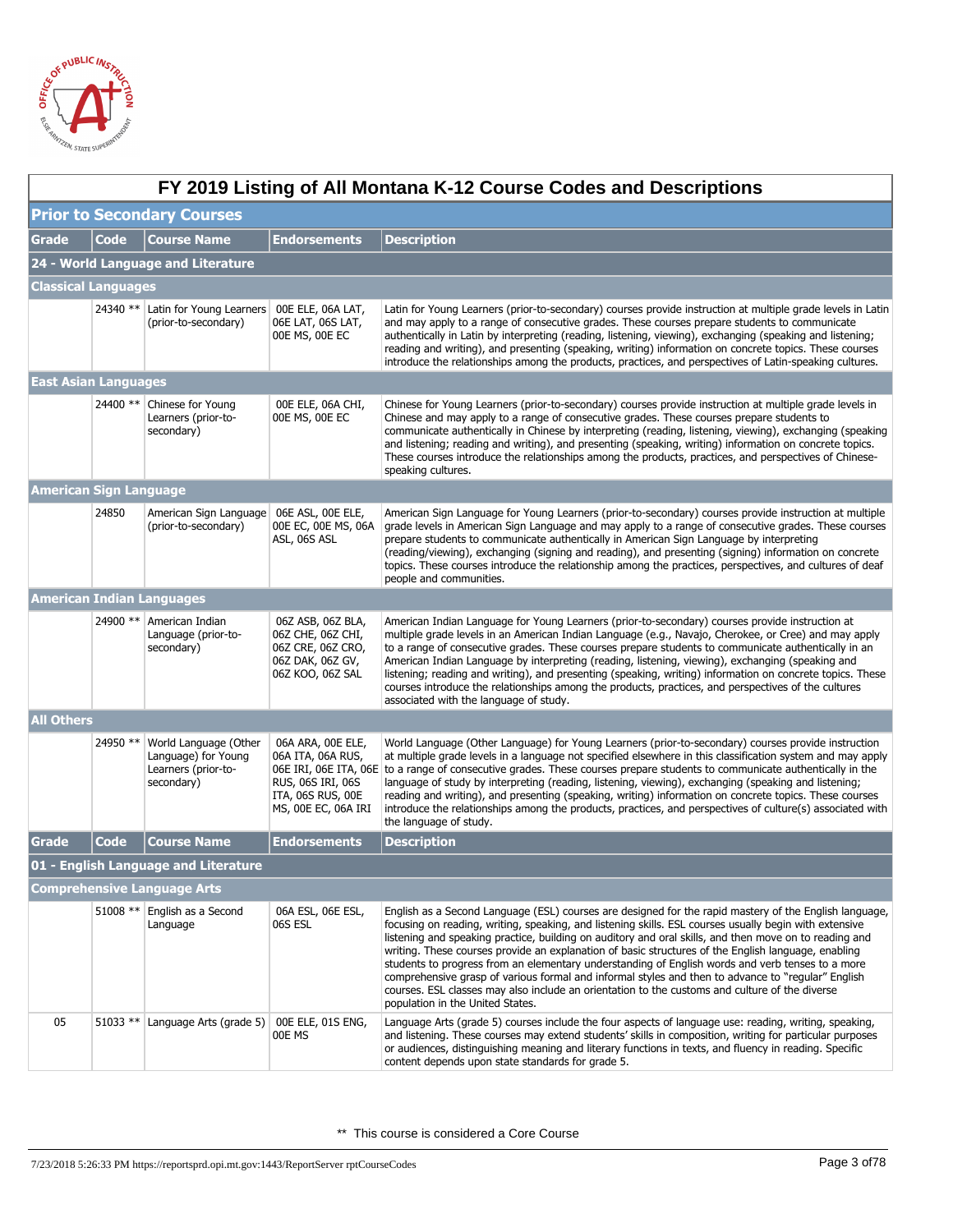

|       | FY 2019 Listing of All Montana K-12 Course Codes and Descriptions |                                      |                                                                                                    |                                                                                                                                                                                                                                                                                                                                                                                                                                                                                                                                                                                                                                                                   |  |  |
|-------|-------------------------------------------------------------------|--------------------------------------|----------------------------------------------------------------------------------------------------|-------------------------------------------------------------------------------------------------------------------------------------------------------------------------------------------------------------------------------------------------------------------------------------------------------------------------------------------------------------------------------------------------------------------------------------------------------------------------------------------------------------------------------------------------------------------------------------------------------------------------------------------------------------------|--|--|
|       |                                                                   | <b>Prior to Secondary Courses</b>    |                                                                                                    |                                                                                                                                                                                                                                                                                                                                                                                                                                                                                                                                                                                                                                                                   |  |  |
| Grade | <b>Code</b>                                                       | <b>Course Name</b>                   | <b>Endorsements</b>                                                                                | <b>Description</b>                                                                                                                                                                                                                                                                                                                                                                                                                                                                                                                                                                                                                                                |  |  |
|       |                                                                   | 01 - English Language and Literature |                                                                                                    |                                                                                                                                                                                                                                                                                                                                                                                                                                                                                                                                                                                                                                                                   |  |  |
|       |                                                                   | <b>Comprehensive Language Arts</b>   |                                                                                                    |                                                                                                                                                                                                                                                                                                                                                                                                                                                                                                                                                                                                                                                                   |  |  |
| 06    |                                                                   | 51034 ** Language Arts (grade 6)     | 00E ELE, 01S ENG,<br>00E MS                                                                        | Language Arts (grade 6) courses build upon students' prior knowledge of grammar, vocabulary, word<br>usage, and the mechanics of writing, and include the four aspects of language use: reading, writing,<br>speaking, and listening. These courses may emphasize the use of language for different effects, in<br>different contexts, and for different purposes. Specific content depends upon state standards for grade<br>6.                                                                                                                                                                                                                                  |  |  |
| 07    |                                                                   | 51035 ** Language Arts (grade 7)     | 00E ELE, 01S ENG,<br>00E MS                                                                        | Language Arts (grade 7) courses build upon students' prior knowledge of grammar, vocabulary, word<br>usage, and the mechanics of writing, and include the four aspects of language use: reading, writing,<br>speaking, and listening. Beyond emphasizing different uses for language, these courses may also include<br>using language (particularly written text) to construct meaning and connections. Specific content<br>depends upon state standards for grade 7.                                                                                                                                                                                            |  |  |
| 08    |                                                                   | 51036 ** Language Arts (grade 8)     | 00E ELE, 01S ENG,<br>00E MS                                                                        | Language Arts (grade 8) courses build upon students' prior knowledge of grammar, vocabulary, word<br>usage, and the mechanics of writing, and include the four aspects of language use: reading, writing,<br>speaking, and listening. Typically, these courses use various genres of literature to improve reading<br>skills, and they link writing exercises for different purposes to those reading selections. Specific content<br>depends upon state standards for grade 8.                                                                                                                                                                                   |  |  |
|       |                                                                   | 51037 ** Language Arts               | 00E ELE, 01S ENG,<br>00E MS                                                                        | Code 51037, representing Language Arts courses that are not grade differentiated, should be used when<br>a state or locality does not have or does not employ grade-level content standards, when those<br>standards may apply to a range of consecutive grades (e.g., "by third grade, students should know and<br>be able to do"), or when the content descriptions above (Language Arts, early childhood education<br>through grade 8) do not fit the courses offered. The grade span element should be included to define<br>which grades may be incorporated in this course code.                                                                            |  |  |
|       | <b>Literature/Reading</b>                                         |                                      |                                                                                                    |                                                                                                                                                                                                                                                                                                                                                                                                                                                                                                                                                                                                                                                                   |  |  |
| 05    |                                                                   | 51045 ** Reading (grade 5)           | 00E ELE, 01S ENG,<br>31A REA, 31E REA,<br>31S REA, 00E MS                                          | Reading (grade 5) courses focus on reading skills and may extend students' skills in distinguishing<br>meaning and literary functions in texts, and fluency in reading. Specific content depends upon state<br>standards for grade 5.                                                                                                                                                                                                                                                                                                                                                                                                                             |  |  |
| 06    |                                                                   | 51046 ** Reading (grade 6)           | 00E ELE, 01S ENG,<br>31A REA, 31E REA,<br>31S REA, 00E MS                                          | Reading (grade 6) courses build upon students' prior knowledge and skill in reading and may emphasize<br>the use of language for different effects, in different contexts, and for different purposes. Specific<br>content depends upon state standards for grade 6.                                                                                                                                                                                                                                                                                                                                                                                              |  |  |
| 07    |                                                                   | 51047 ** Reading (grade 7)           | 00E ELE, 01S ENG,<br>31A REA, 31E REA,<br>31S REA, 00E MS                                          | Reading (grade 7) courses build upon students' prior knowledge and skill in reading and may emphasize<br>the use of language for different effects, in different contexts, and for different purposes. Specific<br>content depends upon state standards for grade 7.                                                                                                                                                                                                                                                                                                                                                                                              |  |  |
| 08    |                                                                   | 51048 ** Reading (grade 8)           | 00E ELE, 01S ENG,<br>31A REA, 31E REA,<br>31S REA, 00E MS                                          | Reading (grade 8) courses build upon students' prior knowledge and skill in reading. Typically, these<br>courses use various genres of literature to improve reading skills, and link exercises for different<br>purposes to those reading selections. Specific content depends upon state standards for grade 8.                                                                                                                                                                                                                                                                                                                                                 |  |  |
|       | 51049 ** Reading                                                  |                                      | 01S ENG, 31A REA,<br>31E REA, 31S REA,<br>MS                                                       | Code 51049, representing Reading courses that are not grade differentiated, should be used when a<br>state or locality does not have or does not employ grade-level content standards, when those standards<br>00E EC, 00E ELE, 00E may apply to a range of consecutive grades (e.g., "by third grade, students should know and be able to<br>do"), or when the content descriptions above (Reading, early childhood education through grade 8) do<br>not fit the courses offered. The grade span element should be included to define which grades may be<br>incorporated by this course code.                                                                   |  |  |
|       |                                                                   | 51053 ** Literature                  | 01S ENG, 00E MS,<br>REA, 31E REA, 31S<br>REA                                                       | Literature courses offer the opportunity for students to study and reflect upon the themes presented in<br>00E ELE, 00E EC, 31A the body of literature being presented. Students improve their critical-thinking skills as they determine<br>the underlying assumptions and values within the reading selection and as they understand how the<br>work reflects society's problems and culture. Oral discussion is an integral part of literature courses, and<br>written compositions are often required. Literature courses may survey representative works, reflect a<br>particular genre or a specific theme, or survey works of a particular time or people. |  |  |
|       | 51066                                                             | Strategic Reading                    | 00E ELE, 01S ENG,<br>31A REA, 32A SPE,<br>31E REA, 31S REA,<br>32E SPE, 32S SPE,<br>00E MS, 00E EC | Strategic Reading courses are intended to improve a student's vocabulary, critical-thinking and analysis<br>skills, or reading rate and comprehension level. Although these courses typically emphasize works of<br>fiction, they may also include works of nonfiction (including textbooks). Strategic Reading courses often<br>have a time-management focus, offering strategies for note-taking or for understanding and evaluating<br>the important points of a text.                                                                                                                                                                                         |  |  |
|       | 51067                                                             | Assisted Reading                     | 00E ELE, 01S ENG,<br>31A REA, 32A SPE,<br>31E REA, 31S REA,<br>32E SPE, 32S SPE,<br>00E MS, 00E EC | Assisted Reading courses offer students the opportunity to focus on their reading skills. Assistance is<br>targeted to students' particular weaknesses and is designed to bring students' reading comprehension<br>up to the desired level or to develop strategies to read more efficiently.                                                                                                                                                                                                                                                                                                                                                                     |  |  |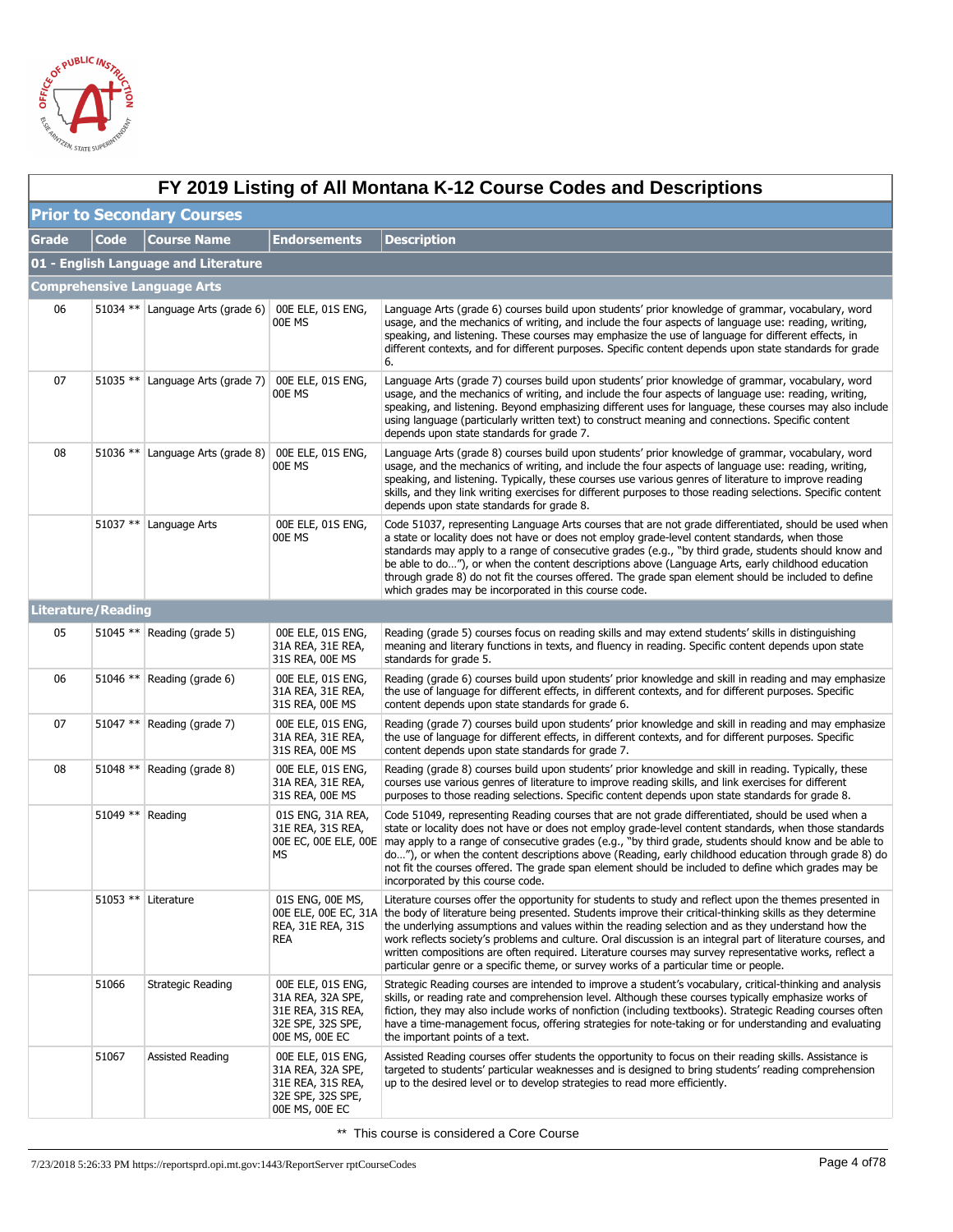

|                                      | FY 2019 Listing of All Montana K-12 Course Codes and Descriptions |                                 |                                                                                                    |                                                                                                                                                                                                                                                                                                                                                                                                                                                                                                                                                                            |  |  |  |  |
|--------------------------------------|-------------------------------------------------------------------|---------------------------------|----------------------------------------------------------------------------------------------------|----------------------------------------------------------------------------------------------------------------------------------------------------------------------------------------------------------------------------------------------------------------------------------------------------------------------------------------------------------------------------------------------------------------------------------------------------------------------------------------------------------------------------------------------------------------------------|--|--|--|--|
| <b>Prior to Secondary Courses</b>    |                                                                   |                                 |                                                                                                    |                                                                                                                                                                                                                                                                                                                                                                                                                                                                                                                                                                            |  |  |  |  |
| <b>Grade</b>                         | <b>Code</b>                                                       | <b>Course Name</b>              | <b>Endorsements</b>                                                                                | <b>Description</b>                                                                                                                                                                                                                                                                                                                                                                                                                                                                                                                                                         |  |  |  |  |
| 01 - English Language and Literature |                                                                   |                                 |                                                                                                    |                                                                                                                                                                                                                                                                                                                                                                                                                                                                                                                                                                            |  |  |  |  |
|                                      | <b>Literature/Reading</b>                                         |                                 |                                                                                                    |                                                                                                                                                                                                                                                                                                                                                                                                                                                                                                                                                                            |  |  |  |  |
|                                      |                                                                   | 51068 ** Corrective Reading     | 00E ELE, 01S ENG,<br>31A REA, 32A SPE,<br>31E REA, 31S REA,<br>32E SPE, 32S SPE,<br>00E MS, 00E EC | Corrective Reading courses offer diagnostic and remedial activities designed to correct reading difficulties<br>and habits that interfere with students' progress in developing reading skills and understandings.<br>Activities are chosen to increase or improve students' reading comprehension, reading technique, and<br>general literacy skills.                                                                                                                                                                                                                     |  |  |  |  |
|                                      |                                                                   | 51069 ** Mythology              | 01S ENG, 00E MS,<br>00E ELE                                                                        | Mythology courses introduce students to the origins and meaning of myths, including how cultures use<br>myths to explain natural or social phenomenon. Students will explore the major themes, stories,<br>characters, and archetypes present in the mythologies of several different cultures.                                                                                                                                                                                                                                                                            |  |  |  |  |
|                                      | <b>Composition/Writing</b>                                        |                                 |                                                                                                    |                                                                                                                                                                                                                                                                                                                                                                                                                                                                                                                                                                            |  |  |  |  |
|                                      |                                                                   | 51104 ** Creative Writing       | 00E ELE, 01S ENG,<br>00E EC, 00E MS                                                                | Creative Writing courses offer students the opportunity to develop and improve their technique and<br>individual style in poetry, short story, drama, essays, and other forms of prose. The emphasis of the<br>courses is on writing; however, students may study exemplary representations and authors to obtain a<br>fuller appreciation of the form and craft. Although most creative writing classes cover several expressive<br>forms, others concentrate exclusively on one particular form (such as poetry or playwriting).                                         |  |  |  |  |
| 05                                   |                                                                   | 51135 ** Writing (grade 5)      | 00E ELE, 01S ENG,<br>00E MS                                                                        | Writing (grade 5) courses focus on writing skills and may extend students' skills in writing for particular<br>purposes or audiences, distinguishing meaning and literary functions in texts, and fluency in writing.<br>Specific content depends upon state standards for grade 5.                                                                                                                                                                                                                                                                                        |  |  |  |  |
| 06                                   |                                                                   | 51136 ** Writing (grade 6)      | 00E ELE, 01S ENG,<br>00E MS                                                                        | Writing (grade 6) courses build upon students' prior knowledge and skill in writing and may emphasize<br>the use of language for different effects, in different contexts, and for different purposes. Specific<br>content depends upon state standards for grade 6.                                                                                                                                                                                                                                                                                                       |  |  |  |  |
| 07                                   |                                                                   | 51137 ** Writing (grade 7)      | 00E ELE, 01S ENG,<br>00E MS                                                                        | Writing (grade 7) courses build upon students' prior knowledge and skill in writing and may emphasize<br>the use of language for different effects and to construct meaning and connections. Specific content<br>depends upon state standards for grade 7.                                                                                                                                                                                                                                                                                                                 |  |  |  |  |
| 08                                   |                                                                   | 51138 ** Writing (grade 8)      | 00E ELE, 01S ENG,<br>00E MS                                                                        | Writing (grade 8) courses build upon students' prior knowledge and skill in writing. Typically, these<br>courses use writing exercises to expand students' understanding of the different purposes of written<br>communication. Specific content depends upon state standards for grade 8.                                                                                                                                                                                                                                                                                 |  |  |  |  |
|                                      | 51139 ** Writing                                                  |                                 | 00E ELE, 01S ENG,<br>00E MS, 00E EC                                                                | Code 51139, representing Writing courses that are not grade differentiated, should be used when a state<br>or locality does not have or does not employ grade-level content standards, when those standards may<br>apply to a range of consecutive grades (e.g., "by third grade, students should know and be able to<br>do"), or when the content descriptions above (Writing, early childhood education through grade 8) do<br>not fit the courses offered. The grade span element should be included to define which grades may be<br>incorporated by this course code. |  |  |  |  |
|                                      |                                                                   | <b>Speech and Communication</b> |                                                                                                    |                                                                                                                                                                                                                                                                                                                                                                                                                                                                                                                                                                            |  |  |  |  |
|                                      | 51151                                                             | <b>Public Speaking</b>          | 00E MS, 01S SPE,<br>01S ENG, OOE ELE                                                               | Public Speaking courses enable students, through practice, to develop communication skills that can be<br>used in a variety of speaking situations (such as small- and large-group discussions, delivery of lectures<br>or speeches in front of audiences, and so on). Course topics may include (but are not limited to)<br>research and organization, writing for verbal delivery, stylistic choices, visual and presentation skills,<br>analysis and critique, and development of self-confidence.                                                                      |  |  |  |  |
| Grade                                | Code                                                              | <b>Course Name</b>              | Endorsements                                                                                       | <b>Description</b>                                                                                                                                                                                                                                                                                                                                                                                                                                                                                                                                                         |  |  |  |  |
|                                      | 02 - Mathematics                                                  |                                 |                                                                                                    |                                                                                                                                                                                                                                                                                                                                                                                                                                                                                                                                                                            |  |  |  |  |
|                                      | Foundation Mathematics                                            |                                 |                                                                                                    |                                                                                                                                                                                                                                                                                                                                                                                                                                                                                                                                                                            |  |  |  |  |
|                                      |                                                                   | 52002 ** General Mathematics    | 00E ELE, 02S MAT,<br>00E EC, 00E MS                                                                | General Mathematics courses reinforce and expand students' foundational mathematic skills, such as<br>arithmetic operations using rational numbers; area, perimeter, and volume of geometric figures,<br>congruence and similarity, angle relationships, the Pythagorean theorem, the rectangular coordinate<br>system, sets and logic, ratio and proportion, estimation, formulas, solving and graphing simple equations<br>and inequalities.                                                                                                                             |  |  |  |  |
| 05                                   | 52035 **                                                          | Mathematics (grade 5)           | 00E ELE, 02S MAT,<br>00E MS                                                                        | Mathematics (grade 5) courses typically emphasize number, operation, and quantitative reasoning;<br>patterns, relationships, and algebraic thinking; geometry and spatial reasoning; and measurement.<br>Course content may include activities that help students increase operational fluency, make connections<br>between abstract symbols and concrete events or concepts, or present their mathematical reasoning.<br>Specific content depends upon state standards for grade 5.                                                                                       |  |  |  |  |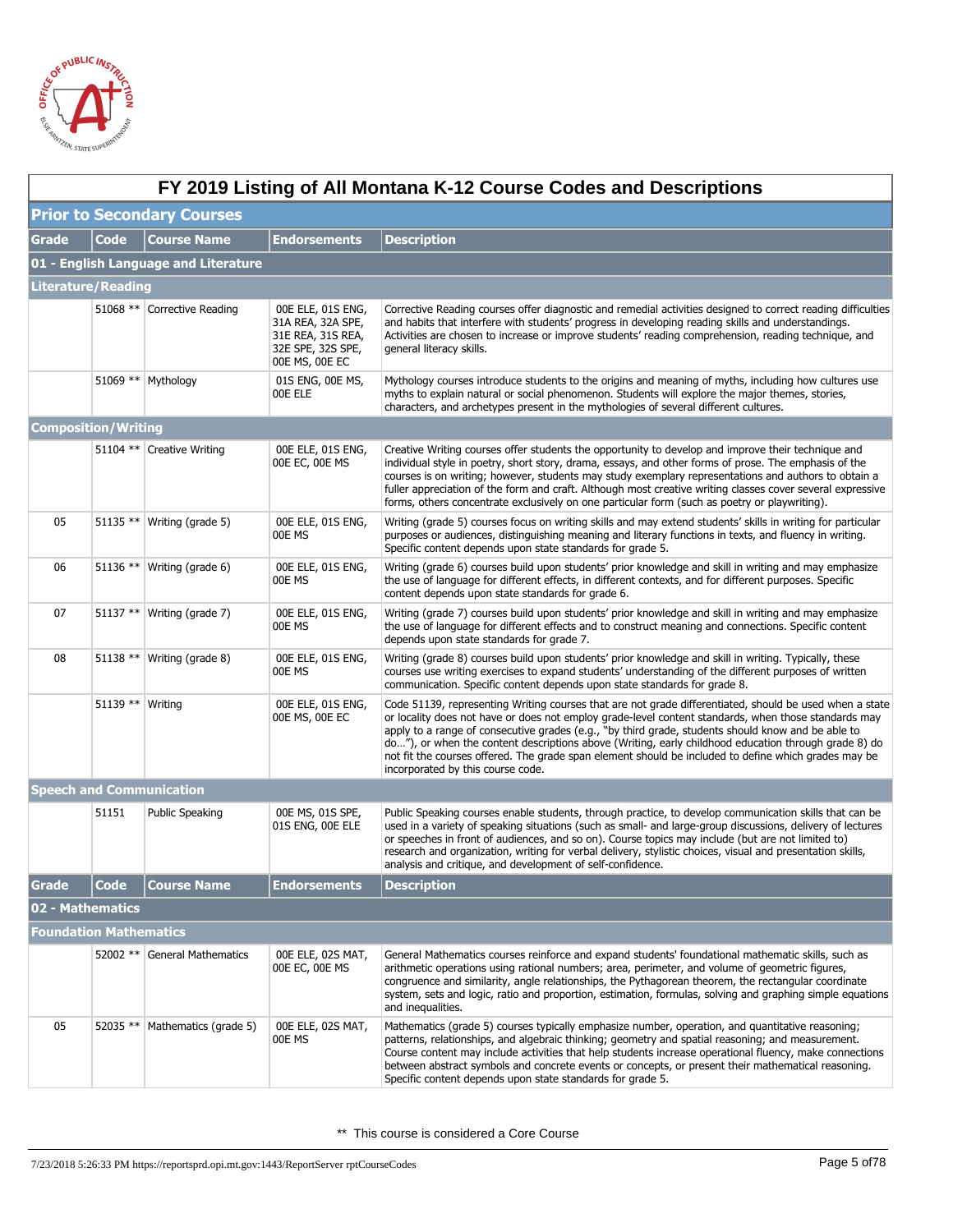

|                               | FY 2019 Listing of All Montana K-12 Course Codes and Descriptions |                                          |                                                                       |                                                                                                                                                                                                                                                                                                                                                                                                                                                                                                                                                                                    |  |
|-------------------------------|-------------------------------------------------------------------|------------------------------------------|-----------------------------------------------------------------------|------------------------------------------------------------------------------------------------------------------------------------------------------------------------------------------------------------------------------------------------------------------------------------------------------------------------------------------------------------------------------------------------------------------------------------------------------------------------------------------------------------------------------------------------------------------------------------|--|
|                               |                                                                   | <b>Prior to Secondary Courses</b>        |                                                                       |                                                                                                                                                                                                                                                                                                                                                                                                                                                                                                                                                                                    |  |
| <b>Grade</b>                  | <b>Code</b>                                                       | <b>Course Name</b>                       | <b>Endorsements</b>                                                   | <b>Description</b>                                                                                                                                                                                                                                                                                                                                                                                                                                                                                                                                                                 |  |
| 02 - Mathematics              |                                                                   |                                          |                                                                       |                                                                                                                                                                                                                                                                                                                                                                                                                                                                                                                                                                                    |  |
| <b>Foundation Mathematics</b> |                                                                   |                                          |                                                                       |                                                                                                                                                                                                                                                                                                                                                                                                                                                                                                                                                                                    |  |
| 06                            |                                                                   | 52036 ** Mathematics (grade 6)           | 00E ELE, 02S MAT,<br>00E MS                                           | Mathematics (grade 6) courses typically emphasize skills in numerical operations (including basic<br>operations and their proper order); measurement; patterns; simple functions; geometry; and concepts<br>of data analysis, including statistics and probability. Specific content depends upon state standards for<br>grade 6.                                                                                                                                                                                                                                                  |  |
| 07                            |                                                                   | 52037 **   Mathematics (grade 7)         | 00E ELE, 02S MAT,<br>00E MS                                           | Mathematics (grade 7) courses typically emphasize proficiency in skills involving numbers and<br>operations; measurement; patterns; functions; algebraic formulas; geometry; and concepts of data<br>analysis, including statistics and probability. Specific content depends upon state standards for grade 7.                                                                                                                                                                                                                                                                    |  |
| 08                            | 52038 **                                                          | Mathematics (grade 8)                    | 00E ELE, 02S MAT,<br>00E MS                                           | Mathematics (grade 8) courses typically emphasize proficiency in skills involving numbers and<br>operations, measurement, patterns, simple functions, algebra, geometry, statistics, and probability.<br>Specific content depends upon state standards for grade 8.                                                                                                                                                                                                                                                                                                                |  |
|                               | 52039 **                                                          | Mathematics                              | 00E ELE, 02S MAT,<br>00E MS, 00E EC                                   | Code 52039, representing Mathematics courses that are not grade differentiated, should be used when a<br>state or locality does not have or does not employ grade-level content standards, when those standards<br>may apply to a range of consecutive grades (e.g., "by third grade, students should know and be able to<br>do"), or when the content descriptions above (Mathematics, early childhood education through grade<br>8) do not fit the courses offered. The grade span element should be included to define which grades<br>may be incorporated by this course code. |  |
| <b>Pure Mathematics</b>       |                                                                   |                                          |                                                                       |                                                                                                                                                                                                                                                                                                                                                                                                                                                                                                                                                                                    |  |
|                               |                                                                   | 52051 ** Pre-Algebra                     | 00E ELE, 02S MAT,<br>00E MS                                           | Pre-Algebra courses increase students' foundational math skills and prepare them for Algebra I by<br>covering a variety of topics, such as properties of rational numbers (i.e., number theory), ratio,<br>proportion, estimation, exponents and radicals, the rectangular coordinate system, sets and logic,<br>formulas, and solving first-degree equations and inequalities.                                                                                                                                                                                                    |  |
|                               |                                                                   | 52052 ** Algebra I                       | 00E ELE, 02S MAT,<br>00E MS                                           | Algebra I courses include the study of properties and operations of the real number system; evaluating<br>rational algebraic expressions; solving and graphing first degree equations and inequalities; translating<br>word problems into equations; operations with and factoring of polynomials; and solving simple<br>quadratic equations.                                                                                                                                                                                                                                      |  |
|                               |                                                                   | 52072 ** Geometry                        | 00E ELE, 02S MAT,<br>00E MS                                           | Geometry courses, emphasizing an abstract, formal approach to the study of geometry, typically include<br>topics such as properties of plane and solid figures; deductive methods of reasoning and use of logic;<br>geometry as an axiomatic system including the study of postulates, theorems, and formal proofs;<br>concepts of congruence, similarity, parallelism, perpendicularity, and proportion; and rules of angle<br>measurement in triangles.                                                                                                                          |  |
|                               | 52132 **                                                          | IB Mathematics, Middle<br>Years Program  | 00E ELE, 02S MAT,<br>00E MS                                           | International Baccalaureate (IB) Mathematics, Middle Years Program courses are built on a framework of<br>five branches of mathematics: number, algebra, geometry and trigonometry, statistics and probability,<br>and discrete mathematics. The program encourages students to develop an understanding of<br>mathematical reasoning and processes, the ability to apply mathematics and evaluate the significance of<br>results, the ability to develop strategies for problems in which solutions are not obvious, and the<br>acquisition of mathematical intuition.            |  |
| <b>Applied Mathematics</b>    |                                                                   |                                          |                                                                       |                                                                                                                                                                                                                                                                                                                                                                                                                                                                                                                                                                                    |  |
|                               |                                                                   | 52157 ** Consumer Math                   | 00E ELE, 02S MAT,<br>12S BUS, 00E MS                                  | Consumer Math courses reinforce general math topics (such as arithmetic using rational numbers,<br>measurement, ratio and proportion, and basic statistics) and apply these skills to consumer problems<br>and situations. Applications typically include budgeting, taxation, credit, banking services, insurance,<br>buying and selling products and services, home and/or car ownership and rental, managing personal<br>income, and investment.                                                                                                                                |  |
| Grade                         | <b>Code</b>                                                       | <b>Course Name</b>                       | <b>Endorsements</b>                                                   | <b>Description</b>                                                                                                                                                                                                                                                                                                                                                                                                                                                                                                                                                                 |  |
|                               |                                                                   | 03 - Life and Physical Sciences          |                                                                       |                                                                                                                                                                                                                                                                                                                                                                                                                                                                                                                                                                                    |  |
| Earth Science                 |                                                                   |                                          |                                                                       |                                                                                                                                                                                                                                                                                                                                                                                                                                                                                                                                                                                    |  |
|                               | 53008 **                                                          | Earth and Space Science 00E ELE, 03S BF, | 03S BIO, 03S CHE,<br>03S EAR, 03S ENV,<br>03S PHY, 03S PSC,<br>00E MS | Earth and Space Science courses introduce students to the study of the earth from a local and global<br>perspective. In these courses, students typically learn about time zones, latitude and longitude,<br>atmosphere, weather, climate, matter, and energy transfer. Advanced topics often include the study of<br>the use of remote sensing, computer visualization, and computer modeling to enable earth scientists to<br>understand earth as a complex and changing planet.                                                                                                 |  |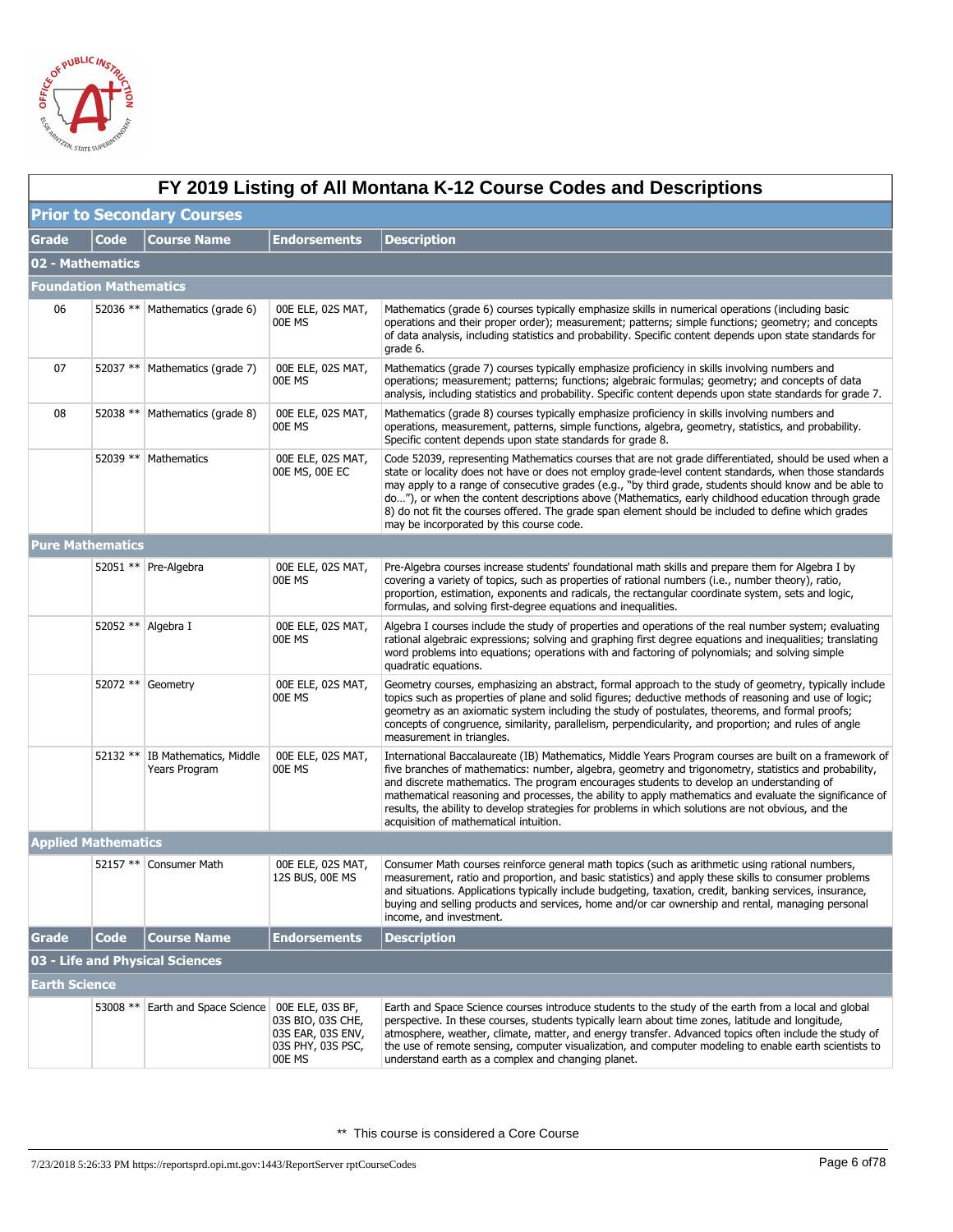

|                | FY 2019 Listing of All Montana K-12 Course Codes and Descriptions |                                               |                                                                                           |                                                                                                                                                                                                                                                                                                                                                                                                                                                          |  |  |
|----------------|-------------------------------------------------------------------|-----------------------------------------------|-------------------------------------------------------------------------------------------|----------------------------------------------------------------------------------------------------------------------------------------------------------------------------------------------------------------------------------------------------------------------------------------------------------------------------------------------------------------------------------------------------------------------------------------------------------|--|--|
|                |                                                                   | <b>Prior to Secondary Courses</b>             |                                                                                           |                                                                                                                                                                                                                                                                                                                                                                                                                                                          |  |  |
| Grade          | Code                                                              | <b>Course Name</b>                            | <b>Endorsements</b>                                                                       | <b>Description</b>                                                                                                                                                                                                                                                                                                                                                                                                                                       |  |  |
|                |                                                                   | 03 - Life and Physical Sciences               |                                                                                           |                                                                                                                                                                                                                                                                                                                                                                                                                                                          |  |  |
| <b>Biology</b> |                                                                   |                                               |                                                                                           |                                                                                                                                                                                                                                                                                                                                                                                                                                                          |  |  |
|                | 53051 ** Biology                                                  |                                               | 00E ELE, 03S BF,<br>03S BIO, 03S CHE,<br>03S EAR, 03S ENV,<br>03S PHY, 03S PSC,<br>00E MS | Biology courses are designed to provide information regarding the fundamental concepts of life and life<br>processes. These courses include (but are not restricted to) such topics as cell structure and function,<br>general plant and animal physiology, genetics, and taxonomy.                                                                                                                                                                      |  |  |
| Chemistry      |                                                                   |                                               |                                                                                           |                                                                                                                                                                                                                                                                                                                                                                                                                                                          |  |  |
|                |                                                                   | 53101 ** Chemistry                            | 00E ELE, 03S BF,<br>03S BIO, 03S CHE,<br>03S EAR, 03S ENV,<br>03S PHY, 03S PSC,<br>00E MS | Chemistry courses involve studying the composition, properties, and reactions of substances. These<br>courses typically explore such concepts as the behaviors of solids, liquids, and gases; acid/base and<br>oxidation/reduction reactions; and atomic structure. Chemical formulas and equations and nuclear<br>reactions are also studied.                                                                                                           |  |  |
| <b>Physics</b> |                                                                   |                                               |                                                                                           |                                                                                                                                                                                                                                                                                                                                                                                                                                                          |  |  |
|                | 53151 ** Physics                                                  |                                               | 00E ELE, 03S BF,<br>03S BIO, 03S CHE,<br>03S EAR, 03S ENV,<br>03S PHY, 03S PSC,<br>00E MS | Physics courses involve the study of the forces and laws of nature affecting matter, such as equilibrium,<br>motion, momentum, and the relationships between matter and energy. The study of physics includes<br>examination of sound, light, and magnetic and electric phenomena.                                                                                                                                                                       |  |  |
|                |                                                                   | 53158 ** Life Science                         | 00E ELE, 03S BF,<br>03S BIO, 03S CHE,<br>03S EAR, 03S ENV,<br>03S PHY, 03S PSC,<br>00E MS | Life Science courses cover the basic principles of life and life processes. These topics may include cells,<br>species, ecosystems, reproduction, genetics, or other topics consistent with state academic standards for<br>life science.                                                                                                                                                                                                                |  |  |
|                | 53159 **                                                          | <b>Physical Science</b>                       | 00E ELE, 03S BF,<br>03S BIO, 03S CHE,<br>03S EAR, 03S ENV,<br>03S PHY, 03S PSC,<br>00E MS | Physical Science courses involve study of the structures and states of matter. Typically (but not always)<br>offered as introductory survey courses, they may include such topics as forms of energy, wave<br>phenomenon, electromagnetism, and physical and chemical interactions.                                                                                                                                                                      |  |  |
|                | <b>Integrated/Other</b>                                           |                                               |                                                                                           |                                                                                                                                                                                                                                                                                                                                                                                                                                                          |  |  |
|                |                                                                   | 53201 ** Integrated Science                   | 00E ELE, 03S BF,<br>03S BIO, 03S CHE,<br>03S EAR, 03S ENV,<br>03S PHY, 03S PSC,<br>00E MS | The specific content of Integrated Science courses varies, but they draw upon the principles of several<br>scientific specialties—earth science, physical science, biology, chemistry, and physics—and organize the<br>material around thematic units. Common themes covered include systems, models, energy, patterns,<br>change, and constancy. These courses use appropriate aspects from each specialty to investigate<br>applications of the theme. |  |  |
|                | 53202 **                                                          | <b>Unified Science</b>                        | 00E ELE, 03S BF,<br>03S BIO, 03S CHE,<br>03S EAR, 03S ENV,<br>03S PHY, 03S PSC,<br>00E MS | Unified Science courses combine more than one branch of science into a cohesive study or may<br>integrate science with another discipline. General scientific concepts are explored, as are the principles<br>underlying the scientific method and experimentation techniques.                                                                                                                                                                           |  |  |
|                |                                                                   | 53203 ** IB Sciences, Middle<br>Years Program | 00E ELE, 03S BF,<br>03S BIO, 03S CHE,<br>03S EAR, 03S ENV,<br>03S PHY, 03S PSC,<br>00E MS | International Baccalaureate (IB) Sciences, Middle Years Program courses provide to students a body of<br>knowledge and an understanding of the scientific approach to problem solving. It may be organized as<br>biology, chemistry, and physics, or as an integrated sciences course. The course requires students to<br>formulate hypotheses, design and carry out experiments to test them, and evaluate results.                                     |  |  |
| 05             | 53235 **                                                          | Science (grade 5)                             | 00E ELE, 03S BF,<br>03S BIO, 03S CHE,<br>03S EAR, 03S ENV,<br>03S PHY, 03S PSC,<br>00E MS | Science (grade 5) courses build on the study of various systems. They may include identification and<br>description of cycles, comparisons of forms of matter and energy, forces, or content consistent with<br>state academic standards. Students may make comparisons and interpret and analyze information.<br>Specific content depends upon state standards for grade 5.                                                                             |  |  |
| 06             |                                                                   | 53236 ** Science (grade 6)                    | 00E ELE, 03S BF,<br>03S BIO, 03S CHE,<br>03S EAR, 03S ENV,<br>03S PHY, 03S PSC,<br>00E MS | Science (grade 6) courses typically include subject matter from several strands of science, including<br>earth/space sciences, physical sciences, and life or environmental sciences, and may organize material<br>around thematic units. Specific content depends upon state standards for grade 6.                                                                                                                                                     |  |  |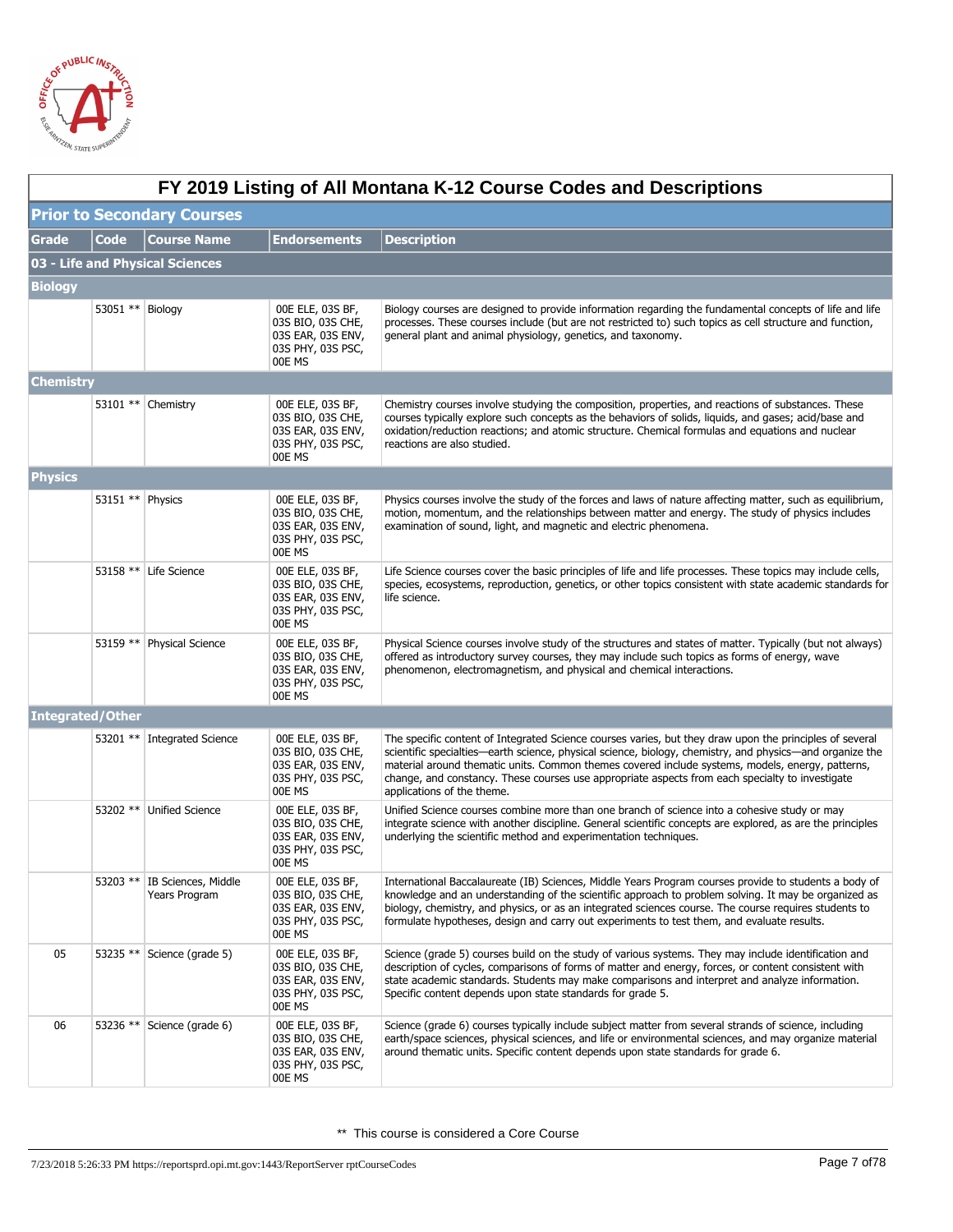

|                                   | FY 2019 Listing of All Montana K-12 Course Codes and Descriptions |                                  |                                                                                                    |                                                                                                                                                                                                                                                                                                                                                                                                                                                                                                                                                                            |  |  |
|-----------------------------------|-------------------------------------------------------------------|----------------------------------|----------------------------------------------------------------------------------------------------|----------------------------------------------------------------------------------------------------------------------------------------------------------------------------------------------------------------------------------------------------------------------------------------------------------------------------------------------------------------------------------------------------------------------------------------------------------------------------------------------------------------------------------------------------------------------------|--|--|
| <b>Prior to Secondary Courses</b> |                                                                   |                                  |                                                                                                    |                                                                                                                                                                                                                                                                                                                                                                                                                                                                                                                                                                            |  |  |
| Grade                             | <b>Code</b>                                                       | <b>Course Name</b>               | <b>Endorsements</b>                                                                                | <b>Description</b>                                                                                                                                                                                                                                                                                                                                                                                                                                                                                                                                                         |  |  |
|                                   |                                                                   | 03 - Life and Physical Sciences  |                                                                                                    |                                                                                                                                                                                                                                                                                                                                                                                                                                                                                                                                                                            |  |  |
|                                   | <b>Integrated/Other</b>                                           |                                  |                                                                                                    |                                                                                                                                                                                                                                                                                                                                                                                                                                                                                                                                                                            |  |  |
| 07                                |                                                                   | 53237 ** Science (grade 7)       | 00E ELE, 03S BF,<br>03S BIO, 03S CHE,<br>03S EAR, 03S ENV,<br>03S PHY, 03S PSC,<br>00E MS          | Science (grade 7) courses build on previous years of scientific inquiry and typically include subject<br>matter from several strands of science, including earth sciences, physical sciences, and life or<br>environmental sciences, and may organize material around thematic units. Specific content depends<br>upon state standards for grade 7.                                                                                                                                                                                                                        |  |  |
| 08                                |                                                                   | 53238 $**$ Science (grade 8)     | 00E ELE, 03S BF,<br>03S BIO, 03S CHE,<br>03S EAR, 03S ENV,<br>03S PHY, 03S PSC,<br>00E MS          | Science (grade 8) courses typically include subject matter from several strands of science, including<br>earth sciences, physical sciences, and life or environmental sciences, and may organize material around<br>thematic units. Specific content depends upon state standards for grade 8.                                                                                                                                                                                                                                                                             |  |  |
|                                   | 53239 ** Science                                                  |                                  | 00E ELE, 03S BF,<br>03S BIO, 03S CHE,<br>03S EAR, 03S ENV,<br>03S PHY, 03S PSC,<br>00E EC, 00E MS  | Code 53239, representing Science courses that are not grade differentiated, should be used when a<br>state or locality does not have or does not employ grade-level content standards, when those standards<br>may apply to a range of consecutive grades (e.g., "by third grade, students should know and be able to<br>do"), or when the content descriptions above (Science, early childhood education through grade 8) do<br>not fit the courses offered. The grade span element should be included to define which grades may be<br>incorporated by this course code. |  |  |
| Grade                             | <b>Code</b>                                                       | <b>Course Name</b>               | <b>Endorsements</b>                                                                                | <b>Description</b>                                                                                                                                                                                                                                                                                                                                                                                                                                                                                                                                                         |  |  |
|                                   |                                                                   | 04 - Social Sciences and History |                                                                                                    |                                                                                                                                                                                                                                                                                                                                                                                                                                                                                                                                                                            |  |  |
| Geography                         |                                                                   |                                  |                                                                                                    |                                                                                                                                                                                                                                                                                                                                                                                                                                                                                                                                                                            |  |  |
|                                   | 54001 **                                                          | World Geography                  | 00E ELE, 04S BF,<br>04S ECO, 04S GEO,<br>04S HIS, 04S HUM,<br>04S POL, 04S PSY,<br>04S SOC, 00E MS | World Geography courses provide students with an overview of world geography, but may vary widely in<br>the topics they cover. Topics typically include the physical environment; the political landscape; the<br>relationship between people and the land; economic production and development; and the movement of<br>people, goods, and ideas.                                                                                                                                                                                                                          |  |  |
|                                   |                                                                   | 54005 ** U.S. Geography          | 04S BF, 04S ECO,<br>04S GEO, 04S HIS,<br>04S HUM, 04S POL,<br>04S PSY, 04S SOC,<br>00E ELE, 00E MS | U.S. Geography courses provide an overview of the geography of the United States. Topics typically<br>include the physical environment, the political landscape, the relationship between people and the land,<br>and economic production and development.                                                                                                                                                                                                                                                                                                                 |  |  |
| <b>World History</b>              |                                                                   |                                  |                                                                                                    |                                                                                                                                                                                                                                                                                                                                                                                                                                                                                                                                                                            |  |  |
|                                   | 54051 **                                                          | World<br>History-Overview        | 00E ELE, 04S BF,<br>04S ECO, 04S GEO,<br>04S HIS, 04S HUM,<br>04S POL, 04S PSY,<br>04S SOC, 00E MS | World History—Overview courses provide students with an overview of the history of human society<br>from early civilization to the contemporary period, examining political, economic, social, religious,<br>military, scientific, and cultural developments. World History-Overview courses may include<br>geographical studies, but often these components are not as explicitly taught as geography.                                                                                                                                                                    |  |  |
|                                   | 54061 **                                                          | <b>World Area Studies</b>        | 04S BF, 04S HIS,<br>04S GEO, 00E MS,<br>00E ELE                                                    | World Area Studies courses examine the history, politics, economics, society, and/or culture of one or<br>more regions of the world, such as Africa, Latin America, the former Soviet Union, Far East Asia, and the<br>Middle East. These courses may focus primarily on the history of a particular region or may take an<br>interdisciplinary approach to the contemporary issues affecting the region. Furthermore, these courses<br>may emphasize one particular country (other than the United States), rather than emphasizing a region<br>or continent.             |  |  |
|                                   | 54062 **                                                          | World People Studies             | 04S BF, 04S ECO,<br>04S GEO, 04S HIS,<br>00E ELE, 00E MS                                           | World People Studies courses allow students to study various types of subgroups that have something in<br>common such as religion, gender, or culture. Similar in style to World Area Studies, but focusing on a<br>group of people rather than on a specific region, these courses examine a subgroup's history, politics,<br>economics, and/or culture.                                                                                                                                                                                                                  |  |  |
|                                   | 54063 **                                                          | <b>Western Civilization</b>      | 00E ELE, 04S BF,<br>04S ECO, 04S GEO,<br>04S HIS, 04S HUM,<br>04S POL, 00E MS                      | Western Civilization courses apply an interdisciplinary approach to the study of western cultural<br>traditions, frequently using a chronological framework. Course content typically includes a survey of the<br>major developments in and contributors to art and architecture, literature, religion and philosophy, and<br>culture. These courses may also cover intellectual and political movements.                                                                                                                                                                  |  |  |
|                                   | 54064 **                                                          | Contemporary World<br>Issues     | 04S BF, 04S HIS,<br>04S ECO, 04S POL,<br>00E MS, 00E ELE                                           | Contemporary World Issues courses enable students to study political, economic, and social issues facing<br>the world. These courses may focus on current issues, examine selected issues throughout the 20th<br>century, and look at historical causes or possible solutions.                                                                                                                                                                                                                                                                                             |  |  |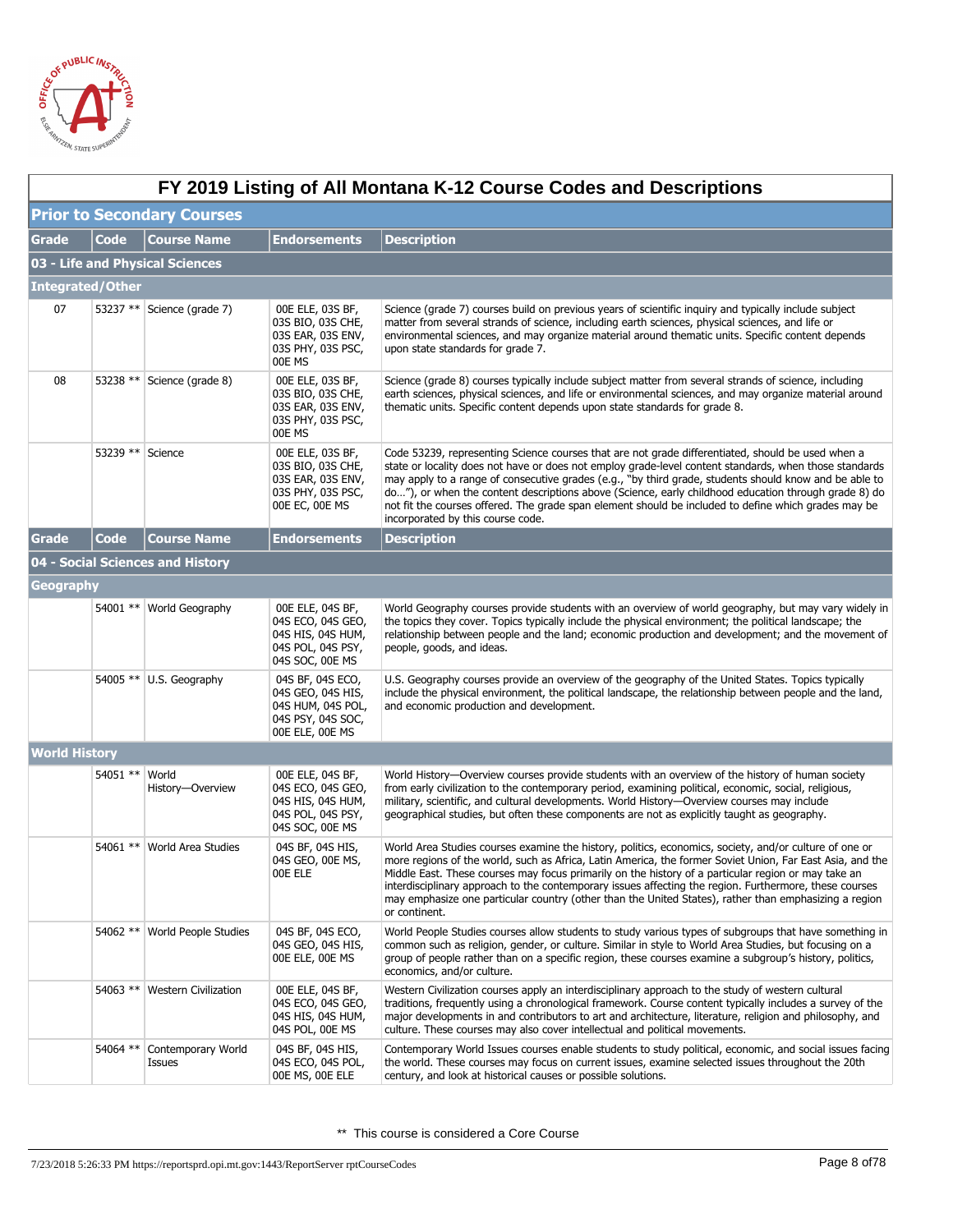

 $\Gamma$ 

|                     | FY 2019 Listing of All Montana K-12 Course Codes and Descriptions |                                                 |                                                                                                               |                                                                                                                                                                                                                                                                                                                                                                                                                                                                                                                                                                                          |  |  |  |
|---------------------|-------------------------------------------------------------------|-------------------------------------------------|---------------------------------------------------------------------------------------------------------------|------------------------------------------------------------------------------------------------------------------------------------------------------------------------------------------------------------------------------------------------------------------------------------------------------------------------------------------------------------------------------------------------------------------------------------------------------------------------------------------------------------------------------------------------------------------------------------------|--|--|--|
|                     | <b>Prior to Secondary Courses</b>                                 |                                                 |                                                                                                               |                                                                                                                                                                                                                                                                                                                                                                                                                                                                                                                                                                                          |  |  |  |
| <b>Grade</b>        | <b>Code</b>                                                       | <b>Course Name</b>                              | <b>Endorsements</b>                                                                                           | <b>Description</b>                                                                                                                                                                                                                                                                                                                                                                                                                                                                                                                                                                       |  |  |  |
|                     |                                                                   | 04 - Social Sciences and History                |                                                                                                               |                                                                                                                                                                                                                                                                                                                                                                                                                                                                                                                                                                                          |  |  |  |
| <b>U.S. History</b> |                                                                   |                                                 |                                                                                                               |                                                                                                                                                                                                                                                                                                                                                                                                                                                                                                                                                                                          |  |  |  |
|                     | 54101 **                                                          | U.S.<br>History-Comprehensive 04S ECO, 04S GEO, | 00E ELE, 04S BF,<br>04S HIS, 04S HUM,<br>04S POL, 00E MS                                                      | U.S. History—Comprehensive courses provide students with an overview of the history of the United<br>States, examining time periods from discovery or colonialism through World War II or after. These<br>courses typically include a historical overview of political, military, scientific, and social developments.<br>Course content may include a history of the North American peoples before European settlement.                                                                                                                                                                 |  |  |  |
|                     | 54105 **                                                          | <b>State-Specific Studies</b>                   | 00E ELE, 04S BF,<br>04S ECO, 04S GEO,<br>04S HIS, 04S HUM,<br>04S POL, 00E MS                                 | State-Specific Studies courses examine the history, politics, economics, society, and/or cultures of one<br>state in the United States. This course may focus primarily on the history of that state or may take an<br>interdisciplinary approach to the contemporary issues affecting it.                                                                                                                                                                                                                                                                                               |  |  |  |
|                     | 54106 **                                                          | Contemporary U.S.<br>Issues                     | 04S BF, 04S HIS,<br>04S ECO, 04S POL,<br>00E MS, 00E ELE                                                      | Contemporary U.S. Issues courses study the political, economic, and social issues facing the United<br>States, with or without an emphasis on state and local issues. These courses may focus on current<br>issues or may examine selected issues that span throughout the 20th century to the present.                                                                                                                                                                                                                                                                                  |  |  |  |
|                     |                                                                   | Government, Politics, and Law                   |                                                                                                               |                                                                                                                                                                                                                                                                                                                                                                                                                                                                                                                                                                                          |  |  |  |
|                     | 54151 **                                                          | U.S.<br>Government-<br>Comprehensive            | 00E ELE, 04S BF,<br>04S ECO, 04S GEO,<br>04S HIS, 04S HUM,<br>04S POL, 00E MS                                 | U.S. Government—Comprehensive courses provide an overview of the structure and functions of the<br>U.S. government and political institutions and examine constitutional principles, the concepts of rights<br>and responsibilities, the role of political parties and interest groups, and the importance of civic<br>participation in the democratic process. These courses may examine the structure and function of state<br>and local governments and may cover certain economic and legal topics.                                                                                  |  |  |  |
|                     | 54161 **                                                          | <b>Civics</b>                                   | 00E ELE, 04S BF,<br>04S ECO, 04S GEO,<br>04S HIS, 04S HUM,<br>04S POL, 00E MS                                 | Civics courses examine the general structure and functions of American systems of government, the<br>roles and responsibilities of citizens to participate in the political process, and the relationship of the<br>individual to the law and legal system. These courses do not typically delve into the same degree of<br>detail on constitutional principles or the role of political parties and interest groups as do comprehensive<br>courses in U.S. Government.                                                                                                                  |  |  |  |
|                     | 54171 **                                                          | IB Humanities, Middle<br>Years Program          | 04S BF, 04S ECO,<br>04S GEO, 04S HIS,<br>04S HUM, 04S POL,<br>00E ELE, 00E MS                                 | International Baccalaureate (IB) Humanities, Middle Years Program courses aim to develop the<br>understanding and application of concepts (time, place and space, change, systems and global<br>awareness) and skills (technical, analytical, problem solving, and investigative). Content may include<br>topics such as geography, history, economics, politics, civics, sociology, anthropology, and psychology.                                                                                                                                                                       |  |  |  |
|                     | <b>General Social Studies</b>                                     |                                                 |                                                                                                               |                                                                                                                                                                                                                                                                                                                                                                                                                                                                                                                                                                                          |  |  |  |
| 05                  |                                                                   | 54435 ** Social Studies (grade 5)               | 00E ELE, 04S BF,<br>04S ECO, 04S GEO,<br>04S HIS, 04S HUM,<br>04S POL, 04S PSY,<br>04S SOC, 00E MS            | Social Studies (grade 5) courses continue to develop skills in history, geography, civics and government,<br>and economics. These courses may be more discipline-specific (dividing up state history, U.S. history,<br>geography, government, and so on). Specific content depends upon state standards for grade 5.                                                                                                                                                                                                                                                                     |  |  |  |
| 06                  |                                                                   | 54436 ** Social Studies (grade 6)               | 00E ELE, 04S BF,<br>04S ECO, 04S GEO,<br>04S HIS, 04S HUM,<br>04S POL, 04S PSY,<br>04S SOC, 00E MS            | Social Studies (grade 6) courses provide a greater understanding of social studies disciplines, including<br>history, geography, civics and government, and economics. These courses often focus on the history,<br>culture, and government of various specific world societies. Typically, students develop skills used in the<br>social studies disciplines. Specific content depends upon state standards for grade 6.                                                                                                                                                                |  |  |  |
| 07                  |                                                                   | 54437 ** Social Studies (grade 7)               | 00E ELE, 04S BF,<br>04S ECO, 04S GEO,<br>04S HIS, 04S HUM,<br>04S POL, 04S PSY,<br>04S SOC, 00E MS            | Social Studies (grade 7) courses provide continued development of understanding and skills in the social<br>studies disciplines: history, geography, civics and government, and economics. Specific content depends<br>upon state standards for grade 7.                                                                                                                                                                                                                                                                                                                                 |  |  |  |
| 08                  |                                                                   | 54438 ** Social Studies (grade 8)               | 00E ELE, 04S BF,<br>04S ECO, 04S GEO,<br>04S HIS, 04S HUM,<br>04S POL, 04S PSY,<br>04S SOC, 00E MS            | Social Studies (grade 8) courses provide continued development of understanding and skills in the social<br>studies disciplines: history, geography, civics and government, and economics. Typically, these courses<br>focus on single disciplines at a time (e.g., state-specific history and government, U.S. history, world<br>history, or civics) to develop discipline-related skills. Specific content depends upon state standards for<br>grade 8.                                                                                                                                |  |  |  |
|                     | 54439 **                                                          | Social Studies                                  | 00E ELE, 04S BF,<br>04S ECO, 04S GEO,<br>04S HIS, 04S HUM,<br>04S POL, 04S PSY,<br>04S SOC, 00E EC,<br>00E MS | Code 54439, representing Social Studies courses that are not grade differentiated, should be used when<br>a state or locality does not have or does not employ grade-level content standards, when those<br>standards may apply to a range of consecutive grades (e.g., "by third grade, students should know and<br>be able to do"), or when the content descriptions above (Social Studies, early childhood education<br>through grade 8) do not fit the courses offered. The grade span element should be included to define<br>which grades may be incorporated by this course code. |  |  |  |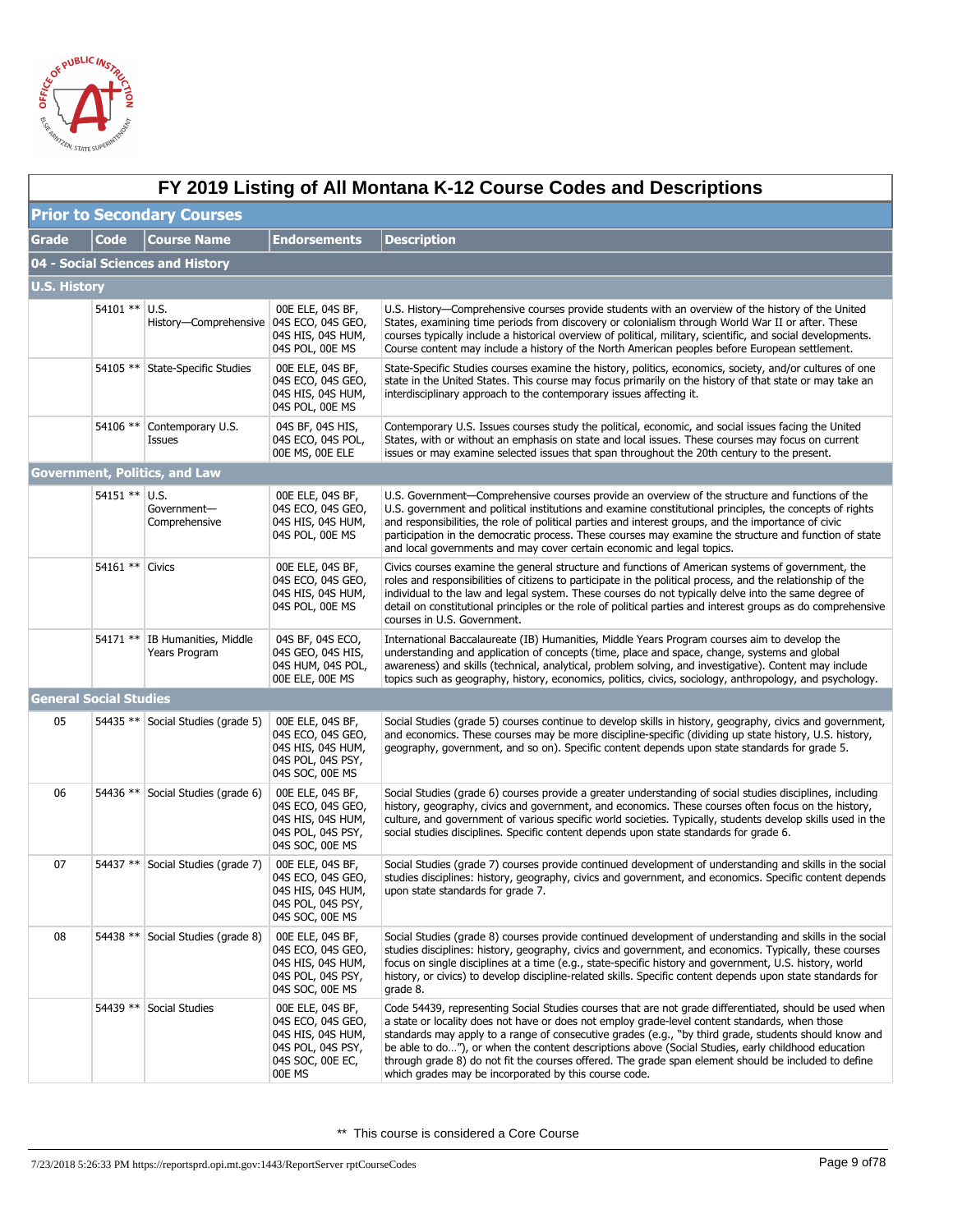

|              | FY 2019 Listing of All Montana K-12 Course Codes and Descriptions |                                |                                                                                                                       |                                                                                                                                                                                                                                                                                                                                                                                                                                                                                                                                                                        |  |  |  |
|--------------|-------------------------------------------------------------------|--------------------------------|-----------------------------------------------------------------------------------------------------------------------|------------------------------------------------------------------------------------------------------------------------------------------------------------------------------------------------------------------------------------------------------------------------------------------------------------------------------------------------------------------------------------------------------------------------------------------------------------------------------------------------------------------------------------------------------------------------|--|--|--|
|              | <b>Prior to Secondary Courses</b>                                 |                                |                                                                                                                       |                                                                                                                                                                                                                                                                                                                                                                                                                                                                                                                                                                        |  |  |  |
| <b>Grade</b> | Code                                                              | <b>Course Name</b>             | <b>Endorsements</b>                                                                                                   | <b>Description</b>                                                                                                                                                                                                                                                                                                                                                                                                                                                                                                                                                     |  |  |  |
|              | 05 - Fine and Performing Arts                                     |                                |                                                                                                                       |                                                                                                                                                                                                                                                                                                                                                                                                                                                                                                                                                                        |  |  |  |
| Dance        |                                                                   |                                |                                                                                                                       |                                                                                                                                                                                                                                                                                                                                                                                                                                                                                                                                                                        |  |  |  |
| 05           | 55035                                                             | Dance (grade 5)                | 00E ELE, 08E HE,<br>08S HE, 08A HE, 00E<br>MS, 08A HPE, 08E<br>HPE, 08S HPE, 05S<br>DRA, 08A PEd, 08E<br>PEd, 08S PEd | Dance (grade 5) courses typically provide activities that foster creative expression, communication<br>through artistic endeavor, appreciation of culture and heritage, and evaluative and critical thinking using<br>the art of dance. Activities may include those that enable students to develop their technique, learn<br>different styles of dance, appreciate the culture and history of dance forms, and strengthen the ability to<br>discern and critique. Specific course content conforms to any existing state standards for grade 5.                      |  |  |  |
| 06           | 55036                                                             | Dance (grade 6)                | 00E ELE, 08E HE,<br>08S HE, 08A HE, 00E<br>MS, 05S DRA, 08A<br>PEd, 08E PEd, 08S<br>PEd, 08A HPE, 08E<br>HPE, 08S HPE | Dance (grade 6) courses typically provide activities that foster creative expression, communication<br>through artistic endeavor, appreciation of culture and heritage, and evaluative and critical thinking using<br>the art of dance. Activities may include those that enable students to develop their technique, learn<br>different styles of dance, appreciate the culture and history of dance forms, and strengthen the ability to<br>discern and critique. Specific course content conforms to any existing state standards for grade 6.                      |  |  |  |
| 07           | 55037                                                             | Dance (grade 7)                | OOE ELE, O8A HE,<br>08E HE, 08S HE, 00E<br>MS, 05S DRA, 08A<br>PEd, 08S PEd, 08E<br>PEd, 08A HPE, 08E<br>HPE, 08S HPE | Dance (grade 7) courses typically provide activities that foster creative expression, communication<br>through artistic endeavor, appreciation of culture and heritage, and evaluative and critical thinking using<br>the art of dance. Activities may include those that enable students to develop their technique, learn<br>different styles of dance, appreciate the culture and history of dance forms, and strengthen the ability to<br>discern and critique. Specific course content conforms to any existing state standards for grade 7.                      |  |  |  |
| 08           | 55038                                                             | Dance (grade 8)                | 00E ELE, 08A HE,<br>08E HE, 08S HE, 00E<br>MS, 05S DRA, 08A<br>PEd, 08E PEd, 08S<br>PEd, 08A HPE, 08E<br>HPE, 08S HPE | Dance (grade 8) courses typically provide activities that foster creative expression, communication<br>through artistic endeavor, appreciation of culture and heritage, and evaluative and critical thinking using<br>the art of dance. Activities may include those that enable students to develop their technique, learn<br>different styles of dance, appreciate the culture and history of dance forms, and strengthen the ability to<br>discern and critique. Specific course content conforms to any existing state standards for grade 8.                      |  |  |  |
|              | 55039                                                             | Dance                          | 00E ELE, 08E HE,<br>08S HE, 08A HE, 00E<br>MS, 05S DRA, 08A<br>PEd, 08E PEd, 08S<br>PEd, 08A HPE, 08E<br>HPE, 08S HPE | Code 55039, representing Dance courses that are not grade differentiated, should be used when a state<br>or locality does not have or does not employ grade-level content standards, when those standards may<br>apply to a range of consecutive grades (e.g., "by third grade, students should know and be able to<br>do"), or when the content descriptions above (Dance, early childhood education through grade 8) do<br>not fit the courses offered. The grade span element should be included to define which grades may be<br>incorporated by this course code. |  |  |  |
| Drama        |                                                                   |                                |                                                                                                                       |                                                                                                                                                                                                                                                                                                                                                                                                                                                                                                                                                                        |  |  |  |
|              | 55051                                                             | Introduction to the<br>Theater | 00E ELE, 05S DRA,<br>11S THA, 00E MS,<br>05S THR, 01S ENG                                                             | Introduction to the Theater courses provide an overview of the art, conventions, and history of the<br>theater. Although the courses sometimes include experiential exercises, they emphasize learning about<br>the theater rather than performance. Students learn about one or more of the following topics: basic<br>techniques in acting, major developments in dramatic literature, major playwrights, the formation of<br>theater as a cultural tradition, and critical appreciation of the art.                                                                 |  |  |  |
| 05           | 55075                                                             | Drama (grade 5)                | 00E ELE, 05S DRA,<br>01S ENG, 11S THA,<br>05S THR                                                                     | Drama (grade 5) courses enable students to express themselves through dramatic play and storytelling.<br>Course content typically includes the use of movement, language, character, plot, and spectacle to<br>portray imaginary or real experiences. Activities may include those that enable students to refine their<br>technique, increase their artistic vocabulary, express themselves and their world view, and strengthen<br>their critical abilities. Specific course content conforms to any existing state standards for grade 5.                           |  |  |  |
| 06           | 55076                                                             | Drama (grade 6)                | 00E ELE, 05S DRA,<br>11S THA, 01S ENG,<br>00E MS, 05S THR                                                             | Drama (grade 6) courses enable students to express themselves through dramatic play and storytelling.<br>Course content typically includes the use of movement, language, character, plot, and spectacle to<br>portray imaginary or real experiences. Activities may include those that enable students to refine their<br>technique, increase their artistic vocabulary, express themselves and their world view, and strengthen<br>their critical abilities. Specific course content conforms to any existing state standards for grade 6.                           |  |  |  |
| 07           | 55077                                                             | Drama (grade 7)                | 00E ELE, 05S DRA,<br>11S THA, 01S ENG,<br>00E MS, 05S THR                                                             | Drama (grade 7) courses enable students to express themselves through dramatic play and storytelling.<br>Course content typically includes the use of movement, language, character, plot, and spectacle to<br>portray imaginary or real experiences. As appropriate, students may focus on acting techniques and<br>traditions, other aspects of drama (staging, lighting, costuming), or both. Specific course content<br>conforms to any existing state standards for grade 7.                                                                                      |  |  |  |
| 08           | 55078                                                             | Drama (grade 8)                | 00E ELE, 05S DRA,<br>11S THA, 01S ENG,<br>00E MS, 05S THR                                                             | Drama (grade 8) courses enable students to express themselves through dramatic play and storytelling.<br>Course content typically includes the use of movement, language, character, plot, and spectacle to<br>portray imaginary or real experiences. As appropriate, students may focus on acting techniques and<br>traditions, other aspects of drama (staging, lighting, costuming), or both. Specific course content<br>conforms to any existing state standards for grade 8.                                                                                      |  |  |  |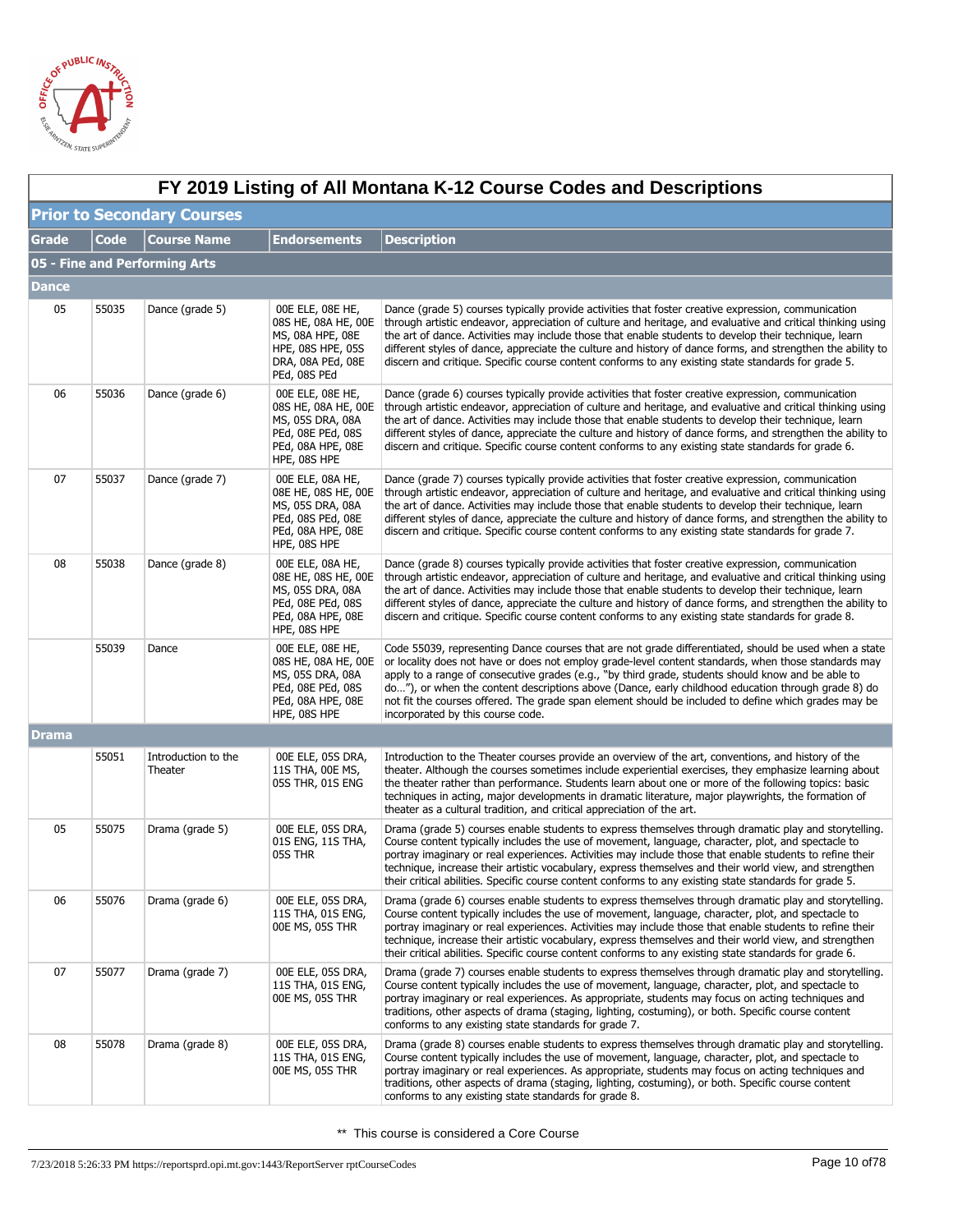

 $\Gamma$ 

| FY 2019 Listing of All Montana K-12 Course Codes and Descriptions |             |                                   |                                                           |                                                                                                                                                                                                                                                                                                                                                                                                                                                                                                                                                                        |  |
|-------------------------------------------------------------------|-------------|-----------------------------------|-----------------------------------------------------------|------------------------------------------------------------------------------------------------------------------------------------------------------------------------------------------------------------------------------------------------------------------------------------------------------------------------------------------------------------------------------------------------------------------------------------------------------------------------------------------------------------------------------------------------------------------------|--|
|                                                                   |             | <b>Prior to Secondary Courses</b> |                                                           |                                                                                                                                                                                                                                                                                                                                                                                                                                                                                                                                                                        |  |
| <b>Grade</b>                                                      | <b>Code</b> | <b>Course Name</b>                | <b>Endorsements</b>                                       | <b>Description</b>                                                                                                                                                                                                                                                                                                                                                                                                                                                                                                                                                     |  |
|                                                                   |             | 05 - Fine and Performing Arts     |                                                           |                                                                                                                                                                                                                                                                                                                                                                                                                                                                                                                                                                        |  |
| <b>Drama</b>                                                      |             |                                   |                                                           |                                                                                                                                                                                                                                                                                                                                                                                                                                                                                                                                                                        |  |
|                                                                   | 55079       | Drama                             | 00E ELE, 01S ENG,<br>05S DRA, 11S THA,<br>00E MS, 05S THR | Code 55079, representing Drama courses that are not grade differentiated, should be used when a state<br>or locality does not have or does not employ grade-level content standards, when those standards may<br>apply to a range of consecutive grades (e.g., "by third grade, students should know and be able to<br>do"), or when the content descriptions above (Drama, early childhood education through grade 8) do<br>not fit the courses offered. The grade span element should be included to define which grades may be<br>incorporated by this course code. |  |
| <b>Music</b>                                                      |             |                                   |                                                           |                                                                                                                                                                                                                                                                                                                                                                                                                                                                                                                                                                        |  |
|                                                                   | 55101       | General Band                      | 00E ELE, 05A MUS,<br>05E MUS, 05S MUS,<br>00E MS          | General Band courses develop students' technique for playing brass, woodwind, and percussion<br>instruments and cover a variety of nonspecified band literature styles (concert, marching, orchestral, and<br>modern styles).                                                                                                                                                                                                                                                                                                                                          |  |
|                                                                   | 55102       | Concert Band                      | 00E ELE, 05A MUS,<br>05E MUS, 05S MUS,<br>00E MS          | Courses in Concert Band are designed to promote students' technique for playing brass, woodwind, and<br>percussion instruments and cover a variety of band literature styles, primarily for concert performances.                                                                                                                                                                                                                                                                                                                                                      |  |
|                                                                   | 55103       | Marching Band                     | 00E ELE, 05A MUS,<br>05E MUS, 05S MUS,<br>00E MS          | Courses in Marching Band are intended to develop students' technique for playing brass, woodwind, and<br>percussion instruments and cover appropriate band literature styles, primarily for marching<br>performances.                                                                                                                                                                                                                                                                                                                                                  |  |
|                                                                   | 55104       | Orchestra                         | 00E ELE, 05A MUS,<br>05E MUS, 05S MUS,<br>00E MS          | Orchestra courses are designed to develop students' abilities to play brass, woodwind, percussion, and<br>string instruments, covering a variety of string and orchestral literature styles.                                                                                                                                                                                                                                                                                                                                                                           |  |
|                                                                   | 55106       | Small Ensemble                    | 00E ELE, 05A MUS,<br>05E MUS, 05S MUS,<br>00E MS          | Formerly known as Instrumental Ensemble, Small Ensemble courses help students perform a variety of<br>musical styles (e.g., traditional chamber music, jazz, and rock). At the same time, these courses help<br>cultivate students' technique on instruments appropriate to the style(s) performed—brass, woodwind,<br>string, percussion instruments, and/or electronic and provide experiences in creating and responding to<br>music. Courses typically range in size from 2 to 20 performers.                                                                      |  |
|                                                                   | 55110       | Chorus                            | 00E ELE, 05A MUS,<br>05E MUS, 05S MUS,<br>00E MS          | Chorus courses provide the opportunity to sing a variety of choral literature styles for men's and/or<br>women's voices and are designed to develop vocal techniques and the ability to sing parts.                                                                                                                                                                                                                                                                                                                                                                    |  |
|                                                                   | 55111       | <b>Vocal Ensembles</b>            | 05A MUS, 05E MUS,<br>05S MUS, OOE ELE,<br>00E MS          | Vocal Ensemble courses are intended to develop vocal techniques and the ability to sing parts in small<br>ensemble or madrigal groups. Course goals may include the development of solo singing ability and may<br>emphasize one or several ensemble literature styles.                                                                                                                                                                                                                                                                                                |  |
|                                                                   | 55118       | <b>Music Appreciation</b>         | 00E ELE, 05A MUS,<br>05E MUS, 05S MUS,<br>00E MS          | Similar in nature to Music History/Appreciation courses, Music Appreciation courses focus specifically on<br>students' appreciation of music. They are designed to help students explore the world of music and to<br>develop an understanding of the importance of music in their lives.                                                                                                                                                                                                                                                                              |  |
| К                                                                 | 55130       | Music (kindergarten)              | 00E ELE, 05A MUS,<br>05E MUS, 00E EC                      | Music (kindergarten) courses provide developmentally appropriate activities to enable students to create<br>and perform music, listen and respond to musical compositions, and incorporate their musical<br>experiences with other activities and subjects. Specific course content conforms to any existing state<br>standards for kindergarten.                                                                                                                                                                                                                      |  |
| 01                                                                | 55131       | Music (grade 1)                   | OOE ELE, 05A MUS,<br>05E MUS, OOE EC                      | Music (grade 1) courses provide activities to enable students to create and perform music, listen and<br>respond to musical compositions, and incorporate their musical experiences with other activities and<br>subjects. Course content usually involves understanding music as creative expression and<br>communication, developing skill with the voice and/or musical instruments, and establishing the ability to<br>discern and critique. Specific course content conforms to any existing state standards for grade 1.                                         |  |
| 02                                                                | 55132       | Music (grade 2)                   | 00E ELE, 05A MUS,<br>05E MUS, 00E EC                      | Music (grade 2) courses provide activities to enable students to create and perform music, listen and<br>respond to musical compositions, and to incorporate their musical experiences with other activities and<br>subjects. Course content usually involves understanding music as creative expression and<br>communication, developing skill with the voice and/or musical instruments, and establishing the ability to<br>discern and critique. Specific course content conforms to any existing state standards for grade 2.                                      |  |
| 03                                                                | 55133       | Music (grade 3)                   | 00E ELE, 05A MUS,<br>05E MUS, 00E EC                      | Music (grade 3) courses provide activities to enable students to create and perform music, listen and<br>respond to musical compositions, and incorporate their musical experiences with other activities and<br>subjects. Course content usually involves understanding music as creative expression and<br>communication, developing skill with the voice and/or musical instruments, and establishing the ability to<br>discern and critique. Specific course content conforms to any existing state standards for grade 3.                                         |  |

#### **FY 2019 Listing of All Montana K-12 Course Codes and Descriptions**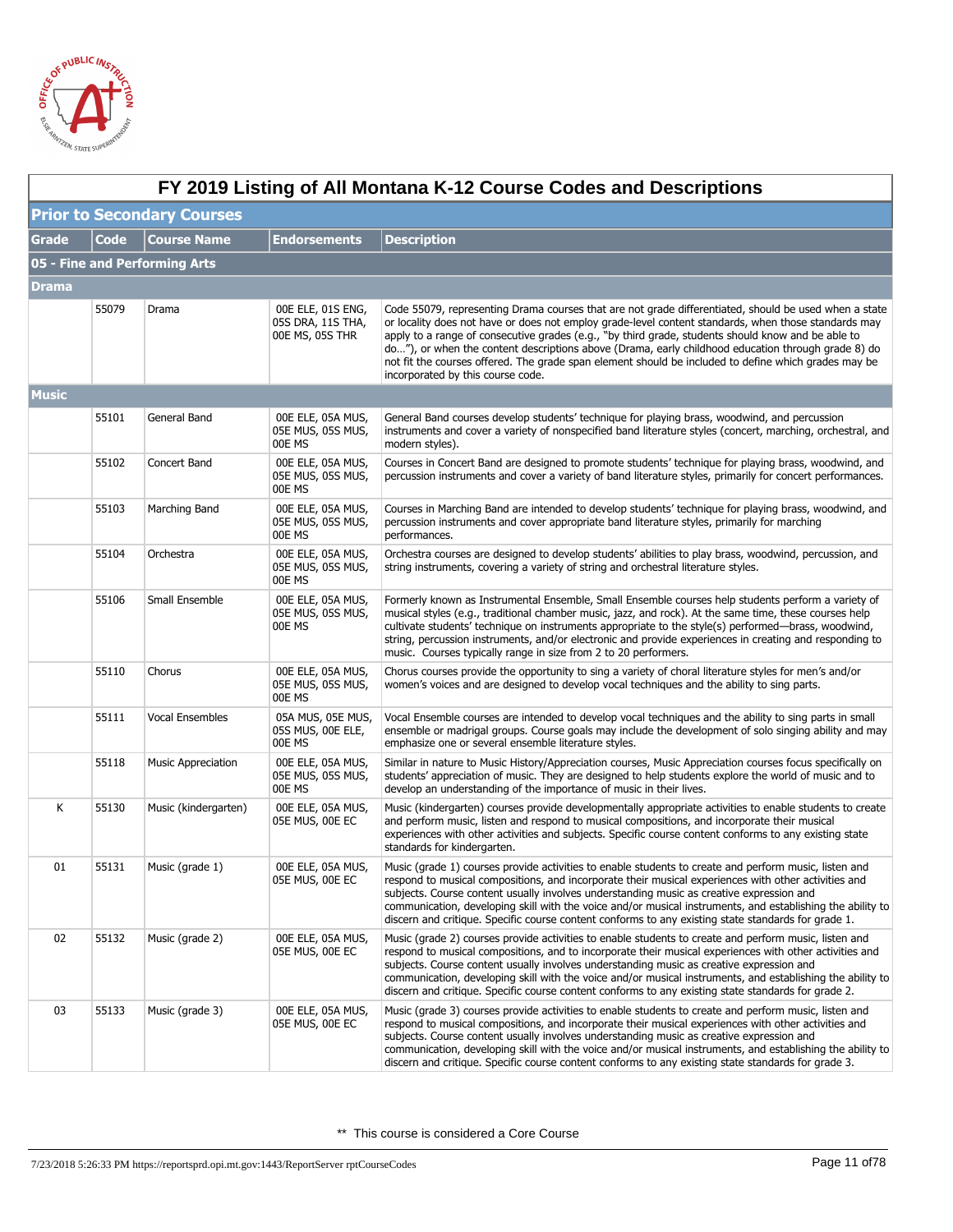

|                    | FY 2019 Listing of All Montana K-12 Course Codes and Descriptions |                                 |                                                          |                                                                                                                                                                                                                                                                                                                                                                                                                                                                                                                                                                                                                                                                                                                                   |  |  |  |
|--------------------|-------------------------------------------------------------------|---------------------------------|----------------------------------------------------------|-----------------------------------------------------------------------------------------------------------------------------------------------------------------------------------------------------------------------------------------------------------------------------------------------------------------------------------------------------------------------------------------------------------------------------------------------------------------------------------------------------------------------------------------------------------------------------------------------------------------------------------------------------------------------------------------------------------------------------------|--|--|--|
|                    | <b>Prior to Secondary Courses</b>                                 |                                 |                                                          |                                                                                                                                                                                                                                                                                                                                                                                                                                                                                                                                                                                                                                                                                                                                   |  |  |  |
| <b>Grade</b>       | Code                                                              | <b>Course Name</b>              | <b>Endorsements</b>                                      | <b>Description</b>                                                                                                                                                                                                                                                                                                                                                                                                                                                                                                                                                                                                                                                                                                                |  |  |  |
|                    |                                                                   | 05 - Fine and Performing Arts   |                                                          |                                                                                                                                                                                                                                                                                                                                                                                                                                                                                                                                                                                                                                                                                                                                   |  |  |  |
| Music              |                                                                   |                                 |                                                          |                                                                                                                                                                                                                                                                                                                                                                                                                                                                                                                                                                                                                                                                                                                                   |  |  |  |
| 04                 | 55134                                                             | Music (grade 4)                 | 00E ELE, 05A MUS,<br>05E MUS, 00E MS                     | Music (grade 4) courses provide activities to enable students to create and perform music, listen and<br>respond to musical compositions, and incorporate their musical experiences with other activities and<br>subjects. Course content usually involves understanding music as creative expression and<br>communication, developing skill with the voice and/or musical instruments, and establishing the ability to<br>discern and critique. Specific course content conforms to any existing state standards for grade 4.                                                                                                                                                                                                    |  |  |  |
| 05                 | 55135                                                             | Music (grade 5)                 | 00E ELE, 05A MUS,<br>05E MUS, 05S MUS,<br>00E MS         | Music (grade 5) courses provide activities to enable students to create and perform music, listen and<br>respond to musical compositions, and incorporate their musical experiences with other activities and<br>subjects. Course content usually involves understanding music as creative expression and<br>communication, developing skill with the voice and/or musical instruments, and establishing the ability to<br>discern and critique. Specific course content conforms to any existing state standards for grade 5.                                                                                                                                                                                                    |  |  |  |
| 06                 | 55136                                                             | Music (grade 6)                 | 00E ELE, 05A MUS,<br>05E MUS, 05S MUS,<br>00E MS         | Music (grade 6) courses enable students to create and perform music, listen and respond to musical<br>compositions, and incorporate their musical experiences with other activities and subjects. Course<br>content usually involves understanding music as creative expression and communication, developing skill<br>with the voice and/or musical instruments, and refining the ability to discern and critique. Specific course<br>content conforms to any existing state standards for grade 6.                                                                                                                                                                                                                              |  |  |  |
| 07                 | 55137                                                             | Music (grade 7)                 | 00E ELE, 05A MUS,<br>05E MUS, 05S MUS,<br>00E MS         | Music (grade 7) courses enable students to create and perform music, listen and respond to musical<br>compositions, and incorporate their musical experiences with other activities and subjects. Course<br>content usually involves understanding music as creative expression and communication, developing skill<br>with the voice and/or musical instruments, and refining the ability to discern and critique. Specific course<br>content conforms to any existing state standards for grade 7.                                                                                                                                                                                                                              |  |  |  |
| 08                 | 55138                                                             | Music (grade 8)                 | 00E ELE, 05A MUS,<br>05E MUS, 05S MUS,<br>00E MS         | Music (grade 8) courses enable students to create and perform music, listen and respond to musical<br>compositions, and incorporate their musical experiences with other activities and subjects. Course<br>content usually involves understanding music as creative expression and communication, developing skill<br>with the voice and/or musical instruments, and refining the ability to discern and critique. Specific course<br>content conforms to any existing state standards for grade 8.                                                                                                                                                                                                                              |  |  |  |
|                    | 55139                                                             | Music                           | 00E ELE, 05A MUS,<br>05E MUS, 05S MUS,<br>00E EC, 00E MS | Code 55139, representing Music courses that are not grade differentiated, should be used when a state<br>or locality does not have or does not employ grade-level content standards, when those standards may<br>apply to a range of consecutive grades (e.g., "by third grade, students should know and be able to<br>do"), or when the content descriptions above (Music, early childhood education through grade 8) do<br>not fit the courses offered. The grade span element should be included to define which grades may be<br>incorporated by this course code.                                                                                                                                                            |  |  |  |
| <b>Visual Arts</b> |                                                                   |                                 |                                                          |                                                                                                                                                                                                                                                                                                                                                                                                                                                                                                                                                                                                                                                                                                                                   |  |  |  |
|                    |                                                                   | 55151 ** Art Appreciation       | OOE ELE, 05A ART,<br>05E ART, 05S ART,<br>00E MS         | Art Appreciation courses introduce students to the many forms of art and help them form an aesthetic<br>framework through which they can judge and critique art of various ages and cultures. These courses<br>also explore the place and significance of art in our society.                                                                                                                                                                                                                                                                                                                                                                                                                                                     |  |  |  |
|                    |                                                                   | 55152 ** Art History            | OOE ELE, 05A ART,<br>05E ART, 05S ART,<br>00E MS         | Art History courses introduce students to significant works of art, artists, and artistic movements that<br>have shaped the art world and have influenced or reflected periods of history. These courses often<br>emphasize the evolution of art forms, techniques, symbols, and themes.                                                                                                                                                                                                                                                                                                                                                                                                                                          |  |  |  |
|                    | 55154 ** Visual                                                   | Arts-Comprehensive              | OOE ELE, 05A ART,<br>05E ART, 05S ART,<br>00E MS         | Visual Arts—Comprehensive courses enable students to explore one or several art forms (e.g., drawing,<br>painting, two- and three-dimensional design, and sculpture) and to create individual works of art. Initial<br>courses emphasize observations, interpretation of the visual environment, visual communication,<br>imagination, and symbolism. Courses cover the language, materials, media, and processes of a particular<br>art form and the design elements used. Advanced courses encourage students to refine their skills while<br>also developing their own artistic styles following and breaking from traditional conventions. Courses<br>may also include the study of major artists, art movements, and styles. |  |  |  |
|                    | 55155 **                                                          | Visual<br>Arts-Drawing/Painting | 00E ELE, 05A ART,<br>05E ART, 05S ART,<br>00E MS         | Visual Arts—Drawing/Painting courses focus on the inter-relationships that occur between drawing and<br>painting using a variety of media and techniques, emphasizing observation and interpretation of the<br>visual environment. These courses typically include applying the elements of art and principles of design,<br>along with a study of art and artists from a worldwide perspective, and instruction in the critique<br>process. Advanced courses may encourage students to refine their creative process and develop their<br>own artistic styles following and breaking from traditional conventions.                                                                                                               |  |  |  |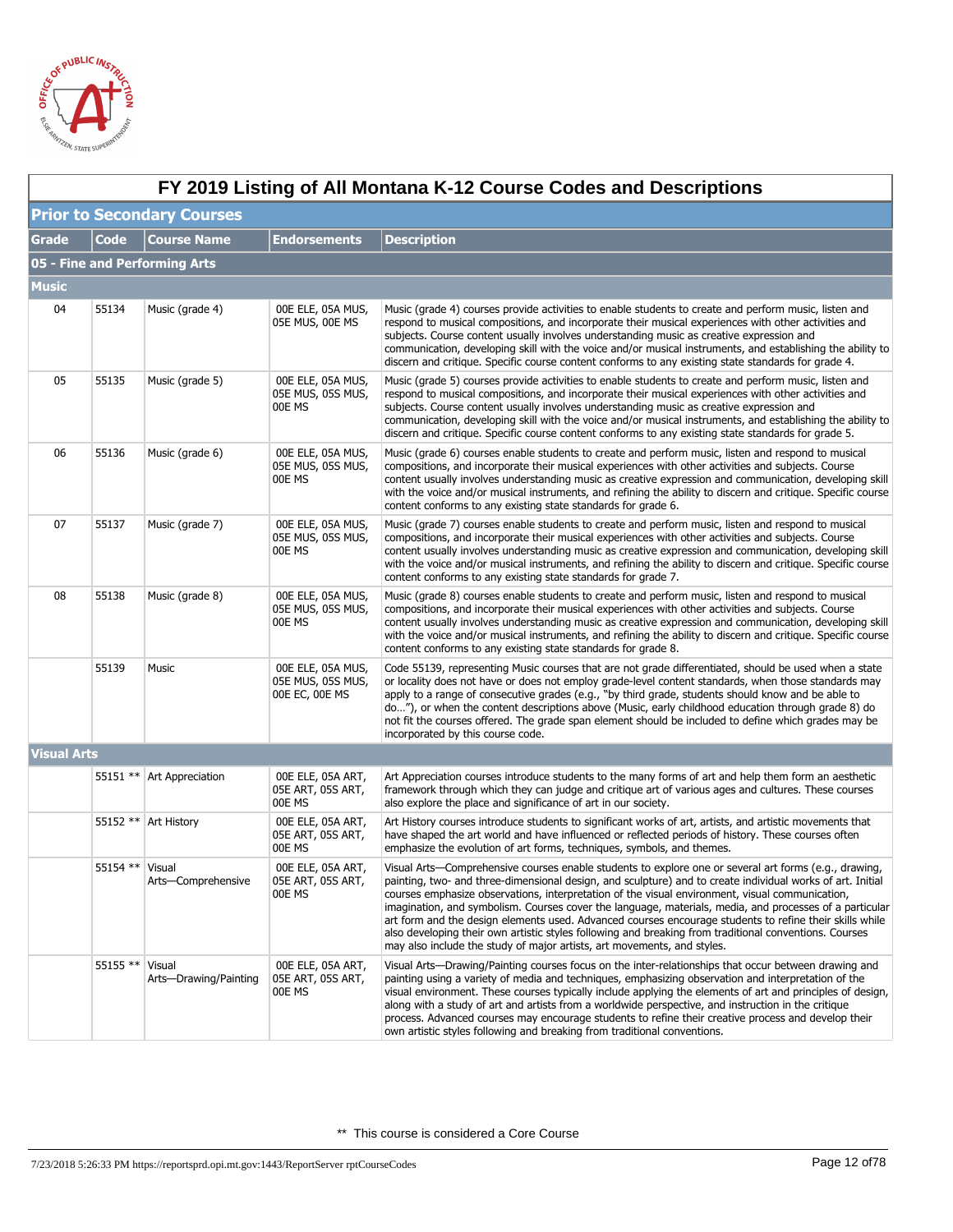

|              | FY 2019 Listing of All Montana K-12 Course Codes and Descriptions |                                  |                                                           |                                                                                                                                                                                                                                                                                                                                                                                                                                                                                                                                                                                                                                                                                                                                               |  |  |  |
|--------------|-------------------------------------------------------------------|----------------------------------|-----------------------------------------------------------|-----------------------------------------------------------------------------------------------------------------------------------------------------------------------------------------------------------------------------------------------------------------------------------------------------------------------------------------------------------------------------------------------------------------------------------------------------------------------------------------------------------------------------------------------------------------------------------------------------------------------------------------------------------------------------------------------------------------------------------------------|--|--|--|
|              | <b>Prior to Secondary Courses</b>                                 |                                  |                                                           |                                                                                                                                                                                                                                                                                                                                                                                                                                                                                                                                                                                                                                                                                                                                               |  |  |  |
| <b>Grade</b> | Code                                                              | <b>Course Name</b>               | <b>Endorsements</b>                                       | <b>Description</b>                                                                                                                                                                                                                                                                                                                                                                                                                                                                                                                                                                                                                                                                                                                            |  |  |  |
|              |                                                                   | 05 - Fine and Performing Arts    |                                                           |                                                                                                                                                                                                                                                                                                                                                                                                                                                                                                                                                                                                                                                                                                                                               |  |  |  |
| Visual Arts  |                                                                   |                                  |                                                           |                                                                                                                                                                                                                                                                                                                                                                                                                                                                                                                                                                                                                                                                                                                                               |  |  |  |
|              |                                                                   | 55156 **   Visual Arts-Drawing   | 00E ELE, 05A ART,<br>05E ART, 05S ART,<br>00E MS          | Visual Arts—Drawing courses provide a foundation in drawing using a variety of techniques and media<br>(such as pen-and-ink, pencil, chalk, and so on) in both black and white and color, emphasizing<br>observation and interpretation of the visual environment, life drawing, and imaginative drawing. These<br>courses typically include applying the elements of art and principles of design, along with a study of art<br>and artists from a worldwide perspective, and instruction in the critique process. Advanced courses may<br>encourage students to refine their creative processes and develop their own artistic styles following and<br>breaking from traditional conventions.                                               |  |  |  |
|              |                                                                   | 55157 **   Visual Arts--Painting | 00E ELE, 05A ART,<br>05E ART, 05S ART,<br>00E MS          | Visual Arts—Painting courses provide a foundation in painting using a variety of techniques and media<br>(such as watercolor, tempera, oils, acrylics), emphasizing observation and interpretation of the visual<br>environment, life drawing, and imaginative painting. These courses typically include applying the<br>elements of art and principles of design, along with a study of art and artists from a worldwide<br>perspective, and instruction in the critique process. Advanced courses may encourage students to refine<br>their creative processes and develop their own artistic styles following and breaking from traditional<br>conventions.                                                                                |  |  |  |
|              | 55158 **                                                          | Visual Arts-Sculpture            | OOE ELE, 05A ART,<br>05E ART, 05S ART,<br>00E MS          | Visual Arts—Sculpture courses promote creative expression through three-dimensional works. These<br>courses explore representational and abstract sculpture through subtractive (carving), additive<br>(modeling), and assemblage techniques in one or more media. Visual Arts-Sculpture courses typically<br>include the production of representational and abstract sculptures while incorporating elements of art<br>and principles of design, along with a study of historical and contemporary sculpture and sculptors from<br>a worldwide perspective. These courses also provide instruction in the process of responding to art<br>through analysis, critique, and interpretation for the purpose of reflecting on and refining work. |  |  |  |
|              |                                                                   | 55159 **   Ceramics/Pottery      | 00E ELE, 05A ART,<br>05E ART, 05S ART,<br>00E MS          | Ceramics/Pottery courses cover the same topics as Creative Art—Comprehensive courses, but focus on<br>creating three-dimensional works out of clay and ceramic material. Particular attention is paid to the<br>characteristics of the raw materials, their transformation under heat, and the various methods used to<br>create and finish objects.                                                                                                                                                                                                                                                                                                                                                                                          |  |  |  |
|              | 55165                                                             | Crafts                           | OOE ELE, 05A ART,<br>05E ART, 05S ART,<br>00E MS          | Crafts courses teach the same lessons as Creative Art-Comprehensive courses, but do so with a focus<br>on crafts. These courses may survey a wide range of crafts, or they may focus on only one type of craft;<br>possibilities include calligraphy, quilting, silk-screening, cake-decorating, tole-painting, maskmaking,<br>knitting, crocheting, paper-making, and so on.                                                                                                                                                                                                                                                                                                                                                                 |  |  |  |
|              | 55167                                                             | Photography                      | OOE ELE, 05A ART,<br>05E ART, 05S ART,<br>11S PHO, OOE MS | Photography courses expose students to the materials, processes, and artistic techniques of taking<br>artistic photographs. Students learn about the operation of a camera, composition, lighting techniques,<br>depth of field, filters, camera angles, and film development. The course may cover black-and-white<br>photography, color photography, or both. As students advance, the instruction regarding the creative<br>process becomes more refined, and students are encouraged to develop their own artistic style. These<br>courses may also cover major photographers, art movements, and styles.                                                                                                                                 |  |  |  |
| К            |                                                                   | 55180 ** Art (kindergarten)      | OOE ELE, 05A ART,<br>05E ART, OOE EC                      | Art (kindergarten) courses provide to students developmentally appropriate activities to foster creative<br>expression, communication through artistic endeavor, and appreciation of culture and heritage. Although<br>the art form typically involves visual arts (drawing, painting, sculpture, crafts, and the like), students<br>may also explore other forms of art such as dance, music, and theater. Specific course content conforms<br>to any existing state standards for kindergarten.                                                                                                                                                                                                                                             |  |  |  |
| 01           |                                                                   | 55181 ** Art (grade 1)           | 00E ELE, 05A ART,<br>05E ART, OOE EC                      | Art (grade 1) courses provide to students activities that foster creative expression, communication<br>through artistic endeavor, and appreciation of culture and heritage. Activities may include those that<br>enable students to refine their technique, increase their artistic vocabulary, and strengthen their critical<br>abilities. Although the art form typically involves visual arts (drawing, painting, sculpture, crafts, and the<br>like), students may also explore other forms of art such as dance, music, and theater. Specific course<br>content conforms to any existing state standards for grade 1.                                                                                                                    |  |  |  |
| 02           |                                                                   | 55182 ** Art (grade 2)           | OOE ELE, 05A ART,<br>05E ART, 00E EC                      | Art (grade 2) courses provide to students activities that foster creative expression, communication<br>through artistic endeavor, and appreciation of culture and heritage. Activities may include those that<br>enable students to refine their technique, increase their artistic vocabulary, and strengthen their critical<br>abilities. Although the art form typically involves visual arts (drawing, painting, sculpture, crafts, and the<br>like), students may also explore other forms of art such as dance, music, and theater. Specific course<br>content conforms to any existing state standards for grade 2.                                                                                                                    |  |  |  |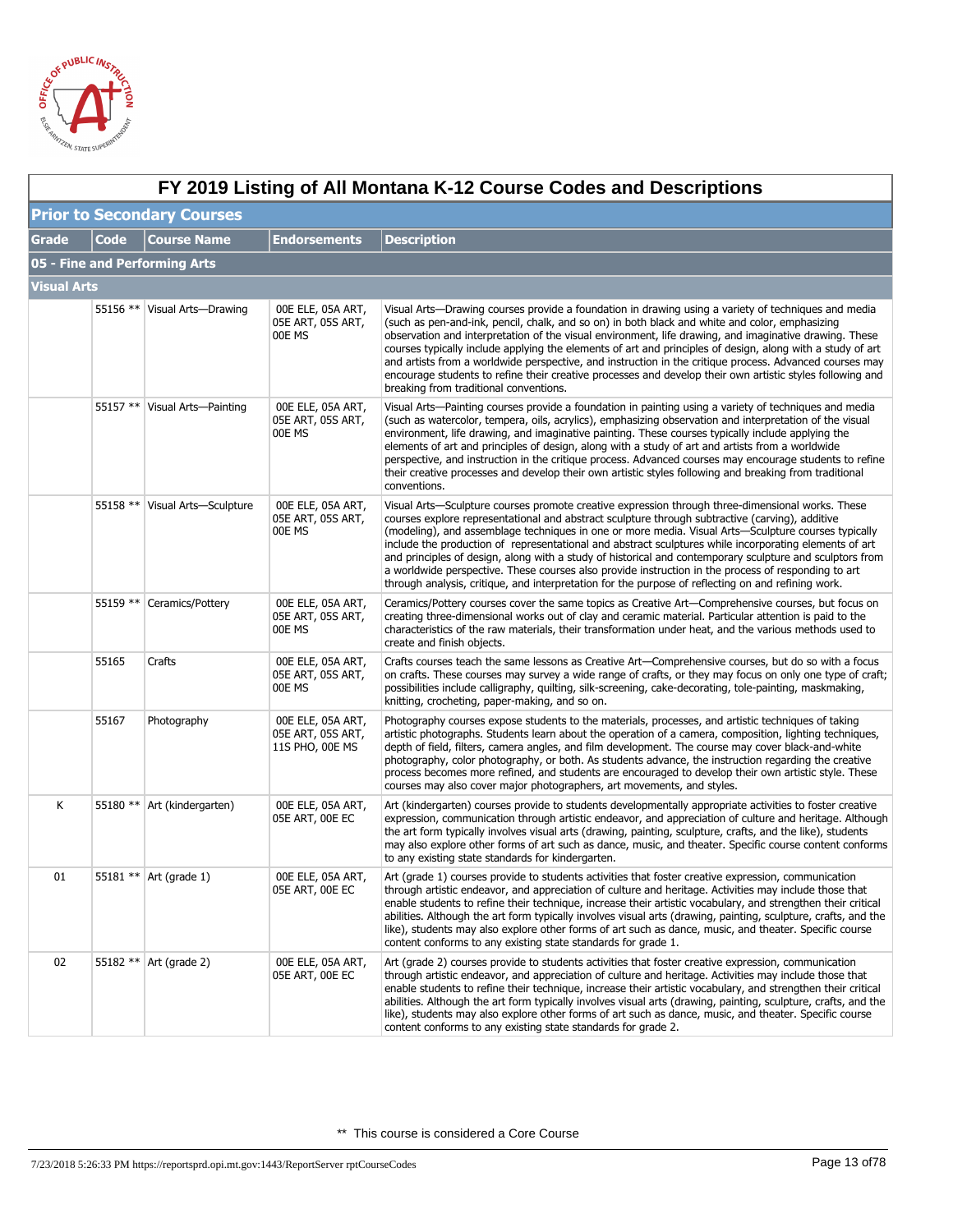

|                    | FY 2019 Listing of All Montana K-12 Course Codes and Descriptions |                                  |                                                           |                                                                                                                                                                                                                                                                                                                                                                                                                                                                                                                                                                                                                                                                                                                                                  |  |  |  |
|--------------------|-------------------------------------------------------------------|----------------------------------|-----------------------------------------------------------|--------------------------------------------------------------------------------------------------------------------------------------------------------------------------------------------------------------------------------------------------------------------------------------------------------------------------------------------------------------------------------------------------------------------------------------------------------------------------------------------------------------------------------------------------------------------------------------------------------------------------------------------------------------------------------------------------------------------------------------------------|--|--|--|
|                    | <b>Prior to Secondary Courses</b>                                 |                                  |                                                           |                                                                                                                                                                                                                                                                                                                                                                                                                                                                                                                                                                                                                                                                                                                                                  |  |  |  |
| <b>Grade</b>       | <b>Code</b>                                                       | <b>Course Name</b>               | <b>Endorsements</b>                                       | <b>Description</b>                                                                                                                                                                                                                                                                                                                                                                                                                                                                                                                                                                                                                                                                                                                               |  |  |  |
|                    |                                                                   | 05 - Fine and Performing Arts    |                                                           |                                                                                                                                                                                                                                                                                                                                                                                                                                                                                                                                                                                                                                                                                                                                                  |  |  |  |
| <b>Visual Arts</b> |                                                                   |                                  |                                                           |                                                                                                                                                                                                                                                                                                                                                                                                                                                                                                                                                                                                                                                                                                                                                  |  |  |  |
| 03                 |                                                                   | 55183 ** Art (grade 3)           | OOE ELE, 05A ART,<br>05E ART, OOE EC                      | Art (grade 3) courses provide to students activities that foster creative expression, communication<br>through artistic endeavor, and appreciation of culture and heritage. Activities may include those that<br>enable students to refine their technique, increase their artistic vocabulary, and strengthen their critical<br>abilities. Although the art form typically involves visual arts (drawing, painting, sculpture, crafts, and the<br>like), students may also explore other forms of art such as dance, music, and theater. Specific course<br>content conforms to any existing state standards for grade 3.                                                                                                                       |  |  |  |
| 04                 |                                                                   | 55184 ** Art (grade 4)           | OOE ELE, 05A ART,<br>05E ART, OOE MS                      | Art (grade 4) courses provide to students activities that foster creative expression, communication<br>through artistic endeavor, and appreciation of culture and heritage. Activities may include those that<br>enable students to refine their technique, increase their artistic vocabulary, express themselves and their<br>world view, make connections to other content areas, develop their own aesthetic, and strengthen their<br>critical abilities. Although typically involving the visual arts (drawing, painting, sculpture, crafts, and the<br>like), these courses may also include other forms of art (for example, dance, music, and theater).<br>Specific course content conforms to any existing state standards for grade 4. |  |  |  |
| 05                 |                                                                   | 55185 ** Art (grade 5)           | 00E ELE, 05A ART,<br>05E ART, 05S ART,<br>00E MS          | Art (grade 5) courses provide to students activities that foster creative expression, communication<br>through artistic endeavor, and appreciation of culture and heritage. Activities may include those that<br>enable students to refine their technique, increase their artistic vocabulary, express themselves and their<br>world view, make connections to other content areas, develop their own aesthetic, and strengthen their<br>critical abilities. Although typically involving the visual arts (drawing, painting, sculpture, crafts, and the<br>like), these courses may also include other forms of art (for example, dance, music, and theater).<br>Specific course content conforms to any existing state standards for grade 5. |  |  |  |
| 06                 |                                                                   | 55186 ** Art (grade 6)           | OOE ELE, 05A ART,<br>05E ART, 05S ART,<br>00E MS          | Art (grade 6) courses provide to students activities that foster creative expression, communication<br>through artistic endeavor, and appreciation of culture and heritage. Activities may include those that<br>enable students to refine their technique, increase their artistic vocabulary, express themselves and their<br>world view, make connections to other content areas, develop their own aesthetic, and strengthen their<br>critical abilities. Although typically involving the visual arts (drawing, painting, sculpture, crafts, and the<br>like), these courses may also include other forms of art (for example, dance, music, and theater).<br>Specific course content conforms to any existing state standards for grade 6. |  |  |  |
| 07                 |                                                                   | 55187 ** Art (grade 7)           | 00E ELE, 05A ART,<br>05E ART, 05S ART,<br>00E MS          | Art (grade 7) courses provide to students activities that foster creative expression, communication<br>through artistic endeavor, and appreciation of culture and heritage. Activities may include those that<br>enable students to refine their technique, increase their artistic vocabulary, express themselves and their<br>world view, make connections to other content areas, develop their own aesthetic, and strengthen their<br>critical abilities. Although typically involving the visual arts (drawing, painting, sculpture, crafts, and the<br>like), these courses may also include other forms of art (for example, dance, music, and theater).<br>Specific course content conforms to any existing state standards for grade 7. |  |  |  |
| 08                 |                                                                   | 55188 ** Art (grade 8)           | OOE ELE, 05A ART,<br>05E ART, 05S ART,<br>00E MS          | Art (grade 8) courses provide to students activities that foster creative expression, communication<br>through artistic endeavor, and appreciation of culture and heritage. Activities may include those that<br>enable students to refine their technique, increase their artistic vocabulary, express themselves and their<br>world view, make connections to other content areas, develop their own aesthetic, and strengthen their<br>critical abilities. Although typically involving the visual arts (drawing, painting, sculpture, crafts, and the<br>like), these courses may also include other forms of art (for example, dance, music, and theater).<br>Specific course content conforms to any existing state standards for grade 8. |  |  |  |
|                    | 55189 ** Art                                                      |                                  | 00E ELE, 05A ART,<br>05E ART, 05S ART,<br>00E EC, 00E MS  | Code 55189, representing Art courses that are not grade differentiated, should be used when a state or<br>locality does not have or does not employ grade-level content standards, when those standards may<br>apply to a range of consecutive grades (e.g., "by third grade, students should know and be able to<br>do"), or when the content descriptions above (Art, early childhood education through grade 8) do not<br>fit the courses offered. The grade span element should be included to define which grades may be<br>incorporated by this course code.                                                                                                                                                                               |  |  |  |
| <b>All Others</b>  |                                                                   |                                  |                                                           |                                                                                                                                                                                                                                                                                                                                                                                                                                                                                                                                                                                                                                                                                                                                                  |  |  |  |
|                    | 55202 **                                                          | IB Arts, Middle Years<br>Program | 00E ELE, 05A ART,<br>05E ART, OOE GNT,<br>05S ART, OOE MS | International Baccalaureate (IB) Arts, Middle Years Program courses include visual and performing arts<br>and organize learning around the creative cycle. These courses bring students into contact with art<br>forms and aesthetic values of several cultures and help students master artistic techniques.                                                                                                                                                                                                                                                                                                                                                                                                                                    |  |  |  |
| <b>Grade</b>       | <b>Code</b>                                                       | <b>Course Name</b>               | <b>Endorsements</b>                                       | <b>Description</b>                                                                                                                                                                                                                                                                                                                                                                                                                                                                                                                                                                                                                                                                                                                               |  |  |  |
|                    | 08 - Physical, Health, and Safety Education                       |                                  |                                                           |                                                                                                                                                                                                                                                                                                                                                                                                                                                                                                                                                                                                                                                                                                                                                  |  |  |  |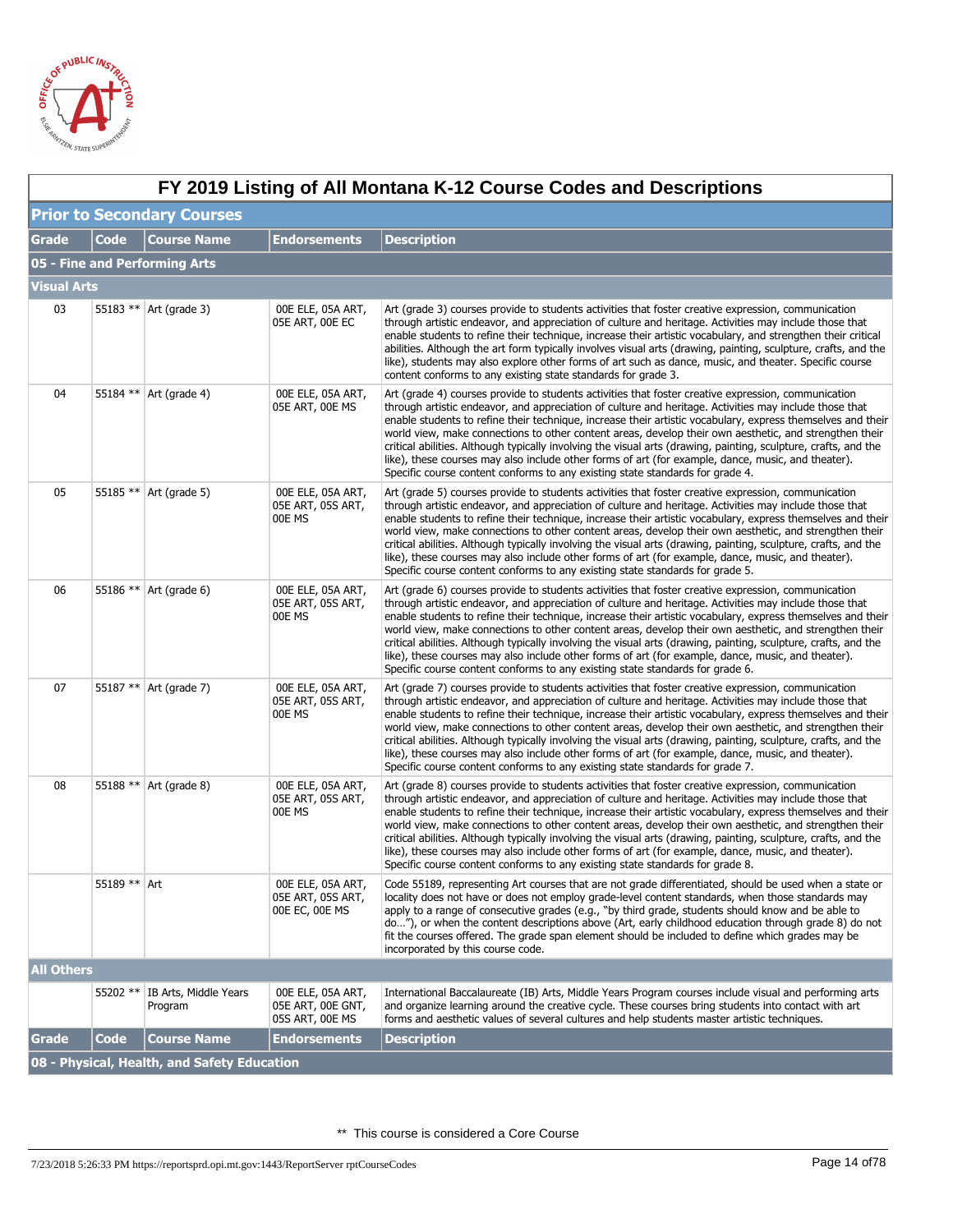

 $\Gamma$ 

|                           | FY 2019 Listing of All Montana K-12 Course Codes and Descriptions |                                      |                                                                                                                                                           |                                                                                                                                                                                                                                                                                                                                                                                                                                                                                                 |  |  |  |
|---------------------------|-------------------------------------------------------------------|--------------------------------------|-----------------------------------------------------------------------------------------------------------------------------------------------------------|-------------------------------------------------------------------------------------------------------------------------------------------------------------------------------------------------------------------------------------------------------------------------------------------------------------------------------------------------------------------------------------------------------------------------------------------------------------------------------------------------|--|--|--|
|                           | <b>Prior to Secondary Courses</b>                                 |                                      |                                                                                                                                                           |                                                                                                                                                                                                                                                                                                                                                                                                                                                                                                 |  |  |  |
| <b>Grade</b>              | <b>Code</b>                                                       | <b>Course Name</b>                   | <b>Endorsements</b>                                                                                                                                       | <b>Description</b>                                                                                                                                                                                                                                                                                                                                                                                                                                                                              |  |  |  |
|                           | 08 - Physical, Health, and Safety Education                       |                                      |                                                                                                                                                           |                                                                                                                                                                                                                                                                                                                                                                                                                                                                                                 |  |  |  |
| <b>Physical Education</b> |                                                                   |                                      |                                                                                                                                                           |                                                                                                                                                                                                                                                                                                                                                                                                                                                                                                 |  |  |  |
|                           | 58001                                                             | Physical Education                   | 00E ELE, 08A HE,<br>08E HE, 08S HE, 00E<br>MS, 08A PEd, 00E EC,<br>08A HPE, 08E HPE,<br>08S HPE, 08E PEd,<br>08S PEd                                      | Physical Education courses provide students with knowledge, experience, and an opportunity to develop<br>skills in more than one of the following sports or activities: team sports, individual/dual sports,<br>recreational sports, and fitness/conditioning activities.                                                                                                                                                                                                                       |  |  |  |
|                           | 58005                                                             | Fitness/Conditioning<br>Activities   | 00E ELE, 08A HE,<br>08E HE, 08S HE, 00E<br>MS, 08A HPE, 08E<br><b>HPE, 08S HPE, 08A</b><br>PEd, 08E PEd, 08S<br>PEd                                       | Fitness/Conditioning Activities courses emphasize conditioning activities that help develop muscular<br>strength, flexibility, and cardiovascular fitness.                                                                                                                                                                                                                                                                                                                                      |  |  |  |
|                           | 58007                                                             | <b>Adapted Physical</b><br>Education | 00E ELE, 08A HE,<br>08E HE, 08S HE, 00E<br>MS, 32E SPE, 32S<br>SPE, 08A HPE, 08E<br><b>HPE, 08S HPE, 08A</b><br>PEd, 08E PEd, 08S<br>PEd, 32A SPE, 00E EC | These courses provide physical education activities (sports, fitness, and conditioning) adapted for<br>students with special needs.                                                                                                                                                                                                                                                                                                                                                             |  |  |  |
|                           | 58018                                                             | <b>Structured Recess</b>             | 08A HPE, 08E HPE,<br>08S HPE, OOE ELE,<br>08A HE, 08E HE, 08S<br>HE, 00E MS, 00E EC,<br>08A PEd, 08E PEd,<br>08S PEd                                      | Structured recess is a planned and actively supervised break from regular instruction during the school<br>day. All Students on the school grounds engage in organized "play" or games that emphasize turn<br>taking, helpfulness, rule following, and emotional control. Structured recess must be supervised either by<br>a licensed teacher who is the teacher of record, or an instructional paraprofessional who is a co-teacher<br>under the direction of a licensed teacher.             |  |  |  |
| К                         | 58030                                                             | Physical Education<br>(kindergarten) | 00E ELE, 08A HE,<br>08E HE, 00E EC, 08A<br>PEd, 08A HPE, 08E<br>HPE, 08E PEd                                                                              | Physical Education (kindergarten) courses emphasize fundamental movement skills, body awareness and<br>control, safety, and the enjoyment of physical activity. Specific content depends upon state standards for<br>kindergarten.                                                                                                                                                                                                                                                              |  |  |  |
| 01                        | 58031                                                             | Physical Education<br>(grade 1)      | 00E ELE, 08A HE,<br>08E HE, 08A PEd,<br>HPE, 08E HPE                                                                                                      | Physical Education (grade 1) courses typically emphasize knowledge and skills that lead to health,<br>enjoyment, and social development through physical activity. Course content may include activities that<br>00E EC, 08E PEd, 08A strengthen gross and fine motor skills, body awareness, safety, and the relationship between physical<br>activity and health. Specific content depends upon state standards for grade 1.                                                                  |  |  |  |
| 02                        | 58032                                                             | Physical Education<br>(grade 2)      | 00E ELE, 08A HE,<br>08E HE, 00E EC, 08A<br>PEd, 08E PEd, 08A<br>HPE, 08E HPE                                                                              | Physical Education (grade 2) courses typically emphasize knowledge and skills that lead to health,<br>enjoyment, and social development through physical activity. Course content may include activities that<br>strengthen gross and fine motor skills, body awareness, safety, and the relationship between physical<br>activity and health. Specific content depends upon state standards for grade 2.                                                                                       |  |  |  |
| 03                        | 58033                                                             | Physical Education<br>$(grade 3)$    | 00E ELE, 08A HE,<br>08E HE, 08A PEd,<br>HPE, 08E HPE                                                                                                      | Physical Education (grade 3) courses typically involve the acquisition of knowledge and skills that provide<br>the foundation for sport, a physically active lifestyle, and social development through physical activity.<br>00E EC, 08E PEd, 08A Locomotor skills, strength, endurance, flexibility, safety, and rules and conventions of games and sports<br>are often the focus; health education topics may also be included. Specific content depends upon state<br>standards for grade 3. |  |  |  |
| 04                        | 58034                                                             | Physical Education<br>(grade 4)      | 00E ELE, 08A HE,<br>08E HE, 00E MS, 08A<br>PEd, 08E PEd, 08E<br>HPE, 08A HPE                                                                              | Physical Education (grade 4) courses typically involve the acquisition of knowledge and skills that provide<br>the foundation for sport, a physically active lifestyle, and social development through physical activity.<br>Locomotor skills, strength, endurance, flexibility, safety, and rules and conventions of games and sports<br>are often the focus; health education topics may also be included. Specific content depends upon state<br>standards for grade 4.                      |  |  |  |
| 05                        | 58035                                                             | Physical Education<br>(grade 5)      | 00E ELE, 08A HE,<br>08E HE, 08S HE, 00E<br>MS, 08A PEd, 08E<br><b>HPE, 08S HPE, 08S</b><br>PEd, 08A HPE, 08E<br>PEd                                       | Physical Education (grade 5) courses typically involve the acquisition of knowledge and skills that provide<br>the foundation for sport, a physically active lifestyle, and social development through physical activity.<br>Locomotor skills, strength, endurance, flexibility, safety, and rules and conventions of games and sports<br>are often the focus; health education topics may also be included. Specific content depends upon state<br>standards for grade 5.                      |  |  |  |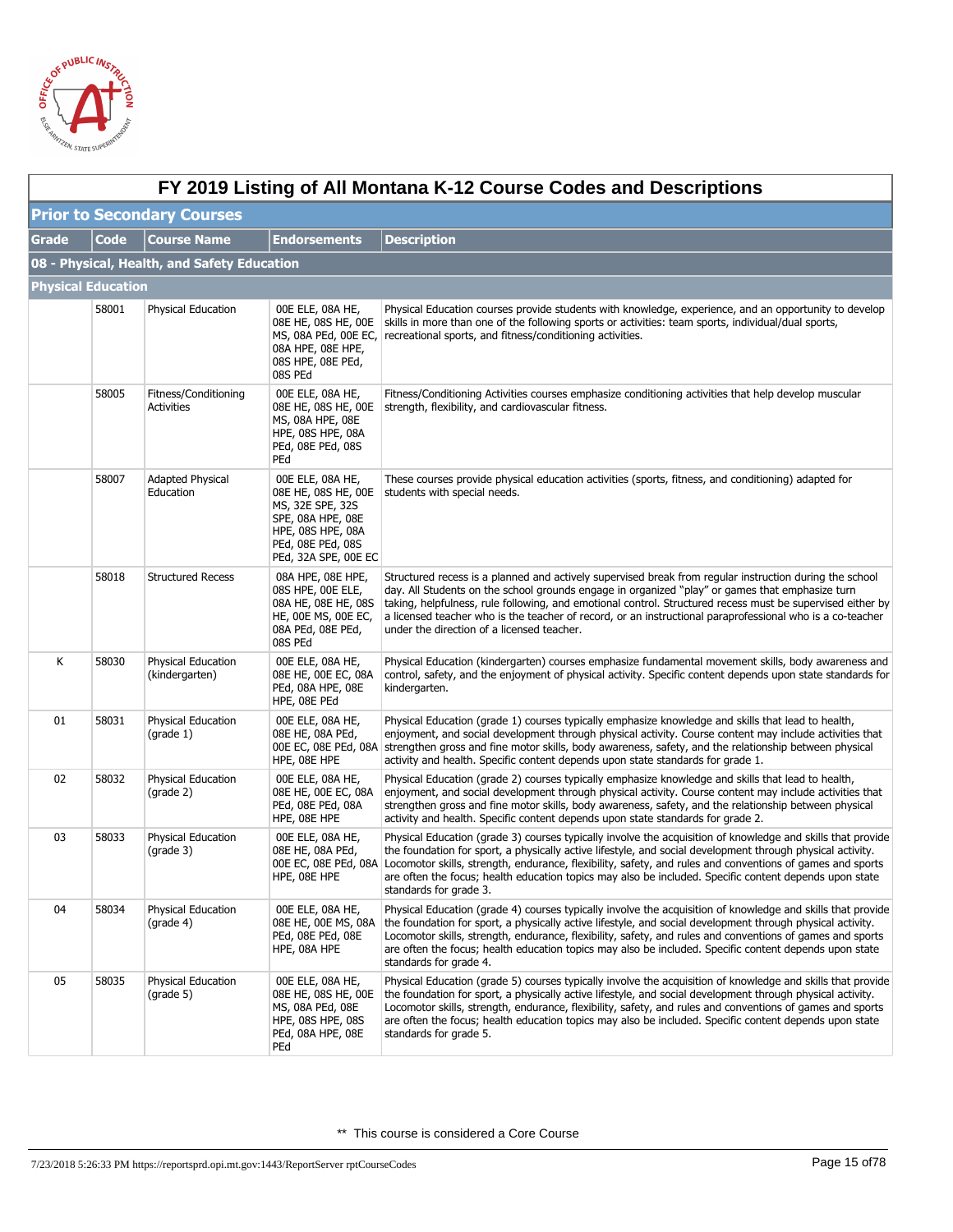

|              | FY 2019 Listing of All Montana K-12 Course Codes and Descriptions |                                               |                                                                                                                            |                                                                                                                                                                                                                                                                                                                                                                                                                                                                                                                                                                                                                                                                    |  |  |  |
|--------------|-------------------------------------------------------------------|-----------------------------------------------|----------------------------------------------------------------------------------------------------------------------------|--------------------------------------------------------------------------------------------------------------------------------------------------------------------------------------------------------------------------------------------------------------------------------------------------------------------------------------------------------------------------------------------------------------------------------------------------------------------------------------------------------------------------------------------------------------------------------------------------------------------------------------------------------------------|--|--|--|
|              | <b>Prior to Secondary Courses</b>                                 |                                               |                                                                                                                            |                                                                                                                                                                                                                                                                                                                                                                                                                                                                                                                                                                                                                                                                    |  |  |  |
| <b>Grade</b> | <b>Code</b>                                                       | <b>Course Name</b>                            | <b>Endorsements</b>                                                                                                        | <b>Description</b>                                                                                                                                                                                                                                                                                                                                                                                                                                                                                                                                                                                                                                                 |  |  |  |
|              | 08 - Physical, Health, and Safety Education                       |                                               |                                                                                                                            |                                                                                                                                                                                                                                                                                                                                                                                                                                                                                                                                                                                                                                                                    |  |  |  |
|              | <b>Physical Education</b>                                         |                                               |                                                                                                                            |                                                                                                                                                                                                                                                                                                                                                                                                                                                                                                                                                                                                                                                                    |  |  |  |
| 06           | 58036                                                             | Physical Education<br>$(grade 6)$             | 00E ELE, 08A HE,<br>08E HE, 08S HE, 00E<br>MS, 08A PEd, 08E<br>PEd, 08S PEd, 08A<br><b>HPE, 08E HPE, 08S</b><br><b>HPE</b> | Physical Education (grade 6) courses typically involve the acquisition of knowledge and skills that provide<br>the foundation for sport, a physically active lifestyle, and social development through physical activity.<br>Activities typically include those that increase strength, endurance, and flexibility; reinforce safe<br>technique; teach the rules and conventions of games and sports; and explore the relationship between<br>physical activity and health. Health topics (such as the effects of drugs and alcohol, sexual education,<br>and healthy lifestyles) may also be included. Specific content depends upon state standards for grade 6. |  |  |  |
| 07           | 58037                                                             | Physical Education<br>(grade 7)               | 00E ELE, 08A HE,<br>08E HE, 08S HE, 00E<br>MS, 08A PEd, 08A<br><b>HPE, 08E HPE, 08E</b><br>PEd, 08S HPE, 08S<br>PEd        | Physical Education (grade 7) courses typically involve the acquisition of knowledge and skills that provide<br>the foundation for sport, a physically active lifestyle, and social development through physical activity.<br>Activities typically include those that increase strength, endurance, and flexibility; reinforce safe<br>technique; teach the rules and conventions of games and sports; and explore the relationship between<br>physical activity and health. Health topics (such as the effects of drugs and alcohol, sexual education,<br>and healthy lifestyles) may also be included. Specific content depends upon state standards for grade 7. |  |  |  |
| 08           | 58038                                                             | Physical Education<br>$(grade 8)$             | 00E ELE, 08A HE,<br>08E HE, 08S HE, 00E<br>MS, 08A PEd, 08E<br>PEd, 08S PEd, 08A<br><b>HPE, 08E HPE, 08S</b><br><b>HPE</b> | Physical Education (grade 8) courses typically involve the acquisition of knowledge and skills that provide<br>the foundation for sport, a physically active lifestyle, and social development through physical activity.<br>Activities typically include those that increase strength, endurance, and flexibility; reinforce safe<br>technique; teach the rules and conventions of games and sports; and explore the relationship between<br>physical activity and health. Health topics (such as the effects of drugs and alcohol, sexual education,<br>and healthy lifestyles) may also be included. Specific content depends upon state standards for grade 8. |  |  |  |
|              | 58051                                                             | Health Education                              | 00E ELE, 08A HE,<br>08A HEA, 08E HEA,<br>08S HE, 08S HEA,<br>08E HE, 00E MS, 08A<br>HPE, 08E HPE, 08S<br><b>HPE</b>        | Topics covered within Health Education courses may vary widely, but typically include personal health<br>(nutrition, mental health and stress management, drug/alcohol abuse prevention, disease prevention,<br>and first aid) and consumer health issues. The courses may also include brief studies of environmental<br>health, personal development, and/or community resources.                                                                                                                                                                                                                                                                                |  |  |  |
|              | 58052                                                             | <b>Health and Fitness</b>                     | 00E ELE, 08A HE,<br>08A HEA, 08E HEA,<br>08S HEA, 00E MS,<br>08S HE, 08E HE, 08A<br><b>HPE, 08E HPE, 08S</b><br><b>HPE</b> | Health and Fitness courses combine the topics of Health Education courses (nutrition, stress<br>management, substance abuse prevention, disease prevention, first aid, and so on) with an active<br>fitness component (typically including aerobic activity and fitness circuits) with the intention of conveying<br>the importance of life-long wellness habits.                                                                                                                                                                                                                                                                                                  |  |  |  |
|              | 58058                                                             | Substance Abuse<br>Prevention                 | OOE ELE, O8A HEA,<br>08E HEA, 08S HEA,<br>08A HE, 08E HE, 08S<br>HE, 00E MS, 08A<br><b>HPE, 08E HPE, 08S</b><br><b>HPE</b> | Substance Abuse Prevention courses focus specifically on the health risks of drugs, alcohol, and tobacco.<br>These courses provide information on the negative consequences of these products and teach students<br>coping strategies to resist the influences (such as peers and media images) that may entice them to use<br>these substances. Students may also explore the community resources available to them.                                                                                                                                                                                                                                              |  |  |  |
| <b>Grade</b> | <b>Code</b>                                                       | <b>Course Name</b>                            | <b>Endorsements</b>                                                                                                        | <b>Description</b>                                                                                                                                                                                                                                                                                                                                                                                                                                                                                                                                                                                                                                                 |  |  |  |
|              |                                                                   | 010 - Computer and Information Sciences       |                                                                                                                            |                                                                                                                                                                                                                                                                                                                                                                                                                                                                                                                                                                                                                                                                    |  |  |  |
|              | <b>Computer Literacy</b>                                          |                                               |                                                                                                                            |                                                                                                                                                                                                                                                                                                                                                                                                                                                                                                                                                                                                                                                                    |  |  |  |
|              | 60001                                                             | Introduction to<br>Computer Technology        | 00E ELE, 10S CIS,<br>12S BUS, 12S CIS,<br>12S CS, 00E MS                                                                   | Formerly known as Introduction to Computers, Introduction to Computer Technology courses introduce<br>students to computers, including peripheral and mobile devices; the functions and uses of computer<br>technology; the language used in the industry; possible applications of various computer-based<br>technologies; and occupations related to computer technology hardware and software industries. These<br>courses typically explore legal and ethical issues associated with computer technology use, as well as<br>how changes influence modern society. Students may also be required to perform some computer<br>technology operations.             |  |  |  |
|              | 60002                                                             | <b>Computing Systems</b>                      | 00E ELE, 10S CIS,<br>12S BUS, 12S CIS,<br>12S CS, 00E MS, 13S<br>IA, 13S ITE                                               | Computing Systems courses offer a broad exploration of the use of computers in a variety of fields.<br>These courses have a considerable range of content, but typically include the introduction of robotics<br>and control systems, computer-assisted design, computer-aided manufacturing systems, and other<br>computer technologies as they relate to industry applications.                                                                                                                                                                                                                                                                                  |  |  |  |
|              | 60003                                                             | Computer and<br><b>Information Technology</b> | 00E ELE, 10S CIS,<br>12S BUS, 12S CIS,<br>12S CS, 00E MS                                                                   | Computer and Information Technology courses teach students to operate and use computer and<br>information technology, emphasizing their role as tools to communicate more effectively, conduct<br>research more efficiently, and increase productivity. Course content includes the legal and ethical issues<br>involved with computer technology and use.                                                                                                                                                                                                                                                                                                         |  |  |  |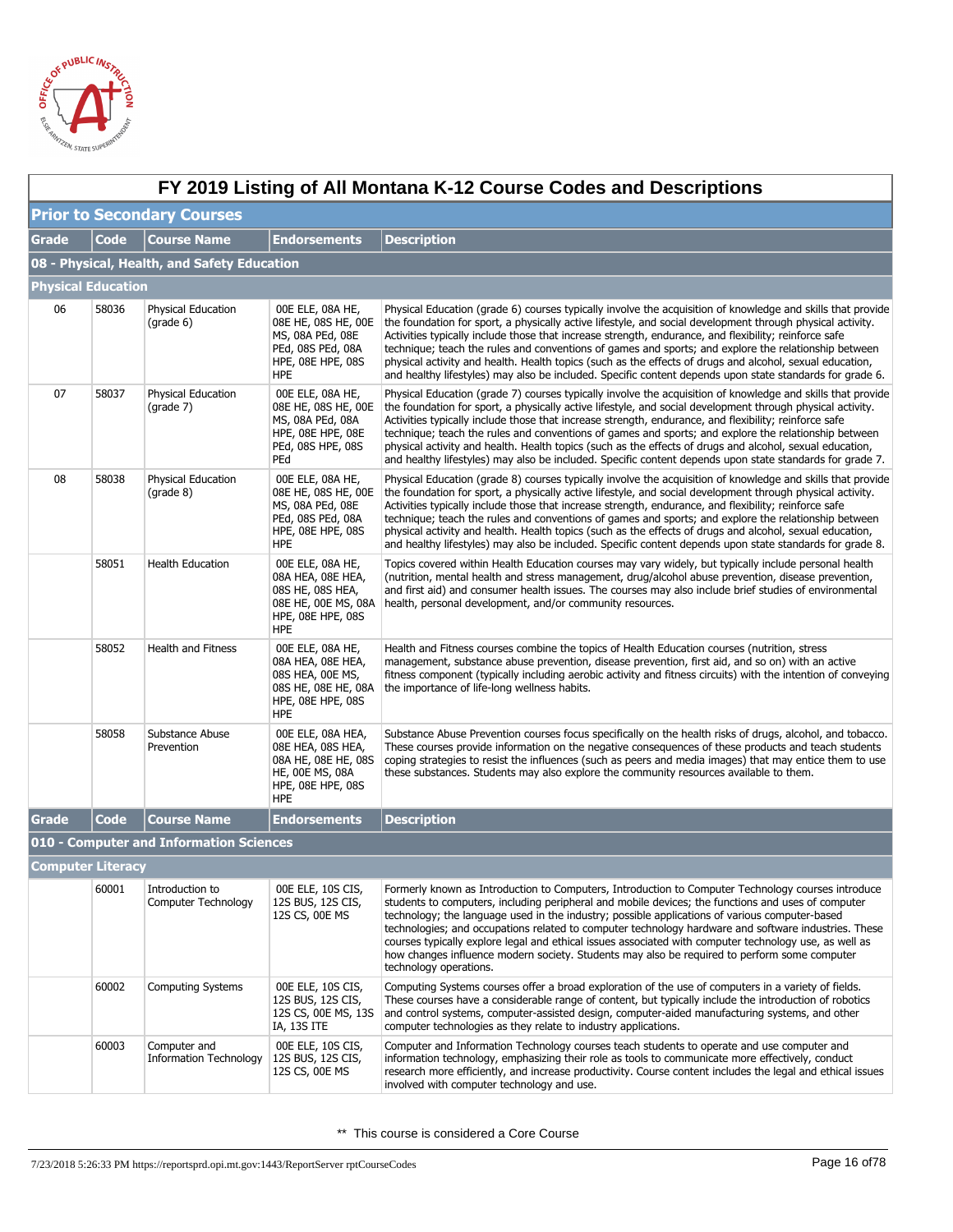

|                          | FY 2019 Listing of All Montana K-12 Course Codes and Descriptions |                                                  |                                                                                                                                             |                                                                                                                                                                                                                                                                                                                                                                                                                                                                                                                                                                                                                                         |  |  |  |
|--------------------------|-------------------------------------------------------------------|--------------------------------------------------|---------------------------------------------------------------------------------------------------------------------------------------------|-----------------------------------------------------------------------------------------------------------------------------------------------------------------------------------------------------------------------------------------------------------------------------------------------------------------------------------------------------------------------------------------------------------------------------------------------------------------------------------------------------------------------------------------------------------------------------------------------------------------------------------------|--|--|--|
|                          | <b>Prior to Secondary Courses</b>                                 |                                                  |                                                                                                                                             |                                                                                                                                                                                                                                                                                                                                                                                                                                                                                                                                                                                                                                         |  |  |  |
| <b>Grade</b>             | <b>Code</b>                                                       | <b>Course Name</b>                               | <b>Endorsements</b>                                                                                                                         | <b>Description</b>                                                                                                                                                                                                                                                                                                                                                                                                                                                                                                                                                                                                                      |  |  |  |
|                          | 010 - Computer and Information Sciences                           |                                                  |                                                                                                                                             |                                                                                                                                                                                                                                                                                                                                                                                                                                                                                                                                                                                                                                         |  |  |  |
| <b>Computer Literacy</b> |                                                                   |                                                  |                                                                                                                                             |                                                                                                                                                                                                                                                                                                                                                                                                                                                                                                                                                                                                                                         |  |  |  |
|                          | 60004                                                             | <b>Computer Applications</b>                     | 00E ELE, 10S CIS,<br>12S BUS, 12S CIS,<br>12S CS, 00E MS                                                                                    | In Computer Applications courses, students acquire knowledge of and experience in the proper and<br>efficient use of previously written software packages. These courses explore a wide range of<br>applications, including (but not limited to) word-processing, spreadsheet, graphics, and database<br>programs, and they may also cover the use of electronic mail and desktop publishing.                                                                                                                                                                                                                                           |  |  |  |
|                          | 60010                                                             | Computer Literacy                                |                                                                                                                                             | Computer Literacy courses provide to students the knowledge and ability to use computers and<br>technology efficiently. Typically, course content includes exposure to word-processing, spreadsheet, and<br>presentation applications, but also may include the various uses of computers in modern society. Specific<br>course content aligns with state standards to promote students' technological literacy.                                                                                                                                                                                                                        |  |  |  |
| <b>Media Technology</b>  |                                                                   |                                                  |                                                                                                                                             |                                                                                                                                                                                                                                                                                                                                                                                                                                                                                                                                                                                                                                         |  |  |  |
|                          | 60201                                                             | Web Page Design                                  | 05A ART, 05S ART,<br>10S CIS, 12S BUS,<br>12S CIS, 12S CS, 00E<br>ELE, 05E ART, 00E<br><b>MS</b>                                            | Web Page Design courses teach students how to design web sites by introducing them to and refining<br>their knowledge of site planning, page layout, graphic design, and the use of markup languages-such<br>as Extensible Hypertext Markup, JavaScript, Dynamic HTML, and Document Object Model—to develop<br>and maintain a web page. These courses may also cover security and privacy issues, copyright<br>infringement, trademarks, and other legal issues relating to the use of the Internet. Advanced topics<br>may include the use of forms and scripts for database access, transfer methods, and networking<br>fundamentals. |  |  |  |
|                          | 60202                                                             | <b>Computer Graphics</b>                         | 05A ART, 05S ART,<br>10S CIS, 11S GRA,<br>12S CS, 00E ELE, 05E<br>ART, 12S BUS, 12S<br>CIS, 13S IA, 13S ITE,<br>00E MS                      | Computer Graphics courses provide students with the opportunity to explore the capability of the<br>computer to produce visual imagery and to apply graphic techniques to various fields, such as<br>advertising, TV/video, and architecture. Typical course topics include modeling, simulation, animation,<br>and image retouching.                                                                                                                                                                                                                                                                                                   |  |  |  |
| <b>Grade</b>             | <b>Code</b>                                                       | <b>Course Name</b>                               | <b>Endorsements</b>                                                                                                                         | <b>Description</b>                                                                                                                                                                                                                                                                                                                                                                                                                                                                                                                                                                                                                      |  |  |  |
|                          |                                                                   | 011 - Communications and Audio/Visual Technology |                                                                                                                                             |                                                                                                                                                                                                                                                                                                                                                                                                                                                                                                                                                                                                                                         |  |  |  |
| Communication            |                                                                   |                                                  |                                                                                                                                             |                                                                                                                                                                                                                                                                                                                                                                                                                                                                                                                                                                                                                                         |  |  |  |
|                          | 61001                                                             | Introduction to<br>Communication                 | 12S CS, 12S BUS,<br>12S MAR, OOE ELE,<br>CIS                                                                                                | Introduction to Communication courses enable students to understand and critically evaluate the role of<br>media in society. Course content typically includes investigation of visual images, printed material, and<br>00E MS, 10S CIS, 12S audio segments as tools of information, entertainment, and propaganda; improvement of presentation<br>and evaluative skills in relation to mass media; recognition of various techniques for delivery of a<br>particular message; and, in some cases, creation of a media product. The course may concentrate on a<br>particular medium.                                                   |  |  |  |
|                          | 61002                                                             | Communication<br>Technology                      | 12S CS, 12S BUS,<br>12S MAR, OOE ELE,<br>CIS                                                                                                | Communication Technology courses enable students to effectively communicate ideas and information<br>through experiences dealing with drafting, design, electronic communication, graphic arts, printing<br>00E MS, 12S CIS, 10S process, photography, telecommunications, and computers. Additional topics covered in the course<br>include information storage and retrieval. Drafting equipment may be used to make scale drawings,<br>including multi-view drawing, photographs, and poster mock-ups.                                                                                                                               |  |  |  |
|                          |                                                                   | <b>Audio and Video Technology and Film</b>       |                                                                                                                                             |                                                                                                                                                                                                                                                                                                                                                                                                                                                                                                                                                                                                                                         |  |  |  |
|                          | 61051                                                             | Audio/Visual Production                          | 01S ENG, 05A ART,<br>05E ART, 05S ART,<br>10S CIS, 11S VID,<br>11S VIS, 12S BUS,<br>12S CS, 00E ELE, 12S<br>CIS, 13S IA, 13S ITE,<br>00E MS | Audio/Visual Production courses provide students with the knowledge and skills necessary for television,<br>video, film, and/or radio production. Writing scripts, camera operation, use of graphics and other visuals,<br>lighting, audio techniques, editing, production principles, and career opportunities are typical topics<br>covered within production courses. Students are usually required to produce their own program or<br>segment. Additional topics such as broadcast industry regulations, radio/TV operation, power of the<br>medium, photography, transmission technology, and so on may be included.               |  |  |  |
|                          | 61054                                                             | Photo Imaging                                    | 00E ELE, 05A ART,<br>05E ART, 05S ART,<br>11S PHO, 12S CS,<br>10S CIS, 12S BUS,<br>12S CIS, 13S IA, 13S<br>ITE, OOE MS                      | Photo Imaging courses provide students with the opportunity to effectively communicate ideas and<br>information via digital, film, still and video photography. Topics covered typically include composition,<br>layout, lighting and supplies. More advanced courses may include instruction in specialized camera and<br>equipment maintenance, application to commercial and industrial need and photography business<br>operations.                                                                                                                                                                                                 |  |  |  |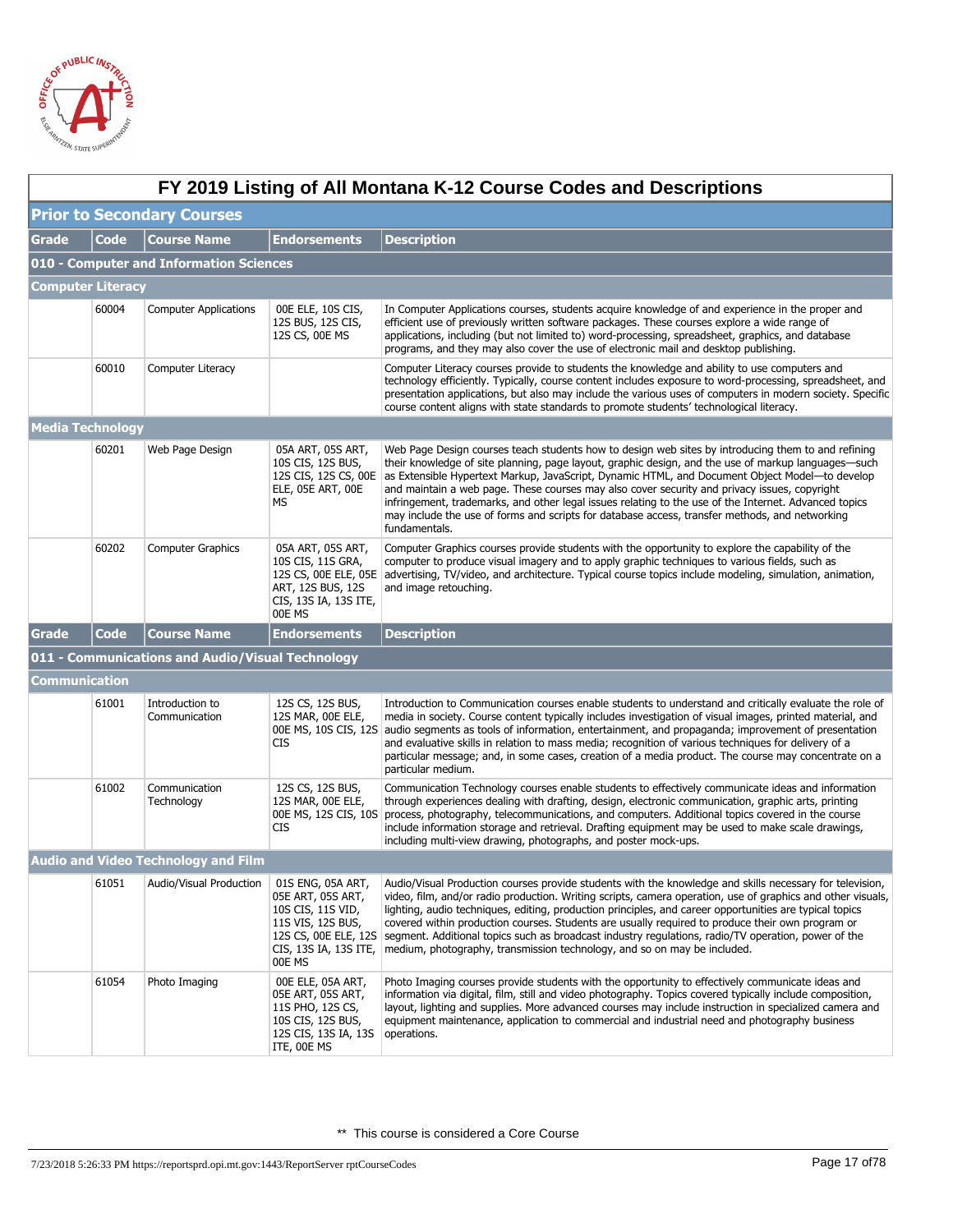

|                       | FY 2019 Listing of All Montana K-12 Course Codes and Descriptions |                                                  |                                                                                                                         |                                                                                                                                                                                                                                                                                                                                                                                                                                                                                                                                                                     |  |  |  |
|-----------------------|-------------------------------------------------------------------|--------------------------------------------------|-------------------------------------------------------------------------------------------------------------------------|---------------------------------------------------------------------------------------------------------------------------------------------------------------------------------------------------------------------------------------------------------------------------------------------------------------------------------------------------------------------------------------------------------------------------------------------------------------------------------------------------------------------------------------------------------------------|--|--|--|
|                       | <b>Prior to Secondary Courses</b>                                 |                                                  |                                                                                                                         |                                                                                                                                                                                                                                                                                                                                                                                                                                                                                                                                                                     |  |  |  |
| <b>Grade</b>          | <b>Code</b>                                                       | <b>Course Name</b>                               | <b>Endorsements</b>                                                                                                     | <b>Description</b>                                                                                                                                                                                                                                                                                                                                                                                                                                                                                                                                                  |  |  |  |
|                       |                                                                   | 011 - Communications and Audio/Visual Technology |                                                                                                                         |                                                                                                                                                                                                                                                                                                                                                                                                                                                                                                                                                                     |  |  |  |
|                       |                                                                   | <b>Audio and Video Technology and Film</b>       |                                                                                                                         |                                                                                                                                                                                                                                                                                                                                                                                                                                                                                                                                                                     |  |  |  |
|                       | 61055                                                             | Video                                            | 05A ART, 05E ART,<br>05S ART, 11S VID,<br>ELE, 10S CIS, 12S<br>BUS, 12S CIS, 13S IA,<br>13S ITE, 00E MS                 | Video courses enable students to explore video communications, incorporating both the technical and<br>artistic aspects of video media. Topics covered in the course include the use of video equipment and<br>11S VIS, 12S CS, 00E techniques, and students typically create a video presentation. Advanced course topics may include<br>creating various forms of film media including silent film; sport and music video; and self portrait video.                                                                                                               |  |  |  |
|                       |                                                                   | <b>Journalism and Broadcasting</b>               |                                                                                                                         |                                                                                                                                                                                                                                                                                                                                                                                                                                                                                                                                                                     |  |  |  |
|                       | 61101                                                             | Journalism                                       | 00E ELE, 01S ENG,<br>01S JOU, 05A ART,<br>05E ART, 05S ART,<br>12S BUS, 00E MS                                          | Journalism courses (typically associated with the production of a school newspaper, yearbook, or literary<br>magazine) emphasize writing style and technique as well as production values and organization.<br>Journalism courses introduce students to the concepts of newsworthiness and press responsibility;<br>develop students' skills in writing and editing stories, headlines, and captions; and teach students the<br>principles of production design, layout, and printing. Photography and photojournalism skills may be<br>included.                   |  |  |  |
|                       | 61102                                                             | Photojournalism                                  | 01S JOU, 05A ART,<br>05E ART, 05S ART,<br>11S PHO, 12S BUS,<br>00E ELE, 01S ENG,<br>00E MS                              | Photojournalism courses expose students to the manner in which photography is used to convey<br>information and experiences. Typically coordinated with production of the school newspaper, yearbook,<br>or other media product, photojournalism courses provide students with the opportunity to improve their<br>photo composition and film development skills, and to apply their art to journalistic endeavors.                                                                                                                                                 |  |  |  |
|                       | 61104                                                             | <b>Publication Production</b>                    | 00E ELE, 01S ENG,<br>01S JOU, 05A ART,<br>05E ART, 05S ART,<br>12S BUS, 12S CS,<br>01S ENG, 10S CIS,<br>12S CIS, 00E MS | Publication Production courses provide students with the knowledge and skills necessary to produce the<br>school newspaper, yearbook, literary magazine, or other printed publication. Students may gain<br>experience in several components (writing, editing, layout, production, and so on) or may focus on a<br>single aspect while producing the publication.                                                                                                                                                                                                  |  |  |  |
|                       |                                                                   | <b>Printing Technology and Production</b>        |                                                                                                                         |                                                                                                                                                                                                                                                                                                                                                                                                                                                                                                                                                                     |  |  |  |
|                       | 61151                                                             | Digital Media<br>Technology                      | 00E ELE, 01S JOU,<br>05A ART, 05E ART,<br>05S ART, 12S BUS,<br>12S CS, 10S CIS, 12S<br>CIS, OOE MS                      | These courses are designed to give students the skills necessary to support and enhance their learning<br>about digital medial technology. Topics covered in the course may include internet research, copyright<br>laws, web-publishing, use of digital imagery, electronic forums, newsgroups, mailing lists, presentation<br>tools, and project planning.                                                                                                                                                                                                        |  |  |  |
|                       | 61152                                                             | Desktop Publishing                               | 01S JOU, 05A ART,<br>05E ART, 05S ART,<br>11S GRA, 12S BUS,<br>12S CS, 00E ELE, 10S<br>CIS, 12S CIS, 00E MS             | Desktop Publishing courses integrate the knowledge and skills learning in word processing with the<br>concepts, procedures and application of desktop publishing. Students learn to format, create and<br>proofread brochures, programs, newsletters, web pages, presentations and manuscripts.                                                                                                                                                                                                                                                                     |  |  |  |
| <b>Grade</b>          | <b>Code</b>                                                       | <b>Course Name</b>                               | <b>Endorsements</b>                                                                                                     | <b>Description</b>                                                                                                                                                                                                                                                                                                                                                                                                                                                                                                                                                  |  |  |  |
|                       |                                                                   | 012 - Business and marketing                     |                                                                                                                         |                                                                                                                                                                                                                                                                                                                                                                                                                                                                                                                                                                     |  |  |  |
| <b>Administration</b> |                                                                   |                                                  |                                                                                                                         |                                                                                                                                                                                                                                                                                                                                                                                                                                                                                                                                                                     |  |  |  |
|                       | 62001                                                             | <b>Business/Office Career</b><br>Exploration     | 00E ELE, 12S BUS,<br>12S OFF, 01S ENG                                                                                   | Business/Office Career Exploration courses expose students to the occupational opportunities available in<br>the accounting, administration, data processing, management, and secretarial fields. Emphasis is placed<br>on responsibilities, qualifications, work environment, and career paths. These courses may also include<br>consumer education topics, keyboard exposure, and/or hands-on experience within the various<br>occupational areas.                                                                                                               |  |  |  |
|                       | 62005                                                             | Keyboarding                                      |                                                                                                                         | Keyboarding courses provide students with an introduction to the keyboard (letters, numbers, and<br>symbols), basic machine operation, and proper keystroke technique. As students progress, they improve<br>their speed and accuracy and produce increasingly complex documents. Such courses help students<br>develop keyboard proficiency, document production skills, and problem-solving skills.                                                                                                                                                               |  |  |  |
|                       | 62006                                                             | Word Processing                                  |                                                                                                                         | Word Processing courses introduce students to automated document production using one or more<br>software packages. These courses may introduce keyboarding techniques or may require prior<br>experience; in either case, speed and accuracy are emphasized. A parallel focus is placed on the use of<br>software commands and functions to create, edit, format, and manipulate documents, capitalizing on the<br>power offered by word processing software programs. These courses may also cover file and disk<br>management and other computer-related skills. |  |  |  |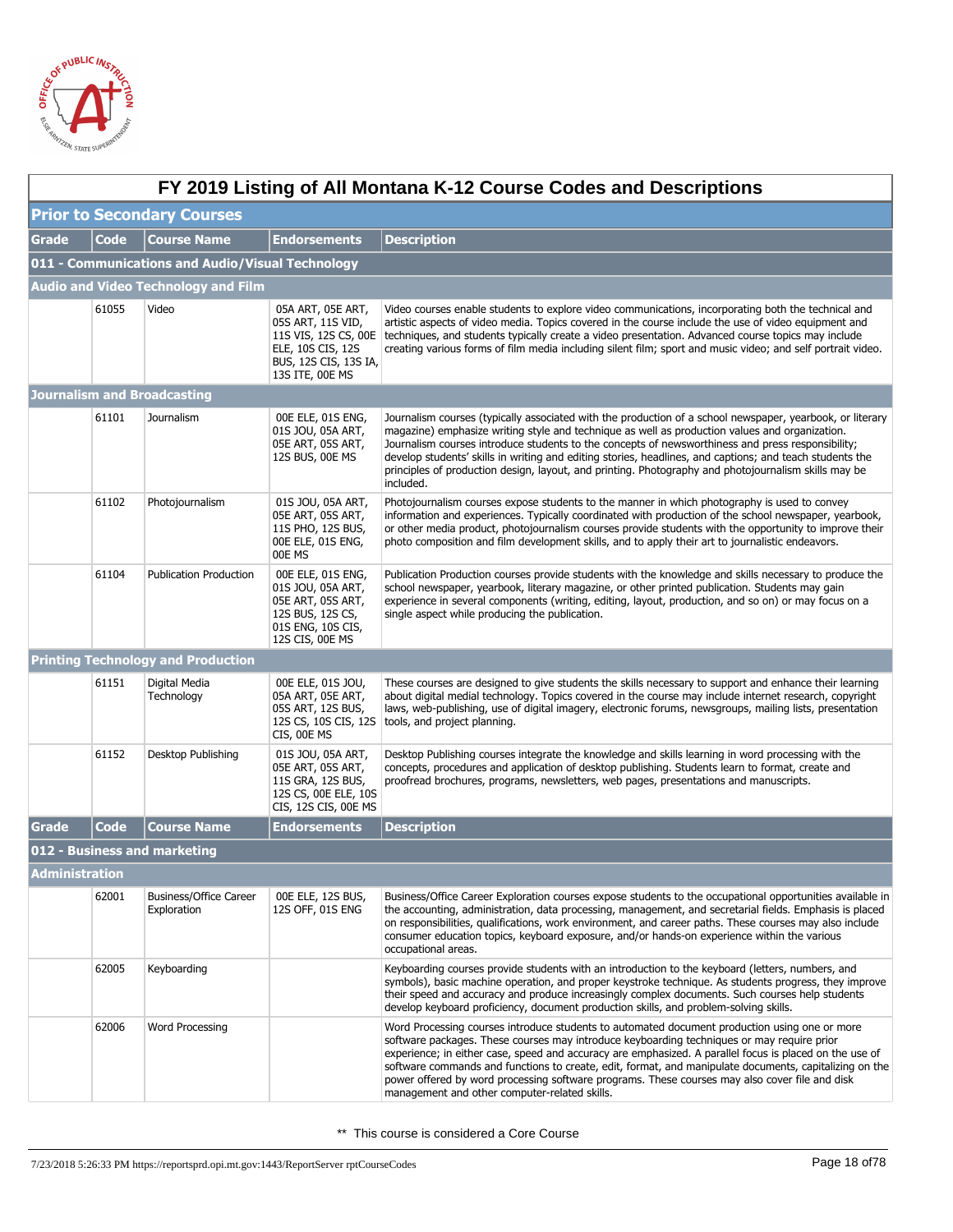

|                     | FY 2019 Listing of All Montana K-12 Course Codes and Descriptions |                                                                |                                                                                                                      |                                                                                                                                                                                                                                                                                                                                                                                                                                                                                                                                                                                                                                                                                      |  |  |  |
|---------------------|-------------------------------------------------------------------|----------------------------------------------------------------|----------------------------------------------------------------------------------------------------------------------|--------------------------------------------------------------------------------------------------------------------------------------------------------------------------------------------------------------------------------------------------------------------------------------------------------------------------------------------------------------------------------------------------------------------------------------------------------------------------------------------------------------------------------------------------------------------------------------------------------------------------------------------------------------------------------------|--|--|--|
|                     | <b>Prior to Secondary Courses</b>                                 |                                                                |                                                                                                                      |                                                                                                                                                                                                                                                                                                                                                                                                                                                                                                                                                                                                                                                                                      |  |  |  |
| Grade               | Code                                                              | <b>Course Name</b>                                             | <b>Endorsements</b>                                                                                                  | <b>Description</b>                                                                                                                                                                                                                                                                                                                                                                                                                                                                                                                                                                                                                                                                   |  |  |  |
|                     |                                                                   | 012 - Business and marketing                                   |                                                                                                                      |                                                                                                                                                                                                                                                                                                                                                                                                                                                                                                                                                                                                                                                                                      |  |  |  |
| Finance             |                                                                   |                                                                |                                                                                                                      |                                                                                                                                                                                                                                                                                                                                                                                                                                                                                                                                                                                                                                                                                      |  |  |  |
|                     | 62101                                                             | Banking and Finance                                            | 12S BUS, 00E MS,<br>00E ELE                                                                                          | Banking and Finance courses provide students with an overview of the American monetary and banking<br>system as well as types of financial institutions and the services and products that they offer. Course<br>content may include government regulations; checking, savings, and money market accounts; loans;<br>investments; and negotiable instruments.                                                                                                                                                                                                                                                                                                                        |  |  |  |
| Marketing           |                                                                   |                                                                |                                                                                                                      |                                                                                                                                                                                                                                                                                                                                                                                                                                                                                                                                                                                                                                                                                      |  |  |  |
|                     | 62151                                                             | <b>Marketing Career</b><br>Exploration                         | 12S BUS, 12S MAR,<br>00E MS, 00E ELE                                                                                 | Geared for students with an interest in marketing, sales, or small business operation, Marketing Career<br>Exploration courses expose students to the opportunities available in retail, wholesale, advertising, and<br>other occupational fields using marketing principles.                                                                                                                                                                                                                                                                                                                                                                                                        |  |  |  |
| Grade               | Code                                                              | <b>Course Name</b>                                             | <b>Endorsements</b>                                                                                                  | <b>Description</b>                                                                                                                                                                                                                                                                                                                                                                                                                                                                                                                                                                                                                                                                   |  |  |  |
| 013 - Manufacturing |                                                                   |                                                                |                                                                                                                      |                                                                                                                                                                                                                                                                                                                                                                                                                                                                                                                                                                                                                                                                                      |  |  |  |
|                     |                                                                   | <b>Manufacturing Technology</b>                                |                                                                                                                      |                                                                                                                                                                                                                                                                                                                                                                                                                                                                                                                                                                                                                                                                                      |  |  |  |
|                     | 63003                                                             | <b>Industrial Arts</b>                                         | ELE, OOE MS                                                                                                          | 13S IA, 13S ITE, 00E Industrial Arts courses expose students to the tools and machines that they may encounter in<br>manufacturing-related occupations and enable them to develop the skills they need to use these tools in<br>various applications. Course topics typically include (but are not limited to) drawing and planning,<br>electricity, graphic arts, woodwork, leatherwork, metalwork, plastics, and power technology. These<br>courses typically cover general safety and career exploration as well.                                                                                                                                                                 |  |  |  |
| Grade               | Code                                                              | <b>Course Name</b>                                             | <b>Endorsements</b>                                                                                                  | <b>Description</b>                                                                                                                                                                                                                                                                                                                                                                                                                                                                                                                                                                                                                                                                   |  |  |  |
|                     |                                                                   | 014 - Health Care Sciences                                     |                                                                                                                      |                                                                                                                                                                                                                                                                                                                                                                                                                                                                                                                                                                                                                                                                                      |  |  |  |
| Comprehensive       |                                                                   |                                                                |                                                                                                                      |                                                                                                                                                                                                                                                                                                                                                                                                                                                                                                                                                                                                                                                                                      |  |  |  |
|                     | 64001                                                             | <b>Exploration of Health</b><br>Care Occupations               | 00E ELE, 03S BF,<br>03S BIO, 08A HE,<br>08S HE, 08S HEA,<br>14S HPT, 08A HEA,<br>08E HE, 14S HPB,<br>14S HPT, 00E MS | Exploration of Health Care Occupations courses expose students to the variety of opportunities available<br>within the health care industry (e.g., such as nursing, therapy, dental care, administrative services, and<br>lab technology). These courses provide experiences in several of these occupational clusters, along with<br>information and knowledge related to the health care industry as a whole.                                                                                                                                                                                                                                                                      |  |  |  |
|                     | 64002                                                             | Health Care<br>Occupations-<br>Comprehensive                   | 00E ELE, 08A HE,<br>14S HPT, 08A HEA,<br>08E HE, 08S HE, 08S<br><b>HEA, 14S HPB, 14S</b><br>HPT, OOE MS              | Health Care Occupations—Comprehensive courses provide students with an orientation to the health<br>care industry and help refine their health care-related knowledge and skills. Topics covered usually<br>include (but are not limited to) an overview of health care delivery; patient care, including assessment of<br>vital signs, body mechanics, and diet; anatomy and physiology; identification and use of medical<br>equipment and supplies; medical terminology; hygiene and disease prevention; first aid and CPR<br>procedures; laboratory procedures; and ethical and legal responsibilities.                                                                          |  |  |  |
| All Others          |                                                                   |                                                                |                                                                                                                      |                                                                                                                                                                                                                                                                                                                                                                                                                                                                                                                                                                                                                                                                                      |  |  |  |
|                     | 67001                                                             | <b>Construction Careers</b><br>Exploration                     | 00E ELE, 13S ITE,<br>17S BT, 13S IA, 00E<br>MS, 17S CAR, 17S<br><b>WOO</b>                                           | Construction Career Exploration courses expose students to the opportunities available in construction-<br>related trades, such as carpentry, masonry, air conditioning/refrigeration, plumbing, and so on. Students<br>learn about the processes involved in construction projects and may engage in a variety of small<br>projects. These courses emphasize responsibilities, qualifications, work environment, rewards, and<br>career paths within construction-related fields.                                                                                                                                                                                                   |  |  |  |
|                     | 67002                                                             | Construction-<br>Comprehensive                                 | ITE, 17S BT, 00E MS,<br>17S CAR, 17S WOO                                                                             | 00E ELE, 13S IA, 13S Construction—Comprehensive courses provide the basic knowledge and skills required for construction of<br>commercial, residential, and institutional structures. These courses provide experiences and information<br>(typically including career opportunities and training requirements) regarding construction-related<br>occupations such as carpentry, cabinet making, bricklaying, electrical trades, plumbing, concrete<br>masonry, and so on. Students engage in activities such as reading blueprints, preparing building sites,<br>starting foundations, erecting structures, installing utilities, finishing surfaces, and providing<br>maintenance. |  |  |  |
|                     | 68001                                                             | Introduction to<br>Agriculture and Natural<br><b>Resources</b> | 18S AG, 00E ELE,<br>00E MS, 18S AB, 18S<br>AM, 18S FO, 18S LP,<br>18S NR, 18S PS, 18S<br>AH                          | Introduction to Agriculture courses survey a wide array of topics within the agricultural industry,<br>exposing students to the many and varied types of agriculture and livestock career opportunities and to<br>those in related fields (such as natural resources). These courses serve to introduce students to the<br>agricultural field, providing an opportunity for student to identify an area for continued study or to<br>determine that their interest lies elsewhere. They often focus on developing communication skills,<br>business principles, and leadership skills.                                                                                               |  |  |  |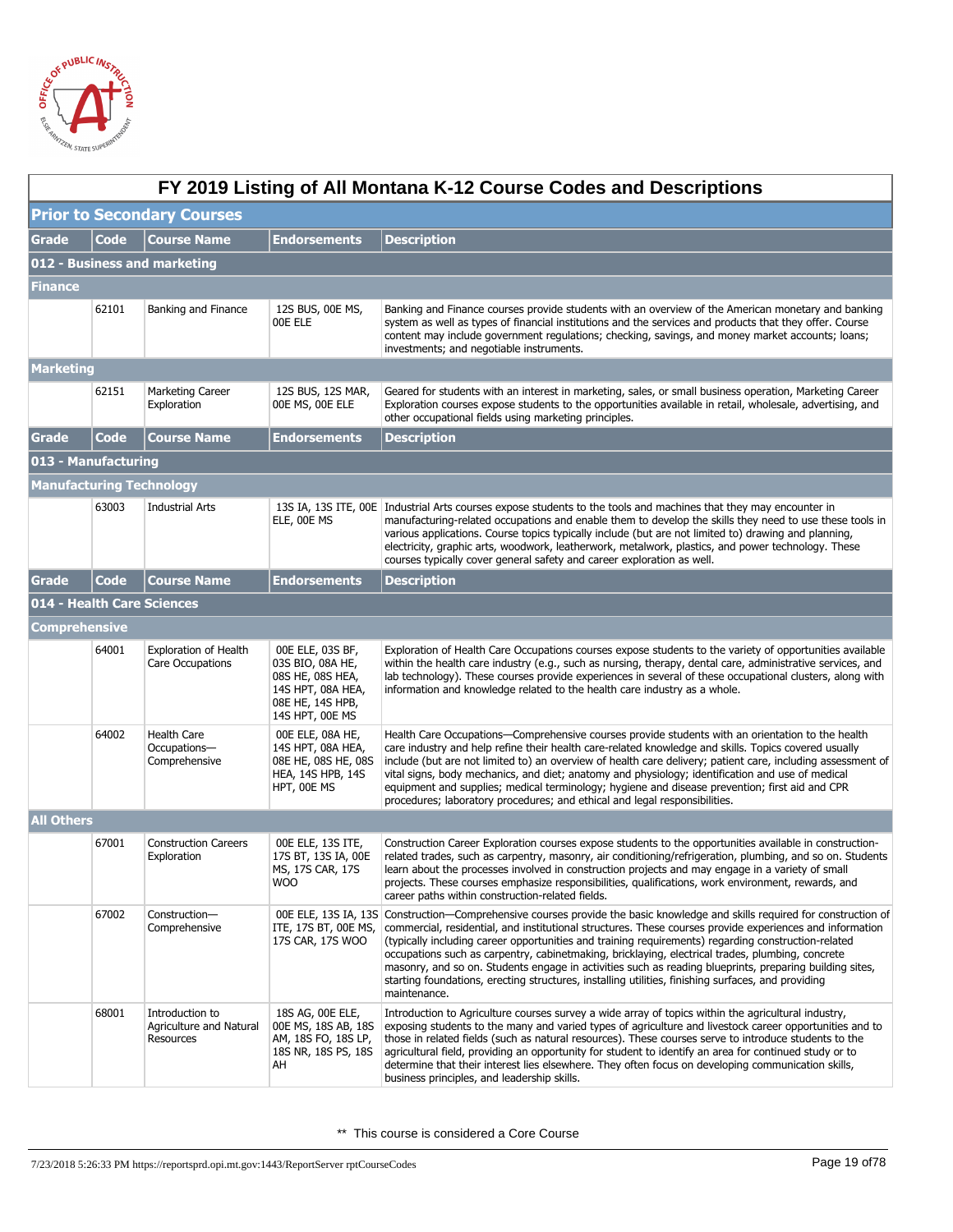

|                   | FY 2019 Listing of All Montana K-12 Course Codes and Descriptions |                                                        |                                                                                             |                                                                                                                                                                                                                                                                                                                                                                                                                                                                                                                                                                                                                                                                                                                                                                                                                       |  |  |
|-------------------|-------------------------------------------------------------------|--------------------------------------------------------|---------------------------------------------------------------------------------------------|-----------------------------------------------------------------------------------------------------------------------------------------------------------------------------------------------------------------------------------------------------------------------------------------------------------------------------------------------------------------------------------------------------------------------------------------------------------------------------------------------------------------------------------------------------------------------------------------------------------------------------------------------------------------------------------------------------------------------------------------------------------------------------------------------------------------------|--|--|
|                   |                                                                   | <b>Prior to Secondary Courses</b>                      |                                                                                             |                                                                                                                                                                                                                                                                                                                                                                                                                                                                                                                                                                                                                                                                                                                                                                                                                       |  |  |
| Grade             | <b>Code</b>                                                       | <b>Course Name</b>                                     | <b>Endorsements</b>                                                                         | <b>Description</b>                                                                                                                                                                                                                                                                                                                                                                                                                                                                                                                                                                                                                                                                                                                                                                                                    |  |  |
|                   |                                                                   | 014 - Health Care Sciences                             |                                                                                             |                                                                                                                                                                                                                                                                                                                                                                                                                                                                                                                                                                                                                                                                                                                                                                                                                       |  |  |
| <b>All Others</b> |                                                                   |                                                        |                                                                                             |                                                                                                                                                                                                                                                                                                                                                                                                                                                                                                                                                                                                                                                                                                                                                                                                                       |  |  |
|                   | 68002                                                             | Agriculture-<br>Comprehensive                          | 18S AG, 00E ELE,<br>00E MS, 18S FO, 18S<br>LP, 18S NR, 18S PS,<br>18S AB, 18S AH, 18S<br>AM | Agriculture—Comprehensive courses cover a wide range of agricultural topics, including plant and animal<br>science, production, and processing; agricultural mechanics, including tool and machine operation and<br>repair; construction and repair of farm structures; business operations and management; and the<br>careers available in the agricultural industry. Courses may also include topics such as chemical and soil<br>science, ecology, agricultural marketing, and veterinary science.                                                                                                                                                                                                                                                                                                                 |  |  |
|                   | 68003                                                             | Agriculture and Natural<br>Resources-<br>Comprehensive | ELE, 00E MS, 18S FO,<br>18S AH, 18S LP, 18S<br>NR, 18S PS, 18S AM                           | 18S AB, 18S AG, 00E Agriculture and Natural Resources—Comprehensive courses cover a wide range of topics concerning<br>agriculture and natural resources, including plant and animal science, production, and processing;<br>environmental science and conservation; ecology; agricultural mechanics; agricultural construction;<br>business operations and management; and the careers available in the agricultural/natural resources<br>industry. Courses may also include topics such as chemical and soil science, forestry, agricultural<br>marketing, and veterinary science.                                                                                                                                                                                                                                  |  |  |
| Grade             | <b>Code</b>                                                       | <b>Course Name</b>                                     | <b>Endorsements</b>                                                                         | <b>Description</b>                                                                                                                                                                                                                                                                                                                                                                                                                                                                                                                                                                                                                                                                                                                                                                                                    |  |  |
|                   | 019 - Human Services                                              |                                                        |                                                                                             |                                                                                                                                                                                                                                                                                                                                                                                                                                                                                                                                                                                                                                                                                                                                                                                                                       |  |  |
|                   |                                                                   | <b>Family and Consumer Sciences</b>                    |                                                                                             |                                                                                                                                                                                                                                                                                                                                                                                                                                                                                                                                                                                                                                                                                                                                                                                                                       |  |  |
|                   | 69251                                                             | Family and Consumer<br>Sciences-<br>Comprehensive      | 00E MS, 23S FCS,<br>00E ELE                                                                 | Family and Consumer Sciences—Comprehensive courses help students to develop the knowledge and<br>skills that are used to manage one's family and career efficiently and productively. Course topics typically<br>include foods and nutrition; apparel; child care and development; housing, interior design, and<br>maintenance; consumer decisions; personal financial management; interpersonal relationships; and<br>careers available in family and consumer sciences.                                                                                                                                                                                                                                                                                                                                            |  |  |
|                   | 69252                                                             | Food Preparation and<br>Health Management              | 23S FCS, 00E ELE,<br>00E MS                                                                 | Formerly known as Food and Nutrition, Food Preparation and Health Management courses provide<br>students with an understanding of food's role in society, instruction in how to plan and prepare meals,<br>and information about the nutritional and health benefits of minimizing processed and prepared food<br>and prepackaged/prepared meals from one's diet. These courses not only build on the basic skills of<br>food preparation but also address financial considerations and recipe conversion to make foods<br>healthier. Some courses place a heavier emphasis on a balanced diet, while others concentrate on<br>specific types of food preparation (such as low sodium, low fat, or increased whole foods). These<br>courses will also address current issues such as organic foods and vegan cooking. |  |  |
|                   | 69256                                                             | Clothing/Sewing                                        | 23S FCS, 00E ELE,<br>00E MS                                                                 | Clothing/Sewing courses introduce students to and expand their knowledge of various aspects of<br>wearing apparel, sewing, and fashion. These courses typically include wardrobe planning; selection,<br>care, and repair of various materials; and construction of one or more garments. They may also include<br>related topics, such as fashion design and history, the social and psychological aspects of clothing,<br>careers in the clothing industry, and craft sewing.                                                                                                                                                                                                                                                                                                                                       |  |  |
|                   | 69257                                                             | Life Skills                                            | 23S FCS, 00E ELE,<br>00E MS                                                                 | Life Skills courses provide students with information about a wide range of subjects to assist them in<br>becoming wise consumers and productive adults. These courses often emphasize process skills, including<br>goal-setting, decision making, and other topics such as the setting of priorities, money and time<br>management, interpersonal relationships, and the development of the self. Additionally, specific topics<br>such as wellness, selecting and furnishing houses, meeting transportation needs, nutrition, preparing<br>food, selecting clothing and building a wardrobe, insurance, taxation, and consumer protection may also<br>be covered.                                                                                                                                                   |  |  |
| <b>All Others</b> |                                                                   |                                                        |                                                                                             |                                                                                                                                                                                                                                                                                                                                                                                                                                                                                                                                                                                                                                                                                                                                                                                                                       |  |  |
|                   | 69262                                                             | Consumer<br>Economics/Personal<br>Finance              | 23S FCS, 00E ELE,<br>12S BUS, OOE MS                                                        | Consumer Economics/Personal Finance courses provide students with an understanding of the concepts<br>and principles involved in managing one's personal finances. These courses emphasize lifespan goal-<br>setting, individual and family decisionmaking, and consumer rights as well as topics that are commonly<br>associated with personal finance so that one can become a financially responsible consumer. Topics may<br>include savings and investing, credit, insurance, taxes and social security, spending patterns and budget<br>planning, contracts, and consumer protection. These courses may also investigate the effects of the<br>global economy on consumers and the family.                                                                                                                      |  |  |
| Grade             | <b>Code</b>                                                       | <b>Course Name</b>                                     | <b>Endorsements</b>                                                                         | <b>Description</b>                                                                                                                                                                                                                                                                                                                                                                                                                                                                                                                                                                                                                                                                                                                                                                                                    |  |  |
|                   |                                                                   | 021 - Engineering and Technology                       |                                                                                             |                                                                                                                                                                                                                                                                                                                                                                                                                                                                                                                                                                                                                                                                                                                                                                                                                       |  |  |
| Engineering       |                                                                   |                                                        |                                                                                             |                                                                                                                                                                                                                                                                                                                                                                                                                                                                                                                                                                                                                                                                                                                                                                                                                       |  |  |
|                   | 71009                                                             | Robotics                                               |                                                                                             | Robotics courses develop and expand students' skills and knowledge so that they can design and<br>develop robotic devices. Topics covered in the course may include mechanics, electrical and motor<br>controls, pneumatics, computer basics, and programmable logic controllers.                                                                                                                                                                                                                                                                                                                                                                                                                                                                                                                                     |  |  |
|                   |                                                                   |                                                        |                                                                                             | ** This course is considered a Core Course                                                                                                                                                                                                                                                                                                                                                                                                                                                                                                                                                                                                                                                                                                                                                                            |  |  |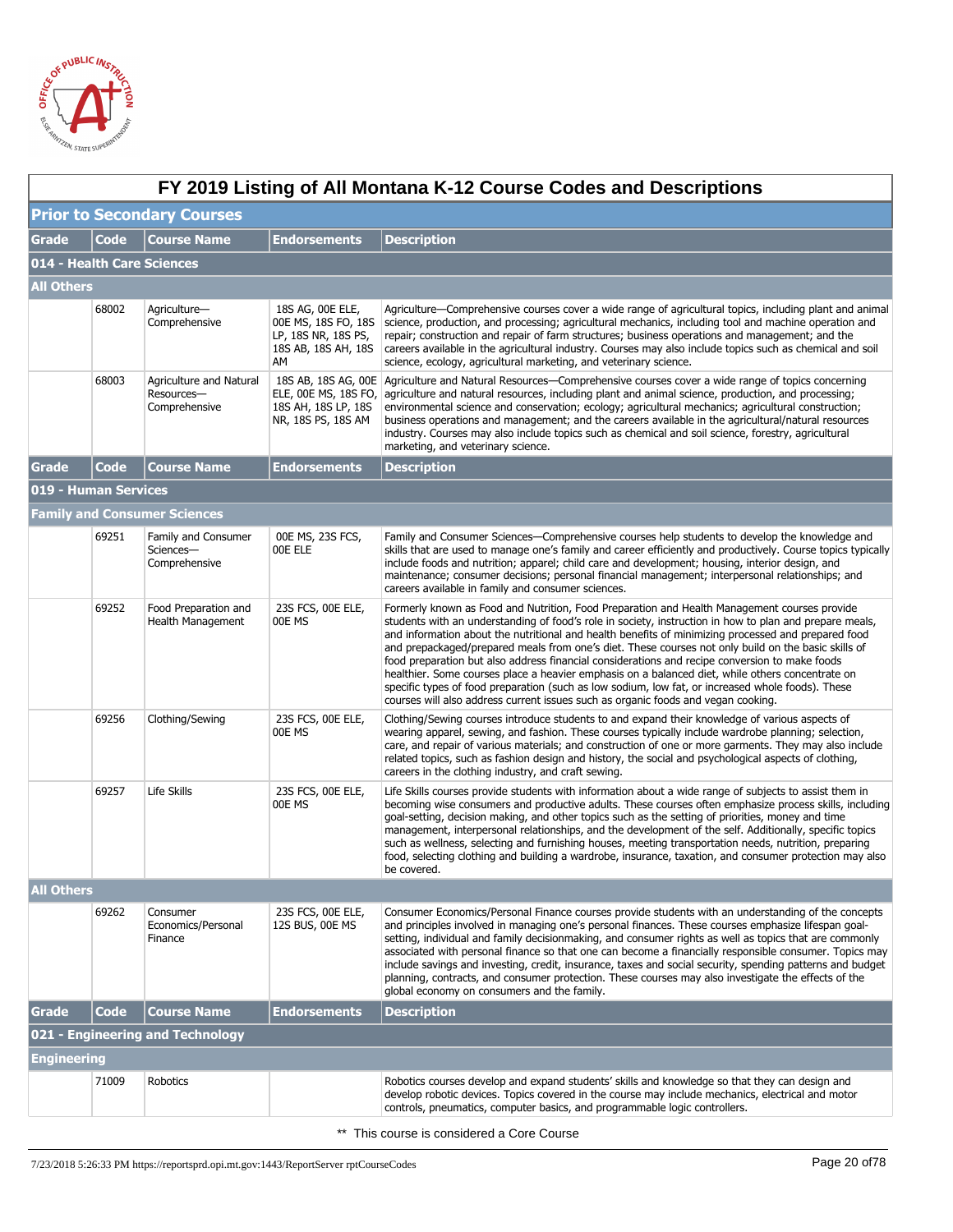

|                   | FY 2019 Listing of All Montana K-12 Course Codes and Descriptions |                                        |                                                                              |                                                                                                                                                                                                                                                                                                                                                                                                                                                                                                                                                                                                                                                                                                                                                                   |  |  |  |  |
|-------------------|-------------------------------------------------------------------|----------------------------------------|------------------------------------------------------------------------------|-------------------------------------------------------------------------------------------------------------------------------------------------------------------------------------------------------------------------------------------------------------------------------------------------------------------------------------------------------------------------------------------------------------------------------------------------------------------------------------------------------------------------------------------------------------------------------------------------------------------------------------------------------------------------------------------------------------------------------------------------------------------|--|--|--|--|
|                   | <b>Prior to Secondary Courses</b>                                 |                                        |                                                                              |                                                                                                                                                                                                                                                                                                                                                                                                                                                                                                                                                                                                                                                                                                                                                                   |  |  |  |  |
| <b>Grade</b>      | Code                                                              | <b>Course Name</b>                     | <b>Endorsements</b>                                                          | <b>Description</b>                                                                                                                                                                                                                                                                                                                                                                                                                                                                                                                                                                                                                                                                                                                                                |  |  |  |  |
|                   |                                                                   | 021 - Engineering and Technology       |                                                                              |                                                                                                                                                                                                                                                                                                                                                                                                                                                                                                                                                                                                                                                                                                                                                                   |  |  |  |  |
| Technology        |                                                                   |                                        |                                                                              |                                                                                                                                                                                                                                                                                                                                                                                                                                                                                                                                                                                                                                                                                                                                                                   |  |  |  |  |
|                   | 71051                                                             | <b>Technological Literacy</b>          | 12S BUS, 12S CIS,<br>12S CS, 13S IA, 13S<br>ITE, OOE ELE, 10S<br>CIS, OOE MS | Technological Literacy courses expose students to the communication, transportation, energy,<br>production, biotechnology, and integrated technology systems and processes that affect their lives. The<br>study of these processes enables students to better understand technological systems and their<br>applications and uses.                                                                                                                                                                                                                                                                                                                                                                                                                               |  |  |  |  |
| <b>Drafting</b>   |                                                                   |                                        |                                                                              |                                                                                                                                                                                                                                                                                                                                                                                                                                                                                                                                                                                                                                                                                                                                                                   |  |  |  |  |
|                   | 71102                                                             | Drafting-General                       | ITE, 17S BT, 17S<br>DRF, OOE MS                                              | 00E ELE, 13S IA, 13S Drafting-General courses, usually offered as a sequence of courses, introduce students to the technical<br>craft of drawing illustrations to represent and/or analyze design specifications and then refine the skills<br>necessary for this craft. Drafting-General courses use exercises from a variety of applications to provide<br>students with the knowledge and experience to develop the ability to perform freehand sketching,<br>lettering, geometric construction, and multiview projections and to produce various types of drawings<br>(working, detail, assembly, schematic, perspective, and so on). Computer-aided drafting (CAD) systems<br>(if available) are typically introduced and used to fulfill course objectives. |  |  |  |  |
| <b>All Others</b> |                                                                   |                                        |                                                                              |                                                                                                                                                                                                                                                                                                                                                                                                                                                                                                                                                                                                                                                                                                                                                                   |  |  |  |  |
|                   | 72004                                                             | <b>Dropout Prevention</b><br>Program   |                                                                              | Dropout Prevention Program courses vary widely, but typically are targeted at students who have been<br>identified as being at risk of dropping out of or failing in school. Course content may include study skills<br>and individual tutorials; career exploration or job readiness skills; communication skills; personal<br>assessment and awareness activities; speaker presentations; and small-group seminars.                                                                                                                                                                                                                                                                                                                                             |  |  |  |  |
|                   | 72005                                                             | Tutorial                               |                                                                              | Tutorial courses provide the assistance students need to successfully complete their coursework.<br>Students may receive help in one or several subjects.                                                                                                                                                                                                                                                                                                                                                                                                                                                                                                                                                                                                         |  |  |  |  |
|                   | 72006                                                             | Study Hall                             |                                                                              | Study Hall courses provide the opportunity and time for students to complete classroom assignments or<br>school projects. Students typically work on their own, without the help of a tutor; however, they are<br>supervised and usually remain in the classroom.                                                                                                                                                                                                                                                                                                                                                                                                                                                                                                 |  |  |  |  |
|                   |                                                                   |                                        |                                                                              | FY 2019 Listing of All Montana K-12 Course Codes and Descriptions                                                                                                                                                                                                                                                                                                                                                                                                                                                                                                                                                                                                                                                                                                 |  |  |  |  |
|                   | <b>Secondary Courses</b>                                          |                                        |                                                                              |                                                                                                                                                                                                                                                                                                                                                                                                                                                                                                                                                                                                                                                                                                                                                                   |  |  |  |  |
| Grade             | Code                                                              | <b>Course Name</b>                     | <b>Endorsements</b>                                                          | <b>Description</b>                                                                                                                                                                                                                                                                                                                                                                                                                                                                                                                                                                                                                                                                                                                                                |  |  |  |  |
|                   |                                                                   | 01 - English Language and Literature   |                                                                              |                                                                                                                                                                                                                                                                                                                                                                                                                                                                                                                                                                                                                                                                                                                                                                   |  |  |  |  |
|                   |                                                                   | <b>Comprehensive Language Arts</b>     |                                                                              |                                                                                                                                                                                                                                                                                                                                                                                                                                                                                                                                                                                                                                                                                                                                                                   |  |  |  |  |
| 09                | $01001$ **                                                        | English/Language Arts I<br>(9th grade) | 01S ENG                                                                      | English/Language Arts I (9th grade) courses build upon students' prior knowledge of grammar,<br>vocabulary, word usage, and the mechanics of writing and usually include the four aspects of language                                                                                                                                                                                                                                                                                                                                                                                                                                                                                                                                                             |  |  |  |  |

| <b>BECOHUST COULSES</b> |            |                                                  |                     |                                                                                                                                                                                                                                                                                                                                                                                                                                                                                                                                                                             |  |  |
|-------------------------|------------|--------------------------------------------------|---------------------|-----------------------------------------------------------------------------------------------------------------------------------------------------------------------------------------------------------------------------------------------------------------------------------------------------------------------------------------------------------------------------------------------------------------------------------------------------------------------------------------------------------------------------------------------------------------------------|--|--|
| Grade                   | Code       | <b>Course Name</b>                               | <b>Endorsements</b> | <b>Description</b>                                                                                                                                                                                                                                                                                                                                                                                                                                                                                                                                                          |  |  |
|                         |            | 01 - English Language and Literature             |                     |                                                                                                                                                                                                                                                                                                                                                                                                                                                                                                                                                                             |  |  |
|                         |            | <b>Comprehensive Language Arts</b>               |                     |                                                                                                                                                                                                                                                                                                                                                                                                                                                                                                                                                                             |  |  |
| 09                      | $01001**$  | English/Language Arts I<br>(9th grade)           | 01S ENG             | English/Language Arts I (9th grade) courses build upon students' prior knowledge of grammar,<br>vocabulary, word usage, and the mechanics of writing and usually include the four aspects of language<br>use: reading, writing, speaking, and listening. Typically, these courses introduce and define various<br>genres of literature, with writing exercises often linked to reading selections.                                                                                                                                                                          |  |  |
| 10                      | 01002 **   | English/Language Arts II 01S ENG<br>(10th grade) |                     | English/Language Arts II (10th grade) courses usually offer a balanced focus on composition and<br>literature. Typically, students learn about the alternate aims and audiences of written compositions by<br>writing persuasive, critical, and creative multi-paragraph essays and compositions. Through the study of<br>various genres of literature, students can improve their reading rate and comprehension and develop the<br>skills to determine the author's intent and theme and to recognize the techniques used by the author to<br>deliver his or her message. |  |  |
| 11                      | $01003$ ** | English/Language Arts<br>III (11th grade)        | 01S ENG             | English/Language Arts III (11th grade) courses continue to develop students' writing skills, emphasizing<br>clear, logical writing patterns, word choice, and usage, as students write essays and begin to learn the<br>techniques of writing research papers. Students continue to read works of literature, which often form<br>the backbone of the writing assignments. Literary conventions and stylistic devices may receive greater<br>emphasis than in previous courses.                                                                                             |  |  |
| 12                      | $01004$ ** | English/Language Arts<br>IV (12th grade)         | 01S ENG             | English/Language Arts IV (12th grade) courses blend composition and literature into a cohesive whole as<br>students write critical and comparative analyses of selected literature, continuing to develop their<br>language arts skills. Typically, students primarily write multi-paragraph essays, but they may also write<br>one or more major research papers.                                                                                                                                                                                                          |  |  |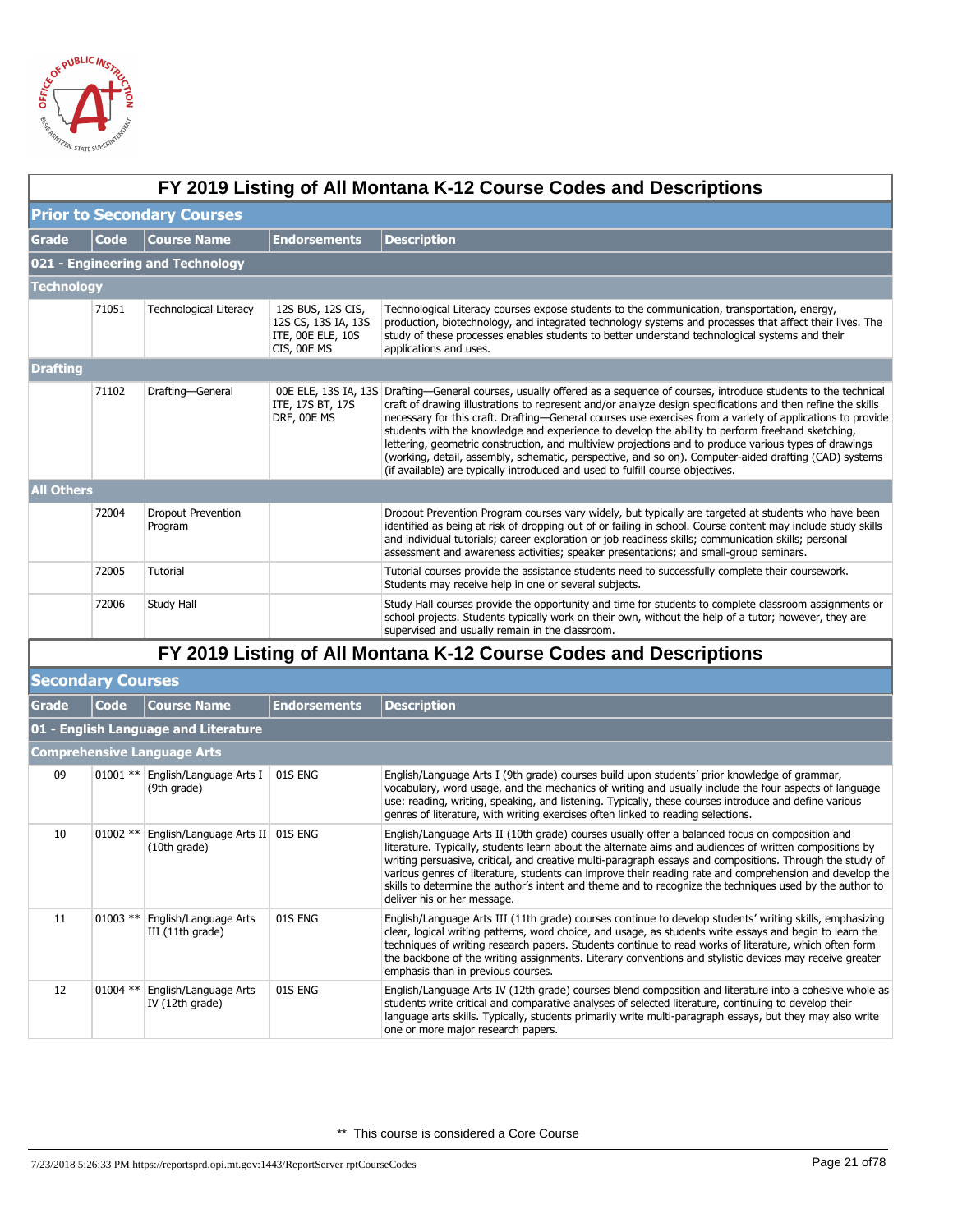

|       | FY 2019 Listing of All Montana K-12 Course Codes and Descriptions |                                                    |                     |                                                                                                                                                                                                                                                                                                                                                                                                                                                                                                                                                                                                                                                                                                                                                                                   |  |  |
|-------|-------------------------------------------------------------------|----------------------------------------------------|---------------------|-----------------------------------------------------------------------------------------------------------------------------------------------------------------------------------------------------------------------------------------------------------------------------------------------------------------------------------------------------------------------------------------------------------------------------------------------------------------------------------------------------------------------------------------------------------------------------------------------------------------------------------------------------------------------------------------------------------------------------------------------------------------------------------|--|--|
|       | <b>Secondary Courses</b>                                          |                                                    |                     |                                                                                                                                                                                                                                                                                                                                                                                                                                                                                                                                                                                                                                                                                                                                                                                   |  |  |
| Grade | <b>Code</b>                                                       | <b>Course Name</b>                                 | <b>Endorsements</b> | <b>Description</b>                                                                                                                                                                                                                                                                                                                                                                                                                                                                                                                                                                                                                                                                                                                                                                |  |  |
|       |                                                                   | 01 - English Language and Literature               |                     |                                                                                                                                                                                                                                                                                                                                                                                                                                                                                                                                                                                                                                                                                                                                                                                   |  |  |
|       |                                                                   | <b>Comprehensive Language Arts</b>                 |                     |                                                                                                                                                                                                                                                                                                                                                                                                                                                                                                                                                                                                                                                                                                                                                                                   |  |  |
|       |                                                                   | 01005 **   AP English Language<br>and Composition  | 01S ENG             | Following the College Board's suggested curriculum designed to parallel college-level English courses, AP<br>English Language and Composition courses expose students to prose written in a variety of periods,<br>disciplines, and rhetorical contexts. These courses emphasize the interaction of authorial purpose,<br>intended audience, and the subject at hand, and through them, students learn to develop stylistic<br>flexibility as they write compositions covering a variety of subjects that are intended for various<br>purposes.                                                                                                                                                                                                                                   |  |  |
|       | 01006 **                                                          | AP English Literature<br>and Composition           | 01S ENG             | Following the College Board's suggested curriculum designed to parallel college-level English courses, AP<br>English Literature and Composition courses enable students to develop critical standards for evaluating<br>literature. Students study the language, character, action, and theme in works of recognized literary<br>merit; enrich their understanding of connotation, metaphor, irony, syntax, and tone; and write<br>compositions of their own (including literary analysis, exposition, argument, narrative, and creative<br>writing).                                                                                                                                                                                                                             |  |  |
|       | $01007$ **                                                        | IB Language A:<br>Literature-English               | 01S ENG             | IB Language A: Literature—English courses prepare students to take the International Baccalaureate<br>Language A: Literature exams at either the standard or higher level. Course content includes in-depth<br>study of literature chosen from the appropriate IB list of texts and authors, written analyses and<br>critiques of this literature, and other oral and written assignments. The course is designed for students<br>highly competent in using English in an academic context.                                                                                                                                                                                                                                                                                       |  |  |
|       | 01008 **                                                          | English as a Second<br>Language                    | 06A ESL, 06S ESL    | English as a Second Language (ESL) courses are designed for the rapid mastery of the English language,<br>focusing on reading, writing, speaking, and listening skills. ESL courses usually begin with extensive<br>listening and speaking practice, building on auditory and oral skills, and then move on to reading and<br>writing. These courses provide an explanation of basic structures of the English language, enabling<br>students to progress from an elementary understanding of English words and verb tenses to a more<br>comprehensive grasp of various formal and informal styles and then to advance to "regular" English<br>courses. ESL classes may also include an orientation to the customs and culture of the diverse<br>population in the United States. |  |  |
|       | <b>Literature/Reading</b>                                         |                                                    |                     |                                                                                                                                                                                                                                                                                                                                                                                                                                                                                                                                                                                                                                                                                                                                                                                   |  |  |
|       | $01051$ **                                                        | English/Literature<br>(freshmen and<br>sophomores) | 01S ENG             | English/Literature (freshmen and sophomores) courses are designed for freshmen and/or sophomores<br>and typically introduce them to two or more genres of literature (novel, short story, poetry, and so on).<br>Exploration of each genre's literary elements; determination of theme and intent; and examination of<br>vocabulary and semantics are often included in the course content. Writing assignments are required as<br>an additional method to improve understanding and comprehension.                                                                                                                                                                                                                                                                               |  |  |
|       | $01052$ **                                                        | English/Literature<br>(juniors and seniors)        | 01S ENG             | English/Literature (juniors and seniors) courses are designed for juniors and/or seniors and emphasize<br>comprehension, discernment, and critical-thinking skills in the reading of texts and literature. These<br>courses introduce and explore more advanced literary techniques (irony, satire, humor, connotation,<br>tone, rhythm, symbolism, and so on) through two or more literary genres, with the aim of creating<br>sophisticated readers. Writing assignments are required as an additional method to develop and improve<br>critical-thinking and analytic skills.                                                                                                                                                                                                  |  |  |
|       |                                                                   | 01053 **   Literature                              | 01S ENG             | Literature courses offer the opportunity for students to study and reflect upon the themes presented in<br>the body of literature being presented. Students improve their critical-thinking skills as they determine<br>the underlying assumptions and values within the reading selection and as they understand how the<br>work reflects society's problems and culture. Oral discussion is an integral part of literature courses, and<br>written compositions are often required. Literature courses may survey representative works, reflect a<br>particular genre or a specific theme, or survey works of a particular time or people.                                                                                                                                      |  |  |
|       | 01055 **                                                          | American<br>Literature/History                     | 01S ENG             | American Literature/History courses integrate the study of American literature with an overview of U.S.<br>history. These courses may also include other aspects of American culture, such as art or music. A two-<br>year sequence or two-period per day class may be required to cover the same objectives as would be<br>covered separately in U.S. History Overview and American Literature.                                                                                                                                                                                                                                                                                                                                                                                  |  |  |
|       | $01058$ **                                                        | World Literature                                   | 01S ENG             | World Literature courses use representative literature selections from ancient and/or modern times from<br>countries around the world. Students improve their critical-thinking skills as they comprehend the<br>diversity of literary traditions and the influences of those traditions. Oral discussion is an integral part of<br>literature courses, and written compositions are often required.                                                                                                                                                                                                                                                                                                                                                                              |  |  |
|       |                                                                   | 01060 ** Literature of an Author                   | 01S ENG             | These courses have the same aim as general literature courses (to improve students' language arts and<br>critical-thinking skills), focusing on a particular author and his or her work. Students determine the<br>underlying assumptions and values within the selected works; compare techniques, styles, and themes<br>of the author; and reflect upon the time period in which the author lived. Oral discussion is an integral<br>part of literature courses, and written compositions are often required.                                                                                                                                                                                                                                                                   |  |  |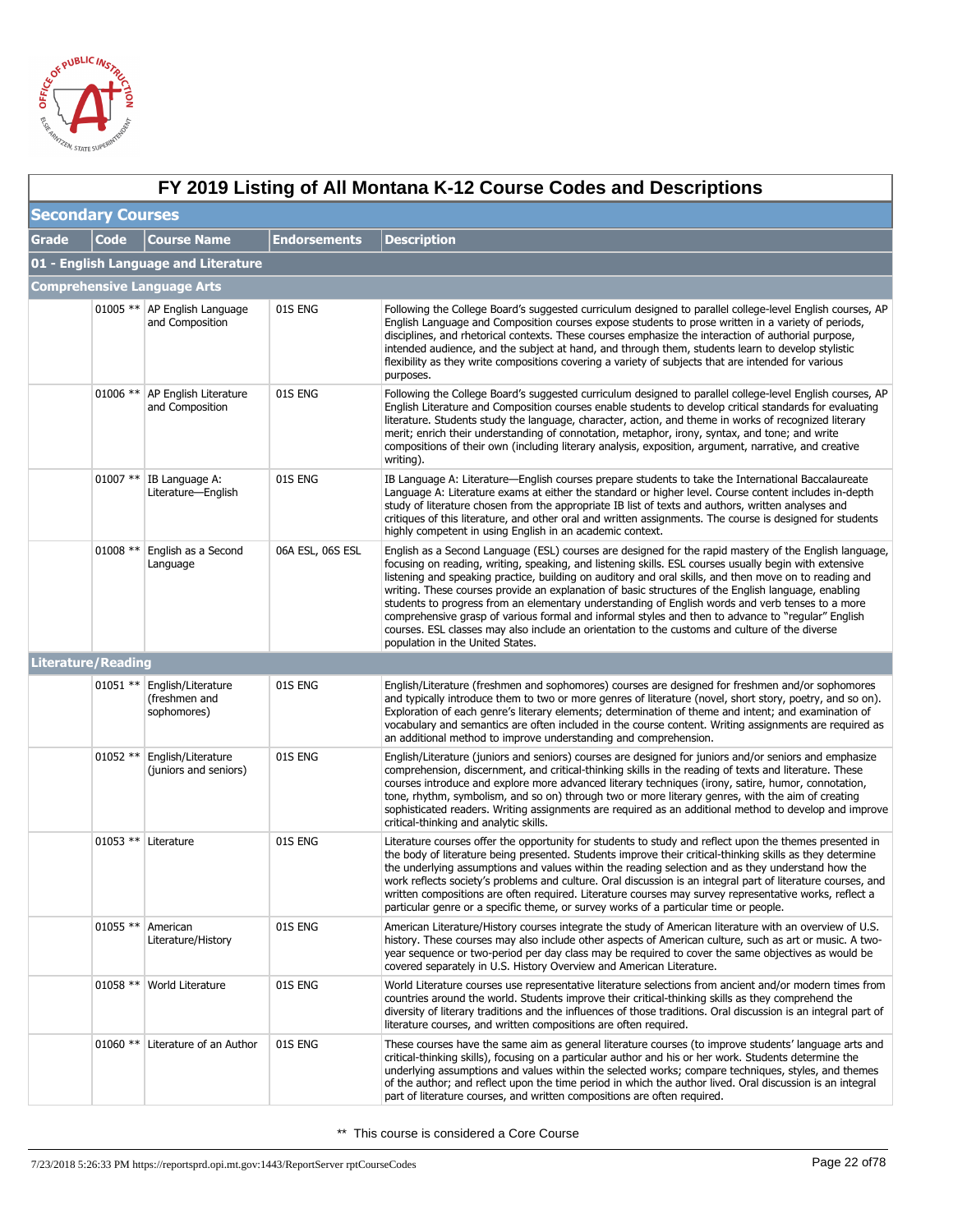

|       | FY 2019 Listing of All Montana K-12 Course Codes and Descriptions |                                                     |                                                   |                                                                                                                                                                                                                                                                                                                                                                                                                                                                                                                                                                                                                           |  |  |
|-------|-------------------------------------------------------------------|-----------------------------------------------------|---------------------------------------------------|---------------------------------------------------------------------------------------------------------------------------------------------------------------------------------------------------------------------------------------------------------------------------------------------------------------------------------------------------------------------------------------------------------------------------------------------------------------------------------------------------------------------------------------------------------------------------------------------------------------------------|--|--|
|       | <b>Secondary Courses</b>                                          |                                                     |                                                   |                                                                                                                                                                                                                                                                                                                                                                                                                                                                                                                                                                                                                           |  |  |
| Grade | Code                                                              | <b>Course Name</b>                                  | <b>Endorsements</b>                               | <b>Description</b>                                                                                                                                                                                                                                                                                                                                                                                                                                                                                                                                                                                                        |  |  |
|       |                                                                   | 01 - English Language and Literature                |                                                   |                                                                                                                                                                                                                                                                                                                                                                                                                                                                                                                                                                                                                           |  |  |
|       | <b>Literature/Reading</b>                                         |                                                     |                                                   |                                                                                                                                                                                                                                                                                                                                                                                                                                                                                                                                                                                                                           |  |  |
|       |                                                                   | 01061 ** Literature of a Genre                      | 01S ENG                                           | These courses have the same aim as general literature courses (to improve students' language arts and<br>critical-thinking skills), focusing on one or several genres, such as poetry, essay, biography, short story,<br>drama, and so on. Students determine the underlying assumptions and values within the selected works<br>and also examine the structure, techniques, and intentions of the genre being studied. Oral discussion is<br>an integral part of these genre-oriented courses, and written compositions are often required.                                                                              |  |  |
|       | $01062$ **                                                        | Literature of a Period                              | 01S ENG                                           | These courses have the same aim as general literature courses (to improve students' language arts and<br>critical-thinking skills), focusing on the literature written during or reflecting a particular time period<br>(such as the French Revolution, the 1960s, or the 20th century). Students determine the underlying<br>assumptions and values within the selected works, reflect upon the influence of societal events and<br>social attitudes, and compare the points of view of various authors. Oral discussion is an integral part of<br>literature courses, and written compositions are often required.      |  |  |
|       | $01063$ **                                                        | Literature of a Place                               | 01S ENG                                           | These courses have the same aim as general literature courses (to improve students' language arts and<br>critical-thinking skills), focusing on a particular geographic region. Students determine the underlying<br>assumptions and values within the selected works; study how the literature reflects the land, society,<br>and history of the region; and may study the influence of this literature on others. Oral discussion is an<br>integral part of literature courses, and written compositions are often required.                                                                                            |  |  |
|       | $01064$ **                                                        | Literature of a People                              | 01S ENG                                           | These courses have the same aim as general literature courses (to improve students' language arts and<br>critical-thinking skills), but use literature written by authors who share a particular characteristic such as<br>religion, culture, or gender. Students determine the underlying assumptions and values within the<br>selected works, reflect upon the influence of a common characteristic, and compare the points of view of<br>various authors. Oral discussion is an integral part of literature courses, and written compositions are<br>often required.                                                   |  |  |
|       | $01065$ **                                                        | Literature of a Theme                               | 01S ENG                                           | These courses have the same aim as general literature courses (to improve students' language arts and<br>critical-thinking skills), but use selected literature to explore a particular theme as expressed from<br>several points of view. Such themes might include The American Dream, Society and Self, Exploration,<br>War and Peace, and the like.                                                                                                                                                                                                                                                                   |  |  |
|       | 01066                                                             | Strategic Reading                                   | 01S ENG, 31A REA,<br>32A SPE, 31S REA,<br>32S SPE | Strategic Reading courses are intended to improve a student's vocabulary, critical-thinking and analysis<br>skills, or reading rate and comprehension level. Although these courses typically emphasize works of<br>fiction, they may also include works of nonfiction (including textbooks). Strategic Reading courses often<br>have a time-management focus, offering strategies for note-taking or for understanding and evaluating<br>the important points of a text.                                                                                                                                                 |  |  |
|       | 01067                                                             | Assisted Reading                                    | 01S ENG, 31A REA,<br>32A SPE, 31S REA,<br>32S SPE | Assisted Reading courses offer students the opportunity to focus on their reading skills. Assistance is<br>targeted to students' particular weaknesses and is designed to bring students' reading comprehension<br>up to the desired level or to develop strategies to read more efficiently.                                                                                                                                                                                                                                                                                                                             |  |  |
|       | $01068$ **                                                        | Corrective Reading                                  | 01S ENG, 31A REA,<br>32A SPE, 31S REA,<br>32S SPE | Corrective Reading courses offer diagnostic and remedial activities designed to correct reading difficulties<br>and habits that interfere with students' progress in developing reading skills and understandings.<br>Activities are chosen to increase or improve students' reading comprehension, reading technique, and<br>general literacy skills.                                                                                                                                                                                                                                                                    |  |  |
|       | $01069$ **                                                        | Mythology                                           | 01S ENG                                           | Mythology courses introduce students to the origins and meaning of myths, including how cultures use<br>myths to explain natural or social phenomenon. Students will explore the major themes, stories,<br>characters, and archetypes present in the mythologies of several different cultures.                                                                                                                                                                                                                                                                                                                           |  |  |
|       | <b>Composition/Writing</b>                                        |                                                     |                                                   |                                                                                                                                                                                                                                                                                                                                                                                                                                                                                                                                                                                                                           |  |  |
|       | $01101$ **                                                        | English/Composition<br>(freshmen and<br>sophomores) | 01S ENG                                           | English/Composition (freshmen and sophomores) courses are designed for freshmen and/or sophomores<br>and build upon previous writing skills. These courses seek to develop the writing processes and practices<br>necessary for producing successful high school compositions. Students typically learn to write<br>persuasive, critical, and creative multi-paragraph essays and compositions. While emphasizing<br>composition, these courses may also incorporate some literature study to expose students to exemplary<br>illustrations of various forms of writing.                                                  |  |  |
|       | $01102$ **                                                        | English/Composition<br>(juniors and seniors)        | 01S ENG                                           | English/Composition (juniors and seniors) courses are designed for juniors and/or seniors and build upon<br>previous writing skills. Reinforcing the logic and critical-thinking skills that accompany good writing,<br>these courses—which emphasize word choice, usage, and writing mechanics—provide continued and<br>advanced instruction in writing for a variety of purposes and audiences. English/Composition (juniors<br>and seniors) courses may emphasize college or business preparation; literature study may be offered as<br>an additional component in which students analyze examples of several genres. |  |  |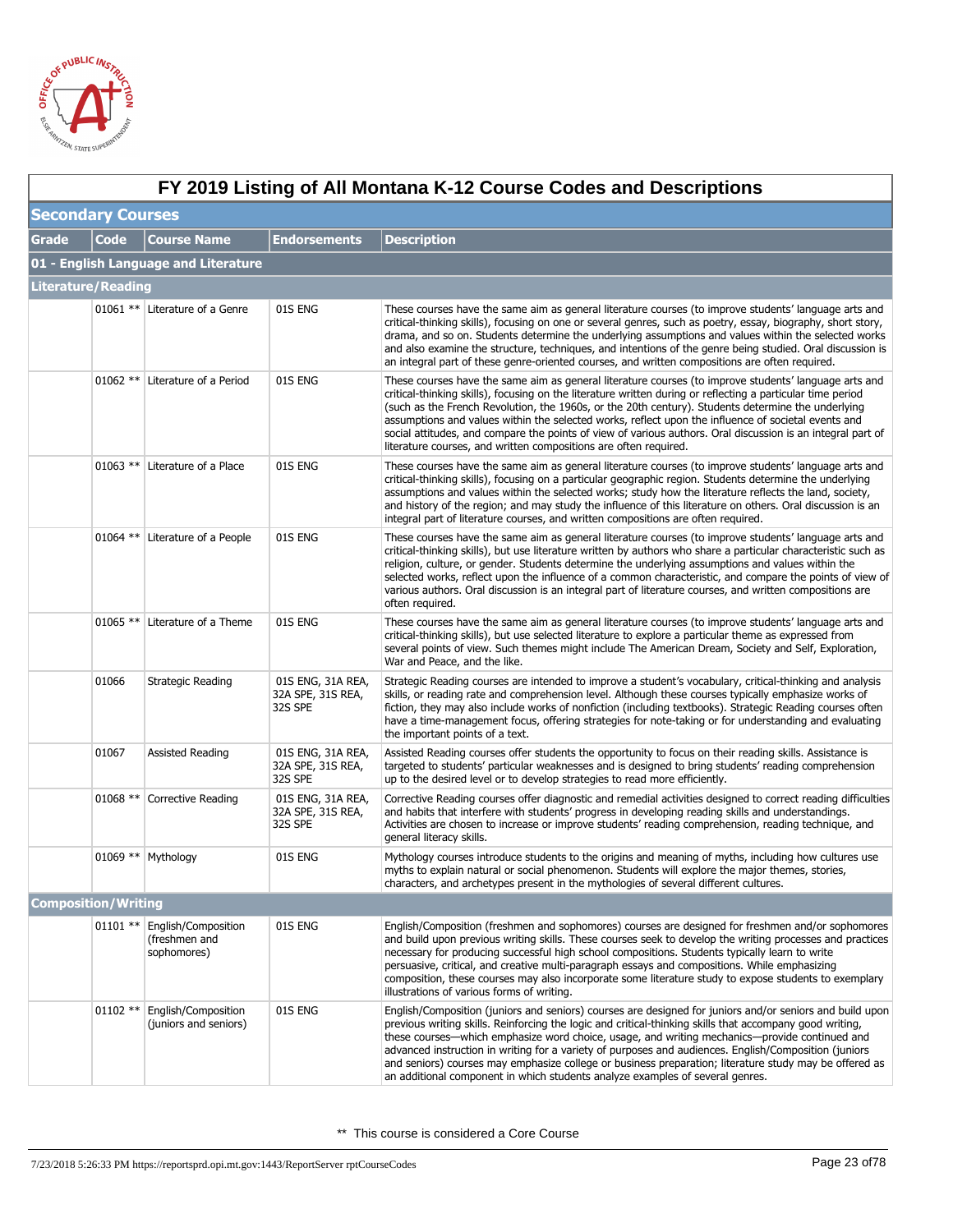

|                    | FY 2019 Listing of All Montana K-12 Course Codes and Descriptions |                                         |                     |                                                                                                                                                                                                                                                                                                                                                                                                                                                                                                                                                                                                                                                                                                                                     |  |  |  |  |
|--------------------|-------------------------------------------------------------------|-----------------------------------------|---------------------|-------------------------------------------------------------------------------------------------------------------------------------------------------------------------------------------------------------------------------------------------------------------------------------------------------------------------------------------------------------------------------------------------------------------------------------------------------------------------------------------------------------------------------------------------------------------------------------------------------------------------------------------------------------------------------------------------------------------------------------|--|--|--|--|
|                    | <b>Secondary Courses</b>                                          |                                         |                     |                                                                                                                                                                                                                                                                                                                                                                                                                                                                                                                                                                                                                                                                                                                                     |  |  |  |  |
| <b>Grade</b>       | <b>Code</b>                                                       | <b>Course Name</b>                      | <b>Endorsements</b> | <b>Description</b>                                                                                                                                                                                                                                                                                                                                                                                                                                                                                                                                                                                                                                                                                                                  |  |  |  |  |
|                    |                                                                   | 01 - English Language and Literature    |                     |                                                                                                                                                                                                                                                                                                                                                                                                                                                                                                                                                                                                                                                                                                                                     |  |  |  |  |
|                    | <b>Composition/Writing</b>                                        |                                         |                     |                                                                                                                                                                                                                                                                                                                                                                                                                                                                                                                                                                                                                                                                                                                                     |  |  |  |  |
|                    | $01104$ **                                                        | Creative Writing                        | 01S ENG             | Creative Writing courses offer students the opportunity to develop and improve their technique and<br>individual style in poetry, short story, drama, essays, and other forms of prose. The emphasis of the<br>courses is on writing; however, students may study exemplary representations and authors to obtain a<br>fuller appreciation of the form and craft. Although most creative writing classes cover several expressive<br>forms, others concentrate exclusively on one particular form (such as poetry or playwriting).                                                                                                                                                                                                  |  |  |  |  |
|                    | $01105$ **                                                        | Research/Technical<br>Writing           | 01S ENG             | Research/Technical Writing classes prepare students to write research papers and/or technical reports.<br>These classes emphasize researching (primary and secondary sources), organizing (material, thoughts,<br>and arguments), and writing in a persuasive or technical style.                                                                                                                                                                                                                                                                                                                                                                                                                                                   |  |  |  |  |
|                    |                                                                   | <b>Speech and Communication</b>         |                     |                                                                                                                                                                                                                                                                                                                                                                                                                                                                                                                                                                                                                                                                                                                                     |  |  |  |  |
|                    | 01151                                                             | <b>Public Speaking</b>                  | 01S SPE, 01S ENG    | Public Speaking courses enable students, through practice, to develop communication skills that can be<br>used in a variety of speaking situations (such as small and large group discussions, delivery of lectures or<br>speeches in front of audiences, and so on). Course topics may include (but are not limited to) research<br>and organization, writing for verbal delivery, stylistic choices, visual and presentation skills, analysis and<br>critique, and development of self-confidence.                                                                                                                                                                                                                                |  |  |  |  |
|                    | 01152                                                             | Forensic<br>Speech-Inclusive            | 01S ENG, 01S SPE    | Forensic Speech-Inclusive courses offer students the opportunity to learn how to use oral skills<br>effectively in formal and informal situations. Students learn such skills as logic and reasoning, the<br>organization of thought and supporting materials, and effective presentation of one's voice and body.<br>Often linked to an extracurricular program, these courses introduce students to numerous public<br>speaking situations, and they learn the methods, aims, and styles of a variety of events (e.g., formal<br>debate, Lincoln-Douglas debate, expository speaking, radio broadcast, oral interpretation, and dramatic<br>interpretation). Participation in competition is encouraged, but not always required. |  |  |  |  |
|                    | 01153                                                             | Forensic<br>Speech-Debate               | 01S ENG, 01S SPE    | Forensic Speech—Debate courses offer students the opportunity to learn how to use oral skills in formal<br>and informal situations. In these courses, students are able to develop such skills as logic and reasoning,<br>research and analysis, organization of thought and supporting materials, argumentative style and skill,<br>and effective presentation of one's voice and body. Often linked to an extracurricular program, these<br>courses introduce students to the methods, aims, and styles used in various kinds of debates (formal<br>debate or Lincoln-Douglas). Participation in competition is encouraged, but not always required.                                                                              |  |  |  |  |
|                    | 01156                                                             | Applied English and<br>Communications   | 01S ENG, 32A SPE    | Applied English and Communications courses teach students communication skills—reading, writing,<br>listening, speaking—concentrating on "real-world" applications. These courses usually emphasize the<br>practical application of communication as a business tool—using technical reports and manuals, business<br>letters, resumes, and applications as examples—rather than emphasize language arts skills as applied to<br>scholarly and literary materials.                                                                                                                                                                                                                                                                  |  |  |  |  |
| <b>Linguistics</b> |                                                                   |                                         |                     |                                                                                                                                                                                                                                                                                                                                                                                                                                                                                                                                                                                                                                                                                                                                     |  |  |  |  |
|                    | 01201                                                             | English Morphology and<br>Grammar       | 01S ENG             | English Morphology and Grammar courses involve the study of the English language—its roots and<br>derivations, structure and sentence patterns, dialects, writing and spelling systems, and uses as a<br>communication tool.                                                                                                                                                                                                                                                                                                                                                                                                                                                                                                        |  |  |  |  |
| <b>All Others</b>  |                                                                   |                                         |                     |                                                                                                                                                                                                                                                                                                                                                                                                                                                                                                                                                                                                                                                                                                                                     |  |  |  |  |
|                    | 01995                                                             | English Language and<br>Literature-Aide | 01S ENG             | English Language and Literature—Aide courses offer students the opportunity to assist instructors in<br>preparing, organizing, or delivering course curricula. Students may provide tutorial or instructional<br>assistance to other students.                                                                                                                                                                                                                                                                                                                                                                                                                                                                                      |  |  |  |  |
| <b>Grade</b>       | <b>Code</b>                                                       | <b>Course Name</b>                      | <b>Endorsements</b> | <b>Description</b>                                                                                                                                                                                                                                                                                                                                                                                                                                                                                                                                                                                                                                                                                                                  |  |  |  |  |
|                    | 02 - Mathematics                                                  |                                         |                     |                                                                                                                                                                                                                                                                                                                                                                                                                                                                                                                                                                                                                                                                                                                                     |  |  |  |  |
|                    | Foundation Mathematics                                            |                                         |                     |                                                                                                                                                                                                                                                                                                                                                                                                                                                                                                                                                                                                                                                                                                                                     |  |  |  |  |
|                    |                                                                   | 02002 ** General Mathematics            | 02S MAT             | General Mathematics courses reinforce and expand students' foundational mathematic skills, such as<br>arithmetic operations using rational numbers; area, perimeter, and volume of geometric figures,<br>congruence and similarity, angle relationships, the Pythagorean theorem, the rectangular coordinate<br>system, sets and logic, ratio and proportion, estimation, formulas, solving and graphing simple equations<br>and inequalities.                                                                                                                                                                                                                                                                                      |  |  |  |  |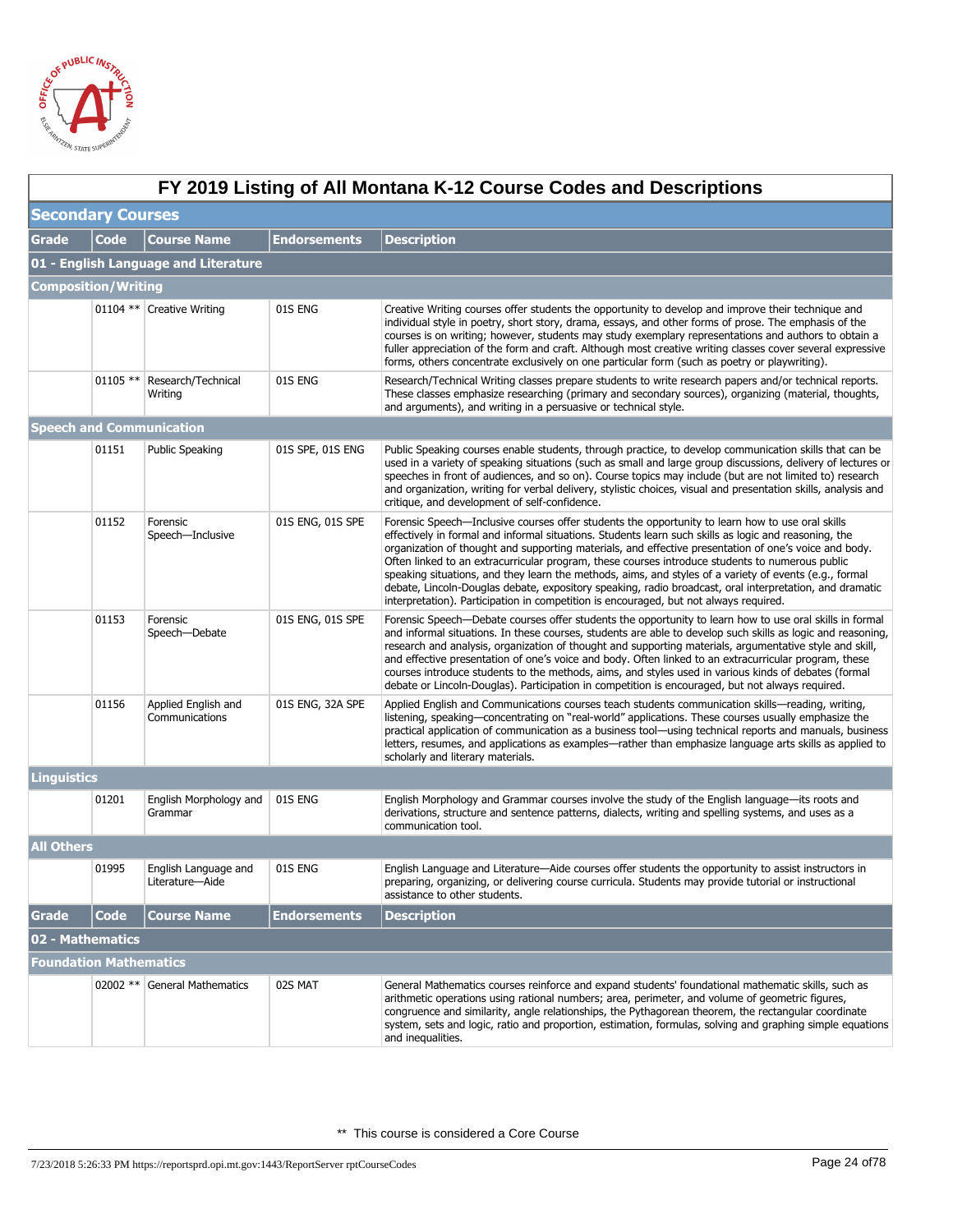

|              | FY 2019 Listing of All Montana K-12 Course Codes and Descriptions |                                      |                     |                                                                                                                                                                                                                                                                                                                                                                                                                                                                                                                                                                                                                                                                                                                                  |  |  |
|--------------|-------------------------------------------------------------------|--------------------------------------|---------------------|----------------------------------------------------------------------------------------------------------------------------------------------------------------------------------------------------------------------------------------------------------------------------------------------------------------------------------------------------------------------------------------------------------------------------------------------------------------------------------------------------------------------------------------------------------------------------------------------------------------------------------------------------------------------------------------------------------------------------------|--|--|
|              | <b>Secondary Courses</b>                                          |                                      |                     |                                                                                                                                                                                                                                                                                                                                                                                                                                                                                                                                                                                                                                                                                                                                  |  |  |
| <b>Grade</b> | <b>Code</b>                                                       | <b>Course Name</b>                   | <b>Endorsements</b> | <b>Description</b>                                                                                                                                                                                                                                                                                                                                                                                                                                                                                                                                                                                                                                                                                                               |  |  |
|              | 02 - Mathematics                                                  |                                      |                     |                                                                                                                                                                                                                                                                                                                                                                                                                                                                                                                                                                                                                                                                                                                                  |  |  |
|              | <b>Pure Mathematics</b>                                           |                                      |                     |                                                                                                                                                                                                                                                                                                                                                                                                                                                                                                                                                                                                                                                                                                                                  |  |  |
|              |                                                                   | 02051 ** Pre-Algebra                 | 02S MAT             | Pre-Algebra courses increase students' foundational math skills and prepare them for Algebra I by<br>covering a variety of topics, such as properties of rational numbers (i.e., number theory), ratio,<br>proportion, estimation, exponents and radicals, the rectangular coordinate system, sets and logic,<br>formulas, and solving first-degree equations and inequalities.                                                                                                                                                                                                                                                                                                                                                  |  |  |
|              |                                                                   | 02052 ** Algebra I                   | 02S MAT             | Algebra I courses include the study of properties and operations of the real number system; evaluating<br>rational algebraic expressions; solving and graphing first degree equations and inequalities; translating<br>word problems into equations; operations with and factoring of polynomials; and solving simple<br>quadratic equations.                                                                                                                                                                                                                                                                                                                                                                                    |  |  |
|              | 02053 **                                                          | Algebra I-Part 1                     | 02S MAT             | The first part in a multi-part sequence of Algebra I. This course generally covers the same topics as the<br>first semester of Algebra I, including the study of properties of rational numbers (i.e., number theory),<br>ratio, proportion, and estimation, exponents and radicals, the rectangular coordinate system, sets and<br>logic, formulas, and solving first degree equations and inequalities.                                                                                                                                                                                                                                                                                                                        |  |  |
|              |                                                                   | 02054 ** Algebra I-Part 2            | 02S MAT             | The second part in a multi-part sequence of Algebra I. This course generally covers the same topics as<br>the second semester of Algebra I, including the study of properties of the real number system and<br>operations, evaluating rational algebraic expressions, solving and graphing first degree equations and<br>inequalities, translating word problems into equations, operations with and factoring of polynomials, and<br>solving simple quadratics.                                                                                                                                                                                                                                                                 |  |  |
|              | 02055 **                                                          | <b>Transition Algebra</b>            | 02S MAT             | Transition Algebra courses review and extend algebra and geometry concepts for students who have<br>already taken Algebra I and Geometry. Transition Algebra courses include a review of such topics as<br>properties and operations of real numbers; evaluation of rational algebraic expressions; solutions and<br>graphs of first degree equations and inequalities; translation of word problems into equations;<br>operations with and factoring of polynomials; simple quadratics; properties of plane and solid figures;<br>rules of congruence and similarity; coordinate geometry including lines, segments, and circles in the<br>coordinate plane; and angle measurement in triangles including trigonometric ratios. |  |  |
|              |                                                                   | 02056 ** Algebra II                  | 02S MAT             | Algebra II course topics typically include field properties and theorems; set theory; operations with<br>rational and irrational expressions; factoring of rational expressions; in-depth study of linear equations<br>and inequalities; quadratic equations; solving systems of linear and quadratic equations; graphing of<br>constant, linear, and quadratic equations; properties of higher degree equations; and operations with<br>rational and irrational exponents.                                                                                                                                                                                                                                                      |  |  |
|              |                                                                   | 02057 ** Algebra III                 | 02S MAT             | Algebra III courses review and extend algebraic concepts for students who have already taken Algebra<br>II. Course topics include (but are not limited to) operations with rational and irrational expressions,<br>factoring of rational expressions, linear equations and inequalities, quadratic equations, solving systems<br>of linear and quadratic equations, properties of higher degree equations, and operations with rational<br>and irrational exponents. The courses may introduce topics in discrete math, elementary probability and<br>statistics; matrices and determinants; and sequences and series.                                                                                                           |  |  |
|              |                                                                   | 02062 ** Integrated Mathematics<br>I | 02S MAT             | Integrated Mathematics I courses emphasize proficiency in skills involving numbers and operations,<br>algebra, geometry, statistics, and probability. These courses are offered as the first course in a 3- or 4-<br>year sequence of college-preparatory mathematics courses that replace traditional Algebra 1, Geometry,<br>and Algebra 2 courses.                                                                                                                                                                                                                                                                                                                                                                            |  |  |
|              |                                                                   | 02063 ** Integrated Mathematics<br>П | 02S MAT             | Integrated Mathematics II courses emphasize proficiency in skills involving numbers and operations,<br>algebra, geometry, statistics, and probability. These courses are offered as the second course in a 3- or<br>4-year sequence of college-preparatory mathematics courses that replace traditional Algebra 1,<br>Geometry, and Algebra 2 courses.                                                                                                                                                                                                                                                                                                                                                                           |  |  |
|              | 02064 **                                                          | <b>Integrated Mathematics</b><br>Ш   | 02S MAT             | Integrated Mathematics III courses emphasize proficiency in skills involving numbers and operations,<br>algebra, geometry, statistics, and probability. These courses are offered as the third course in a 3- or 4-<br>year sequence of college-preparatory mathematics courses that replace traditional Algebra 1, Geometry,<br>and Algebra 2 courses.                                                                                                                                                                                                                                                                                                                                                                          |  |  |
|              | 02065 **                                                          | <b>Integrated Mathematics</b><br>IV  | 02S MAT             | Integrated Mathematics IV courses emphasize proficiency in skills involving numbers and operations,<br>algebra, geometry, statistics, and probability. These courses are offered as the fourth course in a 4-year<br>sequence of college-preparatory mathematics courses that replace traditional Algebra 1, Geometry, and<br>Algebra 2 courses.                                                                                                                                                                                                                                                                                                                                                                                 |  |  |
|              |                                                                   | 02072 ** Geometry                    | 02S MAT             | Geometry courses, emphasizing an abstract, formal approach to the study of geometry, typically include<br>topics such as properties of plane and solid figures; deductive methods of reasoning and use of logic;<br>geometry as an axiomatic system including the study of postulates, theorems, and formal proofs;<br>concepts of congruence, similarity, parallelism, perpendicularity, and proportion; and rules of angle<br>measurement in triangles.                                                                                                                                                                                                                                                                        |  |  |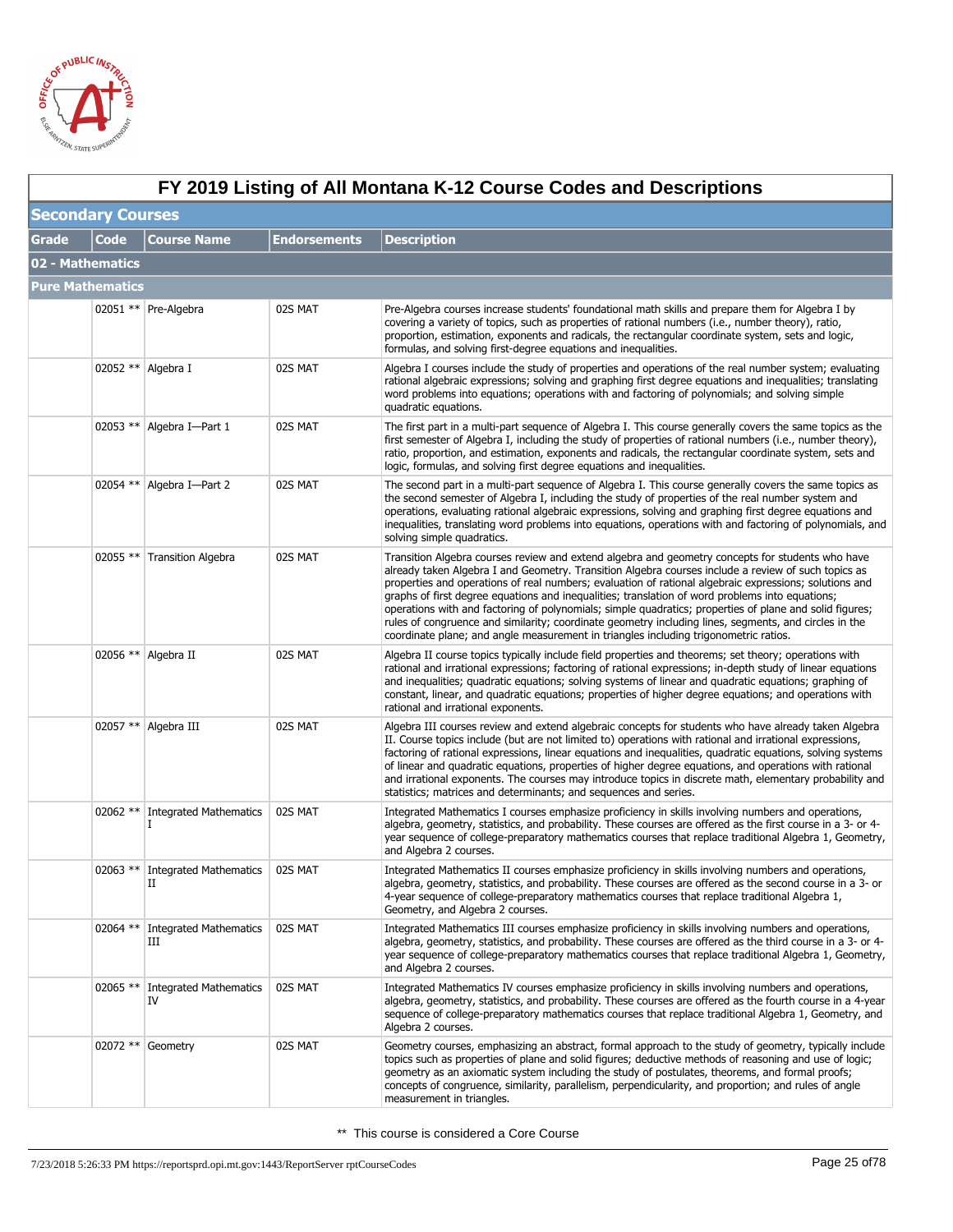

|              | FY 2019 Listing of All Montana K-12 Course Codes and Descriptions |                                  |                     |                                                                                                                                                                                                                                                                                                                                                                                                                                                                                                                                                                                                                                                                                                                                                                                                                                        |  |  |  |  |
|--------------|-------------------------------------------------------------------|----------------------------------|---------------------|----------------------------------------------------------------------------------------------------------------------------------------------------------------------------------------------------------------------------------------------------------------------------------------------------------------------------------------------------------------------------------------------------------------------------------------------------------------------------------------------------------------------------------------------------------------------------------------------------------------------------------------------------------------------------------------------------------------------------------------------------------------------------------------------------------------------------------------|--|--|--|--|
|              | <b>Secondary Courses</b>                                          |                                  |                     |                                                                                                                                                                                                                                                                                                                                                                                                                                                                                                                                                                                                                                                                                                                                                                                                                                        |  |  |  |  |
| <b>Grade</b> | <b>Code</b>                                                       | <b>Course Name</b>               | <b>Endorsements</b> | <b>Description</b>                                                                                                                                                                                                                                                                                                                                                                                                                                                                                                                                                                                                                                                                                                                                                                                                                     |  |  |  |  |
|              | 02 - Mathematics                                                  |                                  |                     |                                                                                                                                                                                                                                                                                                                                                                                                                                                                                                                                                                                                                                                                                                                                                                                                                                        |  |  |  |  |
|              | <b>Pure Mathematics</b>                                           |                                  |                     |                                                                                                                                                                                                                                                                                                                                                                                                                                                                                                                                                                                                                                                                                                                                                                                                                                        |  |  |  |  |
|              |                                                                   | 02102 ** Discrete Mathematics    | 02S MAT             | Discrete Mathematics courses include the study of topics such as number theory, discrete probability, set<br>theory, symbolic logic, Boolean algebra, combinatorics, recursion, basic algebraic structures and graph<br>theory.                                                                                                                                                                                                                                                                                                                                                                                                                                                                                                                                                                                                        |  |  |  |  |
|              |                                                                   | 02103 ** Trigonometry            | 02S MAT             | Trigonometry courses prepare students for eventual work in calculus and typically include the following<br>topics: trigonometric and circular functions; their inverses and graphs; relations among the parts of a<br>triangle; trigonometric identities and equations; solutions of right and oblique triangles; and complex<br>numbers.                                                                                                                                                                                                                                                                                                                                                                                                                                                                                              |  |  |  |  |
|              |                                                                   | 02104 **   Math Analysis         | 02S MAT             | Math Analysis courses include the study of polynomial, logarithmic, exponential, and rational functions<br>and their graphs; vectors; set theory; Boolean algebra and symbolic logic; mathematical induction;<br>matrix algebra; sequences and series; and limits and continuity. They may also include some study of<br>trigonometry and/or pre-calculus topics.                                                                                                                                                                                                                                                                                                                                                                                                                                                                      |  |  |  |  |
|              | 02106 **                                                          | Trigonometry/Algebra             | 02S MAT             | Trigonometry/Algebra courses combine trigonometry and advanced algebra topics, and are usually<br>intended for students who have attained Algebra I and Geometry objectives. Topics typically include<br>right trigonometric and circular functions, inverses, and graphs; trigonometric identities and equations;<br>solutions of right and oblique triangles; complex numbers; numerical tables; field properties and<br>theorems; set theory; operations with rational and irrational expressions; factoring of rational<br>expressions; in-depth study of linear equations and inequalities; quadratic equations; solving systems of<br>linear and quadratic equations; graphing of constant, linear, and quadratic equations; and properties of<br>higher degree equations.                                                       |  |  |  |  |
|              |                                                                   | 02110 ** Pre-Calculus            | 02S MAT             | Pre-Calculus courses combine the study of Trigonometry, Elementary Functions, Analytic Geometry, and<br>Math Analysis topics as preparation for calculus. Topics typically include the study of complex numbers;<br>polynomial, logarithmic, exponential, rational, right trigonometric, and circular functions, and their<br>relations, inverses and graphs; trigonometric identities and equations; solutions of right and oblique<br>triangles; vectors; the polar coordinate system; conic sections; Boolean algebra and symbolic logic;<br>mathematical induction; matrix algebra; sequences and series; and limits and continuity.                                                                                                                                                                                               |  |  |  |  |
|              | $02112**$                                                         | Linear Programming               | 02S MAT             | Linear Programming courses include a study of mathematical modeling and the simplex method to solve<br>linear inequalities and are typically intended for students who have attained pre-calculus objectives.                                                                                                                                                                                                                                                                                                                                                                                                                                                                                                                                                                                                                          |  |  |  |  |
|              | 02121 ** Calculus                                                 |                                  | 02S MAT             | Calculus courses include the study of derivatives, differentiation, integration, the definite and indefinite<br>integral, and applications of calculus. Typically, students have previously attained knowledge of pre-<br>calculus topics (some combination of trigonometry, elementary functions, analytic geometry, and math<br>analysis).                                                                                                                                                                                                                                                                                                                                                                                                                                                                                           |  |  |  |  |
|              |                                                                   | 02124 **   AP Calculus AB        | 02S MAT             | Following the College Board's suggested curriculum designed to parallel college-level calculus courses,<br>AP Calculus AB provides students with an intuitive understanding of the concepts of calculus and<br>experience with its methods and applications. These courses introduce calculus and include the following<br>topics: elementary functions; properties of functions and their graphs; limits and continuity; differential<br>calculus (including definition of the derivative, derivative formulas, theorems about derivatives,<br>geometric applications, optimization problems, and rate-of-change problems); and integral calculus<br>(including antiderivatives and the definite integral).                                                                                                                           |  |  |  |  |
|              |                                                                   | 02125 ** AP Calculus BC          | 02S MAT             | Following the College Board's suggested curriculum designed to parallel college-level calculus courses,<br>AP Calculus BC courses provide students with an intuitive understanding of the concepts of calculus and<br>experience with its methods and applications, and also require additional knowledge of the theoretical<br>tools of calculus. These courses assume a thorough knowledge of elementary functions, and cover all of<br>the calculus topics in AP Calculus AB as well as the following topics: vector functions, parametric<br>equations, and polar coordinates; rigorous definitions of finite and nonexistent limits; derivatives of<br>vector functions and parametrically defined functions; advanced techniques of integration and advanced<br>applications of the definite integral; and sequences and series. |  |  |  |  |
|              |                                                                   | 02131 ** IB Mathematical Studies | 02S MAT             | IB Mathematical Studies courses prepare students to take the International Baccalaureate Mathematical<br>Studies exam at the Subsidiary or Higher level. Intended to provide students with the skills to cope with<br>the mathematical demands of a technological society, course topics include linear, quadratic, and<br>exponential functions, solutions, and graphs; skills in computation, estimation, and development of<br>algorithms; data analysis, including collection, calculation, and presentation of statistics; set operations<br>and logic; business techniques, including progressions and linear programming; and geometry and<br>trigonometry.                                                                                                                                                                     |  |  |  |  |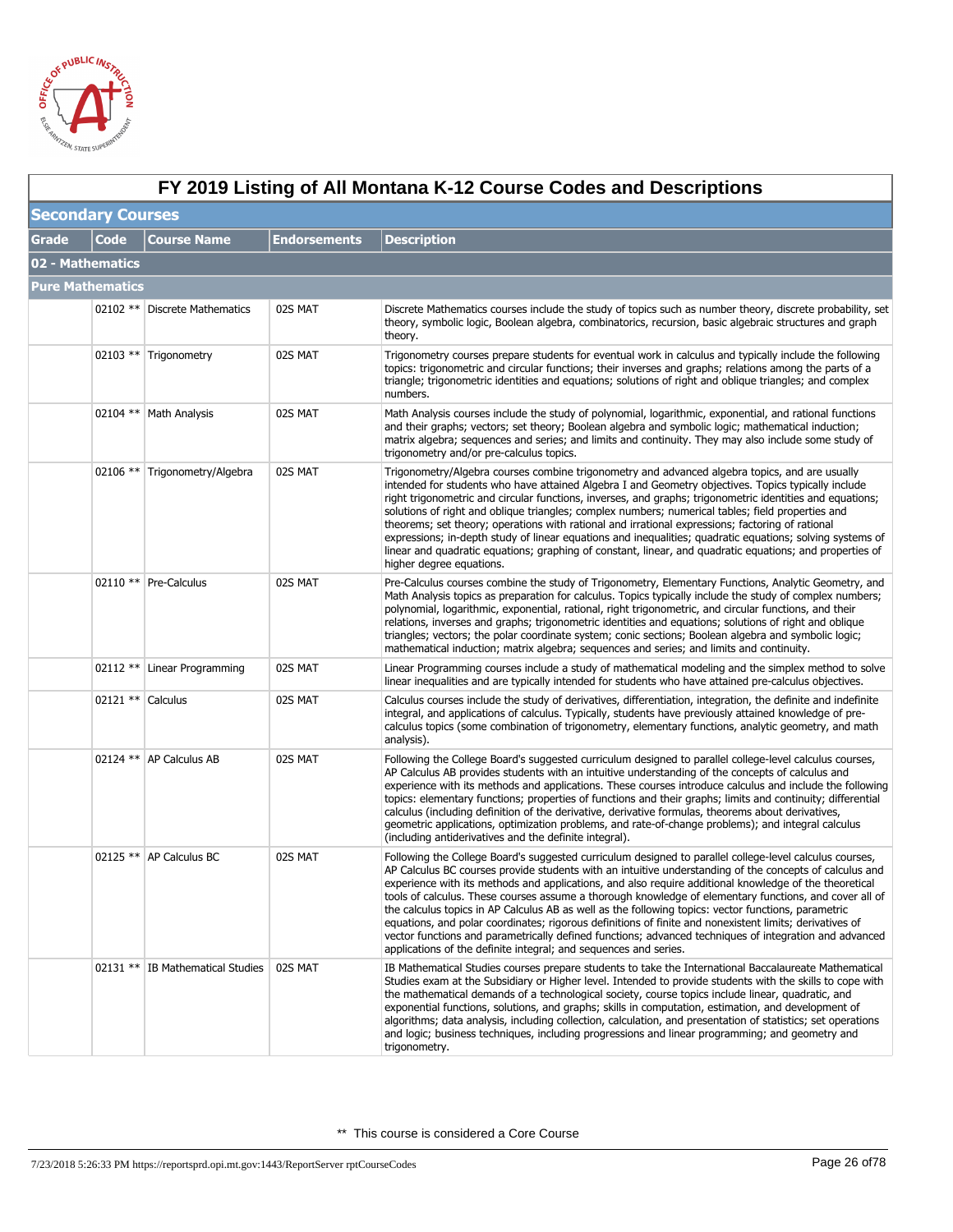

|       | FY 2019 Listing of All Montana K-12 Course Codes and Descriptions |                                             |                     |                                                                                                                                                                                                                                                                                                                                                                                                                                                                                                                                                                                                            |  |  |  |
|-------|-------------------------------------------------------------------|---------------------------------------------|---------------------|------------------------------------------------------------------------------------------------------------------------------------------------------------------------------------------------------------------------------------------------------------------------------------------------------------------------------------------------------------------------------------------------------------------------------------------------------------------------------------------------------------------------------------------------------------------------------------------------------------|--|--|--|
|       | <b>Secondary Courses</b>                                          |                                             |                     |                                                                                                                                                                                                                                                                                                                                                                                                                                                                                                                                                                                                            |  |  |  |
| Grade | Code                                                              | <b>Course Name</b>                          | <b>Endorsements</b> | <b>Description</b>                                                                                                                                                                                                                                                                                                                                                                                                                                                                                                                                                                                         |  |  |  |
|       | 02 - Mathematics                                                  |                                             |                     |                                                                                                                                                                                                                                                                                                                                                                                                                                                                                                                                                                                                            |  |  |  |
|       | <b>Pure Mathematics</b>                                           |                                             |                     |                                                                                                                                                                                                                                                                                                                                                                                                                                                                                                                                                                                                            |  |  |  |
|       |                                                                   | 02132 ** IB Mathematics                     | 02S MAT             | IB Mathematics courses prepare students to take the International Baccalaureate Mathematics exams at<br>the Subsidiary or Higher level. Topics include operations and properties of number sets; trigonometric<br>functions, equations, and graphs; algebra and coordinate geometry; simultaneous linear equations;<br>polynomial and quadratic functions and equations; calculus, including bilinear, exponential and<br>logarithmic functions; two dimensional vectors and matrices; and probability.                                                                                                    |  |  |  |
|       | 02134 **                                                          | IB Further<br>Mathematics-HL                | 02S MAT             | IB Further Mathematics-HL courses prepare students to take the International Baccalaureate Further<br>Mathematics at the higher level. Designed to advance students' knowledge of IB Mathematics-HL,<br>course topics include linear algebra; geometry; statistics and probability; sets, relations and groups;<br>calculus; and discrete mathematics. This course was previously offered at the standard level, but is now<br>offered as a higher-level course.                                                                                                                                           |  |  |  |
|       | <b>Applied Mathematics</b>                                        |                                             |                     |                                                                                                                                                                                                                                                                                                                                                                                                                                                                                                                                                                                                            |  |  |  |
|       | 02151 **                                                          | General Applied<br>Mathematics              | 02S MAT             | General Applied Mathematics courses reinforce general mathematics skills; extend these skills to include<br>some pre-algebra and algebra topics; and use these skills in a variety of practical, consumer, business,<br>and occupational applications. Course topics typically include rational numbers, measurement, basic<br>statistics, ratio and proportion, basic geometry, formulas, and simple equations.                                                                                                                                                                                           |  |  |  |
|       | 02153                                                             | <b>Technical Mathematics</b>                | 02S MAT, 12S BUS    | Technical Mathematics courses extend students' proficiency in mathematics, and often apply these skills<br>to technical and/or industrial situations and problems. Technical Mathematics topics may include but are<br>not limited to rational numbers; systems of measurements; tolerances; numerical languages; geometry;<br>algebra; statistics; and using tables, graphs, charts, and other data displays. Technology is integrated as<br>appropriate.                                                                                                                                                 |  |  |  |
|       | 02154                                                             | <b>Business Mathematics</b>                 | 02S MAT, 12S BUS    | Business Mathematics courses reinforce general mathematics skills, emphasize speed and accuracy in<br>computations, and use these skills in a variety of business applications. Business Mathematics courses<br>reinforce general mathematics topics (e.g., arithmetic, measurement, statistics, ratio and proportion,<br>exponents, formulas, and simple equations) by applying these skills to business problems and situations.<br>Applications might include wages, hourly rates, payroll deductions, sales, receipts, accounts payable and<br>receivable, financial reports, discounts, and interest. |  |  |  |
|       | 02156                                                             | <b>Computer Mathematics</b><br>with Algebra | 02S MAT, 12S BUS    | Intended for students who have attained the objectives of Algebra I, Computer Mathematics with<br>Algebra courses include a study of computer systems and programming, and use the computer to solve<br>mathematics problems.                                                                                                                                                                                                                                                                                                                                                                              |  |  |  |
|       | 02157                                                             | <b>Consumer Mathematics</b>                 | 02S MAT, 12S BUS    | Consumer Mathematics courses reinforce general mathematics topics (such as arithmetic using rational<br>numbers, measurement, ratio and proportion, and basic statistics) and apply these skills to consumer<br>problems and situations. Applications typically include budgeting, taxation, credit, banking services,<br>insurance, buying and selling products and services, home and/or car ownership and rental, managing<br>personal income, and investment.                                                                                                                                          |  |  |  |
|       | <b>Probability and Statistics</b>                                 |                                             |                     |                                                                                                                                                                                                                                                                                                                                                                                                                                                                                                                                                                                                            |  |  |  |
|       |                                                                   | 02201 ** Probability and Statistics         | 02S MAT             | Probability and Statistics courses introduce the study of likely events and the analysis, interpretation, and<br>presentation of quantitative data. Course topics generally include basic probability and statistics: discrete<br>probability theory, odds and probabilities, probability trees, populations and samples, frequency tables,<br>measures of central tendency, and presentation of data (including graphs). Course topics may also<br>include normal distribution and measures of variability.                                                                                               |  |  |  |
|       |                                                                   | 02203 ** AP Statistics                      | 02S MAT             | Following the College Board's suggested curriculum designed to parallel college-level statistics courses,<br>AP Statistics courses introduce students to the major concepts and tools for collecting, analyzing, and<br>drawing conclusions from data. Students are exposed to four broad conceptual themes: exploring data,<br>sampling and experimentation, anticipating patterns, and statistical inference.                                                                                                                                                                                            |  |  |  |
|       | <b>Other Mathematics</b>                                          |                                             |                     |                                                                                                                                                                                                                                                                                                                                                                                                                                                                                                                                                                                                            |  |  |  |
|       | 02995                                                             | Mathematics-Aide                            | 02S MAT             | Mathematics—Aide courses offer students the opportunity to assist instructors in preparing, organizing,<br>or delivering course materials. Students may provide tutorial or instructional assistance to other<br>students.                                                                                                                                                                                                                                                                                                                                                                                 |  |  |  |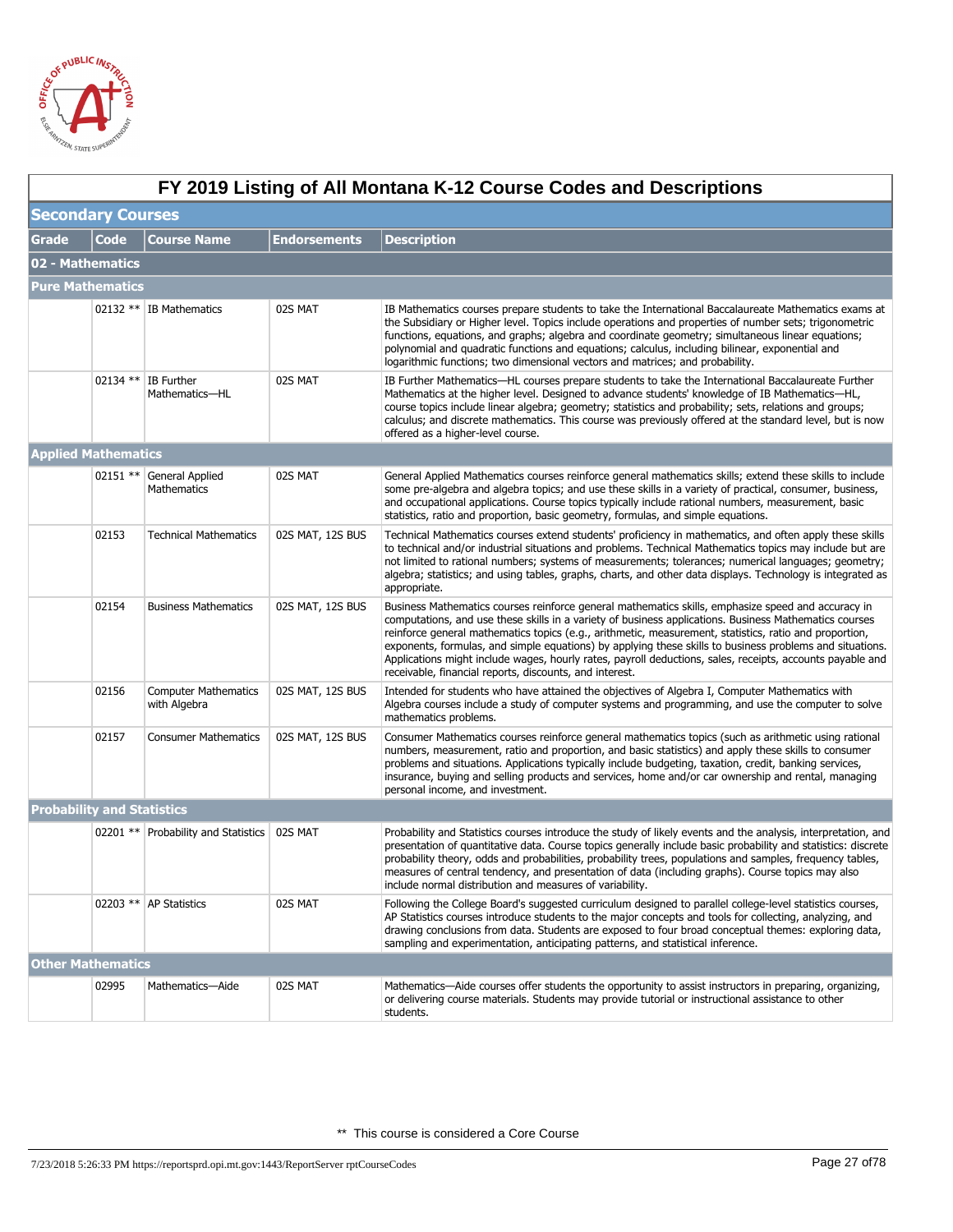

 $\Gamma$ 

|                      | FY 2019 Listing of All Montana K-12 Course Codes and Descriptions |                                    |                                                                       |                                                                                                                                                                                                                                                                                                                                                                                                                                                                                                                                                    |  |  |
|----------------------|-------------------------------------------------------------------|------------------------------------|-----------------------------------------------------------------------|----------------------------------------------------------------------------------------------------------------------------------------------------------------------------------------------------------------------------------------------------------------------------------------------------------------------------------------------------------------------------------------------------------------------------------------------------------------------------------------------------------------------------------------------------|--|--|
|                      | <b>Secondary Courses</b>                                          |                                    |                                                                       |                                                                                                                                                                                                                                                                                                                                                                                                                                                                                                                                                    |  |  |
| <b>Grade</b>         | <b>Code</b>                                                       | <b>Course Name</b>                 | <b>Endorsements</b>                                                   | Description                                                                                                                                                                                                                                                                                                                                                                                                                                                                                                                                        |  |  |
|                      |                                                                   | 03 - Life and Physical Sciences    |                                                                       |                                                                                                                                                                                                                                                                                                                                                                                                                                                                                                                                                    |  |  |
| <b>Earth Science</b> |                                                                   |                                    |                                                                       |                                                                                                                                                                                                                                                                                                                                                                                                                                                                                                                                                    |  |  |
|                      |                                                                   | 03001 ** Earth Science             | 03S BF, 03S BIO,<br>03S EAR, 03S PHY                                  | Earth Science courses offer insight into the environment on earth and the earth's environment in space.<br>While presenting the concepts and principles essential to students' understanding of the dynamics and<br>history of the earth, these courses usually explore oceanography, geology, astronomy, meteorology, and<br>geography.                                                                                                                                                                                                           |  |  |
|                      | 03002 **                                                          | Geology                            | 03S BF, 03S BIO,<br>03S EAR, 03S PHY                                  | Geology courses provide an in-depth study of the forces that formed and continue to affect the earth's<br>surface. Earthquakes, volcanoes, and erosion are examples of topics that are presented.                                                                                                                                                                                                                                                                                                                                                  |  |  |
|                      | $03003$ **                                                        | <b>Environmental Science</b>       | 03S BF, 03S BIO,<br>03S CHE, 03S PHY,<br>03S PSC                      | Environmental Science courses examine the mutual relationships between organisms and their<br>environment. In studying the interrelationships among plants, animals, and humans, these courses<br>usually cover the following subjects: photosynthesis, recycling and regeneration, ecosystems, population<br>and growth studies, pollution, and conservation of natural resources.                                                                                                                                                                |  |  |
|                      | 03004 **                                                          | Astronomy                          | 03S BF, 03S BIO,<br>03S EAR, 03S PHY                                  | Astronomy courses offer students the opportunity to study the solar system, stars, galaxies, and<br>interstellar bodies. These courses usually introduce and use astronomic instruments and typically explore<br>theories regarding the origin and evolution of the universe, space, and time.                                                                                                                                                                                                                                                     |  |  |
|                      | 03005 **                                                          | Marine Science                     | 03S BF, 03S BIO,<br>03S EAR, 03S PHY                                  | Courses in Marine Science focus on the content, features, and possibilities of the earth's oceans. They<br>explore marine organisms, conditions, and ecology and sometimes cover marine mining, farming, and<br>exploration.                                                                                                                                                                                                                                                                                                                       |  |  |
|                      |                                                                   | 03006 **   Meteorology             | 03S BF, 03S BIO,<br>03S EAR, 03S PHY                                  | Meteorology courses examine the properties of the earth's atmosphere. Topics usually include<br>atmospheric layering, changing pressures, winds, water vapor, air masses, fronts, temperature changes<br>and weather forecasting.                                                                                                                                                                                                                                                                                                                  |  |  |
|                      | 03008 **                                                          | Earth and Space Science            | 03S BF, 03S BIO,<br>03S EAR, 03S PHY                                  | Earth and Space Science courses introduce students to the study of the earth from a local and global<br>perspective. In these courses, students typically learn about time zones, latitude and longitude,<br>atmosphere, weather, climate, matter, and energy transfer. Advanced topics often include the study of<br>the use of remote sensing, computer visualization, and computer modeling to enable earth scientists to<br>understand earth as a complex and changing planet.                                                                 |  |  |
| <b>Biology</b>       |                                                                   |                                    |                                                                       |                                                                                                                                                                                                                                                                                                                                                                                                                                                                                                                                                    |  |  |
|                      | 03051 ** Biology                                                  |                                    | 03S BF, 03S BIO,<br>03S CHE, 03S EAR,<br>03S ENV, 03S PHY,<br>03S PSC | Biology courses are designed to provide information regarding the fundamental concepts of life and life<br>processes. These courses include (but are not restricted to) such topics as cell structure and function,<br>general plant and animal physiology, genetics, and taxonomy.                                                                                                                                                                                                                                                                |  |  |
|                      | 03052 **                                                          | Biology-Advanced<br><b>Studies</b> | 03S BF, 03S BIO,<br>03S EAR, 03S PHY                                  | Usually taken after a comprehensive initial study of biology, Biology—Advanced Studies courses cover<br>biological systems in more detail. Topics that may be explored include cell organization, function, and<br>reproduction; energy transformation; human anatomy and physiology; and the evolution and adaptation<br>of organisms.                                                                                                                                                                                                            |  |  |
|                      |                                                                   | 03053 ** Anatomy and Physiology    | 03S BF, 03S BIO,<br>03S PHY, 14S HPB,<br>14S HPT                      | Usually taken after a comprehensive initial study of biology, Anatomy and Physiology courses present the<br>human body and biological systems in more detail. In order to understand the structure of the human<br>body and its functions, students learn anatomical terminology, study cells and tissues, explore functional<br>systems (skeletal, muscular, circulatory, respiratory, digestive, reproductive, nervous, and so on), and<br>may dissect mammals.                                                                                  |  |  |
|                      |                                                                   | 03054 ** Anatomy                   | 03S BF, 03S BIO,<br>03S PHY, 14S HPB,<br>14S HPT                      | Anatomy courses present an in-depth study of the human body and biological system. Students study<br>such topics as anatomical terminology, cells, and tissues and typically explore functional systems such as<br>skeletal, muscular, circulatory, respiratory, digestive, reproductive, and nervous systems.                                                                                                                                                                                                                                     |  |  |
|                      |                                                                   | 03055 ** Physiology                | 03S BF, 03S BIO,<br>03S PHY, 14S HPB,<br>14S HPT                      | Physiology courses examine all major systems, tissues, and muscle groups in the human body to help<br>students understand how these systems interact and their role in maintaining homeostasis. These<br>courses may also cover such topics as cell structure and function, metabolism, and the human life cycle.                                                                                                                                                                                                                                  |  |  |
|                      |                                                                   | 03056 ** $AP$ Biology              | 03S BF, 03S BIO,<br>03S EAR, 03S PHY,<br>03S CHE                      | Adhering to the curricula recommended by the College Board and designed to parallel collegelevel<br>introductory biology courses, AP Biology courses stress basic facts and their synthesis into major<br>biological concepts and themes. These courses cover three general areas: molecules and cells (including<br>biological chemistry and energy transformation); genetics and evolution; and organisms and populations<br>(i.e., taxonomy, plants, animals, and ecology). AP Biology courses include college-level laboratory<br>experiments. |  |  |

### **FY 2019 Listing of All Montana K-12 Course Codes and Descriptions**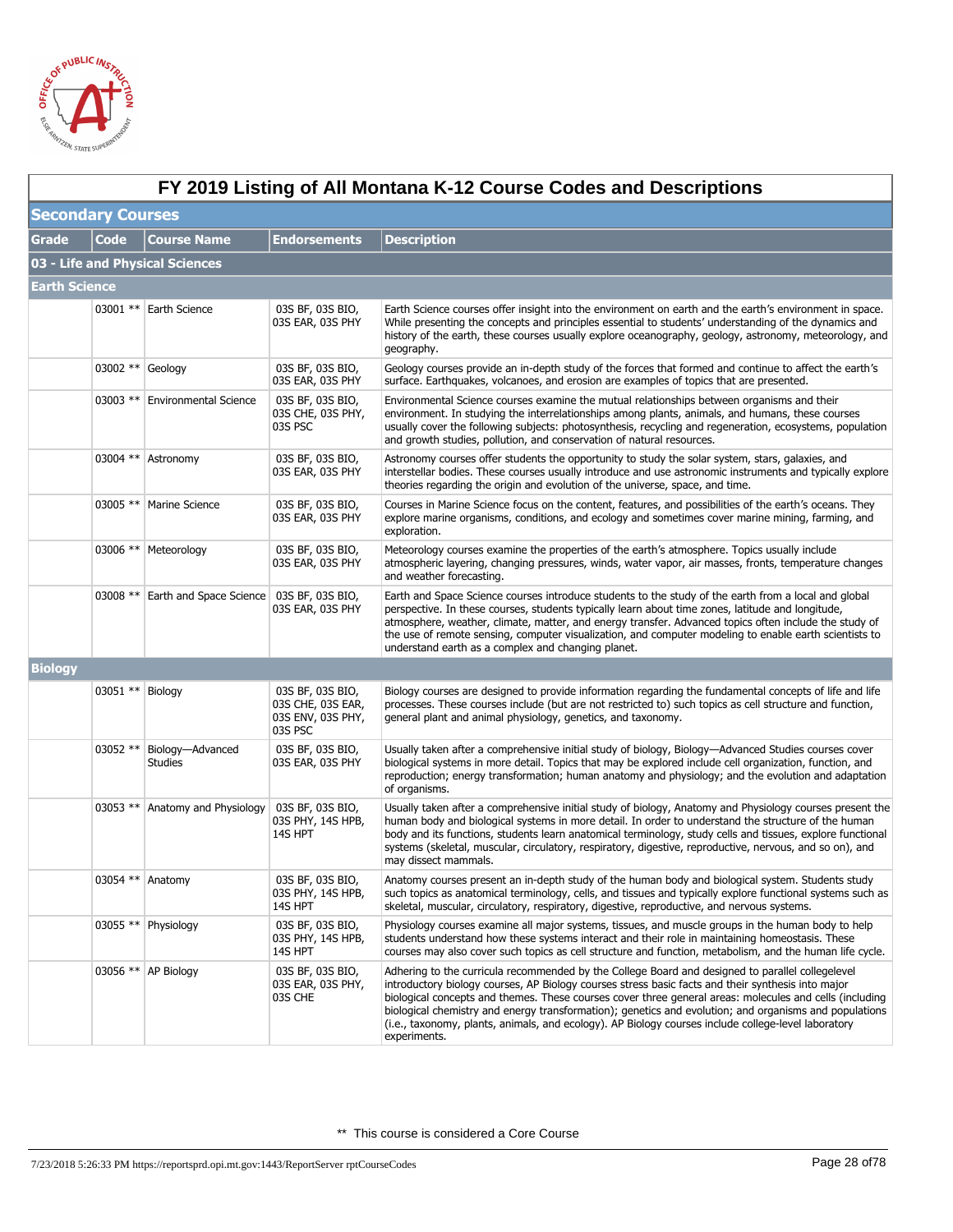

|                | FY 2019 Listing of All Montana K-12 Course Codes and Descriptions |                                      |                                                                       |                                                                                                                                                                                                                                                                                                                                                                                                                                                                                                                                                                                                                                                                                                                                                                                                                                                                        |  |  |
|----------------|-------------------------------------------------------------------|--------------------------------------|-----------------------------------------------------------------------|------------------------------------------------------------------------------------------------------------------------------------------------------------------------------------------------------------------------------------------------------------------------------------------------------------------------------------------------------------------------------------------------------------------------------------------------------------------------------------------------------------------------------------------------------------------------------------------------------------------------------------------------------------------------------------------------------------------------------------------------------------------------------------------------------------------------------------------------------------------------|--|--|
|                | <b>Secondary Courses</b>                                          |                                      |                                                                       |                                                                                                                                                                                                                                                                                                                                                                                                                                                                                                                                                                                                                                                                                                                                                                                                                                                                        |  |  |
| Grade          | <b>Code</b>                                                       | <b>Course Name</b>                   | <b>Endorsements</b>                                                   | <b>Description</b>                                                                                                                                                                                                                                                                                                                                                                                                                                                                                                                                                                                                                                                                                                                                                                                                                                                     |  |  |
|                |                                                                   | 03 - Life and Physical Sciences      |                                                                       |                                                                                                                                                                                                                                                                                                                                                                                                                                                                                                                                                                                                                                                                                                                                                                                                                                                                        |  |  |
| <b>Biology</b> |                                                                   |                                      |                                                                       |                                                                                                                                                                                                                                                                                                                                                                                                                                                                                                                                                                                                                                                                                                                                                                                                                                                                        |  |  |
|                |                                                                   | 03057 **   IB Biology                | 03S BF, 03S BIO,<br>03S EAR, 03S PHY                                  | IB Biology courses prepare students to take the International Baccalaureate Biology exams at either the<br>Subsidiary or Higher level. In keeping with the general aim of IB Experimental Sciences courses, IB<br>Biology promotes understanding of the facts, principles, and concepts underlying the biological field;<br>critical analysis, evaluation, and generation of scientific information and hypotheses; improved ability to<br>communicate scientific ideas; and an awareness of the impact of biology and scientific advances in<br>biology upon both society and issues of ethical, philosophical, and political importance. Course content<br>varies, but includes study of living organisms from the cellular level through functioning entities within<br>the biosphere. Laboratory experimentation is an essential component of these courses.       |  |  |
|                | 03058 ** Botany                                                   |                                      | 03S BF, 03S BIO,<br>03S EAR, 03S PHY                                  | Botany courses provide students with an understanding of plants, their life cycles, and their evolutionary<br>relationships.                                                                                                                                                                                                                                                                                                                                                                                                                                                                                                                                                                                                                                                                                                                                           |  |  |
|                |                                                                   | 03060 ** Microbiology                | 03S BF, 03S BIO,<br>03S EAR, 03S PHY,<br>03S CHE                      | Microbiology courses provide students with a general understanding of microbes, prokaryotic and<br>euaryotic cells, and the three domain systems. Additional topics covered may include bacterial control,<br>cell structure, fungi, protozoa, viruses and immunity, microbial genetics, and metabolism.                                                                                                                                                                                                                                                                                                                                                                                                                                                                                                                                                               |  |  |
|                | 03061 ** Zoology                                                  |                                      | 03S BF, 03S BIO,<br>03S EAR, 03S PHY                                  | Zoology courses provide students with an understanding of animals, the niche they occupy in their<br>environment or habitat, their life cycles, and their evolutionary relationships to other organisms. These<br>courses should also help students develop an awareness and understanding of biotic communities.                                                                                                                                                                                                                                                                                                                                                                                                                                                                                                                                                      |  |  |
|                |                                                                   | 03062 ** Conceptual Biology          | 03S BF, 03S BIO,<br>03S EAR, 03S PHY,<br>03S CHE                      | These courses provide students with a basic understanding of living things. Topics covered may include<br>ecology and environmental problems such as overpopulation and pollution as well as cells, types of<br>organisms, evolutionary behavior, and inheritance.                                                                                                                                                                                                                                                                                                                                                                                                                                                                                                                                                                                                     |  |  |
| Chemistry      |                                                                   |                                      |                                                                       |                                                                                                                                                                                                                                                                                                                                                                                                                                                                                                                                                                                                                                                                                                                                                                                                                                                                        |  |  |
|                |                                                                   | 03101 ** Chemistry                   | 03S BF, 03S BIO,<br>03S CHE, 03S EAR,<br>03S ENV, 03S PHY,<br>03S PSC | Chemistry courses involve studying the composition, properties, and reactions of substances. These<br>courses typically explore such concepts as the behaviors of solids, liquids, and gases; acid/base and<br>oxidation/reduction reactions; and atomic structure. Chemical formulas and equations and nuclear<br>reactions are also studied.                                                                                                                                                                                                                                                                                                                                                                                                                                                                                                                         |  |  |
|                | 03102 **                                                          | Chemistry-Advanced<br><b>Studies</b> | 03S BF, 03S BIO,<br>03S CHE, 03S EAR,<br>03S PSC                      | Usually taken after a comprehensive initial study of chemistry, Chemistry—Advanced Studies courses<br>cover chemical properties and interactions in more detail. Advanced chemistry topics include organic<br>chemistry, thermodynamics, electrochemistry, macromolecules, kinetic theory, and nuclear chemistry.                                                                                                                                                                                                                                                                                                                                                                                                                                                                                                                                                      |  |  |
|                | $03103$ **                                                        | Organic Chemistry                    | 03S BF, 03S BIO,<br>03S CHE, 03S EAR,<br>03S PSC                      | Organic Chemistry courses involve the study of organic molecules and functional groups. Topics covered<br>may include nomenclature, bonding molecular structure and reactivity, reaction mechanisms, and<br>current spectroscopic techniques.                                                                                                                                                                                                                                                                                                                                                                                                                                                                                                                                                                                                                          |  |  |
|                |                                                                   | 03104 ** Physical Chemistry          | 03S BF, 03S BIO,<br>03S CHE, 03S EAR,<br>03S PSC                      | Usually taken after completing a calculus course, Physical Chemistry courses cover chemical kinetics,<br>quantum mechanics, molecular structure, molecular spectroscopy, and statistical mechanics.                                                                                                                                                                                                                                                                                                                                                                                                                                                                                                                                                                                                                                                                    |  |  |
|                |                                                                   | 03105 ** Conceptual Chemistry        | 03S BF, 03S BIO,<br>03S CHE, 03S EAR,<br>03S PSC                      | Conceptual Chemistry courses are practical, nonquantitative chemistry courses designed for students<br>who desire an understanding of chemical concepts and applications.                                                                                                                                                                                                                                                                                                                                                                                                                                                                                                                                                                                                                                                                                              |  |  |
|                |                                                                   | 03106 ** AP Chemistry                | 03S BF, 03S BIO,<br>03S CHE, 03S EAR,<br>03S PSC                      | Following the curricula recommended by the College Board, AP Chemistry courses usually follow high<br>school chemistry and second-year algebra. Topics covered may include atomic theory and structure;<br>chemical bonding; nuclear chemistry; states of matter; and reactions (stoichiometry, equilibrium,<br>kinetics, and thermodynamics). AP Chemistry laboratories are equivalent to those of typical college<br>courses.                                                                                                                                                                                                                                                                                                                                                                                                                                        |  |  |
|                |                                                                   | 03107 ** B Chemistry                 | 03S BF, 03S BIO,<br>03S CHE, 03S EAR,<br>03S PSC                      | IB Chemistry courses prepare students to take the International Baccalaureate Chemistry exams at<br>either the Subsidiary or Higher level. In keeping with the general aim of IB Experimental Sciences<br>courses, IB Chemistry promotes understanding of the facts, patterns, and principles underlying the field<br>of chemistry; critical analysis, evaluation, prediction, and generation of scientific information and<br>hypotheses; improved ability to communicate scientific ideas; and an awareness of the impact of<br>chemistry and scientific advances in chemistry upon both society and issues of ethical, philosophical, and<br>political importance. Course content varies, but includes the study of the materials of the environment,<br>their properties, and their interaction. Laboratory experimentation is an essential part of these courses. |  |  |
| <b>Physics</b> |                                                                   |                                      |                                                                       |                                                                                                                                                                                                                                                                                                                                                                                                                                                                                                                                                                                                                                                                                                                                                                                                                                                                        |  |  |
|                | 03151 ** Physics                                                  |                                      | 03S BF, 03S BIO,<br>03S CHE, 03S EAR,<br>03S ENV, 03S PHY,<br>03S PSC | Physics courses involve the study of the forces and laws of nature affecting matter, such as equilibrium,<br>motion, momentum, and the relationships between matter and energy. The study of physics includes<br>examination of sound, light, and magnetic and electric phenomena.                                                                                                                                                                                                                                                                                                                                                                                                                                                                                                                                                                                     |  |  |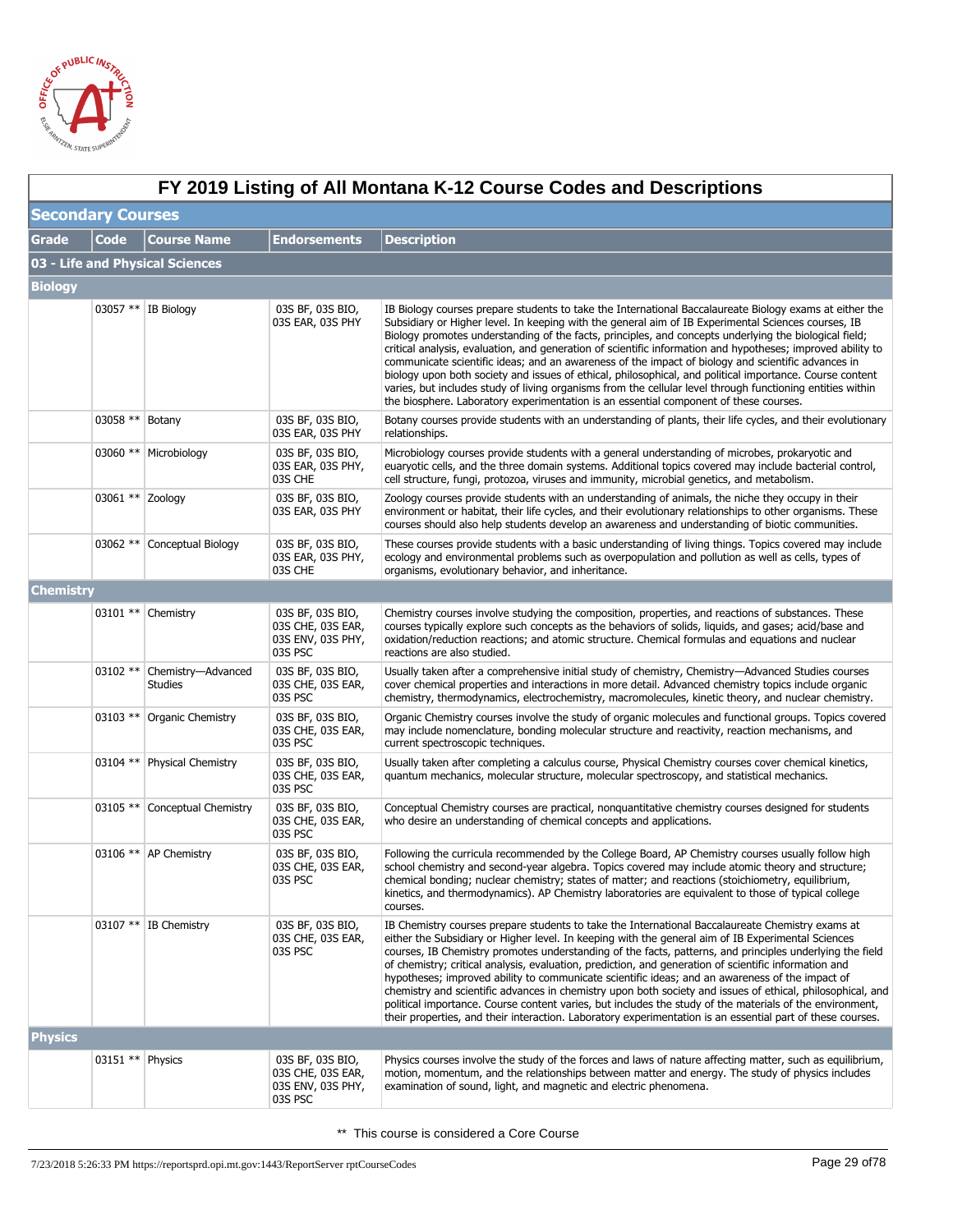

|                          | FY 2019 Listing of All Montana K-12 Course Codes and Descriptions |                                                     |                                                                       |                                                                                                                                                                                                                                                                                                                                                                                                                                                                                                                                                                                                                                                                                                                                                                                                                                                                                    |  |  |
|--------------------------|-------------------------------------------------------------------|-----------------------------------------------------|-----------------------------------------------------------------------|------------------------------------------------------------------------------------------------------------------------------------------------------------------------------------------------------------------------------------------------------------------------------------------------------------------------------------------------------------------------------------------------------------------------------------------------------------------------------------------------------------------------------------------------------------------------------------------------------------------------------------------------------------------------------------------------------------------------------------------------------------------------------------------------------------------------------------------------------------------------------------|--|--|
| <b>Secondary Courses</b> |                                                                   |                                                     |                                                                       |                                                                                                                                                                                                                                                                                                                                                                                                                                                                                                                                                                                                                                                                                                                                                                                                                                                                                    |  |  |
| <b>Grade</b>             | <b>Code</b>                                                       | <b>Course Name</b>                                  | <b>Endorsements</b>                                                   | <b>Description</b>                                                                                                                                                                                                                                                                                                                                                                                                                                                                                                                                                                                                                                                                                                                                                                                                                                                                 |  |  |
|                          |                                                                   | 03 - Life and Physical Sciences                     |                                                                       |                                                                                                                                                                                                                                                                                                                                                                                                                                                                                                                                                                                                                                                                                                                                                                                                                                                                                    |  |  |
| <b>Physics</b>           |                                                                   |                                                     |                                                                       |                                                                                                                                                                                                                                                                                                                                                                                                                                                                                                                                                                                                                                                                                                                                                                                                                                                                                    |  |  |
|                          | $03152**$                                                         | Physics-Advanced<br><b>Studies</b>                  | 03S BF, 03S BIO,<br>03S EAR, 03S PHY,<br>03S PSC                      | Usually taken after a comprehensive initial study of physics, Physics—Advanced Studies courses provide<br>instruction in laws of conservation, thermodynamics, and kinetics; wave and particle phenomena;<br>electromagnetic fields; and fluid dynamics.                                                                                                                                                                                                                                                                                                                                                                                                                                                                                                                                                                                                                           |  |  |
|                          |                                                                   | 03156 ** AP Physics C                               | 03S BF, 03S BIO,<br>03S EAR, 03S PHY,<br>03S PSC                      | Designed by the College Board to parallel college-level physics courses that serve as a partial foundation<br>for science or engineering majors, AP Physics C courses primarily focus on 1) mechanics and 2)<br>electricity and magnetism, with approximately equal emphasis on these two areas. AP Physics C courses<br>are more intensive and analytical than AP Physics B courses and require the use of calculus to solve the<br>problems posed.                                                                                                                                                                                                                                                                                                                                                                                                                               |  |  |
|                          |                                                                   | 03157 **   IB Physics                               | 03S BF, 03S BIO,<br>03S EAR, 03S PHY,<br>03S PSC                      | IB Physics courses prepare students to take the International Baccalaureate Physics exams at either the<br>Subsidiary or Higher level. In keeping with the general aim of IB Experimental Sciences courses, IB<br>Physics promotes understanding of the facts, patterns, and principles underlying the field of physics;<br>critical analysis, prediction, and application of scientific information and hypotheses; improved ability to<br>communicate scientific ideas; and an awareness of the impact of scientific advances in physics upon<br>both society and issues of ethical, philosophical, and political importance. Course content varies, but<br>includes the study of the fundamental laws of nature and the interaction between concepts of matter,<br>fields, waves, and energy. Laboratory experimentation is essential; calculus may be used in some<br>courses. |  |  |
|                          | 03159 **                                                          | <b>Physical Science</b>                             | 03S BF, 03S BIO,<br>03S CHE, 03S PHY,<br>03S PSC                      | Physical Science courses involve study of the structures and states of matter. Typically (but not always)<br>offered as introductory survey courses, they may include such topics as forms of energy, wave<br>phenomenon, electromagnetism, and physical and chemical interactions.                                                                                                                                                                                                                                                                                                                                                                                                                                                                                                                                                                                                |  |  |
|                          | 03161 **                                                          | <b>Conceptual Physics</b>                           | 03S BF, 03S BIO,<br>03S EAR, 03S PHY,<br>03S PSC                      | Conceptual Physics courses introduce students to the use of chemicals, characteristic properties of<br>materials, and simple mechanics to better describe the world and nonliving matter. The courses<br>emphasize precise measurements and descriptive analysis of experimental results. Topics covered may<br>include energy and motion, electricity, magnetism, heat, the structure of matter, and how matter reacts<br>to materials and forces.                                                                                                                                                                                                                                                                                                                                                                                                                                |  |  |
|                          | 03163 **                                                          | AP Physics C: Electricity<br>and Magnetism          | 03S BF, 03S BIO,<br>03S EAR, 03S PHY,<br>03S PSC                      | Designed by the College Board to parallel college-level physics courses that serve as a partial foundation<br>for science or engineering majors, AP Physics C: Electricity and Magnetism courses focus on electricity<br>and magnetism, including topics such as electrostatics; conductors, capacitors, and dielectrics; electric<br>circuits; magnetic fields; and electromagnetism. AP Physics C courses require the use of calculus to solve<br>the problems posed.                                                                                                                                                                                                                                                                                                                                                                                                            |  |  |
|                          |                                                                   | 03164 ** AP Physics C: Mechanics   03S BF, 03S BIO, | 03S EAR, 03S PHY,<br>03S PSC                                          | Designed by the College Board to parallel college-level physics courses that serve as a partial foundation<br>for science or engineering majors, AP Physics C: Mechanics courses focus on classical mechanics,<br>including topics in kinematics; Newton's laws of motion; work, energy, and power; systems of particles<br>and linear momentum; circular motion and rotation; oscillations; and gravitation. AP Physics C courses<br>require the use of calculus to solve the problems posed.                                                                                                                                                                                                                                                                                                                                                                                     |  |  |
|                          |                                                                   | 03165 **   AP Physics 1                             | 03S BF, 03S BIO,<br>03S EAR, 03S PHY,<br>03S PSC                      | Designed by the College Board to parallel first-semester college-level courses in algebra-based physics,<br>AP Physics 1 courses focus on Newtonian mechanics (including rotational motion); work, energy, and<br>power; mechanical waves and sound; and introductory circuits. These courses may also include college-<br>level laboratory investigations.                                                                                                                                                                                                                                                                                                                                                                                                                                                                                                                        |  |  |
|                          |                                                                   | 03166 ** AP Physics 2                               | 03S BF, 03S BIO,<br><b>U3S EAR, U3S PHY,</b><br>03S PSC               | Designed by the College Board to parallel second-semester college-level courses in algebra-based<br>physics, AP Physics 2 courses cover fluid statics and dynamics; thermodynamics with kinetic theory, PV<br>diagrams and probability; electrostatics; electrical circuits with capacitors; magnetic fields;<br>electromagnetism; physical and geometric optics; and quantum, atomic, and nuclear physics. These<br>courses may also include college-level laboratory investigations.                                                                                                                                                                                                                                                                                                                                                                                             |  |  |
|                          | <b>Integrated/Other</b>                                           |                                                     |                                                                       |                                                                                                                                                                                                                                                                                                                                                                                                                                                                                                                                                                                                                                                                                                                                                                                                                                                                                    |  |  |
|                          | $03201$ **                                                        | <b>Integrated Science</b>                           | 03S BF, 03S BIO,<br>03S CHE, 03S EAR,<br>03S ENV, 03S PHY,<br>03S PSC | The specific content of Integrated Science courses varies, but they draw upon the principles of several<br>scientific specialties—earth science, physical science, biology, chemistry, and physics—and organize the<br>material around thematic units. Common themes covered include systems, models, energy, patterns,<br>change, and constancy. These courses use appropriate aspects from each specialty to investigate<br>applications of the theme.                                                                                                                                                                                                                                                                                                                                                                                                                           |  |  |
|                          | 03202 **                                                          | <b>Unified Science</b>                              | 03S BF, 03S BIO,<br>03S CHE, 03S EAR,<br>03S ENV, 03S PHY,<br>03S PSC | Unified Science courses combine more than one branch of science into a cohesive study or may<br>integrate science with another discipline. General scientific concepts are explored, as are the principles<br>underlying the scientific method and experimentation techniques.                                                                                                                                                                                                                                                                                                                                                                                                                                                                                                                                                                                                     |  |  |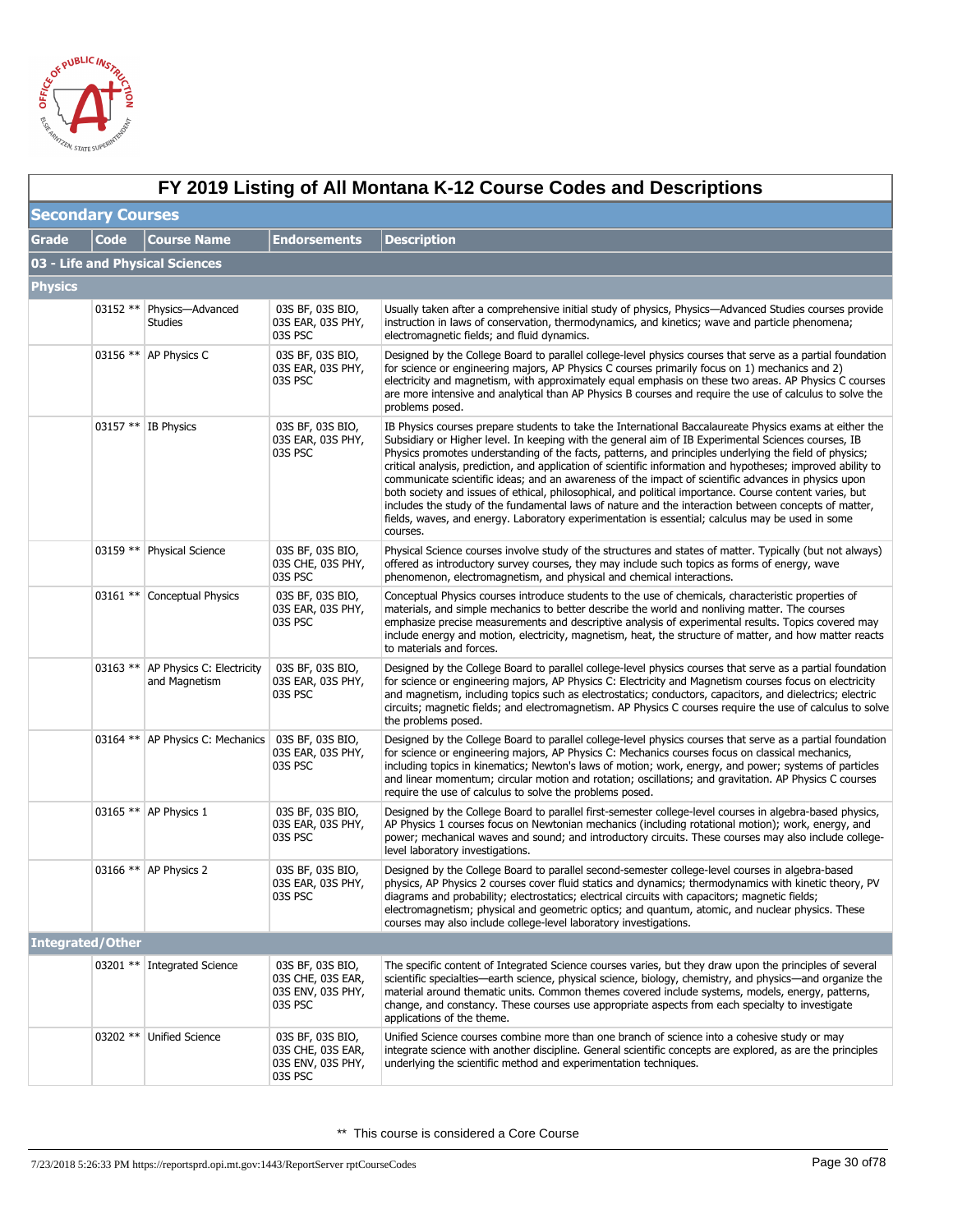

|              | FY 2019 Listing of All Montana K-12 Course Codes and Descriptions |                                                       |                                                                                |                                                                                                                                                                                                                                                                                                                                                                                                                                                                                                                                                                                                                                                                                                                                                                 |  |  |
|--------------|-------------------------------------------------------------------|-------------------------------------------------------|--------------------------------------------------------------------------------|-----------------------------------------------------------------------------------------------------------------------------------------------------------------------------------------------------------------------------------------------------------------------------------------------------------------------------------------------------------------------------------------------------------------------------------------------------------------------------------------------------------------------------------------------------------------------------------------------------------------------------------------------------------------------------------------------------------------------------------------------------------------|--|--|
|              | <b>Secondary Courses</b>                                          |                                                       |                                                                                |                                                                                                                                                                                                                                                                                                                                                                                                                                                                                                                                                                                                                                                                                                                                                                 |  |  |
| <b>Grade</b> | <b>Code</b>                                                       | <b>Course Name</b>                                    | <b>Endorsements</b>                                                            | <b>Description</b>                                                                                                                                                                                                                                                                                                                                                                                                                                                                                                                                                                                                                                                                                                                                              |  |  |
|              |                                                                   | 03 - Life and Physical Sciences                       |                                                                                |                                                                                                                                                                                                                                                                                                                                                                                                                                                                                                                                                                                                                                                                                                                                                                 |  |  |
|              | <b>Integrated/Other</b>                                           |                                                       |                                                                                |                                                                                                                                                                                                                                                                                                                                                                                                                                                                                                                                                                                                                                                                                                                                                                 |  |  |
|              | 03203 ** Applied                                                  | Biology/Chemistry                                     | 03S BF, 03S BIO,<br>03S CHE, 03S EAR,<br>03S PSC                               | Applied Biology/Chemistry courses integrate biology and chemistry into a unified domain of study and<br>present the resulting body of knowledge in the context of work, home, society, and the environment,<br>emphasizing field and laboratory activities. Topics include natural resources, water, air and other gases,<br>nutrition, disease and wellness, plant growth and reproduction, life processes, microorganisms, synthetic<br>materials, waste and waste management, and the community of life.                                                                                                                                                                                                                                                     |  |  |
|              |                                                                   | 03206 ** IB Design Technology                         | 03S BF, 03S BIO,<br>03S CHE, 03S EAR,<br>03S PHY, 03S PSC                      | IB Design Technology courses prepare students to take the International Baccalaureate Design<br>Technology exams at either the Subsidiary or Higher level. In keeping with the general aim of IB<br>Experimental Sciences courses, IB Design Technology courses promote understanding and use of the<br>scientific method to solve problems using scientific information and production techniques.<br>Practical/investigative work centers on the properties of materials, mechanisms, control circuits, and<br>production techniques as they apply to constructing an artifact or developing skills and ideas useful in<br>carrying out such a project.                                                                                                       |  |  |
|              |                                                                   | 03207 **   AP Environmental<br>Science                | 03S BF, 03S BIO,<br>03S CHE, 03S EAR,<br>03S PSC                               | AP Environmental Science courses are designed by the College Board to provide students with the<br>scientific principles, concepts, and methodologies required to understand the interrelationships of the<br>natural world, identify and analyze environmental problems (both natural and human made), evaluate<br>the relative risks associated with the problems, and examine alternative solutions for resolving and/or<br>preventing them. Topics covered include science as a process, ecological processes and energy<br>conversions, earth as an interconnected system, the impact of humans on natural systems, cultural and<br>societal contexts of environmental problems, and the development of practices that will ensure<br>sustainable systems. |  |  |
|              | 03208 **                                                          | <b>IB Environmental</b><br>Systems and Societies      | 03S BF, 03S BIO,<br>03S CHE, 03S EAR,<br>03S PSC                               | IB Environmental Systems courses prepare students to take the International Baccalaureate<br>Environmental Systems exam at the standard level by providing them with the knowledge, methods, and<br>techniques to understand the nature and functioning of natural systems, the relationships that affect<br>environmental equilibrium, and human impact on the biosphere. Topics also include ecosystem integrity<br>and sustainability, students' own relationships to the environment, and the nature of internationalism in<br>resolving major environmental issues.                                                                                                                                                                                        |  |  |
|              |                                                                   | 03209 ** Aerospace                                    | 03S BF, 03S BIO,<br>03S CHE, 03S PHY,<br>03S PSC, 03S EAR                      | Aerospace courses explore the connection between meteorology, astronomy, and flight across and<br>around the earth as well as into outer space. In addition to principles of meteorology (e.g., atmosphere,<br>pressures, winds and jet streams) and astronomical concepts (e.g., solar system, stars, and<br>interplanetary bodies), course topics typically include the history of aviation, principles of aeronautical<br>decision-making, airplane systems, aerodynamics, and flight theory.                                                                                                                                                                                                                                                                |  |  |
|              | 03210 **                                                          | Science, Technology<br>and Society                    | 03S BF, 03S BIO,<br>03S CHE, 03S EAR,<br>03S PHY, 03S PSC                      | Science, Technology, and Society courses encourage students to explore and understand the ways in<br>which science and technology shape culture, values, and institutions and how such factors, in turn,<br>shape science and technology. Topics covered may include how science and technology enter society<br>and how they change as a result of social processes.                                                                                                                                                                                                                                                                                                                                                                                           |  |  |
|              | 03212 **                                                          | Scientific Research and<br>Design                     | 03S BF, 03S BIO,<br>03S CHE, 03S EAR,<br>03S PHY, 03S PSC                      | In Scientific Research and Design courses, students conceive of, design, and complete a project using<br>scientific inquiry and experimentation methodologies. Emphasis is typically placed on safety issues,<br>research protocols, controlling or manipulating variables, data analysis, and a coherent display of the<br>project and its outcome(s).                                                                                                                                                                                                                                                                                                                                                                                                         |  |  |
|              | 03995                                                             | Life and Physical<br>Sciences-Aide                    | 03S BF, 03S BIO,<br>03S PHY, 03S CHE,<br>03S EAR, 03S ENV,<br>03S PSC          | Life and Physical Sciences—Aide courses offer students the opportunity to assist instructors in preparing,<br>organizing, or delivering course curricula. Students may provide tutorial or instructional assistance to<br>other students and may serve as laboratory assistants.                                                                                                                                                                                                                                                                                                                                                                                                                                                                                |  |  |
|              | 03998 **                                                          | Life and Physical<br>Sciences-Workplace<br>Experience | 03S BF, 03S BIO,<br>03S CHE, 03S PHY,<br>03S PSC                               | Life and Physical Sciences—Workplace Experience courses provide work experience in a field related to<br>life and/or physical science. Goals are typically set cooperatively by the student, teacher, and employer<br>(although students are not necessarily paid). These courses may include classroom activities as well,<br>involving further study of the field or discussion regarding experiences that students encounter in the<br>workplace.                                                                                                                                                                                                                                                                                                            |  |  |
| <b>Grade</b> | Code                                                              | <b>Course Name</b>                                    | <b>Endorsements</b>                                                            | <b>Description</b>                                                                                                                                                                                                                                                                                                                                                                                                                                                                                                                                                                                                                                                                                                                                              |  |  |
|              |                                                                   | 04 - Social Sciences and History                      |                                                                                |                                                                                                                                                                                                                                                                                                                                                                                                                                                                                                                                                                                                                                                                                                                                                                 |  |  |
| Geography    |                                                                   |                                                       |                                                                                |                                                                                                                                                                                                                                                                                                                                                                                                                                                                                                                                                                                                                                                                                                                                                                 |  |  |
|              |                                                                   | 04001 ** World Geography                              | 04S BF, 04S ECO,<br>04S GEO, 04S HIS,<br>04S HUM, 04S POL,<br>04S PSY, 04S SOC | World Geography courses provide students with an overview of world geography, but may vary widely in<br>the topics they cover. Topics typically include the physical environment; the political landscape; the<br>relationship between people and the land; economic production and development; and the movement of<br>people, goods, and ideas.                                                                                                                                                                                                                                                                                                                                                                                                               |  |  |

# **FY 2019 Listing of All Montana K-12 Course Codes and Descriptions**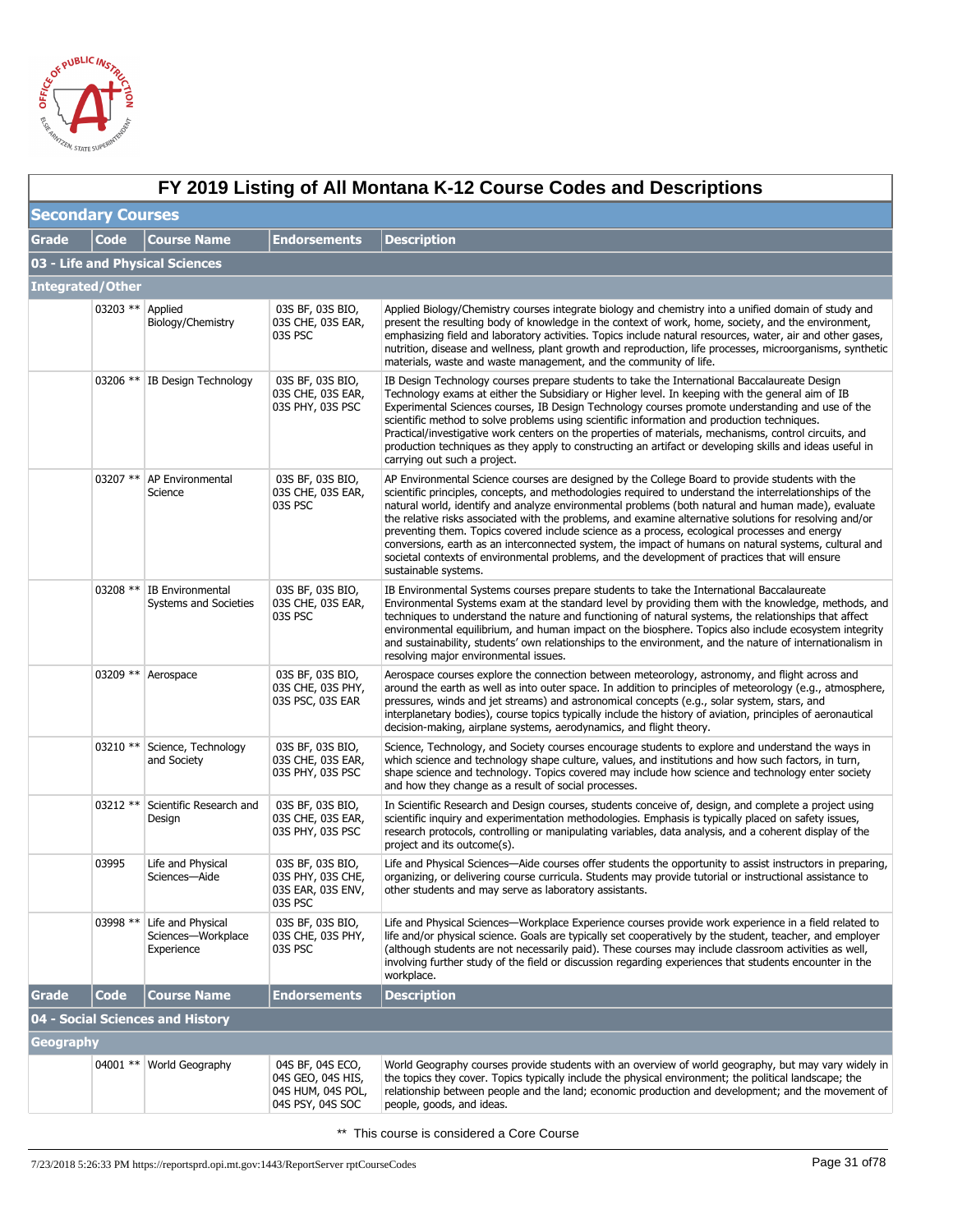

| <b>Secondary Courses</b> |             |                                  |                                                                                |                                                                                                                                                                                                                                                                                                                                                                                                                                                                                                                                                                                                                                                                           |  |  |
|--------------------------|-------------|----------------------------------|--------------------------------------------------------------------------------|---------------------------------------------------------------------------------------------------------------------------------------------------------------------------------------------------------------------------------------------------------------------------------------------------------------------------------------------------------------------------------------------------------------------------------------------------------------------------------------------------------------------------------------------------------------------------------------------------------------------------------------------------------------------------|--|--|
| Grade                    | <b>Code</b> | <b>Course Name</b>               | <b>Endorsements</b>                                                            | <b>Description</b>                                                                                                                                                                                                                                                                                                                                                                                                                                                                                                                                                                                                                                                        |  |  |
|                          |             | 04 - Social Sciences and History |                                                                                |                                                                                                                                                                                                                                                                                                                                                                                                                                                                                                                                                                                                                                                                           |  |  |
| Geography                |             |                                  |                                                                                |                                                                                                                                                                                                                                                                                                                                                                                                                                                                                                                                                                                                                                                                           |  |  |
|                          |             | 04003 ** IB Geography            | 04S BF, 04S GEO,<br>04S HIS, 04S POL                                           | IB Geography courses prepare students to take the International Baccalaureate Geography exams at<br>either the Subsidiary or Higher level, and individual courses vary to reflect the different emphases of the<br>exams (either human or physical geology and case study or fieldwork instruction). In general, however,<br>IB Geography courses aim to help students understand the relationships within society, the relationships<br>between society and the natural environment, and how those relationships change over time.                                                                                                                                       |  |  |
| 12                       |             | 04004 ** AP Human Geography      | 04S BF, 04S GEO,<br>04S HIS, 04S HUM,<br>04S POL                               | Following the College Board's suggested curriculum designed to parallel college-level Human Geography<br>courses, AP Human Geography introduces students to the systematic study of patterns and processes<br>that have shaped the ways in which humans understand, use, and alter the earth's surface. Students<br>use spatial concepts and landscape analysis to examine human social organization and its environmental<br>consequences and also learn about the methods and tools geographers use in their science and practice.                                                                                                                                      |  |  |
| <b>World History</b>     |             |                                  |                                                                                |                                                                                                                                                                                                                                                                                                                                                                                                                                                                                                                                                                                                                                                                           |  |  |
|                          | 04051 **    | World<br>History-Overview        | 04S BF, 04S ECO,<br>04S GEO, 04S HIS,<br>04S HUM, 04S POL,<br>04S PSY, 04S SOC | World History—Overview courses provide students with an overview of the history of human society<br>from early civilization to the contemporary period, examining political, economic, social, religious,<br>military, scientific, and cultural developments. World History-Overview courses may include<br>geographical studies, but often these components are not as explicitly taught as geography.                                                                                                                                                                                                                                                                   |  |  |
|                          | 04052 **    | World History and<br>Geography   | 04S BF, 04S GEO,<br>04S HIS                                                    | In addition to covering the objectives of World History—Overview courses, World History and Geography<br>courses provide an overview of world geography. These courses are often developed in response to<br>increased national concern regarding the importance of geography, and they explore geographical<br>concepts.                                                                                                                                                                                                                                                                                                                                                 |  |  |
|                          | $04053$ **  | Modern World History             | 04S BF, 04S ECO,<br>04S GEO, 04S HIS                                           | Modern World History courses provide an overview of the history of human society in the past few<br>centuries—from the Renaissance period, or later, to the contemporary period—exploring political,<br>economic, social, religious, military, scientific, and cultural developments.                                                                                                                                                                                                                                                                                                                                                                                     |  |  |
|                          |             | 04054 ** IB History              | 04S BF, 04S ECO,<br>04S GEO, 04S HIS                                           | IB History courses prepare students to take the International Baccalaureate History exams at either the<br>Subsidiary or Higher level. In these courses, students study political, military, economic, social, and<br>cultural trends and explore the nature of historical documentation and the methods used by historians.<br>IB History courses survey 20th-century topics in an international context; provide a detailed regional<br>study of a major area (Africa, Europe, the Americas, West and South Asia, East and Southeast Asia, or<br>Australia); and enable students to undertake individual study on a subject of interest in greater detail<br>and depth. |  |  |
|                          |             | 04056 ** AP European History     | 04S BF, 04S ECO,<br>04S GEO, 04S HIS                                           | Following the College Board's suggested curriculum designed to parallel college-level European History<br>courses, AP European History courses examine European civilization from the High Renaissance period to<br>the recent past and also expose students to the factual narrative. In addition, these courses help<br>students develop an understanding of some of the principal themes in modern European history and the<br>abilities to analyze historical evidence and to express that understanding and analysis in writing.                                                                                                                                     |  |  |
|                          |             | 04057 ** AP World History        | 04S BF, 04S ECO,<br>04S GEO, 04S HIS                                           | Following the College Board's suggested curriculum designed to parallel college-level World History<br>courses, AP World History courses examine world history from 8000 BCE to the present with the aim of<br>helping students develop a greater understanding of the evolution of global processes and contracts and<br>how different human societies have interacted. These courses highlight the nature of changes in an<br>international context and explore their causes and continuity.                                                                                                                                                                            |  |  |
|                          |             | 04061 **   World Area Studies    | 04S BF, 04S HIS,<br>04S GEO                                                    | World Area Studies courses examine the history, politics, economics, society, and/or culture of one or<br>more regions of the world, such as Africa, Latin America, the former Soviet Union, Far East Asia, and the<br>Middle East. These courses may focus primarily on the history of a particular region or may take an<br>interdisciplinary approach to the contemporary issues affecting the region. Furthermore, these courses<br>may emphasize one particular country (other than the United States), rather than emphasizing a region<br>or continent.                                                                                                            |  |  |
|                          |             | 04062 ** World People Studies    | 04S BF, 04S ECO,<br>04S GEO, 04S HIS                                           | World People Studies courses allow students to study various types of subgroups that have something in<br>common such as religion, gender, or culture. Similar in style to World Area Studies, but focusing on a<br>group of people rather than on a specific region, these courses examine a subgroup's history, politics,<br>economics, and/or culture.                                                                                                                                                                                                                                                                                                                 |  |  |
|                          |             | 04063 ** Western Civilization    | 04S BF, 04S ECO,<br>04S GEO, 04S HIS,<br>04S HUM, 04S POL                      | Western Civilization courses apply an interdisciplinary approach to the study of western cultural<br>traditions, frequently using a chronological framework. Course content typically includes a survey of the<br>major developments in and contributors to art and architecture, literature, religion and philosophy, and<br>culture. These courses may also cover intellectual and political movements.                                                                                                                                                                                                                                                                 |  |  |
|                          | 04064 **    | Contemporary World<br>Issues     | 04S BF, 04S HIS,<br>04S ECO, 04S POL                                           | Contemporary World Issues courses enable students to study political, economic, and social issues facing<br>the world. These courses may focus on current issues, examine selected issues throughout the 20th<br>century, and look at historical causes or possible solutions.                                                                                                                                                                                                                                                                                                                                                                                            |  |  |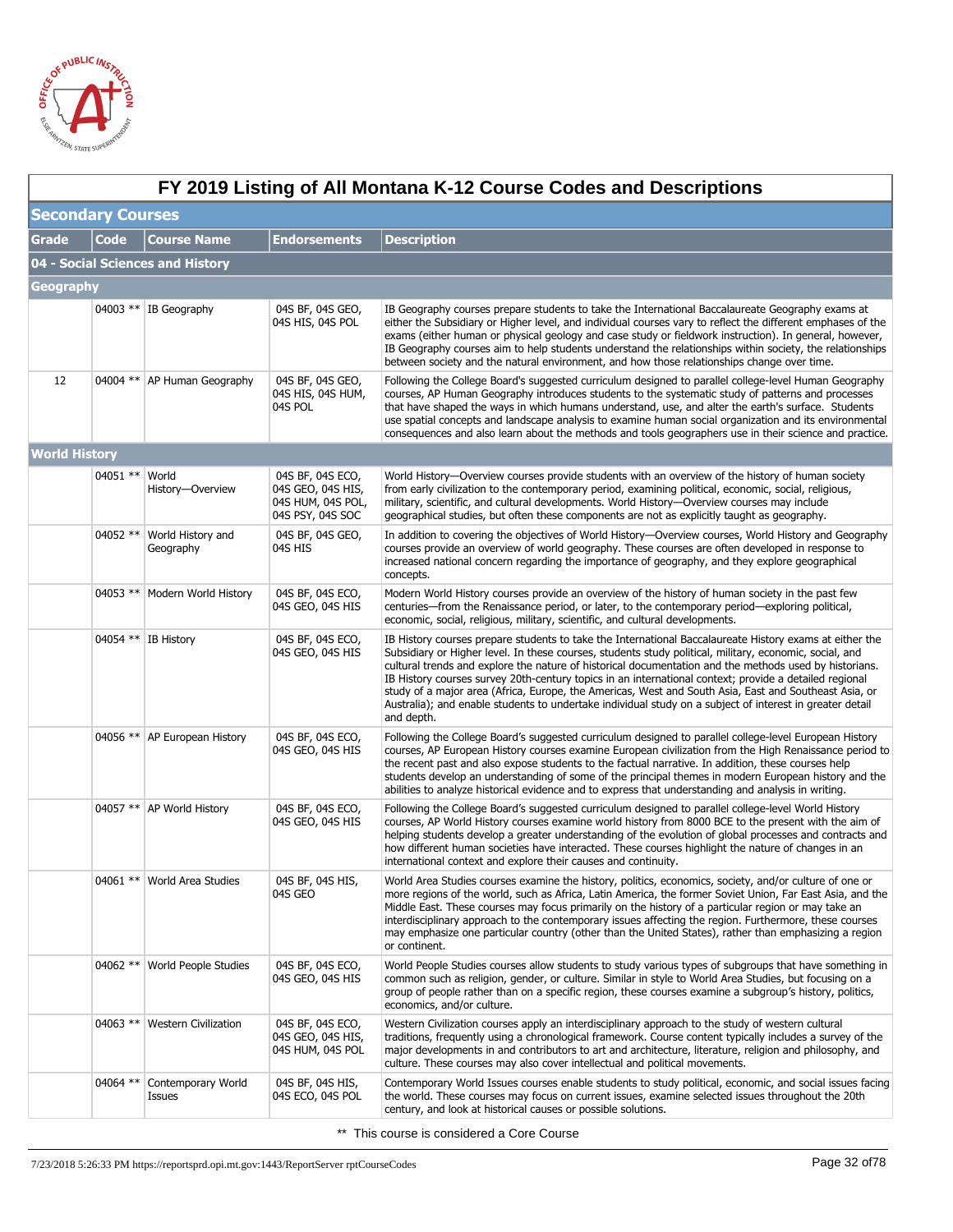

|                     | FY 2019 Listing of All Montana K-12 Course Codes and Descriptions |                                                       |                                                           |                                                                                                                                                                                                                                                                                                                                                                                                                                                                                                                                                                                                                                                                                                                   |  |  |
|---------------------|-------------------------------------------------------------------|-------------------------------------------------------|-----------------------------------------------------------|-------------------------------------------------------------------------------------------------------------------------------------------------------------------------------------------------------------------------------------------------------------------------------------------------------------------------------------------------------------------------------------------------------------------------------------------------------------------------------------------------------------------------------------------------------------------------------------------------------------------------------------------------------------------------------------------------------------------|--|--|
|                     | <b>Secondary Courses</b>                                          |                                                       |                                                           |                                                                                                                                                                                                                                                                                                                                                                                                                                                                                                                                                                                                                                                                                                                   |  |  |
| <b>Grade</b>        | Code                                                              | <b>Course Name</b>                                    | <b>Endorsements</b>                                       | <b>Description</b>                                                                                                                                                                                                                                                                                                                                                                                                                                                                                                                                                                                                                                                                                                |  |  |
|                     | 04 - Social Sciences and History                                  |                                                       |                                                           |                                                                                                                                                                                                                                                                                                                                                                                                                                                                                                                                                                                                                                                                                                                   |  |  |
| <b>U.S. History</b> |                                                                   |                                                       |                                                           |                                                                                                                                                                                                                                                                                                                                                                                                                                                                                                                                                                                                                                                                                                                   |  |  |
|                     | 04101 ** U.S.                                                     | History-Comprehensive 04S GEO, 04S HIS,               | 04S BF, 04S ECO,<br>04S HUM, 04S POL                      | U.S. History—Comprehensive courses provide students with an overview of the history of the United<br>States, examining time periods from discovery or colonialism through World War II or after. These<br>courses typically include a historical overview of political, military, scientific, and social developments.<br>Course content may include a history of the North American peoples before European settlement.                                                                                                                                                                                                                                                                                          |  |  |
|                     | 04102 **                                                          | Early U.S. History                                    | 04S BF, 04S ECO,<br>04S GEO, 04S HIS                      | Early U.S. History courses examine the history of the United States from the colonial period to the Civil<br>War or Reconstruction era (some courses end after this period). Some courses include American history<br>before European settlement, while others may begin at the formation of the new nation. These courses<br>typically include a historical overview of political, military, scientific, and social developments.                                                                                                                                                                                                                                                                                |  |  |
|                     |                                                                   | 04103 ** Modern U.S. History                          | 04S BF, 04S ECO,<br>04S GEO, 04S HIS                      | Modern U.S. History courses examine the history of the United States from the Civil War or<br>Reconstruction era (some courses begin at a later period) through the present time. These courses<br>typically include a historical review of political, military, scientific, and social developments.                                                                                                                                                                                                                                                                                                                                                                                                             |  |  |
|                     |                                                                   | 04104 **   AP U.S. History                            | 04S BF, 04S ECO,<br>04S GEO, 04S HIS                      | Following the College Board's suggested curriculum designed to parallel college-level U.S. History<br>courses, AP U.S. History courses provide students with the analytical skills and factual knowledge<br>necessary to address critically problems and materials in U.S. history. Students learn to assess historical<br>materials and to weigh the evidence and interpretations presented in historical scholarship. The course<br>examines the discovery and settlement of the New World through the recent past.                                                                                                                                                                                             |  |  |
|                     | 04105 **                                                          | <b>State-Specific Studies</b>                         | 04S BF, 04S ECO,<br>04S GEO, 04S HIS,<br>04S HUM, 04S POL | State-Specific Studies courses examine the history, politics, economics, society, and/or cultures of one<br>state in the United States. This course may focus primarily on the history of that state or may take an<br>interdisciplinary approach to the contemporary issues affecting it.                                                                                                                                                                                                                                                                                                                                                                                                                        |  |  |
|                     | 04106 **                                                          | Contemporary U.S.<br>Issues                           | 04S BF, 04S HIS,<br>04S ECO, 04S POL                      | Contemporary U.S. Issues courses study the political, economic, and social issues facing the United<br>States, with or without an emphasis on state and local issues. These courses may focus on current<br>issues or may examine selected issues that span throughout the 20th century to the present.                                                                                                                                                                                                                                                                                                                                                                                                           |  |  |
|                     |                                                                   | 04108 ** U.S. Gender Studies                          | 04S BF, 04S ECO,<br>04S GEO, 04S HIS                      | U.S. Gender Studies courses examine the history, politics, economics, and/or culture of gender in U.S.<br>society. These courses may focus primarily on gender relations or may take a more comprehensive<br>approach to studying the contemporary issues related to gender.                                                                                                                                                                                                                                                                                                                                                                                                                                      |  |  |
|                     |                                                                   | <b>Government, Politics, and Law</b>                  |                                                           |                                                                                                                                                                                                                                                                                                                                                                                                                                                                                                                                                                                                                                                                                                                   |  |  |
|                     | 04151 ** U.S.                                                     | Government-<br>Comprehensive                          | 04S BF, 04S ECO,<br>04S GEO, 04S HIS,<br>04S HUM, 04S POL | U.S. Government—Comprehensive courses provide an overview of the structure and functions of the<br>U.S. government and political institutions and examine constitutional principles, the concepts of rights<br>and responsibilities, the role of political parties and interest groups, and the importance of civic<br>participation in the democratic process. These courses may examine the structure and function of state<br>and local governments and may cover certain economic and legal topics.                                                                                                                                                                                                           |  |  |
|                     | $04153$ **                                                        | <b>Political Science</b>                              | 04S BF, 04S POL                                           | Political Science courses approach the study of politics from a theoretical perspective, including an<br>examination of the role of government and the nature of political behavior, political power, and political<br>action.                                                                                                                                                                                                                                                                                                                                                                                                                                                                                    |  |  |
|                     | 04155 **                                                          | <b>International Relations</b>                        | 04S BF, 04S ECO,<br>04S GEO, 04S HIS                      | International Relations courses provide students with an introduction to the relationships that exist<br>among nations, including an examination of the modern state; the foreign policies of nations; the<br>dynamics of nationalism, ideology, and culture; and the role of international organizations. The courses<br>may also emphasize contemporary events.                                                                                                                                                                                                                                                                                                                                                 |  |  |
|                     | 04156 **                                                          | United States and World   04S BF, 04S ECO,<br>Affairs | 04S GEO, 04S HIS                                          | United States and World Affairs courses provide a study of global interrelationships. Topics covered may<br>include geographic, political, economic, and social issues of a particular country or region, with an<br>emphasis on how these issues influence (or are influenced by) the way in which the United States relates<br>to other countries in an interdependent world context.                                                                                                                                                                                                                                                                                                                           |  |  |
|                     | 04157 **                                                          | AP U.S. Government<br>and Politics                    | 04S BF, 04S POL                                           | Following the College Board's suggested curriculum designed to parallel college-level U.S. Government<br>and Politics courses, these courses provide students with an analytical perspective on government and<br>politics in the United States, involving both the study of general concepts used to interpret U.S. politics<br>and the analysis of specific case studies. The courses generally cover the constitutional underpinnings of<br>the U.S. government, political beliefs and behaviors, political parties and interest groups, the institutions<br>and policy process of national government, and civil rights and liberties.                                                                        |  |  |
|                     | 04158 **                                                          | AP Comparative<br>Government and Politics             | 04S BF, 04S POL                                           | Following the College Board's suggested curriculum designed to parallel college-level Comparative<br>Government and Politics courses, these courses offer students an understanding of the world's diverse<br>political structures and practices. The courses encompass the study of both specific countries and<br>general concepts used to interpret the key political relationships found in virtually all national policies.<br>Course content generally includes sources of public authority and political power, the relationship<br>between states and society, the relationships between the political and institutional frameworks of<br>citizens and states, political change, and comparative methods. |  |  |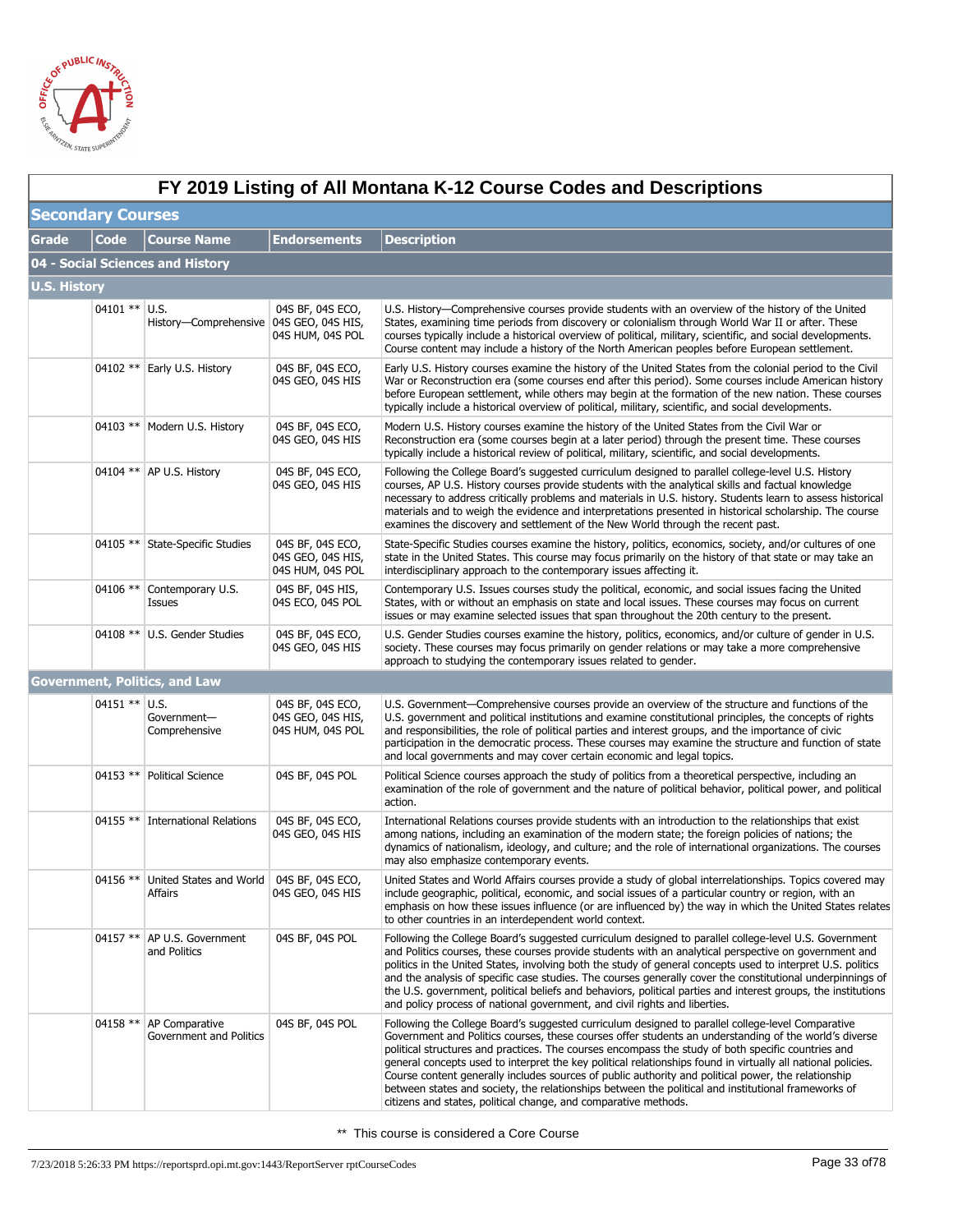

|                        | FY 2019 Listing of All Montana K-12 Course Codes and Descriptions |                                        |                                                           |                                                                                                                                                                                                                                                                                                                                                                                                                                                                                                            |  |  |
|------------------------|-------------------------------------------------------------------|----------------------------------------|-----------------------------------------------------------|------------------------------------------------------------------------------------------------------------------------------------------------------------------------------------------------------------------------------------------------------------------------------------------------------------------------------------------------------------------------------------------------------------------------------------------------------------------------------------------------------------|--|--|
|                        | <b>Secondary Courses</b>                                          |                                        |                                                           |                                                                                                                                                                                                                                                                                                                                                                                                                                                                                                            |  |  |
| <b>Grade</b>           | <b>Code</b>                                                       | <b>Course Name</b>                     | <b>Endorsements</b>                                       | <b>Description</b>                                                                                                                                                                                                                                                                                                                                                                                                                                                                                         |  |  |
|                        |                                                                   | 04 - Social Sciences and History       |                                                           |                                                                                                                                                                                                                                                                                                                                                                                                                                                                                                            |  |  |
|                        |                                                                   | <b>Government, Politics, and Law</b>   |                                                           |                                                                                                                                                                                                                                                                                                                                                                                                                                                                                                            |  |  |
|                        |                                                                   | 04159 **   AP Government               | 04S BF, 04S HIS,<br>04S POL                               | AP Government courses prepare students for the AP exams in both U.S. Government and Politics and<br>Comparative Government and Politics. Course content includes the topics covered in those two separate<br>courses as described above.                                                                                                                                                                                                                                                                   |  |  |
|                        | 04161 ** Civics                                                   |                                        | 04S BF, 04S ECO,<br>04S GEO, 04S HIS,<br>04S HUM, 04S POL | Civics courses examine the general structure and functions of American systems of government, the<br>roles and responsibilities of citizens to participate in the political process, and the relationship of the<br>individual to the law and legal system. These courses do not typically delve into the same degree of<br>detail on constitutional principles or the role of political parties and interest groups as do comprehensive<br>courses in U.S. Government.                                    |  |  |
|                        | 04162 **                                                          | Law Studies                            | 04S BF, 04S POL,<br>12S BUS, 04S ECO                      | Law Studies courses examine the history and philosophy of law as part of U.S. society and include the<br>study of the major substantive areas of both criminal and civil law, such as constitutional rights, torts,<br>contracts, property, criminal law, family law, and equity. Although these courses emphasize the study of<br>law, they may also cover the workings of the legal system.                                                                                                              |  |  |
|                        | 04163 **                                                          | Consumer Law                           | 04S BF, 04S POL,<br>12S BUS, 04S ECO                      | Consumer Law courses present a history and philosophy of law and the legal system in the United<br>States, with a particular emphasis on those topics affecting students as consumers and young adults<br>(such as contractual laws, laws pertaining to housing and marriage, and constitutional rights).                                                                                                                                                                                                  |  |  |
|                        | 04164 **                                                          | <b>Business Law</b>                    | 12S BUS, 04S BF,<br>04S ECO                               | Business Law courses present a history and philosophy of law and the legal system in the United States,<br>with a particular emphasis on those topics affecting students as future business leaders and employees.<br>Such topics may include contracts, commercial paper and debt instruments, property rights,<br>employer/employee relationships, and constitutional rights and responsibilities.                                                                                                       |  |  |
| Economics              |                                                                   |                                        |                                                           |                                                                                                                                                                                                                                                                                                                                                                                                                                                                                                            |  |  |
|                        |                                                                   | 04201 ** Economics                     | 04S BF, 04S ECO,<br>12S BUS                               | Economics courses provide students with an overview of economics with primary emphasis on the<br>principles of microeconomics and the U.S. economic system. These courses may also cover topics such<br>as principles of macroeconomics, international economics, and comparative economics. Economic<br>principles may be presented in formal theoretical contexts, applied contexts, or both.                                                                                                            |  |  |
|                        |                                                                   | 04202 ** Comparative Economics         | 04S BF, 04S ECO,<br>12S BUS                               | Comparative Economics courses offer students an opportunity to study different economies and<br>economic systems, including an examination of various approaches to problems in micro- and<br>macroeconomics.                                                                                                                                                                                                                                                                                              |  |  |
|                        |                                                                   | 04203 **   AP Microeconomics           | 04S BF, 04S ECO,<br>12S BUS                               | Following the College Board's suggested curriculum designed to parallel college-level microeconomics,<br>AP Microeconomics courses provide students with a thorough understanding of the principles of<br>economics that apply to the functions of individual decision makers (both consumers and producers).<br>They place primary emphasis on the nature and functions of product markets, while also including a<br>study of factor markets and the role of government in the economy.                  |  |  |
|                        |                                                                   | 04204 ** AP Macroeconomics             | 04S BF, 04S ECO,<br>12S BUS                               | Following the College Board's suggested curriculum designed to parallel college-level macroeconomics,<br>AP Macroeconomics courses provide students with a thorough understanding of the principles of<br>economics that apply to an economic system as a whole. They place particular emphasis on the study of<br>national income and price determination and developing students' familiarity with economic performance<br>measures, economic growth, and international economics.                       |  |  |
|                        |                                                                   | 04205 ** AP Economics                  | 04S BF, 04S ECO,<br>12S BUS                               | AP Economics courses prepare students for the College Board's examinations in both Microeconomics<br>and Macroeconomics; these courses include the content of the two separate courses as described above.                                                                                                                                                                                                                                                                                                 |  |  |
|                        |                                                                   | 04206 ** IB Economics                  | 04S BF, 04S ECO,<br>12S BUS                               | IB Economics courses prepare students to take the International Baccalaureate Economics exams at<br>either the Subsidiary or Higher level. The courses provide students with the basic tools of economic<br>reasoning and teach them to use those tools to explain or interpret economic problems. Course content<br>includes resource allocation under various systems, national income analysis, international economics,<br>and economic development and growth and may also cover income distribution. |  |  |
| <b>Social Sciences</b> |                                                                   |                                        |                                                           |                                                                                                                                                                                                                                                                                                                                                                                                                                                                                                            |  |  |
|                        | 04251                                                             | Anthropology                           | 04S BF                                                    | Anthropology courses introduce students to the study of human evolution with regard to the origin,<br>distribution, physical attributes, environment, and culture of human beings. These courses provide an<br>overview of anthropology, including but not limited to both physical and cultural anthropology.                                                                                                                                                                                             |  |  |
|                        | 04253                                                             | IB Social and Cultural<br>Anthropology | 04S BF                                                    | IB Social and Cultural Anthropology courses prepare students to take the International Baccalaureate<br>Social and Cultural Anthropology exams at either the standard or higher level. The courses aim to<br>promote students' awareness of underlying patterns and causes of social relationships and systems,<br>preconceptions and assumptions within the social environment, and the use of ethnographic data in<br>creating models, drawing inferences, and making comparisons.                       |  |  |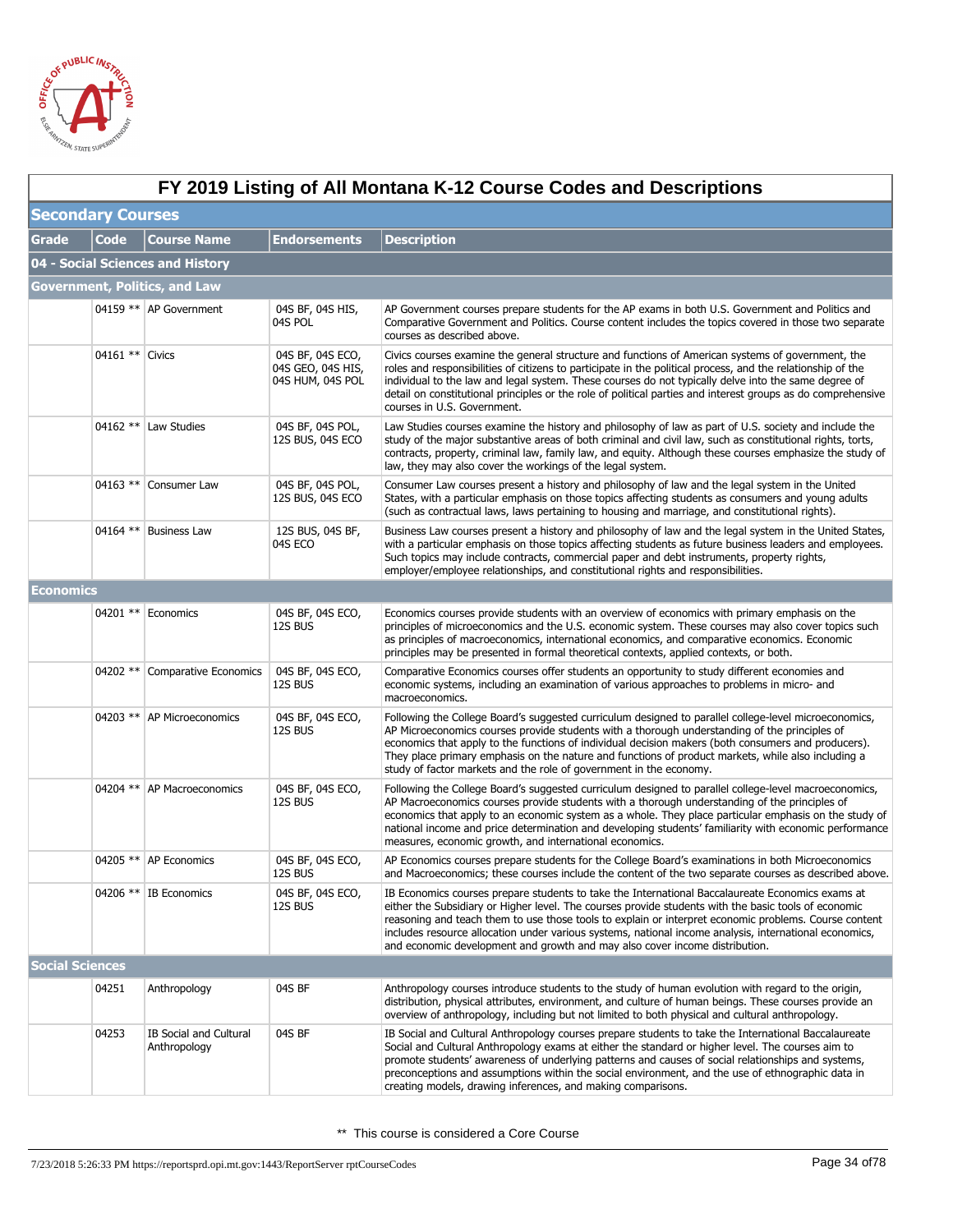

|                        | FY 2019 Listing of All Montana K-12 Course Codes and Descriptions<br><b>Secondary Courses</b> |                                  |                                                                                                                                                                                |                                                                                                                                                                                                                                                                                                                                                                                                                                                                                                                                                                                                                                                                                                                                                                       |  |  |
|------------------------|-----------------------------------------------------------------------------------------------|----------------------------------|--------------------------------------------------------------------------------------------------------------------------------------------------------------------------------|-----------------------------------------------------------------------------------------------------------------------------------------------------------------------------------------------------------------------------------------------------------------------------------------------------------------------------------------------------------------------------------------------------------------------------------------------------------------------------------------------------------------------------------------------------------------------------------------------------------------------------------------------------------------------------------------------------------------------------------------------------------------------|--|--|
|                        |                                                                                               |                                  |                                                                                                                                                                                |                                                                                                                                                                                                                                                                                                                                                                                                                                                                                                                                                                                                                                                                                                                                                                       |  |  |
| <b>Grade</b>           | <b>Code</b>                                                                                   | <b>Course Name</b>               | <b>Endorsements</b>                                                                                                                                                            | <b>Description</b>                                                                                                                                                                                                                                                                                                                                                                                                                                                                                                                                                                                                                                                                                                                                                    |  |  |
|                        |                                                                                               | 04 - Social Sciences and History |                                                                                                                                                                                |                                                                                                                                                                                                                                                                                                                                                                                                                                                                                                                                                                                                                                                                                                                                                                       |  |  |
| <b>Social Sciences</b> |                                                                                               |                                  |                                                                                                                                                                                |                                                                                                                                                                                                                                                                                                                                                                                                                                                                                                                                                                                                                                                                                                                                                                       |  |  |
|                        | 04254                                                                                         | Psychology                       | 04S BF, 04S PSY                                                                                                                                                                | Psychology courses introduce students to the study of individual human behavior. Course content<br>typically includes (but is not limited to) an overview of the field of psychology, topics in human growth<br>and development, personality and behavior, and abnormal psychology.                                                                                                                                                                                                                                                                                                                                                                                                                                                                                   |  |  |
|                        | 04256                                                                                         | AP Psychology                    | 04S BF, 04S PSY                                                                                                                                                                | Following the College Board's suggested curriculum designed to parallel a college-level psychology<br>course, AP Psychology courses introduce students to the systematic and scientific study of the behavior<br>and mental processes of human beings and other animals, expose students to each major subfield within<br>psychology, and enable students to examine the methods that psychologists use in their science and<br>practice.                                                                                                                                                                                                                                                                                                                             |  |  |
|                        | 04257                                                                                         | IB Psychology                    | 04S BF, 04S PSY                                                                                                                                                                | IB Psychology courses prepare students to take the International Baccalaureate Psychology exams at<br>either the Subsidiary or Higher level. Course content includes developmental and social psychology,<br>cognition and learning, and personality subject areas, which are approached from<br>biological/physiological, behavioral, and humanistic points of view. These courses may include a study of<br>research design and statistics and involve practical work in psychological research.                                                                                                                                                                                                                                                                    |  |  |
|                        | 04258                                                                                         | Sociology                        | 04S BF, 04S SOC                                                                                                                                                                | Sociology courses introduce students to the study of human behavior in society. These courses provide<br>an overview of sociology, generally including (but not limited to) topics such as social institutions and<br>norms, socialization and social change, and the relationships among individuals and groups in society.                                                                                                                                                                                                                                                                                                                                                                                                                                          |  |  |
|                        | 04260                                                                                         | Social Science                   | 04S BF, 04S ECO,<br>04S GEO, 04S HIS,<br>04S POL, 04S PSY,<br>04S SOC                                                                                                          | Social Science courses provide students with an introduction to the various disciplines in the social<br>sciences, including anthropology, economics, geography, history, political science, psychology, and<br>sociology. Typically, these courses emphasize the methodologies of the social sciences and the<br>differences among the various disciplines.                                                                                                                                                                                                                                                                                                                                                                                                          |  |  |
| <b>Humanities</b>      |                                                                                               |                                  |                                                                                                                                                                                |                                                                                                                                                                                                                                                                                                                                                                                                                                                                                                                                                                                                                                                                                                                                                                       |  |  |
|                        | 04301                                                                                         | <b>Humanities Survey</b>         | 04S BF, 04S ECO,<br>04S GEO, 04S HIS,<br>04S POL, 04S PSY,<br>04S SOC, 04S HUM                                                                                                 | Humanities Survey courses provide an overview of major expressions of the cultural heritage of selected<br>western and eastern civilizations. Content typically includes (but is not limited to) the examination of<br>selected examples of art, music, literature, architecture, technology, philosophy, and religion of the<br>cultures studied. These courses may also cover the languages and political institutions of these cultures.                                                                                                                                                                                                                                                                                                                           |  |  |
|                        | 04302                                                                                         | Humanities                       | 04S BF, 04S ECO,<br>04S GEO, 04S HIS,<br>04S POL, 04S PSY,<br>04S SOC, 04S HUM                                                                                                 | Humanities courses examine and evoke student responses to human creative efforts and the world in<br>particular historical periods and in particular cultures. Course content includes exploration, analysis,<br>synthesis, and various responses to cultural traditions, including viewing, listening, speaking, reading,<br>writing, performing, and creating. The courses may also examine relationships among painting,<br>sculpture, architecture, and music.                                                                                                                                                                                                                                                                                                    |  |  |
|                        | 04304                                                                                         | IB Theory of knowledge           | 04S BF, 04S HUM,<br>01S ENG, 02S MAT,<br>03S BF, 03S BIO, 03S<br>CHE, 03S ENV, 03S<br>PHY, 03S PSC, 04S<br>ECO, 04S GEO, 04S<br>HIS, 04S PSY, 04S<br>POL, 03S EAR, 04S<br>SOC. | Obligatory for every International Baccalaureate degree candidate, IB Theory of knowledge courses aim<br>to stimulate critical self-reflection of students' knowledge and experiences. Course content generates<br>questions regarding the bases of knowledge and their verification in the disciplines of mathematics,<br>natural sciences, human sciences, and history, with an awareness of moral, political, and aesthetic<br>judgments and biases. Students learn to appreciate the strengths and limitations of various kinds of<br>knowledge; to relate studied subjects to one another, general knowledge, and living experiences; to<br>formulate rational arguments; and to evaluate the role of language in knowledge and as a way to<br>convey knowledge. |  |  |
|                        |                                                                                               | 04305 ** Social Studies          | 04S BF, 04S ECO,<br>04S GEO, 04S HIS,<br>04S POL, 04S PSY,<br>04S SOC                                                                                                          | Social Studies courses enable students to study a group of related subjects addressing the elements and<br>structures of human society that may include economics, geography, history, citizenship, and other<br>social studies-related disciplines.                                                                                                                                                                                                                                                                                                                                                                                                                                                                                                                  |  |  |
|                        | 04306                                                                                         | Philosophy                       | 04S BF, 04S ECO,<br>04S GEO, 04S HIS,<br>04S POL, 04S PSY,<br>04S SOC                                                                                                          | Philosophy courses introduce students to the discipline of philosophy as a way to analyze the principles<br>underlying conduct, thought, knowledge, and the nature of the universe. Course content typically<br>includes examination of the major philosophers and their writings.                                                                                                                                                                                                                                                                                                                                                                                                                                                                                    |  |  |
|                        | 04309                                                                                         | IB Philosophy                    | 04S BF, 04S ECO,<br>04S GEO, 04S HIS,<br>04S POL, 04S PSY,<br>04S SOC                                                                                                          | IB Philosophy courses prepare students to take the International Baccalaureate Philosophy exams at<br>either the Subsidiary or Higher levels. These courses challenge students to reflect upon and question the<br>bases of knowledge and experience, to develop a personal mode of thought, to formulate rational<br>arguments, and to use language to examine several conceptual themes in a thoughtful, philosophical<br>manner.                                                                                                                                                                                                                                                                                                                                   |  |  |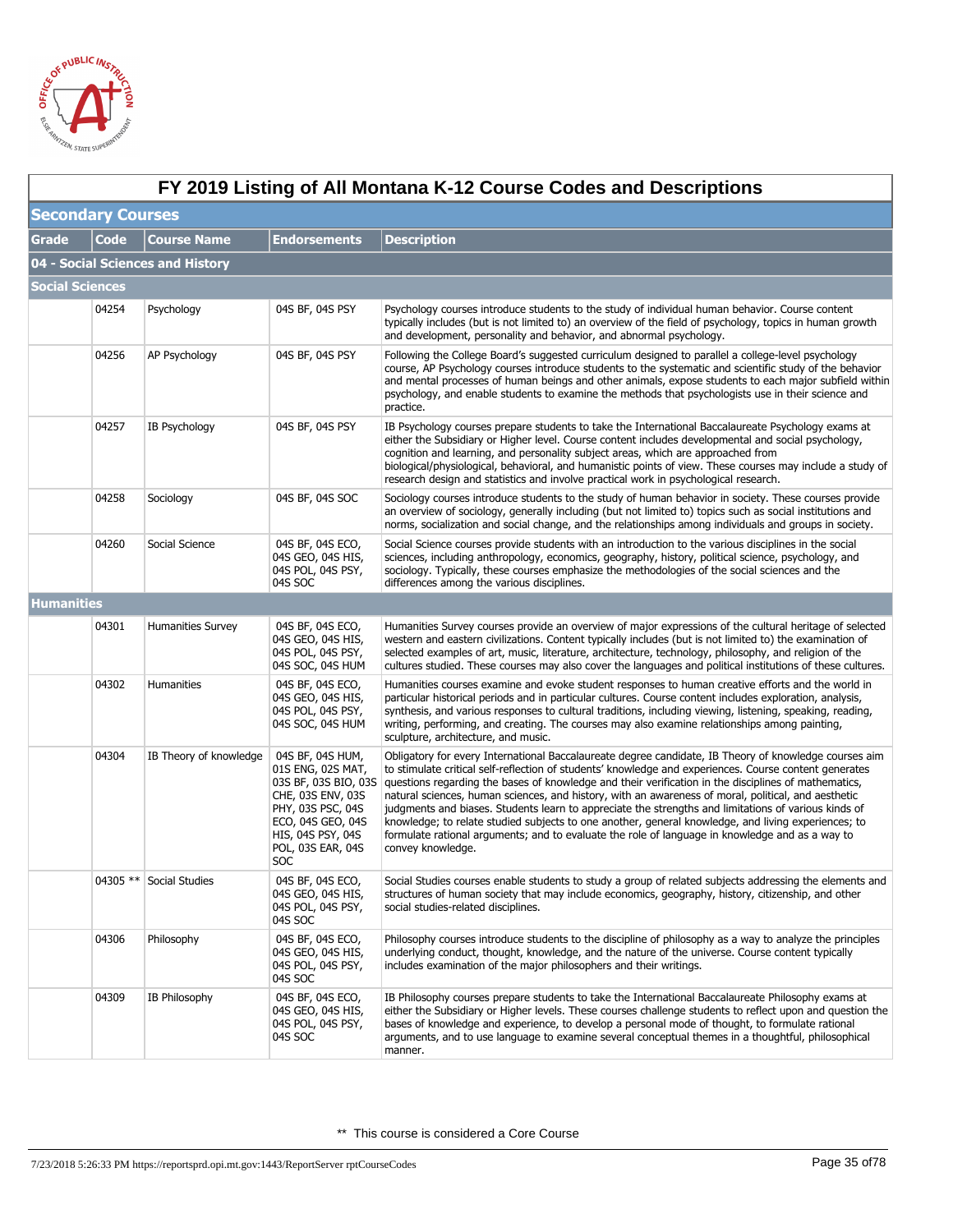

|                          | FY 2019 Listing of All Montana K-12 Course Codes and Descriptions |                                                       |                                                                                            |                                                                                                                                                                                                                                                                                                                                                                                                                                                                                                                                  |  |  |
|--------------------------|-------------------------------------------------------------------|-------------------------------------------------------|--------------------------------------------------------------------------------------------|----------------------------------------------------------------------------------------------------------------------------------------------------------------------------------------------------------------------------------------------------------------------------------------------------------------------------------------------------------------------------------------------------------------------------------------------------------------------------------------------------------------------------------|--|--|
| <b>Secondary Courses</b> |                                                                   |                                                       |                                                                                            |                                                                                                                                                                                                                                                                                                                                                                                                                                                                                                                                  |  |  |
| <b>Grade</b>             | <b>Code</b>                                                       | <b>Course Name</b>                                    | <b>Endorsements</b>                                                                        | <b>Description</b>                                                                                                                                                                                                                                                                                                                                                                                                                                                                                                               |  |  |
|                          |                                                                   | 04 - Social Sciences and History                      |                                                                                            |                                                                                                                                                                                                                                                                                                                                                                                                                                                                                                                                  |  |  |
| <b>All Others</b>        |                                                                   |                                                       |                                                                                            |                                                                                                                                                                                                                                                                                                                                                                                                                                                                                                                                  |  |  |
|                          | 04995                                                             | Social Sciences and<br>History-Aide                   | 04S BF, 04S ECO,<br>04S GEO, 04S HIS,<br>04S POL, 04S SOC,<br>04S HUM, 04S PHI,<br>04S PSY | Social Sciences and History—Aide courses offer students the opportunity to assist instructors in<br>preparing, organizing, or delivering course curricula. Students may provide tutorial or instructional<br>assistance to other students.                                                                                                                                                                                                                                                                                       |  |  |
| Grade                    | <b>Code</b>                                                       | <b>Course Name</b>                                    | <b>Endorsements</b>                                                                        | <b>Description</b>                                                                                                                                                                                                                                                                                                                                                                                                                                                                                                               |  |  |
|                          |                                                                   | 05 - Fine and Performing Arts                         |                                                                                            |                                                                                                                                                                                                                                                                                                                                                                                                                                                                                                                                  |  |  |
| Drama                    |                                                                   |                                                       |                                                                                            |                                                                                                                                                                                                                                                                                                                                                                                                                                                                                                                                  |  |  |
|                          | 05051                                                             | Introduction to the<br>Theater                        | 05S DRA, 11S THA,<br>05S THR, 01S ENG,<br>01S SPE                                          | Introduction to the Theater courses provide an overview of the art, conventions, and history of the<br>theater. Although the courses sometimes include experiential exercises, they emphasize learning about<br>the theater rather than performance. Students learn about one or more of the following topics: basic<br>techniques in acting, major developments in dramatic literature, major playwrights, the formation of<br>theater as a cultural tradition, and critical appreciation of the art.                           |  |  |
|                          | 05053                                                             | Theater-<br>Comprehensive                             | 01S ENG, 05S DRA,<br>11S THA, 01S SPE,<br>05S THR                                          | Theater—Comprehensive courses help students experience and develop skill in one or more aspects of<br>theatrical production. Introductory courses provide an overview of theatrical elements including acting,<br>set design, stage management, directing, playwriting, and production. Advanced courses concentrate on<br>extending and refining dramatic technique, expanding students' exposure to different types of theatrical<br>styles, genres, and traditions, and increasing their participation in public productions. |  |  |
|                          | 05055                                                             | Theater-<br>Acting/Performance                        | 01S ENG, 01S SPE,<br>05S DRA, 11S THA,<br>05S THR                                          | Theater-Acting/Performance courses provide students with experience and skill development in one or<br>more aspects of theatrical production, by concentrating on acting and performance skills. Introductory<br>courses explore fundamental techniques, while advanced courses extend and refine technique, expand<br>students' exposure to different types of theatrical craft and traditions from varied social and historical<br>contexts, and increase their participation in public productions.                           |  |  |
|                          | 05056                                                             | Theater-Stagecraft                                    | 01S ENG, 01S SPE,<br>05S DRA, 11S THA,<br>05S THR                                          | Theater—Stagecraft courses provide students with an understanding of the various aspects of theatrical<br>production, including lighting, costuming, sound, set construction, makeup, stage management, and the<br>use of computer and media-based applications. These courses prepare students to engage in the hands-<br>on application of these production elements in design and technology courses.                                                                                                                         |  |  |
| Music                    |                                                                   |                                                       |                                                                                            |                                                                                                                                                                                                                                                                                                                                                                                                                                                                                                                                  |  |  |
|                          | 05101                                                             | General Band                                          | 05A MUS, 05S MUS                                                                           | General Band courses develop students' technique for playing brass, woodwind, and percussion<br>instruments and cover a variety of nonspecified band literature styles (concert, marching, orchestral, and<br>modern styles).                                                                                                                                                                                                                                                                                                    |  |  |
|                          | 05102                                                             | Concert Band                                          | 05A MUS, 05S MUS                                                                           | Courses in Concert Band are designed to promote students' technique for playing brass, woodwind, and<br>percussion instruments and cover a variety of band literature styles, primarily for concert performances.                                                                                                                                                                                                                                                                                                                |  |  |
|                          | 05103                                                             | Marching Band                                         | 05A MUS, 05S MUS                                                                           | Courses in Marching Band are intended to develop students' technique for playing brass, woodwind, and<br>percussion instruments and cover appropriate band literature styles, primarily for marching<br>performances.                                                                                                                                                                                                                                                                                                            |  |  |
|                          | 05104                                                             | Orchestra                                             | 05A MUS, 05S MUS                                                                           | Orchestra courses are designed to develop students' abilities to play brass, woodwind, percussion, and<br>string instruments, covering a variety of string and orchestral literature styles.                                                                                                                                                                                                                                                                                                                                     |  |  |
|                          | 05106                                                             | Small Ensemble                                        | 05A MUS, 05S MUS                                                                           | Formerly known as Instrumental Ensemble, Small Ensemble courses help students perform a variety of<br>musical styles (e.g., traditional chamber music, jazz, and rock). At the same time, these courses help<br>cultivate students' technique on instruments appropriate to the style(s) performed—brass, woodwind,<br>string, percussion instruments, and/or electronic and provide experiences in creating and responding to<br>music. Courses typically range in size from 2 to 20 performers.                                |  |  |
|                          | 05107                                                             | Piano                                                 | 05A MUS, 05S MUS                                                                           | Piano courses introduce students to the fundamentals of music and basic keyboard techniques such as<br>scales, chords, and melodic lines. These courses may also include more advanced keyboard techniques.                                                                                                                                                                                                                                                                                                                      |  |  |
|                          | 05108                                                             | Guitar                                                | 05A MUS, 05S MUS                                                                           | Guitar courses introduce students to the fundamentals of music and guitar-playing techniques, such as<br>strumming and chords. These courses may also include more advanced quitar-playing techniques.                                                                                                                                                                                                                                                                                                                           |  |  |
|                          | 05109                                                             | Individual<br>Technique-<br><b>Instrumental Music</b> | 05A MUS, 05S MUS                                                                           | Individual Technique—Instrumental Music courses provide individuals with instruction in instrumental<br>techniques. These courses may be conducted on either an individual or small group basis.                                                                                                                                                                                                                                                                                                                                 |  |  |
|                          | 05110                                                             | Chorus                                                | 05A MUS, 05S MUS                                                                           | Chorus courses provide the opportunity to sing a variety of choral literature styles for men's and/or<br>women's voices and are designed to develop vocal techniques and the ability to sing parts.                                                                                                                                                                                                                                                                                                                              |  |  |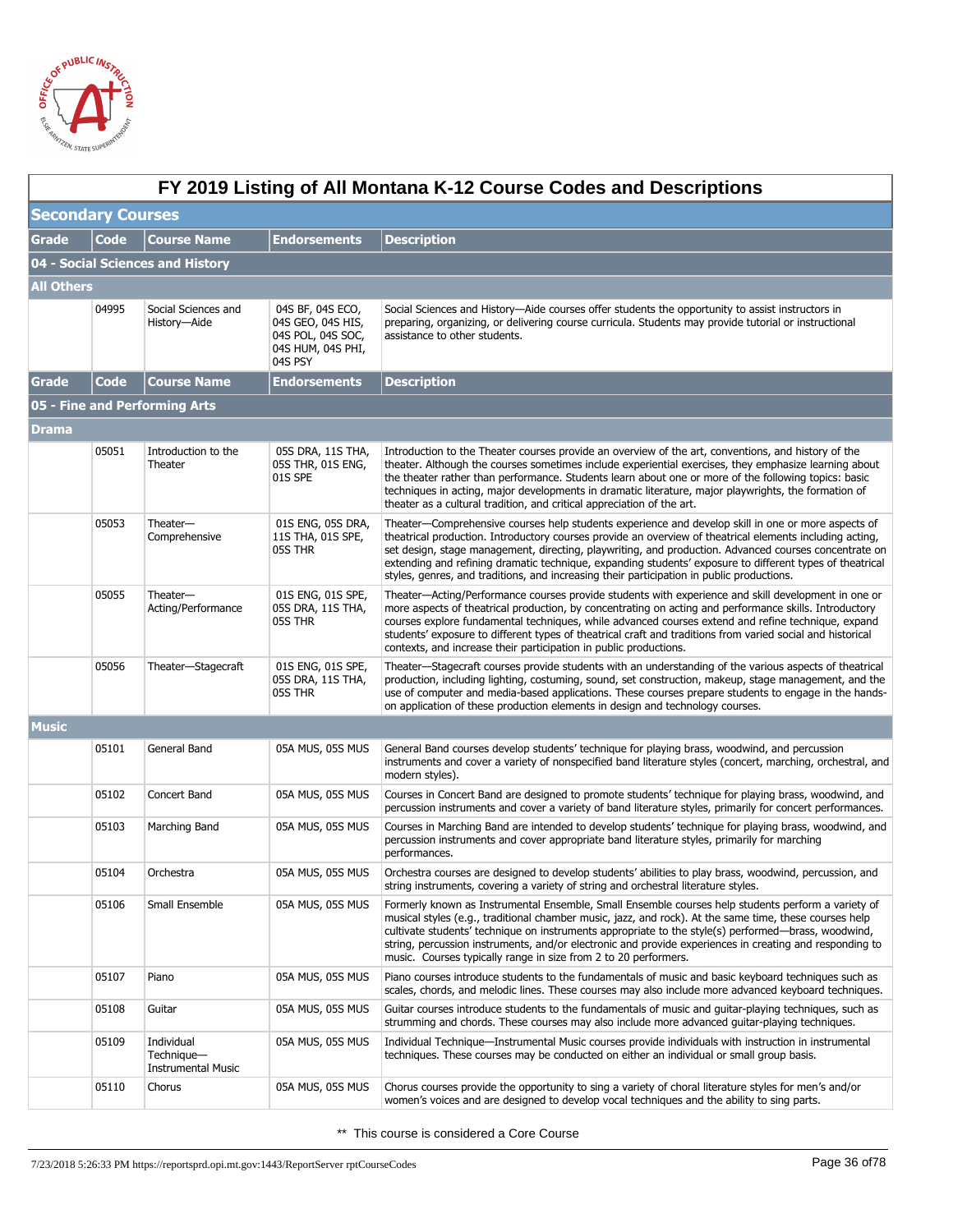

|                    | FY 2019 Listing of All Montana K-12 Course Codes and Descriptions |                                     |                     |                                                                                                                                                                                                                                                                                                                                                                                                                                                                                                                                                                                                                                                                                                                                   |  |  |  |
|--------------------|-------------------------------------------------------------------|-------------------------------------|---------------------|-----------------------------------------------------------------------------------------------------------------------------------------------------------------------------------------------------------------------------------------------------------------------------------------------------------------------------------------------------------------------------------------------------------------------------------------------------------------------------------------------------------------------------------------------------------------------------------------------------------------------------------------------------------------------------------------------------------------------------------|--|--|--|
|                    | <b>Secondary Courses</b>                                          |                                     |                     |                                                                                                                                                                                                                                                                                                                                                                                                                                                                                                                                                                                                                                                                                                                                   |  |  |  |
| <b>Grade</b>       | <b>Code</b>                                                       | <b>Course Name</b>                  | <b>Endorsements</b> | <b>Description</b>                                                                                                                                                                                                                                                                                                                                                                                                                                                                                                                                                                                                                                                                                                                |  |  |  |
|                    |                                                                   | 05 - Fine and Performing Arts       |                     |                                                                                                                                                                                                                                                                                                                                                                                                                                                                                                                                                                                                                                                                                                                                   |  |  |  |
| <b>Music</b>       |                                                                   |                                     |                     |                                                                                                                                                                                                                                                                                                                                                                                                                                                                                                                                                                                                                                                                                                                                   |  |  |  |
|                    | 05111                                                             | Vocal Ensembles                     | 05A MUS, 05S MUS    | Vocal Ensemble courses are intended to develop vocal techniques and the ability to sing parts in small<br>ensemble or madrigal groups. Course goals may include the development of solo singing ability and may<br>emphasize one or several ensemble literature styles.                                                                                                                                                                                                                                                                                                                                                                                                                                                           |  |  |  |
|                    | 05112                                                             | Individual<br>Technique-Vocal Music | 05A MUS, 05S MUS    | Individual Technique—Vocal Music courses provide instruction in and encourage the development of<br>vocal techniques (including aural development) other than the ability to sing in groups. These courses<br>may be conducted on either an individual or small group basis.                                                                                                                                                                                                                                                                                                                                                                                                                                                      |  |  |  |
|                    | 05113                                                             | <b>Music Theory</b>                 | 05A MUS, 05S MUS    | Music Theory courses provide students with an understanding of the fundamentals of music and include<br>one or more of the following topics: composition, arrangement, analysis, aural development, and sight<br>reading.                                                                                                                                                                                                                                                                                                                                                                                                                                                                                                         |  |  |  |
|                    | 05114                                                             | AP Music Theory                     | 05A MUS, 05S MUS    | AP Music Theory courses are designed to be the equivalent of a first-year music theory college course as<br>specified by the College Board. AP Music Theory develops students' understanding of musical structure<br>and compositional procedures. Usually intended for students who already possess performance-level<br>skills, AP Music Theory courses extend and build upon students' knowledge of intervals, scales, chords,<br>metric/rhythmic patterns, and the ways they interact in a composition. Musical notation, analysis,<br>composition, and aural skills are important components of the course.                                                                                                                  |  |  |  |
|                    | 05115                                                             | <b>IB Music</b>                     | 05A MUS, 05S MUS    | IB Music courses prepare students to take the International Baccalaureate Music exam at either the<br>Subsidiary or Higher level. IB Music courses develop students' knowledge and understanding of music<br>through training in musical skills (listening, performing, and composing); exposure to music theory; and<br>formulation of an historic and global awareness of musical forms and styles. Historical, theoretical, and<br>practical studies are suggested by the IB Curriculum Board.                                                                                                                                                                                                                                 |  |  |  |
|                    | 05117                                                             | <b>Music History</b>                | 05A MUS, 05S MUS    | Similar in nature to Music History/Appreciation courses, Music History courses focus specifically on the<br>history of music.                                                                                                                                                                                                                                                                                                                                                                                                                                                                                                                                                                                                     |  |  |  |
|                    | 05118                                                             | <b>Music Appreciation</b>           | 05A MUS, 05S MUS    | Similar in nature to Music History/Appreciation courses, Music Appreciation courses focus specifically on<br>students' appreciation of music. They are designed to help students explore the world of music and to<br>develop an understanding of the importance of music in their lives.                                                                                                                                                                                                                                                                                                                                                                                                                                         |  |  |  |
|                    | 05119                                                             | Composition/Songwritin<br>g         | 05A MUS, 05S MUS    | Composition/Songwriting courses prepare students to express themselves thorough creating music.<br>These courses may use conventional or nonconventional notation and may include harmonization in<br>addition to melody writing. Along with musical instruments, students may also use computers for<br>creating music.                                                                                                                                                                                                                                                                                                                                                                                                          |  |  |  |
|                    | 05148                                                             | Music-Workplace<br>Experience       | 05A MUS, 05S MUS    | Music—Workplace Experience courses provide students with work experience in a field related to music.<br>Goals are typically set cooperatively by the student, teacher, and employer (although students are not<br>necessarily paid). These courses may include classroom activities as well, involving further study of the<br>field or discussion regarding experiences that students encounter in the workplace.                                                                                                                                                                                                                                                                                                               |  |  |  |
| <b>Visual Arts</b> |                                                                   |                                     |                     |                                                                                                                                                                                                                                                                                                                                                                                                                                                                                                                                                                                                                                                                                                                                   |  |  |  |
|                    |                                                                   | 05151 ** Art Appreciation           | 05A ART, 05S ART    | Art Appreciation courses introduce students to the many forms of art and help them form an aesthetic<br>framework through which they can judge and critique art of various ages and cultures. These courses<br>also explore the place and significance of art in our society.                                                                                                                                                                                                                                                                                                                                                                                                                                                     |  |  |  |
|                    |                                                                   | 05152 ** Art History                | 05A ART, 05S ART    | Art History courses introduce students to significant works of art, artists, and artistic movements that<br>have shaped the art world and have influenced or reflected periods of history. These courses often<br>emphasize the evolution of art forms, techniques, symbols, and themes.                                                                                                                                                                                                                                                                                                                                                                                                                                          |  |  |  |
|                    |                                                                   | 05153 **   AP Art History           | 05A ART, 05S ART    | Designed to parallel college-level Art History courses, AP Art History courses provide the opportunity for<br>students to critically examine and respond to works of art within their historical and cultural contexts. In<br>covering the art and movements of several centuries (not necessarily in chronological order), students<br>learn to identify different styles, techniques, media and influences. Students formulate and articulate<br>their reactions to various kinds of artwork to understand and appreciate themselves, others, and the<br>world around them.                                                                                                                                                     |  |  |  |
|                    | 05154 **                                                          | Visual<br>Arts-Comprehensive        | 05A ART, 05S ART    | Visual Arts—Comprehensive courses enable students to explore one or several art forms (e.g., drawing,<br>painting, two- and three-dimensional design, and sculpture) and to create individual works of art. Initial<br>courses emphasize observations, interpretation of the visual environment, visual communication,<br>imagination, and symbolism. Courses cover the language, materials, media, and processes of a particular<br>art form and the design elements used. Advanced courses encourage students to refine their skills while<br>also developing their own artistic styles following and breaking from traditional conventions. Courses<br>may also include the study of major artists, art movements, and styles. |  |  |  |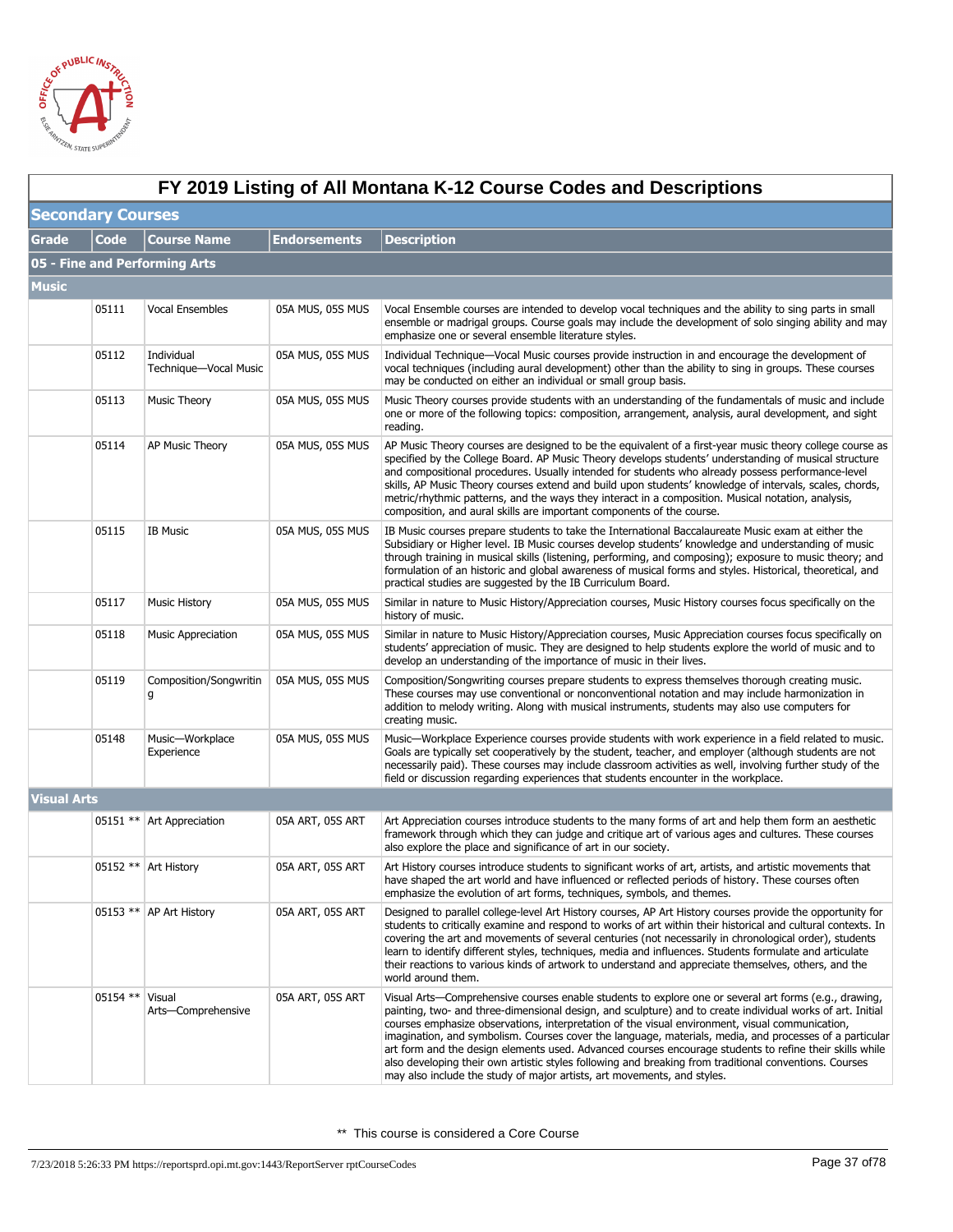

|              | FY 2019 Listing of All Montana K-12 Course Codes and Descriptions |                                        |                                                   |                                                                                                                                                                                                                                                                                                                                                                                                                                                                                                                                                                                                                                                                                                                                                                                                |  |  |
|--------------|-------------------------------------------------------------------|----------------------------------------|---------------------------------------------------|------------------------------------------------------------------------------------------------------------------------------------------------------------------------------------------------------------------------------------------------------------------------------------------------------------------------------------------------------------------------------------------------------------------------------------------------------------------------------------------------------------------------------------------------------------------------------------------------------------------------------------------------------------------------------------------------------------------------------------------------------------------------------------------------|--|--|
|              | <b>Secondary Courses</b>                                          |                                        |                                                   |                                                                                                                                                                                                                                                                                                                                                                                                                                                                                                                                                                                                                                                                                                                                                                                                |  |  |
| <b>Grade</b> | <b>Code</b>                                                       | <b>Course Name</b>                     | <b>Endorsements</b>                               | <b>Description</b>                                                                                                                                                                                                                                                                                                                                                                                                                                                                                                                                                                                                                                                                                                                                                                             |  |  |
|              |                                                                   | 05 - Fine and Performing Arts          |                                                   |                                                                                                                                                                                                                                                                                                                                                                                                                                                                                                                                                                                                                                                                                                                                                                                                |  |  |
| Visual Arts  |                                                                   |                                        |                                                   |                                                                                                                                                                                                                                                                                                                                                                                                                                                                                                                                                                                                                                                                                                                                                                                                |  |  |
|              | 05155 **                                                          | Visual<br>Arts-Drawing/Painting        | 05A ART, 05S ART                                  | Visual Arts—Drawing/Painting courses focus on the inter-relationships that occur between drawing and<br>painting using a variety of media and techniques, emphasizing observation and interpretation of the<br>visual environment. These courses typically include applying the elements of art and principles of design,<br>along with a study of art and artists from a worldwide perspective, and instruction in the critique<br>process. Advanced courses may encourage students to refine their creative process and develop their<br>own artistic styles following and breaking from traditional conventions.                                                                                                                                                                            |  |  |
|              | 05156 **                                                          | Visual Arts-Drawing                    | 05A ART, 05S ART                                  | Visual Arts—Drawing courses provide a foundation in drawing using a variety of techniques and media<br>(such as pen-and-ink, pencil, chalk, and so on) in both black and white and color, emphasizing<br>observation and interpretation of the visual environment, life drawing, and imaginative drawing. These<br>courses typically include applying the elements of art and principles of design, along with a study of art<br>and artists from a worldwide perspective, and instruction in the critique process. Advanced courses may<br>encourage students to refine their creative processes and develop their own artistic styles following and<br>breaking from traditional conventions.                                                                                                |  |  |
|              |                                                                   | 05157 **   Visual Arts--Painting       | 05A ART, 05S ART                                  | Visual Arts—Painting courses provide a foundation in painting using a variety of techniques and media<br>(such as watercolor, tempera, oils, acrylics), emphasizing observation and interpretation of the visual<br>environment, life drawing, and imaginative painting. These courses typically include applying the<br>elements of art and principles of design, along with a study of art and artists from a worldwide<br>perspective, and instruction in the critique process. Advanced courses may encourage students to refine<br>their creative processes and develop their own artistic styles following and breaking from traditional<br>conventions.                                                                                                                                 |  |  |
|              | 05158 **                                                          | Visual Arts-Sculpture                  | 05A ART, 05S ART                                  | Visual Arts—Sculpture courses promote creative expression through three-dimensional works. These<br>courses explore representational and abstract sculpture through subtractive (carving), additive<br>(modeling), and assemblage techniques in one or more media. Visual Arts-Sculpture courses typically<br>include the production of representational and abstract sculptures while incorporating elements of art<br>and principles of design, along with a study of historical and contemporary sculpture and sculptors from<br>a worldwide perspective. These courses also provide instruction in the process of responding to art<br>through analysis, critique, and interpretation for the purpose of reflecting on and refining work.                                                  |  |  |
|              | $05159$ **                                                        | Ceramics/Pottery                       | 05A ART, 05S ART                                  | Ceramics/Pottery courses cover the same topics as Creative Art—Comprehensive courses, but focus on<br>creating three-dimensional works out of clay and ceramic material. Particular attention is paid to the<br>characteristics of the raw materials, their transformation under heat, and the various methods used to<br>create and finish objects.                                                                                                                                                                                                                                                                                                                                                                                                                                           |  |  |
|              | 05160                                                             | Printmaking/Graphics                   | 05A ART, 05S ART                                  | Printmaking/Graphics courses cover the same topics as Creative Art—Comprehensive courses, but focus<br>on design principles, printmaking, and graphic design.                                                                                                                                                                                                                                                                                                                                                                                                                                                                                                                                                                                                                                  |  |  |
|              | 05161                                                             | Printmaking                            | 05A ART, 05S ART                                  | Printmaking courses introduce students to a variety of printmaking techniques using processes such as<br>relief printing (monoprint, collograph block); intaglio (etching and engraving); and perigraphy (silkscreen<br>films, stencils, block-out). These courses emphasize design elements and principles and introduce art<br>criticism as applied to fine art prints. Lessons may also include the historical development of printmaking<br>in Western and non-Western cultures.                                                                                                                                                                                                                                                                                                           |  |  |
|              | 05162                                                             | <b>Visual Communications</b><br>Design | 05A ART, 05S ART,<br>11S GRA, 12S BUS,<br>12S MAR | Formerly known as Graphic Design, Visual Communications Design courses emphasize applying<br>fundamental processes of artistic expression through the exploration of the purposeful arrangement of<br>images, symbols, and text to communicate a message. These courses may include investigations of how<br>technology influences the creation of graphic and digital designs and study historical and contemporary<br>visual communications design. These courses also provide instruction in the process of responding to<br>their own art and that of others including master designers through analysis, critique, and interpretation<br>for the purpose of reflecting on and refining work.                                                                                              |  |  |
|              | 05163                                                             | Advertising Design                     | 05A ART, 05S ART,<br>12S BUS, 11S GRA,<br>12S MAR | Advertising Design courses relate and apply creative expression and design principles to the field of<br>advertising and commercial art. The courses offer practical experiences in generating original ideas,<br>executing layouts, and preparing artwork for reproduction. Advertising Design courses may also provide<br>a historical and contemporary view of art as students learn to critique work.                                                                                                                                                                                                                                                                                                                                                                                      |  |  |
|              | 05164                                                             | <b>Fibers and Textile</b><br>Design    | 05A ART, 05S ART,<br>23S FCS                      | Formerly known as Textiles, Fibers and Textile Design courses emphasize applying the fundamental<br>processes of artistic expression in creating textiles and fiber works using fiber and fiber-related media,<br>techniques, and processes. These courses may help students understand the suitability of design to<br>materials and the artist's intent in creating textile works of art. Students may create their own work<br>following and breaking from traditional conventions. They may also include the study of the history of<br>fiber and textile art from a worldwide perspective. Students respond to their art and that of others<br>including professional fiber artists through analysis, critique, and interpretation for the purpose of<br>reflecting on and refining work. |  |  |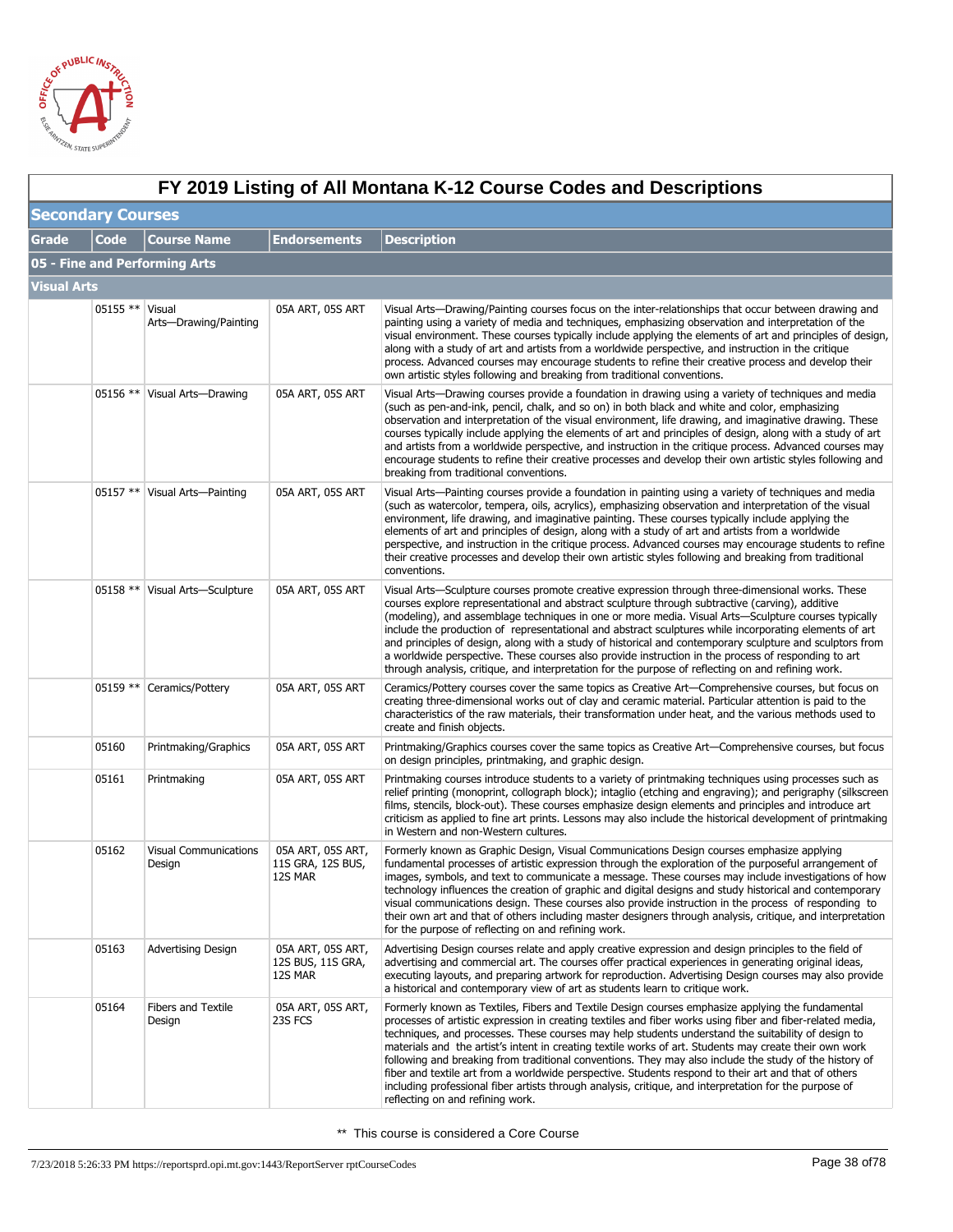

|                    | FY 2019 Listing of All Montana K-12 Course Codes and Descriptions |                                     |                                       |                                                                                                                                                                                                                                                                                                                                                                                                                                                                                                                                                                                                                                                                                                                                                                                                                                                                                                 |  |  |
|--------------------|-------------------------------------------------------------------|-------------------------------------|---------------------------------------|-------------------------------------------------------------------------------------------------------------------------------------------------------------------------------------------------------------------------------------------------------------------------------------------------------------------------------------------------------------------------------------------------------------------------------------------------------------------------------------------------------------------------------------------------------------------------------------------------------------------------------------------------------------------------------------------------------------------------------------------------------------------------------------------------------------------------------------------------------------------------------------------------|--|--|
|                    | <b>Secondary Courses</b>                                          |                                     |                                       |                                                                                                                                                                                                                                                                                                                                                                                                                                                                                                                                                                                                                                                                                                                                                                                                                                                                                                 |  |  |
| <b>Grade</b>       | Code                                                              | <b>Course Name</b>                  | <b>Endorsements</b>                   | <b>Description</b>                                                                                                                                                                                                                                                                                                                                                                                                                                                                                                                                                                                                                                                                                                                                                                                                                                                                              |  |  |
|                    |                                                                   | 05 - Fine and Performing Arts       |                                       |                                                                                                                                                                                                                                                                                                                                                                                                                                                                                                                                                                                                                                                                                                                                                                                                                                                                                                 |  |  |
| <b>Visual Arts</b> |                                                                   |                                     |                                       |                                                                                                                                                                                                                                                                                                                                                                                                                                                                                                                                                                                                                                                                                                                                                                                                                                                                                                 |  |  |
|                    | 05165                                                             | Crafts                              | 05A ART, 05S ART                      | Crafts courses teach the same lessons as Creative Art—Comprehensive courses, but do so with a focus<br>on crafts. These courses may survey a wide range of crafts, or they may focus on only one type of craft;<br>possibilities include calligraphy, quilting, silk-screening, cake-decorating, tole-painting, maskmaking,<br>knitting, crocheting, paper-making, and so on.                                                                                                                                                                                                                                                                                                                                                                                                                                                                                                                   |  |  |
|                    | 05166                                                             | <b>Jewelry</b>                      | 05A ART, 05S ART                      | Jewelry courses apply art and design principles to the creation of jewelry. Typically, students explore<br>using various media, such as ceramic, papier-mache, glass, plastic, copper-enameled, brass, and silver.<br>Course topics include exposure to jewelry of diverse world cultures and the history of jewelry design.<br>Some Jewelry courses may concentrate on metalwork processes such as brazing, soldering, casting,<br>welding, riveting, and finishing as they relate to the creation of jewelry.                                                                                                                                                                                                                                                                                                                                                                                 |  |  |
|                    | 05167                                                             | Photography                         | 05A ART, 05S ART,<br>11S PHO          | Photography courses expose students to the materials, processes, and artistic techniques of taking<br>artistic photographs. Students learn about the operation of a camera, composition, lighting techniques,<br>depth of field, filters, camera angles, and film development. The course may cover black-and-white<br>photography, color photography, or both. As students advance, the instruction regarding the creative<br>process becomes more refined, and students are encouraged to develop their own artistic style. These<br>courses may also cover major photographers, art movements, and styles.                                                                                                                                                                                                                                                                                   |  |  |
|                    | 05169                                                             | Multimedia Art                      | 05A ART, 05S ART,<br>11S GRA          | Formerly known as Computer-Assisted Art, Multimedia Art courses emphasize applying the fundamental<br>processes of artistic expression for the purpose of creating multimedia productions that explore<br>contemporary social, cultural, and political issues. These courses include the history and development of<br>multiple forms of media including a combination of text, audio, still images, animation, video, and<br>interactive content. These courses provide students with the opportunity to develop foundational skills<br>and knowledge while they also become more adept in cinema, video, digital live production, and<br>electronic time-based media. Students engage in critique of their multimedia work, that of others, and<br>the multimedia video, digital, and live production work of artists for the purpose of reflecting on and<br>refining work for presentation. |  |  |
|                    |                                                                   | 05170 ** Art Portfolio              | 05A ART, 05S ART                      | Art Portfolio courses offer students the opportunity to create a professional body of work that reflects<br>their personal style and talent. Students are often encouraged to display their work publicly.                                                                                                                                                                                                                                                                                                                                                                                                                                                                                                                                                                                                                                                                                      |  |  |
|                    |                                                                   | 05172 ** AP Studio Art-Drawing      | 05A ART, 05S ART                      | AP Studio Art—Drawing is designed for students with a professional or academic interest in the art of<br>drawing. These courses focus on a variety of concepts and approaches in drawing, enabling students to<br>demonstrate a depth of knowledge of the processes, and a range of abilities, and versatility with media,<br>technique, problem solving, and scope. They can demonstrate such conceptual variety through either<br>the use of one or the use of several media. These courses enable students to refine their skills and create<br>artistic works to submit via portfolio to the College Board for evaluation.                                                                                                                                                                                                                                                                  |  |  |
|                    |                                                                   | 05173 ** IB Visual Arts             | 05A ART, 05S ART                      | IB Visual Arts courses prepare students to take the International Baccalaureate (IB) Visual Arts exams at<br>either the standard or higher level. IB Visual Arts courses provide experiences that develop students'<br>aesthetic and creative facukties, provide experiences in various visual art forms, offer training in<br>awareness and criticism of art, and enable students to create their own quality works of art. Students<br>perform both studio and research work; the research component is designed to investigate particular<br>topics or concepts of interest in further detail. These courses were formerly known as IB Art/Design.                                                                                                                                                                                                                                           |  |  |
|                    | 05174 **                                                          | AP Studio Art-Two-<br>Dimensional   | 05A ART, 05S ART                      | AP Studio Art—Two-Dimensional courses are designed for students with a professional or academic<br>interest in two-dimensional art. These courses focus on a variety of concepts and approaches in drawing<br>and 2-D design, enabling students to demonstrate a range of abilities and versatility with media,<br>technique, problem solving, and scope. Such conceptual variety can be demonstrated through the use of<br>one or several media. Students refine their skills and create artistic works to submit via a portfolio to the<br>College Board for evaluation.                                                                                                                                                                                                                                                                                                                      |  |  |
|                    | 05175 **                                                          | AP Studio Art-Three-<br>Dimensional | 05A ART, 05S ART                      | AP Studio Art—Three-Dimensional courses are designed for students with a professional or academic<br>interest in three-dimensional art. These courses focus on a variety of concepts and approaches in 3-D<br>design and creation, enabling students to demonstrate a range of abilities and versatility with media,<br>technique, problem solving, and scope. They can demonstrate such conceptual variety through the use<br>of one or several media. Students refine their skills and create artistic works to submit via portfolio to<br>the College Board for evaluation.                                                                                                                                                                                                                                                                                                                  |  |  |
| <b>All Others</b>  |                                                                   |                                     |                                       |                                                                                                                                                                                                                                                                                                                                                                                                                                                                                                                                                                                                                                                                                                                                                                                                                                                                                                 |  |  |
|                    | 05995                                                             | Visual and Performing<br>Art-Aide   | 05A ART, 05A MUS,<br>05S ART, 05S MUS | Formerly Fine and Performing Arts—Aide, Visual and Performing Arts—Aide courses offer students the<br>opportunity to assist instructors in preparing, organizing, or delivering course curricula. Students may<br>provide tutorial or instructional assistance to other students.                                                                                                                                                                                                                                                                                                                                                                                                                                                                                                                                                                                                               |  |  |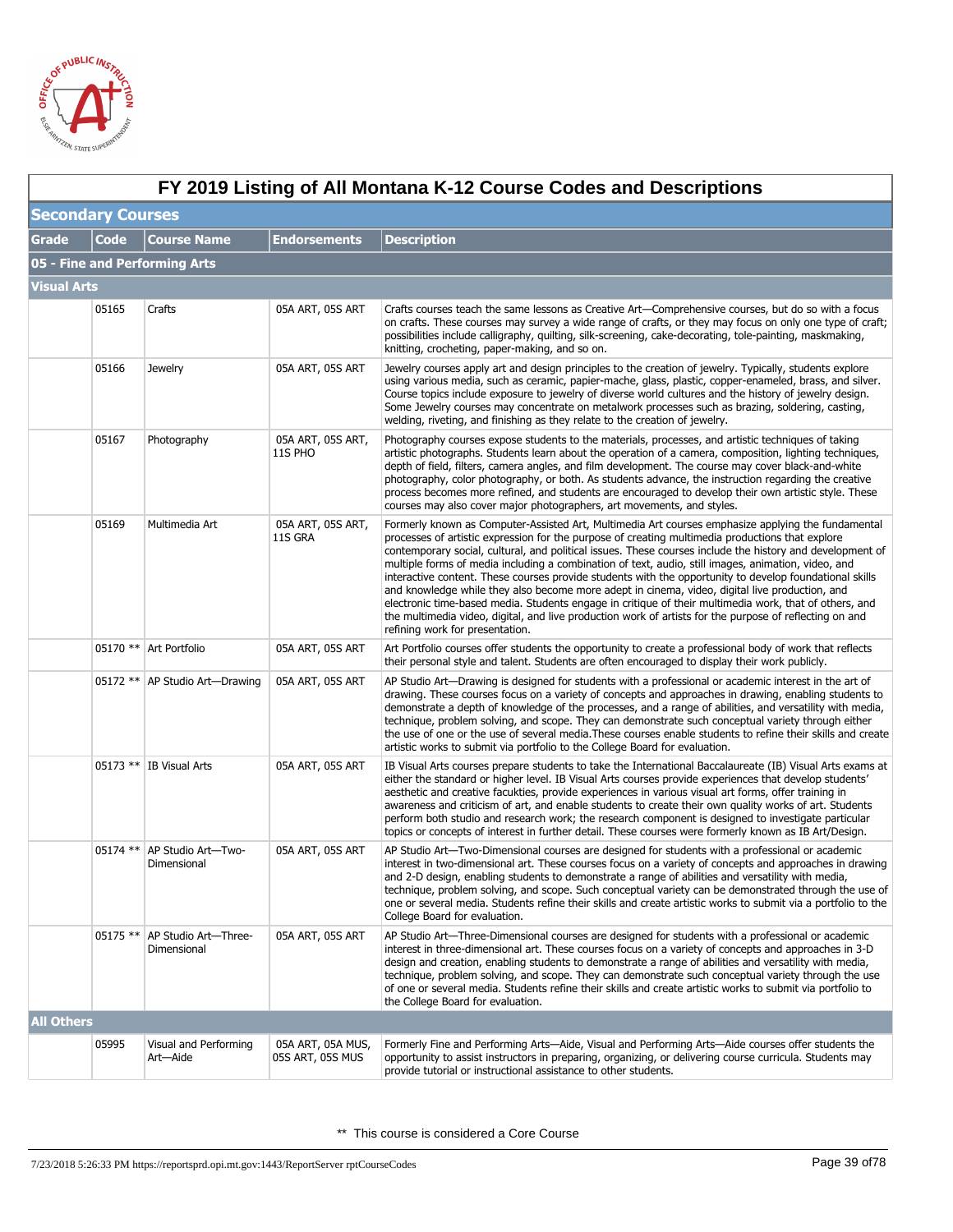

|                   | FY 2019 Listing of All Montana K-12 Course Codes and Descriptions |                                                      |                                                                      |                                                                                                                                                                                                                                                                                                                                                                                                                                                                                                                          |  |  |  |
|-------------------|-------------------------------------------------------------------|------------------------------------------------------|----------------------------------------------------------------------|--------------------------------------------------------------------------------------------------------------------------------------------------------------------------------------------------------------------------------------------------------------------------------------------------------------------------------------------------------------------------------------------------------------------------------------------------------------------------------------------------------------------------|--|--|--|
|                   | <b>Secondary Courses</b>                                          |                                                      |                                                                      |                                                                                                                                                                                                                                                                                                                                                                                                                                                                                                                          |  |  |  |
| Grade             | <b>Code</b>                                                       | <b>Course Name</b>                                   | <b>Endorsements</b>                                                  | <b>Description</b>                                                                                                                                                                                                                                                                                                                                                                                                                                                                                                       |  |  |  |
|                   |                                                                   | 05 - Fine and Performing Arts                        |                                                                      |                                                                                                                                                                                                                                                                                                                                                                                                                                                                                                                          |  |  |  |
| <b>All Others</b> |                                                                   |                                                      |                                                                      |                                                                                                                                                                                                                                                                                                                                                                                                                                                                                                                          |  |  |  |
|                   | 05998                                                             | Visual and Performing<br>Art-Workplace<br>Experience | 05A ART, 05A MUS,<br>05S ART, 05S MUS                                | Formerly Fine and Performing Art—Workplace Experience, Visual and Performing Art—Workplace<br>Experience courses provide students with work experience in a field related to the fine and performing<br>arts. Goals are typically set cooperatively by the student, teacher, and employer (although students are<br>not necessarily paid). These courses may include classroom activities as well, involving further study of<br>the field or discussion regarding experiences that students encounter in the workplace. |  |  |  |
| Grade             | <b>Code</b>                                                       | <b>Course Name</b>                                   | <b>Endorsements</b>                                                  | <b>Description</b>                                                                                                                                                                                                                                                                                                                                                                                                                                                                                                       |  |  |  |
|                   |                                                                   | 08 - Physical, Health, and Safety Education          |                                                                      |                                                                                                                                                                                                                                                                                                                                                                                                                                                                                                                          |  |  |  |
|                   | <b>Physical Education</b>                                         |                                                      |                                                                      |                                                                                                                                                                                                                                                                                                                                                                                                                                                                                                                          |  |  |  |
|                   | 08001                                                             | <b>Physical Education</b>                            | PEd, 08S PEd, 08A<br>HPE, 08S HPE                                    | 08A HE, 08S HE, 08A Physical Education courses provide students with knowledge, experience, and an opportunity to develop<br>skills in more than one of the following sports or activities: team sports, individual/dual sports,<br>recreational sports, and fitness/conditioning activities.                                                                                                                                                                                                                            |  |  |  |
|                   | 08005                                                             | Fitness/Conditioning<br>Activities                   | PEd, 08S PEd, 08A<br>HPE, 08S HPE                                    | 08A HE, 08S HE, 08A Fitness/Conditioning Activities courses emphasize conditioning activities that help develop muscular<br>strength, flexibility, and cardiovascular fitness.                                                                                                                                                                                                                                                                                                                                           |  |  |  |
|                   | 08007                                                             | <b>Adapted Physical</b><br>Education                 | SPE, 32S SPE, 08A<br>PEd, 08S PEd, 08A<br>HPE, 08S HPE               | 08A HE, 08S HE, 32A These courses provide physical education activities (sports, fitness, and conditioning) adapted for<br>students with special needs.                                                                                                                                                                                                                                                                                                                                                                  |  |  |  |
|                   | 08009                                                             | Weight Training                                      |                                                                      | Weight Training courses help students develop knowledge and skills with free weights and universal<br>stations while emphasizing safety and proper body positioning; they may include other components such<br>as anatomy and conditioning.                                                                                                                                                                                                                                                                              |  |  |  |
|                   | 08011                                                             | Tennis                                               | PEd, 08S PEd, 08A<br>HPE, 08S HPE                                    | 08A HE, 08S HE, 08A Tennis courses help students develop knowledge, skills, and abilities related to the sport of singles or<br>doubles tennis, including shots (such as serves, forehand strokes, backhand strokes, and lobs), scoring,<br>and strategy.                                                                                                                                                                                                                                                                |  |  |  |
|                   | 08019                                                             | Officiating                                          | PEd, 08S PEd, 08A<br>HPE, 08S HPE                                    | 08A HE, 08S HE, 08A Officiating courses provide students with the knowledge, skills, and abilities to serve as a referee,<br>umpire, judge, or other official for a sports contest, emphasizing rule interpretation and the proper<br>mechanics of officiating.                                                                                                                                                                                                                                                          |  |  |  |
|                   | <b>Health Education</b>                                           |                                                      |                                                                      |                                                                                                                                                                                                                                                                                                                                                                                                                                                                                                                          |  |  |  |
|                   | 08051                                                             | <b>Health Education</b>                              | 08A HE, 08A HEA,<br>08S HE, 08S HEA,<br>08A HPE, 08S HPE             | Topics covered within Health Education courses may vary widely, but typically include personal health<br>(nutrition, mental health and stress management, drug/alcohol abuse prevention, disease prevention,<br>and first aid) and consumer health issues. The courses may also include brief studies of environmental<br>health, personal development, and/or community resources.                                                                                                                                      |  |  |  |
|                   | 08055                                                             | Safety and First Aid                                 | 08A HE, 08A HEA,<br>08S HE, 08S HEA,<br>08A HPE, 08S HPE             | Safety and First Aid courses provide specialized instruction in first aid techniques, cardiopulmonary<br>resuscitation (CPR), relief of obstructed airways, and general safety procedures and behaviors. These<br>courses may include such topics as an overview of community agencies and hotlines providing<br>emergency care and information and opportunities for first aid and CPR certification.                                                                                                                   |  |  |  |
|                   | 08056                                                             | Health for Parenting<br>Teens                        | 08A HE, 08A HEA,<br>08S HE, 08S HEA,<br>08A HPE, 08S HPE,<br>23S FCS | Designed for pregnant teens and/or parents, topics within Health for Parenting Teens courses cover a<br>wide range of both health and parenting issues, typically including prenatal and postnatal care, health<br>and well-being of young parents, child development, stress management, and parental/adult roles. The<br>courses may also involve academic assistance, career exploration, financial management, and so on.                                                                                            |  |  |  |
|                   | 08057                                                             | Health and Life<br>Management                        | 08A HE, 08A HEA,<br>08S HE, 08S HEA,<br>23S FCS, 08A HPE,<br>08S HPE | Health and Life Management courses focus as much on consumer education topics (such as money<br>management and evaluation of consumer information and advertising) as on personal health topics<br>(such as nutrition, stress management, drug/alcohol abuse prevention, disease prevention, and first aid).<br>Course objectives include helping students develop decision-making, communication, interpersonal, and<br>coping skills and strategies.                                                                   |  |  |  |
|                   | 08058                                                             | Substance Abuse<br>Prevention                        | 08A HE, 08A HEA,<br>08S HE, 08S HEA,<br>08A HPE, 08S HPE             | Substance Abuse Prevention courses focus specifically on the health risks of drugs, alcohol and tobacco.<br>These courses provide information on the negative consequences of these products and teach students<br>coping strategies to resist the influences (such as peers and media images) that may entice them to use<br>these substances. Students may also explore the community resources available to them.                                                                                                     |  |  |  |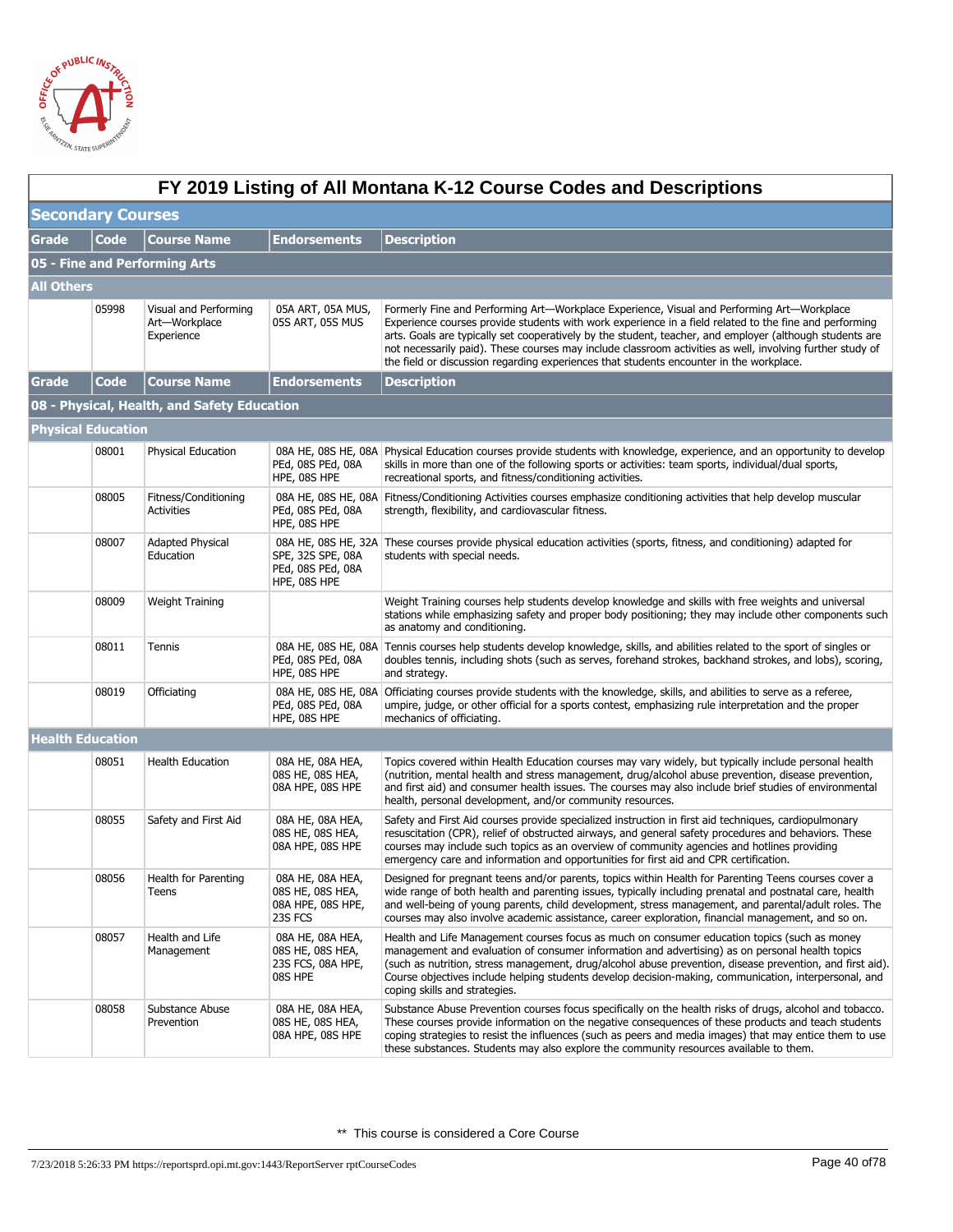

|                   | FY 2019 Listing of All Montana K-12 Course Codes and Descriptions |                                                   |                                                                               |                                                                                                                                                                                                                                                                                                                                                                                                                                                                                                                                                                                                                                                                                                                                                                                                                                                                                                                                                                       |  |  |  |
|-------------------|-------------------------------------------------------------------|---------------------------------------------------|-------------------------------------------------------------------------------|-----------------------------------------------------------------------------------------------------------------------------------------------------------------------------------------------------------------------------------------------------------------------------------------------------------------------------------------------------------------------------------------------------------------------------------------------------------------------------------------------------------------------------------------------------------------------------------------------------------------------------------------------------------------------------------------------------------------------------------------------------------------------------------------------------------------------------------------------------------------------------------------------------------------------------------------------------------------------|--|--|--|
|                   | <b>Secondary Courses</b>                                          |                                                   |                                                                               |                                                                                                                                                                                                                                                                                                                                                                                                                                                                                                                                                                                                                                                                                                                                                                                                                                                                                                                                                                       |  |  |  |
| Grade             | <b>Code</b>                                                       | <b>Course Name</b>                                | <b>Endorsements</b>                                                           | <b>Description</b>                                                                                                                                                                                                                                                                                                                                                                                                                                                                                                                                                                                                                                                                                                                                                                                                                                                                                                                                                    |  |  |  |
|                   |                                                                   | 08 - Physical, Health, and Safety Education       |                                                                               |                                                                                                                                                                                                                                                                                                                                                                                                                                                                                                                                                                                                                                                                                                                                                                                                                                                                                                                                                                       |  |  |  |
|                   | Drivers' Education                                                |                                                   |                                                                               |                                                                                                                                                                                                                                                                                                                                                                                                                                                                                                                                                                                                                                                                                                                                                                                                                                                                                                                                                                       |  |  |  |
|                   | 08151                                                             | Drivers'<br>Education-Classroom<br>Only           | 31A TRE                                                                       | Drivers' Education—Classroom Only courses provide students with the knowledge to become safe drivers<br>on America's roadways. Topics in these courses include legal obligations and responsibility, rules of the<br>road and traffic procedures, safe driving strategies and practices, and the physical and mental factors<br>affecting the driver's capability (including alcohol and other drugs).                                                                                                                                                                                                                                                                                                                                                                                                                                                                                                                                                                |  |  |  |
|                   | 08152                                                             | Drivers'<br>Education-Classroom<br>and Laboratory | 31A TRE                                                                       | Drivers' Education-Classroom and Laboratory courses provide students with the knowledge and<br>experience to become safe drivers on America's roadways. Topics in these courses cover legal<br>obligations and responsibility, rules of the road and traffic procedures, safe driving strategies and<br>practices, and the physical and mental factors affecting the driver's capability (including alcohol and<br>other drugs). Experience in driving a vehicle is an essential component of these courses.                                                                                                                                                                                                                                                                                                                                                                                                                                                          |  |  |  |
| <b>All Others</b> |                                                                   |                                                   |                                                                               |                                                                                                                                                                                                                                                                                                                                                                                                                                                                                                                                                                                                                                                                                                                                                                                                                                                                                                                                                                       |  |  |  |
|                   | 08995                                                             | Physical, Health, and<br>Safety Education-Aide    | 08S HE, 08A HEA,<br>08A HE, 08S HEA,<br>08A HPE, 08S HPE,<br>08A PEd, 08S PEd | Physical, Health, and Safety Education—Aide courses offer students the opportunity to assist instructors<br>in preparing, organizing, or delivering course curricula. Students may provide tutorial or instructional<br>assistance to other students.                                                                                                                                                                                                                                                                                                                                                                                                                                                                                                                                                                                                                                                                                                                 |  |  |  |
| Grade             | <b>Code</b>                                                       | <b>Course Name</b>                                | <b>Endorsements</b>                                                           | <b>Description</b>                                                                                                                                                                                                                                                                                                                                                                                                                                                                                                                                                                                                                                                                                                                                                                                                                                                                                                                                                    |  |  |  |
|                   | 09 - Military Science                                             |                                                   |                                                                               |                                                                                                                                                                                                                                                                                                                                                                                                                                                                                                                                                                                                                                                                                                                                                                                                                                                                                                                                                                       |  |  |  |
| General           |                                                                   |                                                   |                                                                               |                                                                                                                                                                                                                                                                                                                                                                                                                                                                                                                                                                                                                                                                                                                                                                                                                                                                                                                                                                       |  |  |  |
|                   | 09001                                                             | Introduction to Jr. ROTC                          | 09S ROT                                                                       | Introduction to Junior Reserve Officer Training Corps (ROTC) courses introduce students to the purposes<br>and objectives of the Reserve Officer Training Corps program, which seeks to educate high school<br>students in citizenship, promote community service, and instill responsibility. As part of that introduction,<br>course topics typically include a brief history of the military branches in the United States and the basics<br>of military drill, ceremony, and rank structure.                                                                                                                                                                                                                                                                                                                                                                                                                                                                      |  |  |  |
|                   | 09002                                                             | Military Jr.<br>ROTC-unspecified<br>branch        | 09S ROT                                                                       | Although individual course sequences may vary, the primary objectives of Military Junior Reserve Officer<br>Training Corps (ROTC) courses are to provide students with instruction in the history, organization, role,<br>objectives, and achievements of a particular branch of the U.S. Armed Forces; help them develop<br>personal fitness, strong character, and leadership qualities; and expose them to the career opportunities<br>provided by the U.S. Armed Services. These courses typically cover such topics as military customs,<br>courtesies, rank, drill, and ceremonies and also emphasize citizenship and scholarship. The course<br>content typically includes subjects related to the particular branch being studied (such as map-reading,<br>nautical skills, aerospace technology, or communication technologies), as well as more general subjects<br>(international law, national defense, celestial navigation, and geopolitical strategy). |  |  |  |
|                   | 09003                                                             | <b>ROTC Drill</b>                                 | 09S ROT                                                                       | Reserve Officer Training Corps (ROTC) Drill courses provide students with an additional opportunity to<br>improve their skills in military precision. These courses emphasize marching style and formations, firearm<br>manipulation, body coordination and mechanics, and performing as a member of an orchestrated team.<br>Class members typically participate in ceremonies and competitions.                                                                                                                                                                                                                                                                                                                                                                                                                                                                                                                                                                     |  |  |  |
|                   | 09004                                                             | Military Leadership                               | 09S ROT                                                                       | Military Leadership courses focus solely on increasing students' leadership skills, particularly as they<br>relate to military operations, customs, and hierarchies. These courses are typically a regular part of the<br>ROTC programs described below (typically the final course within a program series); this Military<br>Leadership course code and title should be used when those descriptions do not apply. The principles<br>and skills taught in these courses include supervision, motivation, evaluation, and setting an example,<br>and their application typically include military drill and inspections, athletic events, and other school<br>activities.                                                                                                                                                                                                                                                                                            |  |  |  |
| Grade             | <b>Code</b>                                                       | <b>Course Name</b>                                | <b>Endorsements</b>                                                           | <b>Description</b>                                                                                                                                                                                                                                                                                                                                                                                                                                                                                                                                                                                                                                                                                                                                                                                                                                                                                                                                                    |  |  |  |
|                   |                                                                   | 010 - Computer and Information Sciences           |                                                                               |                                                                                                                                                                                                                                                                                                                                                                                                                                                                                                                                                                                                                                                                                                                                                                                                                                                                                                                                                                       |  |  |  |
|                   | Computer Literacy                                                 |                                                   |                                                                               |                                                                                                                                                                                                                                                                                                                                                                                                                                                                                                                                                                                                                                                                                                                                                                                                                                                                                                                                                                       |  |  |  |
|                   | 10001                                                             | Introduction to<br>Computer Technology            | 10S CIS, 12S BUS,<br>12S CIS, 12S CS                                          | Formerly known as Introduction to Computers, Introduction to Computer Technology courses introduce<br>students to computers, including peripheral and mobile devices; the functions and uses of computer<br>technology; the language used in the industry; possible applications of various computer-based<br>technologies; and occupations related to computer technology hardware and software industries. These<br>courses typically explore legal and ethical issues associated with computer technology use, as well as<br>how changes influence modern society. Students may also be required to perform some computer<br>technology operations.                                                                                                                                                                                                                                                                                                                |  |  |  |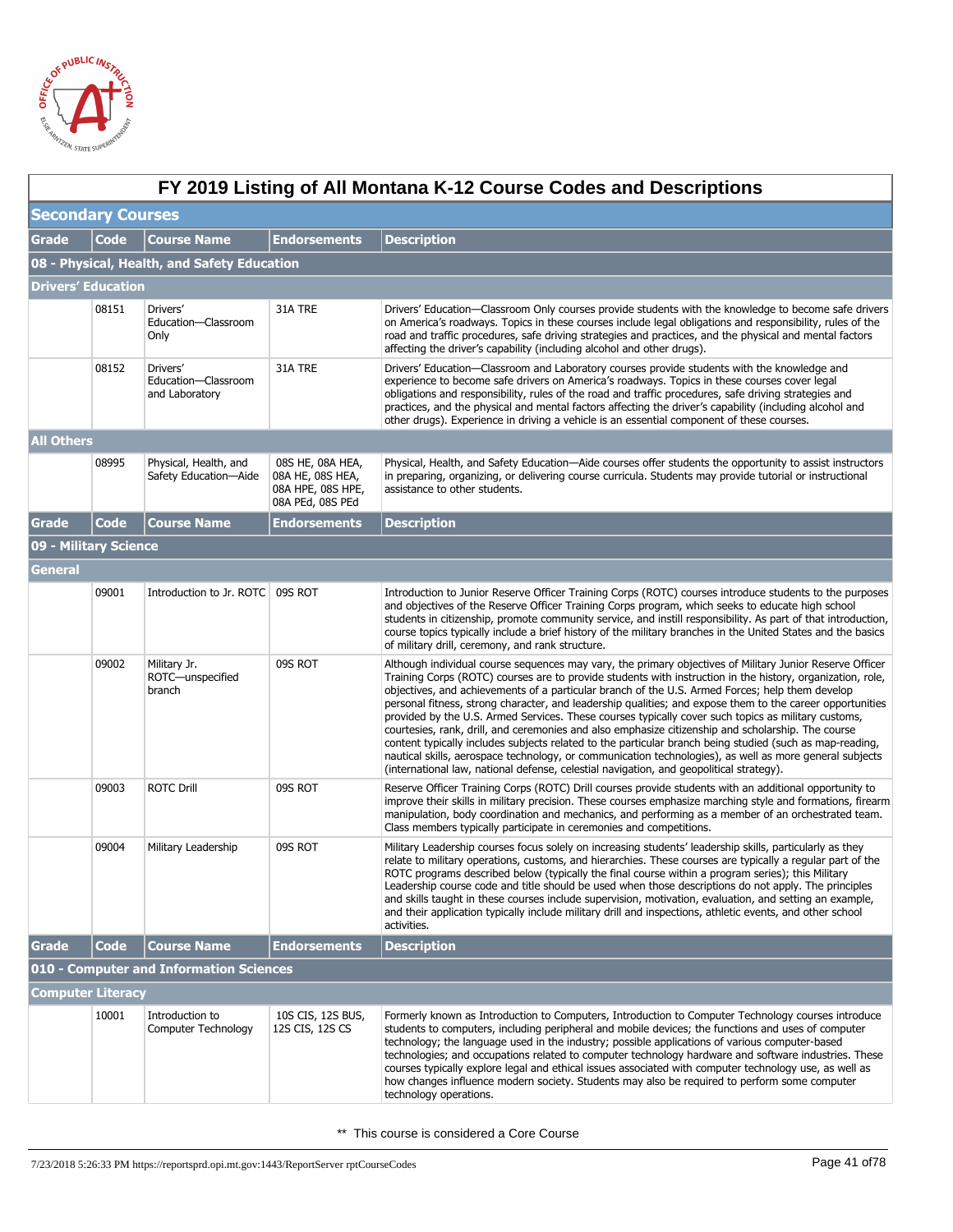

|                          | FY 2019 Listing of All Montana K-12 Course Codes and Descriptions |                                                     |                                                          |                                                                                                                                                                                                                                                                                                                                                                                                                                                                                                                                                                                                                                                                                      |  |  |  |
|--------------------------|-------------------------------------------------------------------|-----------------------------------------------------|----------------------------------------------------------|--------------------------------------------------------------------------------------------------------------------------------------------------------------------------------------------------------------------------------------------------------------------------------------------------------------------------------------------------------------------------------------------------------------------------------------------------------------------------------------------------------------------------------------------------------------------------------------------------------------------------------------------------------------------------------------|--|--|--|
|                          | <b>Secondary Courses</b>                                          |                                                     |                                                          |                                                                                                                                                                                                                                                                                                                                                                                                                                                                                                                                                                                                                                                                                      |  |  |  |
| Grade                    | <b>Code</b>                                                       | <b>Course Name</b>                                  | <b>Endorsements</b>                                      | <b>Description</b>                                                                                                                                                                                                                                                                                                                                                                                                                                                                                                                                                                                                                                                                   |  |  |  |
|                          |                                                                   | 010 - Computer and Information Sciences             |                                                          |                                                                                                                                                                                                                                                                                                                                                                                                                                                                                                                                                                                                                                                                                      |  |  |  |
| <b>Computer Literacy</b> |                                                                   |                                                     |                                                          |                                                                                                                                                                                                                                                                                                                                                                                                                                                                                                                                                                                                                                                                                      |  |  |  |
|                          | 10002                                                             | <b>Computing Systems</b>                            | 10S CIS, 12S BUS,<br>12S CIS, 12S CS, 13S<br>IA, 13S ITE | Computing Systems courses offer a broad exploration of the use of computers in a variety of fields.<br>These courses have a considerable range of content, but typically include the introduction of robotics<br>and control systems, computer-assisted design, computer-aided manufacturing systems, and other<br>computer technologies as they relate to industry applications.                                                                                                                                                                                                                                                                                                    |  |  |  |
|                          | 10003                                                             | Computer and<br><b>Information Technology</b>       | 10S CIS, 12S BUS,<br>12S CIS, 12S CS                     | Computer and Information Technology courses teach students to operate and use computer and<br>information technology, emphasizing their role as tools to communicate more effectively, conduct<br>research more efficiently, and increase productivity. Course content includes the legal and ethical issues<br>involved with computer technology and use.                                                                                                                                                                                                                                                                                                                           |  |  |  |
|                          | 10004                                                             | <b>Computer Applications</b>                        | 10S CIS, 12S BUS,<br>12S CIS, 12S CS                     | In Computer Applications courses, students acquire knowledge of and experience in the proper and<br>efficient use of previously written software packages. These courses explore a wide range of<br>applications, including (but not limited to) word-processing, spreadsheet, graphics, and database<br>programs, and they may also cover the use of electronic mail and desktop publishing.                                                                                                                                                                                                                                                                                        |  |  |  |
|                          | 10005                                                             | <b>Business Computer</b><br>Applications            | 10S CIS, 12S BUS,<br>12S CIS, 12S CS                     | In Business Computer Applications courses, students acquire knowledge of and experience in the proper<br>and efficient use of previously written software packages, particularly those used in the business world.<br>Generally, these courses explore a wide range of applications, including (but not limited to) word-<br>processing, spreadsheet, graphics, and database programs, and they may also cover topics such as<br>electronic mail, desktop publishing, and telecommunications.                                                                                                                                                                                        |  |  |  |
|                          | 10006                                                             | Telecommunications                                  | 10S CIS, 12S BUS,<br>12S CIS, 12S CS                     | Telecommunications courses address the growth in global communications and the emerging equipment<br>and systems needed to successfully communicate in a global environment. These courses cover such<br>topics as data communication protocol and systems, government regulations of the communications<br>industry, and the use of cost-effective and productive tools to transmit messages and data. In these<br>courses, students may learn about such communication systems as e-mail, internet or ecommerce, LAN,<br>WAN, voice transmission, cell phone technology, and traditional teleconferencing.                                                                         |  |  |  |
|                          | 10007                                                             | IB Information<br>Technology in a Global<br>Society | 10S CIS, 12S BUS,<br>12S CIS, 12S CS                     | IB Information Technology in a Global Society courses prepare students to take the International<br>Baccalaureate Information Technology exams and examine the interaction among information,<br>technology, and society. Course content is designed to help students develop a systematic,<br>problemsolving approach to processing and analyzing information using a range of information tools. In<br>these courses, students also discuss and evaluate how modern information technology affects<br>individuals, relationships among people, and institutions and societies.                                                                                                     |  |  |  |
|                          |                                                                   | <b>Computer Science/Programming</b>                 |                                                          |                                                                                                                                                                                                                                                                                                                                                                                                                                                                                                                                                                                                                                                                                      |  |  |  |
|                          | 10019                                                             | AP Computer Science<br>Principles                   | 10S CIS, 12S BUS,<br>12S CIS, 12S CS                     | Following the College Board's suggested curriculum designed to parallel college-level computer science<br>principles courses, AP Computer Science Principles courses introduce students to the fundamental ideas<br>of computer science and how to apply computational thinking across multiple disciplines. These courses<br>teach students to apply creative designs and innovative solutions when developing computational<br>artifacts. These courses cover such topics as abstraction, communication of information using data,<br>algorithms, programming, and the Internet.                                                                                                   |  |  |  |
|                          | 10151                                                             | <b>Business Programming</b>                         | 10S CIS, 12S BUS,<br>12S CIS, 12S CS                     | Business Programming courses provide students with experience in using previously written software<br>packages as well as designing and writing programs of their own. The word-processing, spreadsheet,<br>graphics, and database exercises in these courses contain a business industry focus, and the original<br>programs are written in languages typical of this industry (Visual Basic (VB), C++, Java, BASIC, COBOL,<br>and/or RPL).                                                                                                                                                                                                                                         |  |  |  |
|                          | 10152                                                             | Computer Programming                                | 02S MAT, 10S CIS,<br>12S BUS, 12S CIS,<br>12S CS         | Computer Programming courses provide students with the knowledge and skills necessary to construct<br>computer programs in one or more languages. Computer coding and program structure are often<br>introduced with the BASIC language, but other computer languages, such as Visual Basic (VB), Java,<br>Pascal, C++, and COBOL, may be used instead. Initially, students learn to structure, create, document,<br>and debug computer programs, and as they progress, more emphasis is placed on design, style, clarity,<br>and efficiency. Students may apply the skills they learn to relevant applications such as modeling, data<br>management, graphics, and text-processing. |  |  |  |
|                          | 10153                                                             | Visual Basic (VB)<br>Programming                    | 02S MAT, 10S CIS,<br>12S BUS, 12S CIS,<br>12S CS         | Visual Basic (VB) Programming courses provide an opportunity for students to gain expertise in<br>computer programs using the Visual Basic (VB) language. As with more general computer programming<br>courses, the emphasis is on how to structure and document computer programs and how to use<br>problem-solving techniques. These courses cover such topics as the use of text boxes, scroll bars,<br>menus, buttons, and Windows applications. More advanced topics may include mathematical and<br>business functions and graphics.                                                                                                                                           |  |  |  |

# **FY 2019 Listing of All Montana K-12 Course Codes and Descriptions**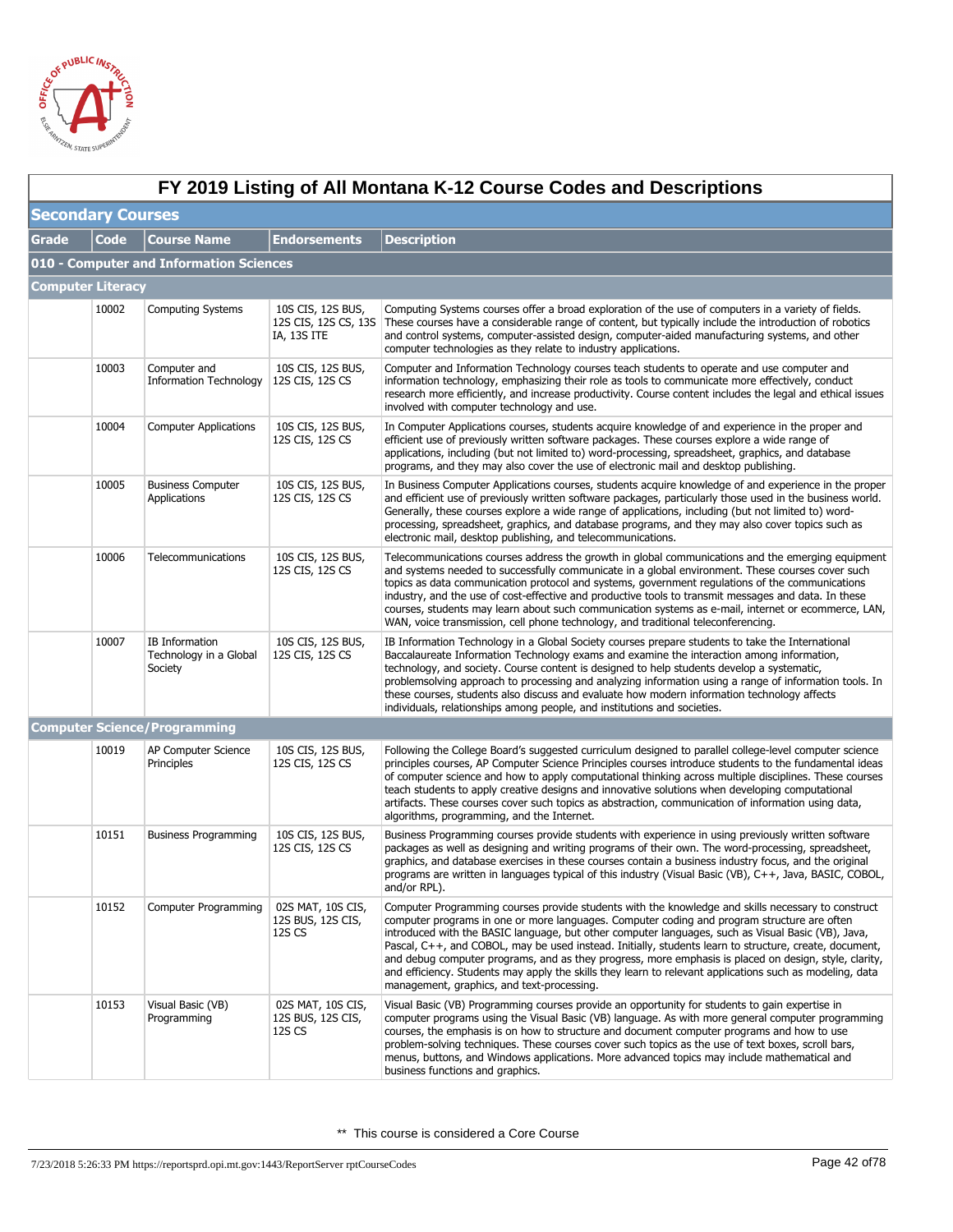

|              | FY 2019 Listing of All Montana K-12 Course Codes and Descriptions |                                             |                                      |                                                                                                                                                                                                                                                                                                                                                                                                                                                                                                                                                                                                                                                      |  |  |  |
|--------------|-------------------------------------------------------------------|---------------------------------------------|--------------------------------------|------------------------------------------------------------------------------------------------------------------------------------------------------------------------------------------------------------------------------------------------------------------------------------------------------------------------------------------------------------------------------------------------------------------------------------------------------------------------------------------------------------------------------------------------------------------------------------------------------------------------------------------------------|--|--|--|
|              | <b>Secondary Courses</b>                                          |                                             |                                      |                                                                                                                                                                                                                                                                                                                                                                                                                                                                                                                                                                                                                                                      |  |  |  |
| <b>Grade</b> | <b>Code</b>                                                       | <b>Course Name</b>                          | <b>Endorsements</b>                  | <b>Description</b>                                                                                                                                                                                                                                                                                                                                                                                                                                                                                                                                                                                                                                   |  |  |  |
|              | 010 - Computer and Information Sciences                           |                                             |                                      |                                                                                                                                                                                                                                                                                                                                                                                                                                                                                                                                                                                                                                                      |  |  |  |
|              |                                                                   | <b>Computer Science/Programming</b>         |                                      |                                                                                                                                                                                                                                                                                                                                                                                                                                                                                                                                                                                                                                                      |  |  |  |
|              | 10154                                                             | $C++$ Programming                           | 10S CIS, 12S BUS,<br>12S CIS, 12S CS | C++ Programming courses provide an opportunity for students to gain expertise in computer programs<br>using the C++ language. As with more general computer programming courses, the emphasis is on how<br>to write logically structured programs, include appropriate documentation, and use problemsolving<br>techniques. More advanced topics may include multi-dimensional arrays, functions, and records.                                                                                                                                                                                                                                       |  |  |  |
|              | 10155                                                             | Java Programming                            | 10S CIS, 12S BUS,<br>12S CIS, 12S CS | Java Programming courses provide students with the opportunity to gain expertise in computer<br>programs using the Java language. As with more general computer programming courses, the emphasis<br>is on how to structure and document computer programs, using problem-solving techniques. Topics<br>covered in the course include syntax, I/O classes, string manipulation, and recursion.                                                                                                                                                                                                                                                       |  |  |  |
|              | 10156                                                             | Computer<br>Programming-Other<br>Language   | 10S CIS, 12S BUS,<br>12S CIS, 12S CS | Computer Programming—Other Language courses provide students with the opportunity to gain<br>expertise in computer programs using languages other than those specified (such as Pascal, FORTRAN,<br>or emerging languages). As with other computer programming courses, the emphasis is on how to<br>structure and document computer programs, using problem-solving techniques. As students advance,<br>they learn to capitalize on the features and strengths of the language being used.                                                                                                                                                          |  |  |  |
|              | 10157                                                             | AP Computer Science A                       | 10S CIS, 12S BUS,<br>12S CIS, 12S CS | Following the College Board's suggested curriculum designed to mirror college-level computer science<br>courses, AP Computer Science A courses provide students with the logical, mathematical, and problem-<br>solving skills needed to design structured, well-documented computer programs that provide solutions to<br>real-world problems. These courses cover such topics as programming methodology, features, and<br>procedures; algorithms; data structures; computer systems; and programmer responsibilities.                                                                                                                             |  |  |  |
|              | 10159                                                             | <b>IB Computer Science</b>                  | 10S CIS, 12S BUS,<br>12S CIS, 12S CS | IB Computer Science courses prepare students to take the International Baccalaureate Computer<br>Science exam at either the standard or higher level. The courses emphasize system fundamentals,<br>computer organization, and networks, as well as the fundamental concepts of computational thinking,<br>the development of practical computational solutions, and programming. IB Computer Science courses<br>also cover the applications and effects of the computer on modern society as well as the limitations of<br>computer technology.                                                                                                     |  |  |  |
|              |                                                                   | <b>Management Information Systems</b>       |                                      |                                                                                                                                                                                                                                                                                                                                                                                                                                                                                                                                                                                                                                                      |  |  |  |
|              | 10051                                                             | Information<br>Management                   | 10S CIS, 12S BUS,<br>12S CIS, 12S CS | Information Management courses provide students with the knowledge and skills to develop and<br>implement a plan for an information system that meets the needs of business. Students develop an<br>understanding of information system theory, skills in administering and managing information systems,<br>and the ability to analyze and design information systems.                                                                                                                                                                                                                                                                              |  |  |  |
|              | 10052                                                             | Database Management<br>and Data Warehousing | 10S CIS, 12S BUS,<br>12S CIS, 12S CS | Database Management and Data Warehousing courses provide students with the skills necessary to<br>design databases to meet user needs. Courses typically address how to enter, retrieve, and manipulate<br>data into useful information. More advanced topics may cover implementing interactive applications for<br>common transactions and the utility of mining data.                                                                                                                                                                                                                                                                             |  |  |  |
|              | 10053                                                             | Database Applications                       | 10S CIS, 12S BUS,<br>12S CIS, 12S CS | Database Application courses provide students with an understanding of database development,<br>modeling, design, and normalization. These courses typically cover such topics as SELECT statements,<br>data definition, manipulation, control languages, records, and tables. In these courses, students may use<br>Oracle WebDB, SQL, PL/SQL, SPSS, and SAS and may prepare for certification.                                                                                                                                                                                                                                                     |  |  |  |
|              | 10054                                                             | Data<br>Systems/Processing                  | 10S CIS, 12S BUS,<br>12S CIS, 12S CS | Data Systems/Processing courses introduce students to the uses and operation of computer hardware<br>and software and to the programming languages used in business applications. Students typically use<br>BASIC, COBOL, and/or RPL languages as they write flowcharts or computer programs and may also<br>learn data-processing skills.                                                                                                                                                                                                                                                                                                           |  |  |  |
|              | <b>Network Systems</b>                                            |                                             |                                      |                                                                                                                                                                                                                                                                                                                                                                                                                                                                                                                                                                                                                                                      |  |  |  |
|              | 10101                                                             | Network Technology                          | 10S CIS, 12S BUS,<br>12S CIS, 12S CS | Network Technology courses address the technology involved in the transmission of data between and<br>among computers through data lines, telephone lines, or other transmission media (such as hard wiring,<br>cable television networks, radio waves, and so on). These courses may emphasize the capabilities of<br>networks, network technology itself, or both. Students typically learn about network<br>capabilities—including electronic mail, public networks, and electronic bulletin boards—and network<br>technology—including network software, hardware, and peripherals involved in setting up and<br>maintaining a computer network. |  |  |  |
|              | 10102                                                             | <b>Networking Systems</b>                   | 10S CIS, 12S BUS,<br>12S CIS, 12S CS | Networking Systems courses are designed to provide students with the opportunity to understand and<br>work with hubs, switches, and routers. Students develop an understanding of LAN (local area network),<br>WAN (wide area network), wireless connectivity, and Internet-based communications with a strong<br>emphasis on network function, design, and installation practices. Students acquire skills in the design,<br>installation, maintenance, and management of network systems that may help them obtain network<br>certification.                                                                                                       |  |  |  |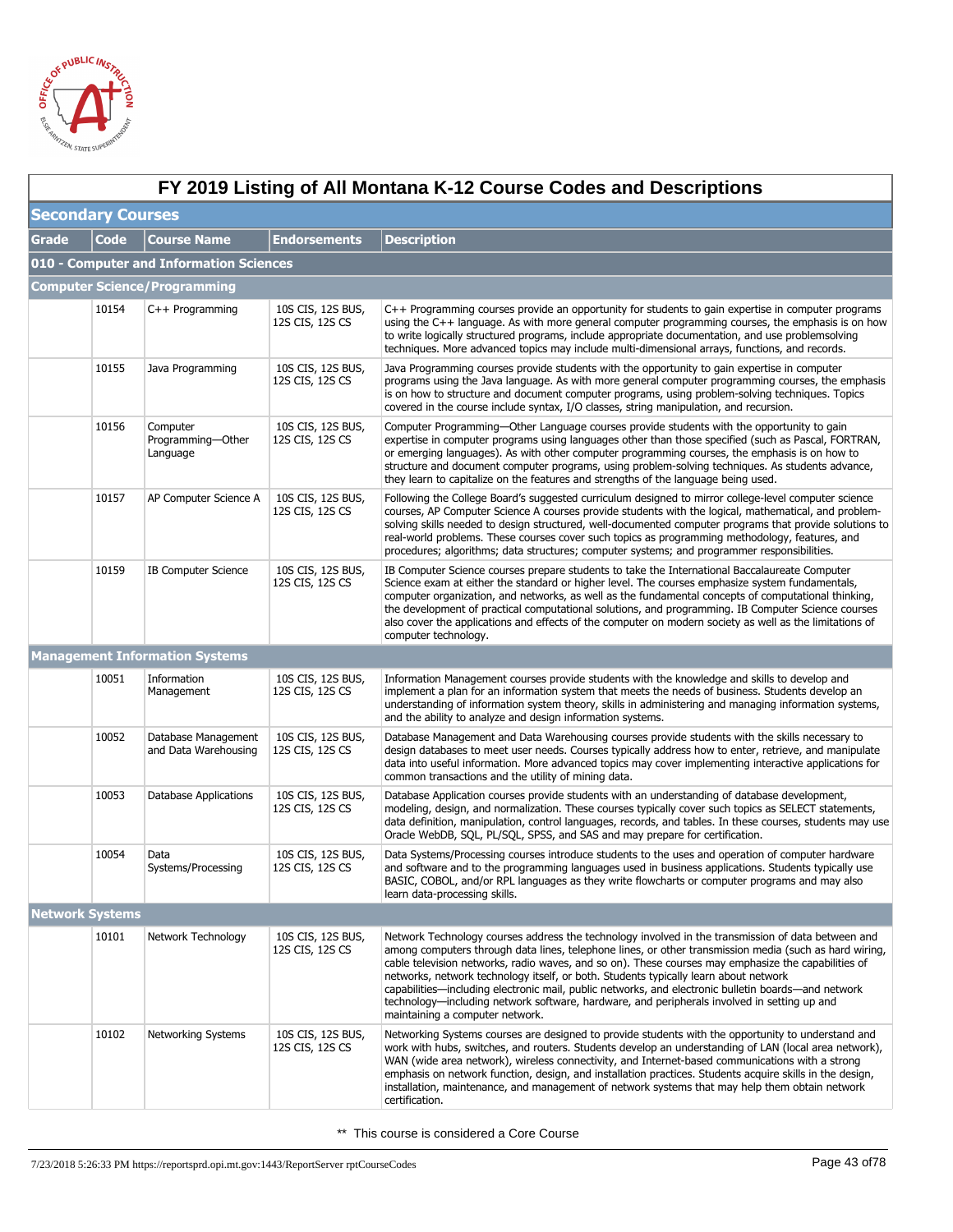

|                          | FY 2019 Listing of All Montana K-12 Course Codes and Descriptions |                                                          |                                                                      |                                                                                                                                                                                                                                                                                                                                                                                                                                                                                                                                                                                                                                         |  |  |
|--------------------------|-------------------------------------------------------------------|----------------------------------------------------------|----------------------------------------------------------------------|-----------------------------------------------------------------------------------------------------------------------------------------------------------------------------------------------------------------------------------------------------------------------------------------------------------------------------------------------------------------------------------------------------------------------------------------------------------------------------------------------------------------------------------------------------------------------------------------------------------------------------------------|--|--|
| <b>Secondary Courses</b> |                                                                   |                                                          |                                                                      |                                                                                                                                                                                                                                                                                                                                                                                                                                                                                                                                                                                                                                         |  |  |
| <b>Grade</b>             | <b>Code</b>                                                       | <b>Course Name</b>                                       | <b>Endorsements</b>                                                  | <b>Description</b>                                                                                                                                                                                                                                                                                                                                                                                                                                                                                                                                                                                                                      |  |  |
|                          |                                                                   | 010 - Computer and Information Sciences                  |                                                                      |                                                                                                                                                                                                                                                                                                                                                                                                                                                                                                                                                                                                                                         |  |  |
| <b>Network Systems</b>   |                                                                   |                                                          |                                                                      |                                                                                                                                                                                                                                                                                                                                                                                                                                                                                                                                                                                                                                         |  |  |
|                          | 10103                                                             | Area Network Design<br>and Protocols                     | 10S CIS, 12S BUS,<br>12S CIS, 12S CS                                 | Area Network Design and Protocols courses address the role of computers in a network system, the<br>Open Systems Interconnection (OSI) model, structured wiring systems, and simple LAN (local area<br>network) and WAN (wide area network) designs.                                                                                                                                                                                                                                                                                                                                                                                    |  |  |
|                          | 10104                                                             | <b>Router Basics</b>                                     | 10S CIS, 12S BUS,<br>12S CIS, 12S CS                                 | Router Basics courses teach students about router components, start-up, and configuration using CISCO<br>routers, switches, and the IOS (Internetwork Operation System). These courses also cover such topics<br>as TCP/IP protocol, IP addressing, subnet masks, and network trouble-shooting.                                                                                                                                                                                                                                                                                                                                         |  |  |
|                          | 10105                                                             | NetWare Routing                                          | 10S CIS, 12S BUS,<br>12S CIS, 12S CS                                 | NetWare Routing courses introduce students to such topics as Virtual LANs (VLAN) and switched<br>internetworking, comparing traditional shared local area network (LAN) configurations with switched LAN<br>configurations, and they also discuss the benefits of using a switched VLAN architecture. These courses<br>also may cover routing protocols like RIP, IGRP, Novell IPX, and Access Control Lists (ACLs).                                                                                                                                                                                                                    |  |  |
|                          | 10106                                                             | Wide Area<br>Telecommunications<br>and Networking        | 10S CIS, 12S BUS,<br>12S CIS, 12S CS                                 | Wide Area Telecommunications and Networking courses provide students with the knowledge and skills<br>to enable them to design Wide Area Networks (WANs) using ISDN, Frame-Relay, and PPP. Students gain<br>knowledge and skills in network management and maintenance and develop expertise in trouble-<br>shooting and assessing the adequacy of network configuration to meet changing conditions.                                                                                                                                                                                                                                   |  |  |
|                          | 10107                                                             | Wireless Networks                                        | 10S CIS, 12S BUS,<br>12S CIS, 12S CS                                 | Wireless Networks courses focus on the design, planning, implementation, operation, and trouble-<br>shooting of wireless computer networks. These courses typically include a comprehensive overview of<br>best practices in technology, security, and design, with particular emphasis on hands-on skills in (1)<br>wireless LAN set-up and trouble-shooting; (2) 802.11a & 802.11b technologies, products, and solutions;<br>(3) site surveys; (4) resilient WLAN design, installation, and configuration; (5) vendor interoperability<br>strategies; and (6) wireless bridging.                                                      |  |  |
|                          | 10108                                                             | <b>Network Security</b>                                  | 10S CIS, 12S BUS,<br>12S CIS, 12S CS                                 | Network Security courses teach students how to design and implement security measures in order to<br>reduce the risk of data vulnerability and loss. Course content usually includes typical security policies;<br>firewall design, installation, and management; secure router design, configuration, and maintenance;<br>and security-specific technologies, products, and solutions.                                                                                                                                                                                                                                                 |  |  |
|                          | 10109                                                             | <b>Essentials of Network</b><br><b>Operating Systems</b> | 10S CIS, 12S BUS,<br>12S CIS, 12S CS                                 | Essentials of Network Operating Systems courses provide a study of multi-user, multi-tasking network<br>operating systems. In these courses, students learn the characteristics of the Linux, Windows 2000, NT,<br>and XP network operating systems and explore a variety of topics including installation procedures,<br>security issues, back-up procedures, and remote access.                                                                                                                                                                                                                                                       |  |  |
|                          | 10110                                                             | Microsoft Certified<br>Professional (MCP)                | 10S CIS, 12S BUS,<br>12S CIS, 12S CS                                 | Microsoft Certified Professional courses provide students with the knowledge and skills necessary to be<br>employed as a network administrator in the latest Windows server-networking environment. Topics<br>include installing, configuring, and trouble-shooting the Windows server. These courses prepare students<br>to set up network connections; manage security issues and shares; and develop policies. Students are<br>typically encouraged to take the MCP exam.                                                                                                                                                            |  |  |
| <b>Media Technology</b>  |                                                                   |                                                          |                                                                      |                                                                                                                                                                                                                                                                                                                                                                                                                                                                                                                                                                                                                                         |  |  |
|                          | 10201                                                             | Web Page Design                                          | 10S CIS, 12S BUS,<br>12S CIS, 12S CS                                 | Web Page Design courses teach students how to design web sites by introducing them to and refining<br>their knowledge of site planning, page layout, graphic design, and the use of markup languages—such<br>as Extensible Hypertext Markup, JavaScript, Dynamic HTML, and Document Object Model-to develop<br>and maintain a web page. These courses may also cover security and privacy issues, copyright<br>infringement, trademarks, and other legal issues relating to the use of the Internet. Advanced topics<br>may include the use of forms and scripts for database access, transfer methods, and networking<br>fundamentals. |  |  |
|                          | 10202                                                             | <b>Computer Graphics</b>                                 | 10S CIS, 11S GRA,<br>12S CS, 12S BUS,<br>12S CIS, 13S IA, 13S<br>ITE | Computer Graphics courses provide students with the opportunity to explore the capability of the<br>computer to produce visual imagery and to apply graphic techniques to various fields, such as<br>advertising, TV/video, and architecture. Typical course topics include modeling, simulation, animation,<br>and image retouching.                                                                                                                                                                                                                                                                                                   |  |  |
|                          |                                                                   | <b>Information Support and Services</b>                  |                                                                      |                                                                                                                                                                                                                                                                                                                                                                                                                                                                                                                                                                                                                                         |  |  |
|                          | 10251                                                             | Computer Technology                                      | 10S CIS, 12S BUS,<br>12S CIS, 12S CS                                 | Computer Technology courses introduce students to the features, functions, and design of computer<br>hardware and provide instruction in the maintenance and repair of computer components and peripheral<br>devices.                                                                                                                                                                                                                                                                                                                                                                                                                   |  |  |
|                          | 10252                                                             | Computer Maintenance                                     | 10S CIS, 12S BUS,<br>12S CIS, 12S CS                                 | Computer Maintenance courses prepare students to apply basic electronic theory and principles in<br>diagnosing and repairing personal computers and input/output devices. Topics may include operating,<br>installing, maintaining, and repairing computers, network systems, digital control instruments,<br>programmable controllers, and related robotics.                                                                                                                                                                                                                                                                           |  |  |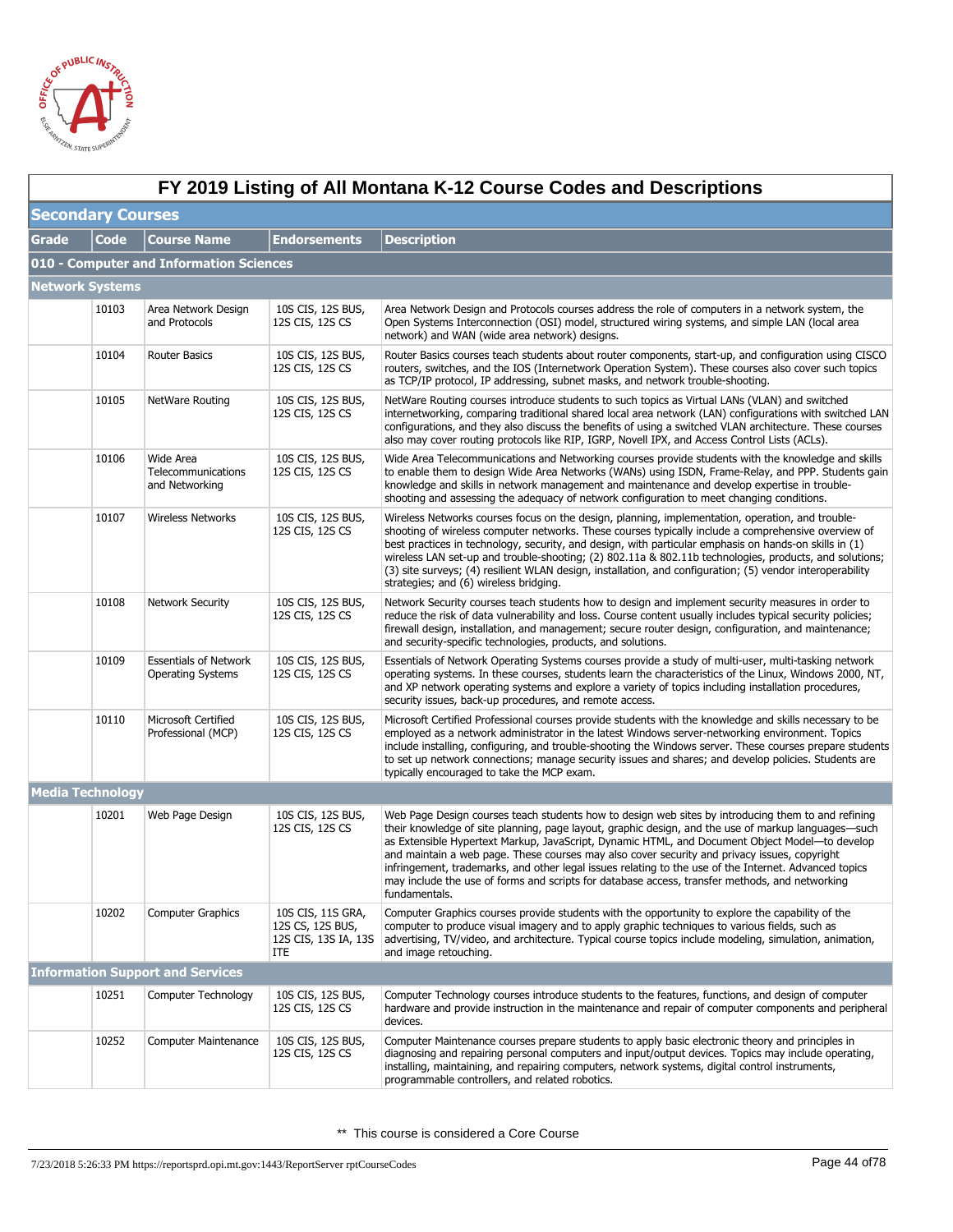

|                   | FY 2019 Listing of All Montana K-12 Course Codes and Descriptions |                                                                  |                                                                                                                 |                                                                                                                                                                                                                                                                                                                                                                                                                                                                                                                                                                                                                           |  |  |  |
|-------------------|-------------------------------------------------------------------|------------------------------------------------------------------|-----------------------------------------------------------------------------------------------------------------|---------------------------------------------------------------------------------------------------------------------------------------------------------------------------------------------------------------------------------------------------------------------------------------------------------------------------------------------------------------------------------------------------------------------------------------------------------------------------------------------------------------------------------------------------------------------------------------------------------------------------|--|--|--|
|                   | <b>Secondary Courses</b>                                          |                                                                  |                                                                                                                 |                                                                                                                                                                                                                                                                                                                                                                                                                                                                                                                                                                                                                           |  |  |  |
| Grade             | Code                                                              | <b>Course Name</b>                                               | <b>Endorsements</b>                                                                                             | <b>Description</b>                                                                                                                                                                                                                                                                                                                                                                                                                                                                                                                                                                                                        |  |  |  |
|                   |                                                                   | 010 - Computer and Information Sciences                          |                                                                                                                 |                                                                                                                                                                                                                                                                                                                                                                                                                                                                                                                                                                                                                           |  |  |  |
|                   |                                                                   | <b>Information Support and Services</b>                          |                                                                                                                 |                                                                                                                                                                                                                                                                                                                                                                                                                                                                                                                                                                                                                           |  |  |  |
|                   | 10253                                                             | <b>Information Support</b><br>and Services                       | 10S CIS, 12S BUS,<br>12S CIS, 12S CS                                                                            | Information Support and Services courses prepare students to assist users of personal computers by<br>diagnosing their problems in using application software packages and maintaining security requirements.                                                                                                                                                                                                                                                                                                                                                                                                             |  |  |  |
|                   | 10254                                                             | IT Essentials: PC<br>Hardware and Software                       | 10S CIS, 12S BUS,<br>12S CIS, 12S CS                                                                            | IT Essentials: PC Hardware and Software courses provide students with in-depth exposure to computer<br>hardware and operating systems. Course topics include the functionality of hardware and software<br>components as well as suggested best practices in maintenance and safety issues. Students learn to<br>assemble and configure a computer, install operating systems and software, and troubleshoot hardware<br>and software problems. In addition, these courses introduce students to networking and often prepare<br>them for industry certification.                                                         |  |  |  |
|                   | 10255                                                             | CISCO-The Panduit<br>Network Infrastructure<br>Essentials (PNIE) | 10S CIS, 12S BUS,<br>12S CIS, 12S CS                                                                            | CISCO—PNIE courses provide students with the knowledge to create innovative network infrastructure<br>solutions. These courses offer students basic cable installer information and help them acquire the skills<br>to build and use the physical layer of network infrastructure and develop a deeper understanding of<br>networking devices.                                                                                                                                                                                                                                                                            |  |  |  |
| <b>All Others</b> |                                                                   |                                                                  |                                                                                                                 |                                                                                                                                                                                                                                                                                                                                                                                                                                                                                                                                                                                                                           |  |  |  |
|                   | 10995                                                             | Information<br>Technology-Aide                                   | 10S CIS, 12S BUS,<br>12S CIS, 12S CS                                                                            | Formerly Computer and Information Sciences—Aide, Information Technology—Aide courses offer<br>students the opportunity to assist instructors in preparing, organizing, or delivering course curricula.<br>Students may provide tutorial or instructional assistance to other students.                                                                                                                                                                                                                                                                                                                                    |  |  |  |
|                   | 10998                                                             | Information<br>Technology-Workplace<br>Experience                | 10S CIS, 12S BUS,<br>12S CIS, 12S CS                                                                            | Formerly Computer and Information Sciences - Workplace Experience, Information<br>Technology—Workplace Experience courses provide students with work experience in fields related to<br>computer and/or information sciences. Goals are typically set cooperatively by the student, teacher, and<br>employer (although students are not necessarily paid). These courses may include classroom activities as<br>well, involving further study of the field or discussion regarding experiences that students encounter in<br>the workplace.                                                                               |  |  |  |
| Grade             | <b>Code</b>                                                       | <b>Course Name</b>                                               | <b>Endorsements</b>                                                                                             | <b>Description</b>                                                                                                                                                                                                                                                                                                                                                                                                                                                                                                                                                                                                        |  |  |  |
|                   |                                                                   | 011 - Communications and Audio/Visual Technology                 |                                                                                                                 |                                                                                                                                                                                                                                                                                                                                                                                                                                                                                                                                                                                                                           |  |  |  |
| Communication     |                                                                   |                                                                  |                                                                                                                 |                                                                                                                                                                                                                                                                                                                                                                                                                                                                                                                                                                                                                           |  |  |  |
|                   | 11001                                                             | Introduction to<br>Communication                                 | 05A ART, 05S ART,<br>12S CS, 12S BUS,<br>12S MAR, 10S CIS,<br>12S CIS                                           | Introduction to Communication courses enable students to understand and critically evaluate the role of<br>media in society. Course content typically includes investigation of visual images, printed material, and<br>audio segments as tools of information, entertainment, and propaganda; improvement of presentation<br>and evaluative skills in relation to mass media; recognition of various techniques for delivery of a<br>particular message; and, in some cases, creation of a media product. The course may concentrate on a<br>particular medium.                                                          |  |  |  |
|                   | 11002                                                             | Communication<br>Technology                                      | 05A ART, 05S ART,<br>12S CS, 12S BUS,<br>12S MAR, 10S CIS,<br>12S CIS                                           | Communication Technology courses enable students to effectively communicate ideas and information<br>through experiences dealing with drafting, design, electronic communication, graphic arts, printing<br>process, photography, telecommunications, and computers. Additional topics covered in the course<br>include information storage and retrieval. Drafting equipment may be used to make scale drawings,<br>including multi-view drawing, photographs, and poster mock-ups.                                                                                                                                      |  |  |  |
|                   | 11048                                                             | Communication-<br>Workplace Experience                           | 05A ART, 05S ART,<br>12S BUS, 12S CS,<br>12S MAR, 10S CIS,<br>12S CIS                                           | Communication-Workplace Experience courses provide students with work experience in a field related<br>to communication. Goals are typically set cooperatively by the student, teacher, and employer (although<br>students are not necessarily paid). These courses may include classroom activities as well, involving<br>further study of the field or discussion regarding experiences that students encounter in the workplace.                                                                                                                                                                                       |  |  |  |
|                   |                                                                   | <b>Audio and Video Technology and Film</b>                       |                                                                                                                 |                                                                                                                                                                                                                                                                                                                                                                                                                                                                                                                                                                                                                           |  |  |  |
|                   | 11051                                                             | Audio/Visual Production                                          | 01S ENG, 05A ART,<br>05S ART, 10S CIS,<br>11S VID, 11S VIS,<br>12S BUS, 12S CS,<br>12S CIS, 13S IA, 13S<br>ITE. | Audio/Visual Production courses provide students with the knowledge and skills necessary for television,<br>video, film, and/or radio production. Writing scripts, camera operation, use of graphics and other visuals,<br>lighting, audio techniques, editing, production principles, and career opportunities are typical topics<br>covered within production courses. Students are usually required to produce their own program or<br>segment. Additional topics such as broadcast industry regulations, radio/TV operation, power of the<br>medium, photography, transmission technology, and so on may be included. |  |  |  |
|                   | 11054                                                             | Photo Imaging                                                    | 05A ART, 05S ART,<br>11S PHO, 12S CS,<br>10S CIS, 12S BUS,<br>12S CIS, 13S IA, 13S<br>ITE.                      | Photo Imaging courses provide students with the opportunity to effectively communicate ideas and<br>information via digital, film, still and video photography. Topics covered typically include composition,<br>layout, lighting and supplies. More advanced courses may include instruction in specialized camera and<br>equipment maintenance, application to commercial and industrial need and photography business<br>operations.                                                                                                                                                                                   |  |  |  |

### **FY 2019 Listing of All Montana K-12 Course Codes and Descriptions**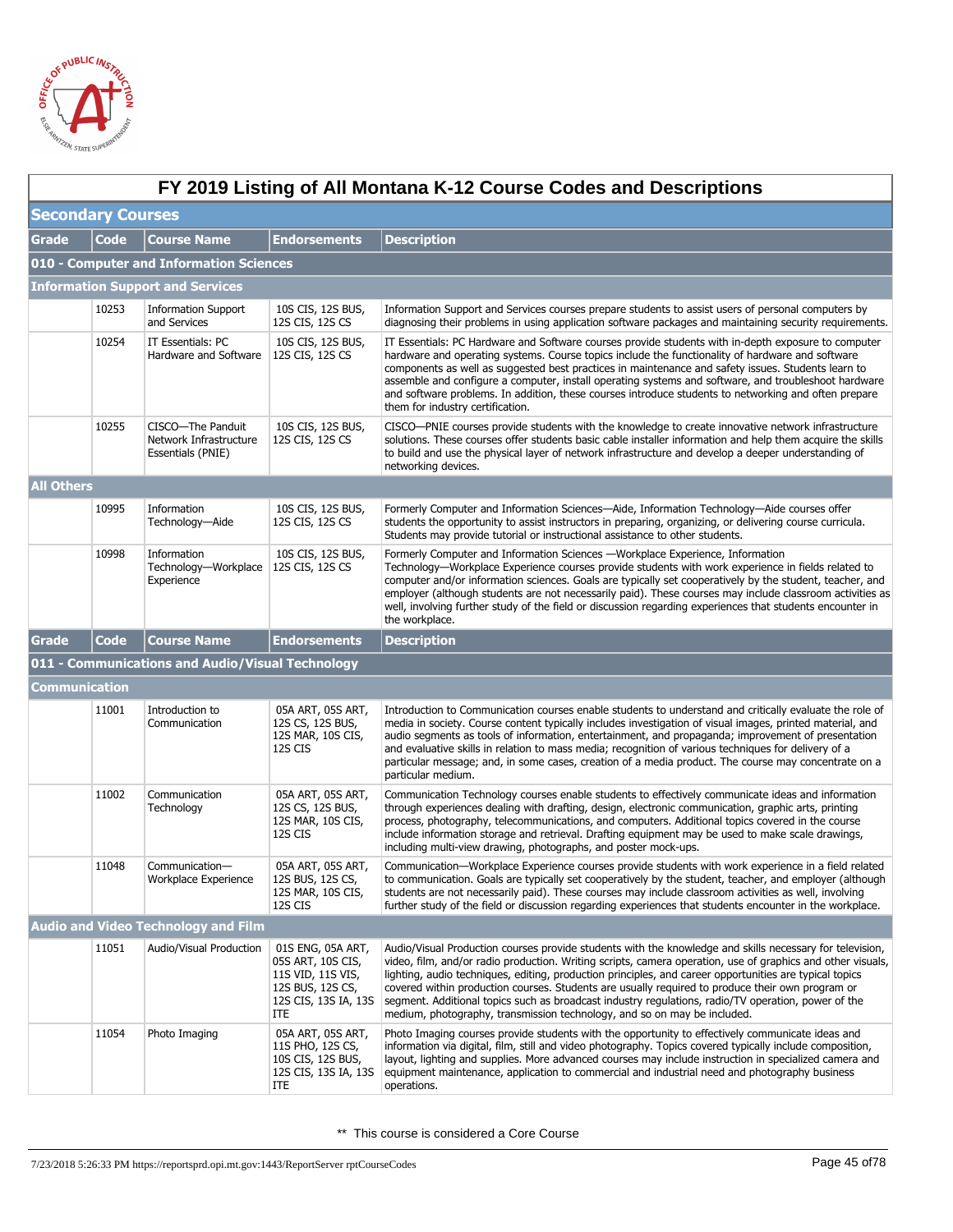

|       | FY 2019 Listing of All Montana K-12 Course Codes and Descriptions |                                                            |                                                                                |                                                                                                                                                                                                                                                                                                                                                                                                                                                                                                                                                                                                                                 |  |  |  |
|-------|-------------------------------------------------------------------|------------------------------------------------------------|--------------------------------------------------------------------------------|---------------------------------------------------------------------------------------------------------------------------------------------------------------------------------------------------------------------------------------------------------------------------------------------------------------------------------------------------------------------------------------------------------------------------------------------------------------------------------------------------------------------------------------------------------------------------------------------------------------------------------|--|--|--|
|       | <b>Secondary Courses</b>                                          |                                                            |                                                                                |                                                                                                                                                                                                                                                                                                                                                                                                                                                                                                                                                                                                                                 |  |  |  |
| Grade | <b>Code</b>                                                       | <b>Course Name</b>                                         | <b>Endorsements</b>                                                            | <b>Description</b>                                                                                                                                                                                                                                                                                                                                                                                                                                                                                                                                                                                                              |  |  |  |
|       |                                                                   | 011 - Communications and Audio/Visual Technology           |                                                                                |                                                                                                                                                                                                                                                                                                                                                                                                                                                                                                                                                                                                                                 |  |  |  |
|       |                                                                   | <b>Audio and Video Technology and Film</b>                 |                                                                                |                                                                                                                                                                                                                                                                                                                                                                                                                                                                                                                                                                                                                                 |  |  |  |
|       | 11055                                                             | Video                                                      | 05A ART, 05S ART,<br>11S VID, 11S VIS,<br>13S ITE                              | Video courses enable students to explore video communications, incorporating both the technical and<br>artistic aspects of video media. Topics covered in the course include the use of video equipment and<br>12S CS, 10S CIS, 12S   techniques, and students typically create a video presentation. Advanced course topics may include<br>BUS, 12S CIS, 13S IA, creating various forms of film media including silent film; sport and music video; and self portrait video.                                                                                                                                                   |  |  |  |
|       | 11098                                                             | Audio/Video Technology<br>and Film-Workplace<br>Experience | 05A ART, 05S ART,<br>10S CIS, 11S VID,<br>12S CS, 11S VIS, 12S<br>13S ITE      | Audio/Video Technology and Film—Workplace Experience courses provide students with work experience<br>in a field related to audio/visual technology and/or film. Goals are typically set cooperatively by the<br>student, teacher, and employer (although students are not necessarily paid). These courses may include<br>BUS, 12S CIS, 13S IA, classroom activities as well, involving further study of the field or discussion regarding experiences that<br>students encounter in the workplace.                                                                                                                            |  |  |  |
|       |                                                                   | <b>Journalism and Broadcasting</b>                         |                                                                                |                                                                                                                                                                                                                                                                                                                                                                                                                                                                                                                                                                                                                                 |  |  |  |
|       | 11101                                                             | Journalism                                                 | 01S ENG, 01S JOU                                                               | Journalism courses (typically associated with the production of a school newspaper, yearbook, or literary<br>magazine) emphasize writing style and technique as well as production values and organization.<br>Journalism courses introduce students to the concepts of newsworthiness and press responsibility;<br>develop students' skills in writing and editing stories, headlines, and captions; and teach students the<br>principles of production design, layout, and printing. Photography and photojournalism skills may be<br>included.                                                                               |  |  |  |
|       | 11102                                                             | Photojournalism                                            | 01S JOU, 05A ART,<br>05S ART, 11S PHO,<br>12S BUS, 01S ENG                     | Photojournalism courses expose students to the manner in which photography is used to convey<br>information and experiences. Typically coordinated with production of the school newspaper, yearbook,<br>or other media product, photojournalism courses provide students with the opportunity to improve their<br>photo composition and film development skills, and to apply their art to journalistic endeavors.                                                                                                                                                                                                             |  |  |  |
|       | 11104                                                             | <b>Publication Production</b>                              | 01S ENG, 01S JOU,<br>05A ART, 05S ART,<br>12S BUS, 12S CS,<br>10S CIS, 12S CIS | Publication Production courses provide students with the knowledge and skills necessary to produce the<br>school newspaper, yearbook, literary magazine, or other printed publication. Students may gain<br>experience in several components (writing, editing, layout, production, and so on) or may focus on a<br>single aspect while producing the publication.                                                                                                                                                                                                                                                              |  |  |  |
|       | 11148                                                             | Journalism and<br>Broadcasting-<br>Workplace Experience    | 01S JOU, 05A ART,<br>05S ART, 12S BUS,<br>12S CIS, 12S CS, 10S<br>CIS          | Journalism and Broadcasting-Workplace Experience courses provide students with work experience in a<br>field related to journalism or broadcasting. Goals are typically set cooperatively by the student, teacher,<br>and employer (although students are not necessarily paid). These courses may include classroom<br>activities as well, involving further study of the field or discussion regarding experiences that students<br>encounter in the workplace.                                                                                                                                                               |  |  |  |
|       |                                                                   | <b>Printing Technology and Production</b>                  |                                                                                |                                                                                                                                                                                                                                                                                                                                                                                                                                                                                                                                                                                                                                 |  |  |  |
|       | 11151                                                             | Digital Media<br>Technology                                | 01S JOU, 12S BUS,<br>12S CS, 12S MAR,<br>10S CIS, 12S CIS                      | These courses are designed to give students the skills necessary to support and enhance their learning<br>about digital medial technology. Topics covered in the course may include internet research, copyright<br>laws, web-publishing, use of digital imagery, electronic forums, newsgroups, mailing lists, presentation<br>tools, and project planning.                                                                                                                                                                                                                                                                    |  |  |  |
|       | 11152                                                             | Desktop Publishing                                         | 01S JOU, 11S GRA,<br>12S BUS, 12S CS,<br>12S MAR, 10S CIS,<br>12S CIS          | Desktop Publishing courses integrate the knowledge and skills learning in word processing with the<br>concepts, procedures and application of desktop publishing. Students learn to format, create and<br>proofread brochures, programs, newsletters, web pages, presentations and manuscripts.                                                                                                                                                                                                                                                                                                                                 |  |  |  |
|       | 11153                                                             | Digital Media Design<br>and Production                     | 11S GRA, 12S BUS,<br>12S CIS, 12S CS, 12S<br>MAR, 13S ITE, 10S<br>CIS, 13S IA  | Digital Media Design and Production courses teach students the fundamentals of graphic design and<br>production and provide students with the opportunity to apply these principles to printed media, digital<br>presentation media, and interactive media.                                                                                                                                                                                                                                                                                                                                                                     |  |  |  |
|       | 11154                                                             | Commercial Graphic<br>Design                               | 11S GRA, 12S BUS,<br>12S CIS, 12S CS, 12S<br>MAR, 10S CIS, 13S<br>IA, 13S ITE  | Commercial Graphic Design courses teach students to use artistic techniques to effectively communicate<br>ideas and information to business and customer audiences via illustration and other forms of digital or<br>printed media. Topics covered may include concept design, layout, paste-up and techniques such as<br>engraving, etching, silkscreen, lithography, offset, drawing and cartooning, painting, collage and<br>computer graphics.                                                                                                                                                                              |  |  |  |
|       | 11155                                                             | Graphic Technology                                         | 11S GRA, 12S BUS,<br>12S CIS, 12S CS, 12S<br>MAR, 13S IA, 13S<br>ITE, 10S CIS  | Graphic Technology courses help students apply artistic and computer techniques to the interpretation of<br>technical and commercial concepts. Topics covered may include computer assisted art and design,<br>printmaking, concept sketching, technical drawing, color theory, imaging, studio techniques, still life<br>modeling, and commercial art business operations. Advanced topics may include topographic<br>arrangements of print and/or electronic graphic and textual products, printing and lithographic<br>equipment and operations, digital imaging, print preparation, desktop publishing and web page design. |  |  |  |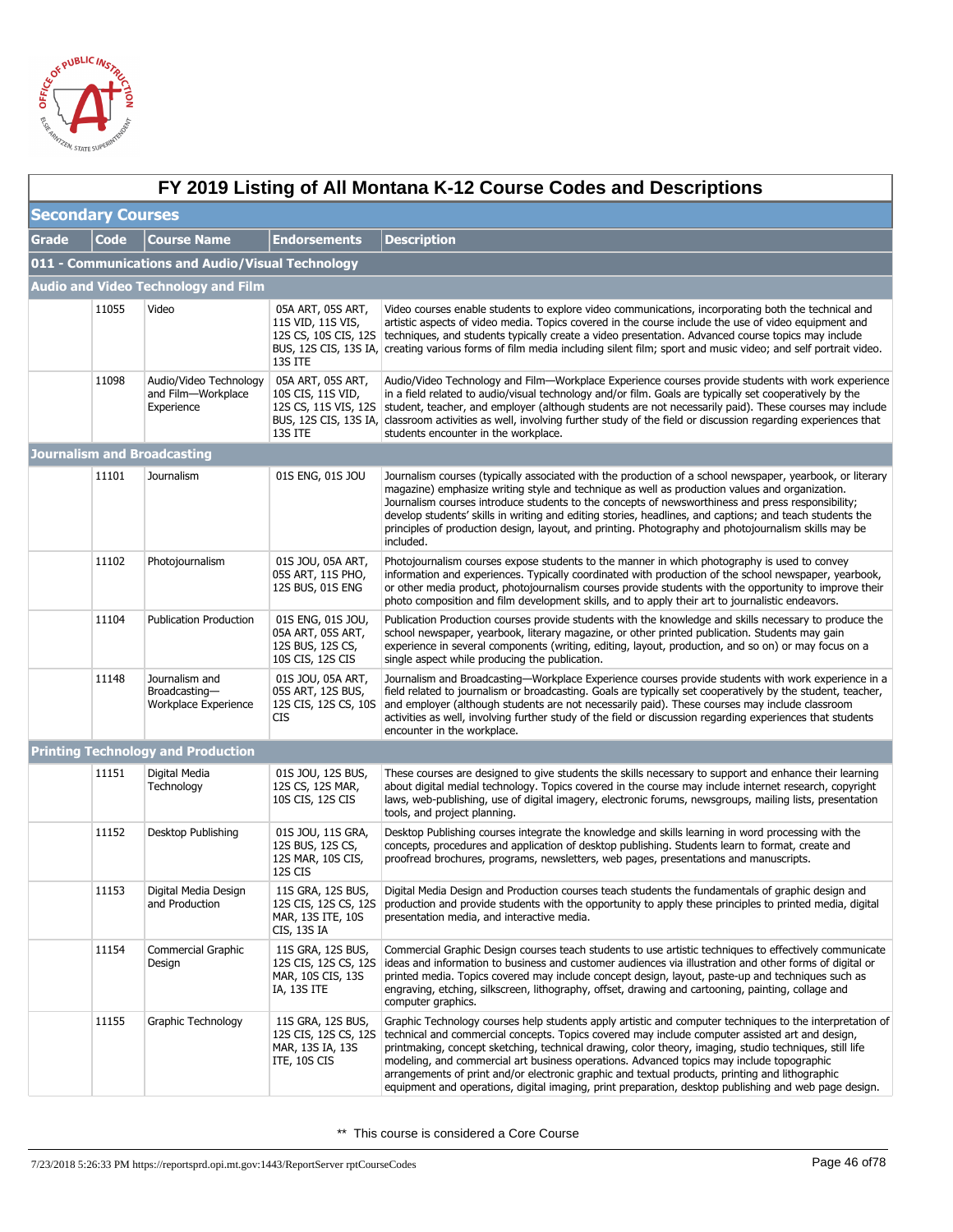

|                   | FY 2019 Listing of All Montana K-12 Course Codes and Descriptions |                                                                 |                                                                                                  |                                                                                                                                                                                                                                                                                                                                                                                                                                                                                                                   |  |  |  |
|-------------------|-------------------------------------------------------------------|-----------------------------------------------------------------|--------------------------------------------------------------------------------------------------|-------------------------------------------------------------------------------------------------------------------------------------------------------------------------------------------------------------------------------------------------------------------------------------------------------------------------------------------------------------------------------------------------------------------------------------------------------------------------------------------------------------------|--|--|--|
|                   | <b>Secondary Courses</b>                                          |                                                                 |                                                                                                  |                                                                                                                                                                                                                                                                                                                                                                                                                                                                                                                   |  |  |  |
| Grade             | Code                                                              | <b>Course Name</b>                                              | <b>Endorsements</b>                                                                              | <b>Description</b>                                                                                                                                                                                                                                                                                                                                                                                                                                                                                                |  |  |  |
|                   |                                                                   | 011 - Communications and Audio/Visual Technology                |                                                                                                  |                                                                                                                                                                                                                                                                                                                                                                                                                                                                                                                   |  |  |  |
|                   |                                                                   | <b>Printing Technology and Production</b>                       |                                                                                                  |                                                                                                                                                                                                                                                                                                                                                                                                                                                                                                                   |  |  |  |
|                   | 11156                                                             | Photography and<br>Printing Technology                          | 12S BUS, 12S CIS,<br>12S CS, 12S MAR,<br>10S CIS, 11S GRA,<br>ITE.                               | Photography and Printing Technology courses expose students to the tools, materials and processes<br>involved in mass production of photography and printing. Types of printing covered in the course may<br>include intaglio, relief, planographic, screen processes printing, silk screening, serigraphy processes and<br>11S PHO, 13S IA, 13S thermograph. Additional topics may include the use of cameras, composition, imposition, presswork, and<br>computer aided publishing.                             |  |  |  |
|                   | 11157                                                             | Photoengraving                                                  | 12S BUS, 12S CIS,<br>12S CS, 12S MAR,<br>10S CIS, 11S GRA,<br>11S PHO, 13S IA, 13S<br>ITE        | Photoengraving courses teach students to photograph illustration and other copy that cannot be set in<br>type, to develop negatives, and to prepare photosensitized metal plates for use in printing.                                                                                                                                                                                                                                                                                                             |  |  |  |
|                   | 11158                                                             | <b>Print Press Operations</b>                                   | 12S BUS, 12S CIS,<br>12S CS, 12S MAR,<br>10S CIS, 11S GRA,<br>11S PHO, 13S IA, 13S<br>ITE        | These courses expose students to the necessary skills for operating a print press. Topics covered in this<br>course include how to prepare, operate and maintain printing processes.                                                                                                                                                                                                                                                                                                                              |  |  |  |
|                   | 11198                                                             | Printing<br>Technology-Workplace<br>Experience                  | 12S BUS, 12S CIS,<br>12S CS, 10S CIS, 11S<br>GRA, 11S PHO, 12S                                   | Printing Technology—Workplace Experience courses provide students with work experience in a field<br>related to printing. Goals are typically set cooperatively by the student, teacher, and employer (although<br>students are not necessarily paid). These courses may include classroom activities as well, involving<br>MAR, 13S IA, 13S ITE further study of the field or discussion regarding experiences that students encounter in the workplace.                                                         |  |  |  |
| <b>All Others</b> |                                                                   |                                                                 |                                                                                                  |                                                                                                                                                                                                                                                                                                                                                                                                                                                                                                                   |  |  |  |
|                   | 11995                                                             | Communication and<br>Audio/Video<br>Technology-Aide             | 12S BUS, 12S CIS,<br>12S CS, 12S MAR,<br>10S CIS, 11S GRA,<br>11S PHO, 13S IA, 13S<br><b>ITE</b> | Communication and Audio/Video Technology—Aide courses offer students the opportunity to assist<br>instructors in preparing, organizing or delivering course curricula. Students may provide tutorial or<br>instructional assistance to other students.                                                                                                                                                                                                                                                            |  |  |  |
|                   | 11998                                                             | Communication and<br>Audio/Video<br>Technology-Workplace<br>Exp | 12S BUS, 12S CIS,<br>12S CS, 12S MAR,<br>10S CIS, 11S GRA,<br><b>ITE</b>                         | Communication and Audio/Video Technology—Workplace Experience courses provide students with work<br>experience in a field related to communication or audio/visual technology. Goals are typically set<br>cooperatively by the student, teacher, and employer (although students are not necessarily paid). These<br>11S PHO, 13S IA, 13S courses may include classroom activities as well, involving further study of the field or discussion<br>regarding experiences that students encounter in the workplace. |  |  |  |
| Grade             | Code                                                              | <b>Course Name</b>                                              | <b>Endorsements</b>                                                                              | <b>Description</b>                                                                                                                                                                                                                                                                                                                                                                                                                                                                                                |  |  |  |
|                   |                                                                   | 012 - Business and marketing                                    |                                                                                                  |                                                                                                                                                                                                                                                                                                                                                                                                                                                                                                                   |  |  |  |
| Administration    |                                                                   |                                                                 |                                                                                                  |                                                                                                                                                                                                                                                                                                                                                                                                                                                                                                                   |  |  |  |
|                   | 12001                                                             | <b>Business/Office Career</b><br>Exploration                    | 12S BUS, 12S OFF                                                                                 | Business/Office Career Exploration courses expose students to the occupational opportunities available in<br>the accounting, administration, data processing, management, and secretarial fields. Emphasis is placed<br>on responsibilities, qualifications, work environment, and career paths. These courses may also include<br>consumer education topics, keyboard exposure, and/or hands-on experience within the various<br>occupational areas.                                                             |  |  |  |
|                   | 12002                                                             | Office<br>Procedures-<br>Comprehensive                          | 12S BUS, 12S OFF                                                                                 | Office Procedures—Comprehensive courses provide students with numerous opportunities to explore and<br>understand the responsibilities and duties common to most office personnel. These comprehensive<br>courses cover such topics as communication skills, reception and transmission of information via data<br>processing equipment, filing and record management, mail handling, scheduling meetings and<br>conferences, creating itineraries, and word processing.                                          |  |  |  |
|                   | 12003                                                             | Office and<br>Administrative<br>Technologies                    | 12S BUS, 12S OFF                                                                                 | Office and Administrative Technologies courses provide students with instruction and experience in<br>developing technical, problem-solving, and decision-making skills essential for office and/or<br>administrative occupations. Emphasis is placed on integrating and applying knowledge and skills to<br>realistic office and administrative situations utilizing current and relevant technology.                                                                                                            |  |  |  |
|                   | 12004                                                             | <b>Office Services</b>                                          | 12S BUS, 12S OFF                                                                                 | Office Services courses introduce students to and help them refine clerical and receptionist skills. Course<br>content typically covers filing, telephone, and keyboarding skills; reprographic machinery and<br>procedures; communications skills; and so on.                                                                                                                                                                                                                                                    |  |  |  |
|                   | 12005                                                             | Keyboarding                                                     |                                                                                                  | Keyboarding courses provide students with an introduction to the keyboard (letters, numbers, and<br>symbols), basic machine operation, and proper keystroke technique. As students progress, they improve<br>their speed and accuracy and produce increasingly complex documents. Such courses help students<br>develop keyboard proficiency, document production skills, and problem-solving skills.                                                                                                             |  |  |  |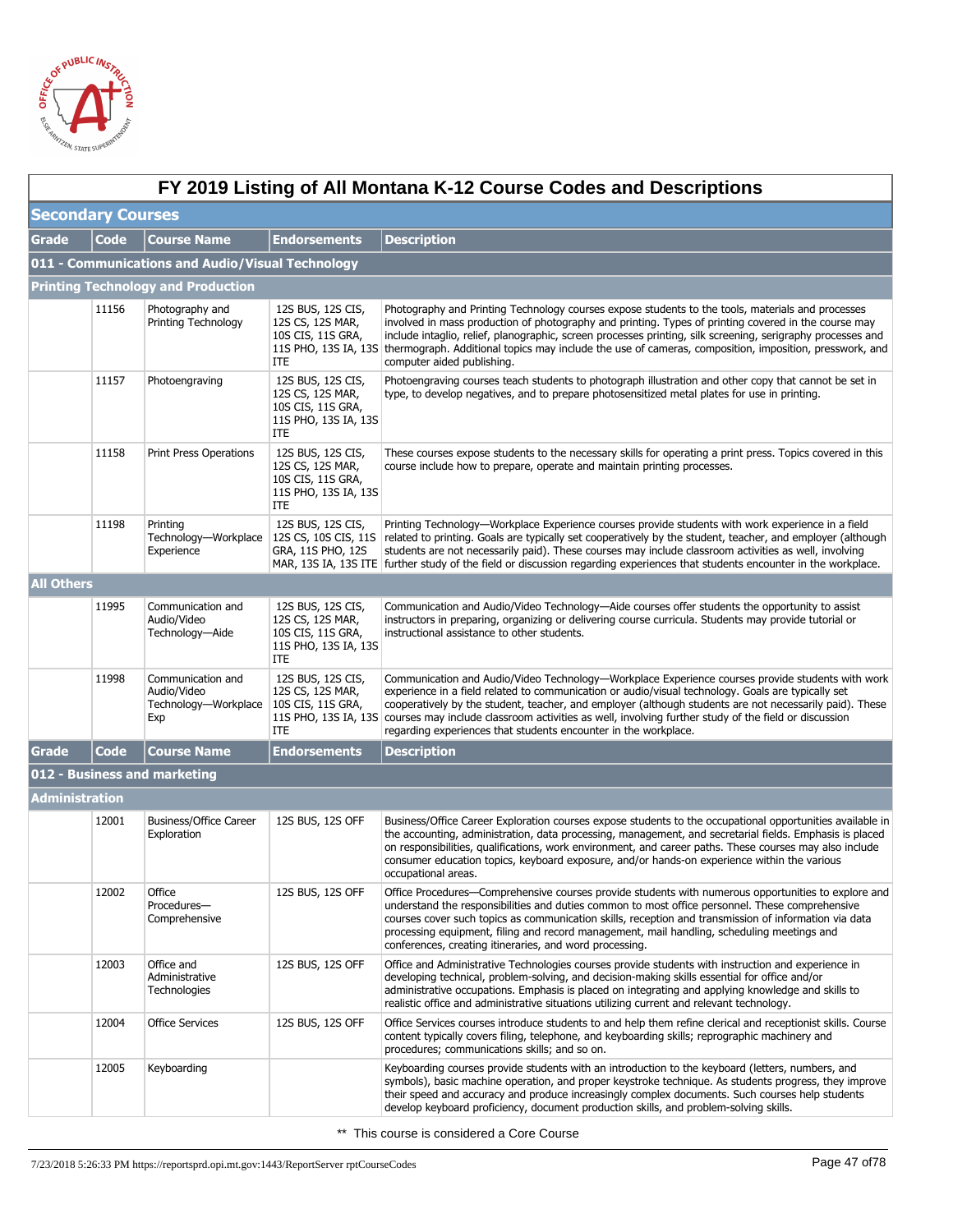

|                   | FY 2019 Listing of All Montana K-12 Course Codes and Descriptions |                                                |                  |                                                                                                                                                                                                                                                                                                                                                                                                                                                                                                                                                                                                                                                      |  |  |  |
|-------------------|-------------------------------------------------------------------|------------------------------------------------|------------------|------------------------------------------------------------------------------------------------------------------------------------------------------------------------------------------------------------------------------------------------------------------------------------------------------------------------------------------------------------------------------------------------------------------------------------------------------------------------------------------------------------------------------------------------------------------------------------------------------------------------------------------------------|--|--|--|
|                   | <b>Secondary Courses</b>                                          |                                                |                  |                                                                                                                                                                                                                                                                                                                                                                                                                                                                                                                                                                                                                                                      |  |  |  |
| Grade             | Code                                                              | <b>Course Name</b>                             | Endorsements     | <b>Description</b>                                                                                                                                                                                                                                                                                                                                                                                                                                                                                                                                                                                                                                   |  |  |  |
|                   |                                                                   | 012 - Business and marketing                   |                  |                                                                                                                                                                                                                                                                                                                                                                                                                                                                                                                                                                                                                                                      |  |  |  |
| Administration    |                                                                   |                                                |                  |                                                                                                                                                                                                                                                                                                                                                                                                                                                                                                                                                                                                                                                      |  |  |  |
|                   | 12006                                                             | Word Processing                                |                  | Word Processing courses introduce students to automated document production using one or more<br>software packages. These courses may introduce keyboarding techniques or may require prior<br>experience; in either case, speed and accuracy are emphasized. A parallel focus is placed on the use of<br>software commands and functions to create, edit, format, and manipulate documents, capitalizing on the<br>power offered by word processing software programs. These courses may also cover file and disk<br>management and other computer-related skills.                                                                                  |  |  |  |
|                   | 12009                                                             | <b>Business</b><br>Communications              | 12S BUS, 12S OFF | Business Communications courses help students to develop an understanding and appreciation for<br>effective communication in business situations and environments. Emphasis is placed on all phases of<br>communication: speaking, listening, thinking, responding, reading, writing, communicating nonverbally,<br>and utilizing technology for communication. Business communication functions, processes, and<br>applications in the context of business may be practiced through problem-based projects and realworld<br>application.                                                                                                            |  |  |  |
|                   | 12048                                                             | Administration-<br>Workplace Experience        | 12S BUS, 12S OFF | Administration—Workplace Experience courses provide students with work experience in fields related to<br>business administration. Goals are typically set cooperatively by the student, teacher, and employer<br>(although students are not necessarily paid). These courses may include classroom activities as well,<br>involving further study of the field or discussion regarding experiences that students encounter in the<br>workplace.                                                                                                                                                                                                     |  |  |  |
| <b>Management</b> |                                                                   |                                                |                  |                                                                                                                                                                                                                                                                                                                                                                                                                                                                                                                                                                                                                                                      |  |  |  |
|                   | 12052                                                             | <b>Business Management</b>                     | 12S BUS          | Business Management courses acquaint students with management opportunities and effective human<br>relations. These courses provide students with the skills to perform planning, staffing, financing, and<br>controlling functions within a business. In addition, they usually provide a macro-level study of the<br>business world, including business structure and finance, and the interconnections among industry,<br>government, and the global economy. The course may also emphasize problem-based, real-world<br>applications of business concepts and use accounting concepts to formulate, analyze, and evaluate<br>business decisions. |  |  |  |
|                   | 12053                                                             | Entrepreneurship                               | 12S BUS, 23S FCS | Entrepreneurship courses acquaint students with the knowledge and skills necessary to own and operate<br>their own businesses. Topics from several fields typically form the course content: economics, marketing<br>principles, human relations and psychology, business and labor law, legal rights and responsibilities of<br>ownership, business and financial planning, finance and accounting, and communication. Several topics<br>surveyed in Business Management courses may also be included.                                                                                                                                              |  |  |  |
|                   | 12054                                                             | <b>Business Law</b>                            | 12S BUS          | Business Law courses emphasize legal concepts that are relevant to business and business organizations.<br>Topics examined in these courses typically include contracts, buying/renting property, installment<br>buying, insurance, buyer/seller relationships, negotiable instruments, employment, taxes, insurance,<br>commercial papers, legal organizational structures, and consumer liabilities.                                                                                                                                                                                                                                               |  |  |  |
|                   | 12055                                                             | Business Principles and<br>Management          | 12S BUS          | Business Principles and Management courses are designed to provide students with an understanding of<br>the American business system, its organizations, and its management. These courses examine the<br>various leadership and management styles of a variety of successful business organizations, large or<br>small.                                                                                                                                                                                                                                                                                                                             |  |  |  |
|                   | 12056                                                             | <b>International Business</b><br>and Marketing | 12S BUS          | International Business and Marketing courses examine business management and administration in a<br>global economy. Topics covered in this course typically include the principles and processes of export<br>sales, trade controls, foreign operations and related problems, monetary issues, international business<br>and policy, and applications of doing business in specific countries and markets.                                                                                                                                                                                                                                           |  |  |  |
|                   | 12057                                                             | Human Resources and<br>Labor Relations         | 12S BUS          | Human Resources and Labor Relations courses analyze the functions of conflict resolution and collective<br>bargaining. Typically, students examine the history of the labor movement within the United States, the<br>relationship between management and labor, and how organized labor currently operates.                                                                                                                                                                                                                                                                                                                                         |  |  |  |
|                   | 12058                                                             | Human Resources<br>Management                  | 12S BUS          | Human Resources Management courses provide students with an understanding of the effective use of<br>interpersonal skills in achieving the goals of an organization.                                                                                                                                                                                                                                                                                                                                                                                                                                                                                 |  |  |  |
|                   | 12059                                                             | IB Business and<br>Management                  | 12S BUS          | IB Business and Management courses prepare students to take the International Baccalaureate Business<br>and Management exam at either the Subsidiary or Higher level. In keeping with Individual and Society<br>courses, IB Business and Management promotes problem-solving by identifying the problem, selecting<br>and interpreting data, applying appropriate analytical tools, and recommending solutions by evaluating<br>their quantitative and qualitative implications. These courses also equip students with knowledge and<br>understanding of business terminology, concepts and principles.                                             |  |  |  |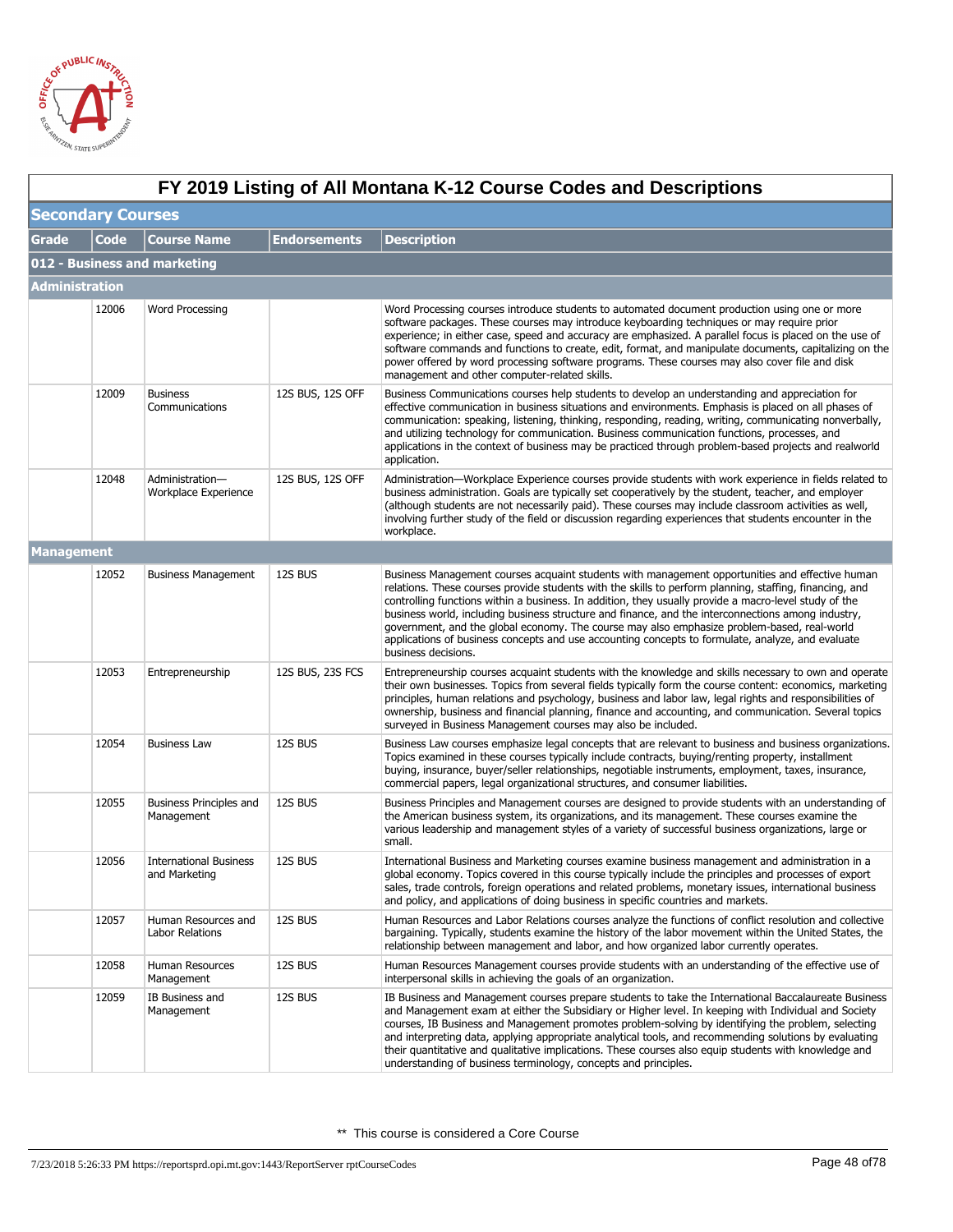

|                   | FY 2019 Listing of All Montana K-12 Course Codes and Descriptions |                                     |                     |                                                                                                                                                                                                                                                                                                                                                                                                                                                                                                                                                                                                                                                             |  |  |  |
|-------------------|-------------------------------------------------------------------|-------------------------------------|---------------------|-------------------------------------------------------------------------------------------------------------------------------------------------------------------------------------------------------------------------------------------------------------------------------------------------------------------------------------------------------------------------------------------------------------------------------------------------------------------------------------------------------------------------------------------------------------------------------------------------------------------------------------------------------------|--|--|--|
|                   | <b>Secondary Courses</b>                                          |                                     |                     |                                                                                                                                                                                                                                                                                                                                                                                                                                                                                                                                                                                                                                                             |  |  |  |
| <b>Grade</b>      | Code                                                              | <b>Course Name</b>                  | <b>Endorsements</b> | <b>Description</b>                                                                                                                                                                                                                                                                                                                                                                                                                                                                                                                                                                                                                                          |  |  |  |
|                   |                                                                   | 012 - Business and marketing        |                     |                                                                                                                                                                                                                                                                                                                                                                                                                                                                                                                                                                                                                                                             |  |  |  |
| <b>Management</b> |                                                                   |                                     |                     |                                                                                                                                                                                                                                                                                                                                                                                                                                                                                                                                                                                                                                                             |  |  |  |
|                   | 12098                                                             | Management-<br>Workplace Experience | 12S BUS             | Management—Workplace Experience courses provide students with work experience in fields related to<br>business management. Goals are typically set cooperatively by the student, teacher, and employer<br>(although students are not necessarily paid). These courses may include classroom activities as well,<br>involving further study of the field or discussion regarding experiences that students encounter in the<br>workplace.                                                                                                                                                                                                                    |  |  |  |
| Finance           |                                                                   |                                     |                     |                                                                                                                                                                                                                                                                                                                                                                                                                                                                                                                                                                                                                                                             |  |  |  |
|                   | 12101                                                             | Banking and Finance                 | 12S BUS             | Banking and Finance courses provide students with an overview of the American monetary and banking<br>system as well as types of financial institutions and the services and products that they offer. Course<br>content may include government regulations; checking, savings, and money market accounts; loans;<br>investments; and negotiable instruments.                                                                                                                                                                                                                                                                                               |  |  |  |
|                   | 12102                                                             | Banking                             | 12S BUS             | Banking courses are similar to Banking and Finance courses, but they focus specifically on banking.<br>These courses may also address examining and applying the methods used for measuring the financial<br>performance of banks in addition to examining specialized brokerage products, current issues, and<br>future trends in banking.                                                                                                                                                                                                                                                                                                                 |  |  |  |
|                   | 12103                                                             | Finance                             | 12S BUS             | Finance courses are similar to Banking and Finance courses, but they focus specifically on finance,<br>addressing how businesses raise, distribute, and use financial resources while managing risk. Course<br>content typically involves modeling financial decisions (such as borrowing, selling equity or stock, lending<br>or investing) typically undertaken by businesses.                                                                                                                                                                                                                                                                            |  |  |  |
|                   | 12104                                                             | Accounting                          | 12S BUS             | Accounting courses introduce and expand upon the fundamental accounting principles and procedures<br>used in businesses. Course content typically includes the full accounting cycle, payroll, taxes, debts,<br>depreciation, ledger and journal techniques, and periodic adjustments. Students may learn how to apply<br>standard auditing principles and to prepare budgets and final reports. Calculators, electronic<br>spreadsheets, or other automated tools are usually used. Advanced topics may include elementary<br>principles of partnership and corporate accounting and the managerial uses of control systems and the<br>accounting process. |  |  |  |
|                   | 12105                                                             | <b>Business Economics</b>           | 12S BUS             | Business Economics courses integrate economic principles (such as free market economy, consumerism,<br>and the role of American government within the economic system) with entrepreneurship/business<br>concepts (such as marketing principles, business law, and risk).                                                                                                                                                                                                                                                                                                                                                                                   |  |  |  |
|                   | 12106                                                             | Risk Management and<br>Insurance    | 12S BUS             | Risk Management and Insurance courses analyze risk management techniques from the viewpoints of<br>those employed in the industry as well as of business owners seeking to meet risk management needs.<br>Insurance products are evaluated in relation to cost and effectiveness.                                                                                                                                                                                                                                                                                                                                                                           |  |  |  |
|                   | 12107                                                             | Securities and<br>Investments       | 12S BUS             | Formerly known as Investing, Securities and Investments courses emphasize the formulation of business<br>and individual investment decisions by comparing and contrasting the investment qualities of cash,<br>stock, bonds, and mutual funds. Students typically review annual reports, predict growth rates, and<br>analyze trends. Stock market simulations are often incorporated into these courses.                                                                                                                                                                                                                                                   |  |  |  |
|                   | 12148                                                             | Finance-Workplace<br>Experience     | 12S BUS             | Finance—Workplace Experience courses provide students with work experience in fields related to<br>finance. Goals are typically set cooperatively by the student, teacher, and employer (although students<br>are not necessarily paid). These courses may include classroom activities as well, involving further study<br>of the field or discussion regarding experiences that students encounter in the workplace.                                                                                                                                                                                                                                      |  |  |  |
| <b>Marketing</b>  |                                                                   |                                     |                     |                                                                                                                                                                                                                                                                                                                                                                                                                                                                                                                                                                                                                                                             |  |  |  |
|                   | 12151                                                             | Marketing Career<br>Exploration     | 12S BUS, 12S MAR    | Geared for students with an interest in marketing, sales, or small business operation, Marketing Career<br>Exploration courses expose students to the opportunities available in retail, wholesale, advertising, and<br>other occupational fields using marketing principles.                                                                                                                                                                                                                                                                                                                                                                               |  |  |  |
|                   | 12153                                                             | Marketing-Fashion                   | 12S BUS, 12S MAR    | Marketing—Fashion courses typically cover the same scope of topics as Marketing— Comprehensive<br>courses (purchasing and distribution systems, advertising, display and sales, management and<br>entrepreneurship, and so on) but do so with particular attention to the fashion industry. In keeping with<br>the focus on the fashion industry, course topics may also include fashion cycles, fashion history, design,<br>style, and coordination.                                                                                                                                                                                                       |  |  |  |
|                   | 12154                                                             | Marketing-Real Estate               | 12S BUS, 12S MAR    | Marketing—Real Estate courses typically cover the same scope of topics as Marketing— Comprehensive<br>courses (purchasing, advertising, sales, human relations, management and entrepreneurship, and so on)<br>but do so with particular attention to the real estate industry. In keeping with the focus on real estate,<br>course topics may also include financing, investment, ownership rights, ethics, and other real estate<br>principles.                                                                                                                                                                                                           |  |  |  |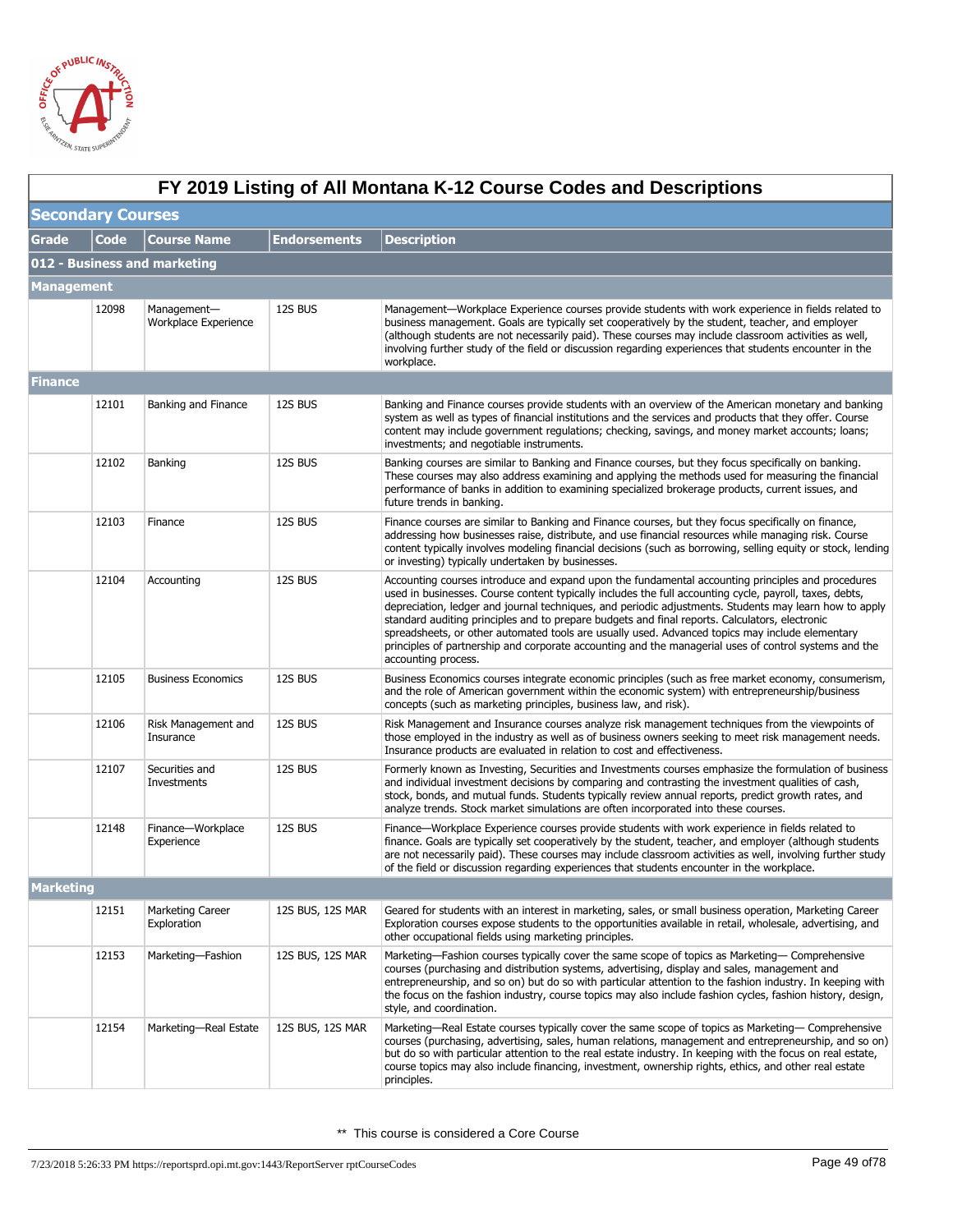

 $\sqrt{ }$ 

|           | FY 2019 Listing of All Montana K-12 Course Codes and Descriptions |                                          |                     |                                                                                                                                                                                                                                                                                                                                                                                                                                                                                                                      |  |  |  |
|-----------|-------------------------------------------------------------------|------------------------------------------|---------------------|----------------------------------------------------------------------------------------------------------------------------------------------------------------------------------------------------------------------------------------------------------------------------------------------------------------------------------------------------------------------------------------------------------------------------------------------------------------------------------------------------------------------|--|--|--|
|           | <b>Secondary Courses</b>                                          |                                          |                     |                                                                                                                                                                                                                                                                                                                                                                                                                                                                                                                      |  |  |  |
| Grade     | Code                                                              | <b>Course Name</b>                       | <b>Endorsements</b> | <b>Description</b>                                                                                                                                                                                                                                                                                                                                                                                                                                                                                                   |  |  |  |
|           |                                                                   | 012 - Business and marketing             |                     |                                                                                                                                                                                                                                                                                                                                                                                                                                                                                                                      |  |  |  |
| Marketing |                                                                   |                                          |                     |                                                                                                                                                                                                                                                                                                                                                                                                                                                                                                                      |  |  |  |
|           | 12155                                                             | Marketing-<br>Transportation             | 12S BUS, 12S MAR    | Marketing—Transportation courses typically cover the same scope of topics as Marketing—<br>Comprehensive courses (purchasing and distribution systems, advertising, display and sales,<br>management, entrepreneurship, and so on) but do so with particular attention to the transportation<br>industry. In keeping with the focus on this industry, topics include identification and proper use of auto<br>parts and accessories and the sales and service of new and used cars, vans, trucks, and related parts. |  |  |  |
|           | 12156                                                             | Marketing-<br>Food/Beverage Industry     | 12S BUS, 12S MAR    | Marketing-Food/Beverage Industry courses typically cover the same scope of topics as<br>Marketing—Comprehensive courses (purchasing and distribution systems, advertising, display and sales,<br>management, entrepreneurship, and so on) but do so with particular attention to the food and beverage<br>industry. In keeping with the focus on this industry, topics include the unique characteristics and<br>functions of the food and beverage service industry.                                                |  |  |  |
|           | 12157                                                             | Marketing-Insurance                      | 12S BUS, 12S MAR    | Marketing—Insurance courses typically cover the same scope of topics as Marketing— Comprehensive<br>courses (purchasing and distribution systems, advertising, display and sales, management,<br>entrepreneurship, and so on) but do so with particular attention to the sale or underwriting of accident,<br>health, life, marine, automobile, and causality insurance.                                                                                                                                             |  |  |  |
|           | 12158                                                             | Marketing-Floristry                      | 12S BUS, 12S MAR    | Marketing—Floristry courses typically cover the same scope of topics as Marketing— Comprehensive<br>courses (purchasing and distribution systems, advertising, display and sales, management,<br>entrepreneurship, and so on) but do so with particular attention to the floristry industry. In keeping with<br>the focus on this field, topics include the unique characteristics and functions of retail and wholesale<br>floral operations.                                                                       |  |  |  |
|           | 12159                                                             | Marketing-<br>Hospitality/Tourism        | 12S BUS, 12S MAR    | Marketing-Hospitality/Tourism courses typically cover the same scope of topics as<br>Marketing—Comprehensive courses (purchasing and distribution systems, advertising, display and sales,<br>management, entrepreneurship, and so on) but do so with particular attention to the travel, tourism,<br>and lodging industry. In keeping with the focus on this field, topics include the unique characteristics and<br>functions of travel services and hotel/motel operations.                                       |  |  |  |
|           | 12160                                                             | Marketing-<br>Merchandising              | 12S BUS, 12S MAR    | Marketing—Merchandising courses are designed to provide students with practical backgrounds in<br>retailing, with emphasis on merchandising, promotion/display, selling, and career planning. The content<br>of this course may also include fundamental principles of human relations.                                                                                                                                                                                                                              |  |  |  |
|           | 12161                                                             | Retail Marketing                         | 12S BUS, 12S MAR    | Retail Marketing courses cover marketing principles and concepts related to the provision of goods or<br>services directly to the consumer, emphasizing store operation, advertisement and display of goods,<br>store security, human relations, and business management and ownership.                                                                                                                                                                                                                              |  |  |  |
|           | 12162                                                             | <b>Internet Marketing</b>                | 12S BUS, 12S MAR    | Internet Marketing covers the principles and functions of marketing from the standpoint of conducting<br>business on the internet. Typically, students develop such skills as using the internet as a marketing tool,<br>conducting a marketing analysis via the internet, planning marketing support activities, managing an<br>electronic marketing campaign, managing/owning a business via the internet, and analyzing the impact<br>of the internet on global marketing.                                        |  |  |  |
|           | 12163                                                             | Sports and<br>Entertainment<br>Marketing | 12S BUS, 12S MAR    | Sports and Entertainment Marketing courses introduce students to and help them refine marketing and<br>management functions and tasks that can be applied in amateur or professional sports or sporting<br>events, entertainment or entertainment events, and the sales or rental of supplies and equipment.                                                                                                                                                                                                         |  |  |  |
|           | 12164                                                             | Principles of Marketing                  | 12S BUS, 12S MAR    | Principles of Marketing courses offer students insight into the processes affecting the flow of goods and<br>services from the producer to the consumer. Course content ranges considerably as general marketing<br>principles such as purchasing, distribution, and sales are covered; however, a major emphasis is often<br>placed on kinds of markets; market identification; product planning, packaging, and pricing; and<br>business management.                                                               |  |  |  |
|           | 12165                                                             | Principles of Advertising                | 12S BUS, 12S MAR    | Principles of Advertising courses expose students to the varied concepts underlying the promotion of<br>products. The topics included in Principles of Advertising courses range considerably, but typically<br>include the psychology of advertising, a study of various media, advertising planning and budgeting, and<br>advertising layout and design principles. Course topics may also include an overview of commercial art<br>and packaging.                                                                 |  |  |  |
|           | 12166                                                             | Marketing Management                     | 12S BUS, 12S MAR    | Marketing Management courses typically cover the same scope of topics as Marketing— Comprehensive<br>courses (purchasing and distribution systems; advertising and sales; and so on) but place a particular<br>emphasis on business management and entrepreneurship, providing exposure to common techniques<br>and problems of management.                                                                                                                                                                          |  |  |  |
|           | 12167                                                             | Marketing-Other<br>Specialization        | 12S BUS, 12S MAR    | Marketing—Other Specialization courses typically cover the same scope of topics as<br>Marketing—Comprehensive courses (purchasing and distribution systems, advertising, display and sales,<br>management, entrepreneurship, and so on) but do so with attention to a particular industry not specified<br>above. The course may also cover specific topics related to the particular industry being covered.                                                                                                        |  |  |  |

**FY 2019 Listing of All Montana K-12 Course Codes and Descriptions**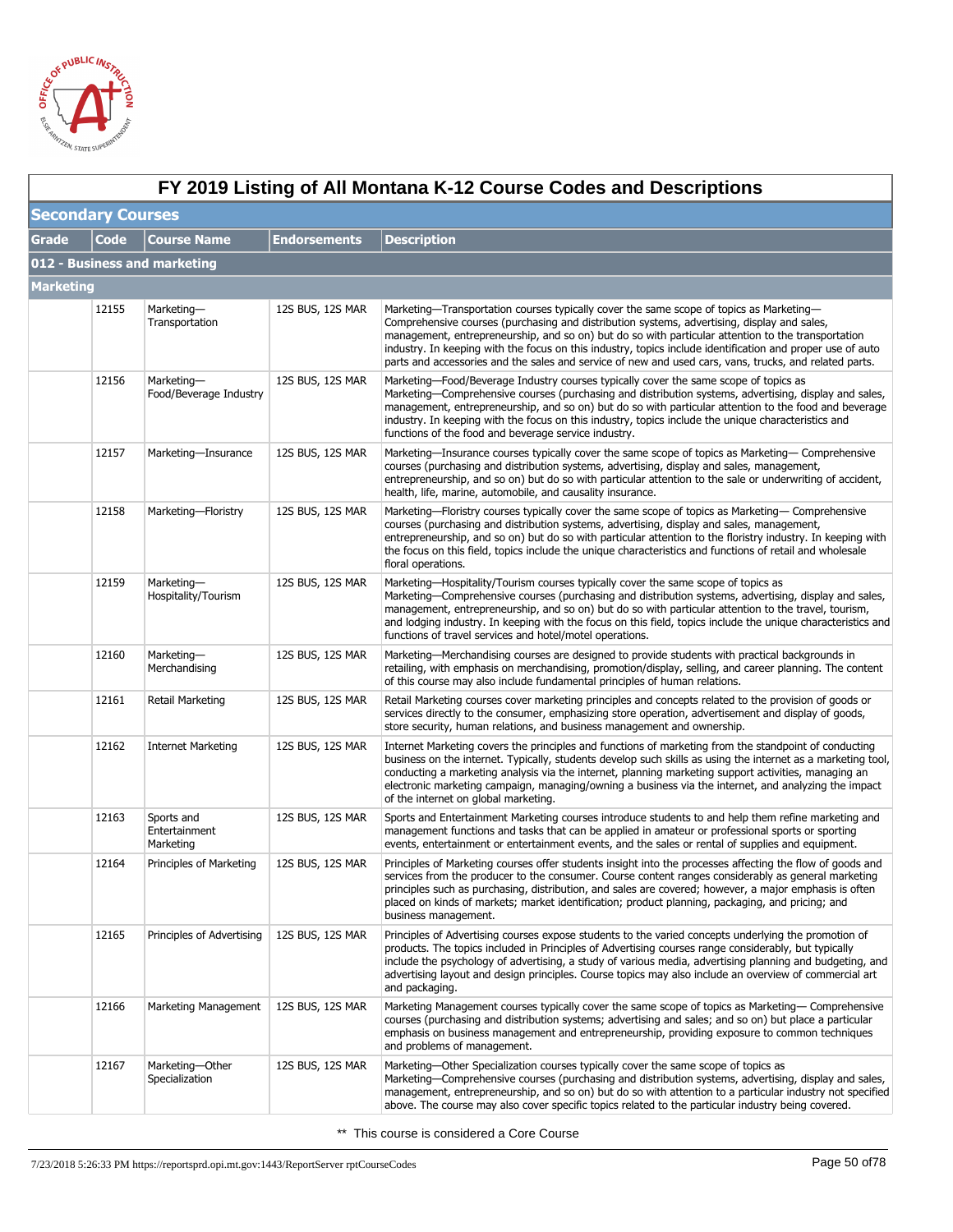

|                              | FY 2019 Listing of All Montana K-12 Course Codes and Descriptions |                                                   |                                |                                                                                                                                                                                                                                                                                                                                                                                                                                                                                                 |  |  |
|------------------------------|-------------------------------------------------------------------|---------------------------------------------------|--------------------------------|-------------------------------------------------------------------------------------------------------------------------------------------------------------------------------------------------------------------------------------------------------------------------------------------------------------------------------------------------------------------------------------------------------------------------------------------------------------------------------------------------|--|--|
| <b>Secondary Courses</b>     |                                                                   |                                                   |                                |                                                                                                                                                                                                                                                                                                                                                                                                                                                                                                 |  |  |
| <b>Grade</b>                 | <b>Code</b>                                                       | <b>Course Name</b>                                | <b>Endorsements</b>            | <b>Description</b>                                                                                                                                                                                                                                                                                                                                                                                                                                                                              |  |  |
|                              |                                                                   | 012 - Business and marketing                      |                                |                                                                                                                                                                                                                                                                                                                                                                                                                                                                                                 |  |  |
| Marketing                    |                                                                   |                                                   |                                |                                                                                                                                                                                                                                                                                                                                                                                                                                                                                                 |  |  |
|                              | 12198                                                             | Marketing-Workplace<br>Experience                 | 12S BUS, 12S MAR               | Marketing—Workplace Experience courses provide students with work experience in fields related to<br>marketing. Goals are typically set cooperatively by the student, teacher, and employer (although<br>students are not necessarily paid). These courses may include classroom activities as well, involving<br>further study of the field or discussion regarding experiences that students encounter in the workplace.                                                                      |  |  |
| <b>Sales</b>                 |                                                                   |                                                   |                                |                                                                                                                                                                                                                                                                                                                                                                                                                                                                                                 |  |  |
|                              | 12201                                                             | Cashier/Checker<br>Operations                     | 12S BUS, 12S MAR               | Cashier/Checker Operations courses provide students with the knowledge and skills to operate a cash<br>register and to handle numerous transactions. Topics typically include cash register procedures; handling<br>cash, credit, checks, food stamps, and other forms of legal tender; human relations; stocking and<br>marking merchandise; and theft prevention. Job search and employability skills are often an integral part<br>of the course.                                            |  |  |
|                              | 12202                                                             | Principles of Selling                             | 12S BUS, 12S MAR               | Principles of Selling courses provide students with the knowledge and opportunity to develop indepth<br>sales competencies. Course content typically includes types of selling, steps in a sale, sales strategies,<br>and interpersonal skills and techniques.                                                                                                                                                                                                                                  |  |  |
|                              | 12248                                                             | Sales-Workplace<br>Experience                     | 12S BUS, 12S MAR               | Sales-Workplace Experience courses provide students with work experience in fields related to sales.<br>Goals are typically set cooperatively by the student, teacher, and employer (although students are not<br>necessarily paid). These courses may include classroom activities as well, involving further study of the<br>field or discussion regarding experiences that students encounter in the workplace.                                                                              |  |  |
| <b>All Others</b>            |                                                                   |                                                   |                                |                                                                                                                                                                                                                                                                                                                                                                                                                                                                                                 |  |  |
|                              | 12995                                                             | <b>Business and</b><br>Marketing-Aide             | 12S BUS, 12S MAR               | Business and Marketing—Aide courses offer students the opportunity to assist instructors in preparing,<br>organizing, or delivering course curricula. Students may provide tutorial or instructional assistance to<br>other students.                                                                                                                                                                                                                                                           |  |  |
|                              | 12998                                                             | Business and<br>Marketing-Workplace<br>Experience | 12S BUS, 12S MAR               | Business and Marketing—Workplace Experience courses provide students with work experience in fields<br>related to business and marketing. Goals are typically set cooperatively by the student, teacher, and<br>employer (although students are not necessarily paid). These courses may include classroom activities as<br>well, involving further study of the field or discussion regarding experiences that students encounter in<br>the workplace.                                         |  |  |
| Grade                        | <b>Code</b>                                                       | <b>Course Name</b>                                | <b>Endorsements</b>            | <b>Description</b>                                                                                                                                                                                                                                                                                                                                                                                                                                                                              |  |  |
| 013 - Manufacturing          |                                                                   |                                                   |                                |                                                                                                                                                                                                                                                                                                                                                                                                                                                                                                 |  |  |
|                              |                                                                   | <b>Manufacturing Technology</b>                   |                                |                                                                                                                                                                                                                                                                                                                                                                                                                                                                                                 |  |  |
|                              | 13002                                                             | Manufacturing-<br>Comprehensive                   | MET                            | 13S IA, 13S ITE, 13S Manufacturing—Comprehensive courses introduce students to the various methods used to process and<br>transform materials. Processing techniques covered usually include casting, forming, separating,<br>assembling, and finishing. The courses may also include an overview of management techniques in<br>planning, organizing, and controlling various segments of the manufacturing process, including design,<br>engineering, production, and marketing.              |  |  |
|                              | 13003                                                             | <b>Industrial Arts</b>                            | 13S IA, 13S ITE                | Industrial Arts courses expose students to the tools and machines that they may encounter in<br>manufacturing-related occupations and enable them to develop the skills they need to use these tools in<br>various applications. Course topics typically include (but are not limited to) drawing and planning,<br>electricity, graphic arts, woodwork, leatherwork, metalwork, plastics, and power technology. These<br>courses typically cover general safety and career exploration as well. |  |  |
|                              | 13004                                                             | Industrial Safety/First<br>Aid                    | 13S IA, 13S ITE                | Industrial Safety/First Aid courses provide students with instruction in safe operating procedures related<br>to various trades, as well as more general training in emergency first aid and CPR. Course topics may<br>include the importance of standard operation procedures, agencies and regulations related to<br>occupational safety and hazard prevention, and the dangers of particular materials.                                                                                      |  |  |
| <b>Processing/Production</b> |                                                                   |                                                   |                                |                                                                                                                                                                                                                                                                                                                                                                                                                                                                                                 |  |  |
|                              | 13054                                                             | Wood<br>Processing/Production                     | BT, 17S WOO, 17S<br><b>CAR</b> | 13S IA, 13S ITE, 17S Wood Processing/Production courses include studying the properties of woods and composites made<br>from woods and using these materials to construct usable products. These courses enable students to<br>experience the process of translating an idea into a finished product, with instruction in planning,<br>designing, selecting materials, and using tools and machines.                                                                                            |  |  |
|                              | 13055                                                             | Metal<br>Processing/Production                    | WLD, 13S MCH, 13S<br>MET       | 13S IA, 13S ITE, 13S Metal Processing/Production courses include studying the properties of metals and metal alloys and<br>using these materials to construct usable products. These courses enable students to experience the<br>process of translating an idea into a finished product, with instruction in planning, designing, selecting<br>materials, and using tools and machines.                                                                                                        |  |  |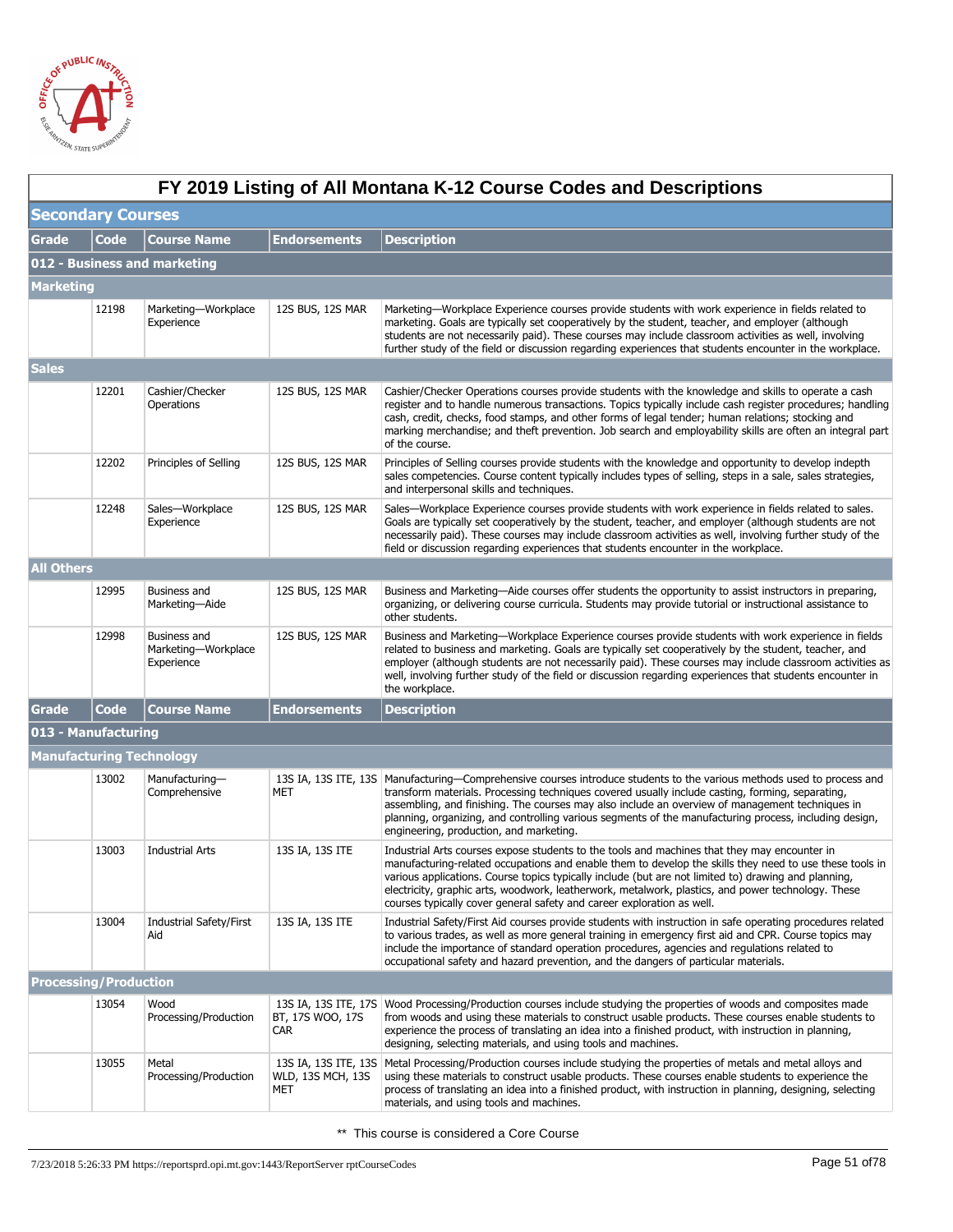

|                              | FY 2019 Listing of All Montana K-12 Course Codes and Descriptions |                                                |                                 |                                                                                                                                                                                                                                                                                                                                                                                                                                                                                                                                                                                        |  |  |  |
|------------------------------|-------------------------------------------------------------------|------------------------------------------------|---------------------------------|----------------------------------------------------------------------------------------------------------------------------------------------------------------------------------------------------------------------------------------------------------------------------------------------------------------------------------------------------------------------------------------------------------------------------------------------------------------------------------------------------------------------------------------------------------------------------------------|--|--|--|
|                              | <b>Secondary Courses</b>                                          |                                                |                                 |                                                                                                                                                                                                                                                                                                                                                                                                                                                                                                                                                                                        |  |  |  |
| Grade                        | <b>Code</b>                                                       | <b>Course Name</b>                             | <b>Endorsements</b>             | <b>Description</b>                                                                                                                                                                                                                                                                                                                                                                                                                                                                                                                                                                     |  |  |  |
| 013 - Manufacturing          |                                                                   |                                                |                                 |                                                                                                                                                                                                                                                                                                                                                                                                                                                                                                                                                                                        |  |  |  |
| <b>Processing/Production</b> |                                                                   |                                                |                                 |                                                                                                                                                                                                                                                                                                                                                                                                                                                                                                                                                                                        |  |  |  |
|                              | 13056                                                             | Plastics<br>Processing/Production              | 13S IA, 13S ITE                 | Plastics Processing/Production courses include studying the properties of plastics and composites and<br>using these materials to construct usable products. These courses enable students to experience the<br>process of translating an idea into a finished product, with instruction in planning, designing, selecting<br>materials, and using tools and machines.                                                                                                                                                                                                                 |  |  |  |
|                              | 13057                                                             | Ceramic<br>Processing/Production               | 13S IA, 13S ITE                 | Ceramic Processing/Production courses include studying the properties of ceramics and heatresistant<br>composites and using these materials to construct usable products. These courses enable students to<br>experience the process of translating an idea into a finished product, with instruction in planning,<br>designing, selecting materials, and using tools and machines.                                                                                                                                                                                                    |  |  |  |
|                              | 13098                                                             | Processing/Production-<br>Workplace Experience | 13S IA, 13S ITE                 | Processing/Production-Workplace Experience courses provide students with work experience in fields<br>related to manufacturing processing and production. Goals are typically set cooperatively by the student,<br>teacher, and employer (although students are not necessarily paid). These courses may include<br>classroom activities as well, involving further study of the field or discussion regarding experiences that<br>students encounter in the workplace.                                                                                                                |  |  |  |
| <b>Production Systems</b>    |                                                                   |                                                |                                 |                                                                                                                                                                                                                                                                                                                                                                                                                                                                                                                                                                                        |  |  |  |
|                              | 13101                                                             | <b>Production Systems</b>                      | MCH                             | 13S IA, 13S ITE, 13S Production Systems courses provide students with knowledge and skills related to manufacturing<br>technologies from conception through production. Although courses vary, students typically analyze<br>markets, design and develop prototypes, plan a marketing or sales strategy, manage a production plan,<br>and manufacture useful products. These courses may also explore the evolution and impact of<br>technology on society's social, cultural, and economic systems and institutions.                                                                  |  |  |  |
|                              | 13102                                                             | Electro-Mechanical<br>Systems                  | MCH                             | 13S IA, 13S ITE, 13S Electro-Mechanical Systems courses provide students with instruction and experience in components and<br>equipment that use electricity and the power of physical forces. Students gain an understanding of the<br>principles of electricity and mechanics and their application to gears, cams, levers, circuits, and other<br>devices used in the manufacturing process or within manufactured goods.                                                                                                                                                           |  |  |  |
|                              | 13103                                                             | Product Development                            | MCH                             | 13S IA, 13S ITE, 13S Product Development courses provide students with the opportunity to focus on one or more areas of<br>industrial technology, creatively pursuing new knowledge or solving a technological problem, by<br>designing and building prototypes and working models. Students learn and apply appropriate<br>information in order to complete a project.                                                                                                                                                                                                                |  |  |  |
|                              | 13148                                                             | Production<br>Systems-Workplace<br>Experience  | MCH                             | 13S IA, 13S ITE, 13S Production Systems-Workplace Experience courses provide students with work experience in fields<br>related to manufacturing systems and/or research. Goals are typically set cooperatively by the student,<br>teacher, and employer (although students are not necessarily paid). These courses may include<br>classroom activities as well, involving further study of the field or discussion regarding experiences that<br>students encounter in the workplace.                                                                                                |  |  |  |
| <b>Metalwork</b>             |                                                                   |                                                |                                 |                                                                                                                                                                                                                                                                                                                                                                                                                                                                                                                                                                                        |  |  |  |
|                              | 13201                                                             | Metalwork Occupations                          | MCH, 13S MET, 13S<br><b>WLD</b> | 13S IA, 13S ITE, 13S Metalwork Occupations courses provide students with theoretical principles and laboratory experiences<br>related to the planning, manufacturing, assembling, testing, and repairing of parts, mechanisms, and<br>structures in which materials are cast, formed, treated, cut, fused, or otherwise processed in some<br>fashion.                                                                                                                                                                                                                                  |  |  |  |
|                              | 13202                                                             | Metalworking                                   | <b>WLD</b>                      | 13S IA, 13S ITE, 13S   Metalworking courses introduce students to the qualities and applications of various metals and the tools<br>MCH, 13S MET, 13S used to manipulate and form metal into products. Through one or more projects involving metals,<br>students develop planning, layout, and measurement skills; gain experience in cutting, bending, forging,<br>casting, and/or welding metal; complete projects according to blueprints or other specifications; and<br>may also learn to polish and finish metals. Correct use of metalworking tools and equipment is stressed. |  |  |  |
|                              | 13203                                                             | Machining                                      | MCH                             | 13S IA, 13S ITE, 13S Machining courses enable students to create metal parts using various machine tools and equipment.<br>Course content may include interpreting specifications for machines using blueprints, sketches, or<br>descriptions of parts; preparing and using lathes, milling machines, shapers, and grinders with skill,<br>safety, and precision; developing part specifications; and selecting appropriate materials.                                                                                                                                                 |  |  |  |
|                              | 13205                                                             | Sheet Metal                                    | MET, 13S WLD                    | 13S IA, 13S ITE, 13S Sheet Metal courses expose students to the skills and information necessary to lay out, fabricate,<br>assemble, install, maintain, and repair items and structures created from sheet metal components.<br>Students learn the safe and efficient operation of various tools and typically gain skill in blueprint<br>reading, welding, and finishing and polishing metals.                                                                                                                                                                                        |  |  |  |
|                              | 13207                                                             | Welding                                        | WLD                             | 13S IA, 13S ITE, 13S Welding courses enable students to gain knowledge of the properties, uses, and applications of various<br>metals, skills in various processes used to join and cut metals (such as oxyacetylene, shielded metal,<br>metal inert gas, and tungsten arc processes), and experience in identifying, selecting, and rating<br>appropriate techniques. Welding courses often include instruction in interpreting blueprints or other<br>types of specifications.                                                                                                       |  |  |  |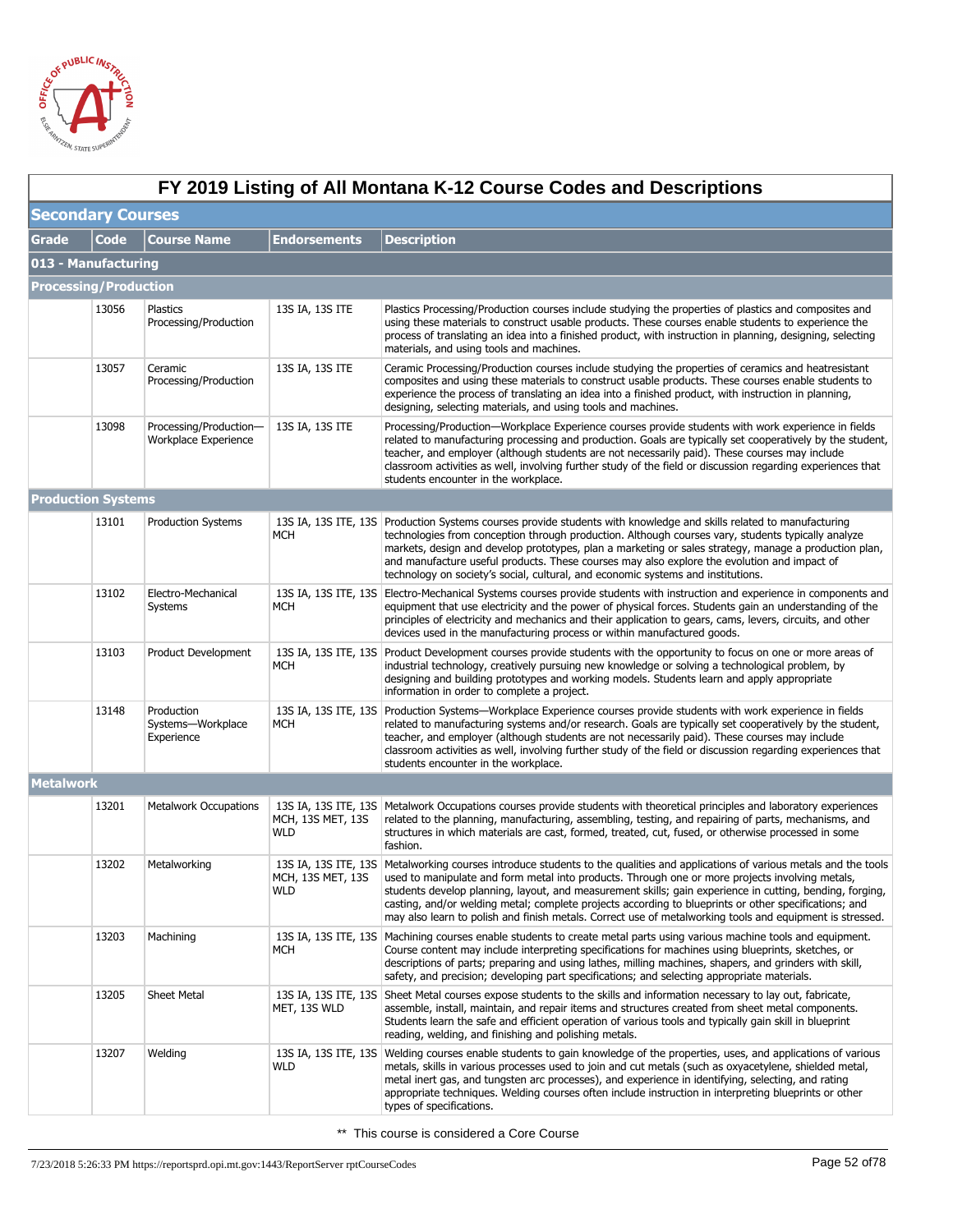

|                             | FY 2019 Listing of All Montana K-12 Course Codes and Descriptions |                                                  |                                 |                                                                                                                                                                                                                                                                                                                                                                                                                                                                                                                                                                                                                                                                                                       |  |  |  |
|-----------------------------|-------------------------------------------------------------------|--------------------------------------------------|---------------------------------|-------------------------------------------------------------------------------------------------------------------------------------------------------------------------------------------------------------------------------------------------------------------------------------------------------------------------------------------------------------------------------------------------------------------------------------------------------------------------------------------------------------------------------------------------------------------------------------------------------------------------------------------------------------------------------------------------------|--|--|--|
| <b>Secondary Courses</b>    |                                                                   |                                                  |                                 |                                                                                                                                                                                                                                                                                                                                                                                                                                                                                                                                                                                                                                                                                                       |  |  |  |
| <b>Grade</b>                | <b>Code</b>                                                       | <b>Course Name</b>                               | <b>Endorsements</b>             | <b>Description</b>                                                                                                                                                                                                                                                                                                                                                                                                                                                                                                                                                                                                                                                                                    |  |  |  |
|                             | 013 - Manufacturing                                               |                                                  |                                 |                                                                                                                                                                                                                                                                                                                                                                                                                                                                                                                                                                                                                                                                                                       |  |  |  |
| <b>Metalwork</b>            |                                                                   |                                                  |                                 |                                                                                                                                                                                                                                                                                                                                                                                                                                                                                                                                                                                                                                                                                                       |  |  |  |
|                             | 13248                                                             | Metalwork-Workplace<br>Experience                | MCH, 13S WLD, 13S<br>MET        | 13S IA, 13S ITE, 13S Metalwork—Workplace Experience courses provide students with work experience in the welding,<br>machine technologies, or metalwork fields. Goals are typically set cooperatively by the student, teacher,<br>and employer (although students are not necessarily paid). These courses may include classroom<br>activities as well, involving further study of the field or discussion regarding experiences that students<br>encounter in the workplace.                                                                                                                                                                                                                         |  |  |  |
| Repair                      |                                                                   |                                                  |                                 |                                                                                                                                                                                                                                                                                                                                                                                                                                                                                                                                                                                                                                                                                                       |  |  |  |
|                             | 13301                                                             | Appliance Repair                                 | IΜ                              | 13S IA, 13S ITE, 13S Appliance Repair courses provide students with the knowledge and experience to repair, install, service,<br>and inspect appliances such as stoves, refrigerators, washers, dryers, air conditioners, water heaters,<br>and so on. Students gain an understanding of the mechanics and working systems of these appliances,<br>the skills to read blueprints and specifications, and proficiency in using related tools and products.                                                                                                                                                                                                                                             |  |  |  |
|                             | 13302                                                             | <b>Equipment Maintenance</b><br>and Repair       | IΜ                              | 13S IA, 13S ITE, 13S Equipment Maintenance and Repair courses prepare students to adjust, maintain, replace, and repair<br>parts of machinery and to repair tools, equipment, and machines. The courses may have a general<br>emphasis or may focus on a specific type of machinery or equipment related to a particular industry.<br>Depending upon the intent, course topics may include electric, hydraulic, or mechanic systems; control<br>devices, valves, and gates; or supplemental equipment such as fans, hoses, and pipes.                                                                                                                                                                 |  |  |  |
|                             | 13348                                                             | Repair-Workplace<br>Experience                   | IΜ                              | 13S IA, 13S ITE, 13S Repair—Workplace Experience courses provide students with work experience in the fields involving<br>repair, supported by classroom attendance and discussion. Goals are typically set cooperatively by the<br>student, teacher, and employer (although students are not necessarily paid). These courses may include<br>classroom activities as well, involving further study of the field or discussion regarding experiences that<br>students encounter in the workplace.                                                                                                                                                                                                     |  |  |  |
| <b>All Others</b>           |                                                                   |                                                  |                                 |                                                                                                                                                                                                                                                                                                                                                                                                                                                                                                                                                                                                                                                                                                       |  |  |  |
|                             | 13998                                                             | Manufacturing-<br>Workplace Experience           | MCH, 17S WOO, 17S<br><b>CAR</b> | 13S IA, 13S ITE, 13S   Manufacturing-Workplace Experience courses provide students with work experience in fields involving<br>manufacturing, supported by classroom attendance and discussion. Goals are typically set cooperatively<br>by the student, teacher, and employer (although students are not necessarily paid). These courses may<br>include classroom activities as well, involving further study of the field or discussion regarding<br>experiences that students encounter in the workplace.                                                                                                                                                                                         |  |  |  |
| <b>Grade</b>                | Code                                                              | <b>Course Name</b>                               | <b>Endorsements</b>             | <b>Description</b>                                                                                                                                                                                                                                                                                                                                                                                                                                                                                                                                                                                                                                                                                    |  |  |  |
|                             |                                                                   | 014 - Health Care Sciences                       |                                 |                                                                                                                                                                                                                                                                                                                                                                                                                                                                                                                                                                                                                                                                                                       |  |  |  |
| Comprehensive               |                                                                   |                                                  |                                 |                                                                                                                                                                                                                                                                                                                                                                                                                                                                                                                                                                                                                                                                                                       |  |  |  |
|                             | 14001                                                             | <b>Exploration of Health</b><br>Care Occupations | 14S HPT, 14S HPB                | Exploration of Health Care Occupations courses expose students to the variety of opportunities available<br>within the health care industry (e.g., such as nursing, therapy, dental care, administrative services, and<br>lab technology). These courses provide experiences in several of these occupational clusters, along with<br>information and knowledge related to the health care industry as a whole.                                                                                                                                                                                                                                                                                       |  |  |  |
|                             | 14002                                                             | Health Care<br>Occupations-<br>Comprehensive     | 14S HPT, 14S HPB                | Health Care Occupations-Comprehensive courses provide students with an orientation to the health<br>care industry and help refine their health care-related knowledge and skills. Topics covered usually<br>include (but are not limited to) an overview of health care delivery; patient care, including assessment of<br>vital signs, body mechanics, and diet; anatomy and physiology; identification and use of medical<br>equipment and supplies; medical terminology; hygiene and disease prevention; first aid and CPR<br>procedures; laboratory procedures; and ethical and legal responsibilities.                                                                                           |  |  |  |
| <b>Therapeutic Services</b> |                                                                   |                                                  |                                 |                                                                                                                                                                                                                                                                                                                                                                                                                                                                                                                                                                                                                                                                                                       |  |  |  |
|                             | 14051                                                             | Nursing                                          | 14S HPT                         | Nursing courses place a special emphasis on the particular knowledge and skills required of nurses<br>and/or nursing assistants and aides while covering general health care topics (i.e., patient care, anatomy<br>and physiology, medical terminology, hygiene and disease prevention, first aid and CPR, and laboratory<br>procedures). Topics covered typically include normal growth and development; bathing, feeding,<br>dressing, and transporting patients; basic pharmacology; doctor, nurse, and patient relationships and<br>roles; medical and professional ethics; death and dying; and care of various kinds of patients (e.g.,<br>chronically ill, children, new mothers, and so on). |  |  |  |
|                             | 14055                                                             | <b>Emergency Medical</b><br>Technology           | 14S HPT                         | Emergency Medical Technology courses place a special emphasis on the knowledge and skills needed in<br>medical emergencies. Topics typically include clearing airway obstructions, controlling bleeding,<br>bandaging, methods for lifting and transporting injured persons, simple spinal immobilization, infection<br>control, stabilizing fractures, and responding to cardiac arrest. The courses may also cover the legal and<br>ethical responsibilities involved in dealing with medical emergencies.                                                                                                                                                                                          |  |  |  |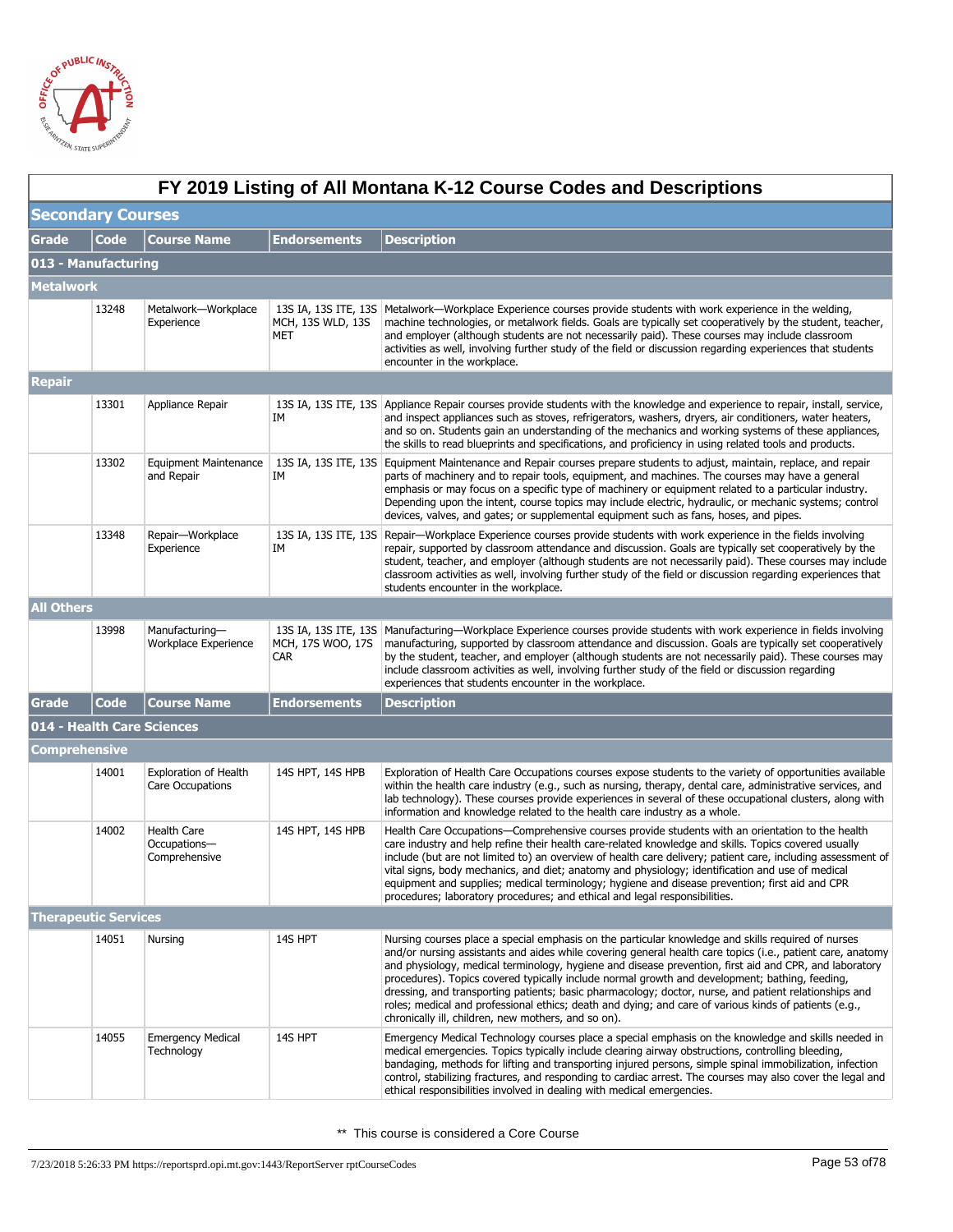

|                          | FY 2019 Listing of All Montana K-12 Course Codes and Descriptions |                                                 |                                       |                                                                                                                                                                                                                                                                                                                                                                                                                                                                                                                                                                                                                                                                                                                   |  |  |  |
|--------------------------|-------------------------------------------------------------------|-------------------------------------------------|---------------------------------------|-------------------------------------------------------------------------------------------------------------------------------------------------------------------------------------------------------------------------------------------------------------------------------------------------------------------------------------------------------------------------------------------------------------------------------------------------------------------------------------------------------------------------------------------------------------------------------------------------------------------------------------------------------------------------------------------------------------------|--|--|--|
| <b>Secondary Courses</b> |                                                                   |                                                 |                                       |                                                                                                                                                                                                                                                                                                                                                                                                                                                                                                                                                                                                                                                                                                                   |  |  |  |
| <b>Grade</b>             | <b>Code</b>                                                       | <b>Course Name</b>                              | <b>Endorsements</b>                   | <b>Description</b>                                                                                                                                                                                                                                                                                                                                                                                                                                                                                                                                                                                                                                                                                                |  |  |  |
|                          |                                                                   | 014 - Health Care Sciences                      |                                       |                                                                                                                                                                                                                                                                                                                                                                                                                                                                                                                                                                                                                                                                                                                   |  |  |  |
|                          | <b>Therapeutic Services</b>                                       |                                                 |                                       |                                                                                                                                                                                                                                                                                                                                                                                                                                                                                                                                                                                                                                                                                                                   |  |  |  |
|                          | 14062                                                             | Sports Medicine                                 | 14S HPT                               | Formerly known as Care of Athletes, Sports Medicine courses provide students with the knowledge and<br>skills to understand and perform therapeutic tasks that would be designated by an athletic or fitness<br>trainer. Topics covered may include taping and bandaging, proper use of protective padding, treatment<br>modalities, anatomy and physiology, and medical terminology. Students may learn to measure<br>cardiorespiratory endurance, muscular strength and endurance, flexibility, body composition, and blood<br>pressure. More advanced topics may include injury assessment, the phases of healing, and the use of<br>exercise and equipment to help in the reconditioning of injured athletes. |  |  |  |
|                          | 14098                                                             | Therapeutic<br>Services-Workplace<br>Experience | 14S HPT                               | Therapeutic Services-Workplace Experience courses provide students with work experience in fields<br>related to therapeutic services. Goals are typically set cooperatively by the student, teacher, and<br>employer (although students are not necessarily paid). These courses may include classroom activities as<br>well, involving further study of the field or discussion regarding experiences that students encounter in<br>the workplace.                                                                                                                                                                                                                                                               |  |  |  |
|                          | 14099                                                             | Therapeutic<br>Services-Other                   | 14S HPT                               | Other Therapeutic Services courses.                                                                                                                                                                                                                                                                                                                                                                                                                                                                                                                                                                                                                                                                               |  |  |  |
|                          | <b>Health Information</b>                                         |                                                 |                                       |                                                                                                                                                                                                                                                                                                                                                                                                                                                                                                                                                                                                                                                                                                                   |  |  |  |
|                          | 14152                                                             | <b>Pharmacy Assisting</b>                       | 14S HPT                               | Pharmacy Assisting courses emphasize the knowledge and skills necessary to assist a pharmacist or<br>pharmacy technician. Course topics and experiences enable students to understand medical terminology,<br>keep and maintain records, label medications, perform computer patient billing, perform stock inventory,<br>and order supplies. These courses also emphasize pharmaceutical classification, drug interactions, and<br>interpersonal/communication skills.                                                                                                                                                                                                                                           |  |  |  |
|                          | 14153                                                             | <b>Medical Office</b><br>Procedures             | 12S BUS                               | Medical Office Procedures courses expose students to clerical knowledge, abilities, and procedures as<br>they apply to the medical field. These courses typically include (but are not limited to) topics such as<br>medical transcription, medical insurance, financial accounting, scheduling, and patient record-keeping.<br>Medical terminology and routine medical procedures are covered to provide a context for clerical duties.                                                                                                                                                                                                                                                                          |  |  |  |
|                          | 14154                                                             | Medical Terminology                             | 14S HPI, 14S HPT,<br>14S HPB, 12S BUS | In Medical Terminology courses, students learn how to identify medical terms by analyzing their<br>components. These courses emphasize defining medical prefixes, root words, suffixes, and<br>abbreviations. The primary focus is on developing both oral and written skills in the language used to<br>communicate within health care professions.                                                                                                                                                                                                                                                                                                                                                              |  |  |  |
|                          | <b>Health Sciences</b>                                            |                                                 |                                       |                                                                                                                                                                                                                                                                                                                                                                                                                                                                                                                                                                                                                                                                                                                   |  |  |  |
|                          | 14251                                                             | <b>Health Science</b>                           | 14S HPB, 14S HPT                      | Health Science courses integrate chemistry, microbiology, chemical reactions, disease processes, growth<br>and development, and genetics with anatomy and physiology of the body systems. Typically, these<br>courses reinforce science, mathematics, communications, health, and social studies principles and relate<br>them to health care.                                                                                                                                                                                                                                                                                                                                                                    |  |  |  |
|                          | 14252                                                             | Biotechnology                                   | 14S HPB, 14S HPT                      | Biotechnology courses involve the study of the bioprocesses of organisms, cells, and/or their<br>components and enable students to use this knowledge to produce or refine products, procedures, and<br>techniques. Course topics typically include laboratory measurement, monitoring, and calculation; growth<br>and reproduction; chemistry and biology of living systems; quantitative problem-solving; data acquisition<br>and display; and ethics. Advanced topics may include elements of biochemistry, genetics, and protein<br>purification techniques.                                                                                                                                                  |  |  |  |
| <b>All Others</b>        |                                                                   |                                                 |                                       |                                                                                                                                                                                                                                                                                                                                                                                                                                                                                                                                                                                                                                                                                                                   |  |  |  |
|                          | 14995                                                             | Health Care<br>Sciences-Aide                    | 14S HPB, 14S HPT                      | Health Care Sciences—Aide courses offer students the opportunity to assist instructors in preparing,<br>organizing, or delivering course curricula. Students may provide tutorial or instructional assistance to<br>other students.                                                                                                                                                                                                                                                                                                                                                                                                                                                                               |  |  |  |
|                          | 14998                                                             | Health Care<br>Sciences-Workplace<br>Experience | 14S HPB, 14S HPT                      | Health Care Sciences—Workplace Experience courses provide students with work experience in the<br>health care industry. Goals are typically set cooperatively by the student, teacher, and employer<br>(although students are not necessarily paid). These courses may include classroom activities as well,<br>involving further study of the field or discussion regarding experiences that students encounter in the<br>workplace.                                                                                                                                                                                                                                                                             |  |  |  |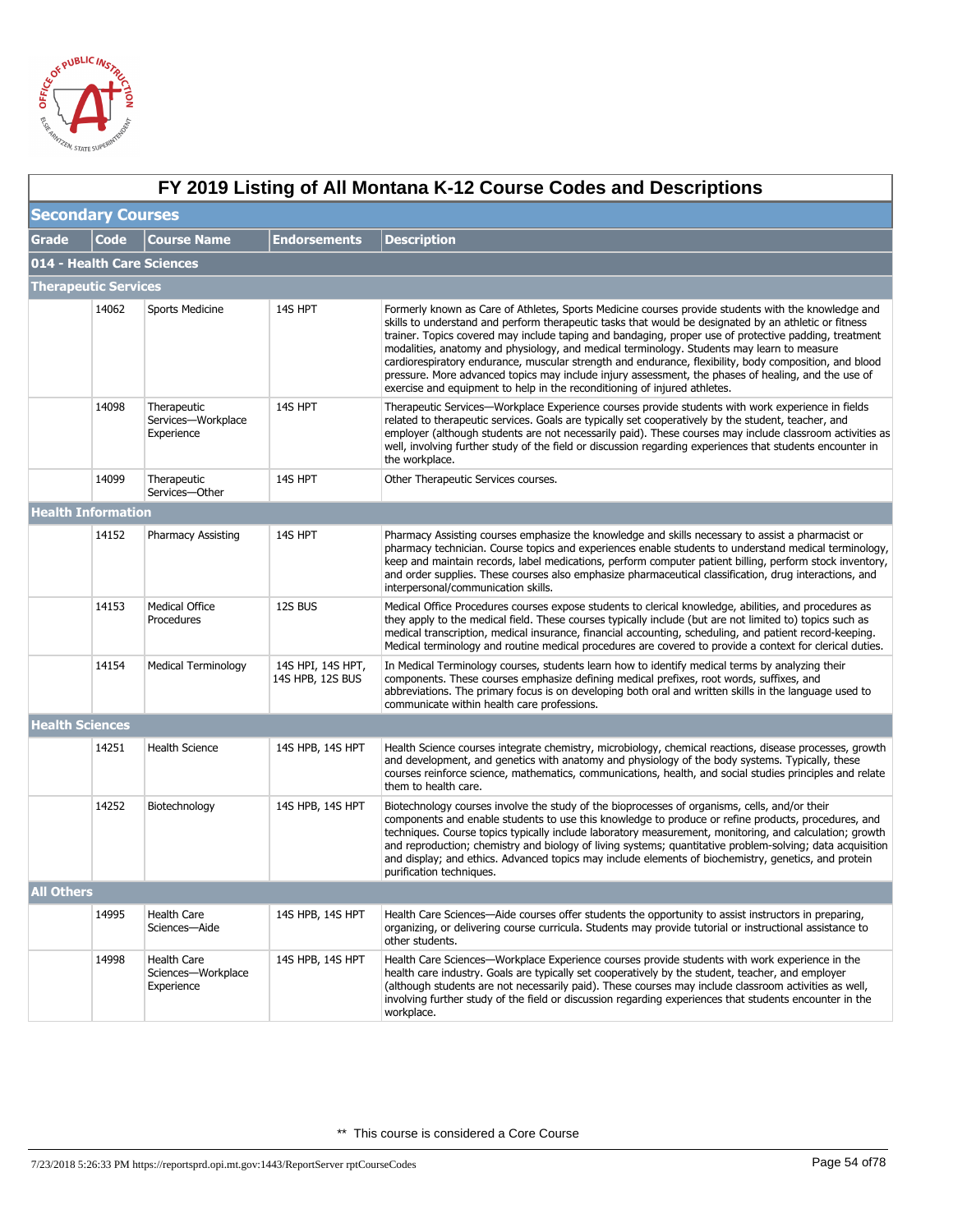

|                   | FY 2019 Listing of All Montana K-12 Course Codes and Descriptions |                                                                    |                             |                                                                                                                                                                                                                                                                                                                                                                                                                                                                                                                                                                                                                                         |  |  |  |
|-------------------|-------------------------------------------------------------------|--------------------------------------------------------------------|-----------------------------|-----------------------------------------------------------------------------------------------------------------------------------------------------------------------------------------------------------------------------------------------------------------------------------------------------------------------------------------------------------------------------------------------------------------------------------------------------------------------------------------------------------------------------------------------------------------------------------------------------------------------------------------|--|--|--|
|                   | <b>Secondary Courses</b>                                          |                                                                    |                             |                                                                                                                                                                                                                                                                                                                                                                                                                                                                                                                                                                                                                                         |  |  |  |
| Grade             | Code                                                              | <b>Course Name</b>                                                 | <b>Endorsements</b>         | <b>Description</b>                                                                                                                                                                                                                                                                                                                                                                                                                                                                                                                                                                                                                      |  |  |  |
|                   |                                                                   | 015 - Public, Protective, and Government Services                  |                             |                                                                                                                                                                                                                                                                                                                                                                                                                                                                                                                                                                                                                                         |  |  |  |
| <b>All Others</b> |                                                                   |                                                                    |                             |                                                                                                                                                                                                                                                                                                                                                                                                                                                                                                                                                                                                                                         |  |  |  |
|                   | 15001                                                             | <b>Exploration of Public</b><br><b>Service Careers</b>             | 14S HPB                     | Exploration of Public Service Careers courses expose students to the duties, responsibilities,<br>requirements, and career opportunities within public service. Course topics vary and may include (but<br>are not limited to) protective services; correction, judicial, and probation services; fire protection and fire<br>fighting; public administration; and social work. Course activities depend upon the career clusters that<br>students explore.                                                                                                                                                                             |  |  |  |
|                   | <b>Law Enforcement</b>                                            |                                                                    |                             |                                                                                                                                                                                                                                                                                                                                                                                                                                                                                                                                                                                                                                         |  |  |  |
|                   | 15051                                                             | Criminal Justice                                                   | 04S BF, 14S HPB,<br>12S BUS | Criminal Justice courses train students to understand and apply the principles and procedures essential<br>to the U.S. criminal justice system. These courses explore the principles and structure of the justice<br>system and the law, and course content also typically includes investigation, search and arrest, and<br>laboratory, forensic, and trial procedures. Students may also learn CPR and first aid skills, personal<br>defense tactics, and crime prevention techniques.                                                                                                                                                |  |  |  |
|                   | 15052                                                             | Corrections                                                        | 14S HPB                     | Corrections courses provide instruction regarding the principles and techniques used by institutions that<br>incarcerate, rehabilitate, and monitor people accused or convicted of crimes.                                                                                                                                                                                                                                                                                                                                                                                                                                              |  |  |  |
|                   | <b>Government Service</b>                                         |                                                                    |                             |                                                                                                                                                                                                                                                                                                                                                                                                                                                                                                                                                                                                                                         |  |  |  |
|                   | 15202                                                             | <b>Community Protection</b>                                        |                             | Community Protection courses provide students with information regarding the personnel and agencies<br>concerned with protection of the home, city, state, and nation. Topics covered typically include civil<br>defense and disaster preparedness; crime prevention; pollution control; fire prevention and control; legal<br>and social systems and principles; and public health. These topics may be explored from the viewpoint<br>of a community resident and citizen using these services or of that of one interested in pursuing a public<br>service career.                                                                   |  |  |  |
| <b>Grade</b>      | Code                                                              | <b>Course Name</b>                                                 | Endorsements                | <b>Description</b>                                                                                                                                                                                                                                                                                                                                                                                                                                                                                                                                                                                                                      |  |  |  |
|                   |                                                                   | 016 - Hospitality and Tourism                                      |                             |                                                                                                                                                                                                                                                                                                                                                                                                                                                                                                                                                                                                                                         |  |  |  |
| <b>All Others</b> |                                                                   |                                                                    |                             |                                                                                                                                                                                                                                                                                                                                                                                                                                                                                                                                                                                                                                         |  |  |  |
|                   | 16001                                                             | Exploration of<br><b>Hospitality Careers</b>                       | 23S FCS, 23S CA             | Exploration of Hospitality Careers courses survey a wide array of topics while exposing students to the<br>variety of career opportunities in hospitality fields (such as food service, lodging, tourism, and<br>recreation). These courses serve to introduce students to the general field of hospitality, providing an<br>opportunity to identify a focus for continued study.                                                                                                                                                                                                                                                       |  |  |  |
|                   | 16995                                                             | Hospitality and<br>Tourism-Aide                                    | 23S FCS, 23S CA             | Hospitality and Tourism—Aide courses offer students the opportunity to assist instructors in preparing,<br>organizing, or delivering course curricula. Students may provide tutorial or instructional assistance to<br>other students.                                                                                                                                                                                                                                                                                                                                                                                                  |  |  |  |
|                   | 16998                                                             | Hospitality and<br>Tourism-Workplace<br>Experience                 | 23S FCS, 23S CA             | Hospitality and Tourism—Workplace Experience courses provide work experience in fields related to<br>hospitality and tourism. Goals are typically set cooperatively by the student, teacher, and employer<br>(although students are not necessarily paid). These courses may include classroom activities as well,<br>involving further study of the field or discussion regarding experiences that students encounter in the<br>workplace.                                                                                                                                                                                             |  |  |  |
|                   | 16999                                                             | Hospitality and<br>Tourism-Other                                   | 23S FCS, 23S CA             | Other Hospitality and Tourism courses.                                                                                                                                                                                                                                                                                                                                                                                                                                                                                                                                                                                                  |  |  |  |
|                   |                                                                   | <b>Restaurant, Food and Beverage Services</b>                      |                             |                                                                                                                                                                                                                                                                                                                                                                                                                                                                                                                                                                                                                                         |  |  |  |
|                   | 16051                                                             | Exploration of<br>Restaurant, Food and<br><b>Beverage Services</b> | 23S FCS, 23S CA             | Exploration of Restaurant, Food, and Beverage Services courses provide students with an overview of<br>the restaurant, food, and beverage service industry. Topics covered include industry terminology, the<br>history of restaurant, food, and beverage services, introduction to marketing, and the various careers<br>available in the industry.                                                                                                                                                                                                                                                                                    |  |  |  |
|                   | 16052                                                             | Restaurant, Food and<br>Beverage<br>Services-<br>Comprehensive     | 23S FCS, 23S CA             | Restaurant, Food, and Beverage Services—Comprehensive courses provide students with knowledge and<br>skills related to commercial and institutional food service establishments. Course topics range widely, but<br>usually include sanitation and safety procedures, nutrition and dietary guidelines, food preparation (and<br>quantity food production), and meal planning and presentation. Restaurant, Food, and Beverage Service<br>courses may include both "back-of-the-house" and "front-of-the-house" experiences, and may therefore<br>also cover reservation systems, customer service, and restaurant/business management. |  |  |  |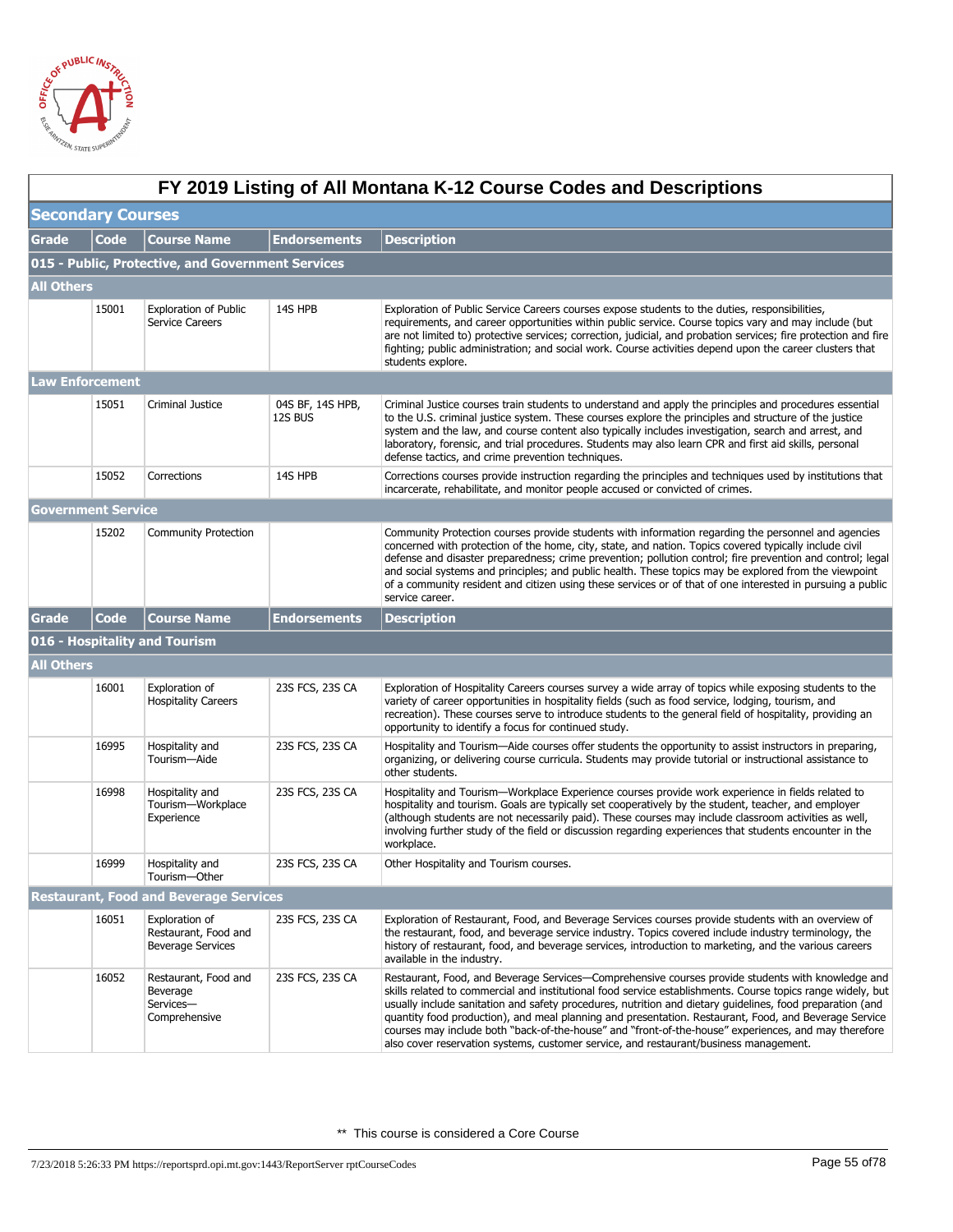

|              | FY 2019 Listing of All Montana K-12 Course Codes and Descriptions |                                                                      |                     |                                                                                                                                                                                                                                                                                                                                                                                                                                                                             |  |  |  |
|--------------|-------------------------------------------------------------------|----------------------------------------------------------------------|---------------------|-----------------------------------------------------------------------------------------------------------------------------------------------------------------------------------------------------------------------------------------------------------------------------------------------------------------------------------------------------------------------------------------------------------------------------------------------------------------------------|--|--|--|
|              | <b>Secondary Courses</b>                                          |                                                                      |                     |                                                                                                                                                                                                                                                                                                                                                                                                                                                                             |  |  |  |
| <b>Grade</b> | <b>Code</b>                                                       | <b>Course Name</b>                                                   | <b>Endorsements</b> | <b>Description</b>                                                                                                                                                                                                                                                                                                                                                                                                                                                          |  |  |  |
|              |                                                                   | 016 - Hospitality and Tourism                                        |                     |                                                                                                                                                                                                                                                                                                                                                                                                                                                                             |  |  |  |
|              |                                                                   | <b>Restaurant, Food and Beverage Services</b>                        |                     |                                                                                                                                                                                                                                                                                                                                                                                                                                                                             |  |  |  |
|              | 16053                                                             | Food Service                                                         | 23S FCS, 23S CA     | Food Service courses provide instruction regarding nutrition, principles of healthy eating, and the<br>preparation of food. Among the topics covered are large-scale meal preparation, preserving nutrients<br>throughout the food preparation process, use and care of commercial cooking equipment, food storage,<br>advances in food technology, sanitation, management, and the careers available in the food service<br>industry.                                      |  |  |  |
|              | 16054                                                             | Nutrition and Food<br>Preparation                                    | 23S CA, 23S FCS     | Nutrition and Food Preparation courses provide students with knowledge and skills about food<br>preparation and/or production, with a strong emphasis on nutrition, balanced diets, and satisfying<br>special dietary needs. Topics typically include assessing nutrient content, the science of food and<br>nutrition, physiology and utilization of nutrients. Course content may also cover additives, contaminants,<br>foodborne illnesses, and food technology.        |  |  |  |
|              | 16055                                                             | Restaurant Management 23S FCS, 23S CA<br>and Operations              |                     | Restaurant Management and Operations courses provide students with knowledge and skills related to<br>commercial and institutional food service establishments, with an emphasis on management. Course<br>topics therefore include guest service and relationships, planning, resource management, and other<br>topics related to managing and operating restaurants.                                                                                                       |  |  |  |
|              | 16056                                                             | <b>Culinary Art Specialty</b>                                        | 23S CA, 23S FCS     | Culinary Art Specialty courses provide instruction in a particular type of cooking or culinary style.<br>Examples of such specialty fields include baking, creating and decorating wedding cakes, Middle Eastern<br>cuisine, and so on. These courses emphasize skills specific to the type of culinary art being studied.                                                                                                                                                  |  |  |  |
|              | 16098                                                             | Restaurant, Food and<br>Beverage<br>Services-Workplace<br>Experience | 23S CA, 23S FCS     | Restaurant, Food, and Beverage Services—Workplace Experience courses provide work experience in<br>fields related to restaurant, food, and beverage services. Goals are typically set cooperatively by the<br>student, teacher, and employer (although students are not necessarily paid). These courses may include<br>classroom activities as well, involving further study of the field or discussion regarding experiences that<br>students encounter in the workplace. |  |  |  |
| Lodging      |                                                                   |                                                                      |                     |                                                                                                                                                                                                                                                                                                                                                                                                                                                                             |  |  |  |
|              | 16101                                                             | <b>Exploration of Lodging</b><br>Careers                             | 23S FCS             | Exploration of Lodging Careers courses provide an overview of the lodging industry. Topics covered<br>include lodging terminology, the history of lodging, introduction to marketing, and the various careers<br>available in the lodging industry.                                                                                                                                                                                                                         |  |  |  |
|              | 16102                                                             | Lodging-<br>Comprehensive                                            | 23S FCS             | Lodging—Comprehensive courses introduce students to the lodging industry and refine their related<br>knowledge and skills. Topics covered typically include property management, guest psychology and<br>relationships, lodging operations, food and beverage services, and other topics related to support<br>services within the lodging industry.                                                                                                                        |  |  |  |
|              | 16148                                                             | Lodging-Workplace<br>Experience                                      | 23S FCS             | Lodging-Workplace Experience courses provide work experience in fields related to lodging. Goals are<br>typically set cooperatively by the student, teacher, and employer (although students are not necessarily<br>paid). These courses may include classroom activities as well, involving further study of the field or<br>discussion regarding experiences that students encounter in the workplace.                                                                    |  |  |  |
|              | <b>Travel and Tourism</b>                                         |                                                                      |                     |                                                                                                                                                                                                                                                                                                                                                                                                                                                                             |  |  |  |
|              | 16151                                                             | Introduction to Travel<br>and Tourism                                | 23S FCS             | Introduction to Travel and Tourism courses provide an overview of the travel and tourism industry.<br>Topics covered in this course may include travel and tourism terminology, the history of travel,<br>introduction to marketing, and the various careers available in travel and tourism.                                                                                                                                                                               |  |  |  |
|              | 16152                                                             | Travel and<br>Tourism-<br>Comprehensive                              | 23S FCS             | Travel and Tourism—Comprehensive courses provide the knowledge and skills necessary to work in the<br>travel industry such as sales techniques, marketing principles, and entrepreneurial skills. Additional skills<br>learned in these courses typically include travel agency procedures, airline reservation systems, public<br>relations, hotel/motel registration systems and services, and conference and convention planning.                                        |  |  |  |
|              | 16153                                                             | World Travel and<br>Tourism                                          | 23S FCS             | World Travel and Tourism courses provide the knowledge and skills necessary to work in the travel<br>industry, with a focus on travel outside of the United States. Topics covered may include geography of<br>the continents; customs, cultures, and tourist destinations in other countries; special documentation<br>needed for international travel; and planning events to client specifications.                                                                      |  |  |  |
|              | 16154                                                             | Eco-tourism                                                          | 23S FCS             | Eco-tourism courses provide the knowledge and skills necessary to work in the travel industry, with<br>particular attention paid to conservation and environmental issues surrounding travel and tourism.<br>Topics covered may include recreational opportunities related to on- and off-site attractions and<br>environmental and ecological principles.                                                                                                                  |  |  |  |
|              | 16198                                                             | Travel and<br>Tourism-Workplace<br>Experience                        | 23S FCS             | Travel and Tourism—Workplace Experience courses provide work experience in fields related to travel<br>and tourism. Goals are typically set cooperatively by the student, teacher, and employer (although<br>students are not necessarily paid). These courses may include classroom activities as well, involving<br>further study of the field or discussion regarding experiences that students encounter in the workplace.                                              |  |  |  |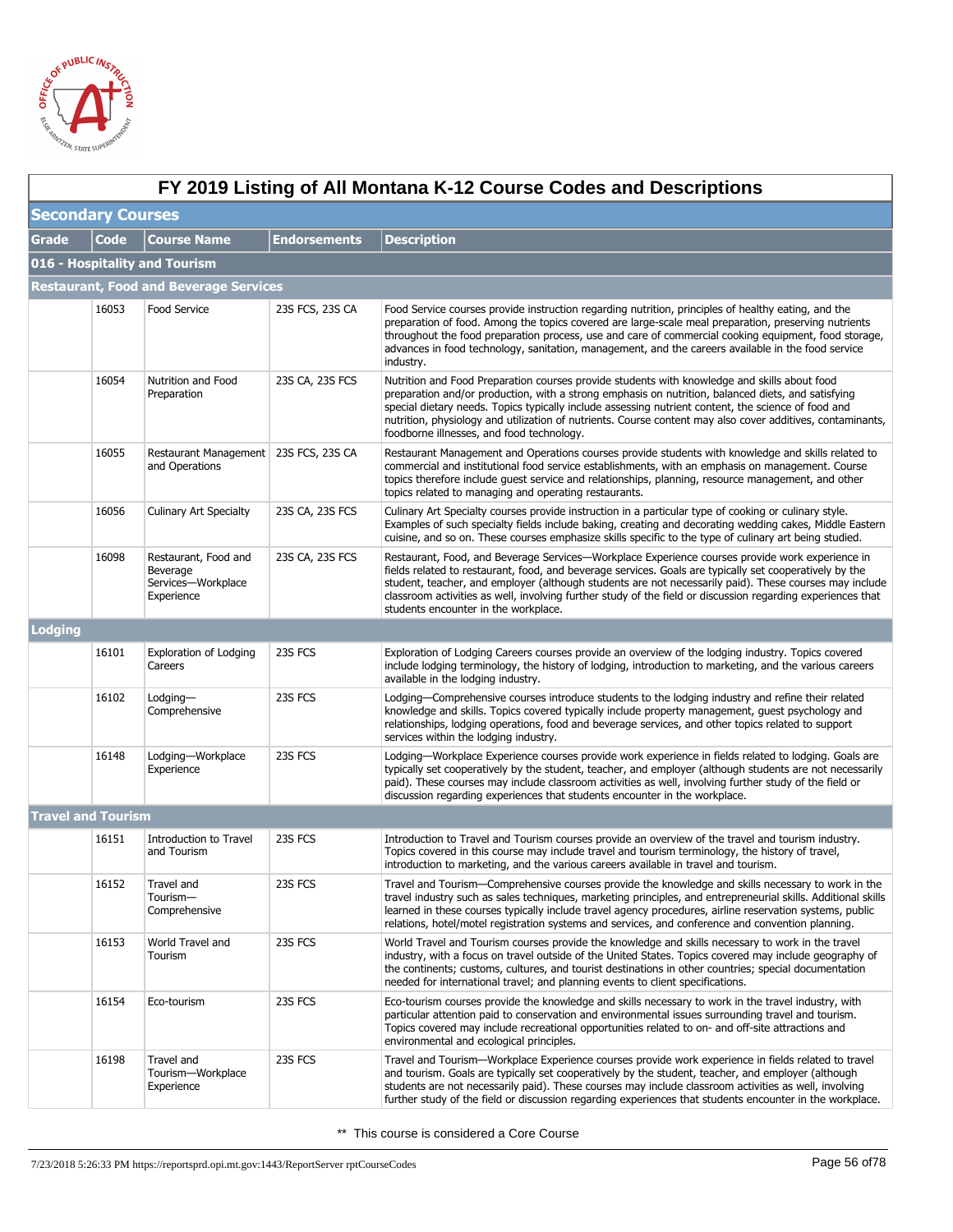

|              | FY 2019 Listing of All Montana K-12 Course Codes and Descriptions |                                                                     |                                  |                                                                                                                                                                                                                                                                                                                                                                                                                                                                                                                                                                                                                                                                                                                                                                           |  |  |  |
|--------------|-------------------------------------------------------------------|---------------------------------------------------------------------|----------------------------------|---------------------------------------------------------------------------------------------------------------------------------------------------------------------------------------------------------------------------------------------------------------------------------------------------------------------------------------------------------------------------------------------------------------------------------------------------------------------------------------------------------------------------------------------------------------------------------------------------------------------------------------------------------------------------------------------------------------------------------------------------------------------------|--|--|--|
|              | <b>Secondary Courses</b>                                          |                                                                     |                                  |                                                                                                                                                                                                                                                                                                                                                                                                                                                                                                                                                                                                                                                                                                                                                                           |  |  |  |
| <b>Grade</b> | <b>Code</b>                                                       | <b>Course Name</b>                                                  | <b>Endorsements</b>              | <b>Description</b>                                                                                                                                                                                                                                                                                                                                                                                                                                                                                                                                                                                                                                                                                                                                                        |  |  |  |
|              | 016 - Hospitality and Tourism                                     |                                                                     |                                  |                                                                                                                                                                                                                                                                                                                                                                                                                                                                                                                                                                                                                                                                                                                                                                           |  |  |  |
|              |                                                                   | Recreation, Amusement and Attractions                               |                                  |                                                                                                                                                                                                                                                                                                                                                                                                                                                                                                                                                                                                                                                                                                                                                                           |  |  |  |
|              | 16201                                                             | Exploration of<br>Recreation, Amusement<br>and Attractions          | 23S FCS                          | Exploration of Recreation, Amusement, and Attractions courses provide an overview of the recreation<br>industry. Topics covered in this course may include industry terminology; the history of recreation,<br>amusement, and attractions; introduction to marketing; and the various careers available in the industry.                                                                                                                                                                                                                                                                                                                                                                                                                                                  |  |  |  |
|              | 16202                                                             | Recreation, Amusement<br>and<br>Attractions-<br>Comprehensive       | 23S FCS                          | Recreation, Amusement, and Attractions-Comprehensive courses provide students with the attitudes,<br>skills, and knowledge needed for employment in theme parks, attractions and outdoor recreation<br>facilities, exhibitions, and event planning. Topics covered may include planning trade shows, fairs, and<br>conferences; outdoor recreation and management; financial transactions; salesmanship; quest services<br>and satisfaction; culture and customs; computer and industry technology; eco-tourism; client<br>information; and planning specialized events while incorporating themes, timelines, budgets, target<br>audiences, agendas, and public relations.                                                                                               |  |  |  |
|              | 16248                                                             | Recreation, Amusement<br>and<br>Attractions-Workplace<br>Experience | 23S FCS                          | Recreation, Amusement, and Attractions-Workplace Experience courses provide work experience in<br>fields related to recreation, amusement, and attractions. Goals are typically set cooperatively by the<br>student, teacher, and employer (although students are not necessarily paid). These courses may include<br>classroom activities as well, involving further study of the field or discussion regarding experiences that<br>students encounter in the workplace.                                                                                                                                                                                                                                                                                                 |  |  |  |
| Grade        | Code                                                              | <b>Course Name</b>                                                  | <b>Endorsements</b>              | <b>Description</b>                                                                                                                                                                                                                                                                                                                                                                                                                                                                                                                                                                                                                                                                                                                                                        |  |  |  |
|              |                                                                   | 017 - Architecture and Construction                                 |                                  |                                                                                                                                                                                                                                                                                                                                                                                                                                                                                                                                                                                                                                                                                                                                                                           |  |  |  |
|              | <b>Construction-General</b>                                       |                                                                     |                                  |                                                                                                                                                                                                                                                                                                                                                                                                                                                                                                                                                                                                                                                                                                                                                                           |  |  |  |
|              | 17001                                                             | <b>Construction Careers</b><br>Exploration                          | WOO, 17S CAR, 17S<br>BT, 17S DRF | 13S IA, 13S ITE, 17S Construction Career Exploration courses expose students to the opportunities available in construction-<br>related trades, such as carpentry, masonry, air conditioning/refrigeration, plumbing, and so on. Students<br>learn about the processes involved in construction projects and may engage in a variety of small<br>projects. These courses emphasize responsibilities, qualifications, work environment, rewards, and<br>career paths within construction-related fields.                                                                                                                                                                                                                                                                   |  |  |  |
|              | 17002                                                             | Construction-<br>Comprehensive                                      | BT, 17S WOO, 17S<br>CAR, 17S CAB | 13S IA, 13S ITE, 17S Construction—Comprehensive courses provide students with basic knowledge and skills required for<br>construction of commercial, residential, and institutional structures. These courses provide experiences<br>and information (typically including career opportunities and training requirements) regarding<br>construction-related occupations such as carpentry, cabinetmaking, bricklaying, electrical trades,<br>plumbing, concrete masonry, and so on. Students engage in activities such as reading blueprints,<br>preparing building sites, starting foundations, erecting structures, installing utilities, finishing surfaces,<br>and providing maintenance.                                                                             |  |  |  |
|              | 17003                                                             | Carpentry                                                           | BT, 17S CAR, 17S<br>CAB          | 13S IA, 13S ITE, 17S Carpentry courses provide information related to the building of wooden structures, enabling students to<br>gain an understanding of wood grades and construction methods and to learn skills such as laying sills<br>and joists; erecting sills and rafters; applying sheathing, siding, and shingles; setting door jambs; and<br>hanging doors. Carpentry courses may teach skills for rough construction, finish work, or both. Students<br>learn to read blueprints, draft, use tools and machines properly and safely, erect buildings from<br>construction lumber, perform finish work inside of buildings, and do limited cabinet work. Carpentry<br>courses may also include career exploration, good work habits, and employability skills. |  |  |  |
|              | 17004                                                             | <b>Framing Carpentry</b>                                            | BT, 17S CAR                      | 13S IA, 13S ITE, 17S Framing Carpentry courses provide students with much of the same knowledge as general carpentry<br>courses (knowledge of various types and grades of woods, proper and safe use of hand and power tools,<br>and site selection and preparation), but place a special emphasis on construction methods applicable to<br>floor, wall, roof, and/or stair framing. Course content may also include insulation installation and<br>painting.                                                                                                                                                                                                                                                                                                             |  |  |  |
|              | 17006                                                             | Woodworking                                                         | WOO, 17S BT, 17S<br><b>CAR</b>   | 13S IA, 13S ITE, 17S Woodworking courses introduce students to the various kinds of woods used in industry and offer<br>experience in using selected woodworking tools. Students design and construct one or more projects<br>and may prepare a bill of materials. Correct and safe use of tools and equipment is emphasized. As<br>students advance, they focus on learning the terminology necessary to use power tools successfully,<br>developing skills to safely use these tools in the workshop and becoming familiar with various kinds of<br>wood-finishing materials. Advanced students typically design a project, prepare bills of materials,<br>construct, and finish proposed projects.                                                                     |  |  |  |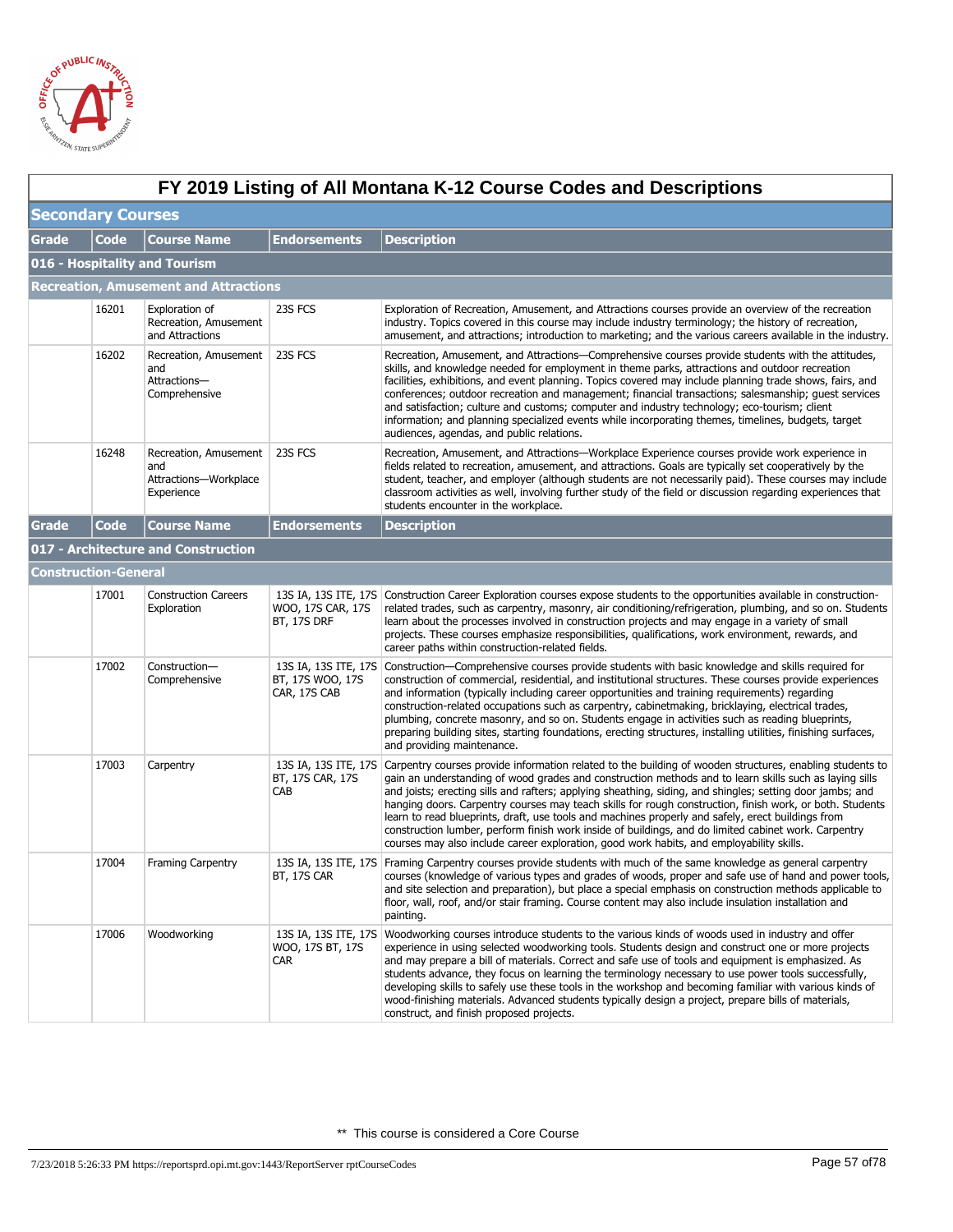

|       | FY 2019 Listing of All Montana K-12 Course Codes and Descriptions |                                                    |                                                                           |                                                                                                                                                                                                                                                                                                                                                                                                                                                                                                                                                                                                                                                                                                             |  |  |  |
|-------|-------------------------------------------------------------------|----------------------------------------------------|---------------------------------------------------------------------------|-------------------------------------------------------------------------------------------------------------------------------------------------------------------------------------------------------------------------------------------------------------------------------------------------------------------------------------------------------------------------------------------------------------------------------------------------------------------------------------------------------------------------------------------------------------------------------------------------------------------------------------------------------------------------------------------------------------|--|--|--|
|       | <b>Secondary Courses</b>                                          |                                                    |                                                                           |                                                                                                                                                                                                                                                                                                                                                                                                                                                                                                                                                                                                                                                                                                             |  |  |  |
| Grade | <b>Code</b>                                                       | <b>Course Name</b>                                 | <b>Endorsements</b>                                                       | <b>Description</b>                                                                                                                                                                                                                                                                                                                                                                                                                                                                                                                                                                                                                                                                                          |  |  |  |
|       |                                                                   | 017 - Architecture and Construction                |                                                                           |                                                                                                                                                                                                                                                                                                                                                                                                                                                                                                                                                                                                                                                                                                             |  |  |  |
|       | <b>Construction-General</b>                                       |                                                    |                                                                           |                                                                                                                                                                                                                                                                                                                                                                                                                                                                                                                                                                                                                                                                                                             |  |  |  |
|       | 17007                                                             | Cabinetmaking                                      | CAB, 17S WOO, 17S<br>CAR, 17S BT                                          | 13S IA, 13S ITE, 17S Cabinetmaking courses provide students with experience in constructing cases, cabinets, counters, and<br>other interior woodwork. Students learn to distinguish between various types of furniture construction<br>and their appropriate applications, and how to use various woodworking machines and power tools for<br>cutting and shaping wood. Cabinetmaking courses cover the different methods of joining pieces of<br>wood, how to use mechanical fasteners, and how to attach hardware. Initial topics may resemble those<br>taught in Woodworking courses; more advanced topics may include how to install plastic laminates on<br>surfaces and how to apply spray finishes. |  |  |  |
|       | 17008                                                             | Masonry                                            | 17S MAS, 13S IA,<br>13S ITE, 17S BT                                       | Masonry courses enable students to learn to construct interior and exterior walls, columns, doorways,<br>window openings, fireplaces, chimneys, and foundations from brick and concrete block. Along with other<br>activities, students may mix and spread cement and mortar, read blueprints and plans, and estimate<br>materials needed for a project. Other topics may also include how to layout buildings on footings and<br>how to establish grades using a surveying transit.                                                                                                                                                                                                                        |  |  |  |
|       | 17010                                                             | Home Maintenance                                   | ВT                                                                        | 13S IA, 13S ITE, 17S Home Maintenance courses provide students with knowledge and skills related to devices and systems<br>found in the home. Course content may include electrical wiring, plumbing, window and door repair and<br>installation, wall and floor repair and finishing, furniture repair and finishing, and small appliance repair.                                                                                                                                                                                                                                                                                                                                                          |  |  |  |
|       | 17011                                                             | <b>Wall Finishings</b>                             | ITE, 17S BT                                                               | 17S PAI, 13S IA, 13S Wall Finishings courses prepare students to finish exterior or interior surfaces by applying protective<br>coating materials such as paint, lacquer, wallpaper, plaster, or stucco. Course topics may include<br>instruction in making, mixing, and matching paint colors; applying coating with various types of<br>equipment; applying wallpaper; lathing, preparing surfaces, smoothing, and finishing.                                                                                                                                                                                                                                                                             |  |  |  |
|       | 17048                                                             | General<br>Construction-<br>Workplace Experience   | WOO, 17S BT, 17S<br>BM, 17S CAR, 17S<br>PAI, 17S MAS, 17S<br>CAB, 17S DRF | 13S IA, 13S ITE, 17S General Construction-Workplace Experience courses provide work experience in a field related to<br>construction. Goals are typically set cooperatively by the student, teacher, and employer (although<br>students are not necessarily paid). These courses may include classroom activities as well, involving<br>further study of the field or discussion regarding experiences that students encounter in the workplace.                                                                                                                                                                                                                                                            |  |  |  |
|       |                                                                   | Air Conditioning, Heating, and Plumbing            |                                                                           |                                                                                                                                                                                                                                                                                                                                                                                                                                                                                                                                                                                                                                                                                                             |  |  |  |
|       | 17051                                                             | Air Conditioning                                   | ВT                                                                        | 13S IA, 13S ITE, 17S Air Conditioning courses offer students specialized training related to the design, installation, and repair<br>of air conditioning systems for residential and commercial use. These courses may emphasize the theory<br>and design of electrical, electronic, mechanical, and pneumatic control systems used in air conditioning<br>systems; they might also (or instead) focus on procedures used in troubleshooting, servicing, and<br>installing components of air conditioning systems.                                                                                                                                                                                          |  |  |  |
|       | 17052                                                             | Refrigeration                                      | <b>BT</b>                                                                 | 13S IA, 13S ITE, 17S Refrigeration courses provide students with exposure to and training in the theories, equipment, and<br>skills needed to design, install, and repair commercial and residential refrigeration systems. Course<br>topics typically include the theory of thermodynamics, measurement of pressures and temperatures,<br>components and common accessories of refrigeration systems, and repair and safety procedures.                                                                                                                                                                                                                                                                    |  |  |  |
|       | 17053                                                             | Heating                                            | ВT                                                                        | 13S IA, 13S ITE, 17S Heating courses offer students training specific to the design, installation, and repair of heating systems<br>for residential use. Topics typically include electric, gas, and/or steam systems; ventilation procedures;<br>safety practices; and installation and trouble-shooting techniques.                                                                                                                                                                                                                                                                                                                                                                                       |  |  |  |
|       | 17054                                                             | Air<br>Conditioning/Refrigerati<br>on              | ВT                                                                        | 13S IA, 13S ITE, 17S Air Conditioning/Refrigeration courses enable students to develop the combined skills and knowledge to<br>install, maintain, adjust, and repair both air conditioning and refrigeration systems.                                                                                                                                                                                                                                                                                                                                                                                                                                                                                       |  |  |  |
|       | 17055                                                             | Air Conditioning,<br>Heating, and<br>Refrigeration | ВT                                                                        | 13S IA, 13S ITE, 17S In Air Conditioning, Heating, and Refrigeration courses, students learn the basic principles of these<br>systems, along with how to identify and safely use tools/equipment used in the trade.                                                                                                                                                                                                                                                                                                                                                                                                                                                                                         |  |  |  |
|       | 17056                                                             | Heating, Ventilation,<br>and Air Conditioning      | ВT                                                                        | 13S IA, 13S ITE, 17S These courses synthesize basic and advanced principles in heating, ventilation, and air conditioning and<br>include topics such as air filtration methods, humidity control, and the installation and maintenance of<br>heat pumps, furnaces, and air conditioners. Students also learn about climate control systems; electrical<br>wiring; systems design; sizing, fabricating, and installing ductwork; installing and maintaining climate<br>control systems; and safety.                                                                                                                                                                                                          |  |  |  |
|       | 17058                                                             | Plumbing                                           | ВT                                                                        | 13S IA, 13S ITE, 17S Plumbing courses provide students with instruction in installing waste and vent systems, water and gas<br>pipes, trim, and fixtures. Skills taught include cutting and joining various types of pipe (for instance,<br>steel, plastic) using various methods (cement, seat method, and so on).                                                                                                                                                                                                                                                                                                                                                                                         |  |  |  |
|       | 17059                                                             | Plumbing and Heating                               | ВT                                                                        | 13S IA, 13S ITE, 17S Plumbing and Heating courses address the installation, assembly, maintenance, and repair of piping,<br>plumbing, heating equipment, and water and drainage systems. Topics covered include the computation<br>of heat losses and BTU requirements and blueprint reading. Students gain experience with electric, gas,<br>and oil furnaces; vacuum pumps; air compressors; and mechanical and pneumatic testing equipment.                                                                                                                                                                                                                                                              |  |  |  |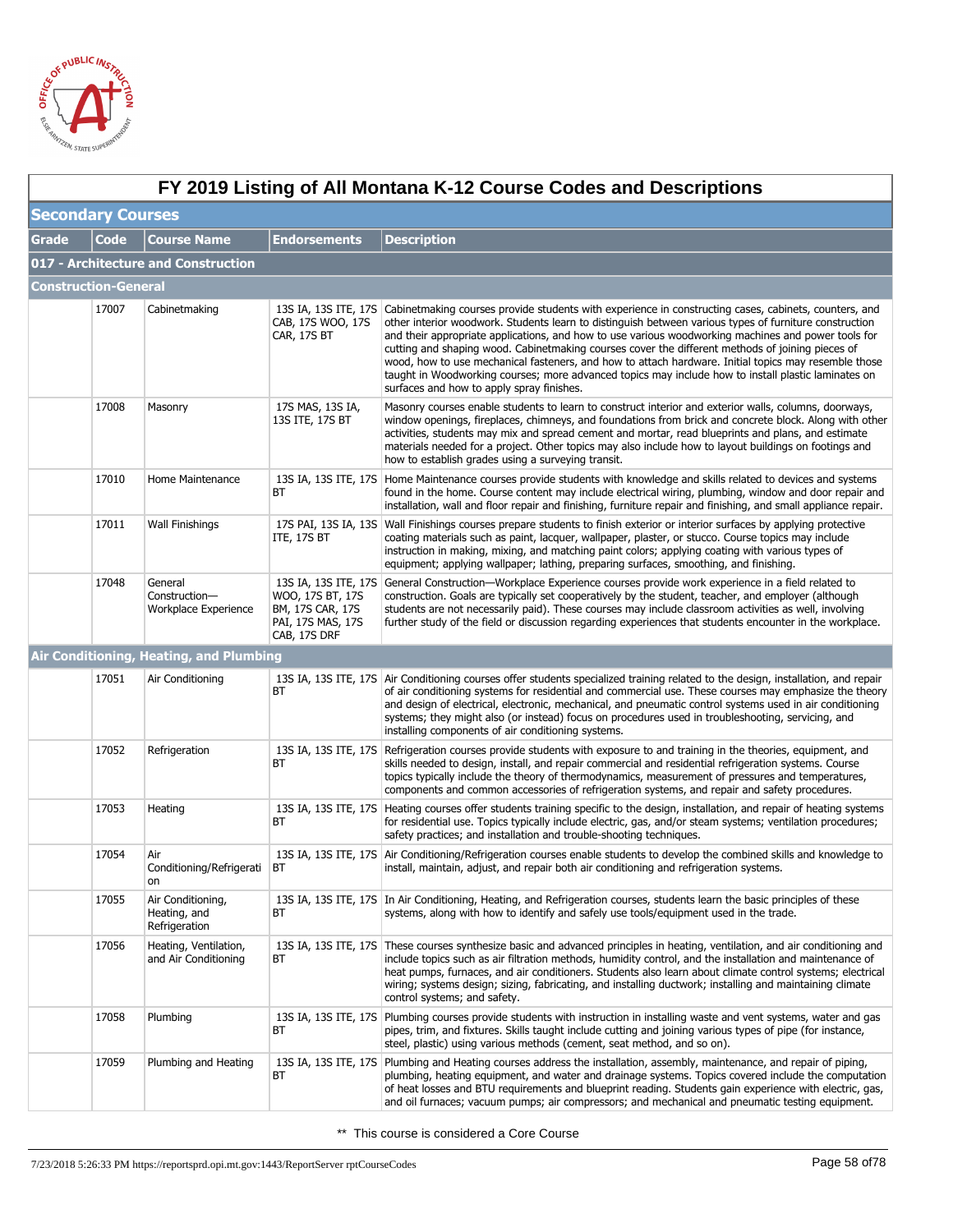

|                                | FY 2019 Listing of All Montana K-12 Course Codes and Descriptions |                                                                      |                     |                                                                                                                                                                                                                                                                                                                                                                                                                                                                                                                                                                                                                                                                                           |  |  |  |
|--------------------------------|-------------------------------------------------------------------|----------------------------------------------------------------------|---------------------|-------------------------------------------------------------------------------------------------------------------------------------------------------------------------------------------------------------------------------------------------------------------------------------------------------------------------------------------------------------------------------------------------------------------------------------------------------------------------------------------------------------------------------------------------------------------------------------------------------------------------------------------------------------------------------------------|--|--|--|
|                                | <b>Secondary Courses</b>                                          |                                                                      |                     |                                                                                                                                                                                                                                                                                                                                                                                                                                                                                                                                                                                                                                                                                           |  |  |  |
| <b>Grade</b>                   | <b>Code</b>                                                       | <b>Course Name</b>                                                   | <b>Endorsements</b> | <b>Description</b>                                                                                                                                                                                                                                                                                                                                                                                                                                                                                                                                                                                                                                                                        |  |  |  |
|                                |                                                                   | 017 - Architecture and Construction                                  |                     |                                                                                                                                                                                                                                                                                                                                                                                                                                                                                                                                                                                                                                                                                           |  |  |  |
|                                |                                                                   | Air Conditioning, Heating, and Plumbing                              |                     |                                                                                                                                                                                                                                                                                                                                                                                                                                                                                                                                                                                                                                                                                           |  |  |  |
|                                | 17098                                                             | Air Conditioning,<br>Heating and<br>Plumbing-Workplace<br>Experience | BT                  | 13S IA, 13S ITE, 17S Air Conditioning, Heating, and Plumbing—Workplace Experience courses provide work experience in a<br>field related to air conditioning, heating, and/or plumbing. Goals are typically set cooperatively by the<br>student, teacher, and employer (although students are not necessarily paid). These courses may include<br>classroom activities as well, involving further study of the field or discussion regarding experiences that<br>students encounter in the workplace.                                                                                                                                                                                      |  |  |  |
| <b>Electricity/Electronics</b> |                                                                   |                                                                      |                     |                                                                                                                                                                                                                                                                                                                                                                                                                                                                                                                                                                                                                                                                                           |  |  |  |
|                                | 17101                                                             | Exploration of<br>Electricity/Electronics                            | ITE, 17S BT         | 17S ELC, 13S IA, 13S Exploration of Electricity/Electronics courses offer instruction in the theory of electricity and in the<br>terminology, skills, and safety procedures common to careers involving electricity and electronics. Topics<br>include (but are not limited to) Ohm's law, electrical equipment, wire systems, and so on; career<br>exploration is often (but not always) an integral part of these courses.                                                                                                                                                                                                                                                              |  |  |  |
|                                | 17102                                                             | Electricity-<br>Comprehensive                                        | <b>ELC, 17S BT</b>  | 13S IA, 13S ITE, 17S Electricity—Comprehensive courses provide a survey of the theory, terminology, equipment, and<br>practical experience in the skills needed for careers in the electrical field. These courses typically include<br>AC and DC circuitry, safety, and the National Electrical Code and may cover such skills as those involved<br>in building circuits; wiring residential, commercial, and/or industrial buildings; installing lighting, power<br>circuits, and cables; and estimating job costs. As students progress, their projects become more complex<br>and expansive. In these courses, safety is stressed, and a career exploration component may be offered. |  |  |  |
|                                | 17103                                                             | <b>Residential Wiring</b>                                            | <b>ELC, 17S BT</b>  | 13S IA, 13S ITE, 17S Covering many of the same topics as Electricity—Comprehensive courses, Residential Wiring courses<br>apply the knowledge and skills that students acquire to the electrical systems found in family dwellings.<br>Because these courses emphasize residential electricity, topics may also include cable installation,<br>telephone systems, and the installation of lighting fixtures, outlets, and so on. Maintenance and repair<br>skills are often included as course topics.                                                                                                                                                                                    |  |  |  |
|                                | 17104                                                             | <b>Industrial Electricity</b>                                        | <b>ITE, 17S BT</b>  | 17S ELC, 13S IA, 13S Covering many of the same topics as Electricity—Comprehensive courses, Industrial Electricity courses<br>apply the knowledge and skills that students acquire to the electrical systems used in industry. Because<br>of this emphasis, these courses may also cover the installation of transformers and control devices,<br>emergency generator systems, and other industrial applications.                                                                                                                                                                                                                                                                         |  |  |  |
|                                | 17106                                                             | Electronics-<br>Comprehensive                                        | <b>ELC, 17S BT</b>  | 13S IA, 13S ITE, 17S Electronics—Comprehensive courses provide a survey of the theory, terminology, equipment, and<br>practical experience in the skills needed for careers in the electronic field as well as typically cover the<br>theory of electricity. Course topics may include AC, DC, analog, and integrated circuitry and solid state<br>and digital devices, amplifiers, and semiconductors. Skills covered may involve the repair, maintenance,<br>and building of electronic equipment such as radios, television sets, and industrial equipment.                                                                                                                            |  |  |  |
|                                | 17108                                                             | Electricity/Electronics-<br>General                                  | <b>ITE, 17S BT</b>  | 13S IA, 17S ELC, 13S Electricity/Electronics—General courses teach fundamental concepts of electricity and electronics,<br>including safety procedures, and may introduce students to the available occupations in electrical and<br>electronic industries. Topics covered typically include components of circuits; reading schematics and<br>diagrams; electricity and electronics as sources of energy; signal transmission; and using equipment<br>common to these occupations, such as ammeters, voltmeters, capacitor checkers, transistor testers,<br>signal generators, and ohmmeters.                                                                                            |  |  |  |
|                                | 17110                                                             | Analog and Digital<br><b>Circuits</b>                                | <b>ITE, 17S BT</b>  | 17S ELC, 13S IA, 13S In these courses, analog and digital circuits and systems are compared. Topics covered include binary<br>and continuously variable currents and signals (typically in the context of voltage), waveforms, signal<br>loss and distortion, modulation, and signal processing. These courses may also introduce other media,<br>such as sound waves and liquids.                                                                                                                                                                                                                                                                                                        |  |  |  |
|                                | 17111                                                             | Analog Circuits                                                      | <b>ITE, 17S BT</b>  | 17S ELC, 13S IA, 13S Analog Circuit courses emphasize currents and voltages that have continuously variable signals and, due<br>to that emphasis, concentrate on signal modulation, transmission and reception, signal loss and<br>distortion, and waveforms. These courses may also address conversion techniques.                                                                                                                                                                                                                                                                                                                                                                       |  |  |  |
|                                | 17112                                                             | Digital Circuits                                                     | ITE, 17S BT         | 17S ELC, 13S IA, 13S Digital Circuit courses emphasize currents and voltages that have binary states and, due to that<br>emphasis, concentrate on transmission and reception of binary data, signal loss, and processing circuitry.<br>These courses may also address conversion techniques.                                                                                                                                                                                                                                                                                                                                                                                              |  |  |  |
|                                | 17148                                                             | Electricity/Electronics-<br>Workplace Experience                     | ITE, 17S BT         | 17S ELC, 13S IA, 13S Electricity/Electronics—Workplace Experience courses provide students with work experience in a field<br>related to electricity and/or electronics. Goals are typically set cooperatively by the student, teacher, and<br>employer (although students are not necessarily paid). These courses may include classroom activities as<br>well, involving further study of the field or discussion regarding experiences that students encounter in<br>the workplace.                                                                                                                                                                                                    |  |  |  |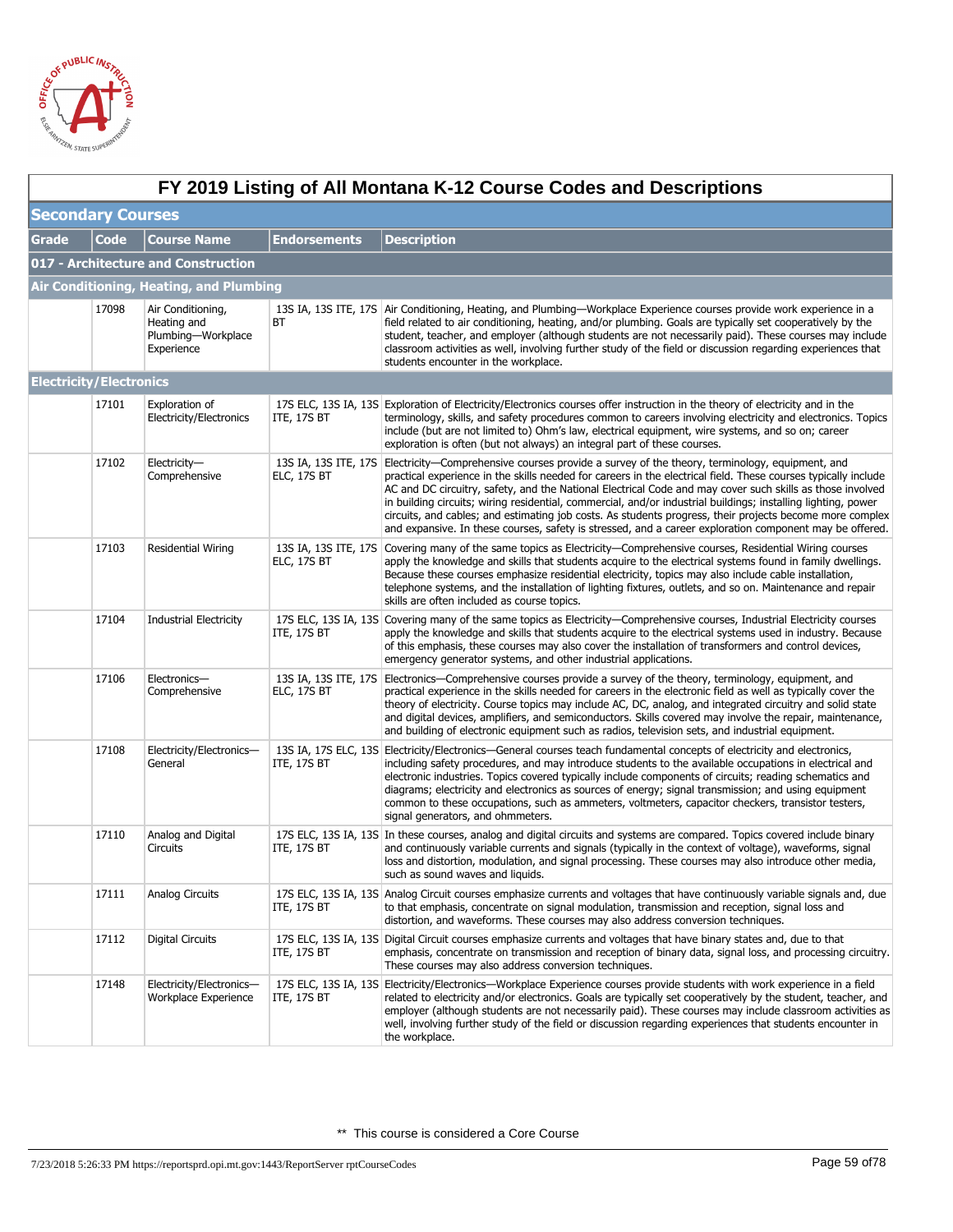

|                      | FY 2019 Listing of All Montana K-12 Course Codes and Descriptions |                                                           |                               |                                                                                                                                                                                                                                                                                                                                                                                                                                                                                                                                                                                 |  |  |  |
|----------------------|-------------------------------------------------------------------|-----------------------------------------------------------|-------------------------------|---------------------------------------------------------------------------------------------------------------------------------------------------------------------------------------------------------------------------------------------------------------------------------------------------------------------------------------------------------------------------------------------------------------------------------------------------------------------------------------------------------------------------------------------------------------------------------|--|--|--|
|                      | <b>Secondary Courses</b>                                          |                                                           |                               |                                                                                                                                                                                                                                                                                                                                                                                                                                                                                                                                                                                 |  |  |  |
| Grade                | Code                                                              | <b>Course Name</b>                                        | <b>Endorsements</b>           | <b>Description</b>                                                                                                                                                                                                                                                                                                                                                                                                                                                                                                                                                              |  |  |  |
|                      |                                                                   | 017 - Architecture and Construction                       |                               |                                                                                                                                                                                                                                                                                                                                                                                                                                                                                                                                                                                 |  |  |  |
| <b>All Others</b>    |                                                                   |                                                           |                               |                                                                                                                                                                                                                                                                                                                                                                                                                                                                                                                                                                                 |  |  |  |
|                      | 17998                                                             | Architecture and<br>Construction-<br>Workplace Experience | BT, 17S CAR                   | 13S IA, 13S ITE, 17S Architecture and Construction—Workplace Experience courses provide students with work experience in<br>a field related to architecture or construction. Goals are typically set cooperatively by the student,<br>teacher, and employer (although students are not necessarily paid). These courses may include<br>classroom activities as well, involving further study of the field or discussion regarding experiences that<br>students encounter in the workplace.                                                                                      |  |  |  |
| Grade                | <b>Code</b>                                                       | <b>Course Name</b>                                        | Endorsements                  | <b>Description</b>                                                                                                                                                                                                                                                                                                                                                                                                                                                                                                                                                              |  |  |  |
|                      |                                                                   | 018 - Agriculture, Food, and Natural Resources            |                               |                                                                                                                                                                                                                                                                                                                                                                                                                                                                                                                                                                                 |  |  |  |
| Comprehensive        |                                                                   |                                                           |                               |                                                                                                                                                                                                                                                                                                                                                                                                                                                                                                                                                                                 |  |  |  |
|                      | 18001                                                             | Introduction to<br>Agriculture and Natural<br>Resources   | <b>18S AG</b>                 | Introduction to Agriculture courses survey a wide array of topics within the agricultural industry,<br>exposing students to the many and varied types of agriculture and livestock career opportunities and to<br>those in related fields (such as natural resources). These courses serve to introduce students to the<br>agricultural field, providing them an opportunity to identify an area for continued study or to determine<br>that their interest lies elsewhere. They often focus on developing communication skills, business<br>principles, and leadership skills. |  |  |  |
|                      | 18002                                                             | Agriculture-<br>Comprehensive                             | 18S AG, 18S NR                | Agriculture—Comprehensive courses cover a wide range of agricultural topics, including plant and animal<br>science, production, and processing; agricultural mechanics, including tool and machine operation and<br>repair; construction and repair of farm structures; business operations and management; and the<br>careers available in the agricultural industry. They may also include topics such as chemical and soil<br>science, ecology, agricultural marketing, and veterinary science.                                                                              |  |  |  |
|                      | 18003                                                             | Agriculture and Natural<br>Resources-<br>Comprehensive    | 18S AG, 18S NR                | Agriculture and Natural Resources—Comprehensive courses cover a wide range of topics concerning<br>agriculture and natural resources, including plant and animal science, production, and processing;<br>environmental science and conservation; ecology; agricultural mechanics; agricultural construction;<br>business operations and management; and the careers available in the agricultural/natural resources<br>industry. They may also include topics such as chemical and soil science, forestry, agricultural marketing,<br>and veterinary science.                   |  |  |  |
| <b>Plant Systems</b> |                                                                   |                                                           |                               |                                                                                                                                                                                                                                                                                                                                                                                                                                                                                                                                                                                 |  |  |  |
|                      | 18051                                                             | Plant Systems/Science                                     | AH, 18S PS, 18S NR            | 18S AG, 18S FO, 18S   Formerly Plant Production/Science, Plant Systems/Science courses provide knowledge about the<br>propagation of plants for food and fiber. These courses may cover such topics as soil science, irrigation,<br>pest and weed control, food and fiber processing, and farm operations. These courses may also cover<br>the knowledge and skills needed to produce all types of crops or may emphasize a particular area of the<br>agricultural industry.                                                                                                    |  |  |  |
|                      | 18052                                                             | Horticultural Science                                     | FO, 18S PS, 18S NR            | 18S AG, 18S AH, 18S Formerly known as General Horticulture, Horticultural Science courses expose students to the art and<br>science of growing plants, shrubs, trees, flowers, fruits, and vegetables. In doing so, they cover a wide<br>variety of topics, including principles of plant science, greenhouse and nursery operations, soils and<br>growing media mixtures, fruit and vegetable production, turf/golf course management, interior and<br>exterior plantscaping, irrigation systems, weed and pest control, and floral design.                                    |  |  |  |
|                      | 18053                                                             | Ornamental Horticulture                                   | FO, 18S PS, 18S NR            | 18S AG, 18S AH, 18S Similar to General Horticulture, Ornamental Horticulture courses provide information regarding the care<br>and propagation of plants, flowers, trees, and shrubs, but place a special emphasis on those used for<br>decorative and aesthetic purposes. Because of this particular emphasis, Ornamental Horticulture courses<br>usually concentrate on nurseries and greenhouses and on the floristry industry.                                                                                                                                              |  |  |  |
|                      | 18054                                                             | Turf and Landscape<br>Management                          | FO, 18S PS, 18S NR            | 18S AG, 18S AH, 18S Turf and Landscape Management courses provide instruction that incorporates plant science, soil and<br>media mixtures, plant identification and optimal environments, and landscape design. These courses<br>emphasize applying such knowledge and skill to the design, establishment, and maintenance of lawns,<br>parks, open space, and similar environments.                                                                                                                                                                                            |  |  |  |
|                      | 18055                                                             | Soil Science                                              | FO, 18S PS, 18S NR            | 185 AG, 185 AH, 18S Soil Science courses involve the study of soil properties, including soil chemistry, biology, fertility,<br>mineralogy, and hydrology. Topics covered may also include soil conservation, irrigation, and<br>management.                                                                                                                                                                                                                                                                                                                                    |  |  |  |
|                      | 18098                                                             | Plant<br>Systems-Workplace<br>Experience                  | AH, 18S FO, 18S PS,<br>18S NR | 18S AB, 18S AG, 18S Plant Systems-Workplace Experience courses provide work experience in fields related to plant systems<br>(care, propagation, and processing). Goals are typically set cooperatively by the student, teacher, and<br>employer (although students are not necessarily paid). These courses may include classroom activities as<br>well, involving further study of the field or discussion regarding experiences that students encounter in<br>the workplace.                                                                                                 |  |  |  |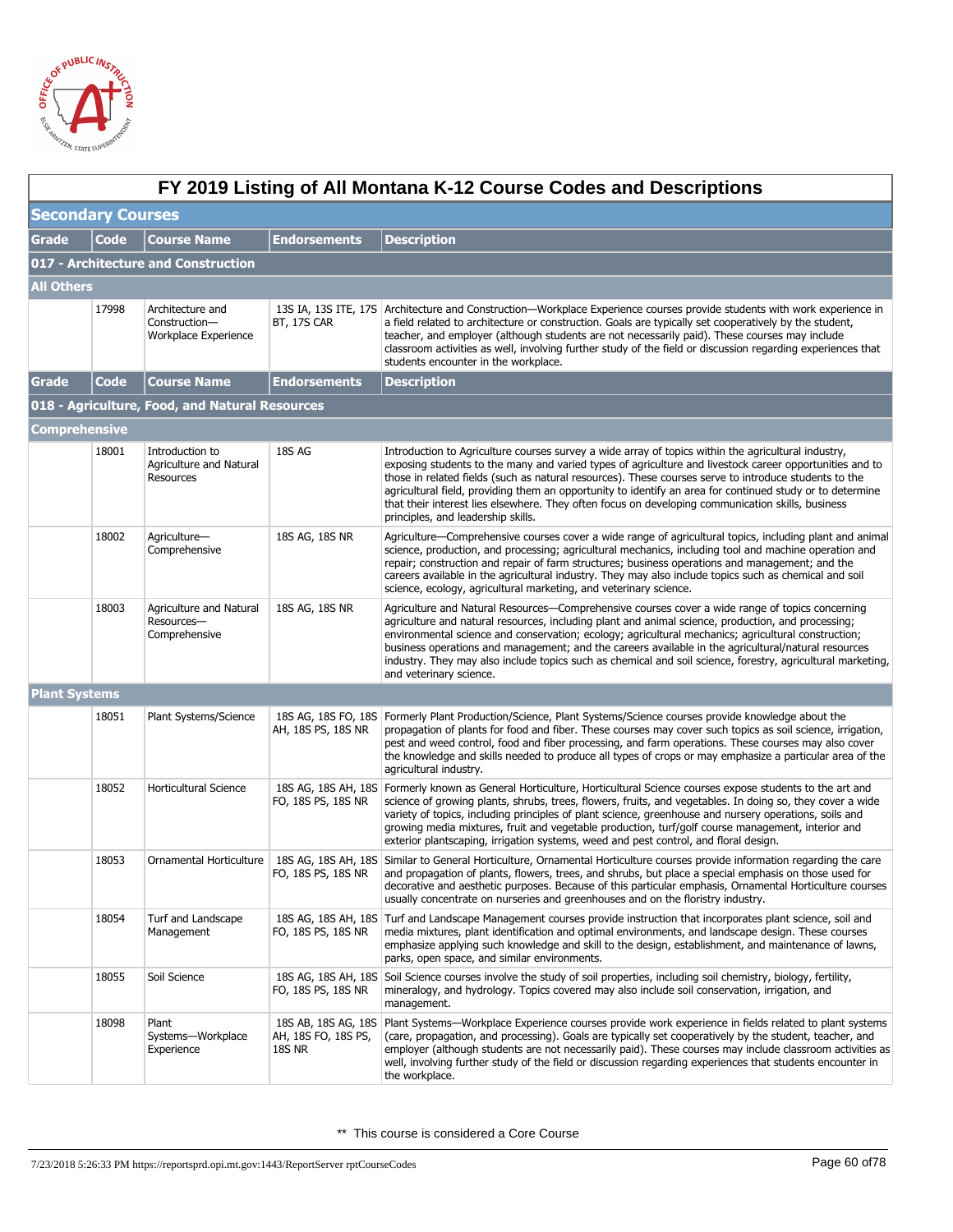

|                          | FY 2019 Listing of All Montana K-12 Course Codes and Descriptions |                                                |                                                                                |                                                                                                                                                                                                                                                                                                                                                                                                                                                                                                                                                                                                                                                                              |  |  |
|--------------------------|-------------------------------------------------------------------|------------------------------------------------|--------------------------------------------------------------------------------|------------------------------------------------------------------------------------------------------------------------------------------------------------------------------------------------------------------------------------------------------------------------------------------------------------------------------------------------------------------------------------------------------------------------------------------------------------------------------------------------------------------------------------------------------------------------------------------------------------------------------------------------------------------------------|--|--|
| <b>Secondary Courses</b> |                                                                   |                                                |                                                                                |                                                                                                                                                                                                                                                                                                                                                                                                                                                                                                                                                                                                                                                                              |  |  |
| <b>Grade</b>             | <b>Code</b>                                                       | <b>Course Name</b>                             | <b>Endorsements</b>                                                            | <b>Description</b>                                                                                                                                                                                                                                                                                                                                                                                                                                                                                                                                                                                                                                                           |  |  |
|                          |                                                                   | 018 - Agriculture, Food, and Natural Resources |                                                                                |                                                                                                                                                                                                                                                                                                                                                                                                                                                                                                                                                                                                                                                                              |  |  |
| <b>Animal Systems</b>    |                                                                   |                                                |                                                                                |                                                                                                                                                                                                                                                                                                                                                                                                                                                                                                                                                                                                                                                                              |  |  |
|                          | 18101                                                             | Animal<br>Production/Science                   | LP                                                                             | 18S AB, 18S AG, 18S Animal Production/Science courses impart information about the care and management of domestic and<br>farm animals. These courses may cover animal nutrition, health, behavior, selection, reproduction,<br>anatomy and physiology, facilities, product processing, and marketing. Students may study a particular<br>species (swine, cattle, horses, fowl, sheep, and so on), or they may learn how to care for and maintain<br>livestock as a more inclusive study.                                                                                                                                                                                    |  |  |
|                          | 18102                                                             | <b>Small Animal Care</b>                       | 18S AG, 18S LP                                                                 | Small Animal Care courses focus on the care and management of small animals. Animal nutrition, health,<br>behavior, reproduction and breeding, anatomy and physiology, facilities, handling and training, and<br>grooming are typical areas of study. Course topics may include kennel operations and sales.                                                                                                                                                                                                                                                                                                                                                                 |  |  |
|                          | 18103                                                             | Large Animal Care                              | 18S AG, 18S LP                                                                 | Large Animal Care courses focus on the care and management of large animals. Animal nutrition, health,<br>behavior, reproduction and breeding, anatomy and physiology, facilities, handling and training, and<br>grooming are typical areas of study. Course topics may include product processing and marketing.                                                                                                                                                                                                                                                                                                                                                            |  |  |
|                          | 18104                                                             | Equine Science                                 | 18S AG, 18S LP                                                                 | Equine Science courses focus on the care and management of horses. Animal nutrition, health, behavior,<br>reproduction and breeding, anatomy and physiology, facilities, handling and training, and grooming are<br>typical areas of study.                                                                                                                                                                                                                                                                                                                                                                                                                                  |  |  |
|                          | 18105                                                             | <b>Veterinary Science</b>                      | 18S AG, 18S LP                                                                 | Veterinary Science courses impart information about the causes, diagnosis, and treatment of diseases<br>and injuries of animals, typically emphasizing domestic and farm animals. Course topics focus on<br>anatomy and physiology, nutrition, behavior, and reproduction, but may also include other areas of<br>study as appropriate.                                                                                                                                                                                                                                                                                                                                      |  |  |
|                          | 18148                                                             | Animal<br>Systems-Workplace<br>Experience      | 18S AG, 18S LP, 18S<br>AB                                                      | Animal Systems-Workplace Experience courses provide work experience in fields related to animal<br>systems (management, care, and/or processing). Goals are typically set cooperatively by the student,<br>teacher, and employer (although students are not necessarily paid). These courses may include<br>classroom activities as well, involving further study of the field or discussion regarding experiences that<br>students encounter in the workplace.                                                                                                                                                                                                              |  |  |
| <b>Agribusiness</b>      |                                                                   |                                                |                                                                                |                                                                                                                                                                                                                                                                                                                                                                                                                                                                                                                                                                                                                                                                              |  |  |
|                          | 18201                                                             | Agribusiness<br>Management                     | 18S AB, 18S AG                                                                 | Agribusiness Management courses provide students with the information and skills necessary for success<br>in agribusiness and in operating entrepreneurial ventures in the agricultural industry. These courses may<br>cover topics such as economic principles, budgeting, risk management, finance, business law, marketing<br>and promotion strategies, insurance, and resource management. Other possible topics include<br>developing a business plan, employee/employer relations, problem-solving and decisionmaking,<br>commodities, and building leadership skills. These courses may also incorporate a survey of the careers<br>within the agricultural industry. |  |  |
|                          | 18202                                                             | Agricultural<br>Entrepreneurship               | 18S AB, 18S AG, 18S<br>AH, 18S AM, 18S FO,<br>18S LP, 18S PS, 18S<br><b>NR</b> | Agricultural Entrepreneurship courses focus on the personal skills necessary for success in<br>entrepreneurial ventures in the agricultural industry. Topics include setting goals, assessing and solving<br>problems, evaluating financial progress and success, business planning, information management and<br>evaluation, and recordkeeping.                                                                                                                                                                                                                                                                                                                            |  |  |
|                          | 18203                                                             | Agricultural Leadership                        | 18S AB, 18S AG, 18S<br>AH, 18S AM, 18S FO,<br>18S LP, 18S NR, 18S<br>PS        | Agricultural Leadership courses help students develop leadership skills with a focus on opportunities in<br>the food, fiber, and natural resources industries. Topics may include but are not limited to human<br>relationships and effective communication, decision-making and problem-solving, leadership qualities<br>and styles, and ensuring successful completion of group activities.                                                                                                                                                                                                                                                                                |  |  |
|                          | 18248                                                             | Agribusiness-<br>Workplace Experience          | 18S AB, 18S AG                                                                 | Agribusiness-Workplace Experience courses provide work experience in fields related to agribusiness.<br>Goals are typically set cooperatively by the student, teacher, and employer (although students are not<br>necessarily paid). These courses may include classroom activities as well, involving further study of the<br>field or discussion regarding experiences that students encounter in the workplace.                                                                                                                                                                                                                                                           |  |  |
|                          |                                                                   | <b>Agricultural Production/Processing</b>      |                                                                                |                                                                                                                                                                                                                                                                                                                                                                                                                                                                                                                                                                                                                                                                              |  |  |
|                          | 18301                                                             | <b>Agricultural Production</b>                 | 18S AB, 18S AG, 18S<br>LP, 18S AH, 18S AM,<br>18S FO, 18S NR, 18S<br>PS        | Agricultural Production courses combine content related to animal and plant production, providing<br>comprehensive coverage of the production functions of the agricultural industry. These courses typically<br>cover such topics as care and management of farm animals, crop production and harvesting, plant and<br>animal insect and disease control, efficient resource management, and farm management.                                                                                                                                                                                                                                                               |  |  |
|                          | 18302                                                             | <b>Agricultural Processing</b>                 | 18S AB, 18S AG, 18S<br>FO, 18S AM, 18S AH,<br>18S PS, 18S NR, 18S<br>LP        | Agricultural Processing courses impart the knowledge and skills needed to bring animal and plant<br>products to market. They may cover a wide variety of topics, including care and maintenance of animals<br>or plants, quality selection and preservation, equipment care and sanitation, government regulations,<br>and marketing and consumer trends. Agricultural Processing courses may present an overview of<br>agricultural processing or may specialize in particular types of products.                                                                                                                                                                           |  |  |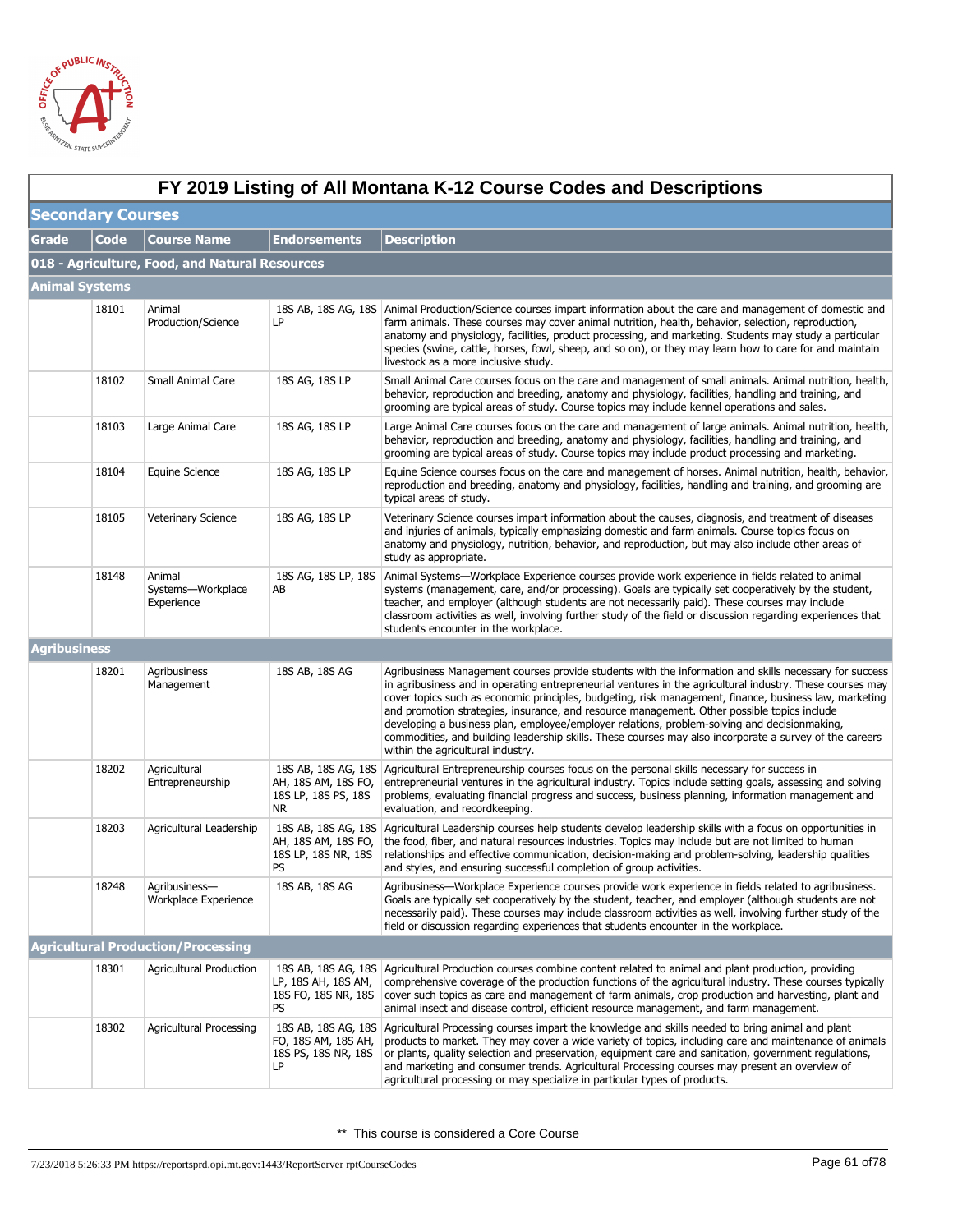

|                          | FY 2019 Listing of All Montana K-12 Course Codes and Descriptions |                                                                             |                                                                         |                                                                                                                                                                                                                                                                                                                                                                                                                                                                                                                                                                                                                          |  |  |
|--------------------------|-------------------------------------------------------------------|-----------------------------------------------------------------------------|-------------------------------------------------------------------------|--------------------------------------------------------------------------------------------------------------------------------------------------------------------------------------------------------------------------------------------------------------------------------------------------------------------------------------------------------------------------------------------------------------------------------------------------------------------------------------------------------------------------------------------------------------------------------------------------------------------------|--|--|
| <b>Secondary Courses</b> |                                                                   |                                                                             |                                                                         |                                                                                                                                                                                                                                                                                                                                                                                                                                                                                                                                                                                                                          |  |  |
| <b>Grade</b>             | <b>Code</b>                                                       | <b>Course Name</b>                                                          | Endorsements                                                            | <b>Description</b>                                                                                                                                                                                                                                                                                                                                                                                                                                                                                                                                                                                                       |  |  |
|                          |                                                                   | 018 - Agriculture, Food, and Natural Resources                              |                                                                         |                                                                                                                                                                                                                                                                                                                                                                                                                                                                                                                                                                                                                          |  |  |
|                          |                                                                   | <b>Agricultural Production/Processing</b>                                   |                                                                         |                                                                                                                                                                                                                                                                                                                                                                                                                                                                                                                                                                                                                          |  |  |
|                          | 18303                                                             | <b>Plant Processing</b>                                                     | 18S AB, 18S AG, 18S<br>PS, 18S AH, 18S FO                               | Plant Processing courses impart the knowledge and skills needed to bring plant products to market. They<br>may cover a wide variety of topics, including plant production, quality selection and preservation,<br>equipment care and sanitation, government regulations, and marketing and consumer trends. Plant<br>Processing courses may present an overview of product processing or may specialize in specific plant<br>products.                                                                                                                                                                                   |  |  |
|                          | 18304                                                             | Animal Processing                                                           | 18S AB, 18S AG, 18S<br>LP, 18S AM                                       | Animal Processing courses impart the knowledge and skills needed to bring animal products to market.<br>Although these courses may present an overview of animal care and maintenance, they typically<br>emphasize quality selection, product preservation, equipment care and sanitation, government<br>regulations, and marketing and consumer trends. Animal Processing courses may present an overview of<br>several types of animal products or may specialize in particular products, such as meat, leather, wool,<br>dairy products, and so on.                                                                   |  |  |
|                          | 18305                                                             | Food Product Processing                                                     | 18S AB, 18S AG, 18S<br>AH, 18S AM, 18S FO,<br>18S LP, 18S NR, 18S<br>PS | Food Product Processing courses impart the knowledge and skills needed to produce and manufacture<br>food products for the consumer market. These courses focus on food products while covering a variety<br>of topics, such as quality selection and preservation, equipment care and sanitation, government<br>regulations, marketing, consumer trends, and product research and development.                                                                                                                                                                                                                          |  |  |
|                          | 18306                                                             | Aquaculture                                                                 | 18S AB, 18S AG, 18S<br>PS, 18S NR, 18S AH,<br><b>18S LP</b>             | Aquaculture courses impart the knowledge and skills needed for producing fish, plants, and other species<br>living in an aquatic environment, and course topics typically include the selection, propagation,<br>harvesting, and marketing of those species. Instruction may also address aquatic and marine biology,<br>ecosystems, water quality and management, and business practices.                                                                                                                                                                                                                               |  |  |
|                          | 18307                                                             | Agriculture and Society                                                     | 18S AB, 18S AG, 18S<br>NR, 18S AH, 18S FO,<br>18S AM, 18S PS, 18S<br>LP | Agriculture and Society courses provide an overview of the importance of, impact on, and relationships<br>between agricultural endeavors and society at large. These courses typically emphasize economic and<br>environmental factors and impacts (such as urban and agricultural water use) and the influences of<br>society on agricultural endeavors (including production, processing, and distribution). Current<br>technological advances (such as genetic engineering) may also be discussed.                                                                                                                    |  |  |
|                          | 18308                                                             | Agricultural<br>Biotechnology                                               | 18S AB, 18S AG, 18S<br>PS, 18S LP, 18S AH                               | Agricultural Biotechnology courses apply biological principles and understanding to plant and animal<br>science in order to produce or refine agricultural products. Course topics typically include but are not<br>limited to microbiology, genetics, growth and reproduction, structural basis of function in living systems,<br>chemistry of living systems, quantitative problem-solving, and data acquisition and display. These<br>courses also often cover the ethics of biotechnology.                                                                                                                           |  |  |
|                          | 18348                                                             | <b>Agricultural Production</b><br>and<br>Processing-Workplace<br>Experience | 18S AB, 18S AG, 18S<br>AH, 18S AM, 18S FO,<br>18S LP, 18S NR, 18S<br>PS | Agricultural Production and Processing-Workplace Experience courses provide students with work<br>experience in fields related to agricultural production and processing. Goals are typically set<br>cooperatively by the student, teacher, and employer (although students are not necessarily paid). These<br>courses may include classroom activities as well, involving further study of the field or discussion<br>regarding experiences that students encounter in the workplace.                                                                                                                                  |  |  |
|                          |                                                                   | <b>Agricultural Mechanics and Construction</b>                              |                                                                         |                                                                                                                                                                                                                                                                                                                                                                                                                                                                                                                                                                                                                          |  |  |
|                          | 18401                                                             | Agriculture<br>Mechanics/Equipment/S<br>tructures                           | 18S AG, 18S AM                                                          | Agriculture Mechanics/Equipment/Structures courses provide students with the skills and knowledge that<br>are specifically applicable to the tools and equipment used in the agricultural industry. While learning to<br>apply basic industrial knowledge and skills (engine mechanics, power systems, welding, and carpentry,<br>among others), students may explore a broad range of topics, including the operation, mechanics, and<br>care of farm tools and machines; the construction and repair of structures integral to farm operations; a<br>study of electricity and power principles; and safety procedures. |  |  |
|                          | 18402                                                             | <b>Agriculture Mechanics</b><br>and Equipment                               | 18S AG, 18S AM                                                          | Agriculture Mechanics and Equipment courses provide students with the engineering and power<br>technology principles, skills, and knowledge that are specifically applicable to the agricultural industry.<br>Typical topics include the operation, maintenance, and repair of power, electrical, hydraulic, and<br>mechanical systems.                                                                                                                                                                                                                                                                                  |  |  |
|                          | 18403                                                             | <b>Agriculture Structures</b>                                               | 18S AG, 18S AM                                                          | Agriculture Structures courses provide students with the skills and knowledge that are specifically<br>applicable to the construction, maintenance, and repair of structures integral to the agricultural industry,<br>including but not limited to animal enclosures, irrigation systems, and storage facilities. In these courses,<br>students typically study design, planning, and construction knowledge and skills (such as survey,<br>carpentry, plumbing, concrete, and electrical systems), in addition to the safe operation of tools and<br>machines.                                                         |  |  |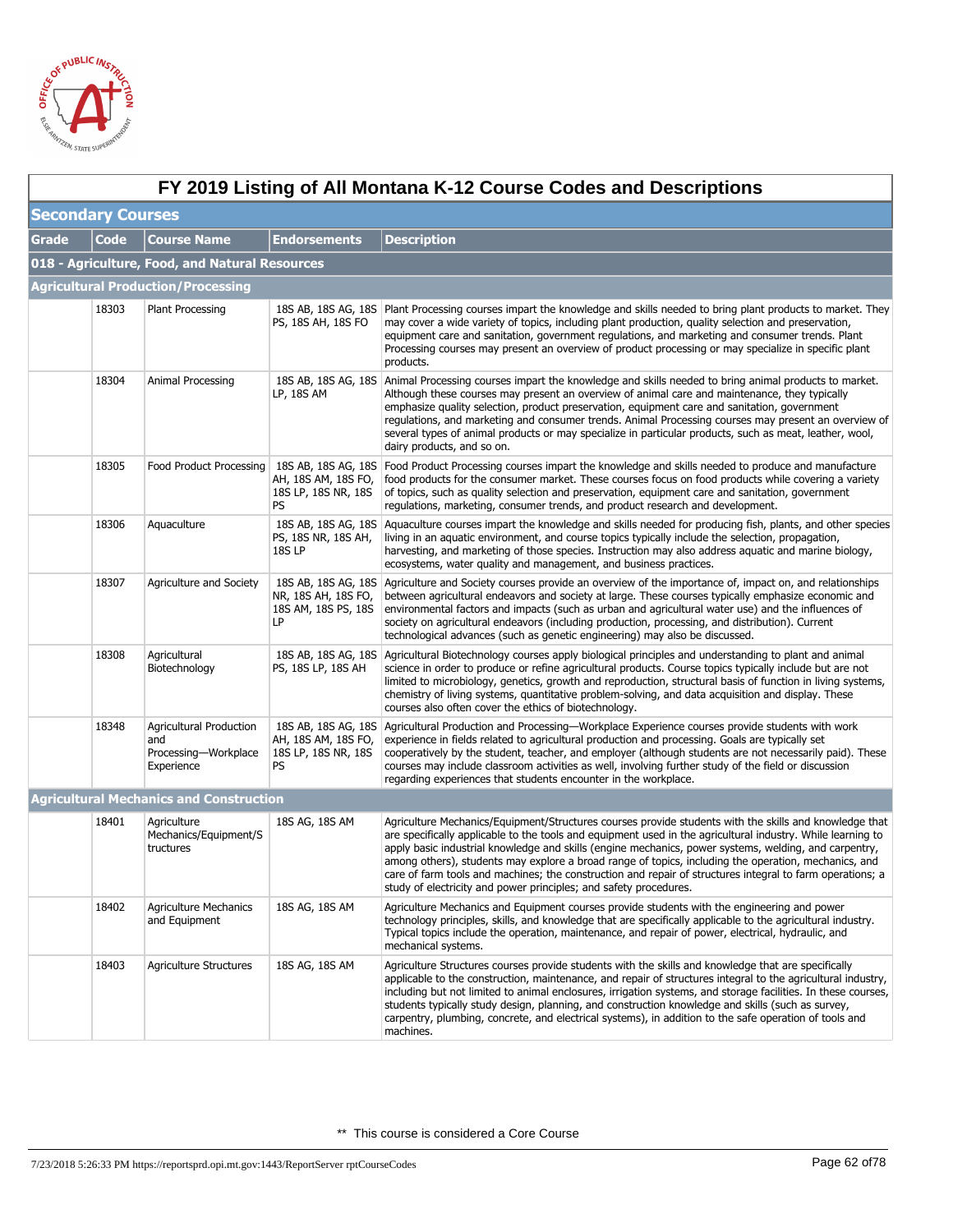

|                          | FY 2019 Listing of All Montana K-12 Course Codes and Descriptions |                                                                        |                                           |                                                                                                                                                                                                                                                                                                                                                                                                                                                                                                                                                                                                                                                                                                                                                                                                                                                                                                                                                                                                                                                 |  |  |
|--------------------------|-------------------------------------------------------------------|------------------------------------------------------------------------|-------------------------------------------|-------------------------------------------------------------------------------------------------------------------------------------------------------------------------------------------------------------------------------------------------------------------------------------------------------------------------------------------------------------------------------------------------------------------------------------------------------------------------------------------------------------------------------------------------------------------------------------------------------------------------------------------------------------------------------------------------------------------------------------------------------------------------------------------------------------------------------------------------------------------------------------------------------------------------------------------------------------------------------------------------------------------------------------------------|--|--|
| <b>Secondary Courses</b> |                                                                   |                                                                        |                                           |                                                                                                                                                                                                                                                                                                                                                                                                                                                                                                                                                                                                                                                                                                                                                                                                                                                                                                                                                                                                                                                 |  |  |
| Grade                    | Code                                                              | <b>Course Name</b>                                                     | <b>Endorsements</b>                       | <b>Description</b>                                                                                                                                                                                                                                                                                                                                                                                                                                                                                                                                                                                                                                                                                                                                                                                                                                                                                                                                                                                                                              |  |  |
|                          |                                                                   | 018 - Agriculture, Food, and Natural Resources                         |                                           |                                                                                                                                                                                                                                                                                                                                                                                                                                                                                                                                                                                                                                                                                                                                                                                                                                                                                                                                                                                                                                                 |  |  |
|                          |                                                                   | <b>Agricultural Mechanics and Construction</b>                         |                                           |                                                                                                                                                                                                                                                                                                                                                                                                                                                                                                                                                                                                                                                                                                                                                                                                                                                                                                                                                                                                                                                 |  |  |
|                          | 18404                                                             | Agricultural Metal<br><b>Fabrication Technology</b>                    | 18S AG, 18S AM                            | Formerly known as Agriculture Welding, Agricultural Metal Fabrication Technology courses provide<br>students with the skills and knowledge that are specifically applicable to the tools and equipment used in<br>the industry. In learning to apply basic technical knowledge and skills (engines, power, welding, and<br>structures, among others), students may explore a broad range of topics, including the operation,<br>mechanics, and care of tools, technology and machines; the construction and repair of structures<br>integral to agricultural operations; an introduction or review of electricity and power; and safety<br>procedures.                                                                                                                                                                                                                                                                                                                                                                                          |  |  |
|                          | 18448                                                             | <b>Agricultural Mechanics</b><br>and<br>Construction-<br>Workplace Exp | 18S AG, 18S AM                            | Agricultural Mechanics and Construction-Workplace Experience courses provide work experience in<br>fields related to agricultural mechanics and construction. Goals are typically set cooperatively by the<br>student, teacher, and employer (although students are not necessarily paid). These courses may include<br>classroom activities as well, involving further study of the field or discussion regarding experiences that<br>students encounter in the workplace.                                                                                                                                                                                                                                                                                                                                                                                                                                                                                                                                                                     |  |  |
| <b>Natural Resources</b> |                                                                   |                                                                        |                                           |                                                                                                                                                                                                                                                                                                                                                                                                                                                                                                                                                                                                                                                                                                                                                                                                                                                                                                                                                                                                                                                 |  |  |
|                          | 18501                                                             | Wildlife and Recreation<br>Management                                  | FO, 18S AB                                | 18S AG, 18S NR, 18S Formerly known as Wildlife Management, Wildlife and Recreation Management courses provide students<br>with the opportunity to understand and appreciate the importance of maintaining the land and ecological<br>systems that enable nondomesticated animals to thrive. These courses emphasize how humans and<br>animals may both take advantage of the same land or how to gain economic benefits from the land<br>while not degrading its natural resources or depleting plant or animal populations. Students may also<br>learn how to manage wildlife and lands for recreational purposes.                                                                                                                                                                                                                                                                                                                                                                                                                             |  |  |
|                          | 18502                                                             | Forestry Management                                                    | 18S AG, 18S FO, 18S<br>NR, 18S PS, 18S AH | Formerly known as Forestry, Forestry Management courses provide students with the information and<br>experience necessary for the cultivation, management, and care of forests or timberlands. These courses<br>cover topics such as the processes of regeneration and reforestation, harvesting and conservation of<br>natural resources, erosion and pest control, trail development and maintenance, mapping and surveying,<br>operation of forestry tools, government regulations, environmental stewardship, and urban forestry,<br>including the principles of selecting, planting, and caring for trees in urban settings. Settings may include<br>streets, parks, commercial/industrial landscape settings, and recreational use of forests. These courses<br>also address forestry harvesting and methods to manage, protect, and harvest timber stands and<br>specialty forest crops; equipment maintenance and repair; the selection, planting, transplanting, and<br>harvesting of trees; forest management; and safety procedures. |  |  |
|                          | 18504                                                             | Natural Resources<br>Management                                        | FO, 18S AB                                | 18S AG, 18S NR, 18S Natural Resources Management courses combine the fields of ecology and conservation with planning<br>for the efficient use and preservation of land, water, wildlife, and forests. Within the general area of<br>natural resources management, these courses usually cover specific topics and uses, such as hunting or<br>fishing preserves, forest production and management, wildlife preservation, and human outdoor<br>recreation.                                                                                                                                                                                                                                                                                                                                                                                                                                                                                                                                                                                     |  |  |
|                          | 18548                                                             | Natural<br>Resources-Workplace<br>Experience                           | NR, 18S FO, 18S AH,<br>18S AM, 18S PS     | 18S AB, 18S AG, 18S Natural Resources-Workplace Experience courses provide students with work experience in fields<br>related to natural resources. Goals are typically set cooperatively by the student, teacher, and employer<br>(although students are not necessarily paid). These courses may include classroom activities as well,<br>involving further study of the field or discussion regarding experiences that students encounter in the<br>workplace.                                                                                                                                                                                                                                                                                                                                                                                                                                                                                                                                                                               |  |  |
| <b>All Others</b>        |                                                                   |                                                                        |                                           |                                                                                                                                                                                                                                                                                                                                                                                                                                                                                                                                                                                                                                                                                                                                                                                                                                                                                                                                                                                                                                                 |  |  |
|                          | 18995                                                             | Agriculture, Food, and<br>Natural Resources-Aide                       | 18S AG, 18S NR                            | Agriculture, Food, and Natural Resources—Aide courses offer students the opportunity to assist<br>instructors in preparing, organizing, or delivering course curricula. Students may provide tutorial or<br>instructional assistance to other students.                                                                                                                                                                                                                                                                                                                                                                                                                                                                                                                                                                                                                                                                                                                                                                                         |  |  |
|                          | 18998                                                             | Agriculture, Food, and<br>Natural<br>Resources-Workplace<br>Exp        | 18S AG, 18S NR                            | Agriculture, Food, and Natural Resources-Workplace Experience courses provide students with work<br>experience in fields related to agriculture, food, and natural resources. Goals are typically set<br>cooperatively by the student, teacher, and employer (although students are not necessarily paid). These<br>courses may include classroom activities as well, involving further study of the field or discussion<br>regarding experiences that students encounter in the workplace.                                                                                                                                                                                                                                                                                                                                                                                                                                                                                                                                                     |  |  |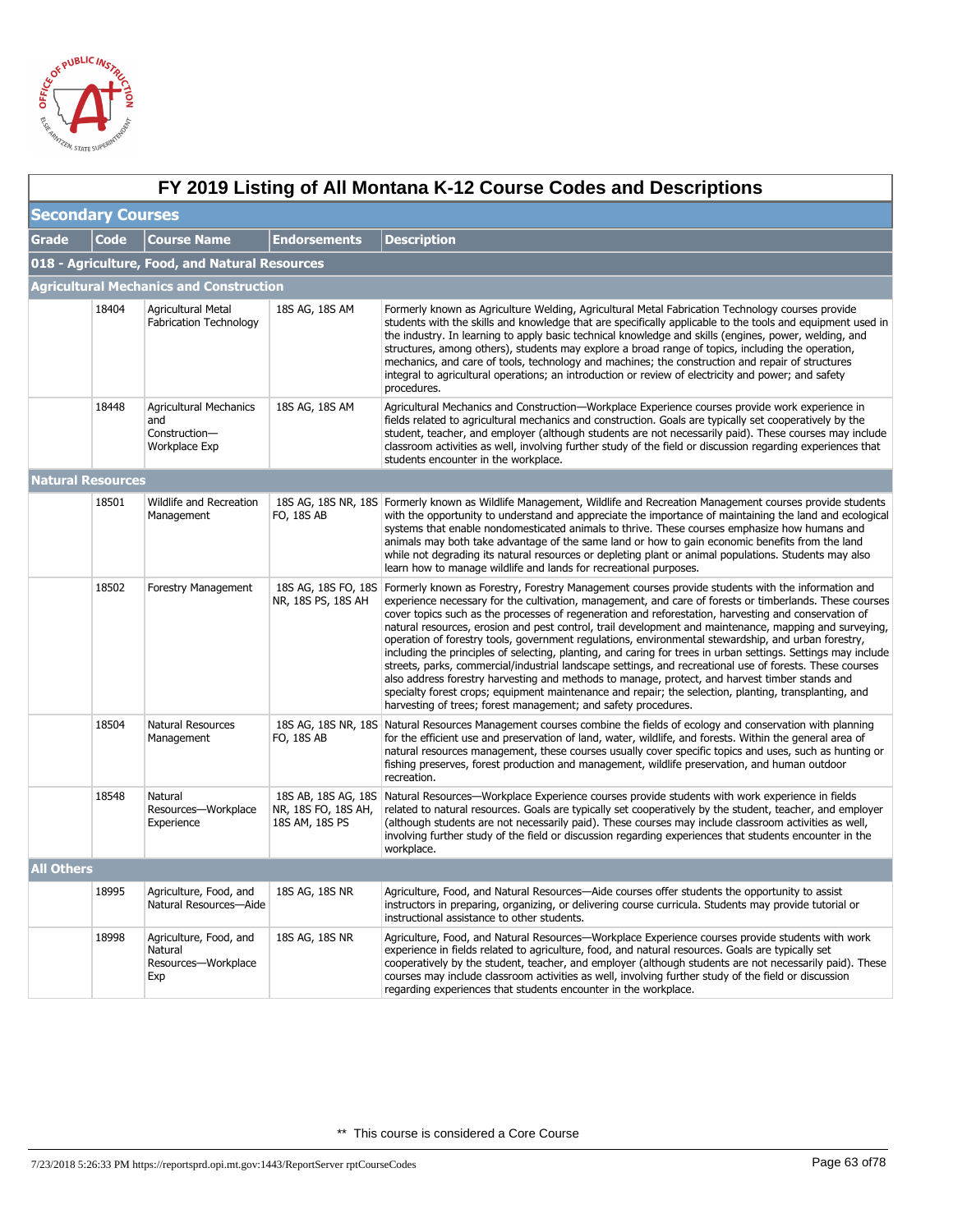

|                             | FY 2019 Listing of All Montana K-12 Course Codes and Descriptions |                                                 |                     |                                                                                                                                                                                                                                                                                                                                                                                                                                                                                                                                                                                                                                                                                                                                             |  |  |  |
|-----------------------------|-------------------------------------------------------------------|-------------------------------------------------|---------------------|---------------------------------------------------------------------------------------------------------------------------------------------------------------------------------------------------------------------------------------------------------------------------------------------------------------------------------------------------------------------------------------------------------------------------------------------------------------------------------------------------------------------------------------------------------------------------------------------------------------------------------------------------------------------------------------------------------------------------------------------|--|--|--|
|                             | <b>Secondary Courses</b>                                          |                                                 |                     |                                                                                                                                                                                                                                                                                                                                                                                                                                                                                                                                                                                                                                                                                                                                             |  |  |  |
| Grade                       | Code                                                              | <b>Course Name</b>                              | <b>Endorsements</b> | <b>Description</b>                                                                                                                                                                                                                                                                                                                                                                                                                                                                                                                                                                                                                                                                                                                          |  |  |  |
| 019 - Human Services        |                                                                   |                                                 |                     |                                                                                                                                                                                                                                                                                                                                                                                                                                                                                                                                                                                                                                                                                                                                             |  |  |  |
| <b>All Others</b>           |                                                                   |                                                 |                     |                                                                                                                                                                                                                                                                                                                                                                                                                                                                                                                                                                                                                                                                                                                                             |  |  |  |
|                             | 19001                                                             | Human Services Career<br>Exploration            | 23S FCS             | Human Services Career Exploration courses introduce and expose students to the career opportunities<br>pertaining to the provision of personal and consumer services for other human beings. Course topics<br>vary and may include (but are not limited to) caring for others, education, cosmetology, apparel/textiles,<br>entrepreneurship, labor laws, and customer service. Course activities depend upon the careers being<br>explored.                                                                                                                                                                                                                                                                                                |  |  |  |
|                             | 19995                                                             | Human Services-Aide                             | 23S FCS             | Human Services—Aide courses offer students the opportunity to assist instructors in preparing,<br>organizing, or delivering course curricula. Students may provide tutorial or instructional assistance to<br>other students.                                                                                                                                                                                                                                                                                                                                                                                                                                                                                                               |  |  |  |
|                             | 19998                                                             | Human<br>Services-Workplace<br>Experience       | 23S FCS             | Human Services—Workplace Experience courses provide students with work experience in a field related<br>to the provision of human services. Goals are typically set cooperatively by the student, teacher, and<br>employer (although students are not necessarily paid). These courses may include classroom activities as<br>well, involving further study of the field or discussion regarding experiences that students encounter in<br>the workplace.                                                                                                                                                                                                                                                                                   |  |  |  |
| <b>Child and Elder Care</b> |                                                                   |                                                 |                     |                                                                                                                                                                                                                                                                                                                                                                                                                                                                                                                                                                                                                                                                                                                                             |  |  |  |
|                             | 19051                                                             | Child Care                                      | 23S FCS             | Child Care courses provide students with knowledge about the physical, mental, emotional, and social<br>growth and development of children from birth through childhood. Main topics include the fundamentals<br>of working with infants, toddlers, and older children; providing healthy environments; evaluating child<br>care settings; and the practices, regulations, and opportunities in the child care industry. Often, Child<br>Care courses provide students with practical experience in a child care center. Advanced topics may<br>include various learning theories; development of activities; operation of a child care center; recognition<br>of childhood diseases, abuse, and neglect; and first aid/emergency training. |  |  |  |
|                             | 19052                                                             | Child Development                               | 23S FCS             | Child Development classes provide students with knowledge about the physical, mental, emotional, and<br>social growth and development of children from conception to pre-school age, emphasizing the<br>application of this knowledge in child care settings. These courses typically include related topics such as<br>the appropriate care of infants, toddlers, and young children.                                                                                                                                                                                                                                                                                                                                                      |  |  |  |
|                             | 19053                                                             | <b>Elder Care</b>                               | 23S FCS             | Elder Care courses emphasize the care of human beings as they grow older. These courses involve the<br>study of the biological, physiological, social, and psychological needs and concerns of the elderly, and<br>deal with the aging process, death, and dying in a realistic manner. Elder Care courses may cover work<br>and personal habits appropriate to the field, and may also offer the opportunity to explore various<br>careers.                                                                                                                                                                                                                                                                                                |  |  |  |
|                             | 19054                                                             | Child and Adult Care<br>Services                | 23S FCS             | Formerly known as Caregiving Service, Child and Adult Care Services courses emphasize the care of<br>human beings who are unable or who need assistance to care for themselves. These courses involve the<br>study of the biological, physiological, social, and psychological needs and concerns of young children, the<br>elderly, and/or the disabled. Additional topics may include economic and legal issues, planning daily<br>routines; appropriate environments and activities; growth and aging processes; and techniques for<br>managing a center or working in others' homes.                                                                                                                                                    |  |  |  |
|                             | 19098                                                             | Child and Elder<br>Care-Workplace<br>Experience | 23S FCS             | Child and Elder Care—Workplace Experience courses provide students with work experience in fields<br>related to caring for others. Goals are typically set cooperatively by the student, teacher, and employer<br>(although students are not necessarily paid). These courses may include classroom activities as well,<br>involving further study of the field or discussion regarding experiences that students encounter in the<br>workplace.                                                                                                                                                                                                                                                                                            |  |  |  |
| <b>Education</b>            |                                                                   |                                                 |                     |                                                                                                                                                                                                                                                                                                                                                                                                                                                                                                                                                                                                                                                                                                                                             |  |  |  |
|                             | 19151                                                             | <b>Teaching Profession</b>                      | 23S FCS             | Teaching Profession courses introduce students to the principles underlying teaching and learning, the<br>responsibilities and duties of teachers, and the techniques of imparting knowledge and information.<br>These courses typically expose students to and train them in classroom management, student behavior,<br>leadership and human relations skills, assessment of student progress, teaching strategies, and various<br>career opportunities in the field of education.                                                                                                                                                                                                                                                         |  |  |  |
|                             | 19152                                                             | Educational<br>Methodology                      | 23S FCS             | Educational Methodology courses prepare students to teach and guide others. These courses typically<br>provide opportunities for students to develop their own teaching objectives, to design lesson plans, and<br>to experience teaching in a controlled environment. Students examine and practice teaching strategies,<br>learning styles, time management and planning strategies, presentation and questioning skills, classroom<br>management, and evaluation techniques.                                                                                                                                                                                                                                                             |  |  |  |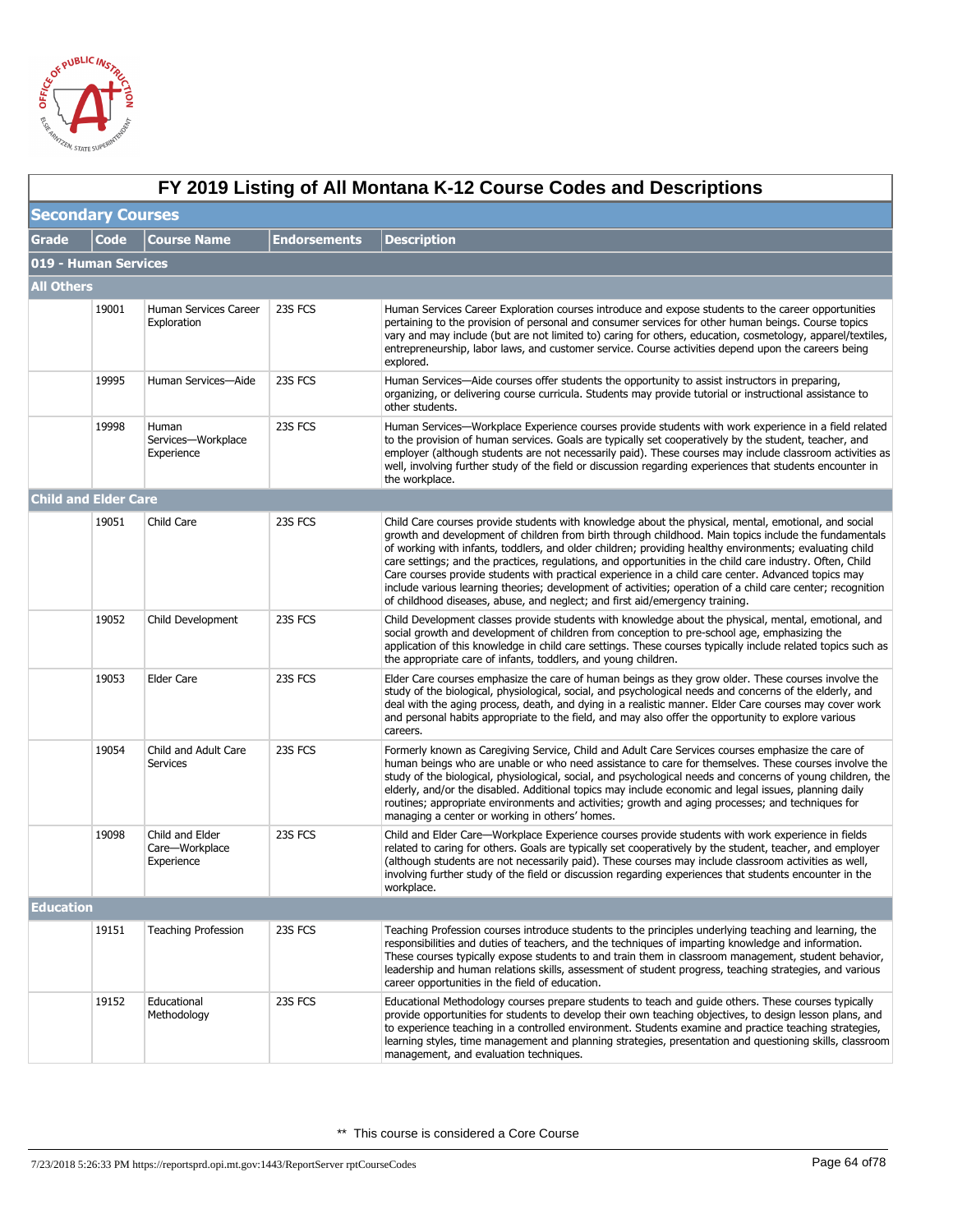

|           | FY 2019 Listing of All Montana K-12 Course Codes and Descriptions |                                                    |                     |                                                                                                                                                                                                                                                                                                                                                                                                                                                                                                                                                                     |  |  |  |
|-----------|-------------------------------------------------------------------|----------------------------------------------------|---------------------|---------------------------------------------------------------------------------------------------------------------------------------------------------------------------------------------------------------------------------------------------------------------------------------------------------------------------------------------------------------------------------------------------------------------------------------------------------------------------------------------------------------------------------------------------------------------|--|--|--|
|           | <b>Secondary Courses</b>                                          |                                                    |                     |                                                                                                                                                                                                                                                                                                                                                                                                                                                                                                                                                                     |  |  |  |
| Grade     | <b>Code</b>                                                       | <b>Course Name</b>                                 | <b>Endorsements</b> | <b>Description</b>                                                                                                                                                                                                                                                                                                                                                                                                                                                                                                                                                  |  |  |  |
|           | 019 - Human Services                                              |                                                    |                     |                                                                                                                                                                                                                                                                                                                                                                                                                                                                                                                                                                     |  |  |  |
| Education |                                                                   |                                                    |                     |                                                                                                                                                                                                                                                                                                                                                                                                                                                                                                                                                                     |  |  |  |
|           | 19153                                                             | Teaching-Early<br>Childhood Education              | 23S FCS             | Formerly known as Early Childhood Education, Teaching—Early Childhood Education courses address<br>child development and education issues, so that students can guide the development of children in<br>educational settings. These courses typically include the planning and implementing of developmentally<br>appropriate learning activities, health and safety practices, safe learning environments, and legal<br>requirements for teaching young children.                                                                                                  |  |  |  |
|           | 19198                                                             | Education-Workplace<br>Experience                  | 23S FCS             | Education—Workplace Experience courses provide students with work experience in fields related to<br>education. Goals are typically set cooperatively by the student, teacher, and employer (although<br>students are not necessarily paid). These courses may include classroom activities as well, involving<br>further study of the field or discussion regarding experiences that students encounter in the workplace.                                                                                                                                          |  |  |  |
|           | <b>Apparel and Furnishings</b>                                    |                                                    |                     |                                                                                                                                                                                                                                                                                                                                                                                                                                                                                                                                                                     |  |  |  |
|           | 19201                                                             | Clothing and Textiles                              | 23S FCS             | Clothing and Textiles courses introduce students to and expand upon the various aspects of apparel,<br>garment construction, and the textile industry, conveying the commercial application of design<br>principles, production processes, and maintenance techniques. These courses usually address the<br>selection, characteristics, care, and repair of various textiles; operation and care of commercial sewing<br>machines; design, construction, and production of fabrics and/or garments; and career opportunities in<br>the garment or textile industry. |  |  |  |
|           | 19202                                                             | Clothing/Textile<br>Maintenance                    | 23S FCS             | Clothing/Textile Maintenance courses provide students with the knowledge and skills to clean, care for,<br>and maintain clothing and textiles. Course topics typically include dry cleaning and laundering<br>techniques, identifying fabrics and the optimal cleaning agents and processes, instruction in altering and<br>repairing garments, and the safe use of the equipment, tools, and agents.                                                                                                                                                               |  |  |  |
|           | 19203                                                             | <b>Apparel Construction</b>                        | 23S FCS             | Apparel Construction courses provide students with the knowledge and skill to construct, alter, and<br>repair clothing and textile products. Course topics typically include taking measurements, creating and<br>preparing patterns, and various sewing techniques; topics may also include customer service, fashion<br>design principles, and business management. These courses may also offer specialized knowledge in a<br>particular type of garment.                                                                                                        |  |  |  |
|           | 19204                                                             | Apparel and Textile<br><b>Services</b>             | 23S FCS             | Apparel and Textile Services courses introduce students to and expand upon various services that<br>concern the care and maintenance of apparel, textiles, and furnishing. Course topics may include<br>upholstery, dry cleaning, commercial sewing, and tailoring.                                                                                                                                                                                                                                                                                                 |  |  |  |
|           | 19205                                                             | Home Furnishing                                    | 23S FCS             | Home Furnishing courses provide students with basic knowledge regarding furnishing and decorating<br>home environments. While exploring design principles, personal needs and style, and decision-making,<br>students may also explore the following topics: color, texture, furniture styles and arrangement, lighting,<br>window treatments, floor and wall coverings, and home improvement/modification. Home Furnishing<br>courses may also cover architectural style and design and take a larger look at housing problems or<br>current housing issues.       |  |  |  |
|           | 19206                                                             | Home Furnishings<br>Production                     | 23S FCS             | Home Furnishings Production courses enable students to plan, select, and construct upholstery, slip<br>covers, draperies and other window treatments, and other home accessories. Some courses may<br>emphasize upholstery exclusively. Course content typically includes proper use of equipment, interior<br>decorating principles, and employability skills.                                                                                                                                                                                                     |  |  |  |
|           | 19248                                                             | Apparel and<br>Furnishings-Workplace<br>Experience | 23S FCS             | Apparel and Furnishings—Workplace Experience courses provide students with work experience in fields<br>related to apparel, textiles, and furnishings. Goals are typically set cooperatively by the student, teacher,<br>and employer (although students are not necessarily paid). These courses may include classroom<br>activities as well, involving further study of the field or discussion regarding experiences that students<br>encounter in the workplace.                                                                                                |  |  |  |
|           |                                                                   | <b>Family and Consumer Sciences</b>                |                     |                                                                                                                                                                                                                                                                                                                                                                                                                                                                                                                                                                     |  |  |  |
|           | 19251                                                             | Family and Consumer<br>Sciences-<br>Comprehensive  | 23S FCS             | Family and Consumer Sciences—Comprehensive courses help students to develop the knowledge and<br>skills that are used to manage one's family and career efficiently and productively. Course topics typically<br>include foods and nutrition; apparel; child care and development; housing, interior design, and<br>maintenance; consumer decisions; personal financial management; interpersonal relationships; and<br>careers available in family and consumer sciences.                                                                                          |  |  |  |

# **FY 2019 Listing of All Montana K-12 Course Codes and Descriptions**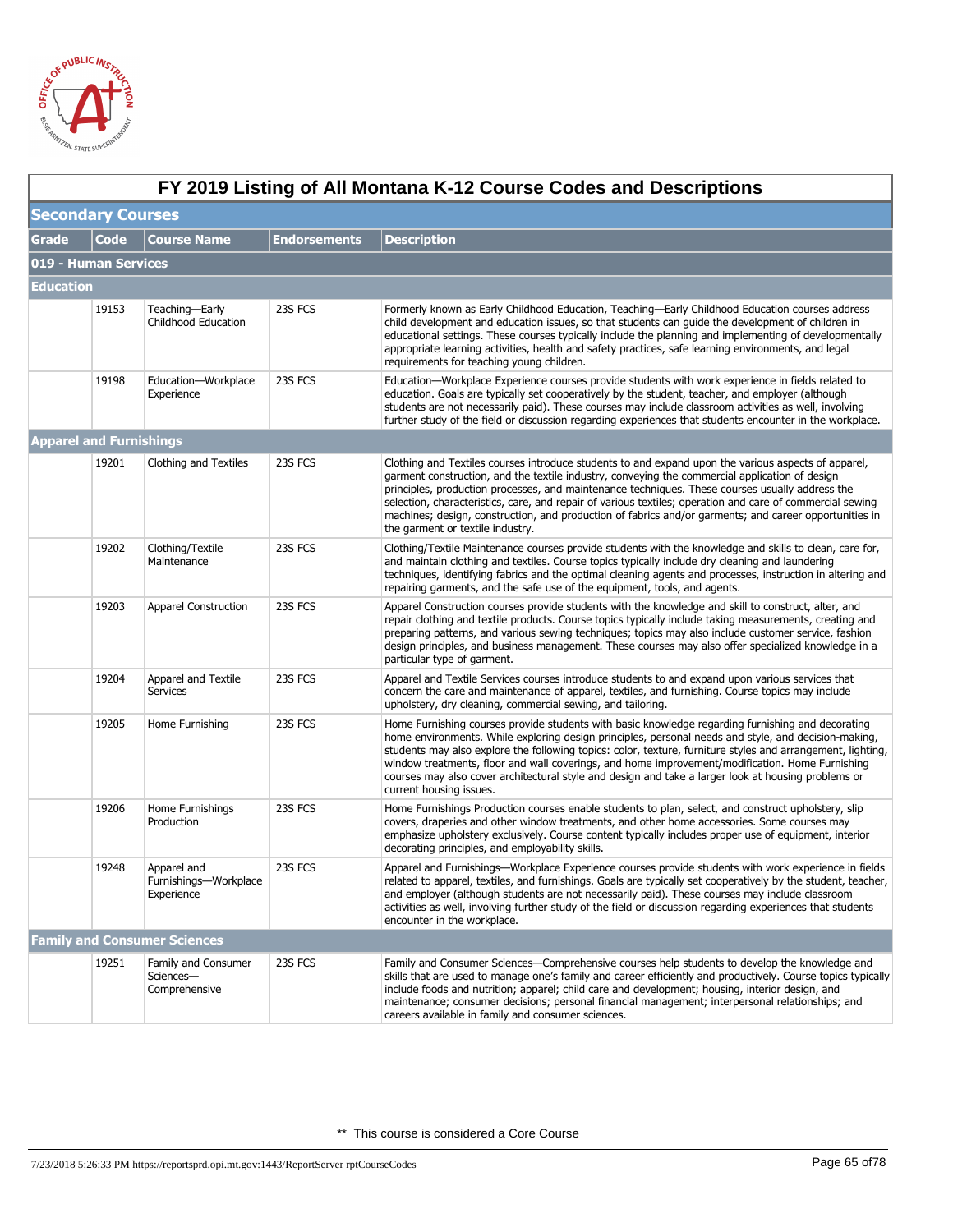

|              | FY 2019 Listing of All Montana K-12 Course Codes and Descriptions |                                              |                     |                                                                                                                                                                                                                                                                                                                                                                                                                                                                                                                                                                                                                                                                                                                                                                                                                                  |  |  |  |
|--------------|-------------------------------------------------------------------|----------------------------------------------|---------------------|----------------------------------------------------------------------------------------------------------------------------------------------------------------------------------------------------------------------------------------------------------------------------------------------------------------------------------------------------------------------------------------------------------------------------------------------------------------------------------------------------------------------------------------------------------------------------------------------------------------------------------------------------------------------------------------------------------------------------------------------------------------------------------------------------------------------------------|--|--|--|
|              | <b>Secondary Courses</b>                                          |                                              |                     |                                                                                                                                                                                                                                                                                                                                                                                                                                                                                                                                                                                                                                                                                                                                                                                                                                  |  |  |  |
| <b>Grade</b> | Code                                                              | <b>Course Name</b>                           | <b>Endorsements</b> | <b>Description</b>                                                                                                                                                                                                                                                                                                                                                                                                                                                                                                                                                                                                                                                                                                                                                                                                               |  |  |  |
|              | 019 - Human Services                                              |                                              |                     |                                                                                                                                                                                                                                                                                                                                                                                                                                                                                                                                                                                                                                                                                                                                                                                                                                  |  |  |  |
|              |                                                                   | <b>Family and Consumer Sciences</b>          |                     |                                                                                                                                                                                                                                                                                                                                                                                                                                                                                                                                                                                                                                                                                                                                                                                                                                  |  |  |  |
|              | 19252                                                             | Food Preparation and<br>Health Management    | 23S CA, 23S FCS     | Formerly known as Food and Nutrition, Food Preparation and Health Management courses provide<br>students with an understanding of food's role in society, instruction in how to plan and prepare meals,<br>and information about the nutritional and health benefits of minimizing processed and prepared food<br>and prepackaged/prepared meals from one's diet. These courses not only build on the basic skills of<br>food preparation but also address financial considerations and recipe conversion to make foods<br>healthier. Some courses place a heavier emphasis on a balanced diet, while others concentrate on<br>specific types of food preparation (such as low sodium, low fat, or increased whole foods). These<br>courses will also address current issues such as organic foods and vegan cooking.            |  |  |  |
|              | 19253                                                             | Nutrition and Wellness                       | 23S FCS, 23S CA     | Nutrition and Wellness courses focus on how physical, mental, social, psychological, and emotional<br>wellness are related to food, food selection, and health. Topics typically include dietary needs across<br>one's lifespan, stress management, special dietary issues, and eating disorders as well as societal and<br>genetic health issues that are addressed through the prevention education component of the class.<br>Other topics covered range from healthy food selection, label reading, and diet analysis to understanding<br>additives, making wise food choices, and dealing with food allergies.                                                                                                                                                                                                              |  |  |  |
|              | 19254                                                             | Food Science                                 | 23S FCS, 23S CA     | Food Science courses offer opportunities for students to study the composition, structure, and properties<br>of foods and their components as well as the consumption of food and the chemical changes that occur<br>during the processing, storage, preparation, and consumption of food for the consumer. These courses<br>often explore the effects of various materials, microorganisms, and processes on food products through<br>laboratory experiments and can address food innovations to meet the needs of society. Culinary<br>techniques and the safe handling of food in the home environment are commonly included.                                                                                                                                                                                                 |  |  |  |
|              | 19255                                                             | Child<br>Development/Parenting               | 23S FCS             | Child Development/Parenting courses provide students with knowledge about family systems and<br>relationships and information about how parents can address the physical, mental, emotional, and social<br>growth and development of children from conception to adolescence. In addition, these courses help<br>students discover how parents should respond to the various stages of childhood. Course content<br>typically includes topics such as prenatal development and birth processes, responsibilities and<br>difficulties of parenthood, family structures, societal and cultural influences, fundamentals of children's<br>emotional and physical development, and the appropriate care of infants, toddlers, and young and<br>school-aged children. These courses may also cover topics specific to teen parenting. |  |  |  |
|              | 19256                                                             | Clothing/Sewing                              | 23S FCS             | Clothing/Sewing courses introduce students to and expand their knowledge of various aspects of<br>wearing apparel, sewing, and fashion. These courses typically include wardrobe planning; selection,<br>care, and repair of various materials; and construction of one or more garments. They may also include<br>related topics, such as fashion design and history, the social and psychological aspects of clothing,<br>careers in the clothing industry, and craft sewing.                                                                                                                                                                                                                                                                                                                                                  |  |  |  |
|              | 19257                                                             | Life Skills                                  | 23S FCS             | Life Skills courses provide students with information about a wide range of subjects to assist them in<br>becoming wise consumers and productive adults. These courses often emphasize process skills, including<br>goal-setting, decision making, and other topics such as the setting of priorities, money and time<br>management, interpersonal relationships, and the development of the self. Additionally, specific topics<br>such as wellness, selecting and furnishing houses, meeting transportation needs, nutrition, preparing<br>food, selecting clothing and building a wardrobe, insurance, taxation, and consumer protection may also<br>be covered.                                                                                                                                                              |  |  |  |
|              | 19258                                                             | Personal and Career<br>Readiness             | 23S FCS             | Formerly known as Self-Management, Personal and Career Readiness courses introduce students to the<br>skills and strategies that are helpful in becoming more focused, productive individuals, wage earners,<br>and family members. These courses typically emphasize goal-setting; decision making; managing time,<br>energy, and stress; and identifying alternatives and coping strategies. They may also allow students to<br>explore various career and lifestyle choices.                                                                                                                                                                                                                                                                                                                                                  |  |  |  |
|              | 19259                                                             | Family and<br>Interpersonal<br>Relationships | 23S FCS             | Formerly known as Family Living, Family and Interpersonal Relationships courses emphasize building and<br>maintaining healthy interpersonal relationships among family members and other members of society.<br>These courses often emphasize (but are not limited to) topics such as the responsibilities of a family and<br>wage earner, balancing a career and personal life, human sexuality and reproduction, marriage<br>preparation, parenthood and the function of the family unit, the family life cycle, and life stages. They<br>also cover topics related to stages of growth and social/dating practices.                                                                                                                                                                                                           |  |  |  |
|              | 19260                                                             | Personal Development                         | 23S FCS             | Personal Development courses emphasize strengthening self-esteem, recognizing and resisting negative<br>peer pressure, and developing coping skills for dealing with life and career issues and changes (such as<br>family changes). These courses include communication, conflict resolution, practical problem-solving,<br>and decision making. They may also include building resiliency skills and asset building.                                                                                                                                                                                                                                                                                                                                                                                                           |  |  |  |

## **FY 2019 Listing of All Montana K-12 Course Codes and Descriptions**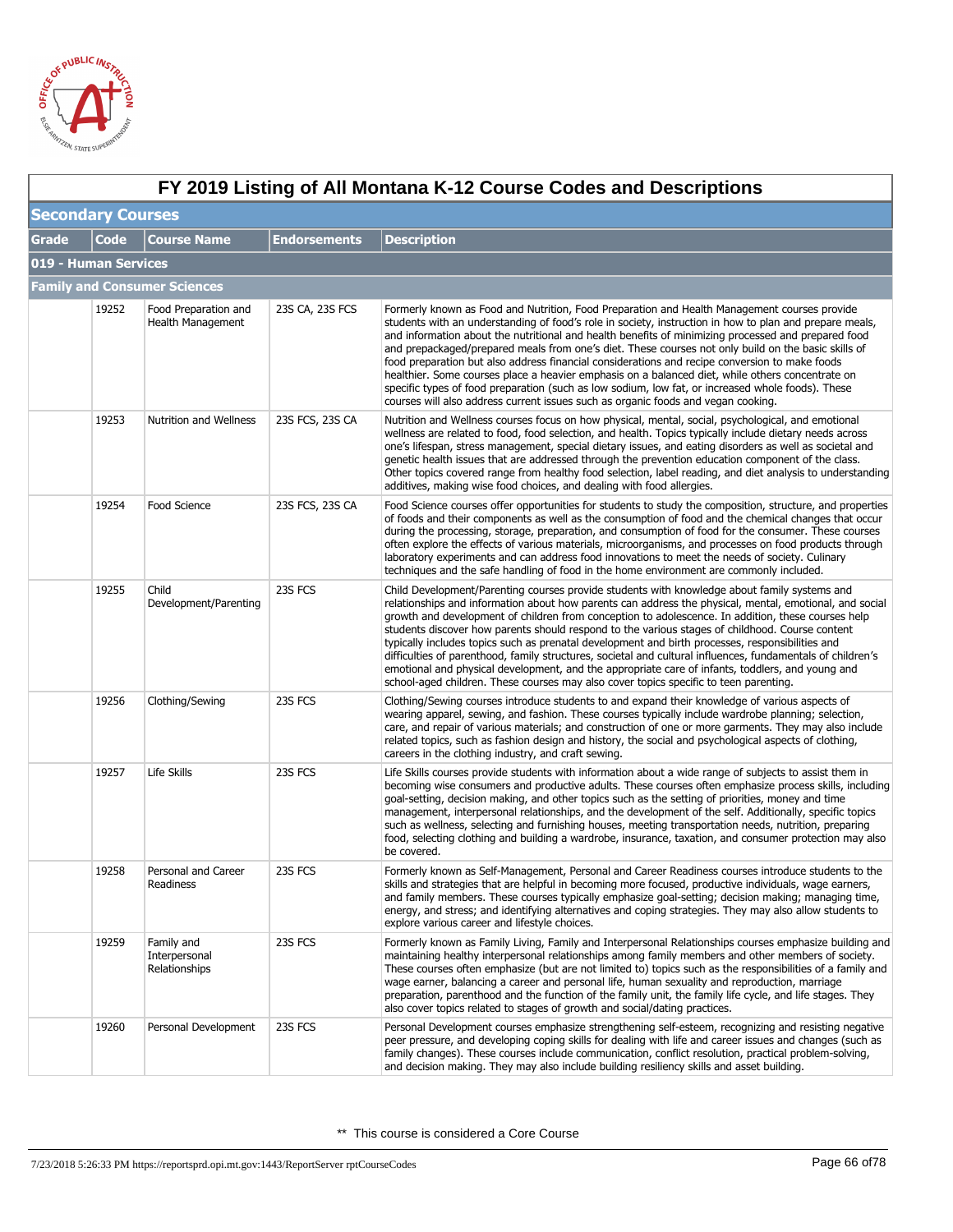

|                             | FY 2019 Listing of All Montana K-12 Course Codes and Descriptions |                                                         |                             |                                                                                                                                                                                                                                                                                                                                                                                                                                                                                                                                                                                                                                                                                                   |  |  |
|-----------------------------|-------------------------------------------------------------------|---------------------------------------------------------|-----------------------------|---------------------------------------------------------------------------------------------------------------------------------------------------------------------------------------------------------------------------------------------------------------------------------------------------------------------------------------------------------------------------------------------------------------------------------------------------------------------------------------------------------------------------------------------------------------------------------------------------------------------------------------------------------------------------------------------------|--|--|
| <b>Secondary Courses</b>    |                                                                   |                                                         |                             |                                                                                                                                                                                                                                                                                                                                                                                                                                                                                                                                                                                                                                                                                                   |  |  |
| <b>Grade</b>                | <b>Code</b>                                                       | <b>Course Name</b>                                      | <b>Endorsements</b>         | <b>Description</b>                                                                                                                                                                                                                                                                                                                                                                                                                                                                                                                                                                                                                                                                                |  |  |
| 019 - Human Services        |                                                                   |                                                         |                             |                                                                                                                                                                                                                                                                                                                                                                                                                                                                                                                                                                                                                                                                                                   |  |  |
|                             |                                                                   | <b>Family and Consumer Sciences</b>                     |                             |                                                                                                                                                                                                                                                                                                                                                                                                                                                                                                                                                                                                                                                                                                   |  |  |
|                             | 19261                                                             | Human Growth and<br>Development                         | 23S FCS                     | Human Growth and Development courses focus on the application of human development theories and<br>stages of growth to the relationships among individuals at various stages of life, as well as provide an<br>understanding of how people change across their lifespans. Course content may include the application<br>of human development theories in family systems and community settings. Interactions of grandparents<br>and their grandchildren, adult children and their aging parents, as well the similarities between caring for<br>the elderly and caring for young children may also be explored.                                                                                   |  |  |
|                             | 19262                                                             | Consumer<br>Economics/Personal<br>Finance               | 23S FCS, 12S BUS            | Consumer Economics/Personal Finance courses provide students with an understanding of the concepts<br>and principles involved in managing one's personal finances. These courses emphasize lifespan goal-<br>setting, individual and family decision making, and consumer rights as well as topics that are commonly<br>associated with personal finance so that one can become a financially responsible consumer. Topics may<br>include savings and investing, credit, insurance, taxes and social security, spending patterns and budget<br>planning, contracts, and consumer protection. These courses may also investigate the effects of the<br>global economy on consumers and the family. |  |  |
|                             | 19263                                                             | Home Environments and   23S FCS<br>Design               |                             | Formerly known as Home Décor, Home Environments and Design courses provide students with<br>knowledge and skills regarding interior design and decoration of the home for the individual or family.<br>While exploring design principles, personal needs and style and decision making, students may have an<br>opportunity to explore such topics as color, texture, furniture styles and arrangement, lighting, window<br>treatments, floor, wall coverings and home improvement/modification. These courses emphasize<br>personal (rather than commercial) use and application of home décor principles.                                                                                       |  |  |
|                             | 19295                                                             | Family and Consumer<br>Sciences-Aide                    | 23S FCS                     | Family and Consumer Sciences—Aide courses offer students the opportunity to assist instructors in<br>preparing, organizing, or delivering course curricula. Students may provide tutorial or instructional<br>assistance to other students.                                                                                                                                                                                                                                                                                                                                                                                                                                                       |  |  |
|                             | 19298                                                             | Family and Consumer<br>Sciences-Workplace<br>Experience | 23S FCS                     | Family and Consumer Sciences-Workplace Experience courses provide students with work experience in<br>a fields related to family and consumer sciences. Goals are typically set cooperatively by the student,<br>teacher, and employer (although students are not necessarily paid). These courses may include<br>classroom activities as well, involving further study of the field or discussion regarding experiences that<br>students encounter in the workplace.                                                                                                                                                                                                                             |  |  |
| Grade                       | Code                                                              | <b>Course Name</b>                                      | <b>Endorsements</b>         | <b>Description</b>                                                                                                                                                                                                                                                                                                                                                                                                                                                                                                                                                                                                                                                                                |  |  |
|                             |                                                                   | 020 - Transportation, Distribution, and Logistics       |                             |                                                                                                                                                                                                                                                                                                                                                                                                                                                                                                                                                                                                                                                                                                   |  |  |
| Operation                   |                                                                   |                                                         |                             |                                                                                                                                                                                                                                                                                                                                                                                                                                                                                                                                                                                                                                                                                                   |  |  |
|                             | 20052                                                             | Heavy Equipment<br>Operation                            | 20S HEO, 13S IA,<br>13S ITE | Heavy Equipment Operation courses enable students to safely operate the heavy equipment used for<br>mining, construction, and utility industries. Typically, courses also include light maintenance principles<br>and techniques.                                                                                                                                                                                                                                                                                                                                                                                                                                                                 |  |  |
|                             | 20053                                                             | Aviation                                                | 20S AV, 13S IA, 13S<br>ITE  | Aviation courses provide students with an understanding of the science of flight and typically include the<br>history, regulations, and possible career paths within the aviation industry. Aviation courses usually cover<br>physics, the relationships of weight and balance, principles of navigation and flight control, ground and<br>airport operations and services, and Federal Aviation Agency regulations.                                                                                                                                                                                                                                                                              |  |  |
| <b>Mechanics and Repair</b> |                                                                   |                                                         |                             |                                                                                                                                                                                                                                                                                                                                                                                                                                                                                                                                                                                                                                                                                                   |  |  |
|                             | 20104                                                             | Automotive<br>Mechanics-<br>Comprehensive               | ATT                         | 13S IA, 13S ITE, 20S Automotive Mechanics—Comprehensive courses emphasize the diagnosis and repair of automobile<br>engines and support systems such as brakes, cooling, drive trains, electrical/electronics components,<br>emission, fuel, ignition, steering, suspension, and transmissions. Course topics often include the<br>comprehension and use of repair manuals, safety, and employability skills (including shop management<br>and entrepreneurship).                                                                                                                                                                                                                                 |  |  |
|                             | 20106                                                             | <b>Automotive Service</b>                               | ATT                         | 13S IA, 13S ITE, 20S Automotive Service courses emphasize preventative auto maintenance and automobile troubleshooting.<br>Course content typically includes tune-up, oil change, and lubrication skills; tire replacement, alignment,<br>and balancing; and basic knowledge of brake, cooling, electrical, emission, fuel, ignition, steering,<br>suspension, and transmission systems. These courses may also include public relations, sales techniques,<br>and service station management.                                                                                                                                                                                                    |  |  |
|                             | 20107                                                             | Diesel<br>Mechanics-<br>Comprehensive                   | ITE                         | 20S DM, 13S IA, 13S Diesel Mechanics—Comprehensive courses prepare students to maintain and repair diesel engines and<br>related systems. Specific course topics may include principles underlying diesel engines, analyzing<br>electrical circuits and systems, troubleshooting and repairing cooling systems, testing and repairing air<br>conditioning charging systems, reading and interpreting service manuals, and identifying the principles<br>and components of fuel injection systems. Courses may also cover safety, employability skills, and<br>entrepreneurship.                                                                                                                   |  |  |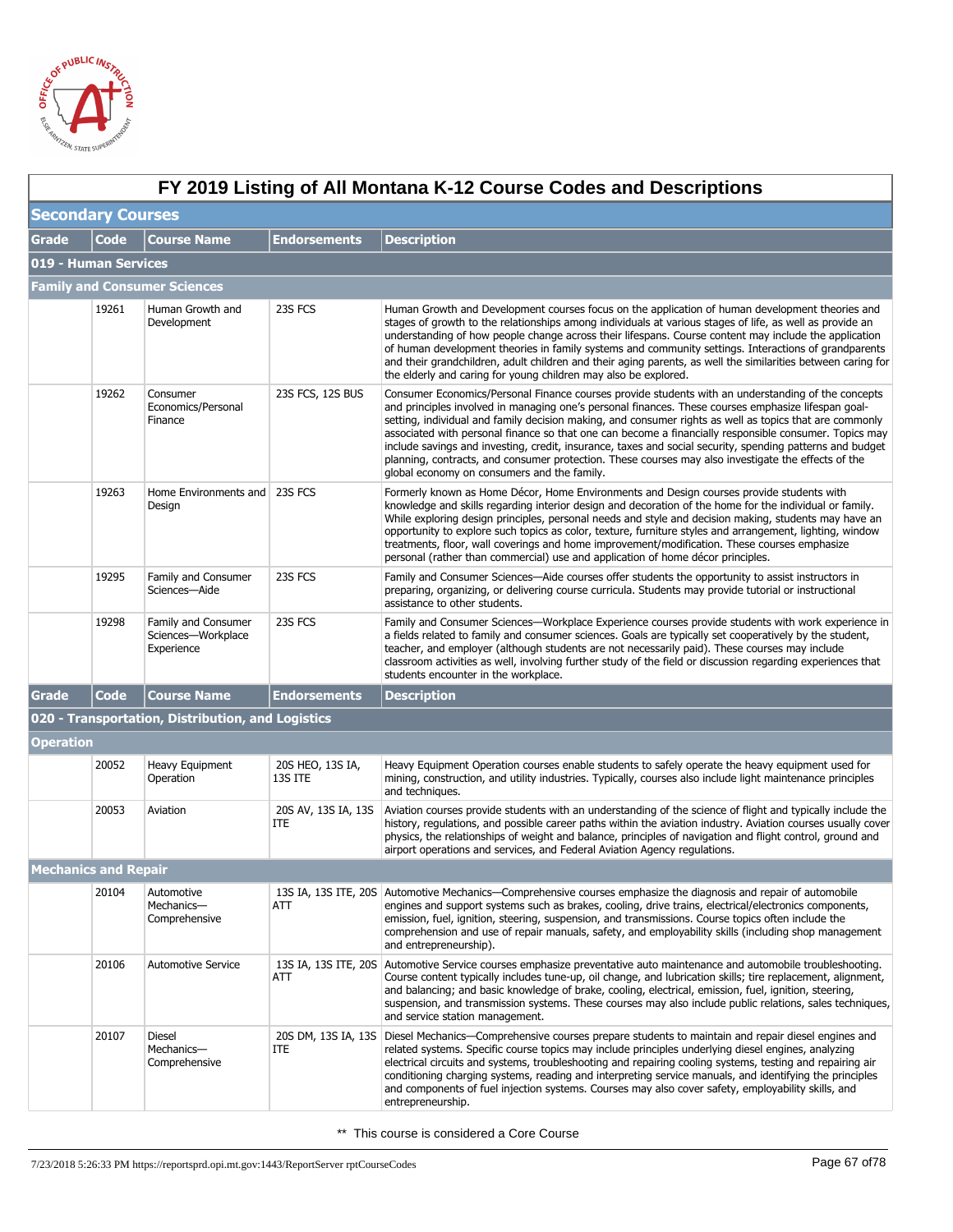

|                             | FY 2019 Listing of All Montana K-12 Course Codes and Descriptions |                                                                |                                      |                                                                                                                                                                                                                                                                                                                                                                                                                                                                                                                                                                                                                |  |  |  |
|-----------------------------|-------------------------------------------------------------------|----------------------------------------------------------------|--------------------------------------|----------------------------------------------------------------------------------------------------------------------------------------------------------------------------------------------------------------------------------------------------------------------------------------------------------------------------------------------------------------------------------------------------------------------------------------------------------------------------------------------------------------------------------------------------------------------------------------------------------------|--|--|--|
|                             | <b>Secondary Courses</b>                                          |                                                                |                                      |                                                                                                                                                                                                                                                                                                                                                                                                                                                                                                                                                                                                                |  |  |  |
| <b>Grade</b>                | <b>Code</b>                                                       | <b>Course Name</b>                                             | <b>Endorsements</b>                  | <b>Description</b>                                                                                                                                                                                                                                                                                                                                                                                                                                                                                                                                                                                             |  |  |  |
|                             |                                                                   | 020 - Transportation, Distribution, and Logistics              |                                      |                                                                                                                                                                                                                                                                                                                                                                                                                                                                                                                                                                                                                |  |  |  |
| <b>Mechanics and Repair</b> |                                                                   |                                                                |                                      |                                                                                                                                                                                                                                                                                                                                                                                                                                                                                                                                                                                                                |  |  |  |
|                             | 20109                                                             | Small Vehicle Mechanics                                        | ATT, 20S SE                          | 13S IA, 13S ITE, 20S Small Vehicle Mechanics courses equip students with the knowledge and skill to repair and maintain<br>engines in small vehicles (e.g., motorcycles, all-terrain vehicles, snowmobiles, and mopeds). Topics<br>include (but are not limited to) maintaining frames and suspension, wheels and brakes, and drive trains;<br>servicing fuel, exhaust, and electrical systems; performing tune-ups; and maintaining and repairing<br>engines. Students may also learn safety on the job, employability skills, and entrepreneurship.                                                          |  |  |  |
|                             | 20110                                                             | <b>Small Engine Mechanics</b>                                  | 20S ATT, 20S SE,<br>13S IA, 13S ITE  | Small Engine Mechanics courses provide students with the opportunity to learn how to service and<br>recondition small engines, typically emphasizing two- and four-cycle engines. These courses provide<br>students with opportunities to troubleshoot and repair speed controls, lubrication, ignition, fuel, power<br>transfer, cooling, exhaust, and starting systems; use hand, power, and overhaul tools; and read and<br>interpret service manuals and parts' catalogs. Applications may include lawn mowers, tractors, tillers,<br>power tools, and so on.                                              |  |  |  |
|                             | 20112                                                             | Heavy Equipment<br><b>Mechanics</b>                            | 20S HEM, 13S IA,<br>13S ITE          | Heavy Equipment Mechanics courses include the service and repair of electrical, mechanical, power<br>transfer, hydraulic, fuel, and cooling systems of heavy equipment such as that used in mining,<br>construction, and utility industries.                                                                                                                                                                                                                                                                                                                                                                   |  |  |  |
|                             | 20113                                                             | Aircraft Power Plant                                           | 20S AV, 13S IA, 13S<br>ITE           | Aircraft Power Plant courses provide students with the information necessary to troubleshoot, test,<br>repair, and install aircraft engines. Course content usually includes engine ignition, electrical, lubrication,<br>cooling, exhaust, and fuel systems, along with aircraft instrumentation and safety features.                                                                                                                                                                                                                                                                                         |  |  |  |
|                             | 20114                                                             | Aircraft Airframe                                              | 20S AV, 13S IA, 13S<br>ITE           | Aircraft Airframe courses offer students information and instruction related to the structure and<br>mechanics of aircraft, typically including hydraulic, pneumatic, instrumental, fuel, electrical, cabin<br>atmosphere, and landing gear systems. Aircraft Airframe courses may also cover aircraft metals and<br>coverings and related welding skills.                                                                                                                                                                                                                                                     |  |  |  |
|                             | 20115                                                             | <b>Automotive Detailing</b><br>and Reconditioning              | 20S ATB, 13S IA,<br>13S ITE          | Automotive Detailing and Reconditioning courses provide students with knowledge and skills related to<br>repairing, refinishing, and detailing automobiles. Course topics typically include painting and refinishing,<br>plastics and adhesives, damage analysis, and repair, in addition to occupational safety, employability,<br>and entrepreneurship skills.                                                                                                                                                                                                                                               |  |  |  |
|                             | 20116                                                             | Automotive Body Repair<br>and<br>Refinishing-<br>Comprehensive | 20S ATB, 13S IA,<br>13S ITE          | Automotive Body Repair and Refinishing courses provide students with knowledge and skills regarding<br>the repair and refinishing of damaged or used cars. Course content may include (but is not limited to)<br>stretching and shrinking auto body sheet metal; welding skills; frame and metal straightening; repair of<br>fiberglass and synthetic materials; removing, repairing, and installing auto body parts such as panels,<br>hoods, doors, and windows/glass; preparing vehicles and vehicle surfaces for refinishing; painting;<br>applying body fillers; and estimating material and labor costs. |  |  |  |
|                             | 20148                                                             | Mechanics and<br>Repair-Workplace<br>Experience                | ATT                                  | 13S IA, 13S ITE, 20S Mechanics and Repair—Workplace Experience courses provide students with work experience in fields<br>related to the maintenance of vehicles and engines. Goals are typically set cooperatively by the student,<br>teacher, and employer (although students are not necessarily paid). These courses may include<br>classroom activities as well, involving further study of the field or discussion regarding experiences that<br>students encounter in the workplace.                                                                                                                    |  |  |  |
| <b>Grade</b>                | <b>Code</b>                                                       | <b>Course Name</b>                                             | <b>Endorsements</b>                  | <b>Description</b>                                                                                                                                                                                                                                                                                                                                                                                                                                                                                                                                                                                             |  |  |  |
|                             |                                                                   | 021 - Engineering and Technology                               |                                      |                                                                                                                                                                                                                                                                                                                                                                                                                                                                                                                                                                                                                |  |  |  |
| Engineering                 |                                                                   |                                                                |                                      |                                                                                                                                                                                                                                                                                                                                                                                                                                                                                                                                                                                                                |  |  |  |
|                             | 21007                                                             | Engineering Design and<br>Development                          | 02S MAT, 13S IA,<br>13S ITE, 21S ENG | Engineering Design and Development courses provide students with the opportunity to apply<br>engineering research principles as they design and construct a solution to an engineering problem.<br>Students typically develop and test solutions using computer simulations or models but eventually create<br>a working prototype as part of the design solution.                                                                                                                                                                                                                                             |  |  |  |
|                             | 21008                                                             | Digital Electronics                                            | ENG                                  | 13S IA, 13S ITE, 21S Digital Electronics courses teach students how to use applied logic in the development of electronic<br>circuits and devices. Students may use computer simulation software to design and test digital circuitry<br>prior to the actual construction of circuits and devices.                                                                                                                                                                                                                                                                                                             |  |  |  |
|                             | 21010                                                             | Computer Integrated<br>Manufacturing                           | ENG                                  | 13S IA, 13S ITE, 21S Computer Integrated Manufacturing courses involve the study of robotics and automation. Building on<br>computer solid modeling skills, students may use computer numerical control (CNC) equipment to<br>produce actual models of their three-dimensional designs. Course topics may also include fundamental<br>concepts of robotics, automated manufacturing, and design analysis.                                                                                                                                                                                                      |  |  |  |
|                             | 21011                                                             | Civil Engineering                                              | <b>ENG</b>                           | 13S IA, 13S ITE, 21S Civil Engineering courses expose students to the concepts and skills used by urban planners, developers,<br>and builders. Students may be trained in soil sampling and analysis, topography and surveying, and<br>drafting or blueprint-reading. Additional course topics may include traffic analysis, geologic principles,<br>and urban design.                                                                                                                                                                                                                                         |  |  |  |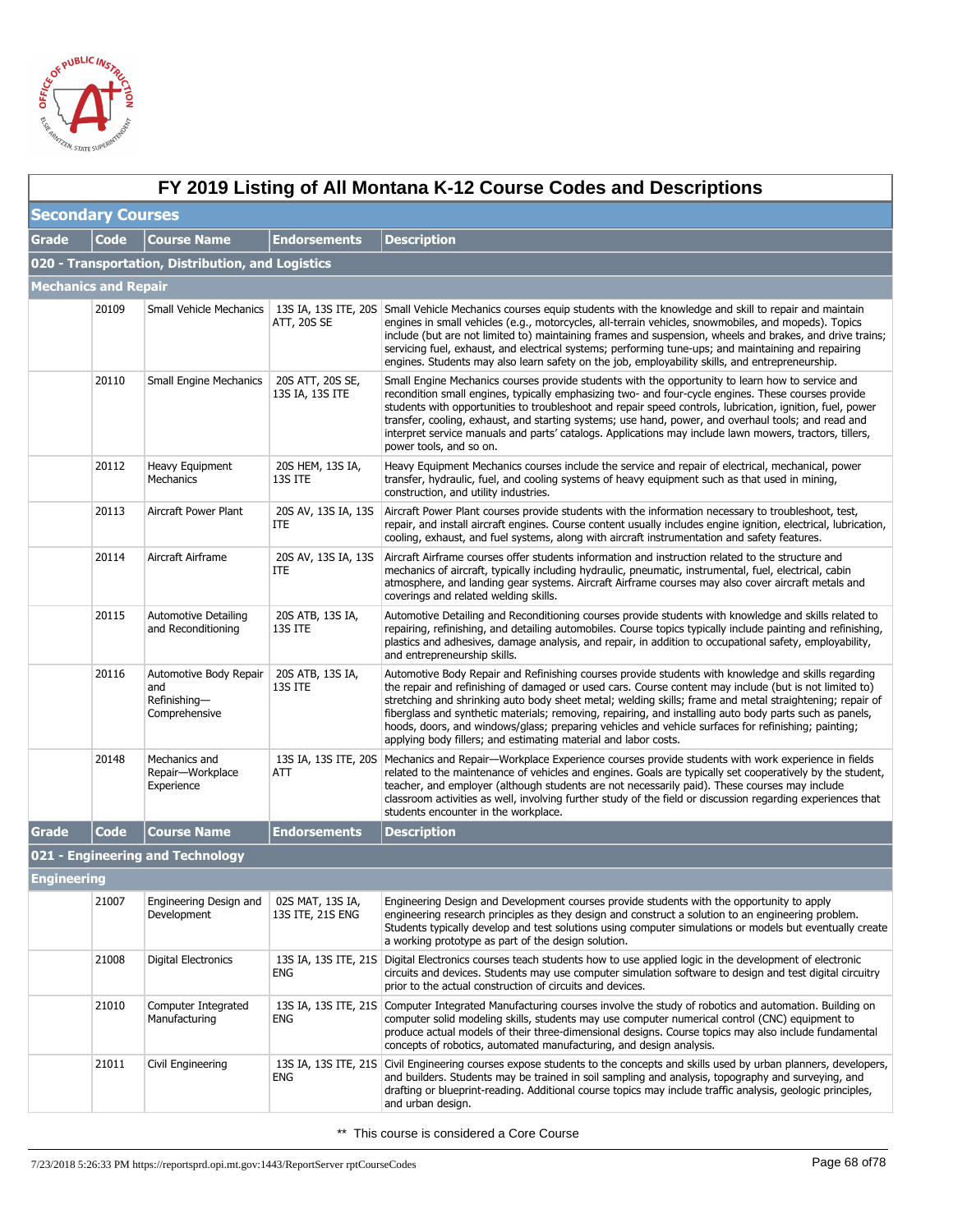

|                          | FY 2019 Listing of All Montana K-12 Course Codes and Descriptions |                                         |                                                          |                                                                                                                                                                                                                                                                                                                                                                                                                                                                                                                                                                                                                                |  |  |
|--------------------------|-------------------------------------------------------------------|-----------------------------------------|----------------------------------------------------------|--------------------------------------------------------------------------------------------------------------------------------------------------------------------------------------------------------------------------------------------------------------------------------------------------------------------------------------------------------------------------------------------------------------------------------------------------------------------------------------------------------------------------------------------------------------------------------------------------------------------------------|--|--|
| <b>Secondary Courses</b> |                                                                   |                                         |                                                          |                                                                                                                                                                                                                                                                                                                                                                                                                                                                                                                                                                                                                                |  |  |
| <b>Grade</b>             | <b>Code</b>                                                       | <b>Course Name</b>                      | <b>Endorsements</b>                                      | <b>Description</b>                                                                                                                                                                                                                                                                                                                                                                                                                                                                                                                                                                                                             |  |  |
|                          |                                                                   | 021 - Engineering and Technology        |                                                          |                                                                                                                                                                                                                                                                                                                                                                                                                                                                                                                                                                                                                                |  |  |
| <b>Engineering</b>       |                                                                   |                                         |                                                          |                                                                                                                                                                                                                                                                                                                                                                                                                                                                                                                                                                                                                                |  |  |
|                          | 21012                                                             | Civil Engineering and<br>Architecture   | ENG                                                      | 13S IA, 13S ITE, 21S Civil Engineering and Architecture courses provide students with an overview of the fields of Civil<br>Engineering and Architecture while emphasizing the interrelationship of both fields. Students typically<br>use software to address real world problems and to communicate the solutions that they develop.<br>Course topics typically include the roles of civil engineers and architects, project-planning, site-planning,<br>building design, project documentation, and presentation.                                                                                                           |  |  |
|                          | 21013                                                             | Aerospace Engineering                   | ENG                                                      | 13S IA, 13S ITE, 21S Aerospace Engineering courses introduce students to the world of aeronautics, flight, and engineering.<br>Topics covered in the course may include the history of flight, aerodynamics and aerodynamics testing,<br>flight systems, astronautics, space life systems, aerospace materials, and systems engineering.                                                                                                                                                                                                                                                                                       |  |  |
|                          | 21014                                                             | Biotechnical Engineering                | ENG                                                      | 13S IA, 13S ITE, 21S Biotechnical Engineering courses enable students to develop and expand their knowledge and skills in<br>biology, physics, technology, and mathematics. Course content may vary widely, drawing upon diverse<br>fields such as biomedical engineering, biomolecular genetics, bioprocess engineering, agricultural<br>biology, or environmental engineering. Students may engage in problems related to biomechanics,<br>cardiovascular engineering, genetic engineering, agricultural biotechnology, tissue engineering,<br>biomedical devices, human interfaces, bioprocesses, forensics, and bioethics. |  |  |
|                          | 21048                                                             | Engineering-Workplace<br>Experience     | ENG                                                      | 13S IA, 13S ITE, 21S Engineering—Workplace Experience courses provide students with work experience in an engineering-<br>related field. Goals are typically set cooperatively by the student, teacher, and employer (although<br>students are not necessarily paid). These courses may include classroom activities as well, involving<br>further study of the field or discussion regarding experiences that students encounter in the workplace.                                                                                                                                                                            |  |  |
| <b>Administration</b>    |                                                                   |                                         |                                                          |                                                                                                                                                                                                                                                                                                                                                                                                                                                                                                                                                                                                                                |  |  |
|                          | 21009                                                             | Robotics                                |                                                          | Robotics courses develop and expand students' skills and knowledge so that they can design and<br>develop robotic devices. Topics covered in the course may include mechanics, electrical and motor<br>controls, pneumatics, computer basics, and programmable logic controllers.                                                                                                                                                                                                                                                                                                                                              |  |  |
| <b>Technology</b>        |                                                                   |                                         |                                                          |                                                                                                                                                                                                                                                                                                                                                                                                                                                                                                                                                                                                                                |  |  |
|                          | 21051                                                             | Technological Literacy                  | 12S BUS, 12S CIS,<br>12S CS, 13S IA, 13S<br>ITE, 10S CIS | Technological Literacy courses expose students to the communication, transportation, energy,<br>production, biotechnology, and integrated technology systems and processes that affect their lives. The<br>study of these processes enables students to better understand technological systems and their<br>applications and uses.                                                                                                                                                                                                                                                                                            |  |  |
|                          | 21053                                                             | <b>Emerging Technologies</b>            | 12S BUS, 12S CIS,<br>12S CS, 13S IA, 13S<br>ITE, 10S CIS | Emerging Technologies courses emphasize students' exposure to and understanding of new and<br>emerging technologies. The range of technological issues varies widely but typically include lasers, fiber<br>options, electronics, robotics, computer technologies, CAD/CAM, communication modalities, and<br>transportation technologies.                                                                                                                                                                                                                                                                                      |  |  |
|                          | 21054                                                             | Technology Innovation<br>and Assessment | ITE, 10S CIS, 12S CS,<br>21S ENG, 12S BUS                | 12S CIS, 13S IA, 13S Technology Innovation and Assessment courses use engineering design activities to help students<br>understand how criteria, constraints, and processes affect design solutions and provide students with the<br>skills to systematically assess technological developments or solutions. Course topics may include<br>brainstorming, visualizing, modeling, simulating, constructing, testing, and refining designs.                                                                                                                                                                                      |  |  |
|                          | 21055                                                             | Aerospace Technology                    | 13S IA, 13S ITE                                          | Aerospace Technology courses introduce students to the technology systems used in the aerospace<br>industry and their interrelationships. Examples of such systems include satellite communications<br>systems, composite materials in airframe manufacturing, space station constructions techniques, space<br>shuttle propulsion systems, aerostatics, and aerodynamics.                                                                                                                                                                                                                                                     |  |  |
|                          | 21098                                                             | Technology-Workplace<br>Experience      | 12S BUS, 13S IA,<br>13S ITE, 12S CS, 10S<br>CIS, 12S CIS | Technology—Workplace Experience courses provide students with work experience in a field related to<br>technological systems and structures. Goals are typically set cooperatively by the student, teacher, and<br>employer (although students are not necessarily paid). These courses may include classroom activities as<br>well, involving further study of the field or discussion regarding experiences that students encounter in<br>the workplace.                                                                                                                                                                     |  |  |
| <b>Drafting</b>          |                                                                   |                                         |                                                          |                                                                                                                                                                                                                                                                                                                                                                                                                                                                                                                                                                                                                                |  |  |
|                          | 21101                                                             | <b>Drafting Careers</b><br>Exploration  | drf                                                      | 13S IA, 13S ITE, 17S Geared for students with an interest in careers that use drafting skills and applications, Drafting Careers<br>Exploration courses expose students to the opportunities available for draftspeople (engineering,<br>architectural, industrial, and so on). These courses serve to introduce basic skills and the field in general,<br>providing students with the opportunity to identify a focus for continued study or to determine that their<br>interests lie elsewhere.                                                                                                                              |  |  |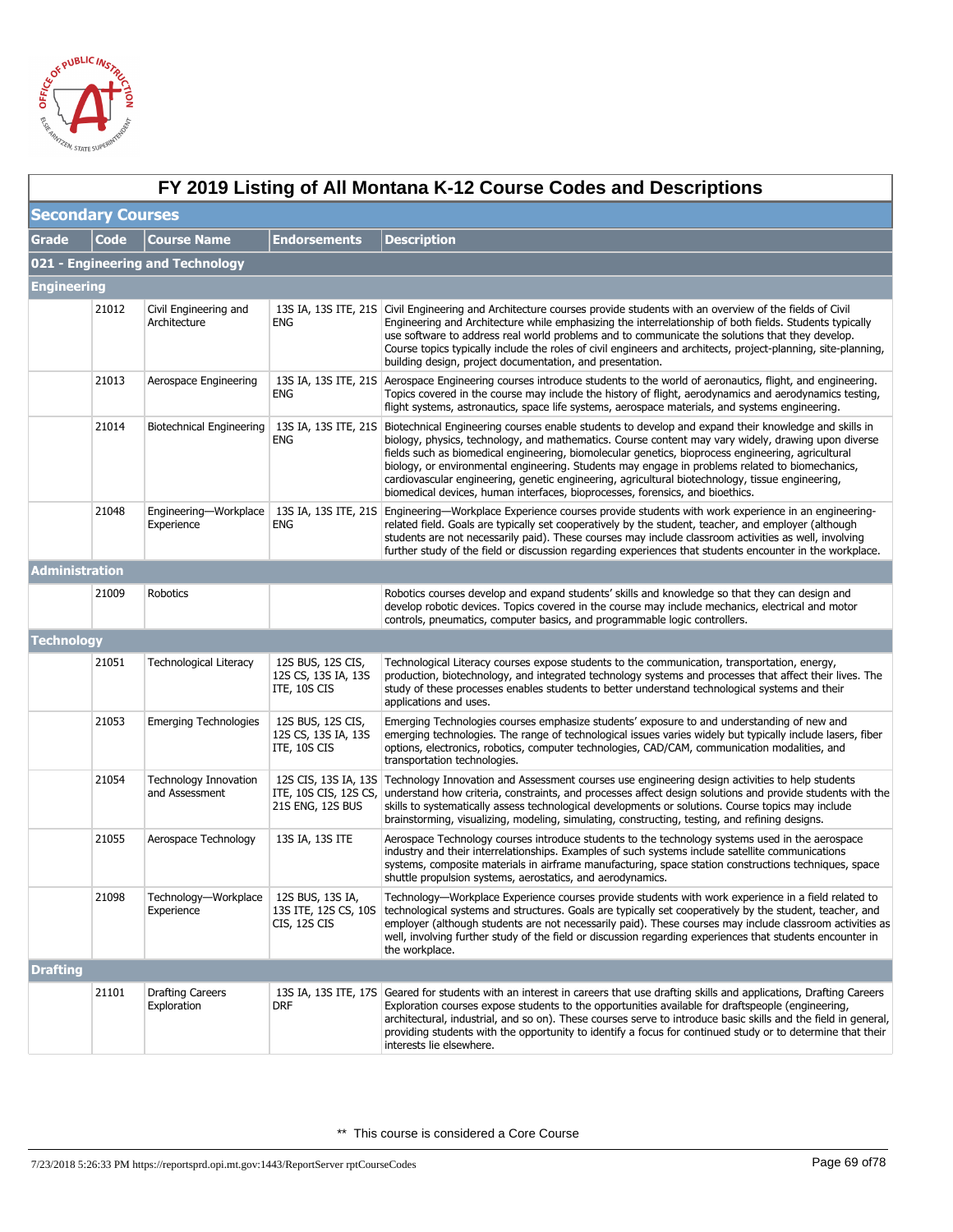

|                          | FY 2019 Listing of All Montana K-12 Course Codes and Descriptions |                                      |                                                      |                                                                                                                                                                                                                                                                                                                                                                                                                                                                                                                                                                                                                                                                                                                                                                   |  |  |
|--------------------------|-------------------------------------------------------------------|--------------------------------------|------------------------------------------------------|-------------------------------------------------------------------------------------------------------------------------------------------------------------------------------------------------------------------------------------------------------------------------------------------------------------------------------------------------------------------------------------------------------------------------------------------------------------------------------------------------------------------------------------------------------------------------------------------------------------------------------------------------------------------------------------------------------------------------------------------------------------------|--|--|
| <b>Secondary Courses</b> |                                                                   |                                      |                                                      |                                                                                                                                                                                                                                                                                                                                                                                                                                                                                                                                                                                                                                                                                                                                                                   |  |  |
| <b>Grade</b>             | <b>Code</b>                                                       | <b>Course Name</b>                   | <b>Endorsements</b>                                  | <b>Description</b>                                                                                                                                                                                                                                                                                                                                                                                                                                                                                                                                                                                                                                                                                                                                                |  |  |
|                          |                                                                   | 021 - Engineering and Technology     |                                                      |                                                                                                                                                                                                                                                                                                                                                                                                                                                                                                                                                                                                                                                                                                                                                                   |  |  |
| <b>Drafting</b>          |                                                                   |                                      |                                                      |                                                                                                                                                                                                                                                                                                                                                                                                                                                                                                                                                                                                                                                                                                                                                                   |  |  |
|                          | 21102                                                             | Drafting-General                     | <b>DRF</b>                                           | 13S IA, 13S ITE, 17S Drafting—General courses, usually offered as a sequence of courses, introduce students to the technical<br>craft of drawing illustrations to represent and/or analyze design specifications and then refine the skills<br>necessary for this craft. Drafting—General courses use exercises from a variety of applications to provide<br>students with the knowledge and experience to develop the ability to perform freehand sketching,<br>lettering, geometric construction, and multiview projections and to produce various types of drawings<br>(working, detail, assembly, schematic, perspective, and so on). Computer-aided drafting (CAD) systems<br>(if available) are typically introduced and used to fulfill course objectives. |  |  |
|                          | 21103                                                             | Drafting-Architectural               | DRF, 17S BT                                          | 13S IA, 13S ITE, 17S Drafting—Architectural courses introduce students to and help them refine the technical craft of drawing<br>illustrations to represent and/or analyze design specifications, using examples drawn from architectural<br>applications. These courses are intended to help students develop general drafting skills, but place a<br>particular emphasis on interior and exterior residential (and light commercial) design, site orientation,<br>floor plans, electrical plans, design sketches, and presentation drawings. In addition, students may<br>prepare scale models.                                                                                                                                                                 |  |  |
|                          | 21104                                                             |                                      | DRF                                                  | Drafting—Civil/Structural 13S IA, 13S ITE, 17S Drafting—Civil/Structural courses introduce students to and help them refine the technical craft of<br>drawing illustrations to represent and/or analyze design specifications, using examples drawn from civil<br>engineering and/or structural applications. These courses are intended to help students develop general<br>drafting skills, but place a particular emphasis on skills needed for typography and survey work.                                                                                                                                                                                                                                                                                    |  |  |
|                          | 21105                                                             | Drafting-<br>Electrical/Electronic   | DRF                                                  | 13S IA, 13S ITE, 17S Drafting—Electrical/Electronic courses introduce students to and help them refine the technical craft of<br>drawing illustrations to represent and/or analyze design specifications, using examples drawn from<br>electric and/or electronic fields. These courses are intended to help students develop general drafting<br>skills, but place a particular emphasis on those skills needed for electrical and electronic schematics.                                                                                                                                                                                                                                                                                                        |  |  |
|                          | 21106                                                             | Drafting-<br>Technical/Mechanical    | DRF                                                  | 13S IA, 13S ITE, 17S Drafting—Technical/Mechanical courses introduce students to and help them refine the technical craft of<br>drawing illustrations to represent and/or analyze design specifications, using examples drawn from<br>industrial applications. These courses are intended to help students develop general drafting skills, but<br>place a particular emphasis on sectioning, auxiliary views, revolutions, and surface development. In<br>these courses, students typically learn basic machining and fabrication processes as they draw schematic<br>diagrams featuring cams, gears, linkages, levers, pulleys, and so on.                                                                                                                      |  |  |
|                          | 21107                                                             | CAD Design and<br>Software           | ITE, 17S DRF, 12S<br>CIS, 17S BT, 13S<br>MCH, 12S CS | 10S CIS, 13S IA, 13S Frequently offered as an intermediary step to more advanced drafting courses (or as a concurrent<br>course), CAD Design and Software courses introduce students to the computer-aided drafting systems<br>available in the industry.                                                                                                                                                                                                                                                                                                                                                                                                                                                                                                         |  |  |
|                          | 21108                                                             | <b>Blueprint Reading</b>             | 13S IA, 13S ITE, 17S<br><b>DRF, 17S BT</b>           | Blueprint Reading courses provide students with the knowledge and ability to interpret the lines,<br>symbols, and conventions of drafted blueprints. They generally emphasize interpreting, not producing,<br>blueprints, although the courses may provide both types of experiences. Blueprint Reading courses<br>typically use examples from a wide variety of industrial and technological applications.                                                                                                                                                                                                                                                                                                                                                       |  |  |
|                          | 21148                                                             | Drafting-Workplace<br>Experience     | DRF                                                  | 13S IA, 13S ITE, 17S Drafting—Workplace Experience courses provide work experience in a field related to drafting. Goals are<br>typically set cooperatively by the student, teacher, and employer (although students are not necessarily<br>paid). These courses may include classroom activities as well, involving further study of the field or<br>discussion regarding experiences that students encounter in the workplace.                                                                                                                                                                                                                                                                                                                                  |  |  |
| Grade                    | Code                                                              | <b>Course Name</b>                   | <b>Endorsements</b>                                  | <b>Description</b>                                                                                                                                                                                                                                                                                                                                                                                                                                                                                                                                                                                                                                                                                                                                                |  |  |
| 022 - Miscellaneous      |                                                                   |                                      |                                                      |                                                                                                                                                                                                                                                                                                                                                                                                                                                                                                                                                                                                                                                                                                                                                                   |  |  |
| Academic Enrichment      |                                                                   |                                      |                                                      |                                                                                                                                                                                                                                                                                                                                                                                                                                                                                                                                                                                                                                                                                                                                                                   |  |  |
|                          | 22003                                                             | Study Skills                         |                                                      | Study Skills courses prepare students for success in high school and/or for postsecondary education.<br>Course topics may vary according to the students involved, but typically include reading improvement<br>skills, such as scanning, note-taking, and outlining; library and research skills; listening and note-taking;<br>vocabulary skills; and test-taking skills. The courses may also include exercises designed to generate<br>organized, logical thinking and writing.                                                                                                                                                                                                                                                                               |  |  |
|                          | 22004                                                             | <b>Dropout Prevention</b><br>Program |                                                      | Dropout Prevention Program courses vary widely, but typically are targeted at students who have been<br>identified as being at risk of dropping out of or failing in school. Course content may include study skills<br>and individual tutorials; job preparation, readiness, application, or interview skills; communication skills;<br>personal assessment and awareness activities; speaker presentations; and small group seminars.                                                                                                                                                                                                                                                                                                                           |  |  |
|                          | 22005                                                             | Tutorial                             |                                                      | Tutorial courses provide students with the assistance they need to successfully complete their<br>coursework. Students may receive help in one or several subjects.                                                                                                                                                                                                                                                                                                                                                                                                                                                                                                                                                                                               |  |  |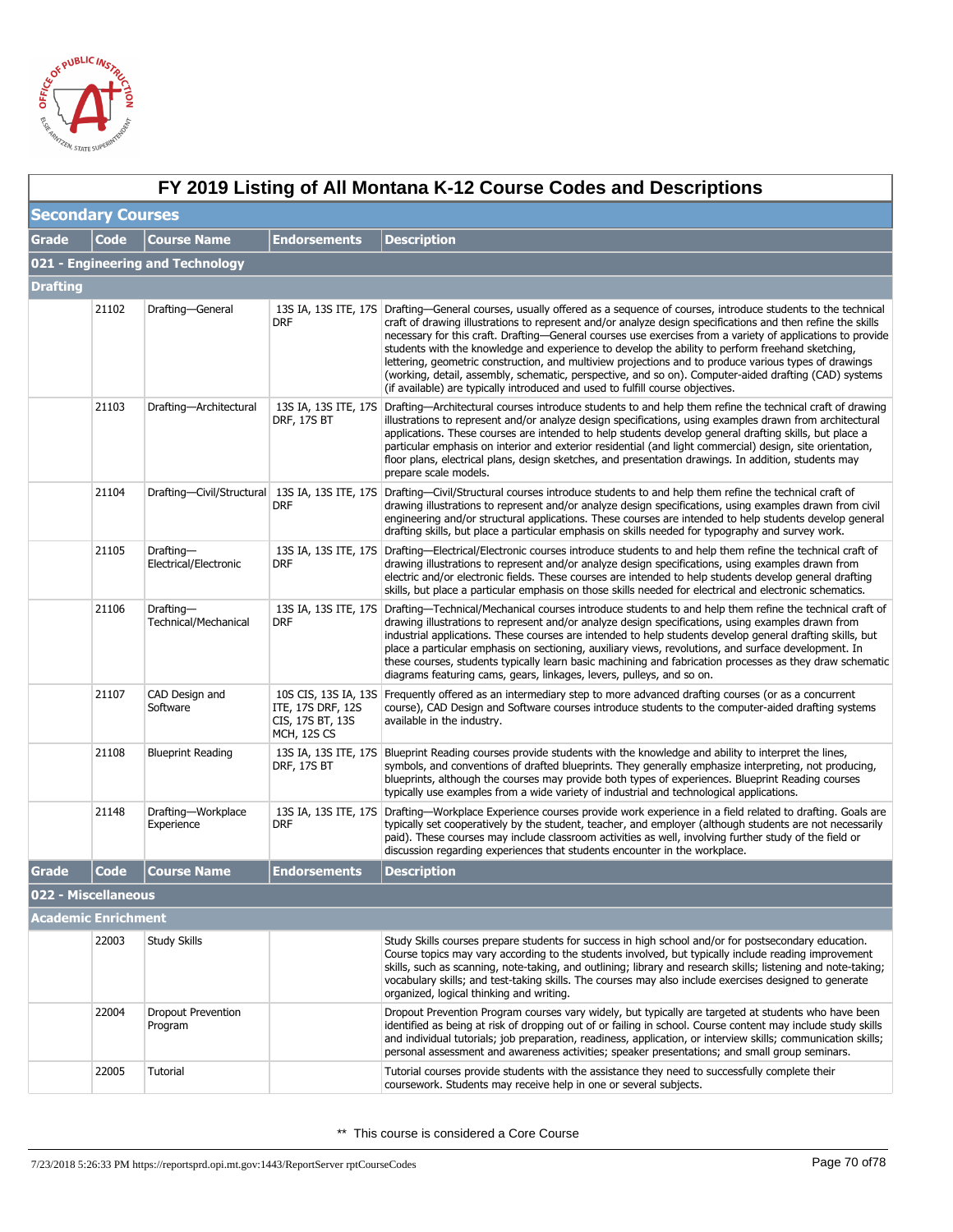

|                          | FY 2019 Listing of All Montana K-12 Course Codes and Descriptions |                                                 |                                     |                                                                                                                                                                                                                                                                                                                                                                                                                                                                                                                                                                                                                                                                                                                             |  |  |
|--------------------------|-------------------------------------------------------------------|-------------------------------------------------|-------------------------------------|-----------------------------------------------------------------------------------------------------------------------------------------------------------------------------------------------------------------------------------------------------------------------------------------------------------------------------------------------------------------------------------------------------------------------------------------------------------------------------------------------------------------------------------------------------------------------------------------------------------------------------------------------------------------------------------------------------------------------------|--|--|
| <b>Secondary Courses</b> |                                                                   |                                                 |                                     |                                                                                                                                                                                                                                                                                                                                                                                                                                                                                                                                                                                                                                                                                                                             |  |  |
| <b>Grade</b>             | Code                                                              | <b>Course Name</b>                              | <b>Endorsements</b>                 | <b>Description</b>                                                                                                                                                                                                                                                                                                                                                                                                                                                                                                                                                                                                                                                                                                          |  |  |
| 022 - Miscellaneous      |                                                                   |                                                 |                                     |                                                                                                                                                                                                                                                                                                                                                                                                                                                                                                                                                                                                                                                                                                                             |  |  |
| Academic Enrichment      |                                                                   |                                                 |                                     |                                                                                                                                                                                                                                                                                                                                                                                                                                                                                                                                                                                                                                                                                                                             |  |  |
|                          | 22006                                                             | Study Hall                                      |                                     | Study Hall courses provide students with the opportunity and time to complete classroom assignments<br>or school projects. Students typically work on their own, without the help of a tutor; however, they are<br>supervised and usually remain in the classroom.                                                                                                                                                                                                                                                                                                                                                                                                                                                          |  |  |
| <b>Staff Assistance</b>  |                                                                   |                                                 |                                     |                                                                                                                                                                                                                                                                                                                                                                                                                                                                                                                                                                                                                                                                                                                             |  |  |
|                          | 22051                                                             | Office Aide                                     |                                     | Office Aide courses provide students with the opportunity to work in campus offices, developing skills<br>related to clerical office work. Duties may include typing, filing, record-keeping, receiving visitors,<br>answering the telephone, and duplicating, among others. These courses emphasize appropriate work<br>attitudes, human relations, and proper office procedures.                                                                                                                                                                                                                                                                                                                                          |  |  |
|                          | 22052                                                             | Guidance Aide                                   | 31A CO1, 31A CO6,<br>31S CO1        | Guidance Aide courses provide students with the opportunity to work in the campus guidance office.<br>Duties may include typing, filing, record-keeping, assisting students, answering the telephone, and<br>duplicating, among others. Students may also act as guides to new students. These courses emphasize<br>appropriate work attitudes, human relations, and proper office procedures.                                                                                                                                                                                                                                                                                                                              |  |  |
|                          | 22053                                                             | Library/AVC Aide                                | 31A LIB, 31S LIB                    | Library/AVC Aide courses provide students with the opportunity to work in the library or in media and<br>audiovisual centers. Duties may include collecting, distributing, and categorizing materials; operating<br>audiovisual equipment; assisting students and teachers; and performing clerical duties. Students<br>typically gain experience in library science and/or media and audiovisual technology.                                                                                                                                                                                                                                                                                                               |  |  |
|                          |                                                                   | <b>School Organization/Leadership</b>           |                                     |                                                                                                                                                                                                                                                                                                                                                                                                                                                                                                                                                                                                                                                                                                                             |  |  |
|                          | 22101                                                             | Leadership                                      |                                     | Leadership courses are designed to strengthen students' personal and group leadership skills. Typically<br>intended for students involved in extracurricular activities (especially as officers of organizations or<br>student governing bodies), these courses may cover such topics as public speaking, effective<br>communication, human relations, parliamentary law and procedures, organization and management, and<br>group dynamics.                                                                                                                                                                                                                                                                                |  |  |
|                          | 22104                                                             | <b>Community Service</b>                        |                                     | Community Service courses provide students with the opportunity to volunteer their time, energy, and<br>talents to serve a community project or organization. These courses are usually (but not always)<br>conducted with a seminar component, so that students can use their volunteer experiences to learn how<br>to solve problems, make decisions, and communicate effectively.                                                                                                                                                                                                                                                                                                                                        |  |  |
|                          |                                                                   | <b>Career Exploration/Development</b>           |                                     |                                                                                                                                                                                                                                                                                                                                                                                                                                                                                                                                                                                                                                                                                                                             |  |  |
|                          | 22151                                                             | Career Exploration                              |                                     | Career Exploration courses help students identify and evaluate personal goals, priorities, aptitudes, and<br>interests with the goal of helping them make informed decisions about their careers. These courses<br>expose students to various sources of information on career and training options and may also assist<br>them in developing job search and employability skills.                                                                                                                                                                                                                                                                                                                                          |  |  |
| <b>Support Services</b>  |                                                                   |                                                 |                                     |                                                                                                                                                                                                                                                                                                                                                                                                                                                                                                                                                                                                                                                                                                                             |  |  |
|                          | 22253                                                             | Social Development<br>Instruction               | 32A SPE, 32S SPE,<br>32A VI, 32A HI | Social Development Instruction courses teach students the social skills needed for independent<br>functioning within the community. Topics may include self-control, self-expression, obeying rules,<br>decision-making, appropriate situational behavior, interacting with others, and maintaining relationships.<br>Students may develop independence, self-confidence, and self-reliance.                                                                                                                                                                                                                                                                                                                                |  |  |
| <b>All Others</b>        |                                                                   |                                                 |                                     |                                                                                                                                                                                                                                                                                                                                                                                                                                                                                                                                                                                                                                                                                                                             |  |  |
|                          | 22991                                                             | Technology for<br>Classroom and Personal<br>Use |                                     | In Technology for Classroom and Personal Use courses students acquire knowledge of and experience in<br>the proper, efficient and safe use of a variety of digital tools, i.e., computer, iPad, Smart Board and other<br>emerging technologies to gather, organize and present data. Students learn the basic use of word<br>processing, spreadsheet and digital presentation tools for classroom and personal use. Technology for<br>Classroom and Personal Use courses address the K-12 Content Standards for Technology. Such courses<br>may be taught by teachers with any endorsement at the proper level. Technology for Classroom and<br>Personal Use are NOT approved Career and Technical Education (CTE) courses. |  |  |
| <b>Grade</b>             | Code                                                              | <b>Course Name</b>                              | <b>Endorsements</b>                 | <b>Description</b>                                                                                                                                                                                                                                                                                                                                                                                                                                                                                                                                                                                                                                                                                                          |  |  |
|                          |                                                                   | 24 - World Language and Literature              |                                     |                                                                                                                                                                                                                                                                                                                                                                                                                                                                                                                                                                                                                                                                                                                             |  |  |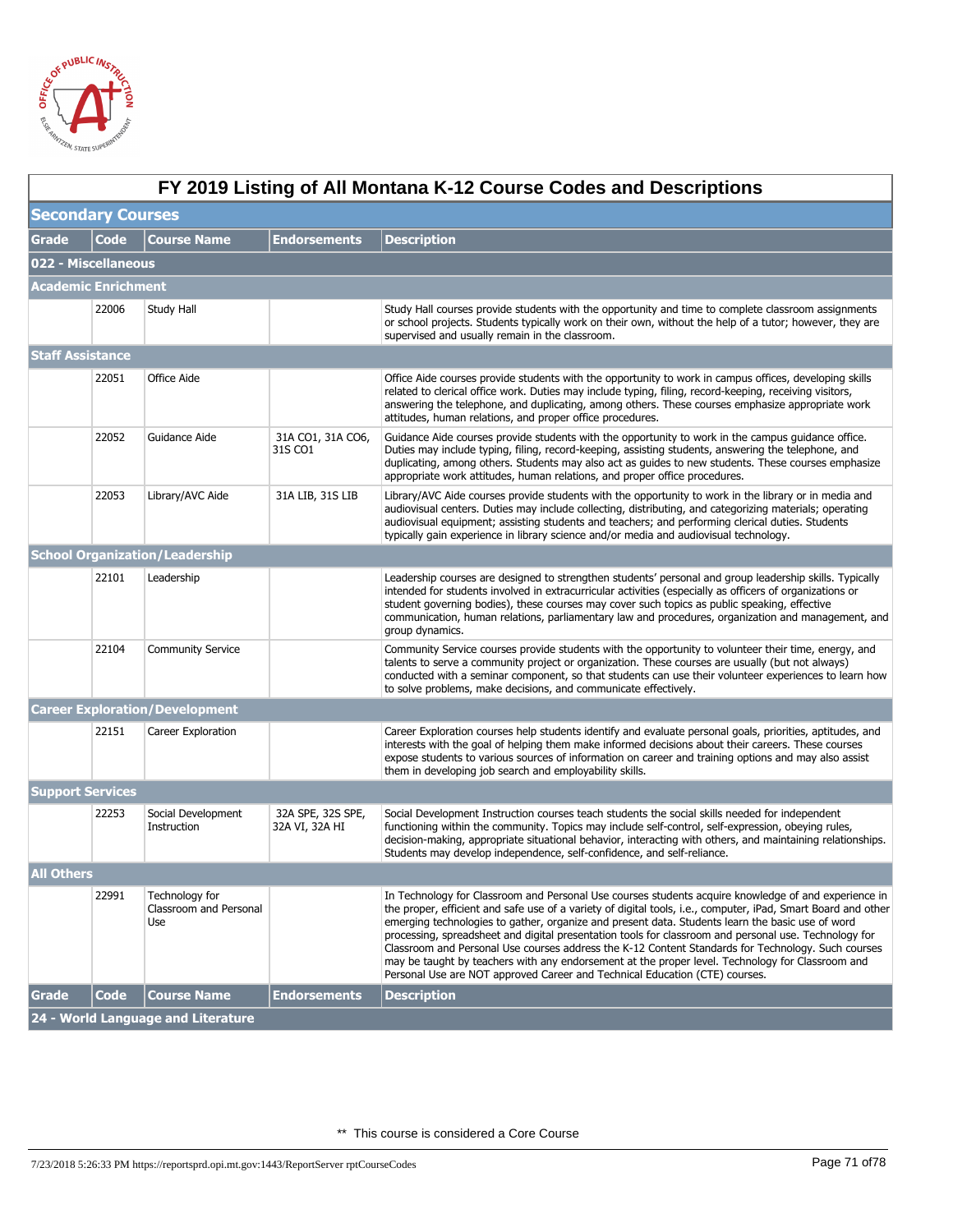

|              | FY 2019 Listing of All Montana K-12 Course Codes and Descriptions |                                                 |                     |                                                                                                                                                                                                                                                                                                                                                                                                                                                                                                                                                                                |  |  |  |
|--------------|-------------------------------------------------------------------|-------------------------------------------------|---------------------|--------------------------------------------------------------------------------------------------------------------------------------------------------------------------------------------------------------------------------------------------------------------------------------------------------------------------------------------------------------------------------------------------------------------------------------------------------------------------------------------------------------------------------------------------------------------------------|--|--|--|
|              | <b>Secondary Courses</b>                                          |                                                 |                     |                                                                                                                                                                                                                                                                                                                                                                                                                                                                                                                                                                                |  |  |  |
| <b>Grade</b> | <b>Code</b>                                                       | <b>Course Name</b>                              | <b>Endorsements</b> | <b>Description</b>                                                                                                                                                                                                                                                                                                                                                                                                                                                                                                                                                             |  |  |  |
|              |                                                                   | 24 - World Language and Literature              |                     |                                                                                                                                                                                                                                                                                                                                                                                                                                                                                                                                                                                |  |  |  |
|              | Romance Languages                                                 |                                                 |                     |                                                                                                                                                                                                                                                                                                                                                                                                                                                                                                                                                                                |  |  |  |
|              |                                                                   | 24052 ** Spanish I                              | 06A SPA, 06S SPA    | Designed to introduce students to Spanish language and culture, Spanish I courses prepare students to<br>communicate authentically in Spanish by interpreting (reading, listening, viewing), exchanging (speaking<br>and listening; reading and writing), and presenting (speaking, writing) information on a variety of topics.<br>They introduce the relationships among the products, practices, and perspectives of Spanish-speaking<br>cultures.                                                                                                                          |  |  |  |
|              |                                                                   | 24053 ** Spanish II                             | 06A SPA, 06S SPA    | Spanish II courses build upon skills developed in Spanish I, preparing students to communicate<br>authentically in Spanish by interpreting (reading, listening, viewing), exchanging (speaking and listening;<br>reading and writing), and presenting (speaking, writing) information on concrete topics. Spanish II<br>courses introduce the relationships among the products, practices, and perspectives of Spanish-speaking<br>cultures.                                                                                                                                   |  |  |  |
|              |                                                                   | 24054 ** Spanish III                            | 06A SPA, 06S SPA    | Spanish III courses prepare students to communicate authentically in Spanish by interpreting (reading,<br>listening, viewing), exchanging (speaking and listening; reading and writing), and presenting (speaking,<br>writing) information, concepts, and ideas on a variety of topics, including connections to other subject<br>areas. These courses expand students' knowledge of relationships among the products, practices, and<br>perspectives of Spanish-speaking countries and cultures.                                                                              |  |  |  |
|              |                                                                   | 24055 ** Spanish IV                             | 06A SPA, 06S SPA    | Spanish IV courses prepare students to communicate authentically in Spanish by interpreting (reading,<br>listening, viewing), exchanging (speaking and listening; reading and writing), and presenting (speaking,<br>writing) information, concepts, and ideas on a variety of topics, including connections to other subject<br>areas. Spanish IV courses promote students' understanding of the relationships among the products,<br>practices, and perspectives of Spanish-speaking countries and cultures.                                                                 |  |  |  |
|              | 24062 **                                                          | IB Language A:<br>Literature-Spanish            | 06A SPA, 06S SPA    | IB Language A: Literature—Spanish courses prepare students to take the International Baccalaureate<br>Language A: Literature exams at either the standard or higher level. Course content includes in-depth<br>study of literature chosen from the appropriate IB list of texts and authors, written analyses and<br>critiques of this literature, and other oral and written assignments. The course is designed for students<br>highly competent in using Spanish in an academic context and is intended for students with native or<br>near-native fluency in the language. |  |  |  |
|              |                                                                   | 24063 ** IB Language B-Spanish 06A SPA, 06S SPA |                     | IB Language B—Spanish courses prepare students to take the International Baccalaureate Language B<br>exams at either the standard or higher level. These courses focus on improving students' accuracy and<br>fluency in oral and written communication (usually in the students' "second" language). Students<br>preparing to take the standard-level exam will be able to understand native Spanish speakers; students<br>preparing for the higher-level exam will be able to communicate fluently at native speed.                                                          |  |  |  |
|              | 24064 **                                                          | AP Spanish Language<br>and Culture              | 06A SPA, 06S SPA    | Designed by the College Board to parallel third-year college-level courses in Spanish language, AP<br>Spanish Language and Culture courses build upon prior knowledge and develop students' ability to<br>express ideas, exchange opinions, and present information in Spanish, both orally and in writing. These<br>courses also help students understand and interpret written and spoken Spanish. In addition, students<br>explore the culture of Spanish-speaking people in historical and contemporary contexts.                                                          |  |  |  |
|              |                                                                   | 24065 ** AP Spanish Literature<br>and Culture   | 06A SPA, 06S SPA    | Designed by the College Board to parallel college-level Introduction to Hispanic Literature courses, AP<br>Spanish Literature and Culture courses cover representative works from the literatures of Spain and<br>Spanish America, encompassing all genres. The courses build students' Spanish language proficiency,<br>with special attention given to critical opinions and literary analyses in oral and written Spanish. Students<br>are encouraged to relate the texts to their cultural contexts.                                                                       |  |  |  |
|              |                                                                   | 24102 **   French I                             | 06A FRE, 06S FRE    | Designed to introduce students to French language and culture, French I courses prepare students to<br>communicate authentically in French by interpreting (reading, listening, viewing), exchanging (speaking<br>and listening; reading and writing), and presenting (speaking, writing) information on a variety of topics.<br>They introduce the relationships among the products, practices, and perspectives of French-speaking<br>cultures.                                                                                                                              |  |  |  |
|              |                                                                   | 24103 ** French II                              | 06A FRE, 06S FRE    | French II courses build upon skills developed in French I, preparing students to communicate<br>authentically in French by interpreting (reading, listening, viewing), exchanging (speaking and listening;<br>reading and writing), and presenting (speaking, writing) information on concrete topics. French II<br>courses introduce the relationships among the products, practices, and perspectives of French-speaking<br>cultures.                                                                                                                                        |  |  |  |
|              |                                                                   | 24104 ** French III                             | 06A FRE, 06S FRE    | French III courses prepare students to communicate authentically in French by interpreting (reading,<br>listening, viewing), exchanging (speaking and listening; reading and writing), and presenting (speaking,<br>writing) information, concepts, and ideas on a variety of topics, including connections to other subject<br>areas. These courses expand students' knowledge of relationships among the products, practices, and<br>perspectives of French-speaking countries and cultures.                                                                                 |  |  |  |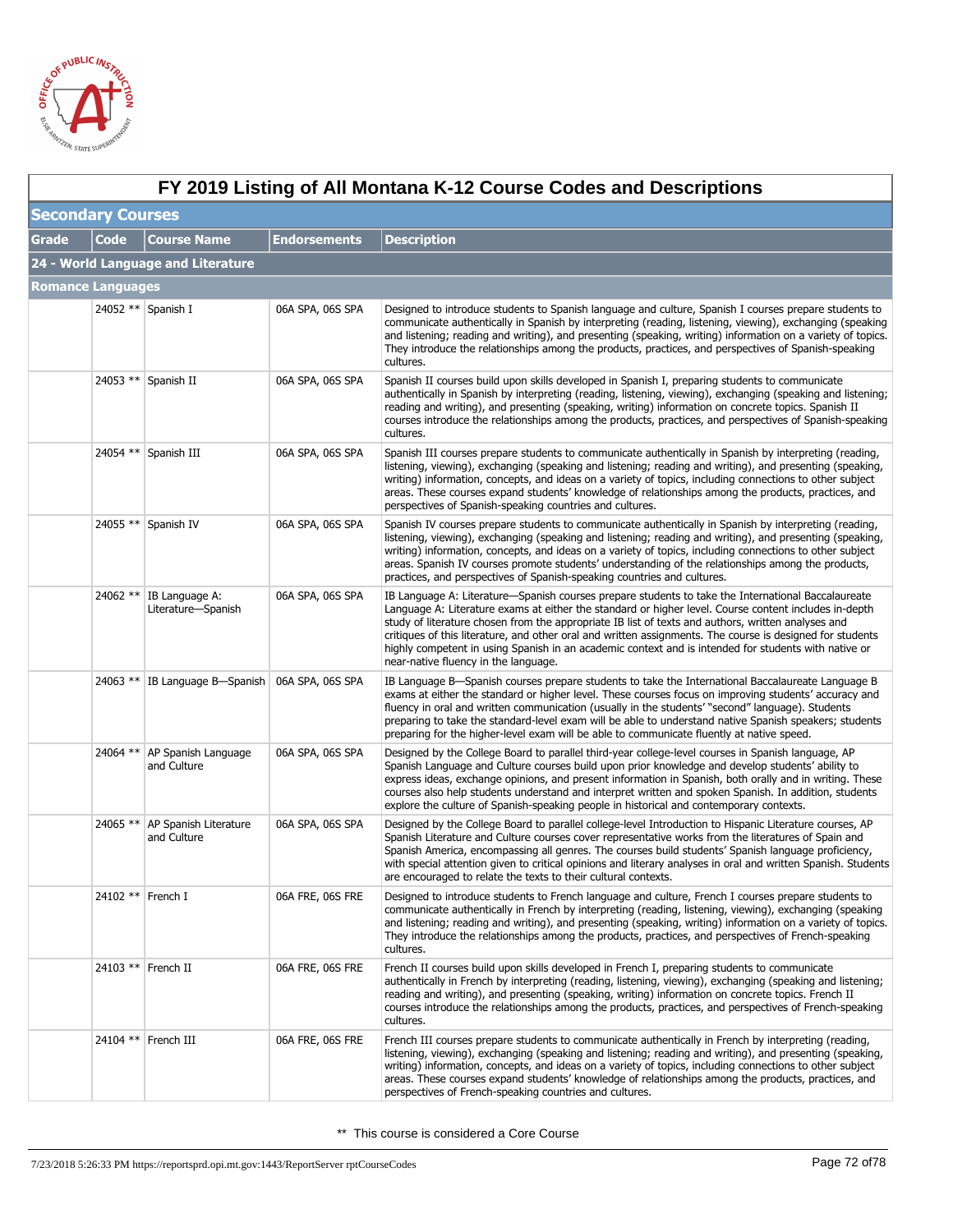

|              | FY 2019 Listing of All Montana K-12 Course Codes and Descriptions |                                                       |                     |                                                                                                                                                                                                                                                                                                                                                                                                                                                                                                                                                                                |  |  |
|--------------|-------------------------------------------------------------------|-------------------------------------------------------|---------------------|--------------------------------------------------------------------------------------------------------------------------------------------------------------------------------------------------------------------------------------------------------------------------------------------------------------------------------------------------------------------------------------------------------------------------------------------------------------------------------------------------------------------------------------------------------------------------------|--|--|
|              | <b>Secondary Courses</b>                                          |                                                       |                     |                                                                                                                                                                                                                                                                                                                                                                                                                                                                                                                                                                                |  |  |
| <b>Grade</b> | <b>Code</b>                                                       | <b>Course Name</b>                                    | <b>Endorsements</b> | <b>Description</b>                                                                                                                                                                                                                                                                                                                                                                                                                                                                                                                                                             |  |  |
|              |                                                                   | 24 - World Language and Literature                    |                     |                                                                                                                                                                                                                                                                                                                                                                                                                                                                                                                                                                                |  |  |
|              | <b>Romance Languages</b>                                          |                                                       |                     |                                                                                                                                                                                                                                                                                                                                                                                                                                                                                                                                                                                |  |  |
|              |                                                                   | 24105 ** French IV                                    | 06A FRE, 06S FRE    | French IV courses prepare students to communicate authentically in French by interpreting (reading,<br>listening, viewing), exchanging (speaking and listening; reading and writing), and presenting (speaking,<br>writing) information, concepts, and ideas on a variety of topics, including connections to other subject<br>areas. French IV courses promote students' understanding of the relationships among the products,<br>practices, and perspectives of French-speaking countries and cultures.                                                                     |  |  |
|              | 24112 **                                                          | IB Language A:<br>Literature-French                   | 06A FRE, 06S FRE    | IB Language A: Literature—French courses prepare students to take the International Baccalaureate<br>Language A: Literature exams at either the standard or higher level. Course content includes in-depth<br>study of literature chosen from the appropriate IB list of texts and authors, written analyses and<br>critiques of this literature, and other oral and written assignments. The course is designed for students<br>highly competent in using French in an academic context and is intended for students with native or<br>near-native fluency in the language.   |  |  |
|              |                                                                   | 24113 ** IB Language B-French                         | 06A FRE, 06S FRE    | IB Language B—French courses prepare students to take the International Baccalaureate Language B<br>exams at either the standard or higher level. These courses focus on improving students' accuracy and<br>fluency in oral and written communication (usually in the students' "second" language). Students<br>preparing to take the standard-level exam will be able to understand native speakers; students preparing<br>for the higher-level exam will be able to communicate fluently at native speed.                                                                   |  |  |
|              | 24114 **                                                          | AP French Language<br>and Culture                     | 06A FRE, 06S FRE    | Designed by the College Board to parallel third-year college-level courses in French language, AP French<br>Language and Culture courses build upon prior knowledge and develop students' ability to express ideas,<br>exchange opinions, and present information in French, both orally and in writing. These courses also<br>help students understand and interpret written and spoken French. In addition, students explore the<br>culture of French-speaking people in historical and contemporary contexts.                                                               |  |  |
|              | 24152 ** Italian I                                                |                                                       | 06A ITA, 06S ITA    | Designed to introduce students to Italian language and culture, Italian I courses prepare students to<br>communicate authentically in Italian by interpreting (reading, listening, viewing), exchanging (speaking<br>and listening; reading and writing), and presenting (speaking, writing) information on a variety of topics.<br>They introduce the relationships among the products, practices, and perspectives of Italian-speaking<br>cultures.                                                                                                                          |  |  |
|              |                                                                   | 24153 ** Italian II                                   | 06A ITA, 06S ITA    | Italian II courses build upon skills developed in Italian I, preparing students to communicate<br>authentically in Italian by interpreting (reading, listening, viewing), exchanging (speaking and listening;<br>reading and writing), and presenting (speaking, writing) information on concrete topics. Italian II<br>courses introduce the relationships among the products, practices, and perspectives of Italian-speaking<br>cultures.                                                                                                                                   |  |  |
|              |                                                                   | 24154 ** Italian III                                  | 06A ITA, 06S ITA    | Italian III courses prepare students to communicate authentically in Italian by interpreting (reading,<br>listening, viewing), exchanging (speaking and listening; reading and writing), and presenting (speaking,<br>writing) information, concepts, and ideas on a variety of topics, including connections to other subject<br>areas. These courses expand students' knowledge of relationships among the products, practices, and<br>perspectives of Italian-speaking countries and cultures.                                                                              |  |  |
|              |                                                                   | 24155 ** Italian IV                                   | 06A ITA, 06S ITA    | Italian IV courses prepare students to communicate authentically in Italian by interpreting (reading,<br>listening, viewing), exchanging (speaking and listening; reading and writing), and presenting (speaking,<br>writing) information, concepts, and ideas on a variety of topics, including connections to other subject<br>areas. Italian IV courses promote students' understanding of the relationships among the products,<br>practices, and perspectives of Italian-speaking countries and cultures.                                                                 |  |  |
|              | 24162 **                                                          | IB Language A:<br>Literature-Italian                  | 06A ITA, 06S ITA    | IB Language A: Literature—Italian courses prepare students to take the International Baccalaureate<br>Language A: Literature exams at either the standard or higher level. Course content includes in-depth<br>study of literature chosen from the appropriate IB list of texts and authors, written analyses and<br>critiques of this literature, and other oral and written assignments. The course is designed for students<br>highly competent in using Italian in an academic context and is intended for students with native or<br>near-native fluency in the language. |  |  |
|              | 24163 **                                                          | IB Language B-Italian                                 | 06A ITA, 06S ITA    | IB Language B—Italian courses prepare students to take the International Baccalaureate Language B<br>exams at either the standard or higher level. These courses focus on improving students' accuracy and<br>fluency in oral and written communication (usually in the students' "second" language). Students<br>preparing to take the standard-level exam will be able to understand native speakers; students preparing<br>for the higher-level exam will be able to communicate fluently at native speed.                                                                  |  |  |
|              | 24164 **                                                          | AP Italian Language and   06A ITA, 06S ITA<br>Culture |                     | Designed by the College Board to parallel third-year college-level courses in Italian language, AP Italian<br>Language and Culture courses build upon prior knowledge and develop students' ability to express ideas,<br>exchange opinions, and present information in Italian, both orally and in writing. These courses also help<br>students understand and interpret written and spoken Italian. In addition, students explore the culture<br>of Italian-speaking people in historical and contemporary contexts.                                                          |  |  |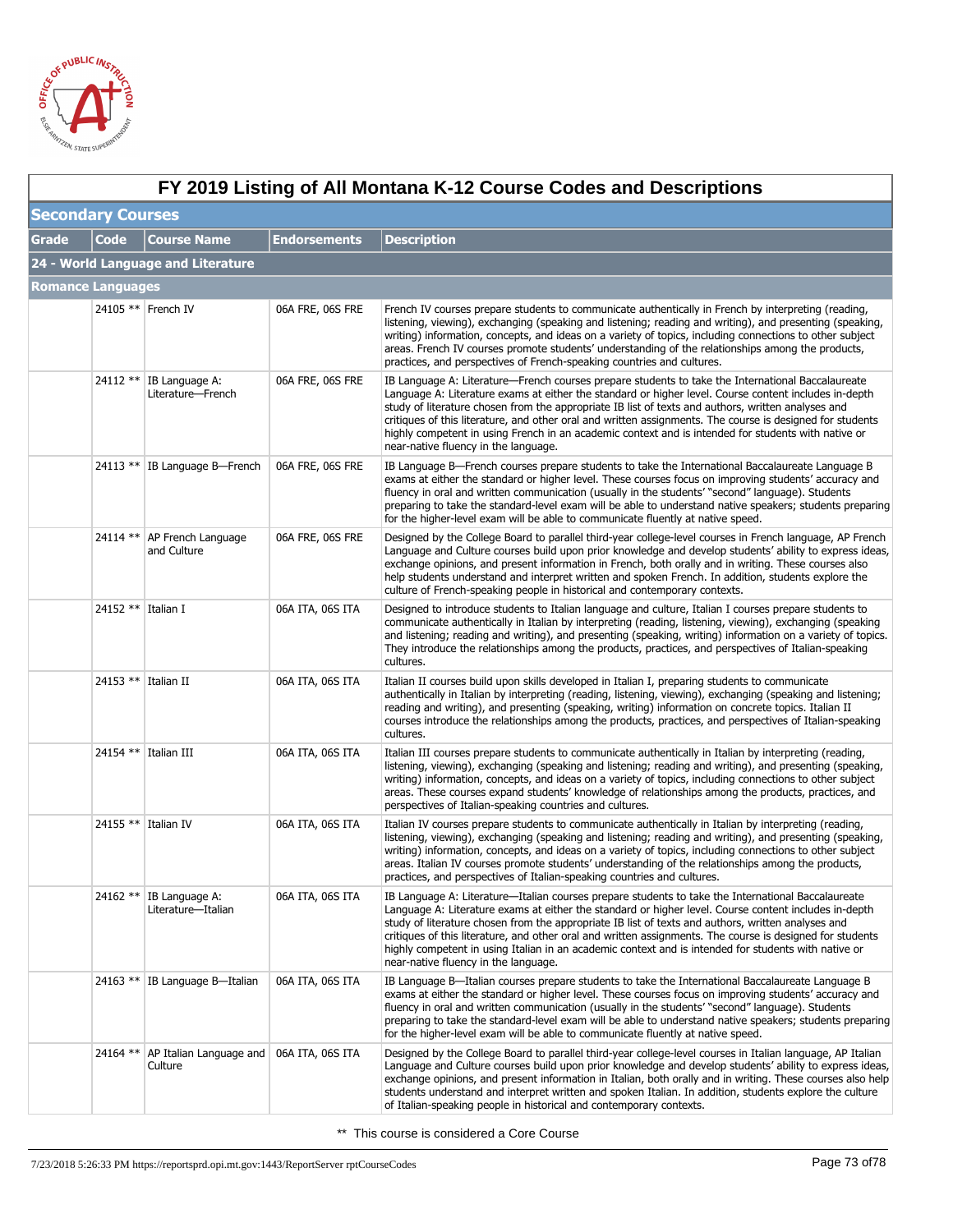

|              | FY 2019 Listing of All Montana K-12 Course Codes and Descriptions |                                                |                     |                                                                                                                                                                                                                                                                                                                                                                                                                                                                                                                                                                              |  |  |
|--------------|-------------------------------------------------------------------|------------------------------------------------|---------------------|------------------------------------------------------------------------------------------------------------------------------------------------------------------------------------------------------------------------------------------------------------------------------------------------------------------------------------------------------------------------------------------------------------------------------------------------------------------------------------------------------------------------------------------------------------------------------|--|--|
|              | <b>Secondary Courses</b>                                          |                                                |                     |                                                                                                                                                                                                                                                                                                                                                                                                                                                                                                                                                                              |  |  |
| <b>Grade</b> | <b>Code</b>                                                       | <b>Course Name</b>                             | <b>Endorsements</b> | <b>Description</b>                                                                                                                                                                                                                                                                                                                                                                                                                                                                                                                                                           |  |  |
|              |                                                                   | 24 - World Language and Literature             |                     |                                                                                                                                                                                                                                                                                                                                                                                                                                                                                                                                                                              |  |  |
|              | <b>Germanic Languages</b>                                         |                                                |                     |                                                                                                                                                                                                                                                                                                                                                                                                                                                                                                                                                                              |  |  |
|              |                                                                   | 24252 ** German I                              | 06A GER, 06S GER    | Designed to introduce students to German language and culture, German I courses prepare students to<br>communicate authentically in German by interpreting (reading, listening, viewing), exchanging (speaking<br>and listening; reading and writing), and presenting (speaking, writing) information on a variety of topics.<br>They introduce the relationships among the products, practices, and perspectives of German-speaking<br>cultures.                                                                                                                            |  |  |
|              |                                                                   | 24253 ** German II                             | 06A GER, 06S GER    | German II courses build upon skills developed in German I, preparing students to communicate<br>authentically in German by interpreting (reading, listening, viewing), exchanging (speaking and listening;<br>reading and writing), and presenting (speaking, writing) information on concrete topics. German II<br>courses introduce the relationships among the products, practices, and perspectives of German-speaking<br>cultures.                                                                                                                                      |  |  |
|              |                                                                   | 24254 ** German III                            | 06A GER, 06S GER    | German III courses prepare students to communicate authentically in German by interpreting (reading,<br>listening, viewing), exchanging (speaking and listening; reading and writing), and presenting (speaking,<br>writing) information, concepts, and ideas on a variety of topics, including connections to other subject<br>areas. These courses expand students' knowledge of relationships among the products, practices, and<br>perspectives of German-speaking countries and cultures.                                                                               |  |  |
|              |                                                                   | 24255 ** German IV                             | 06A GER, 06S GER    | German IV courses prepare students to communicate authentically in German by interpreting (reading,<br>listening, viewing), exchanging (speaking and listening; reading and writing), and presenting (speaking,<br>writing) information, concepts, and ideas on a variety of topics, including connections to other subject<br>areas. German IV courses promote students' understanding of the relationships among the products,<br>practices, and perspectives of German-speaking countries and cultures.                                                                   |  |  |
|              | 24262 **                                                          | IB Language A:<br>Literature-German            | 06A GER, 06S GER    | IB Language A: Literature—German courses prepare students to take the International Baccalaureate<br>Language A: Literature exams at either the standard or higher level. Course content includes in-depth<br>study of literature chosen from the appropriate IB list of texts and authors, written analyses and<br>critiques of this literature, and other oral and written assignments. The course is designed for students<br>highly competent in using German in an academic context and is intended for students with native or<br>near-native fluency in the language. |  |  |
|              |                                                                   | 24263 ** IB Language B-German 06A GER, 06S GER |                     | IB Language B-German courses prepare students to take the International Baccalaureate Language B<br>exams at either the standard or higher level. These courses focus on improving students' accuracy and<br>fluency in oral and written communication (usually in the students' "second" language). Students<br>preparing to take the standard-level exam will be able to understand native speakers; students preparing<br>for the higher-level exam will be able to communicate fluently at native speed.                                                                 |  |  |
|              | 24264 **                                                          | AP German Language<br>and Culture              | 06A GER, 06S GER    | Designed by the College Board to parallel third-year college-level courses in German language, AP<br>German Language and Culture courses build upon prior knowledge and develop students' ability to<br>express ideas, exchange opinions, and present information in German, both orally and in writing. These<br>courses also help students understand and interpret written and spoken German. In addition, students<br>explore the culture of German-speaking people in historical and contemporary contexts.                                                             |  |  |
|              | <b>Classical Languages</b>                                        |                                                |                     |                                                                                                                                                                                                                                                                                                                                                                                                                                                                                                                                                                              |  |  |
|              | 24342 ** Latin I                                                  |                                                | 06A LAT, 06S LAT    | Designed to introduce students to Latin language and culture, Latin I courses prepare students to<br>communicate authentically in Latin by interpreting (reading, listening, viewing), exchanging (speaking<br>and listening; reading and writing), and presenting (speaking, writing) information on a variety of topics.<br>They introduce the relationships among the products, practices, and perspectives of Latin-speaking<br>cultures.                                                                                                                                |  |  |
|              | 24343 **   Latin II                                               |                                                | 06A LAT, 06S LAT    | Latin II courses build upon skills developed in Latin I, preparing students to communicate authentically<br>in Latin by interpreting (reading, listening, viewing), exchanging (speaking and listening; reading and<br>writing), and presenting (speaking, writing) information on concrete topics. Latin II courses introduce<br>the relationships among the products, practices, and perspectives of Latin-speaking cultures.                                                                                                                                              |  |  |
|              | 24344 ** Latin III                                                |                                                | 06A LAT, 06S LAT    | Latin III courses prepare students to communicate authentically in Latin by interpreting (reading,<br>listening, viewing), exchanging (speaking and listening; reading and writing), and presenting (speaking,<br>writing) information, concepts, and ideas on a variety of topics, including connections to other subject<br>areas. These courses expand students' knowledge of relationships among the products, practices, and<br>perspectives of Latin-speaking countries and cultures.                                                                                  |  |  |
|              | 24345 ** Latin IV                                                 |                                                | 06A LAT, 06S LAT    | Latin IV courses prepare students to communicate authentically in Latin by interpreting (reading,<br>listening, viewing), exchanging (speaking and listening; reading and writing), and presenting (speaking,<br>writing) information, concepts, and ideas on a variety of topics, including connections to other subject<br>areas. Latin IV courses promote students' understanding of the relationships among the products,<br>practices, and perspectives of Latin-speaking countries and cultures.                                                                       |  |  |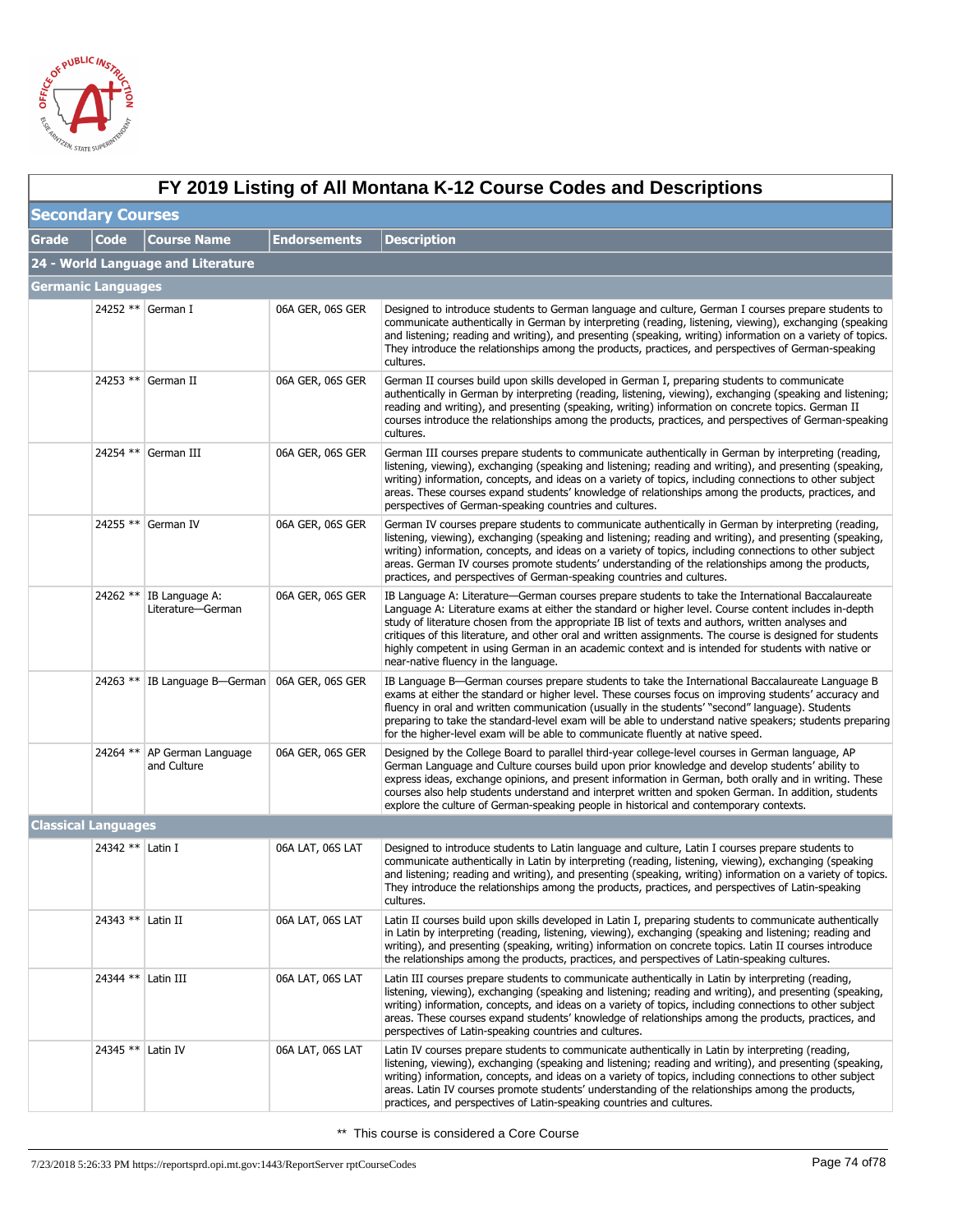

|       | FY 2019 Listing of All Montana K-12 Course Codes and Descriptions |                                                      |                     |                                                                                                                                                                                                                                                                                                                                                                                                                                                                                                                                                                                |  |  |  |
|-------|-------------------------------------------------------------------|------------------------------------------------------|---------------------|--------------------------------------------------------------------------------------------------------------------------------------------------------------------------------------------------------------------------------------------------------------------------------------------------------------------------------------------------------------------------------------------------------------------------------------------------------------------------------------------------------------------------------------------------------------------------------|--|--|--|
|       | <b>Secondary Courses</b>                                          |                                                      |                     |                                                                                                                                                                                                                                                                                                                                                                                                                                                                                                                                                                                |  |  |  |
| Grade | Code                                                              | <b>Course Name</b>                                   | <b>Endorsements</b> | <b>Description</b>                                                                                                                                                                                                                                                                                                                                                                                                                                                                                                                                                             |  |  |  |
|       |                                                                   | 24 - World Language and Literature                   |                     |                                                                                                                                                                                                                                                                                                                                                                                                                                                                                                                                                                                |  |  |  |
|       | Classical Languages                                               |                                                      |                     |                                                                                                                                                                                                                                                                                                                                                                                                                                                                                                                                                                                |  |  |  |
|       |                                                                   | 24352 ** IB Classical<br>Languages-Latin             | 06A LAT, 06S LAT    | IB Classical Languages—Latin courses seek to strike a balance between the study of the classic Latin<br>language itself (structure, meaning, and formulation) and the civilization it reflects (particularly its<br>culture, philosophies, and institutions). Course content enables students to understand, translate, and<br>appreciate a classical Latin text; relate literature to its historical or social background; recognize current<br>relevance of ancient literature; and apply acquired knowledge to other subjects.                                              |  |  |  |
|       |                                                                   | 24355 **   AP Latin (Virgil, Catullus<br>and Horace) | 06A LAT, 06S LAT    | Designed to parallel advanced college-level courses in Latin studies, AP Latin courses build upon and<br>increase knowledge of Latin, enabling students to read the language with comprehension, to accurately<br>translate Latin into English, and to appreciate the stylistic literary techniques used by the authors. AP<br>Latin courses also include study of the political, social, and cultural background of the literary works and<br>their authors, as well as their influence on later literature.                                                                  |  |  |  |
|       | <b>East Asian Languages</b>                                       |                                                      |                     |                                                                                                                                                                                                                                                                                                                                                                                                                                                                                                                                                                                |  |  |  |
|       |                                                                   | 24402 ** Chinese I                                   | 06A CHI             | Designed to introduce students to Chinese language and culture, Chinese I courses prepare students to<br>communicate authentically in Chinese by interpreting (reading, listening, viewing), exchanging (speaking<br>and listening; reading and writing), and presenting (speaking, writing) information on a variety of topics.<br>They introduce the relationships among the products, practices, and perspectives of Chinese-speaking<br>cultures.                                                                                                                          |  |  |  |
|       |                                                                   | 24403 ** Chinese II                                  | 06A CHI             | Chinese II courses build upon skills developed in Chinese I, preparing students to communicate<br>authentically in Chinese by interpreting (reading, listening, viewing), exchanging (speaking and listening;<br>reading and writing), and presenting (speaking, writing) information on concrete topics. Chinese II<br>courses introduce the relationships among the products, practices, and perspectives of Chinese-speaking<br>cultures.                                                                                                                                   |  |  |  |
|       |                                                                   | 24404 ** Chinese III                                 | 06A CHI             | Chinese III courses prepare students to communicate authentically in Chinese by interpreting (reading,<br>listening, viewing), exchanging (speaking and listening; reading and writing), and presenting (speaking,<br>writing) information, concepts, and ideas on a variety of topics, including connections to other subject<br>areas. These courses expand students' knowledge of relationships among the products, practices, and<br>perspectives of Chinese-speaking countries and cultures.                                                                              |  |  |  |
|       |                                                                   | 24405 ** Chinese IV                                  | 06A CHI             | Chinese IV courses prepare students to communicate authentically in Chinese by interpreting (reading,<br>listening, viewing), exchanging (speaking and listening; reading and writing), and presenting (speaking,<br>writing) information, concepts, and ideas on a variety of topics, including connections to other subject<br>areas. Chinese IV courses promote students' understanding of the relationships among the products,<br>practices, and perspectives of Chinese-speaking countries and cultures.                                                                 |  |  |  |
|       |                                                                   | 24412 **   IB Language A:<br>Literature-Chinese      | 06A CHI             | IB Language A: Literature—Chinese courses prepare students to take the International Baccalaureate<br>Language A: Literature exams at either the standard or higher level. Course content includes in-depth<br>study of literature chosen from the appropriate IB list of texts and authors, written analyses and<br>critiques of this literature, and other oral and written assignments. The course is designed for students<br>highly competent in using Chinese in an academic context and is intended for students with native or<br>near-native fluency in the language. |  |  |  |
|       |                                                                   | 24413 ** IB Language B-Chinese   06A CHI             |                     | IB Language B—Chinese courses prepare students to take the International Baccalaureate Language B<br>exams at either the standard or higher level. These courses focus on improving students' accuracy and<br>fluency in oral and written communication (usually in the students' "second" language). Students<br>preparing to take the standard-level exam will be able to understand native speakers; students preparing<br>for the higher-level exam will be able to communicate fluently at native speed.                                                                  |  |  |  |
|       |                                                                   | 24452 $**$ Japanese I                                |                     | Designed to introduce students to Japanese language and culture, Japanese I courses prepare students<br>to communicate authentically in Japanese by interpreting (reading, listening, viewing), exchanging<br>(speaking and listening; reading and writing), and presenting (speaking, writing) information on a<br>variety of topics. They introduce the relationships among the products, practices, and perspectives of<br>Japanese-speaking cultures.                                                                                                                      |  |  |  |
|       |                                                                   | 24453 ** Japanese II                                 |                     | Japanese II courses build upon skills developed in Japanese I, preparing students to communicate<br>authentically in Japanese by interpreting (reading, listening, viewing), exchanging (speaking and<br>listening; reading and writing), and presenting (speaking, writing) information on concrete topics.<br>Japanese II courses introduce the relationships among the products, practices, and perspectives of<br>Japanese-speaking cultures.                                                                                                                              |  |  |  |

### **FY 2019 Listing of All Montana K-12 Course Codes and Descriptions**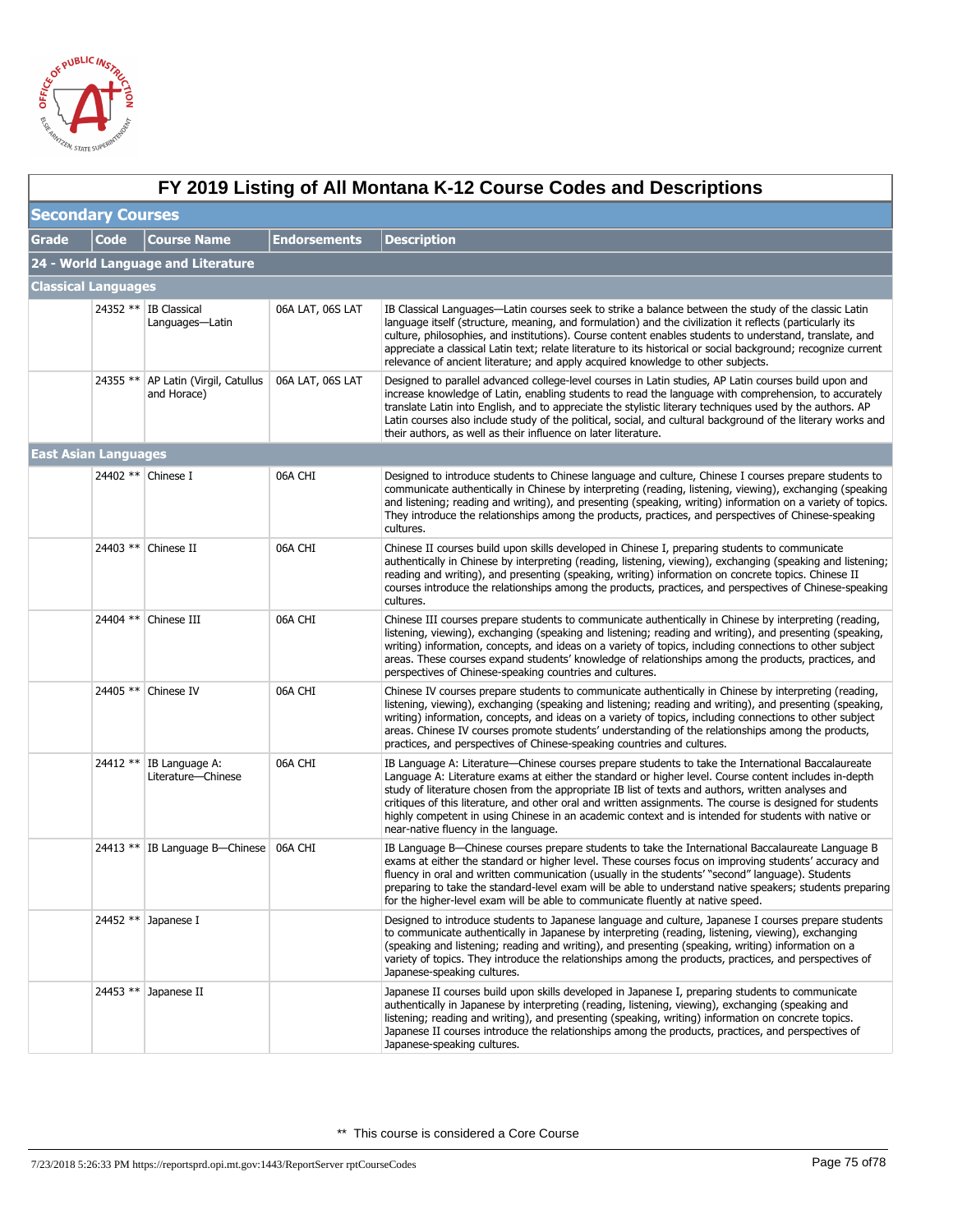

|              | FY 2019 Listing of All Montana K-12 Course Codes and Descriptions |                                       |                     |                                                                                                                                                                                                                                                                                                                                                                                                                                                                                                                                                                                  |  |  |  |
|--------------|-------------------------------------------------------------------|---------------------------------------|---------------------|----------------------------------------------------------------------------------------------------------------------------------------------------------------------------------------------------------------------------------------------------------------------------------------------------------------------------------------------------------------------------------------------------------------------------------------------------------------------------------------------------------------------------------------------------------------------------------|--|--|--|
|              | <b>Secondary Courses</b>                                          |                                       |                     |                                                                                                                                                                                                                                                                                                                                                                                                                                                                                                                                                                                  |  |  |  |
| <b>Grade</b> | <b>Code</b>                                                       | <b>Course Name</b>                    | <b>Endorsements</b> | <b>Description</b>                                                                                                                                                                                                                                                                                                                                                                                                                                                                                                                                                               |  |  |  |
|              |                                                                   | 24 - World Language and Literature    |                     |                                                                                                                                                                                                                                                                                                                                                                                                                                                                                                                                                                                  |  |  |  |
|              | <b>East Asian Languages</b>                                       |                                       |                     |                                                                                                                                                                                                                                                                                                                                                                                                                                                                                                                                                                                  |  |  |  |
|              |                                                                   | 24454 ** Japanese III                 |                     | Japanese III courses prepare students to communicate authentically in Japanese by interpreting<br>(reading, listening, viewing), exchanging (speaking and listening; reading and writing), and presenting<br>(speaking, writing) information, concepts, and ideas on a variety of topics, including connections to other<br>subject areas. These courses expand students' knowledge of relationships among the products,<br>practices, and perspectives of Japanese-speaking countries and cultures.                                                                             |  |  |  |
|              |                                                                   | 24455 ** Japanese IV                  |                     | Japanese IV courses prepare students to communicate authentically in Japanese by interpreting<br>(reading, listening, viewing), exchanging (speaking and listening; reading and writing), and presenting<br>(speaking, writing) information, concepts, and ideas on a variety of topics, including connections to other<br>subject areas. Japanese IV courses promote students' understanding of the relationships among the<br>products, practices, and perspectives of Japanese-speaking countries and cultures.                                                               |  |  |  |
|              | 24462 **                                                          | IB Language A:<br>Literature-Japanese |                     | IB Language A: Literature—Japanese courses prepare students to take the International Baccalaureate<br>Language A: Literature exams at either the standard or higher level. Course content includes in-depth<br>study of literature chosen from the appropriate IB list of texts and authors, written analyses and<br>critiques of this literature, and other oral and written assignments. The course is designed for students<br>highly competent in using Japanese in an academic context and is intended for students with native or<br>near-native fluency in the language. |  |  |  |
|              | 24463 **                                                          | IB Language<br>B-Japanese             |                     | IB Language B—Japanese courses prepare students to take the International Baccalaureate Language B<br>exams at either the standard or higher level. These courses focus on improving students' accuracy and<br>fluency in oral and written communication (usually in the students' "second" language). Students<br>preparing to take the standard-level exam will be able to understand native speakers; students preparing<br>for the higher-level exam will be able to communicate fluently at native speed.                                                                   |  |  |  |
|              | <b>Balto-Slavic Language</b>                                      |                                       |                     |                                                                                                                                                                                                                                                                                                                                                                                                                                                                                                                                                                                  |  |  |  |
|              |                                                                   | 24652 ** Russian I                    | 06A RUS, 06S RUS    | Designed to introduce students to Russian language and culture, Russian I courses prepare students to<br>communicate authentically in Russian by interpreting (reading, listening, viewing), exchanging (speaking<br>and listening; reading and writing), and presenting (speaking, writing) information on a variety of topics.<br>They introduce the relationships among the products, practices, and perspectives of Russian-speaking<br>cultures.                                                                                                                            |  |  |  |
|              |                                                                   | 24653 ** Russian II                   | 06A RUS, 06S RUS    | Russian II courses build upon skills developed in Russian I, preparing students to communicate<br>authentically in Russian by interpreting (reading, listening, viewing), exchanging (speaking and listening;<br>reading and writing), and presenting (speaking, writing) information on concrete topics. Russian II<br>courses introduce the relationships among the products, practices, and perspectives of Russian-speaking<br>cultures.                                                                                                                                     |  |  |  |
|              | 24654 **                                                          | Russian III                           | 06A RUS, 06S RUS    | Russian III courses prepare students to communicate authentically in Russian by interpreting (reading,<br>listening, viewing), exchanging (speaking and listening; reading and writing), and presenting (speaking,<br>writing) information, concepts, and ideas on a variety of topics, including connections to other subject<br>areas. These courses expand students' knowledge of relationships among the products, practices, and<br>perspectives of Russian-speaking countries and cultures.                                                                                |  |  |  |
|              |                                                                   | 24655 ** Russian IV                   | 06A RUS, 06S RUS    | Russian IV courses prepare students to communicate authentically in Russian by interpreting (reading,<br>listening, viewing), exchanging (speaking and listening; reading and writing), and presenting (speaking,<br>writing) information, concepts, and ideas on a variety of topics, including connections to other subject<br>areas. Russian IV courses promote students' understanding of the relationships among the products,<br>practices, and perspectives of Russian-speaking countries and cultures.                                                                   |  |  |  |
|              | 24662 **                                                          | IB Language A:<br>Literature-Russian  | 06A RUS, 06S RUS    | IB Language A: Literature—Russian courses prepare students to take the International Baccalaureate<br>Language A: Literature exams at either the standard or higher level. Course content includes in-depth<br>study of literature chosen from the appropriate IB list of texts and authors, written analyses and<br>critiques of this literature, and other oral and written assignments. The course is designed for students<br>highly competent in using Russian in an academic context and is intended for students with native or<br>near-native fluency in the language.   |  |  |  |
|              | 24663 **                                                          | IB Language B-Russian                 | 06A RUS, 06S RUS    | IB Language B—Russian courses prepare students to take the International Baccalaureate Language B<br>exams at either the standard or higher level. These courses focus on improving students' accuracy and<br>fluency in oral and written communication (usually in the students' "second" language). Students<br>preparing to take the standard-level exam will be able to understand native speakers; students preparing<br>for the higher-level exam will be able to communicate fluently at native speed.                                                                    |  |  |  |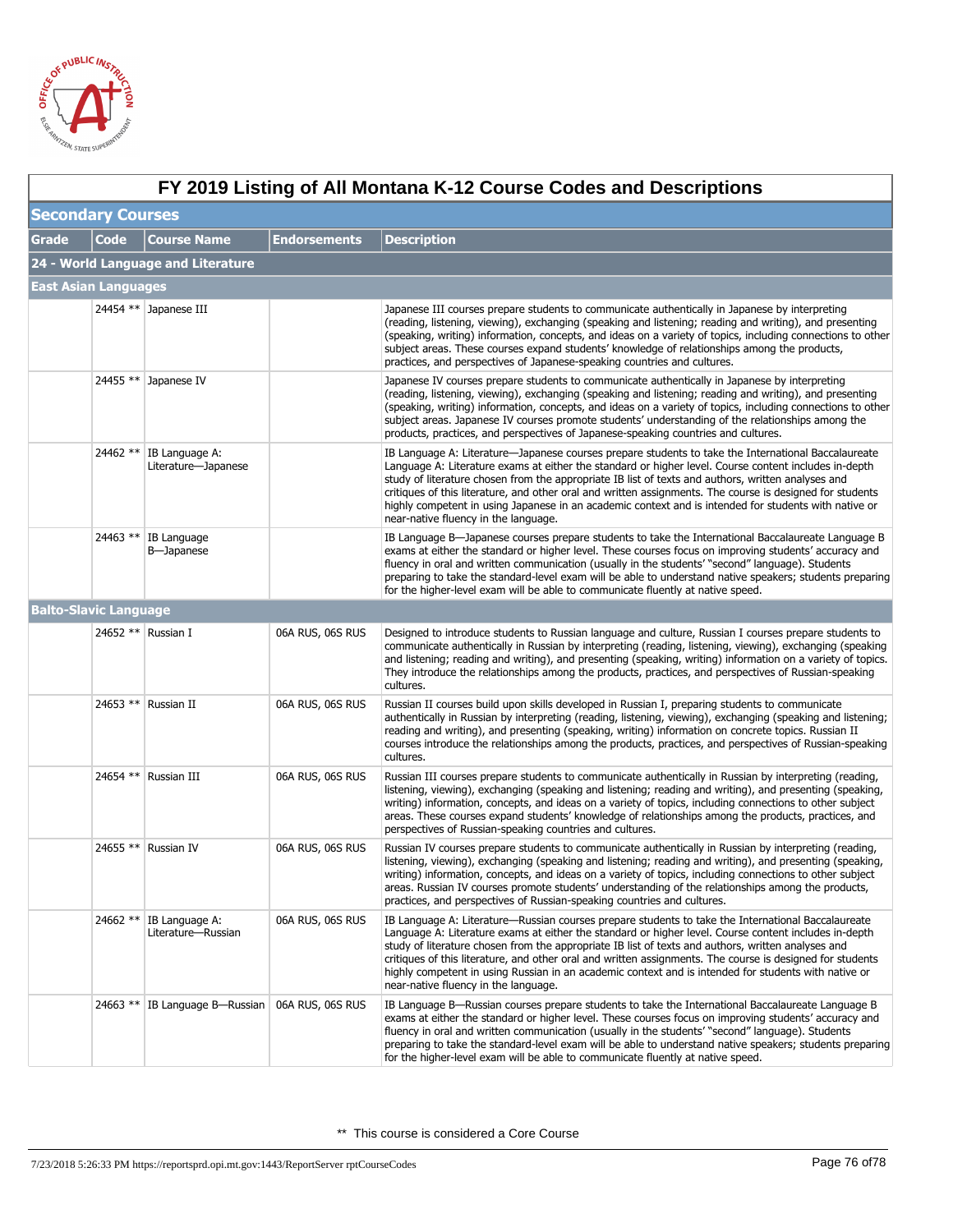

| FY 2019 Listing of All Montana K-12 Course Codes and Descriptions |                        |                                                  |                                                                                                     |                                                                                                                                                                                                                                                                                                                                                                                                                                                                                                                                                                                                                      |  |  |  |
|-------------------------------------------------------------------|------------------------|--------------------------------------------------|-----------------------------------------------------------------------------------------------------|----------------------------------------------------------------------------------------------------------------------------------------------------------------------------------------------------------------------------------------------------------------------------------------------------------------------------------------------------------------------------------------------------------------------------------------------------------------------------------------------------------------------------------------------------------------------------------------------------------------------|--|--|--|
| <b>Secondary Courses</b>                                          |                        |                                                  |                                                                                                     |                                                                                                                                                                                                                                                                                                                                                                                                                                                                                                                                                                                                                      |  |  |  |
| Grade                                                             | Code                   | <b>Course Name</b>                               | <b>Endorsements</b>                                                                                 | <b>Description</b>                                                                                                                                                                                                                                                                                                                                                                                                                                                                                                                                                                                                   |  |  |  |
|                                                                   |                        | 24 - World Language and Literature               |                                                                                                     |                                                                                                                                                                                                                                                                                                                                                                                                                                                                                                                                                                                                                      |  |  |  |
|                                                                   |                        | <b>Semitic and Near/Middle Eastern Languages</b> |                                                                                                     |                                                                                                                                                                                                                                                                                                                                                                                                                                                                                                                                                                                                                      |  |  |  |
|                                                                   | 24752 ** Arabic I      |                                                  | 06A ARA                                                                                             | Designed to introduce students to Arabic language and culture, Arabic I courses prepare students to<br>communicate authentically in Arabic by interpreting (reading, listening, viewing), exchanging (speaking<br>and listening; reading and writing), and presenting (speaking, writing) information on a variety of topics.<br>They introduce the relationships among the products, practices, and perspectives of Arabic-speaking<br>cultures.                                                                                                                                                                    |  |  |  |
|                                                                   | American Sign Language |                                                  |                                                                                                     |                                                                                                                                                                                                                                                                                                                                                                                                                                                                                                                                                                                                                      |  |  |  |
|                                                                   | 24852                  | American Sign Language 06A ASL, 06S ASL<br>Ι.    |                                                                                                     | Designed to introduce students to American Sign Language language and culture, American Sign<br>Language I courses prepare students to communicate authentically in American Sign Language by<br>interpreting (reading/viewing), exchanging (signing and reading), and presenting (signing) information<br>on a variety of topics. They introduce the relationship among the practices, perspectives, and cultures of<br>deaf people and communities.                                                                                                                                                                |  |  |  |
|                                                                   | 24853                  | American Sign Language 06A ASL, 06S ASL<br>П     |                                                                                                     | American Sign Language II courses build upon skills developed in American Sign Language I, preparing<br>students to communicate authentically in American Sign Language by interpreting (reading/viewing),<br>exchanging (signing and reading), and presenting (signing) information on concrete topics. American<br>Sign Language II courses introduce the relationship among the practices, perspectives, and cultures of<br>deaf people and communities.                                                                                                                                                          |  |  |  |
|                                                                   | 24854                  | American Sign Language 06A ASL, 06S ASL<br>Ш     |                                                                                                     | American Sign Language III courses prepare students to communicate authentically in American Sign<br>Language by interpreting (reading/viewing), exchanging (signing and reading), and presenting (signing)<br>information, concepts, and ideas on a variety of topics, including connections to other subject areas.<br>These courses expand students' knowledge of relationships among the practices, perspectives, and<br>cultures of deaf people and communities.                                                                                                                                                |  |  |  |
|                                                                   | 24855                  | American Sign Language 06A ASL, 06S ASL<br>IV    |                                                                                                     | American Sign Language IV courses prepare students to communicate authentically in American Sign<br>Language by interpreting (reading/viewing), exchanging (signing and reading), and presenting (signing)<br>information, concepts, and ideas on a variety of topics, including connections to other subject areas.<br>American Sign Language IV courses promote students' understanding of the relationships among the<br>practices, perspectives, and cultures of deaf people and communities.                                                                                                                    |  |  |  |
|                                                                   |                        | American Indian Languages                        |                                                                                                     |                                                                                                                                                                                                                                                                                                                                                                                                                                                                                                                                                                                                                      |  |  |  |
|                                                                   | 24902 **               | American Indian<br>Language I                    | 06Z CHI, 06Z CRE,<br>06Z CRO, 06Z DAK,<br>06Z GV, 06Z KOO,<br>06Z SAL, 06Z ASB,<br>06Z BLA, 06Z CHE | Designed to introduce students to American Indian Language language and culture, American Indian<br>Language I courses prepare students to communicate authentically in an American Indian Language<br>(e.g., Navajo, Cherokee, or Cree) by interpreting (reading, listening, viewing), exchanging (speaking and<br>listening; reading and writing), and presenting (speaking, writing) information on a variety of topics.<br>They introduce the relationships among the products, practices, and perspectives of the cultures<br>associated with the language of study.                                            |  |  |  |
|                                                                   | 24903 **               | American Indian<br>Language II                   | 06Z ASB, 06Z BLA,<br>06Z CHE, 06Z CHI,<br>06Z CRE, 06Z CRO,<br>06Z DAK, 06Z GV,<br>06Z KOO, 06Z SAL | American Indian Language II courses build upon skills developed in American Indian Language I,<br>preparing students to communicate authentically in an American Indian Language (e.g., Navajo,<br>Cherokee, or Cree) by interpreting (reading, listening, viewing), exchanging (speaking and listening;<br>reading and writing), and presenting (speaking, writing) information on concrete topics. American Indian<br>Language II courses introduce the relationships among the products, practices, and perspectives of the<br>cultures associated with the language of study.                                    |  |  |  |
|                                                                   |                        | 24904 ** American Indian<br>Language III         | 06Z KOO, 06Z SAL,<br>06Z ASB, 06Z BLA,<br>06Z CHE, 06Z CHI,<br>06Z CRE, 06Z CRO,<br>06Z DAK, 06Z GV | American Indian Language III courses prepare students to communicate authentically in an American<br>Indian Language (e.g., Navajo, Cherokee, or Cree) by interpreting (reading, listening, viewing),<br>exchanging (speaking and listening; reading and writing), and presenting (speaking, writing)<br>information, concepts, and ideas on a variety of topics. These courses expand students' knowledge of<br>relationships among the products, practices, and perspectives of the cultures associated with the<br>language of study.                                                                             |  |  |  |
|                                                                   | 24905 **               | American Indian<br>Language IV                   | 06Z ASB, 06Z BLA,<br>06Z CHE, 06Z CHI,<br>06Z CRE, 06Z CRO,<br>06Z DAK, 06Z GV,<br>06Z KOO, 06Z SAL | American Indian Language IV courses prepare students to communicate authentically in an American<br>Indian Language (e.g., Navajo, Cherokee, or Cree) by interpreting (reading, listening, viewing),<br>exchanging (speaking and listening; reading and writing), and presenting (speaking, writing)<br>information, concepts, and ideas on a variety of topics, including connections to other subject areas.<br>American Indian Language IV courses promote students' understanding of the relationships among the<br>products, practices, and perspectives of the cultures associated with the language of study. |  |  |  |